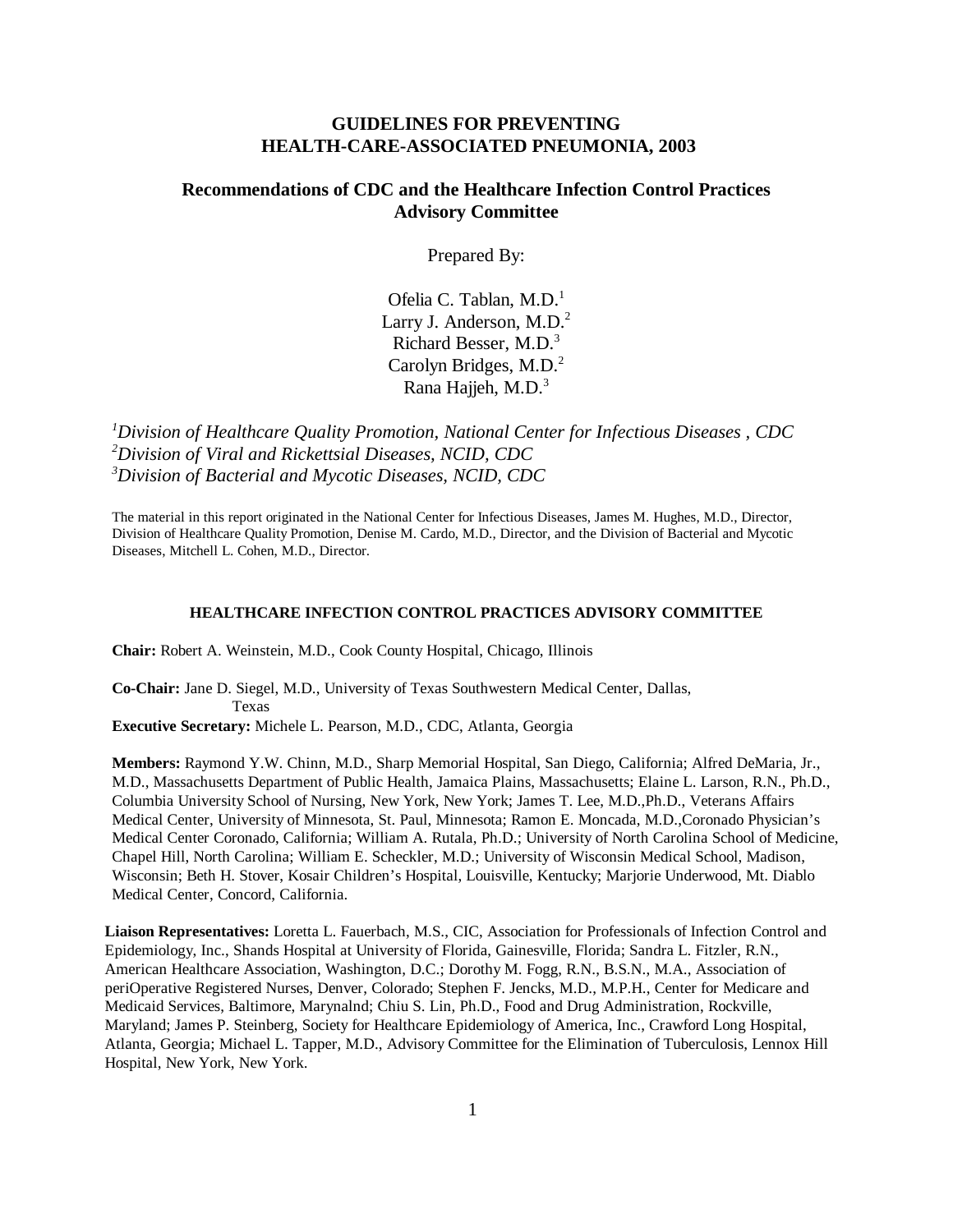# **CONTENTS**

| Part I. Background                                                            |  |
|-------------------------------------------------------------------------------|--|
|                                                                               |  |
|                                                                               |  |
|                                                                               |  |
|                                                                               |  |
|                                                                               |  |
|                                                                               |  |
|                                                                               |  |
|                                                                               |  |
|                                                                               |  |
|                                                                               |  |
| Part II. Recommendations                                                      |  |
|                                                                               |  |
| Prevention and control of health-care-associated bacterial pneumonia57        |  |
|                                                                               |  |
|                                                                               |  |
|                                                                               |  |
| Prevention and control of health-care-associated respiratory syncytial virus, |  |
|                                                                               |  |
|                                                                               |  |
|                                                                               |  |
|                                                                               |  |
|                                                                               |  |
|                                                                               |  |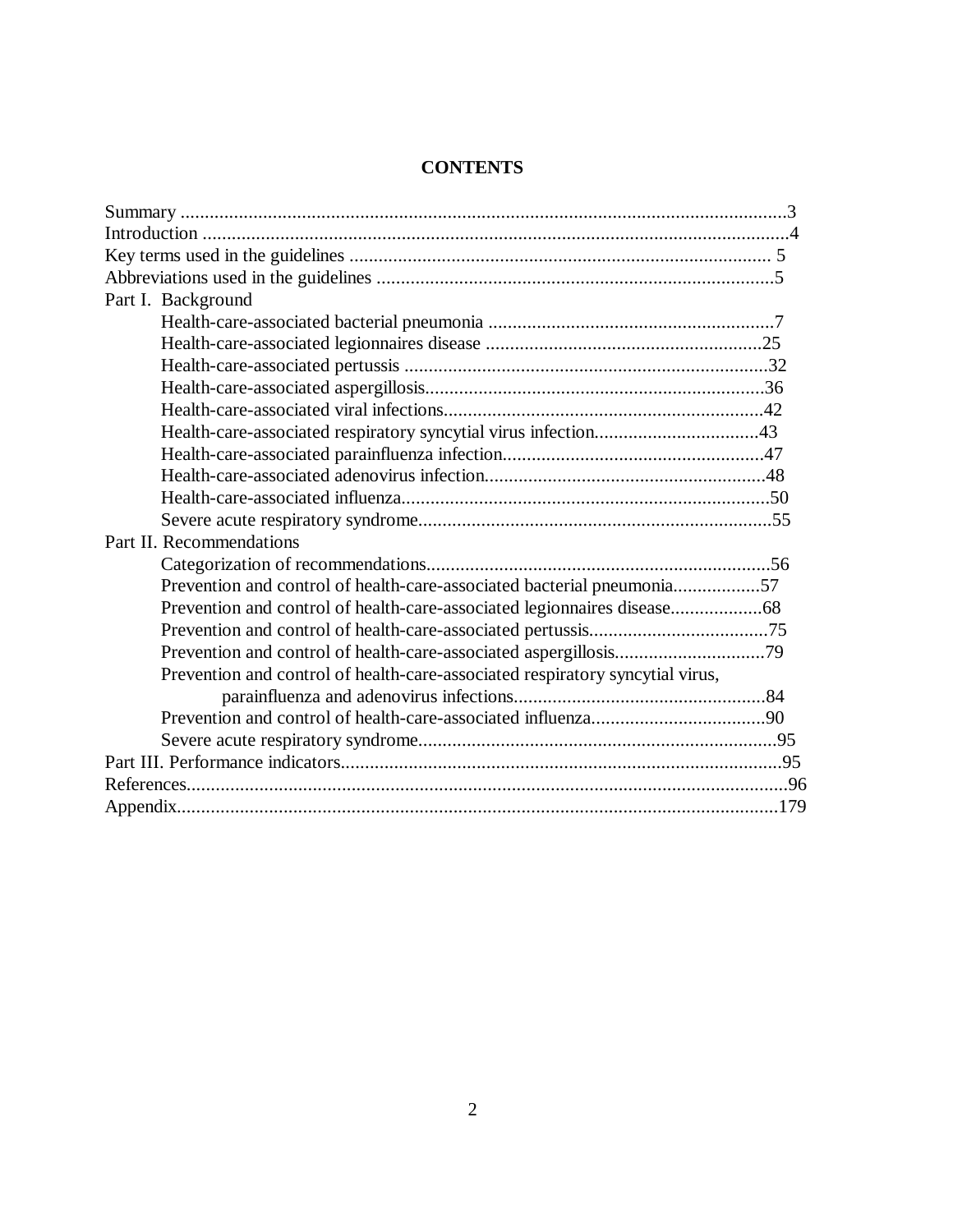#### *Summary*

*This report updates, expands, and replaces the previously published CDC "Guideline for Prevention of Nosocomial Pneumonia". The new guidelines are designed to reduce the incidence of health-care-associated pneumonia and other severe, acute lower respiratory tract infections in acute-care hospitals and in other health-care settings (e.g., ambulatory and long-term care institutions) and other facilities where health care is provided.* 

*Among the changes in the recommendations to prevent bacterial pneumonia, especially ventilator-associated pneumonia, are the preferential use of oro-tracheal rather than nasotracheal tubes in patients who receive mechanically assisted ventilation, the use of noninvasive ventilation to reduce the need for and duration of endotracheal intubation, changing the breathing circuits of ventilators when they malfunction or are visibly contaminated, and (when feasible) the use of an endotracheal tube with a dorsal lumen to allow drainage of respiratory secretions; no recommendations were made about the use of sucralfate, histamine-2 receptor antagonists, or antacids for stress-bleeding prophylaxis. For prevention of health-care-associated Legionnaires disease, the changes include maintaining potable hot water at temperatures not suitable for amplification of* Legionella *spp., considering routine culturing of water samples from the potable water system of a facility's organ-transplant unit when it is done as part of the facility's comprehensive program to prevent and control health-care-associated Legionnaires disease, and initiating an investigation for the source of* Legionella *spp. when one definite or one possible case of laboratory-confirmed health-care-associated Legionnaires disease is identified in an inpatient hemopoietic stem-cell transplant (HSCT) recipient or in two or more HSCT recipients who had visited an outpatient HSCT unit during all or part of the 2-10 day period before illness onset. In the section on aspergillosis, the revised recommendations include the use of a room with high-efficiency particulate air filters rather than laminar airflow as the protective environment for allogeneic HSCT recipients, and the use of high-efficiency respiratory-protection devices (e.g., N95 respirators) by severely immunocompromised patients when they leave their rooms when dust-generating activities are ongoing in the facility. In the respiratory syncytial virus (RSV) section, the new recommendation is to determine, on a case-by-case basis, whether to administer monoclonal antibody (palivizumab) to certain infants and children aged <24 months who were born prematurely and are at high risk for severe RSV infection. In the section on influenza, the new recommendations include the addition of oseltamivir (to amantadine and rimantadine) for prophylaxis of all patients without influenza illness and oseltamivir and zanamivir (to amantadine and rimantadine) as treatment for patients who are acutely ill with influenza in a unit where an influenza outbreak is recognized.*

*In addition to the revised recommendations, the guideline contains new sections on pertussis and lower respiratory tract infections caused by adenovirus and human parainfluenza viruses, and refers readers to the source of updated information about prevention and control of severe acute respiratory syndrome.*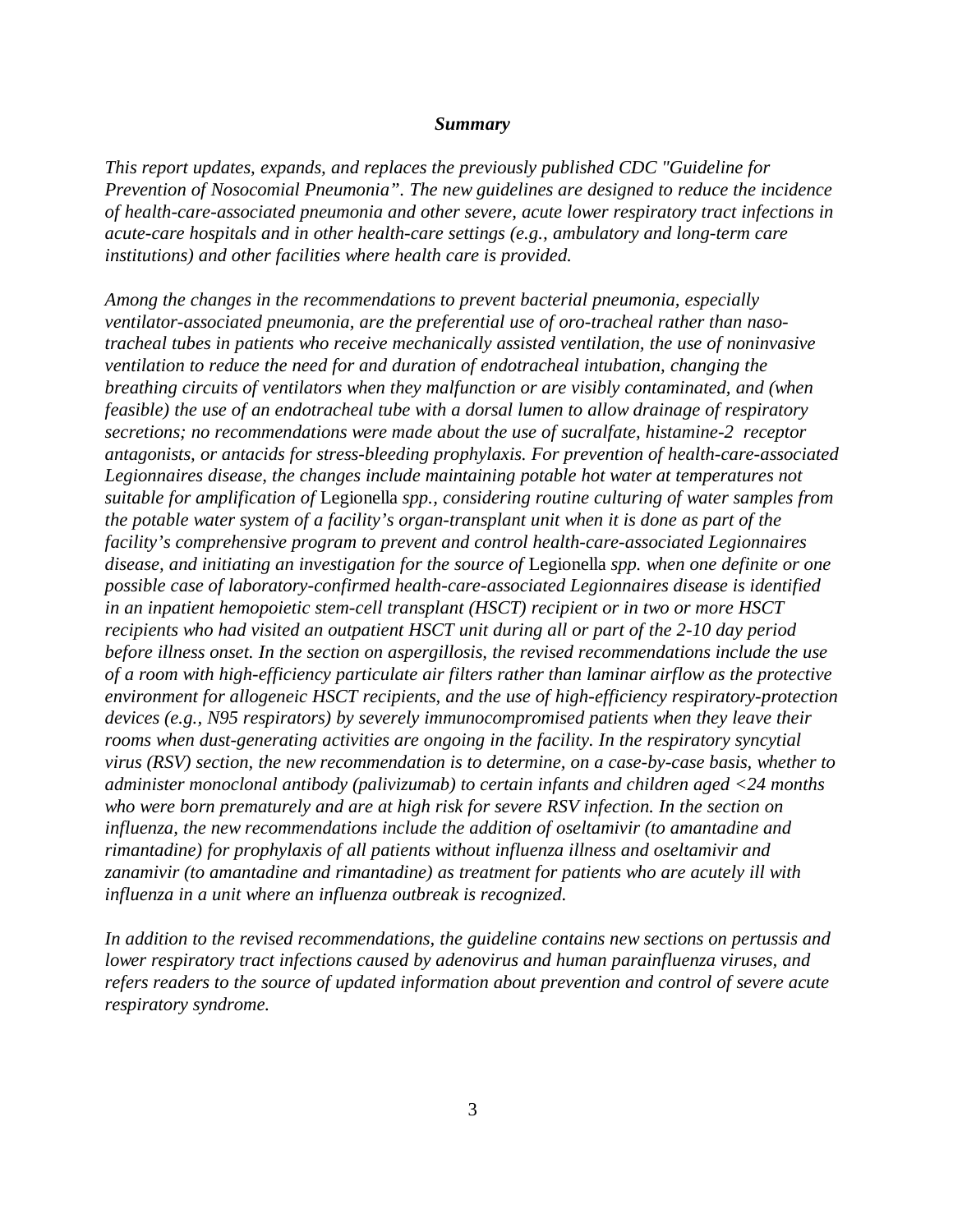### **INTRODUCTION**

Because of the high morbidity and mortality associated with health-care-associated pneumonia, several guidelines for its prevention and control have been published. The first CDC Guideline for Prevention of Nosocomial Pneumonia was published in 1981 and addressed the main infectioncontrol problems related to hospital-acquired pneumonia at the time: the use of large-volume nebulizers that were attached to mechanical ventilators and improper reprocessing (i.e., cleaning and disinfection or sterilization) of respiratory-care equipment. The document also covered the prevention and control of hospital-acquired influenza and respiratory syncytial virus (RSV) infection.

In 1994, the Healthcare Infection Control Practices Advisory Committee (HICPAC) (then known as the Hospital Infection Control Practices Advisory Committee) revised and expanded the CDC Guideline for Prevention of Nosocomial Pneumonia to include Legionnaires disease and pulmonary aspergillosis (*1*). HICPAC advises the secretary of Health and the directors of CDC and the National Center for Infectious Diseases about the prevention and control of health-care-associated infections and related adverse events. The 1994 guideline addressed concerns related to preventing ventilator-associated pneumonia (VAP) (e.g., the role of stress-ulcer prophylaxis in the causation of pneumonia and the contentious roles of selective gastrointestinal decontamination and periodic changes of ventilator tubings in the prevention of the infection). The document also presented major changes in the recommendations to prevent and control hospital-acquired pneumonia due to *Legionnella* spp. and aspergilli.

In recent years, demand has increased for guidance on preventing and controlling pneumonia and other lower respiratory tract infections in health-care settings other than the acute-care hospital, probably resulting in part from the progressive shift in the burden and focus of health care in the United States away from inpatient care in the acute-care hospital and towards outpatient and longterm care in other health-care settings. In response to this demand, HICPAC revised the guideline to cover these other settings. However, infection-control data about the acute-care hospital setting are more abundant and well analyzed compared with those from long-term care, ambulatory, and psychiatric facilities and other health-care settings.

This publication is the complete three-part document, Parts II and III of which have been published recently (*2*). Part I of the document provides the background for the recommendations and includes a discussion of the epidemiology, diagnosis, pathogenesis, modes of transmission, and prevention and control of the infections. Part I can be an important resource for educating healthcare personnel. Because education of health-care personnel is the cornerstone of an effective infection control program, health-care agencies should give high priority to continuing infectioncontrol educational programs for their staff members. Part II contains the consensus HICPAC recommendations for the prevention of the following infections: bacterial pneumonia, Legionnaires disease, pertussis, invasive pulmonary aspergillosis (IPA), lower respiratory tract infections caused by RSV, parainfluenza and adenoviruses, and influenza. Lower respiratory tract infection caused by *Mycobacterium tuberculosis* is not addressed in this document, however; it is covered in a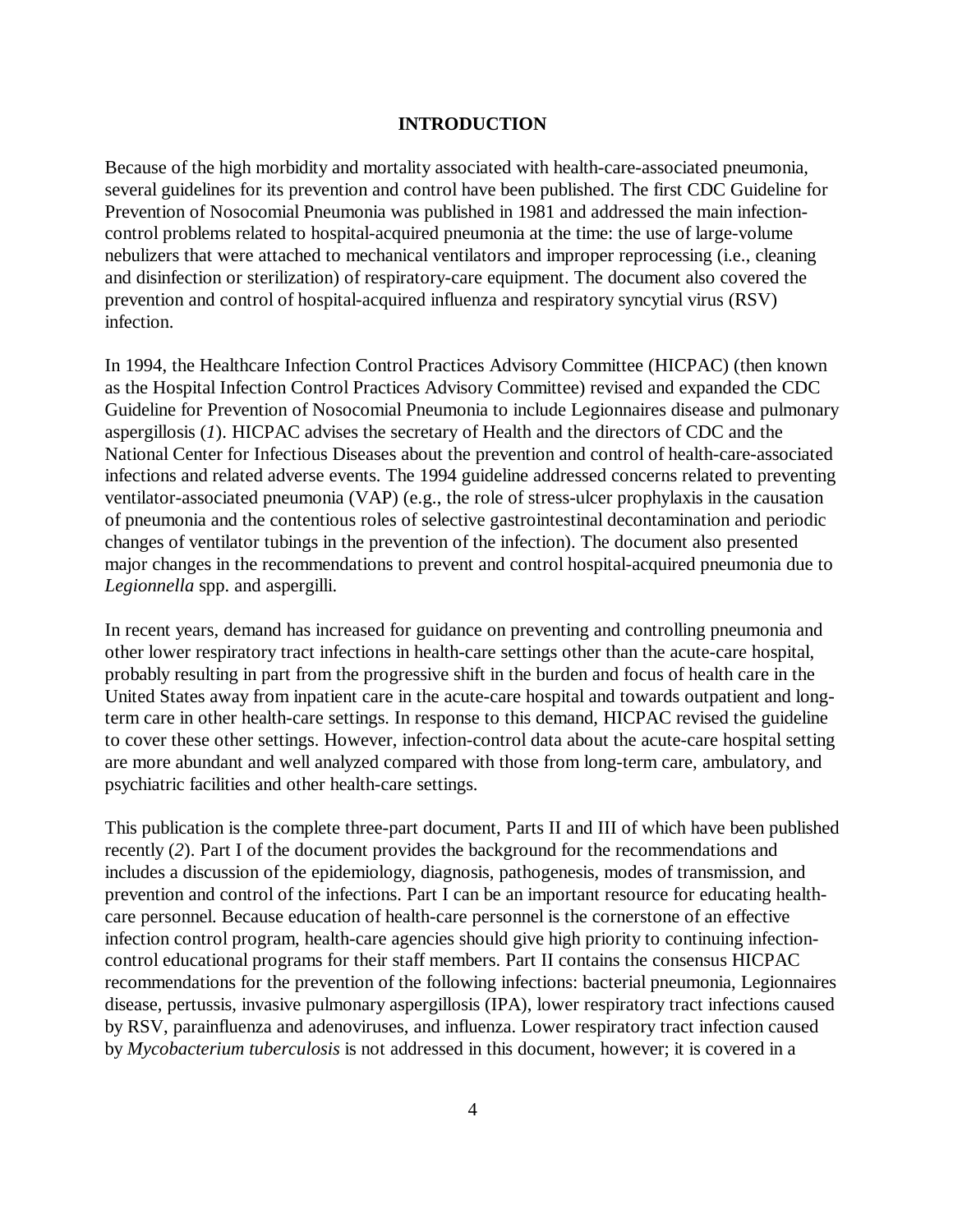separate publication (*3*). HICPAC recommendations address such issues as education of healthcare personnel about the prevention and control of health-care-associated pneumonia and other lower respiratory tract infections, surveillance and/or reporting of diagnosed cases of infections, prevention of person-to-person transmission of each disease, and reduction of host risk for infection. Part III provides suggested performance indicators to assist infection-control personnel in monitoring the implementation of the guideline recommendations in their facilities.

 The document was prepared by CDC; reviewed by experts in infection control, intensive-care medicine, pulmonology, respiratory therapy, anesthesiology, internal medicine, and pediatrics; and approved by HICPAC. The recommendations are endorsed by the American College of Chest Physicians, American Health Care Association, Association for Professionals of Infection Control and Epidemiology, Infectious Diseases Society of America, Society for Healthcare Epidemiology of America, and Society of Critical Care Medicine.

### **Key Terms Used In the Guidelines**

Protective environment (PE) is a specialized patient-care area, usually in a hospital, with a positive air flow relative to the corridor (i.e., air flows from the room to the outside adjacent space). The combination of high-efficiency particulate air (HEPA) filtration, high numbers  $(≥12)$  of air changes per hour (ACH), and minimal leakage of air into the room creates an environment that can safely accommodate patients with a severely compromised immune system (e.g., those who have received allogeneic hemopoietic stem-cell transplant [(HSCT]).

Immunocompromised patients are those patients whose immune mechanisms are deficient because of immunologic disorders (e.g., human immunodeficiency virus [HIV] infection, congenital immune deficiency syndrome, chronic diseases [e.g.,diabetes mellitus, cancer, emphysema, or cardiac failure], or immunosuppressive therapy [e.g., radiation, cytotoxic chemotherapy, anti-graftrejection medication, steroids]). Immunocompromised patients who are identified as high-risk patients have the greatest risk for infection and include persons with severe neutropenia (i.e., an absolute neutrophil count [ANC] of < 500 cells/mL) for prolonged periods of time, recipients of allogeneic HSCT, and those who receive the most intensive chemotherapy (e.g., patients with childhood acute myelogenous leukemia).

## **Abbreviations Used In the Guidelines**

| <b>ACIP</b> | <b>Advisory Committee on Immunization Practices</b> |
|-------------|-----------------------------------------------------|
| <b>ANC</b>  | absolute neutrophil count                           |
| <b>BAL</b>  | broncho-alveolar lavage                             |
| CSF         | cerebrospinal fluid                                 |
| <b>COPD</b> | chronic obstructive pulmonary disease               |
| <b>DFA</b>  | direct fluorescein-conjugated antibody              |
| <b>DNA</b>  | deoxyribonucleic acid                               |
|             |                                                     |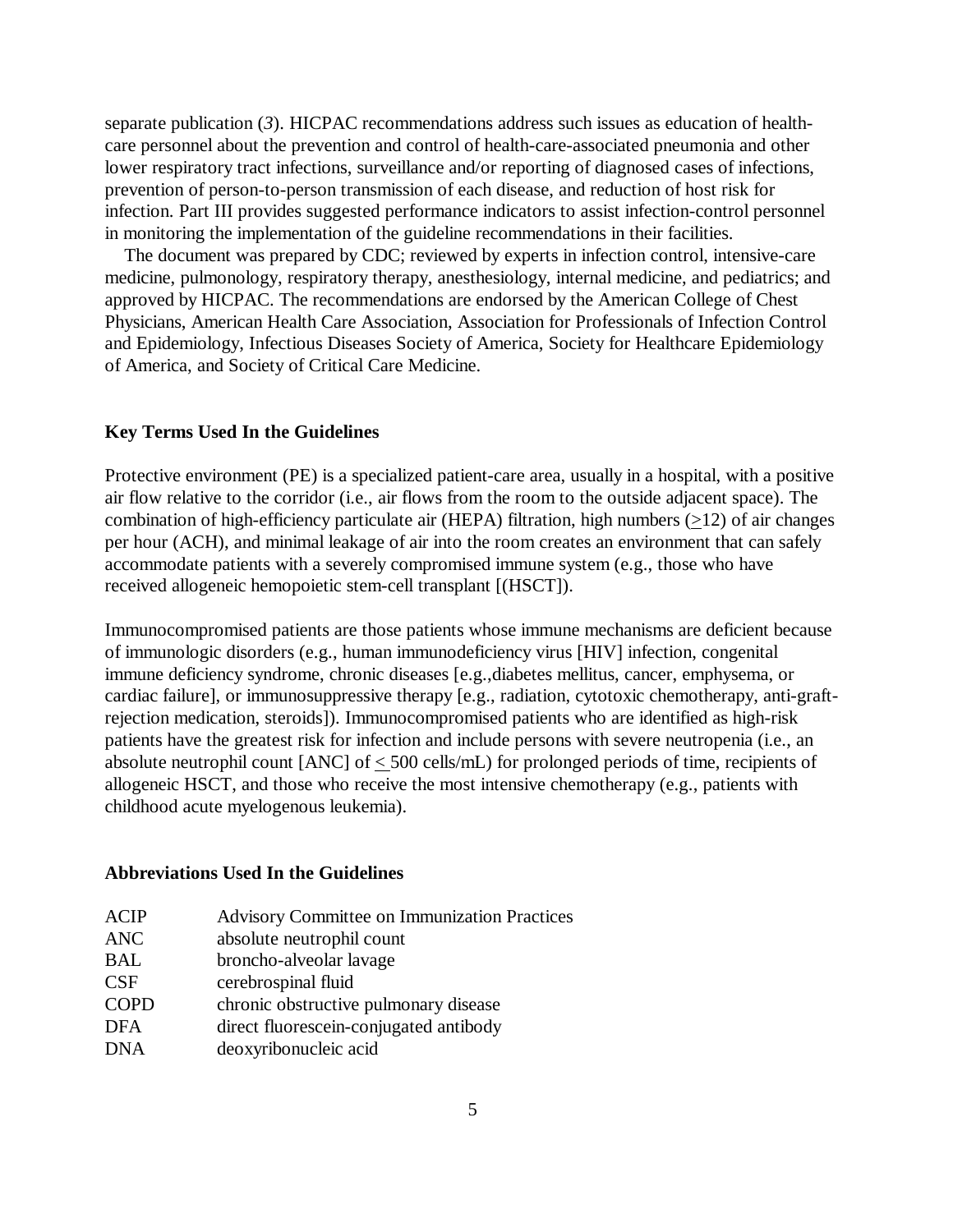| <b>DTP</b>    | diphtheria, tetanus and pertussis                         |
|---------------|-----------------------------------------------------------|
| <b>DTaP</b>   | diphtheria and tetanus toxoids and acellular pertussis    |
| EOP           | early-onset pneumonia                                     |
| <b>FDA</b>    | Food and Drug Administration                              |
| <b>GCSF</b>   | granulocyte colony-stimulating factor                     |
| <b>GVHD</b>   | graft-versus-host disease                                 |
| <b>HEPA</b>   | high-efficiency particulate air                           |
| <b>HICPAC</b> | Healthcare Infection Control Practices Advisory Committee |
| <b>HIV</b>    | human immunodeficiency virus                              |
| <b>HME</b>    | heat-moisture exchanger                                   |
| <b>HPIV</b>   | human parainfluenza virus                                 |
| <b>HSCT</b>   | hemopoietic stem-cell transplant                          |
| ICU           | intensive care unit                                       |
| <b>IGIV</b>   | immune globulin intravenous                               |
| <b>IHPS</b>   | infantile hypertrophic pyloric stenosis                   |
| <b>IPA</b>    | invasive pulmonary aspergillosis                          |
| LAF           | laminar airflow                                           |
| <b>LAIV</b>   | live attenuated influenza vaccine                         |
| <b>LOP</b>    | late-onset pneumonia                                      |
| <b>LTCFs</b>  | long-term care facilities                                 |
| <b>NH</b>     | nursing home                                              |
| <b>NHAP</b>   | nursing home-associated pneumonia                         |
| <b>NIV</b>    | noninvasive ventilation                                   |
| <b>NNIS</b>   | <b>National Nosocomial Infection Surveillance</b>         |
| <b>NPPV</b>   | noninvasive positive-pressure ventilation                 |
| pBAL          | protected broncho-alveolar lavage                         |
| <b>PE</b>     | protective environment                                    |
| <b>PCR</b>    | polymerase chain reaction                                 |
| <b>PSB</b>    | protected-specimen brush                                  |
| <b>RNA</b>    | ribonucleic acid                                          |
| <b>RSV</b>    | respiratory syncytial virus                               |
| <b>SARS</b>   | severe acute respiratory syndrome                         |
| <b>SDD</b>    | selective decontamination of the digestive tract          |
| <b>SOP</b>    | standing orders program                                   |
| TMP-SMZ       | trimethoprim-sulfamethoxazole                             |
| <b>VAP</b>    | ventilator-associated pneumonia                           |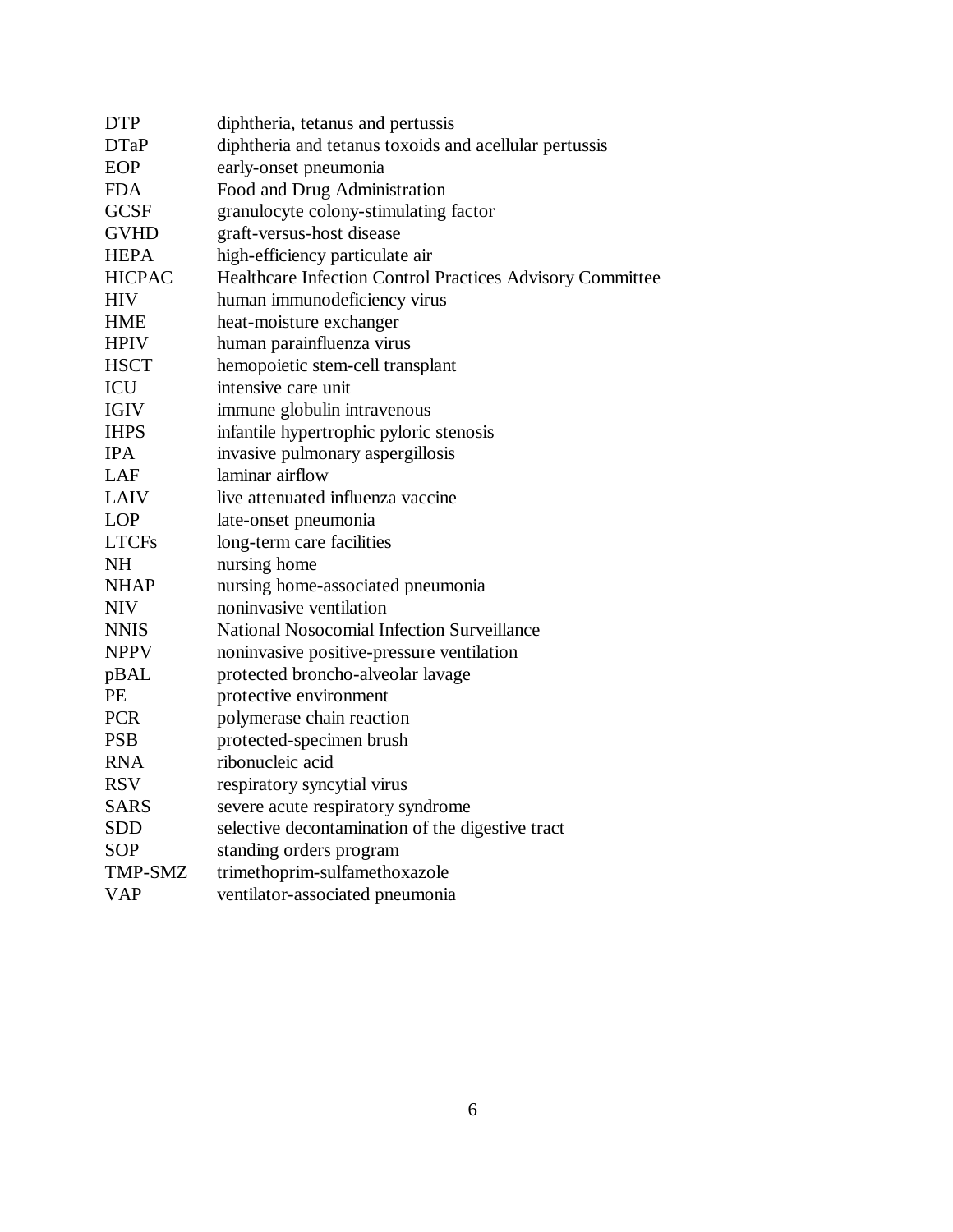# **PART I. ISSUES ON PREVENTING HEALTH-CARE-ASSOCIATED PNEUMONIA, 2003**

### **HEALTH-CARE-ASSOCIATED BACTERIAL PNEUMONIA**

### **I. EPIDEMIOLOGY**

The epidemiology of health-care-associated pneumonia varies considerably according to the type of health-care setting.

### **A. Hospital-Associated (Nosocomial) Pneumonia**

Pneumonia has accounted for approximately 15% of all hospital-associated infections and 27% and 24% of all infections acquired in the medical intensive-care unit (ICU) and coronary care unit, respectively (*4-6*). It has been the second most common hospital-associated infection after that of the urinary tract (*4;7*). The primary risk factor for the development of hospital-associated bacterial pneumonia is mechanical ventilation (with its requisite endotracheal intubation) (*8*). The CDC's National Nosocomial Infection Surveillance System (NNIS) reported that in 2002, the median rate of VAP per thousand ventilator-days in NNIS hospitals ranged from 2.2 in pediatric ICUs to 14.7 in trauma ICUs (*9*). In other reports, patients receiving continuous mechanical ventilation had 6-21 times the risk of developing hospital-associated pneumonia compared with patients who were not receiving mechanical ventilation (*10-12*). Because of this tremendous risk, in the last two decades, most of the research on hospital-associated pneumonia has been focused on VAP. Other major risk factors for pneumonia have been identified in various studies; most of these conditions usually coexist with mechanical ventilation in the same critically ill patients. These include a primary admitting diagnosis of burns, trauma, or disease of the central nervous system; thoraco-abdominal surgery; depressed level of consciousness; prior episode of a large-volume aspiration; underlying chronic lung disease; >70 years of age; 24-hour ventilator-circuit changes; fall-winter season; stress-bleeding prophylaxis with cimetidine with or without antacid; administration of antimicrobial agents; presence of a nasogastric tube; severe trauma; and recent bronchoscopy (*8;11;13-25*).

The fatality rates for hospital-associated pneumonia in general, and VAP in particular, are high. For hospital-associated pneumonia, attributable mortality rates of 20%-33% have been reported; in one study, VAP accounted for 60% of all deaths due to hospital-associated infections (*10;13;23;26-28*). In studies in which invasive techniques were used to diagnose VAP, the crude mortality rates ranged from 4% in patients with VAP but without antecedent antimicrobial therapy (*29*) to 73% in patients with VAP caused by *Pseudomonas* or *Acinetobacter* spp. (*30*), and attributable mortality rates ranged from 5.8% to 13.5% (*31;32*). These wide ranges in crude and attributable mortality rates strongly suggest that a patient's risk of dying from VAP is affected by multiple other factors, such as the patient's underlying disease(s) and organ failure, antecedent receipt of antimicrobial agent(s), and the infecting organism(s) (*16;23;29-34*).

Analyses of pneumonia-associated morbidity have shown that hospital-associated pneumonia can prolong ICU stay by an average of 4.3-6.1 days and hospitalization by 4-9 days (*26;28;29;31;33;35;36*). An estimate of the direct cost of excess hospital stay due to VAP is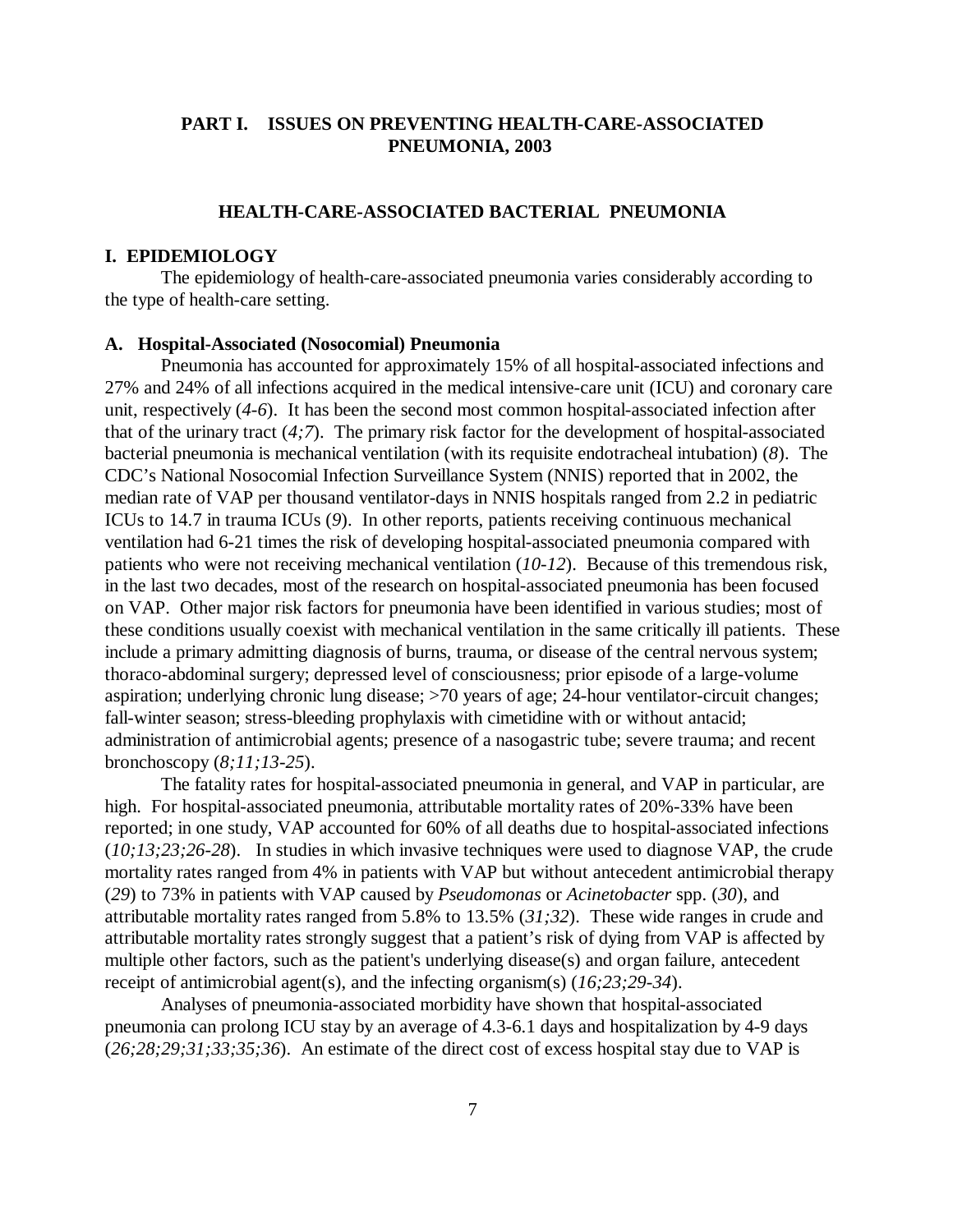\$40,000 per patient (*33*).

#### **B. Nursing Home (NH)-Associated Pneumonia (NHAP)**

 In long-term care facilities (LTCFs) such as NHs, pneumonia is the first or second most common infection (after those of the urinary tract) acquired by patients (*37;38*), and accounts for 13-48% of all nursing home-associated infections (*39;40*). Its seasonal variation mirrors that of influenza, suggesting that influenza plays a major role in the occurrence of pneumonia in the elderly (*41*). NHAP is associated with a high mortality rate. The case-fatality rate of pneumonia in NH residents is reported to be from 6% to 23% (*37;38;42;43*).

### **II. DIAGNOSIS**

Health-care-associated pneumonia, especially VAP, is difficult to diagnose. Traditional criteria for diagnosis have been fever, cough, and development of purulent sputum, in combination with radiologic evidence of a new or progressive pulmonary infiltrate, leukocytosis, a suggestive Gram's stain, and growth of bacteria in cultures of sputum, tracheal aspirate, pleural fluid, or blood (*44-47*). Although clinical criteria together with cultures of sputum or tracheal specimens may be sensitive for bacterial pathogens, they are highly nonspecific, especially in patients with VAP (*46;48-51*); conversely, culture of blood has a very low sensitivity (*52*).

In 1992, a group of investigators recommended standardized methods for diagnosing pneumonia in clinical research studies of VAP (*53-55*). These methods involved bronchoscopic techniques, e.g., quantitative culture of protected specimen brush (PSB) specimen (*56-65*), bronchoalveolar lavage (BAL) (*57;66-72*), and protected BAL (pBAL) (*73;74*). The reported sensitivities and specificities of these methods have ranged between 70% to 100% and 60% to 100%, respectively, depending on the tests or diagnostic criteria to which they were compared (*57;75;76*). Because these techniques are invasive, they can cause complications such as hypoxemia, bleeding, or arrhythmia (*51;58;70;77-79*). Quantitative culture of endotracheal aspirate (*80;81*) and non-bronchoscopic procedures that utilize blind catheterization of the distal airways, e.g., nonbronchoscopic-pBAL (*66;82*) and nonbronchoscopic-PSB (*65;83;84*), were developed later and were shown to approximate the sensitivity and specificity of bronchoscopic techniques (*81*).

Subsequently, in a randomized, controlled, multicenter study in France, it was shown that in comparison with non-invasive (qualitative cultures of endotracheal aspirate) tests, invasive bronchoscopic technique (PSB or pBAL) for the microbiologic diagnosis of pneumonia was associated with fewer deaths by the 14th day after pneumonia onset, earlier improvement from organ dysfunction, and less antibiotic use (*50*).

Pneumonia in residents of NHs is also difficult to diagnose because of unavailability of diagnostic tests (especially rapid viral diagnostic tests), the general inability of the patients to provide sputum specimens, and the difficulty of interpreting sputum cultures and chest radiographs (*85*).

### **III. ETIOLOGIC AGENTS**

# **A. Hospital-Associated Pneumonia**

The reported distribution of etiologic agents causing hospital-associated pneumonia varies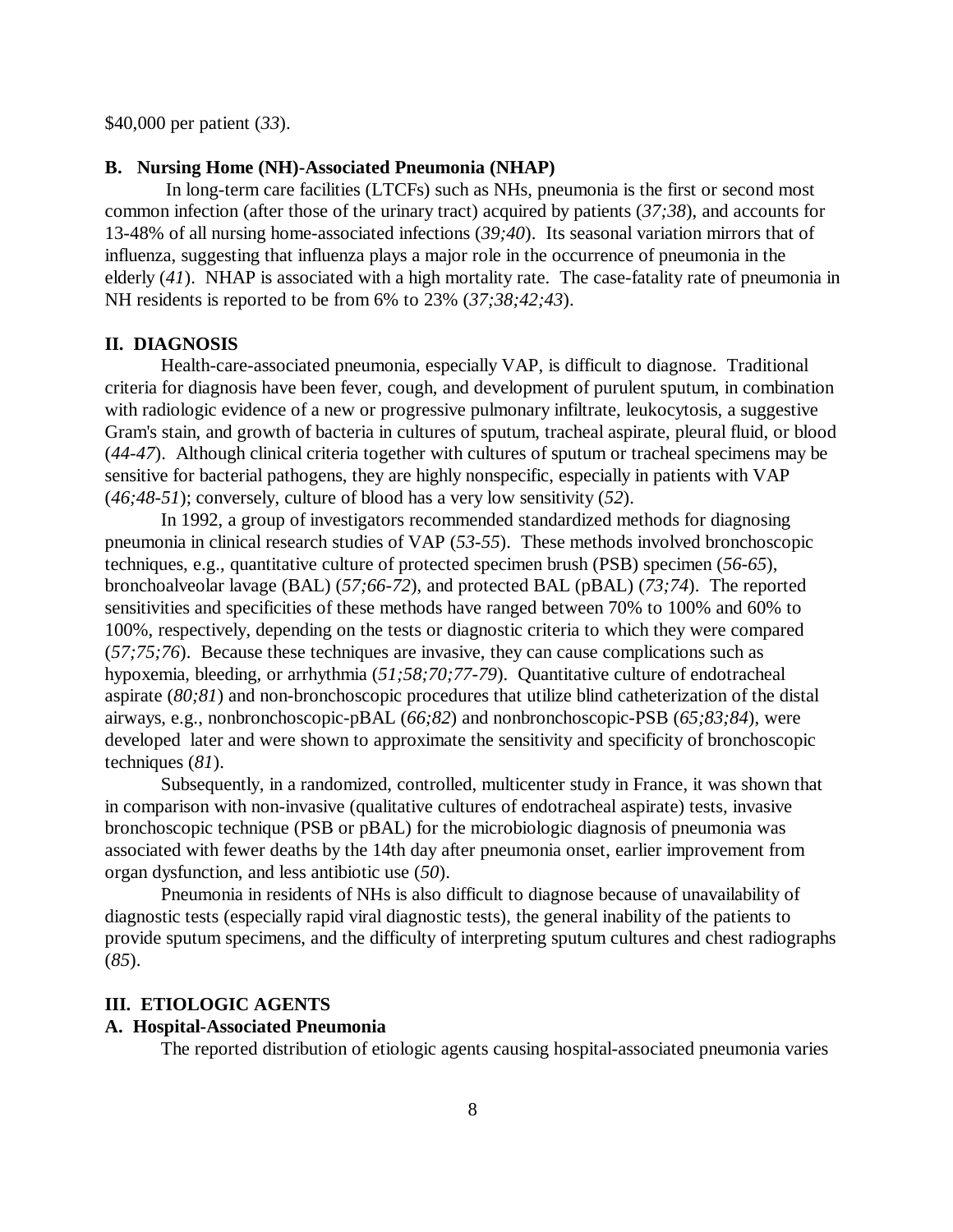among institutions and settings primarily because of differences in patient populations, diagnostic methods employed, and definitions used (*29;44;56-59;86-90*). In general, however, bacteria have been the most frequently isolated pathogens. In most studies, very few anaerobic bacteria and viruses were reported, partly because anaerobic and viral cultures were not performed routinely in the reporting facilities. Similarly, cultures of bronchoscopic specimens from patients with VAP have rarely yielded anaerobes (*25;56;57;59;60;73;91*). The bacterial pathogens that have been most frequently associated with nosocomial pneumonia in studies of critically ill and/or mechanically ventilated patients in intensive-care units are Gram-negative bacilli (e.g., *Pseudomonas aeruginosa, Proteus* spp., and *Acinetobacter* spp.) and *Staphylococcus aureus* (*56;90*).

The causative microbial agents of nosocomial pneumonia, including VAP, however, can vary depending on the length of time the patient has spent in the ICU and/or received mechanically assisted ventilation. VAP has been classified into either early-onset pneumonia (EOP), if pneumonia develops within 96 hours of the patient's admission to an ICU or intubation for mechanical ventilation, and late-onset pneumonia (LOP), if pneumonia develops after 96 hours of the patient's admission to an ICU or intubation for mechanical ventilation. This categorization can be helpful to clinicians in initiating empiric antimicrobial therapy for cases of pneumonia, when the results of microbiologic diagnostic testing are not yet available. EOP has been associated usually with non-multi-antimicrobial-resistant microorganisms such as *Escherichia coli*, *Klebsiella* spp., *Proteus* spp., *S. pneumoniae*, *H. influenzae*, and oxacillin-sensitive S. aureus (*92*). On the other hand, LOP has been associated with *Pseudomonas aeruginosa*, oxacillin-resistant *S. aureus*, and *Acinetobacter* spp.-- strains that are usually multi-antibiotic-resistant (*92*).

#### **B. NHAP**

 Like cases of community-acquired pneumonia in the elderly, most cases (up to 79%) of NHAP have undetermined etiologies primarily because definitive etiologic diagnosis usually is not rigorously pursued (*37;85*). However, a review of several studies documenting the etiologic agents of endemic NHAP reported the identification of: *S. pneumoniae* in 0-39%, *S. aureus in 0- 33%, H. influenzae* in 0-19% of cases, and aerobic Gram-negative bacilli in 0-55% of cases (*85*) (although culture isolation of Gram-negative bacilli from respiratory tract of patients with pneumonia may be confounded by the prevalence of these bacilli as respiratory-tract colonizers of NH residents). Although *Legionella* spp. and *Chlamydia pneumoniae* are not reported very often as etiologic agents (*85;93*), they have caused outbreaks in LTCFs (*94-96*). On the other hand, *Mycoplasma pneumoniae* has not been a significant pathogen in NHs (*93*). Viruses such as influenza and RSV have caused outbreaks in NHs and have been linked with the occurrence of pneumonia during these outbreaks (*97*).

### **IV. PATHOGENESIS**

Bacteria may invade the lower respiratory tract by micro- or bolus-aspiration of oropharyngeal organisms, inhalation of aerosols containing bacteria, or, less frequently, by hematogenous spread from a distant body site. Bacterial translocation from the gastrointestinal tract had been hypothesized as a mechanism for infection; however, its occurrence in patients with health-care-associated pneumonia has not been shown. Of the plausible routes, micro-aspiration is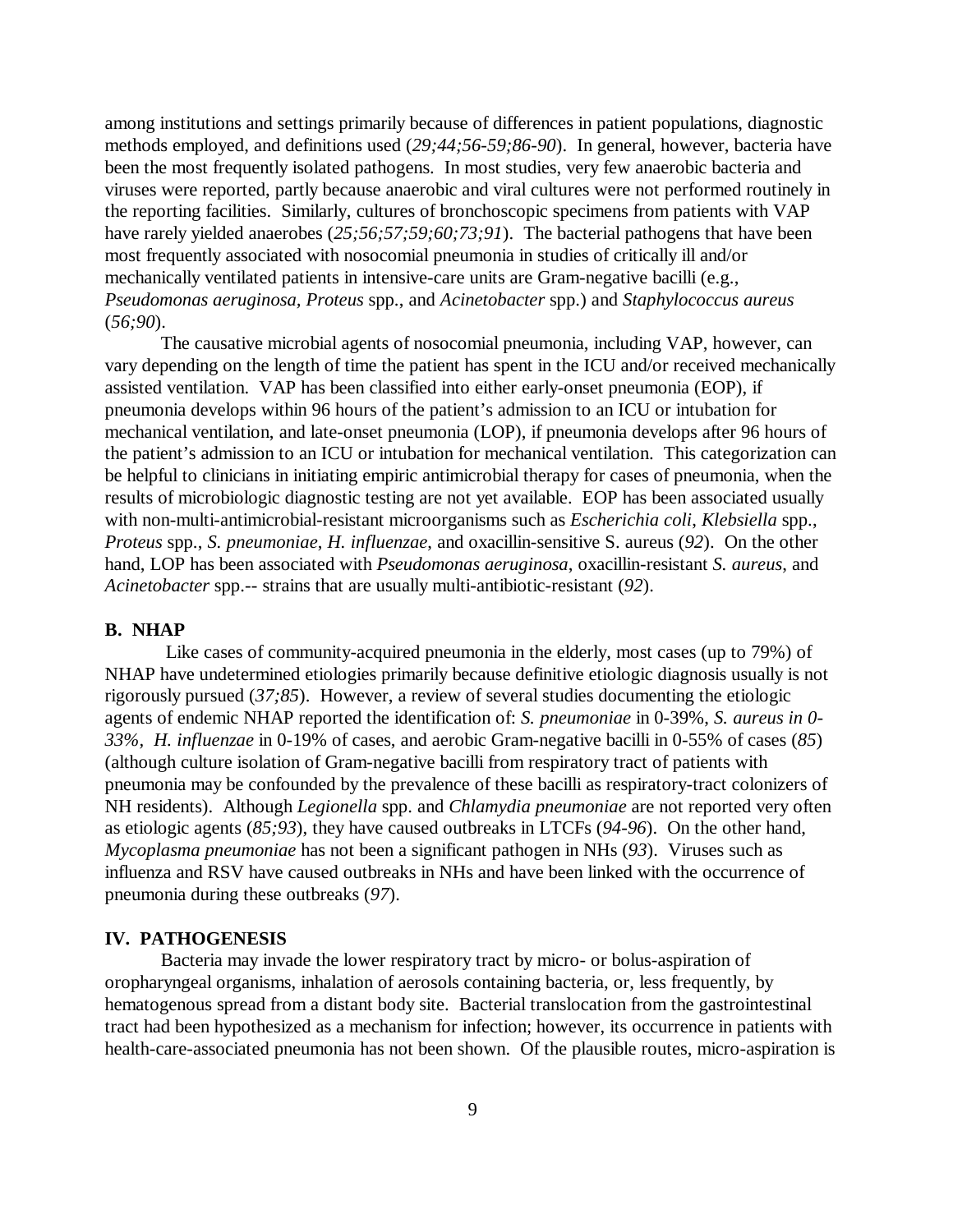believed to be the most important for both health-care-associated and community-acquired pneumonia. In studies using radioisotope tracers, 45% of healthy adults were found to aspirate during sleep (*98*). Persons with abnormal swallowing, such as those who have depressed consciousness, respiratory tract instrumentation and/or mechanically assisted ventilation, gastrointestinal tract instrumentation or diseases, or who have just undergone surgery, especially thoracic and/or abdominal surgery, are particularly likely to aspirate (*12;13;16;25*).

The high incidence of Gram-negative bacillary pneumonia in hospitalized patients appears to be the result of factors that promote colonization of the pharynx by Gram-negative bacilli and the subsequent entry of these microorganisms into the lower respiratory tract (*47;99-103*). Although aerobic Gram-negative bacilli are recovered infrequently or are found in small numbers in pharyngeal cultures of healthy persons (*99;104*), colonization dramatically increases in patients with acidosis, alcoholism, azotemia, coma, diabetes mellitus, hypotension, leukocytosis, leukopenia, pulmonary disease, or endotracheal or nasogastric tubes in place, and in patients given antimicrobial agents (*47;102;103;105*).

Oropharyngeal or tracheobronchial colonization by Gram-negative bacilli begins with the adherence of the microorganisms to the host's epithelial cells (*101;106-108*). Adherence may be affected by multiple factors related to the bacteria (e.g., presence of pili, cilia, or capsule, or production of elastase or mucinase), host cell (e.g., surface proteins and polysaccharides), and environment (e.g., pH and presence of mucin in respiratory secretions) (*100;101;106;109-118*). Studies indicate that certain substances (e.g., fibronectin) can inhibit the adherence of Gramnegative bacilli to host cells (*109;111;119*). Conversely, certain conditions (e.g., malnutrition, severe illness, or post-operative state) can increase adherence of gram-negative bacteria (*100;109;113;118;120*).

 In addition to the oropharynx, the stomach has been postulated to be an important reservoir of organisms that cause health-care-associated pneumonia (*16;121-125*), although the exact role of the stomach in the causation of health-care-associated pneumonia, specifically VAP, has been critically investigated and debated (*126-129*). It appears, however, that the stomach's role may vary depending on the patient's underlying condition(s) and on the prophylactic or therapeutic interventions that the patient receives (*122;130-134*). In healthy persons, few bacteria entering the stomach survive in the presence of hydrochloric acid at pH<2 (*135*). However, when gastric pH increases from the normal levels to >4, microorganisms are able to multiply to high concentrations in the stomach (*133;135-138*). This can occur in patients with advanced age (*136*), achlorhydria (*135*), ileus, or upper gastrointestinal disease, and in patients receiving enteral feeding, antacids, or histamine-2 (H-2) antagonists (*122;133;134;138*). The contribution of other factors (e.g., duodeno-gastric reflux and the presence of bile) to gastric colonization in patients with impaired intestinal motility also has been suggested (*132*).

The relative importance of oropharyngeal colonization over that of gastric colonization in the development of VAP has been strongly suggested in two studies. In one study, recovery of the etiologic agents of VAP by culture isolation occurred in the following sequence: from the oropharynx initially, then from the tracheo-bronchi and/or stomach (*139*). In the other study, mechanically ventilated patients who received selective oro-pharyngeal decontamination without concurrent decontamination of the stomach had a 60% lower risk of VAP compared to those who did not have such a treatment (*140*).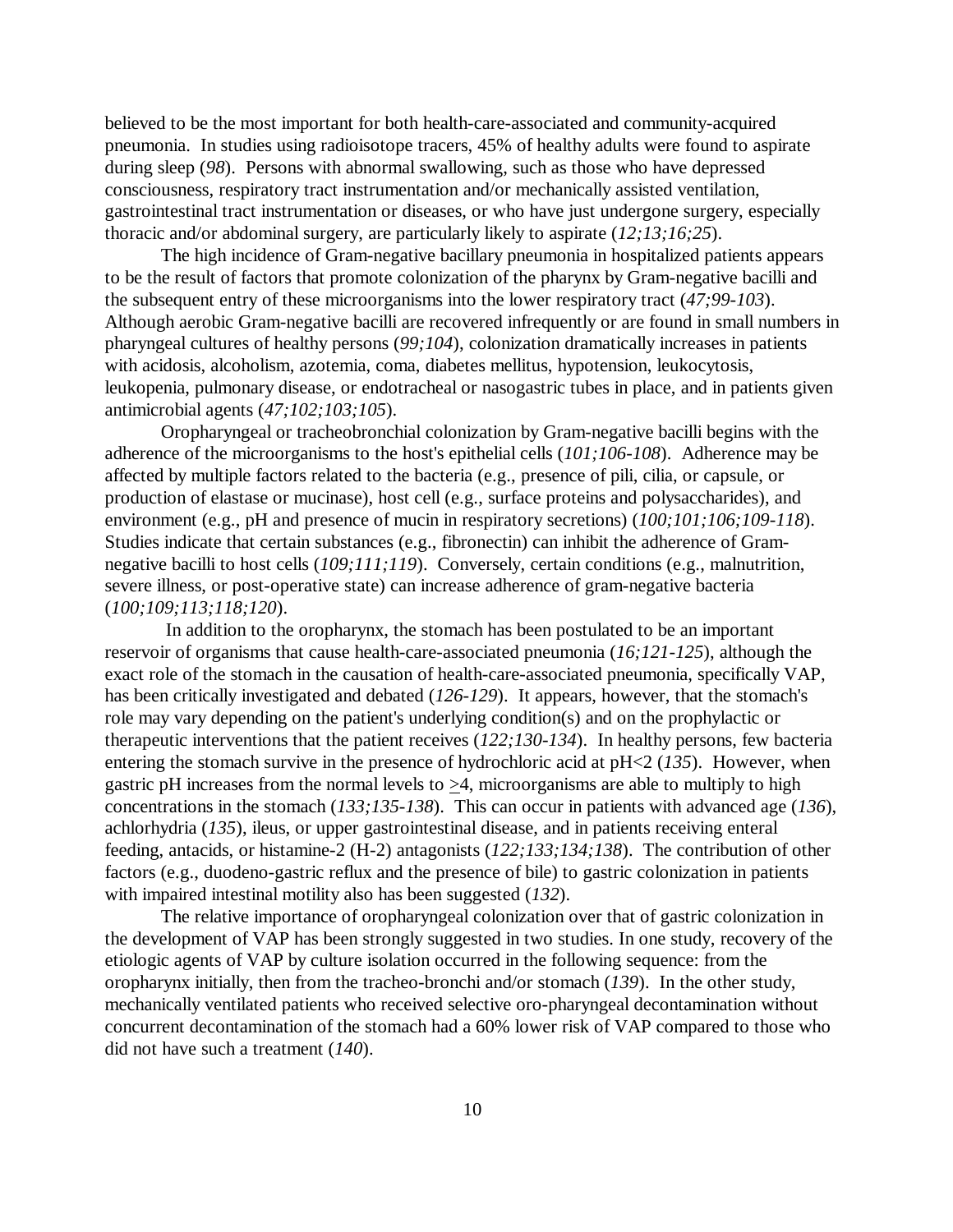The importance of aspiration of bacteria found in dental plaques in the causation of healthcare-associated pneumonia has been invoked by studies in which cultures of dental plaques have yielded pathogenic microorganisms that are prevalent etiologic agents of pneumonia (*141;142*).

Bacteria can also gain entry into the lower respiratory tract of patients through inhalation of aerosols generated primarily by contaminated nebulization devices. In the past, outbreaks of nosocomial respiratory tract infections including pneumonia (*143;144*) as well as other infections (*145*) were related to the use of contaminated large-volume nebulizers (i.e., humidification devices that produced large amounts of aerosol droplets  $\langle 4 \mu m \rangle$  in size via ultrasound, spinning disk, or Venturi mechanism). Inhalation of contaminated aerosol is particularly hazardous for intubated patients because endotracheal tubes provide direct access to the lower respiratory tract. In contrast to nebulizers that were used as humidification devices for ventilated patients, bubblethrough or wick humidifiers primarily increase the water-vapor (or molecular-water) content of inspired gases during mechanical ventilation. Although heated bubble-through humidifiers generate aerosol droplets, they do so in quantities that may not be clinically important (*146;147*); wick humidifiers do not generate aerosols.

Rarely, bacterial pneumonia can result from hematogenous spread of infection to the lung from another infection site, e.g., pneumonia resulting from purulent phlebitis or right-sided endocarditis.

### **V. RISK FACTORS AND CONTROL MEASURES**

Potential risk factors for health-care-associated bacterial pneumonia have been examined in several large studies. Although specific risk factors may differ slightly between study populations, they can be grouped into the following general categories:1) factors that enhance colonization of the oropharynx and/or stomach by microorganisms, e.g., administration of antimicrobial agents, admission to the ICU, or presence of underlying chronic lung disease; 2) conditions favoring aspiration into the respiratory tract or reflux from the gastrointestinal tract (e.g., initial or repeat endotracheal intubation; insertion of nasogastric tube; supine position; coma; surgical procedures involving the head, neck, thorax, or upper abdomen; and immobilization due to trauma or illness); 3) conditions requiring prolonged use of mechanical ventilatory support with potential exposure to contaminated respiratory devices and/or contact with contaminated or colonized hands, mainly of health-care personnel; and 4) host factors such as extremes of age, malnutrition, and severe underlying conditions, including immunosuppression (*13;15;18;20;23;25;47;148-150*).

### **A. Oropharyngeal, Tracheal, and Gastric Colonization**

The association between a patient's predisposition to Gram-negative bacillary pneumonia and bacterial colonization of the patient's oropharynx (*45;99*), trachea (*133*), or stomach (*122;138*) prompted attempts by researchers to prevent the infection by various means, mainly by local and/or systemic antimicrobial prophylaxis.

### *Oropharyngeal and/or tracheal colonization*

### *Local bacterial interference and aerosolized antimicrobial agents*

Early studies centered on utilization of the phenomenon of local bacterial interference (*151;152*) or prophylactic aerosolization of antimicrobial agent(s) (*153;154*). Bacterial interference (with alpha-hemolytic streptococci) was successfully used by some investigators to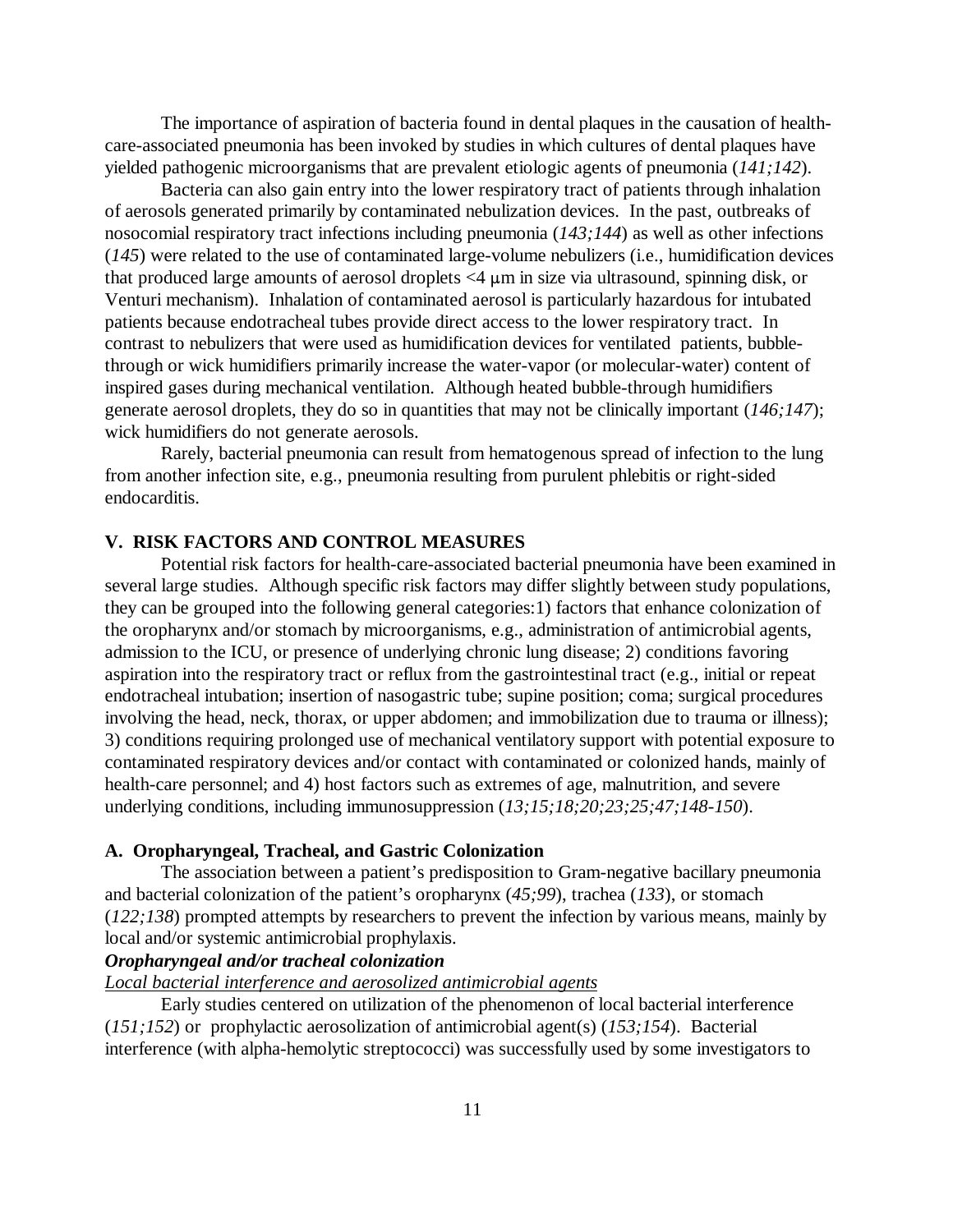prevent oropharyngeal colonization by aerobic Gram-negative bacilli (*151*). However, the efficacy of this method for general use has not been evaluated. In small studies, aerosolization of antimicrobial agents has been shown to eradicate common Gram-negative bacillary pathogens from the upper respiratory tract and/or decrease the incidence of Gram-negative-bacillary pneumonia (*153*) or VAP (*155*); however, no effect on patient mortality rate has been shown (*153*) and superinfection occurred in some patients receiving the therapy (*153;154;156;157*). The use of intratracheal colistin was shown to significantly decrease the incidence of gram-negative bacillary and polymicrobial pneumonia in critically ill patients who were compared to historic controls (*158*). There was, however, no effect on mortality, and although no increase was detected in the number of cases infected with colistin-resistant microorganisms, the follow-up period was relatively short.

### *Selective oropharyngeal decontamination with antimicrobial agents*

Recently, a study was conducted to determine the effect of selectively modulating the bacterial colonization of the oropharynx only (without modulating the gastric and intestinal colonization and without the concomitant use of systemic antimicrobial agent[s]) (*140*). The use of a topical prophylactic preparation containing gentamicin, colisitin, and vancomycin resulted in the eradication of oropharyngeal and tracheal colonizers in 75% of the study patients (vs 0 and 9% of 2 groups of controls), prevented acquisition of new oropharyngeal colonizers in 90% of treated patients (vs 41% and 37% of untreated patients), and lowered the incidence of VAP (10%) in study patients (compared to 59% and 63% in two groups of control patients) (*140*). However, the use of the topical preparation was not associated with shorter duration of ventilation or ICU stay or longer survival in study patients.

### *Oropharyngeal cleaning and decontamination with an antiseptic agent*

Two clinical studies (one in ICU with temporal controls and another in a multi-nursinghome setting using random controls) have shown a decrease in rates of pneumonia, including VAP, upon implementation of a comprehensive oral-hygiene program for patients or residents, respectively (*159;160*). The oral hygiene programs consisted of frequent toothbrushing and mouth-swabbing with an antiseptic agent; and in the ICU, frequent suctioning of the mouth and subglottic areas of patients receiving mechanically assisted ventilation. More randomized, controlled studies are needed to determine the role of a comprehensive oral-hygiene program in the prevention of VAP or NHAP. However, in the interim, it is prudent for health-care facilities to implement such a program.

### *Oral chlorhexidine rinse in adult patients undergoing cardiac surgery*

Recently, the antiseptic chlorhexidine gluconate (0.12%) was used successfully as a perioperative oral rinse to decrease the overall incidence of nosocomial respiratory tract infections in patients who underwent cardiac surgery (*161*). However, its use for preventing health-careassociated pneumonia in other groups of patients at high risk for this infection has not been evaluated.

#### *Oropharyngeal and Gastric Colonization*

### *"Selective" Decontamination of the Digestive Tract (SDD)*

SDD is one of the most studied strategies designed to prevent lower respiratory tract infection in critically ill and/or mechanically ventilated patients by preventing bacterial colonization of the digestive tract (*162-193*). SDD is aimed at preventing oropharyngeal and gastric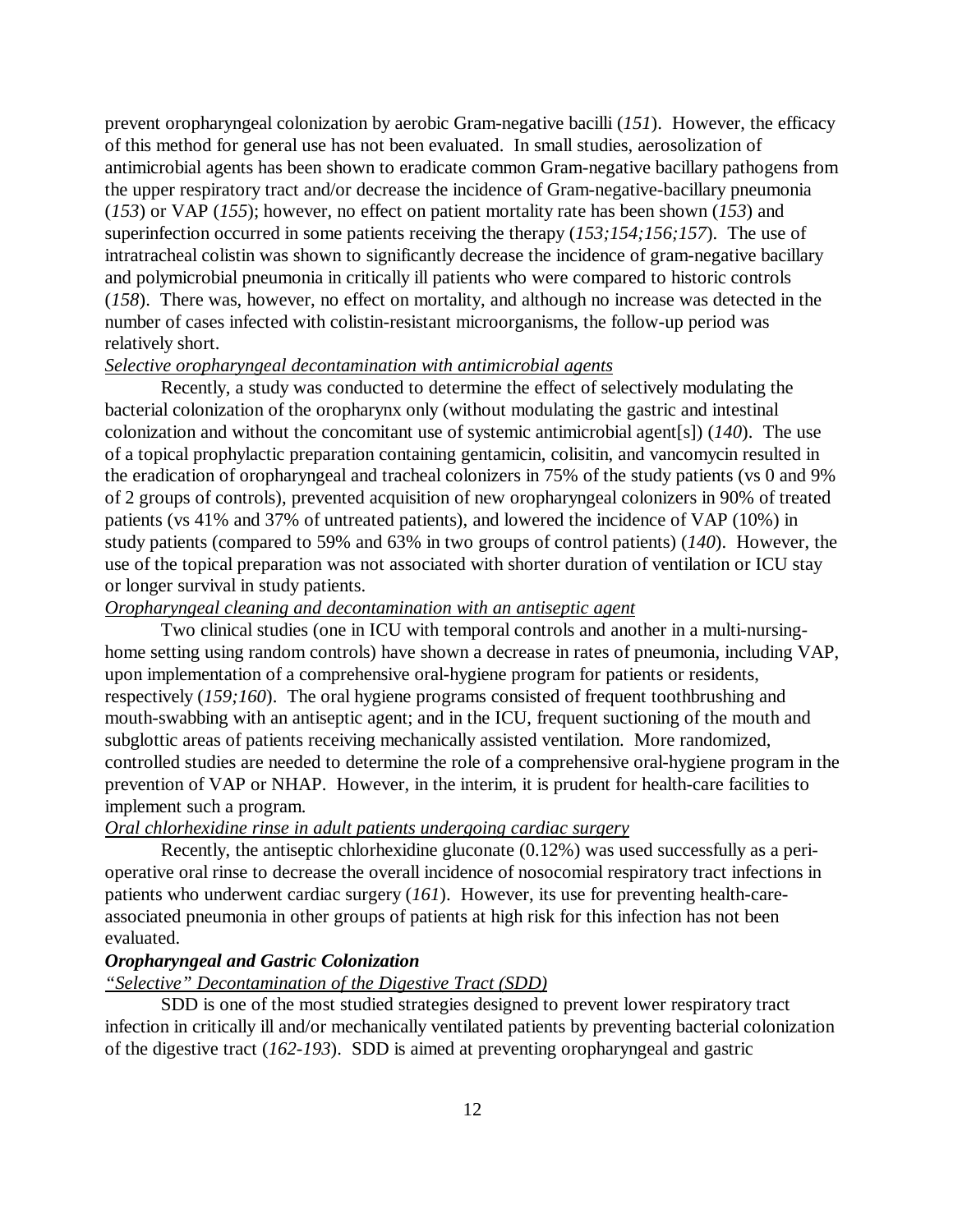colonization with aerobic Gram-negative bacilli and *Candida* spp., without altering the digestive tract's anaerobic flora. Various SDD regimens include a combination of locally administered nonabsorbable antimicrobial agents, such as polymyxin or colistin, and an aminoglycoside (tobramycin, gentamicin, or, rarely, neomycin) or a quinolone (norfloxacin or ciprofloxacin), coupled with either amphotericin B or nystatin. Several times a day, the local antimicrobial preparation is applied as a paste to the oropharynx and, except in one study (*187*), given orally or via the nasogastric tube for gastric decontamination. In addition, however, in many studies, a systemic (i.e., intravenous) antimicrobial agent such as cefotaxime or trimethoprim (TMP) is administered to the patient, thus rendering the regimen nonselective for the oropharynx (*187*) or oropharynx and stomach.

Although most clinical trials *(162-165;167-174;176;177;182-184;187;189-193*), including several meta-analyses (*178;185;188*), have demonstrated a decrease in the rates of hospitalassociated respiratory infections with the use of SDD, these studies have been difficult to assess because they differ in study design and population, and many have had short follow-up periods. In addition, except in a few reports (*166;169;180;182-184;186*), in most of the studies, nonbronchoscopic methods were used to diagnose pneumonia.

SDD has not been shown to decrease significantly the duration of mechanical ventilation or ICU stay; however, a decrease in overall antimicrobial use was shown in a few studies (*163;173;179;182;187;189;191;192*), and in two meta-analyses and a primary study, a decrease in mortality was shown in two groups of patients, i.e., critically ill surgical patients and those who received both systemic and local prophylactic antibiotics (*188;190;193*).

The cost of preventing VAP or mortality with the use of SDD has been estimated: in order to prevent one case of hospital-associated pneumonia or one death due to hospital-associated pneumonia, 6 (range: 5-9) or 23 (range:13-39) patients, respectively, would have to be given SDD (*185*).

 SDD will probably be found cost-effective for use on subsets of ICU patients, such as trauma and/or critically ill surgical patients. However, there are concerns about the potential for increased bacterial antimicrobial resistance and superinfection with multi-drug resistant pathogens in patients (*29;163;165;166;168;182;194*).

### *Sucralfate, H-2 receptor antagonists, antacids, and stress-bleeding prophylaxis*

The administration of antacids and/or H-2 receptor antagonists for prevention of stress bleeding in critically ill, postoperative, or mechanically ventilated patients has been associated with gastric bacterial overgrowth (*123;137;138;195*) and increased risk for pneumonia (*16;123;134;196-198*). Sucralfate, a cytoprotective agent that has little effect on gastric pH and may have bactericidal properties of its own, has been suggested as a substitute for antacids and H-2 receptor antagonists (*199-201*). The results of clinical trials comparing the risk of pneumonia in patients receiving sucralfate with that in patients given H-2 receptor antagonists and/or antacids have been variable. Early studies suggested that the use of sucralfate (compared to H-2 receptor antagonists and/or antacids) decreased the risk of pneumonia in ICU patients receiving mechanically assisted ventilation (*123;134;198;199;202*). More recent studies, however, failed to demonstrate the advantage of using sucralfate (*203-205*). In addition, another study has suggested that patients with acute respiratory distress syndrome who are administered sucralfate may even be at a greater risk of developing VAP compared to those who are not (*206*).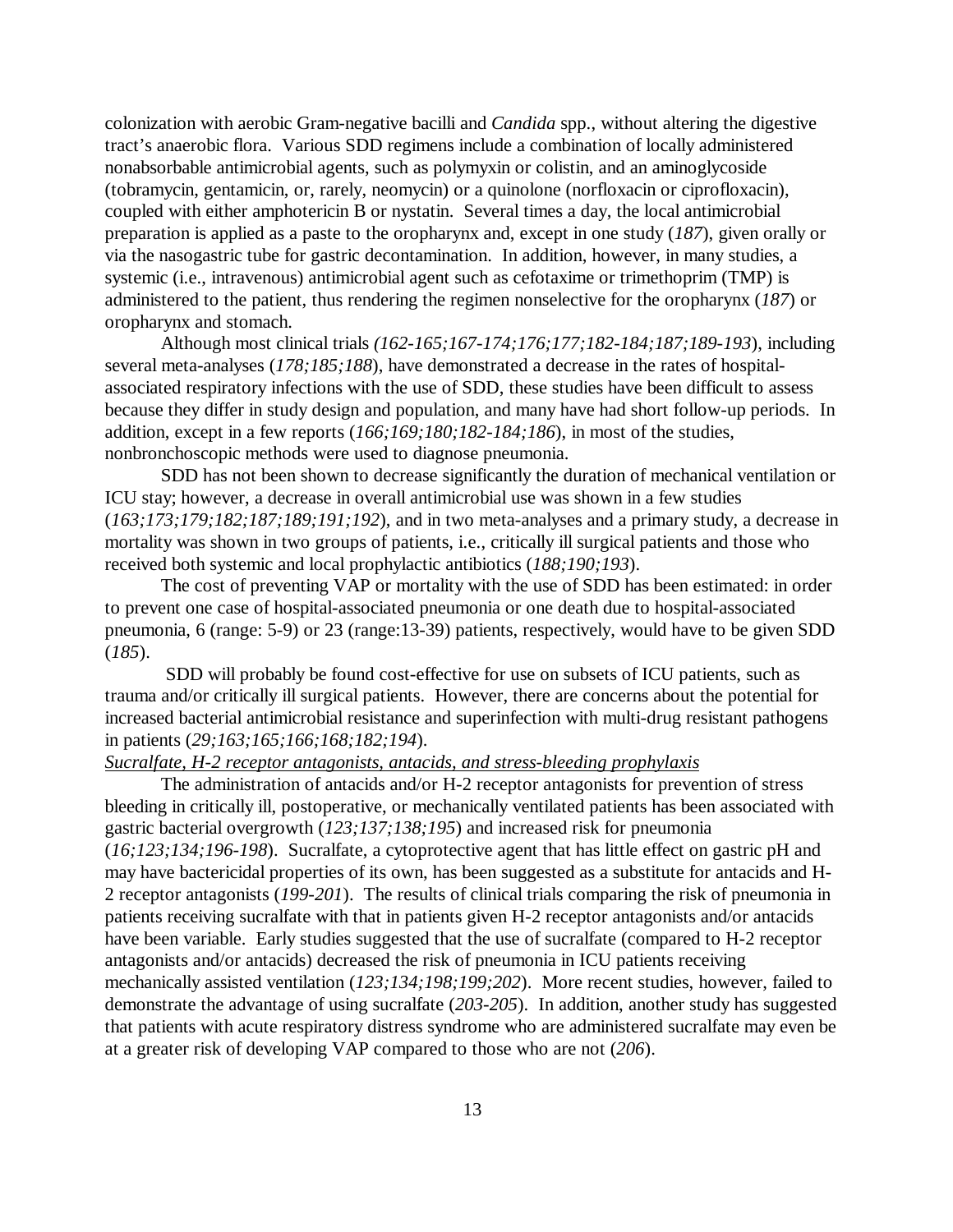#### *Acidified enteral feeding*

Because enteral feeding can increase gastric pH (*207*) and result in gastric colonization, acidification of enteral solutions has been advocated to prevent gastric and tracheal colonization in patients receiving such treatment (*208*). The absence of "pathogenic" bacteria from the stomachs of patients given acidified enteral feeding has been shown; however, the effect on the incidence of pneumonia has not been evaluated (*208;209*).

# *Continuous versus intermittent enteral feeding*

Continuous enteral feeding of mechanically ventilated patients, a common practice in ICUs, has been associated with increased gastric pH (*133;210*), subsequent gastric colonization with Gram-negative bacilli (*21;210;211*), and a high incidence of pneumonia (*21*); whereas intermittent enteral feeding has been associated with lower gastric pH and lower rates of pneumonia (*211*). However, in a cross-over study of intermittent enteral feeding of patients who had just had continuous enteral feeding, intermittent feeding had no lowering effect on gastric pH or gastric microbial colonization (*212*). In another study that compared intermittent and continuous enteral feeding, intermittent feeding resulted in decreased gastric pH during the "off-feeding" interval; however, the oropharyngeal and tracheal colonization rates and the incidence of VAP were similar in patients who received either treatment (*213*). More studies are needed to determine the effect of intermittent enteral feeding on the incidence of pneumonia.

### **B. Aspiration of Oropharyngeal and Gastric Flora and Nasal-Sinus Secretions**

Clinically important aspiration usually occurs in patients who have one or more of the following conditions: a depressed level of consciousness; dysphagia due to neurologic or esophageal disorders; an endotracheal (naso- or oro-tracheal), tracheostomy, or enteral (naso- or oro-gastric) tube in place; and receipt of enteral feeding (*13;98;214-220*).

Placement of an enteral tube may increase nasopharyngeal colonization, cause reflux of gastric contents, or allow bacterial migration via the tube from the stomach to the upper airway (*216;218;221-223*). Gross contamination of the enteral solution during its preparation (*224-226*) may lead to gastric colonization with gram-negative bacilli.

Prevention of pneumonia in such patients may be difficult; however, placing the patient in a semi-upright position (by elevating the head of the bed at an angle of  $30^{\circ}$ -45 $^{\circ}$ ) has been beneficial (*227*), probably by preventing aspiration (*223*). Gastric contents that were labeled with radioactive material were aspirated via the gastro-esophageal route when patients were treated in the supine position (*222;223;228*). In two other studies of patients receiving mechanically assisted ventilation, significantly higher percentages (i.e., 23% and 36%) of patients who were supine developed pneumonia compared with 5% and 11% of those who were semi-upright, either during the first 24 hours of receipt of mechanically assisted ventilation (*23*) or during their receipt of both mechanically assisted ventilation and enteral feeding (*227*), respectively.

On the other hand, other measures that theoretically might be beneficial have yielded either negative or equivocal results in studies involving small numbers of patients: the use of flexible, small-bore nasogastric tubes did not reduce the incidence of gastroesophageal reflux or microaspiration (*229*); and placement of the enteral tube below the stomach (e.g., in the jejunum) had variable effects on the rate of aspiration (*230-233*) and the incidence of pneumonia (*234-236*).

Direct correlations have been reported between naso-tracheal (rather than oro-tracheal)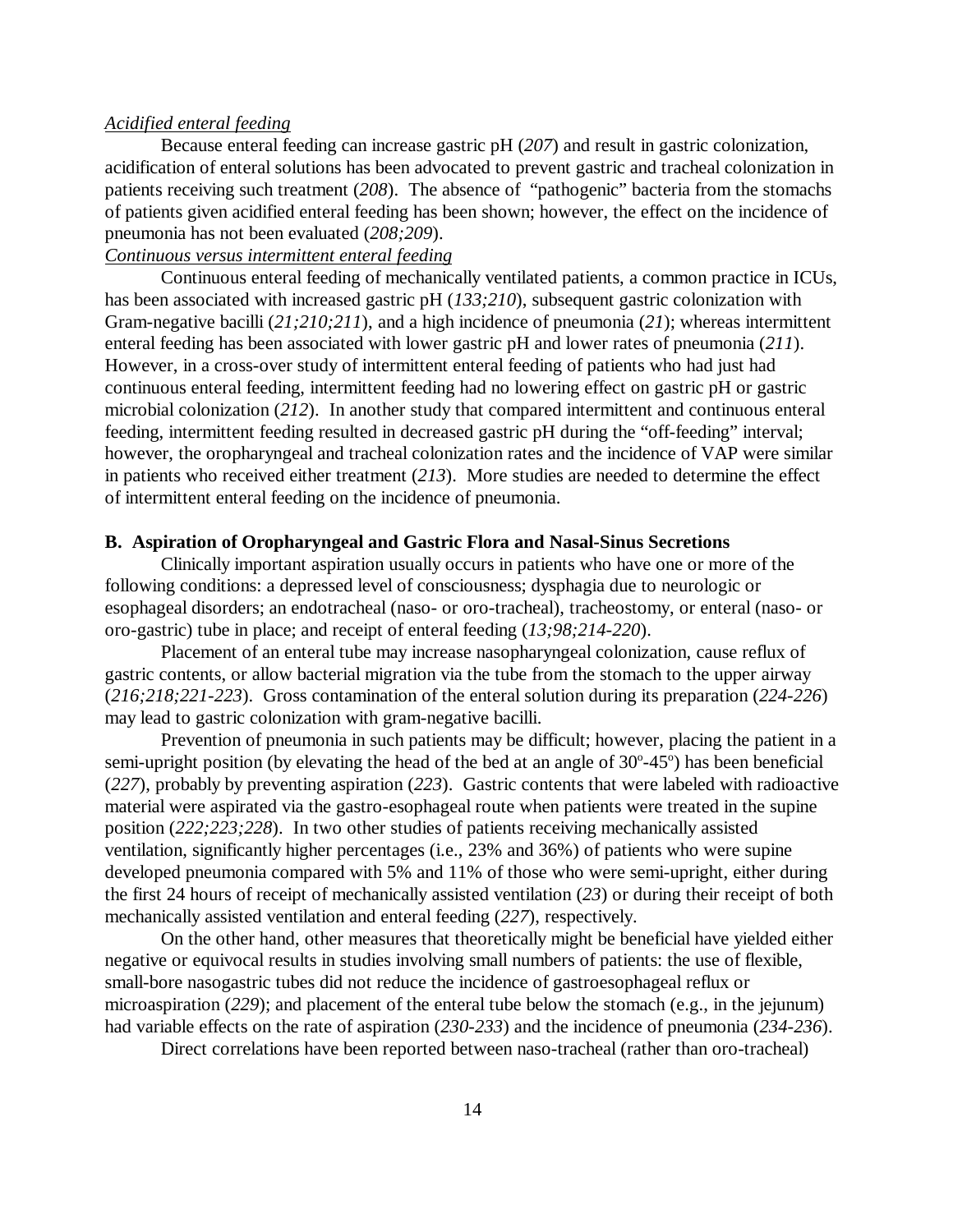intubation and the occurrence of nosocomial maxillary sinusitis (*237;238*) and high incidence of pneumonia (*238*). These findings suggest that the entry site for endotracheal intubation may affect the incidence of VAP.

#### **C. Mechanically Assisted Ventilation and Endotracheal Intubation**

The increased risk for pneumonia in intubated, mechanically ventilated patients is partly due to the carriage of oropharyngeal microorganisms via passage of the endotracheal tube into the trachea during intubation, as well as to depressed host defenses secondary to the patient's severe underlying illness (*13;16;25;239*). In addition, bacteria can aggregate on the surface of the endotracheal tube over time and form a glycocalyx (i.e., biofilm) that protects the bacteria from antimicrobial agents or host defenses (*240*). Some investigators believe that these bacterial aggregates may become dislodged by ventilation flow, tube manipulation, or suctioning and subsequently embolize into the lower respiratory tract and cause focal pneumonia (*241;242*). *Drainage of subglottic secretions*

In the intubated patient, leakage around the cuff of the endotracheal tube allows bacterialaden secretions (which pool below the glottis and above the endotracheal-tube cuff) direct access to the lower respiratory tract (*243;244*). The effect of using an endotracheal tube that has a separate dorsal lumen which allows drainage (i.e., removal by suctioning) of the subglottic secretions has been compared to that of a conventional endotracheal tube (*245-248*). In the first study in ICU patients, intermittent (i.e., hourly) subglottic secretion drainage was associated with a lower incidence (13% vs 29%) as well as a delayed onset (16.2  $\pm$  11 days vs 8.3  $\pm$  5 days) of VAP (*246*). Subsequent studies corroborated these findings: lower VAP incidence:14/76 (18.4%) vs 25/77 (32.5%) (248), and 3/49 (4%) vs 12/56 (16%) (247); and delayed onset of VAP:  $12.0 \pm 7.1$ days vs  $5.9 + 2.1$  days (248), and  $+ 2.3$  days vs  $2.9 + 1.2$  days (247); albeit the decrease in VAP incidence was not statistically significant: 8/160 (5%) vs 15/183 (8.2%) in one study of patients who had undergone cardiac surgery (*245*).

Although these randomized, controlled studies showed the beneficial effect of suctioning of subglottic secretions on the incidence of VAP, none showed a corresponding effect on mortality, length of stay in the ICU, or duration of mechanical ventilation. And, although a decision-model cost-effectiveness analysis has shown that as a VAP-prevention strategy, the use of endotracheal tubes that allow aspiration of subglottic secretions may result in savings, the study was hypothetical and based on data extrapolated from several studies instead of one study (*249*). Larger randomized controlled studies with cost-benefit analysis are needed to determine the exact role of the use these tubes in the overall scheme to prevent VAP and improve secondary outcomes. *Noninvasive ventilation (NIV): Noninvasive positive-pressure ventilation (NPPV)*:

NIV of patients in acute respiratory failure due to various causes is emerging as a potentially more advantageous method of delivering positive-pressure ventilation than endotracheal tube placement (*250-255*). NPPV has been shown to reduce the need for, and duration of, intubation, and has resulted in improved survival, particularly in patients with hypercapnic acute respiratory failure due to exacerbation of chronic obstructive pulmonary disease (COPD) (*251;252;256;257*). In several studies, the use of NPPV resulted in a decreased risk for pneumonia (*254;256-260*). In one of these studies, the incidence of pneumonia was three times lower (4 [18%] of 50) in those who received NPPV than in those (11 [60%] of 50) who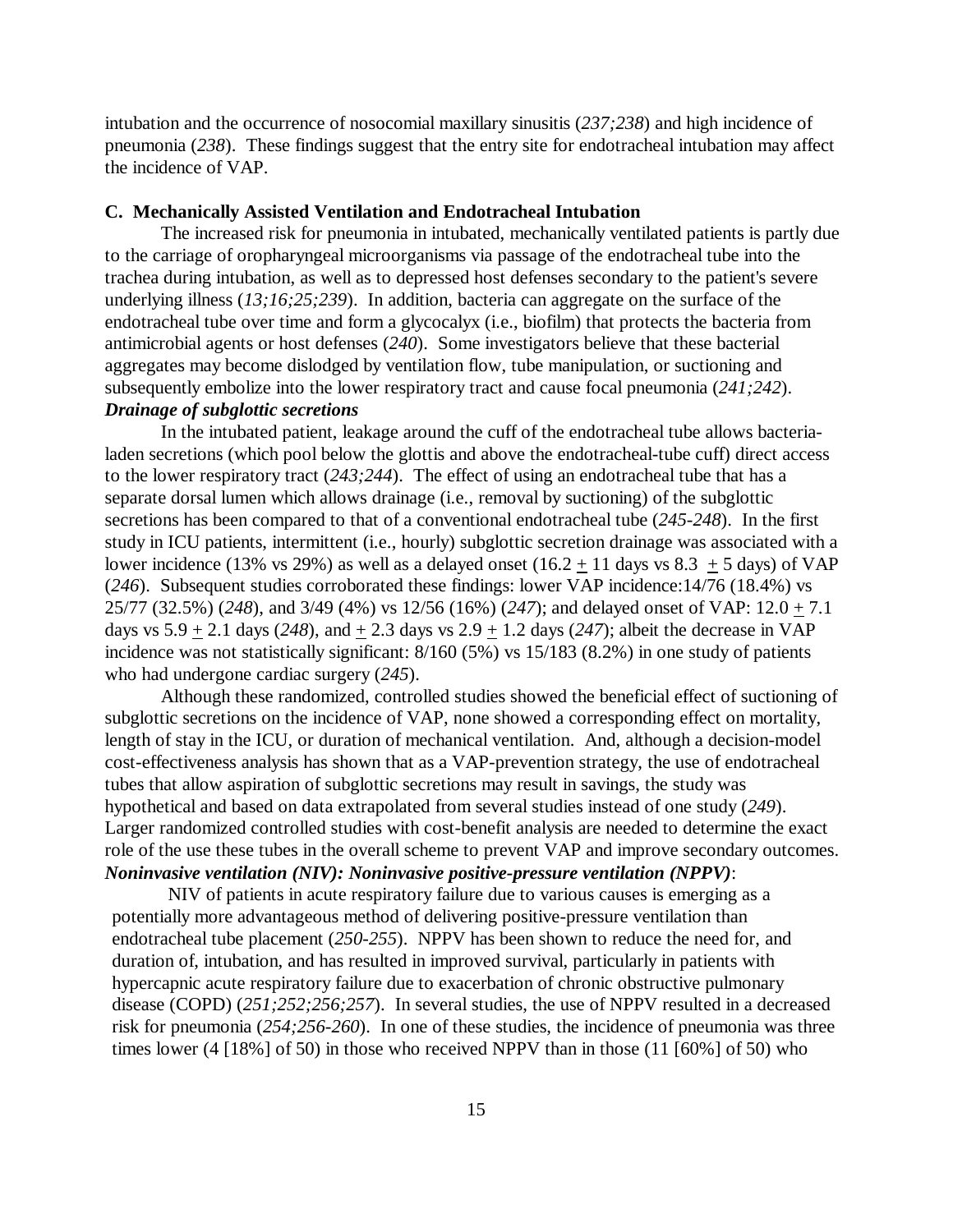received the conventional treatment (i.e., intubation and mechanically-assisted ventilation) (258). *Repeat Endotracheal Intubation*

Repeat insertion of the endotracheal tube soon after it is removed from a patient who is taken off ventilatory support has been shown to be a risk factor for pneumonia (149). Using NIV instead may help reduce the risk (*261*).

### **D. Cross-Colonization Via Hands of Personnel**

Pathogens causing health-care-related pneumonia, such as Gram-negative bacilli and *S. aureus*, are ubiquitous in health-care settings, especially in intensive- or critical-care areas (*262;263*). Transmission of these microorganisms to patients frequently occurs via health-care personnel's hands that become contaminated or transiently colonized with the microorganisms (*264-269*). Procedures such as tracheal suctioning and manipulation of ventilator circuit or endotracheal tubes increase the opportunity for cross-contamination (*269;270*). The risk of cross-contamination can be reduced by using aseptic technique and sterile or disinfected equipment when appropriate and eliminating pathogens from the hands of personnel (*11;269;271;272*).

In theory, handwashing is an effective way of removing transient bacteria from the hands (*271;272*); however, in general, personnel compliance with handwashing has been poor (*273*- *277*). New guidelines for hand hygiene that promote the use of alcohol-based antiseptic preparations may result in increased personnel compliance and decreased incidence of handtransmitted infections (*278*).

Gloving also helps prevent cross-contamination (*279*). Routine gloving (in addition to gowning) was associated with a decrease in the incidence of health-care-related RSV infection (*280*) and infections occurring in the ICU (*281*). Gloves, however, can be colonized by pathogens prevalent in the health-care setting (*282*), and outbreaks have been traced to healthcare personnel who did not change gloves after contact with one patient and before providing care to another (*283*). In addition, gloved hands may get contaminated via leaks in the gloves (*284*). Thus, personnel should use gloves properly and decontaminate their hands after gloves are removed (*278;279*).

#### **E. Contamination of Devices Used on the Respiratory Tract**

Devices used on the respiratory tract for respiratory therapy (e.g., nebulizers, endotracheal tubes), diagnostic examination (e.g., bronchoscopes or spirometers), or administration of anesthesia are potential reservoirs or vehicles for infectious microorganisms (*11;285-287*). Routes of transmission may be from device to patient, from one patient to another, or from one body site to the lower respiratory tract of the same patient via hand or device (*143;147;286-297*). Contaminated reservoirs of aerosol-producing devices, e.g., nebulizers, can allow the growth of hydrophilic bacteria that may be subsequently aerosolized during device use (*143;144;292*). Gram-negative bacilli (e.g., *Pseudomonas* spp. or *Flavobacterium* spp.; *Legionella* spp.) and nontuberculous mycobacteria can multiply to high concentrations in nebulizer fluid (*291;298-300*) and increase the device user's risk of acquiring pneumonia (*143;144;147;291;292;301-303*).

Proper cleaning and sterilization or disinfection of reusable equipment are important components of a program to reduce infections associated with devices used for respiratory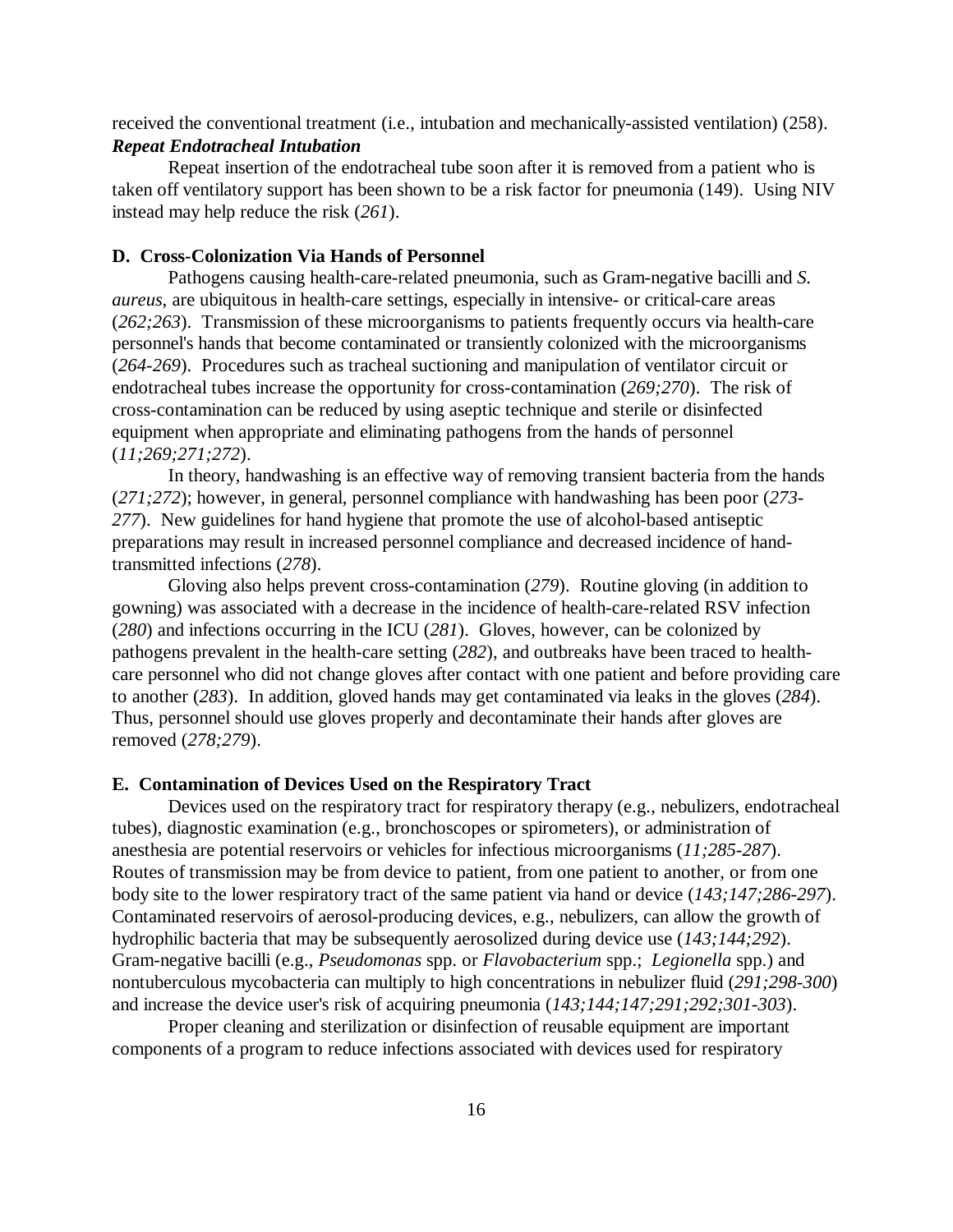therapy, pulmonary diagnostic tests, or delivery of anesthesia (*286;288-290;292;304-308*). Most devices or parts of devices used on the respiratory tract have been categorized as semicritical in the Spaulding classification system for appropriate sterilization or disinfection of medical devices because they come into direct or indirect contact with mucous membranes but do not ordinarily penetrate body surfaces (see Appendix), and the associated infection risk following the use of these devices in patients is less than that associated with devices that penetrate normally sterile tissues (*309*). Thus, after they are thoroughly cleaned, they can be subjected to high-level disinfection by either using liquid chemical disinfectants that are cleared by the Food and Drug Administration (FDA) for use on medical instruments (310) or by pasteurization at  $\geq 70^{\circ}$ C for 30 minutes (*310-315*).

Sterile water is preferred to tap or unsterilized distilled water for rinsing off residual liquid chemical disinfectant from a respiratory device that has been chemically disinfected for reuse, because tap or distilled water may harbor microorganisms that can cause pneumonia (*298;299;316-318*). However, when rinsing with sterile water is not feasible, rinsing with tap water or filtered water (water passed through  $0.2\mu$  filter), followed by an alcohol rinse and forced-air drying, may be done (*310*). Forced-air drying has been shown to markedly lower the level of microbial contamination of stored endoscopes, most likely by removing the wet environment favorable for bacterial growth (*319;320*).

# *1. Mechanical Ventilators, Breathing Circuits, Humidifiers, Heat-Moisture Exchangers, and In-Line Nebulizers*

*a. Mechanical Ventilators*. The internal machinery of mechanical ventilators used for respiratory therapy has not been reported as an important source of bacterial contamination of inhaled gas. Thus, routine sterilization or high-level disinfection of the internal machinery is considered unnecessary.

b. *Breathing circuits, humidifiers, and heat-moisture exchangers*. Most U.S. hospitals use ventilators that provide inspired-gas humidification with either bubble-through or wick humidifiers. Because bubble-through humidifiers produce insignificant amounts of aerosol and wick humidifiers produce no aerosol, they do not pose an important risk for pneumonia in patients (*146;321*). In addition, bubble-through humidifiers are usually heated to temperatures that reduce or eliminate bacterial pathogens (*321;322*). In general, however, sterile water is still used to fill these humidifiers (*323*) because of the potential presence in tap or distilled water, of microorganisms (e.g., *Legionella* spp.) that are more heat-resistant than other bacteria (*302;306;317*).

The potential risk for pneumonia in patients using mechanical ventilators with heated bubble-through humidifiers primarily results from the formation of condensate in the inspiratoryphase tubing of unheated ventilator circuits due to the difference in the temperatures of the inspiratory-phase gas and ambient air. The condensate and tubing can rapidly become contaminated, usually with bacteria that originate from the patient's oropharynx (*324*). In a study by Craven et al., 33% of inspiratory circuits were colonized with bacteria from patients' oropharynx within 2 hours, and 80% within 24 hours, of use (*324*). Spillage of the contaminated condensate into the patient's tracheobronchial tree can occur with procedures during which the tubing may be moved (e.g., suctioning, adjusting the ventilator setting, or feeding or giving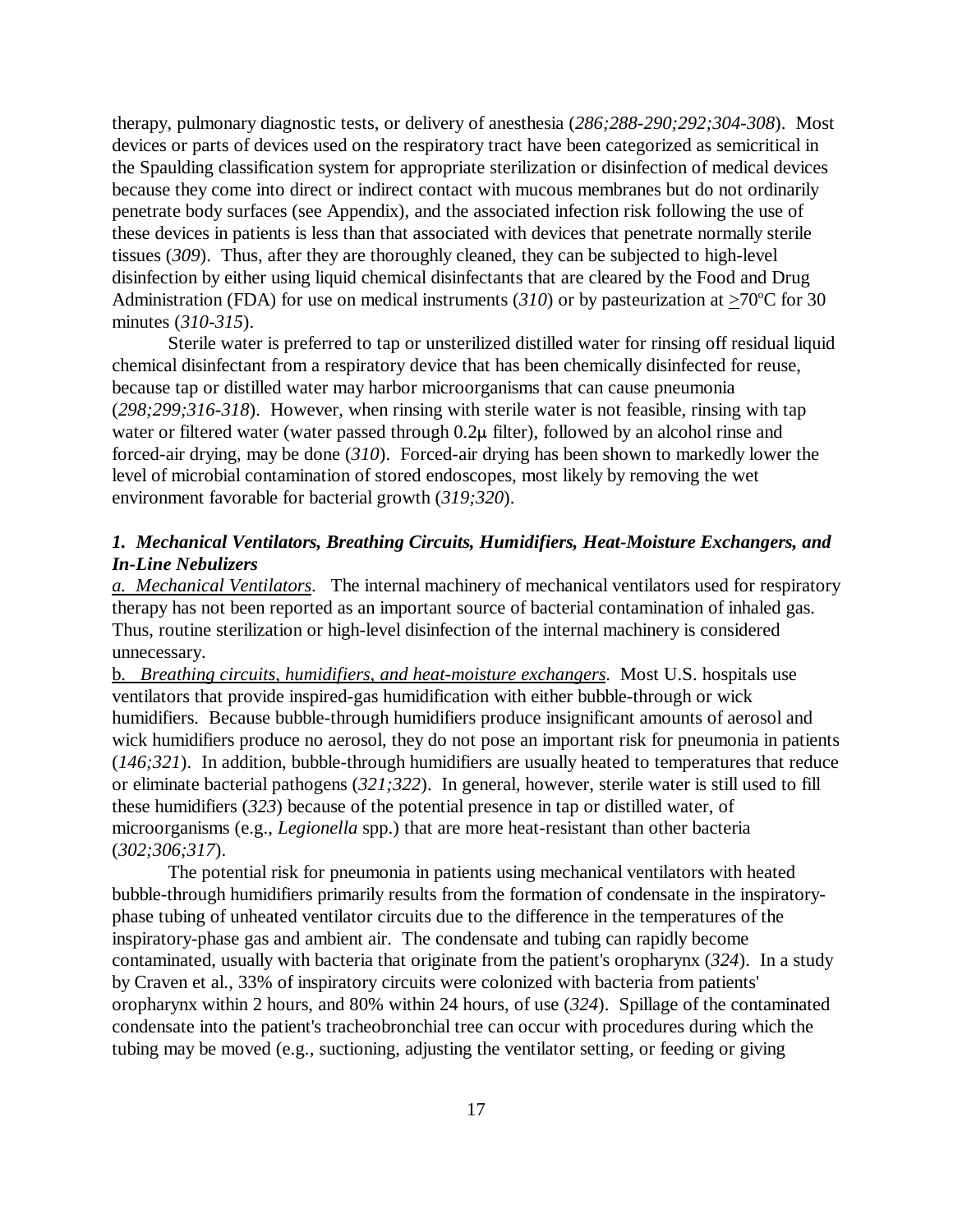hygienic care to the patient) and may increase the patient's risk for pneumonia (*324*). Thus, in many health-care facilities, personnel are trained to prevent such spillage and drain and discard the fluid periodically. Microorganisms contaminating ventilator-circuit condensate can be transmitted to other patients via hands of the health-care personnel handling the fluid, especially if the personnel fail to decontaminate their hands after handling the condensate.

The role of ventilator-tubing changes in preventing pneumonia in patients using mechanical ventilators with bubble-through humidifiers has been investigated for many years. Initial studies of in-use contamination of mechanical ventilator circuits with humidifiers have shown that neither the rate of bacterial contamination of inspiratory-phase gas nor the incidence of pneumonia was significantly increased when tubing was changed every 24 hours rather than every 8 or 16 hours (*325*). Craven et al. later showed that changing the ventilator circuit every 48 hours rather than 24 hours did not result in an increase in contamination of the inspiratory-phase gas or tubing of the ventilator circuits (*326*). In addition, ventilatory circuit changes every 24 hours rather than every 48 hours was shown to be a risk factor for VAP in a study of ICU patients who were receiving mechanically assisted ventilatory support (*16*). Later reports suggested that the risk for pneumonia did not increase when the interval for circuit change was prolonged beyond 48 hours (*327;328*). Hess et al. showed no increase in the incidence of VAP and a savings of more than \$110,000 per year in materials and personnel salaries when breathing circuits were changed every seven days rather than every 48 hours (*329*). Dreyfuss et al. reported that when the circuits were never changed for the duration of use by a patient, the risk of pneumonia (8 [29%] of 28) was not higher than when the circuits were changed every 48 hours (11 [31%] of 35) (*330*). More recently, Kollef et al. showed that the risk of acquiring pneumonia in patients whose breathing circuits were left unchanged indefinitely for the duration of their receipt of mechanical ventilation (unless the circuit was observed to be grossly contaminated) was not higher than in those whose breathing circuits were changed routinely every 7 days (*331*). And, Fink et al. found that patients whose circuits were changed every 2 days had  $>3$  times the risk of acquiring VAP compared to those whose circuits were changed every 7 or 30 days (*332*).

These findings indicate that the previous CDC recommendation to change ventilator circuits routinely on the basis of duration of use should be changed to one that is based on visual and/or known contamination of the circuit. This change in recommendation is expected to result in large savings in device use and personnel time for U.S. health-care facilities (*323;326;327;331*).

Condensate formation in the inspiratory-phase tubing of a ventilator breathing circuit can be decreased by elevating the temperature of the inspiratory-phase gas with a heated wire in the inspiratory-phase tubing . However, in one report, three cases of endotracheal or tracheostomy tube blockage by dried patient secretions were attributed to the decrease in the relative humidity of inspired gas that results from the elevation of the gas temperature (*333*). Therefore, users of heated ventilator tubing should be aware of the advantages and potential complications of using heated tubing.

Condensate accumulation can also be eliminated by using a heat-moisture exchanger (HME) (*334-337*). An HME recycles heat and moisture exhaled by the patient and eliminates the need for a humidifier. In the absence of a humidifier, no condensate forms in the inspiratoryphase tubing of the ventilator circuit. Thus, bacterial colonization of the tubing is prevented; and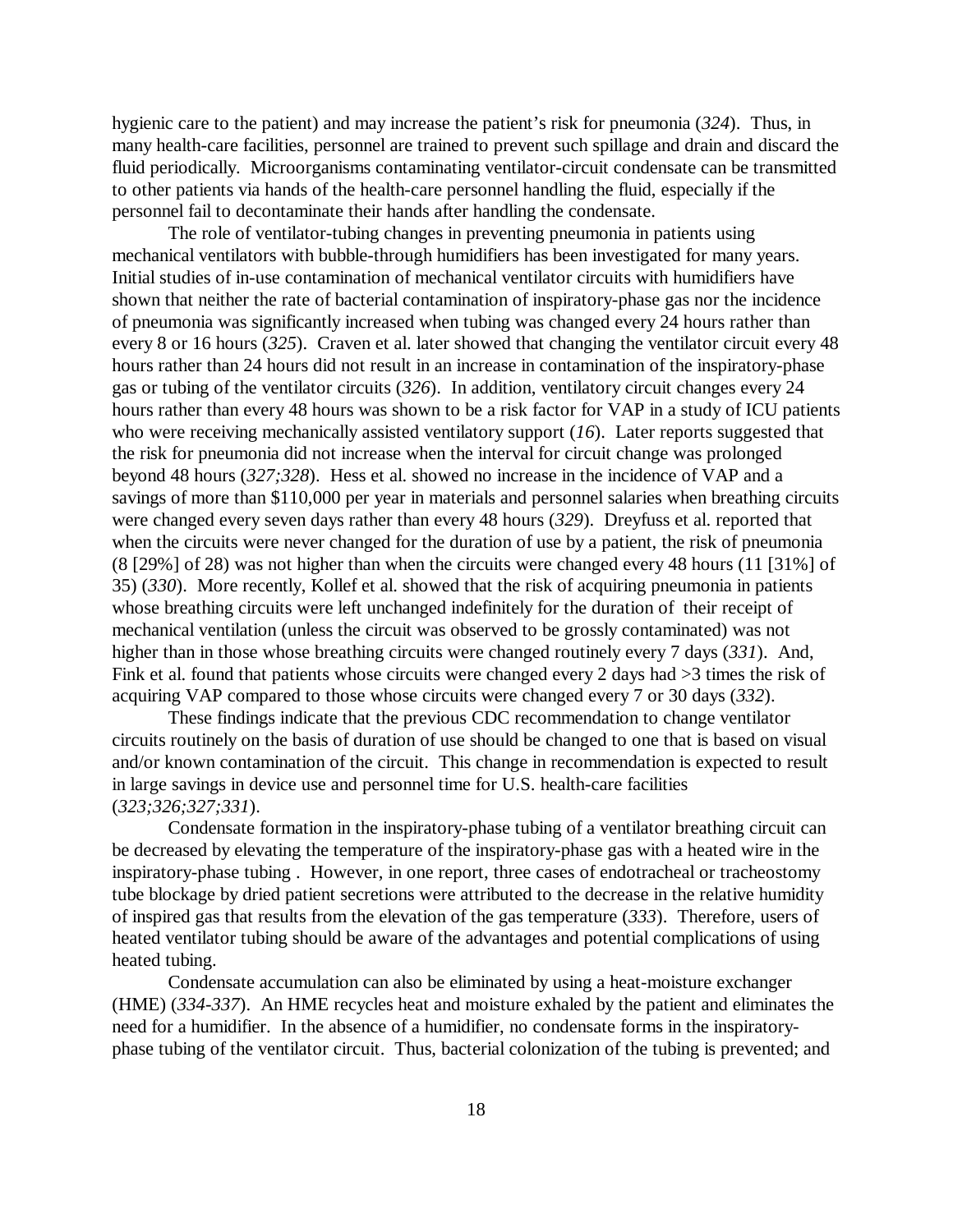periodic, routine changing of the tubing is not necessary (*270*). An HME, however, increases the dead space and resistance to breathing (*338*), may leak around the endotracheal tube, and may result in drying of sputum (*339*) and blockage of the tracheo-bronchial tree (*340;341*). Its effect on the work of breathing (*338;342*) and the ventilatory drive may cause increased inspiratory neuromuscular activity from the patients, which, if sustained during acute respiratory failure, may lead to inspiratory muscle fatigue (*342*). Thus, consideration of the economic advantages of the use of an HME should be balanced with its possible negative respiratory effects (*342*).

In 1998, Cook et al. reviewed five randomized, controlled studies comparing HMEs and heated humidifiers; the main outcome variable was pneumonia (*343*). A significantly lower incidence of pneumonia in the HME patient group was shown in one study (*344*), a tendency towards lower incidence of pneumonia in the HME group was seen in three other studies (*339;341;345*), and no difference in risk was seen in the only study in which PSB was used as a confirmatory method for diagnosing pneumonia (*346*). In a later study, Kollef et al. found no difference in the risk of VAP between a group of patients on whom HMEs were used and a comparable group with heated humidifiers (*347*).

Recently, an HME with an active humidifier (i.e., external heat and moisture added at the patient side of the HME) was designed to offset the device's negative effects (i.e., drying of patient's secretions and increased resistance to airflow) (*348;349*). However, studies assessing its effects on prevention of pneumonia have not been done.

c. *Small-Volume (In-Line) and Hand-held Medication Nebulizers*. Small-volume (in-line) medication nebulizers that are inserted in the inspiratory circuit of mechanical ventilators and hand-held liquid-medication nebulizers can produce bacterial aerosols (*292*). If in-line nebulizers become contaminated by condensate in the inspiratory tubing of the breathing circuit, they can increase the patient's risk of pneumonia because the nebulizer aerosol is directed through the endotracheal tube and bypasses many of the normal host defenses against infection (*324*). Handheld small-volume medication nebulizers have been associated with health-care-associated pneumonia, including Legionnaires disease, as a result of their contamination with medications from multidose vials (*350-354*) or with *Legionella*-contaminated tap water used for rinsing and filling the reservoir (*306*). Thus, when nebulized liquid medications are used, unit-dose vials are preferable to multi-dose vials. If multidose medication vials are used, the persons who handle, dispense, and store such medications should closely follow the medications' manufacturers' directions to prevent equipment and medication contamination.

### **2.** *Suction Catheters*

 Endotracheal suction catheters can introduce microorganisms into a patient's lower respiratory tract. Currently, two types of suction-catheter systems are used in U.S. hospitals: the open single-use catheter system and the closed multi-use catheter system. The closed-suction system has the potential advantages of decreased environmental contamination as well as lower costs, especially if it can be corroborated that, notwithstanding the manufacturer-recommended daily catheter changes, the catheter can remain unchanged for an indefinite period without increasing the patient's risk of VAP (*355*). However, studies that compared the effect of the open single-use catheter system and that of the closed multi-use catheter system on the incidence of VAP have yielded equivocal results. Two studies showed no difference in the incidences of VAP in the two patient groups (*356;357*) while a third study showed the VAP incidence rate to be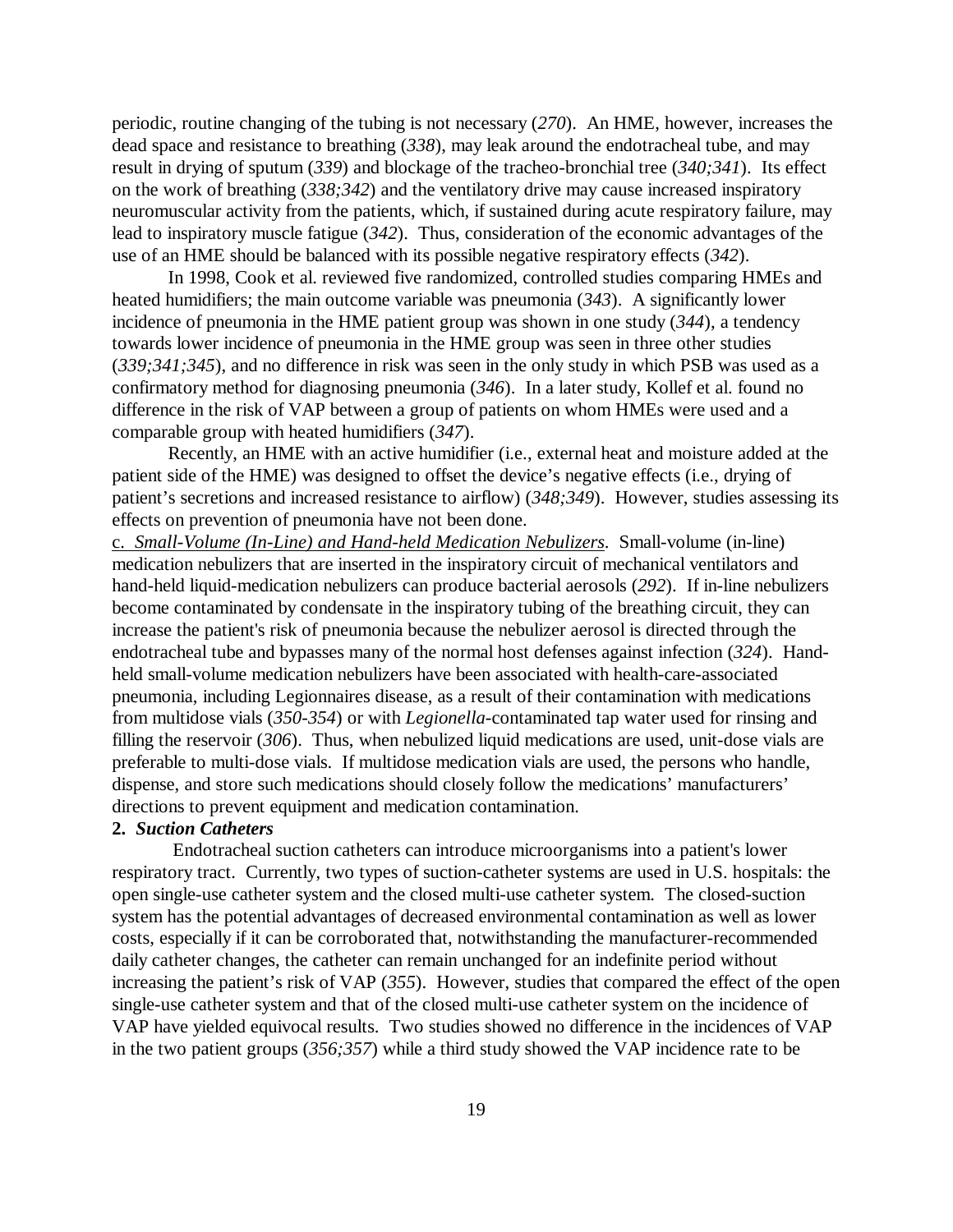lower (7.32 per 1,000 patient-days) in patients with the closed suction system than (15.89 per 1,000 patient-days) in those who had the open system (*358*). More studies are needed to determine the effect of the type of suction system on the incidence of VAP.

## *3. Resuscitation Bags, Ventilator Spirometers and Temperature Probes*

Reusable resuscitation bags are particularly difficult to clean and dry between uses; microorganisms in secretions or fluid left in the bag may be aerosolized or sprayed into the lower respiratory tract of the patient on whom the bag is used; in addition, contaminating microorganisms may be transmitted from one patient to another via hands of staff members (*359*- *363*). Ventilator spirometers and temperature probes have been associated with outbreaks of Gram-negative bacillary respiratory tract colonization and pneumonia resulting from patient-topatient transmissin of microorganisms (*294;295;364;365*). Devices such as these require sterilization or high-level disinfection between uses on different patients. Education of physicians, respiratory therapists, and nursing staff about the appropriate care and handling of these devices (in addition to appropriate hand decontamination between patients) is essential.

### **4.** *Anesthesia Equipment*

The contributory role of anesthesia equipment in outbreaks of health-care-associated pneumonia was reported before hospitals implemented routine after-use cleaning and disinfection/sterilization of reusable components of anesthesia-equipment that may become contaminated with pathogens during use (*366;367*).

a. *Anesthesia machine*. The internal components of anesthesia machines (e.g., the gas sources and outlets, gas valves, pressure regulators, flow meters, and vaporizers) are not considered important sources of bacterial contamination of inhaled gases (*368*). Thus, routine sterilization or high-level disinfection of the internal machinery is considered unnecessary.

b. *Breathing system or patient circuit.* The breathing system or patient circuit through which inhaled and/or exhaled gases flow to and from a patient can become contaminated with microorganisms that may originate from the patient's oropharynx or trachea. The breathing system includes the tracheal tube or face mask, inspiratory and expiratory tubing, y-piece,  $CO_2$  absorber and its chamber, the anesthesia ventilator bellows and tubing, humidifier, adjustable pressurelimiting valve, and other devices and accessories. Recommendations for in-use care, maintenance, and reprocessing (i.e., cleaning and disinfection or sterilization) of the components of the breathing system have been published (*369;370*). In general, reusable components of the breathing system that directly touch the patient's mucous membranes (e.g., face mask or tracheal tube) or become readily contaminated with the patient's respiratory secretions (e.g., y-piece, inspiratory and expiratory tubing and attached sensors) are cleaned and subjected to high-level disinfection or sterilization between patients. The other parts of the breathing system (e.g., carbon dioxide absorber and its chamber) for which an appropriate and cost-effective schedule of reprocessing has not been firmly determined (*371*) are changed, cleaned, and sterilized or subjected to high-level disinfection periodically, according to published guidelines (*310;369;370*) and manufacturers' instructions.

Using high-efficiency bacterial filters at various positions in the patient circuit (e.g., at the y-piece or on the inspiratory and expiratory sides of the patient circuit) has been advocated (*369*) and shown to decrease contamination of the circuit (*372-374*). However, the efficacy of bacterial filters in preventing health-care-associated pneumonia has not been shown (*375-378*).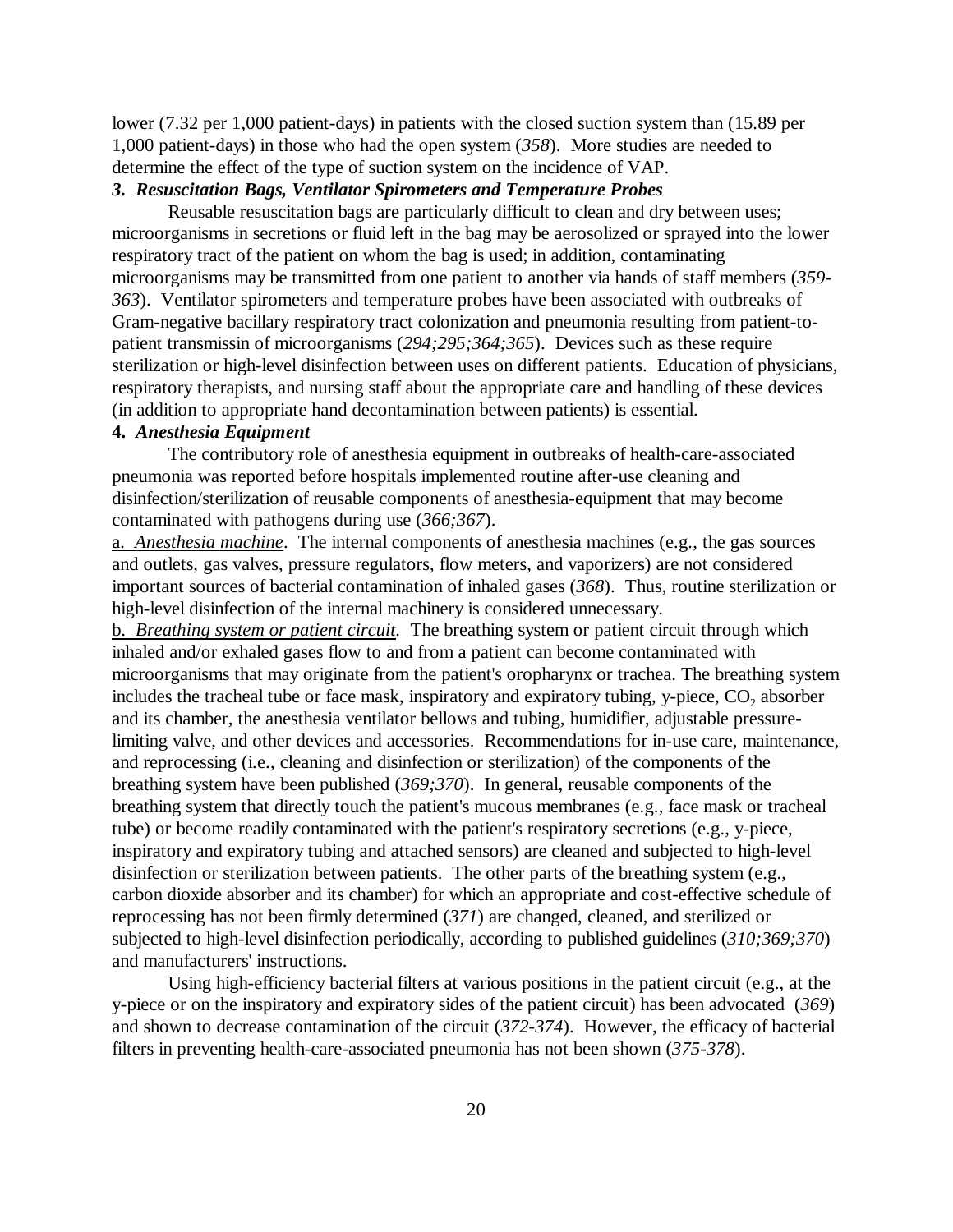#### *5. Pulmonary function testing equipment*

 In general, pulmonary function testing devices (e.g., spirometers, peak flow meters) have not been considered an important source of bacterial contamination of inhaled gas (379;380). However, because of concern about possible carry-over of bacteria from an infectious user of the device to the next patient-user(s) (*381*), placement of bacterial filters that remove exhaled bacteria between the patient and the testing equipment has been advocated (*382*). Randomized controlled studies have not been done to evaluate the efficacy of these filters in preventing health-careassociated pneumonia (*383*).

Whereas high-level disinfection of spirometer tubing and mouthpieces was recommended in the past because these spirometer parts could become contaminated with secretions during patient use (*379*), recent routine use of filters has obviated the need for such disinfection. Instead, the mouthpiece and the filter are changed between uses by different patients (*384*).

# **F. Post-operative State**

A preoperative risk index for predicting postoperative pmeumonia was recently developed from a study of 160,805 patients who underwent major noncardiac surgery, and validated using another pool of 155,266 surgical patients. The following significant risk factors were identified: type of surgery (abdominal aortic aneurysm repair, thoracic surgery, and emergency surgery); use of general anesthesia; age >60 years; totally dependent functional status; weight loss greater than 10%; steroid use for chronic conditions; recent history of alcohol use; history of chronic obstructive pulmonary disease; smoking within one year of surgery; impaired sensorium; history of cerebrovascular accident with residual neurologic deficit; low (<8mg/dL) or high (>22 mg/dL) blood urea nitrogen level; and receipt of more than 4 units of blood before surgery (*385*). These findings echo those from previous studies of risk factors for postoperative pulmonary complications, and underscore the major role of a patient's underlying health status in the occurrence of post-operative pneumonia (*18;386*).

Interventions aimed at reducing the postoperative patient's risk for pneumonia and other pulmonary complications have been developed; most measures have been geared towards clearing secretions and increasing lung expansion (*387-391*). These include deep breathing exercises, chest physiotherapy, use of incentive spirometry and continuous positive airway pressure by face mask. The results of studies looking at the effect of each of these maneuvers on the occurrence of postoperative pneumonia, bronchitis, or atelectasis are difficult to compare and interpret because of the relatively small numbers of patients per study; the differences in study design, endpoints, patient populations and surgical procedures; and the potential confounding effects of other forms of treatment (e.g., antibiotic administration, stress-ulcer prophylaxis) received by the study patients (*387-397*). A common finding among several studies, however, is the association between incentive spirometry and deep breathing exercises on one hand, and a lower incidence of postoperative pulmonary complications (including atelectasis, bronchitis, and clinically diagnosed pneumonia) on the other hand (*387-389;391-397*).

### **G. Other Prophylactic Measures**

### *1. Immunomodulation*

a. *Pneumococcal vaccination*. Although pneumococci are not a major cause of health-careassociated pneumonia, they have been identified as etiologic agents of serious health-care-associated pulmonary infection and bacteremia (*398-401*), and have caused outbreaks in NHs (*402*). The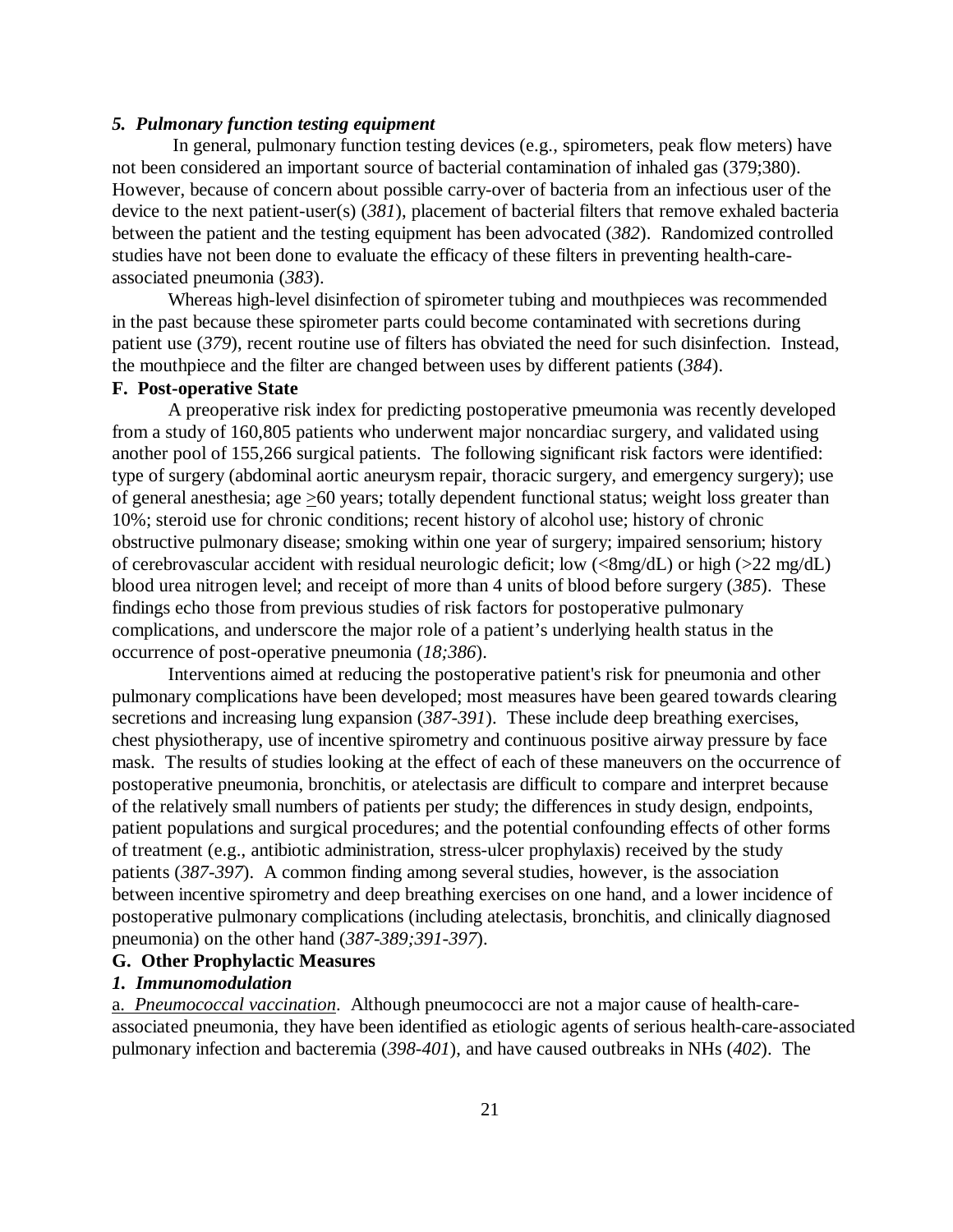following factors render patients at high risk for complications from pneumococcal infections:  $\geq 65$ years of age, chronic cardiovascular or pulmonary disease, diabetes mellitus, alcoholism, cirrhosis, cerebro-spinal fluid (CSF) leaks, immunosuppression, functional or anatomic asplenia, or HIV infection.

Strains of drug-resistant *S. pneumoniae* have become increasingly common in the United States and in other parts of the world (*403*). In certain areas of the US, approximately 35% of invasive isolates have intermediate (MIC=  $0.1$ - $1.0$  ug/ml) susceptibility or high-level (MIC  $>2$  ug/ml) resistance to penicillin (*404*). Because many of the penicillin-resistant strains of pneumococci are also resistant to other antimicrobial agents (e.g., erythromycin, trimethoprim-sulfamethoxazole [TMP-SMZ], and extended-spectrum cephalosporins), therapeutic management of invasive penumococcal infections (e.g., pneumonia) becomes difficult and expensive.

The 23-valent vaccine is cost-effective and protective against invasive pneumococcal disease when administered to immunocompetent persons aged >5 years, and although not as effective for immunocompromised patients as for immunocompetent persons, its potential benefits and safety justify its use on this group of patients (*405;406*). The Advisory Committee on Immunization Practices (ACIP) recommends the administration of the vaccine to the following: a) immunocompetent persons  $\geq 65$  years of age, persons aged  $\geq 2$ -64 years who have chronic cardiovascular disease (e.g., congestive heart failure or cardiomyopathy), chronic pulmonary disease (e.g., COPD or ermphysema, but not asthma), diabetes mellitus, alcoholism, chronic liver disease (cirrhosis), or CSF leaks; persons aged >2-64 years who have functional or anatomic asplenia; and persons aged  $\geq$ 2-64 who are living in special environments or social settings; and b) immunocompromised persons aged >2 years with HIV infection, leukemia, lymphoma, Hodgkin's disease, multiple myeloma, generalized malignancy, chronic renal failure, nephrotic syndrome, or other conditions associated with immunosuppression, such as solid-organ or human-stem-cell transplantation, and persons receiving immunosuppressive chemotherapy, including long-term systemic corticosteroids (*405*).

Because the 23-valent vaccine does not protect children aged <2 years, the age group with the highest rate of invasive (e.g., bacteremia, meningitis) and noninvasive pneumococcal disease (i.e., community-acquired pneumonia, acute otitis media, and sinusitis), a 7-valent pneumococcal polysaccharide protein-conjugate vaccine has been recommended for use in all children aged <2 years and for children aged 24-59 months who are at increased risk for pneumococcal disease (e.g., children with sickle cell disease, HIV infection, and other immunocompromising or chronic medical conditions). ACIP recommends that the vaccine be considered for all children aged 24-59 months, with priority given to children aged 24-35 months, children who are descendants of Alaska natives, American Indians, and African-Americans, and children who attend group day-care centers (*407*).

In order to improve vaccination coverage rates among adults, in March 2000, the ACIP published recommendations for the use of the Standing Orders Program (SOP), under which nurses and pharmacists are authorized to administer vaccinations according to an institution- or physicianapproved protocol, without an examination of the patient by a physician (*408*). To further facilitate the implementation of the SOP, in October 2002, the Centers for Medicare and Medicaid Services published an interim final rule that removes the physician-signature requirement from the Conditions of Participation for Medicare and Medicaid in participating hospitals, LTCFs, and home health agencies (where it is allowed under local and state laws) i.e., in these institutions, pneumococcal and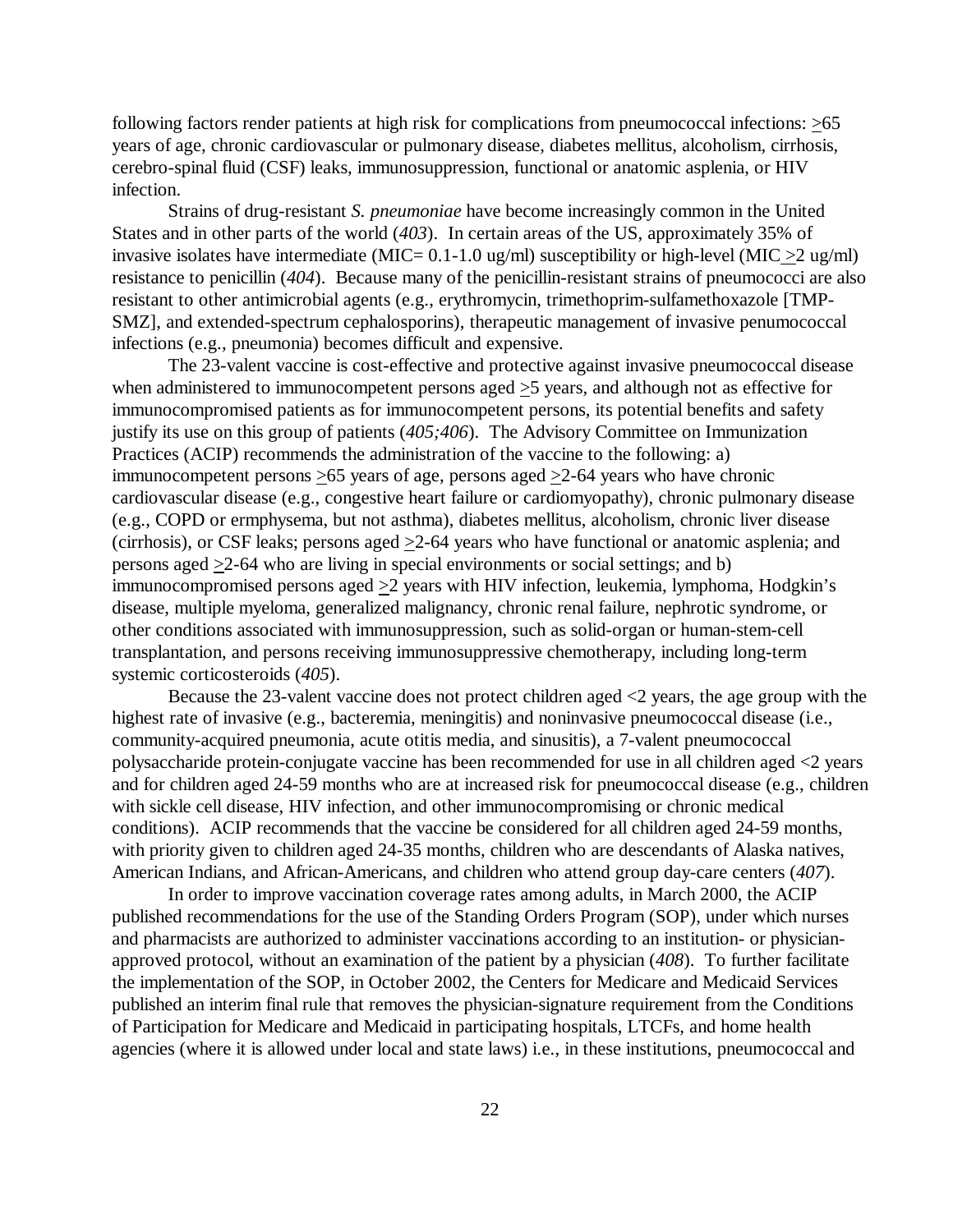influenza vaccines may be administered to a Medicare or Medicaid patient without a written order from the patient's physician (*409*).

Because two-thirds or more of patients with serious pneumococcal disease have been hospitalized at least once within 4 years before their pneumococcal illness, offering pneumococcal vaccine in health-care facilities, e.g., at the time of patient discharge or facility visit, should contribute substantially to preventing the disease (*405;410*).

b. *Use of immune globulin or granulocyte colony-stimulating factor*. Intravenous immune globulin (given at 400 mg/kg body weight, once a week) was shown in one study to be efficacious in reducing the overall incidence of nosocomial infections, including gram-negative bacillary pneumonia, in postoperative patients (*411*). However, its cost-effectiveness in the prevention of health-care-associated pneumonia has not been studied.

The use of hyperimmune globulin (100 mg/kg) against exotoxin A, *Klebsiella* spp., and *Pseudomonas aeruginosa* has not been shown to prevent infections due to these microorganisms (*412)*.

Granulocyte colony-stimulating factor (GCSF) increases the immune response of granulocytopenic patients to infections. It has been administered to patients with chemotherapyinduced febrile neutropenia (*413-415*) and to those with acute traumatic brain injury or cerebral hemorrhage (*416*) to decrease the incidence of health-care-associated infections in general. However, more studies are needed to determine specifically its efficacy in preventing pneumonia. c. *Use of glutamine-enriched enteral feeding*. Deficiency of glutamine, an essential amino acid that is needed for adequate lymphocyte and enterocyte function, may develop in times of severe illness, and contribute greatly to depression of the immune response and increased gut permeability. The intravenous administration of glutamine has been shown to help maintain integrity of the intestines (*417*) and glutamine-enriched enteral feeding was associated with lower incidences of VAP and bacteremia in multiple-trauma patients (*418*). However, more studies are needed to define the role, if any, of glutamine administration in the prevention of VAP.

### *2. Administration of Antimicrobial Agents*

a. *Prophylactic systemic antimicrobial administration*. Studies that evaluated the effect of systemic administration of an antimicrobial agent on the prevention of health-care-associated pneumonia have had conflicting results (*419;420*). In addition, prophylaxis with systemic antibiotics can potentially cause the emergence of and superinfection with antimicrobial-resistant microorganisms. More studies are needed to resolve this issue.

b. *Periodic scheduled change in the class of antimicrobial agents used for empiric therapy of infections.* Kollef et al. showed that the incidence of VAP in the ICU caused by antibiotic-resistant Gram-negative bacilli decreased significantly when a scheduled change was made in the class of antimicrobial agents (i.e., from a third-generation cephalosporin to a quinolone) used for empiric therapy of suspected Gram-negative bacillary infections in patients undergoing cardiac surgery (*421*). The authors attributed this finding to the quinolone's prevention of the emergence of infections that were not suppressed previously by the cephalosporin. However, they also noted the possibility that the decrease in the rate of VAP may have been due to other factors not measured in the study. In a very similar study, Gruson et al. showed a decrease in the incidence of VAP caused by multi-resistant microorganisms after they instituted a strategy of antibiotic-use control in the medical ICU as follows: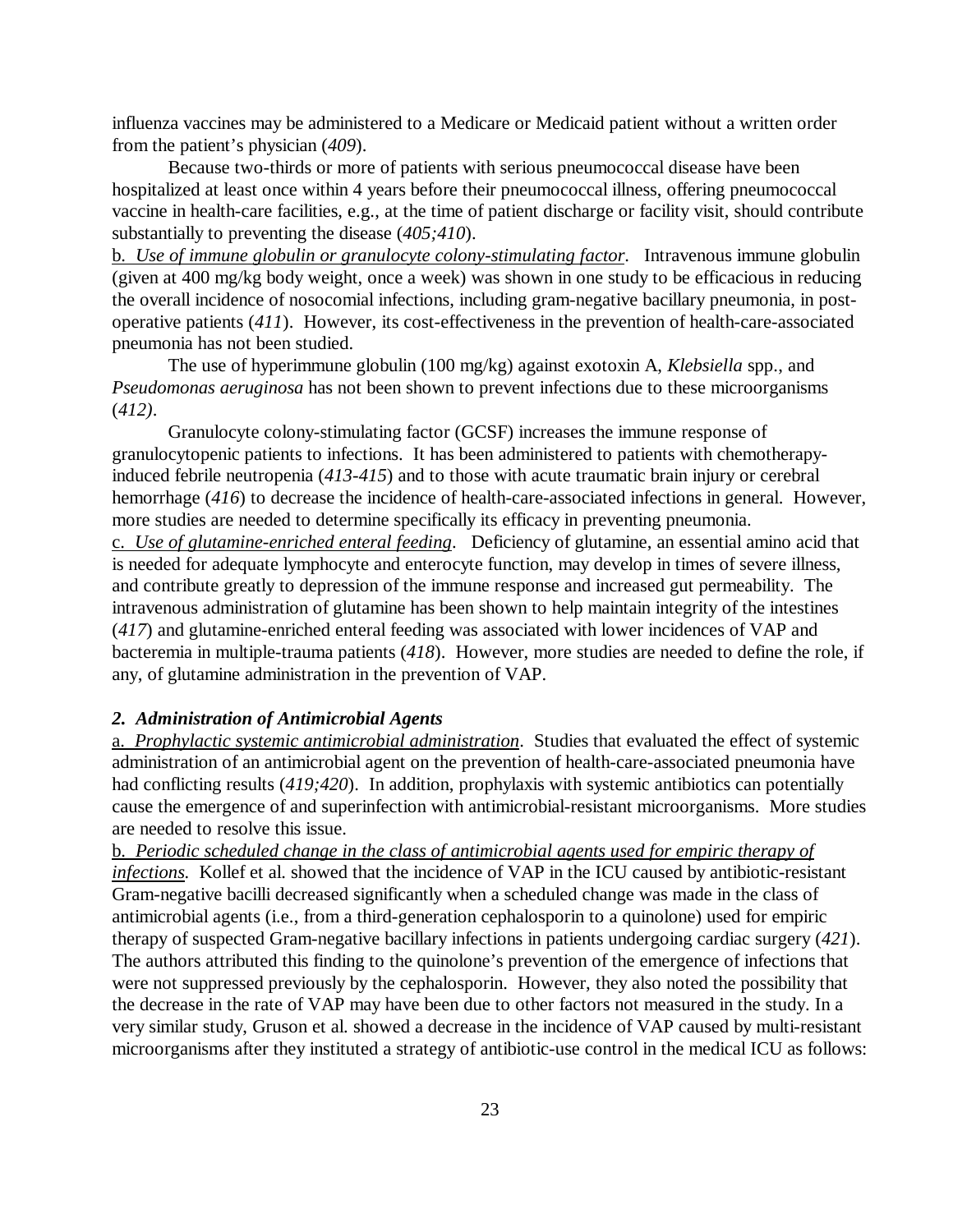1) restriction of the use of cefetazidime and ciprofloxacin for empiric or definitive therapy; 2) rotation of antimicrobial agents for use in the unit; and 3) supervision and control of antibiotic use by designated personnel (*422*). The use of this approach specifically to prevent health-care-associated pneumonia needs further evaluation.

### *3. Turning or Rotational Therapy*

Turning or rotational therapy is used to prevent pulmonary and other complications of prolonged immobilization or bed rest as occur in patients with acute stroke, critical illness, head injury or traction, blunt chest trauma, and/or mechanically assisted ventilation (*423-429*). In the last two decades, automated beds or cushions have been used to provide turning therapy to immobilized patients. These equipment fall into 2 general classes based on the turning angle: the "kinetic" bed (i.e., one that achieves a 62°-angle turn), and the continuous lateral rotational therapy (CLRT) bed (i.e., one that turns <40° along its longitudinal axis). Among the hypothesized benefits of using these beds are improved drainage of secretions within the lungs and lower airways, increased tidal volume, and reduction of venous thrombosis and its sequela, pulmonary embolization (*430;431*).

Cook et al. reviewed five randomized controlled studies that evaluated the efficacy of CLRT in preventing pneumonia (*342;423;425-427;429*). Although all five studies showed a lower incidence of pneumonia in patients placed on CLRT compared to those on standard beds, only the study by Fink et al. showed a significant difference between the two rates (i.e., 7/51 [14%] vs 19/48 [40%], respectively, RR=0.35, 95% CI: 0.16-0.75) (*427*). In addition, in all the studies, one or more patients in the CLRT group had to discontinue treatment because of discomfort, chest pain, or difficulty maintaining IV access, and in all the studies, the diagnosis of pneumonia was based on clinical criteria and cultures of endotracheal aspirates.

A more recent study also has shown the association of turning therapy and lower incidence of pneumonia (*432*); however, a decrease in patient mortality was not shown in this or other previous studies (*425-427;429;432*). One other study reported no beneficial effect on incidence of pneumonia, length of ICU stay, or duration of mechanical ventilation (*433*).

Turning therapy is expensive; Kirschenbaum et al. estimated CLRT to cost a patient \$100- 150/day. In the report by Cook et al., four patients would have to be on CLRT instead of the standard bed in order to prevent one case of health-care-associated pneumonia (*342*). Costeffectiveness studies that utilize more specific diagnostic tests for pneumonia should be done before CLRT becomes routine therapy.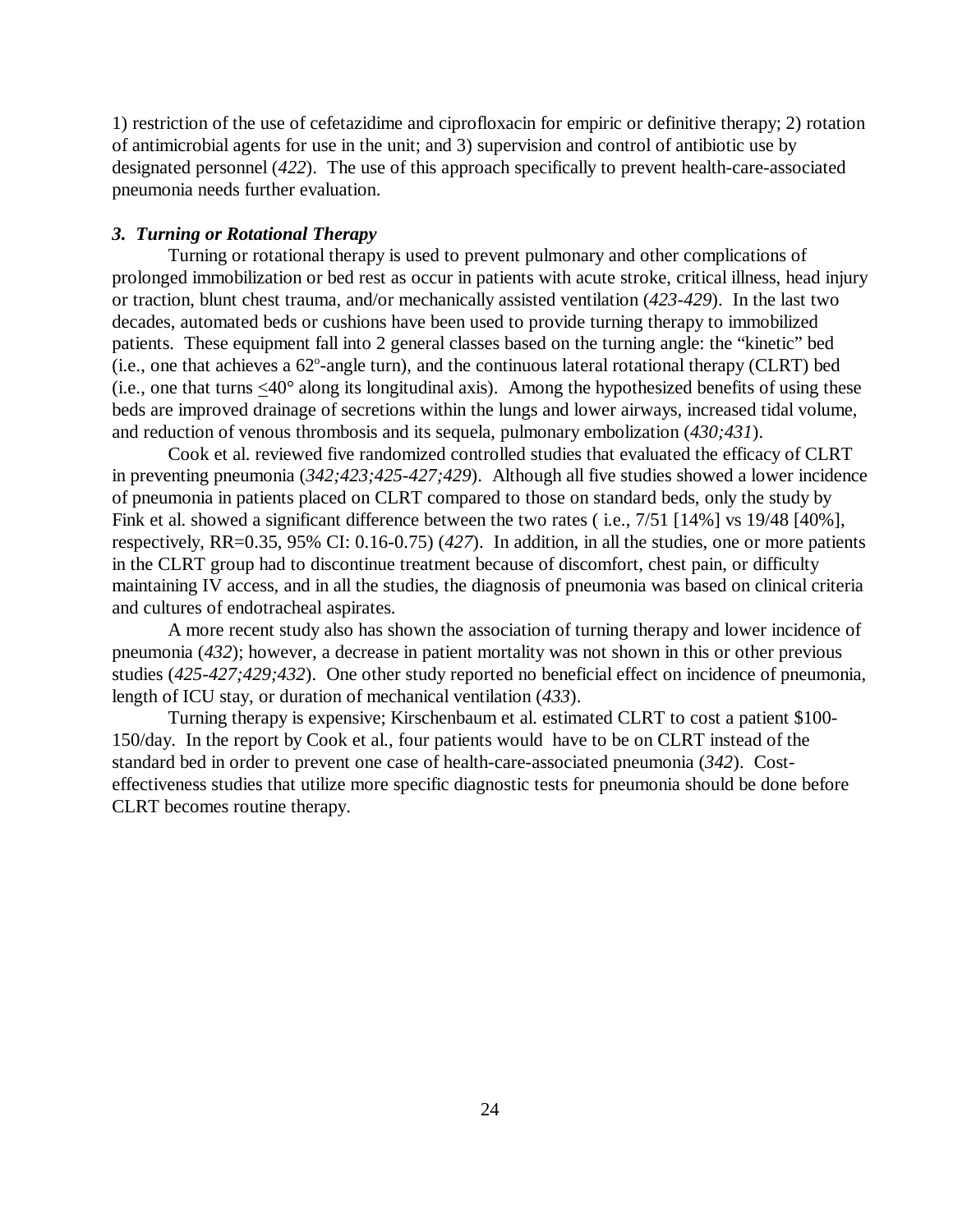### **HEALTH-CARE-ASSOCIATED LEGIONNAIRES DISEASE**

Legionnaires disease is a multi-system illness, with pneumonia, caused by *Legionella* spp. In contrast, Pontiac fever is a self-limited influenza-like illness, without pneumonia, that is associated with *Legionella* spp. (*434*).

### **I. EPIDEMIOLOGY**

Numerous outbreaks of health-care-associated Legionnaires disease have been reported and have provided the opportunity to study the epidemiology of epidemic legionellosis. In contrast, the epidemiology of sporadic (i.e., non-outbreak-related) health-care-associated Legionnaires disease has not been well elucidated. However, data suggest that when one case is recognized, the presence of additional cases should be suspected. Of 196 cases of health-care-associated Legionnaires disease reported in England and Wales during 1980-1992, 69% occurred during 22 institutional outbreaks (defined as two or more cases occurring at an institution during a 6-month period) (*435*). Nine percent of cases occurred >6 months before or after an institutional outbreak. Another 13% were in facilities where other sporadic cases (but no outbreaks) were identified. Only 9% occurred at institutions where no outbreaks or additional sporadic cases were identified.

The overall proportion of health-care-associated pneumonia due to *Legionella* spp. in North America has not been determined, although individual health-care institutions have reported ranges of 0%-14% (*436-438*). During an outbreak, the proportion of health-care-associated pneumonia due to Legionnaires disease may be as high as 50%. Because diagnostic tests for *Legionella* spp. infection are not routinely performed on all patients with health-care-associated pneumonia in most U.S. health-care facilities, these ranges probably underestimate the incidence of Legionnaires disease (*439*).

*Legionella* spp. are commonly found in various natural and man-made aquatic environments (*440;441*) and may enter hospital water systems in low or undetectable numbers (*442;443*). Cooling towers, evaporative condensers, heated potable-water-distribution systems within health-care facilities, and locally produced distilled water can provide a suitable environment for these microorganisms to multiply. Factors known to enhance colonization and amplification of *Legionella* spp. in man-made water environments include temperatures of 25-42°C (444-448), stagnation (449), scale and sediment (*445*), and the presence of certain free-living aquatic amoebae that are capable of supporting intracellular growth of *Legionella* spp. (*450;451*).

A person's risk for acquiring legionellosis following exposure to contaminated water depends on a number of factors, including the type and intensity of exposure and the exposed person's health status (*452-455*). Persons with severe immunosuppression from organ transplantation or chronic underlying illnesses (e.g., hematologic malignancy or end-stage renal disease) are at markedly increased risk for legionellosis (*452;454;456-461*). Persons with diabetes mellitus, chronic lung disease, or non-hematologic malignancy; those who smoke cigarettes; and the elderly are at moderately increased risk (*434*). Health-care-associated Legionnaires disease also has been reported in patients infected with the HIV (*462;463*) as well as among neonates and older patients at children's hospitals; the latter cases account for 24% of reported pediatric cases of Legionnaires disease (*464- 467)*.

Underlying disease and advanced age are not only risk factors for acquiring Legionnaires disease but also for dying from the illness. In a multivariate analysis of 3,524 cases reported to CDC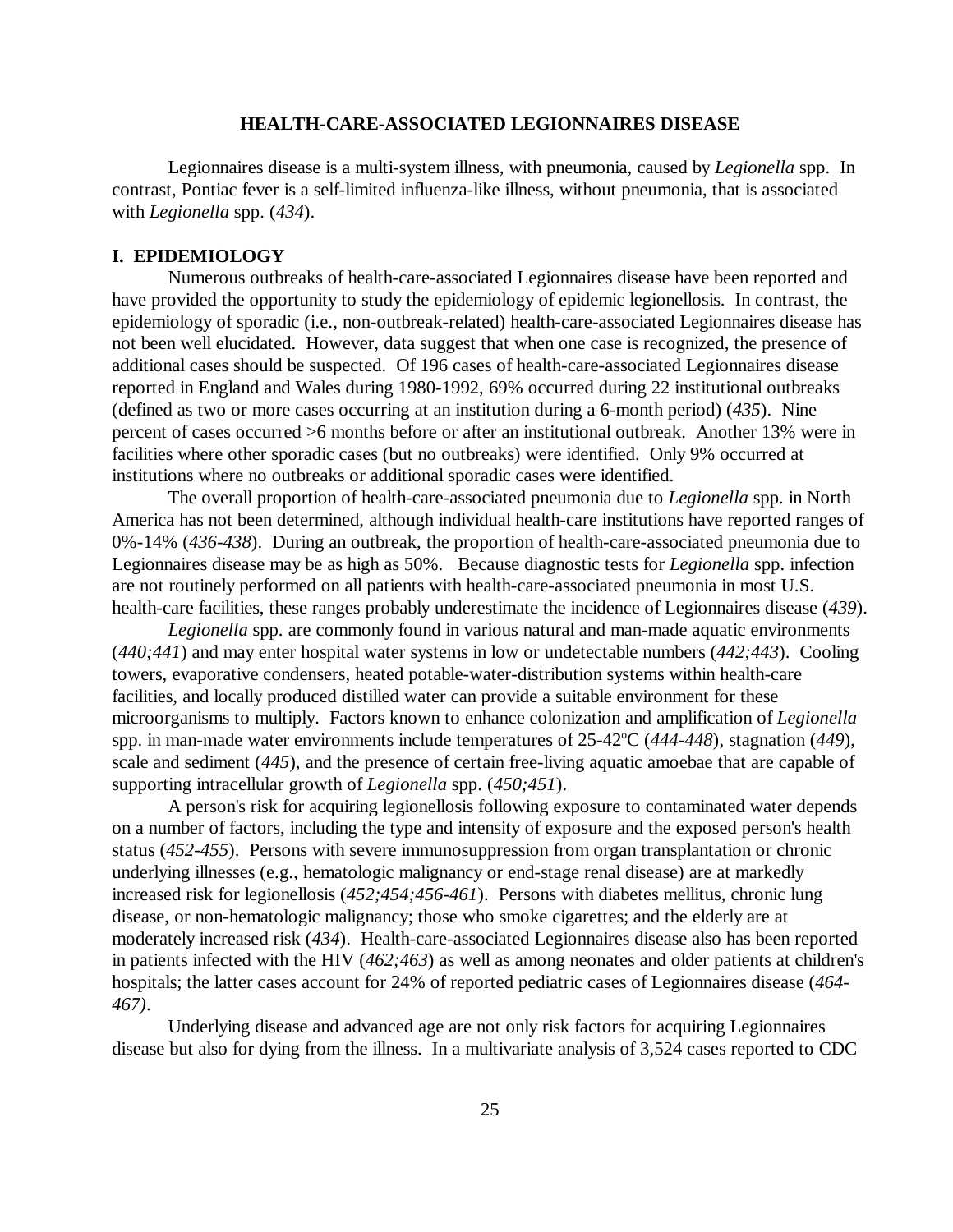from 1980 through 1989, immunosuppression, advanced age, end-stage renal disease, cancer, and health-care-associated acquisition of disease were each independently associated with a fatal outcome (*454*).

 The mortality from Legionnaires disease declined markedly between 1980 and 1998: from 34% to 12% for all cases, from 46% to 14% for nosocomial cases, and from 26% to 10% for community-acquired cases (*468*). It is not clear whether this decline reflects changes in empiric therapy for community- and health-care-associated pneumonia, or detection of milder cases of Legionnaires disease.

#### **II. DIAGNOSIS**

The clinical spectrum of disease due to *Legionella* spp. is broad and ranges from asymptomatic infection to rapidly progressive pneumonia. Legionnaires disease cannot be distinguished clinically or radiographically from pneumonia caused by other agents (*469-471*), and evidence of infection with other respiratory pathogens does not rule out the possibility of concomitant *Legionella* spp. infection (*472;473*).

The diagnosis of legionellosis may be confirmed by any one of the following: isolation of *Legionella* sp. from culture(s) of respiratory secretions or tissues, microscopic visualization of the bacterium in respiratory secretions or tissue by immunofluorescent microscopy, or, for legionellosis due to *L. pneumophila* serogroup 1, detection of *L. pneumophila* serogroup-1 antigens in urine by radioimmunoassay or ELISA, or observation of a fourfold rise in *L. pneumophila* serogroup-1 antibody titer to  $\geq$  1:128 in paired acute and convalescent serum specimens by use of an indirect immunofluorescent antibody test (IFA) (*474-477*). A single elevated antibody titer does not confirm a case of Legionnaires disease because IFA titers  $\geq$ 1:256 are found in 1%-16% of healthy adults (*478-481*).

Because the above tests complement each other, performing each test when Legionnaires disease is suspected increases the probability of confirming the diagnosis. However, because none of the laboratory tests is 100% sensitive, the diagnosis of legionellosis is not ruled out even if one or more of the tests are negative (*474*). Of the available tests, the most specific is culture isolation of *Legionella* sp. from any respiratory tract specimen (*474*).

 Since the 1990s, the selection of diagnostic tests for Legionnaires disease has changed dramatically (*468*). The urine antigen has become the most frequent test by which reported cases of Legionnaires disease are detected. Diagnosis by culture and by direct fluorescent antibody and serologic testing decreased significantly. The consequence of this change is that cases of Legionnaires disease caused by species and serogroups other than *L. pneumophila* serogroup 1 have been rarely reported. This may allow undetected transmission of these microorganisms.

Therefore, when the diagnosis of Legionnanires' disease is being considered, patients should be tested with both the urine antigen test and cultures of appropriate respiratory specimens. The use of both tests allows rapid diagnosis of infections due to *L. pneumophila* serogroup 1 and detection and collection of isolates of all Legionella species and serogroups (*468*).

### **III. MODES OF TRANSMISSION**

Inhalation of aerosols of water contaminated with *Legionella* spp. is believed to be the primary mechanism of entry of these microorganisms into a patient's respiratory tract (*434*). In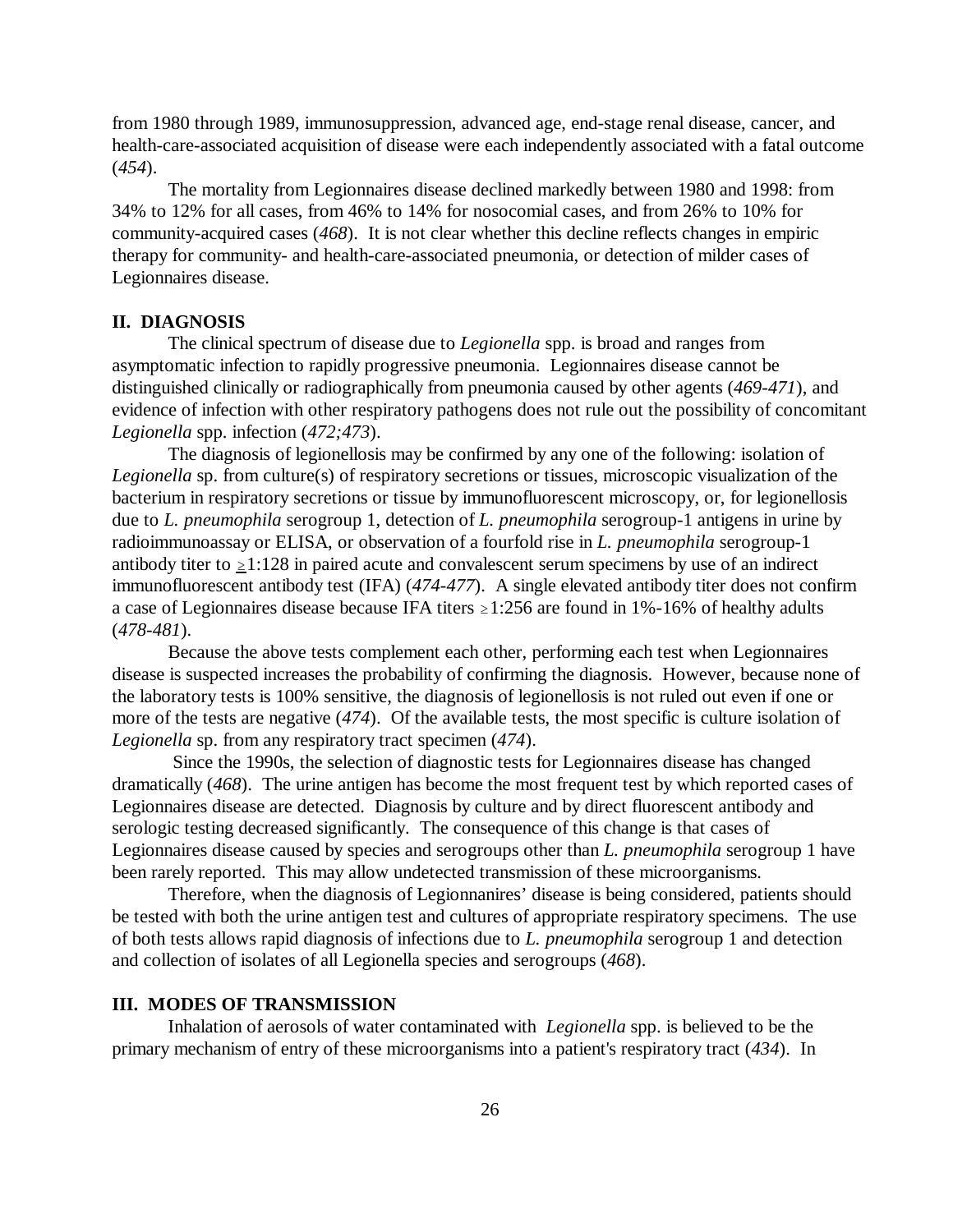several hospital outbreaks, patients were considered to have been infected from their exposure to contaminated aerosols generated by cooling towers, showers, faucets, respiratory therapy equipment, and room-air humidifiers (*291;306;471;482-488*). In other studies, aspiration of contaminated potable water or pharyngeal colonizers has been proposed as the mode of transmission to certain patients (*486;489-492*). Person-to-person transmission has not been observed.

### **IV. DEFINITION OF HEALTH-CARE-ASSOCIATED LEGIONNAIRES DISEASE**

The incubation period for Legionnaires disease is generally 2-10 days (*493*); thus, for epidemiologic purposes in this document, laboratory-confirmed legionellosis that occurs in a patient who has spent  $\geq$  10 days continuously in a health-care facility prior to onset of illness is considered **definite** health-care-associated Legionnaires disease, and laboratory-confirmed infection that occurs in a patient who has spent 2-9 days in a health-care facility before onset of illness is considered **possible** health-care-associated infection.

### **V. PREVENTION AND CONTROL MEASURES**

### **A. Prevention of Legionnaires Disease in Health-Care Facilities with No Identified Cases (Primary Prevention)**

It is essential that health-care facilities with no cases of health-care-associated legionellosis formulate prevention strategies in accordance with each facility's specific situation. Therefore, these strategies may vary by institution, depending on the immunologic status of the patients, the design and construction of the facility, resources available for implementation of the prevention strategies, and state and local regulations.

There are at least two schools of thought regarding the most appropriate and cost-effective approach to prevent health-care-associated legionellosis, especially in facilities where no cases or only sporadic cases of the illness are detected. However, a study comparing the cost-benefit ratios of these strategies has not been done.

The first approach is based on periodic, routine culturing of water samples from the healthcare facility's potable water system, for *Legionella* spp. (*494;495*). If any sample is culture-positive, diagnostic testing for Legionnaires disease is recommended for all patients with health-careassociated pneumonia and the tests are made available to clinicians, either in-house or through a reference laboratory. In-house testing is recommended in particular for facilities with transplant programs (*495*). When >30% of the samples obtained are culture-positive for *Legionella* spp., the facility's potable water system is decontaminated. This approach is based on the premise that no cases of health-care-associated legionellosis can occur in the absence of *Legionella* spp. from the potable water system, and, conversely, once *Legionella* spp. are cultured from the water, cases of healthcare-associated legionellosis may occur (*489;496*). Proponents of this strategy indicate that when physicians are informed that the potable water system of the facility is culture-positive for *Legionella* spp., they are more inclined to conduct the necessary tests for legionellosis (*497*). A potential advantage of this approach is the lower cost of culturing a limited number of water samples, if the testing is done infrequently, compared with the cost of routine laboratory diagnostic testing for legionellosis in all patients with health-care-associated pneumonia in facilities that have had no cases of health-care-associated legionellosis.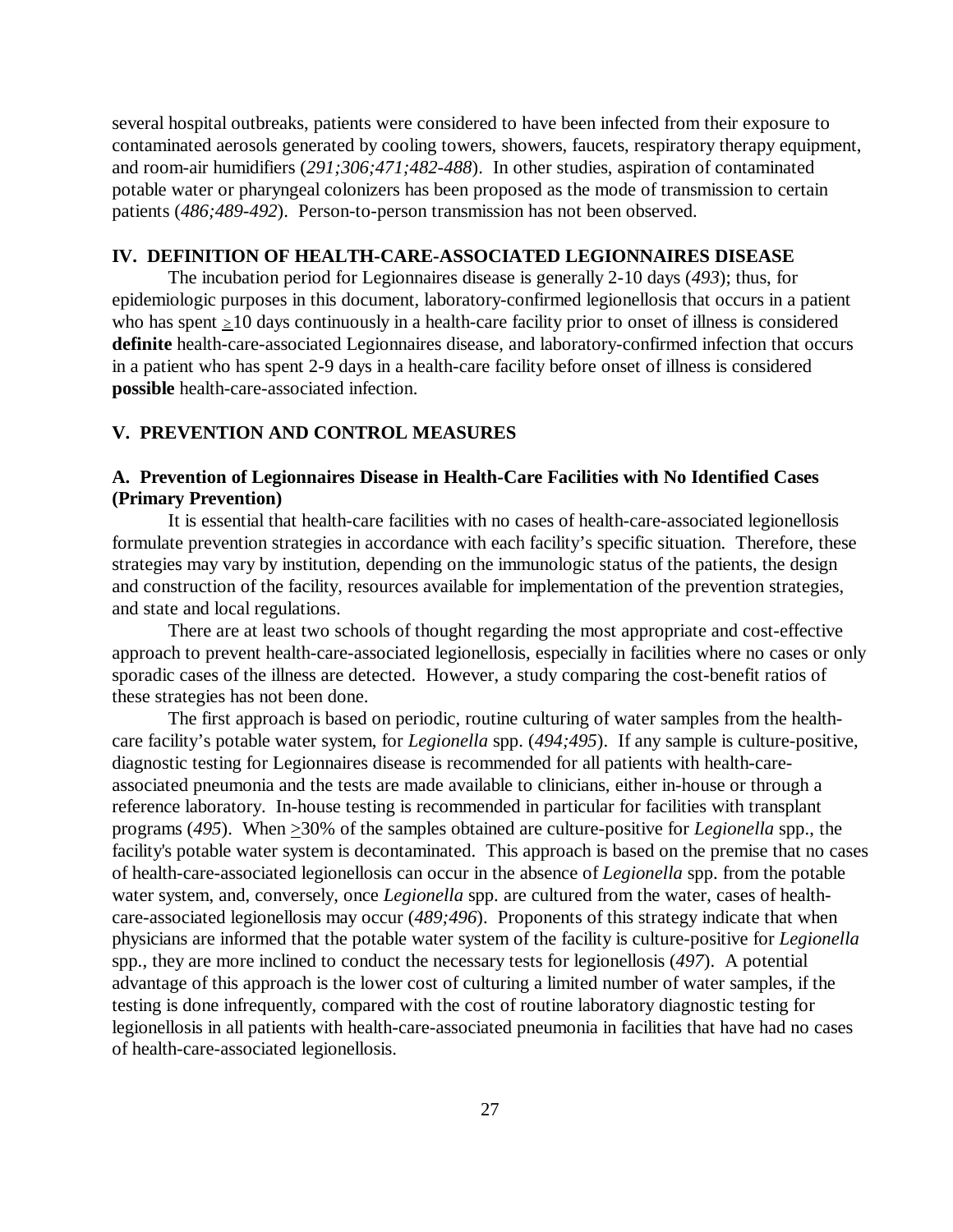The main argument against this approach is that in the absence of cases, the relationship between the results of water cultures and the risk of legionellosis remains undefined. The bacterium has been frequently present in hospital water systems (*498*), often without being associated with known cases of disease (*317;437;499*). In a study of 84 hospitals in Quebec, 68% were found to be colonized with *Legionella* spp., and 26% were colonized at >30% of sites sampled; however, cases of Legionnaires disease were rarely reported from these hospitals (*317*). Interpretation of the results of routine culturing of water may be confounded by variable culture results from sites sampled within a single water system and by fluctuations in the concentration of *Legionella* spp. in the same site (*500;501*). In addition, the risk of illness following exposure to a given source may be influenced by a number of factors other than the presence or concentration of microorganisms; these include the degree to which contaminated water is aerosolized into respirable droplets, the proximity of the infectious aerosol to potential host, the susceptibility of the host, and the virulence properties of the contaminating microbial strain (*502;503*). Thus, data are insufficient to assign a level of risk for disease even on the basis of the number of colony-forming units detected in samples from the hospital environment. By routinely culturing water samples, many health-care facilities will have to be committed to water-decontamination programs to eradicate *Legionella* spp. Because of this problem, routine monitoring of water from the hospital's potable water system and from aerosol-producing devices, although instituted in some health-care facilities and in certain locality (*494;495*), has not been recommended universally (*504*).

The second approach to prevent and control health-care-associated legionellosis is by a) maintaining a high index of suspicion for legionellosis and appropriately using diagnostic tests for legionellosis in patients with health-care-associated pneumonia who are at high risk of developing the disease and dying from the infection (*437;505*); b) initiating an investigation for a facility source of *Legionella* spp., which may include culturing of facility water for *Legionella* spp. upon identification of one case of definite or two cases of possible health-care-associated Legionnaires disease; c) routinely maintaining cooling towers and potable-water systems, and filling nebulization devices only with sterile fluid (e.g., sterile water or aerosol medication); and d) circulating potable water at temperatures not conducive to the amplification of *Legionella* spp. (i.e., storing and distributing cold water below 20°C (68°F) and storing hot water above 60°C (140°F) and circulating it at a minimum return temperature of 51<sup>o</sup>C [124<sup>o</sup>F]) (504;506).

At present, diagnostic testing for legionellosis is underutilized. In one large study, only 19% of hospitals routinely performed testing for legionellosis among patients at high risk for health-careassociated Legionnaires disease (*439;457*). The establishment of formal testing protocols in healthcare facilities can improve the recognition of cases of health-care-associated legionellosis and facilitate focused, cost-effective interventions to reduce transmission.

Culturing of the facility water system for *Legionella* spp. may be appropriate if performed to evaluate the suspected source of infection as part of an outbreak investigation, to assess the effectiveness of water treatment or decontamination protocols, or to evaluate the potential for transmission in health-care facilities with patients at exceedingly high risk of developing Legionniares' disease (e.g., HSCT recipients). Because HSCT recipients are at much higher risk for disease and death from legionellosis compared to most other patients (*439;456;457;507*), periodic routine culturing for *Legionella* spp. in water samples from the transplant unit's potable-water supply can be done (*508*) as part of a comprehensive strategy to prevent Legionnaires disease in transplant units.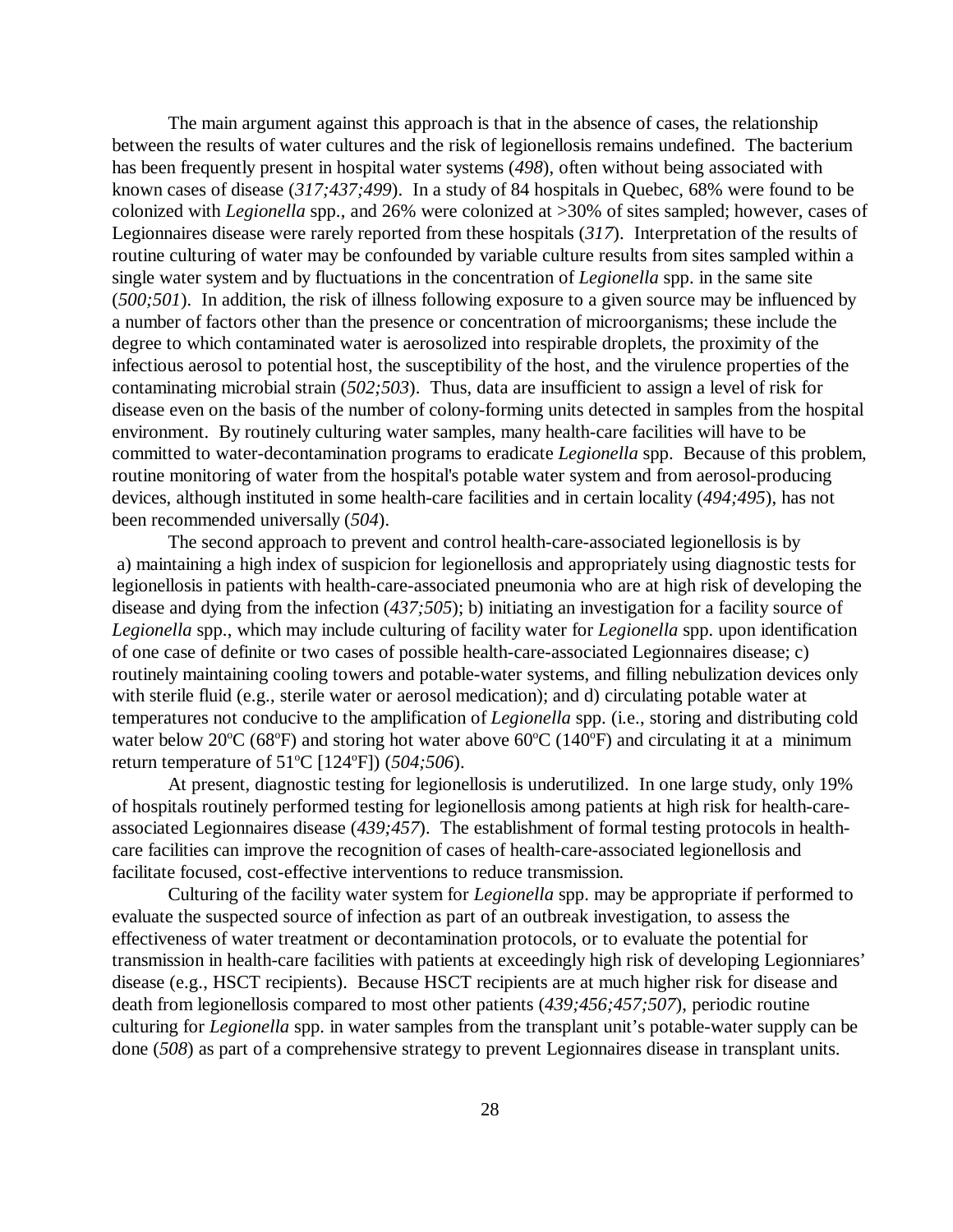However, the optimal method (frequency, number of sites) for environmental surveillance cultures in transplant units has not been determined, and the cost-effectiveness of this strategy has not been evaluated (*507*). In addition, because of the absence of data regarding a "safe" concentration of *Legionella* spp. in potable water, the goal of an environmental surveillance for *Legionella* spp. in transplant units, if undertaken, should be to maintain water systems with no detectable *Legionella* spp. More importantly, however, clinicians must 1) maintain a high index of suspicion for legionellosis in HSCT recipients who develop health-care-associated pneumonia and 2) perform diagnostic testing (i.e., culture and urine antigen testing) for legionellosis in all HSCT recipients who develop health-care-associated pneumonia, even when environmental surveillance cultures do not yield *Legionella* spp.

In the Guidelines for the Prevention of Opportunistic Infections in HSCT Recipients, the CDC, Infectious Diseases Society of America, and the American Society of Blood and Marrow Transplantation recommend decontaminating the potable-water system of the transplant unit when *Legionella* spp. are detected in its water. In addition, and until *Legionella* spp. are eradicated from the water supply, they recommend that a) HSCT recipients should be restricted from taking showers using the unit water; b) sponge baths should be given to patients using water that is not contaminated with *Legionella* spp.; c) faucet water in patient rooms or outpatient clinics should not be used so as not to create infectious aerosols, and d) water that is free of *Legionella* spp., e.g., sterile water, should be used by transplant recipients for drinking, tooth brushing, or flushing of nasogastric tubes (4*85;490;507;509*).

Measures aimed at creating an environment that is not conducive to survival or multiplication of *Legionella* spp. have been used in facilities where cases of health-care-associated legionellosis have been identified. These measures include routine maintenance of potable water at  $\geq 51^{\circ}$ C (124°F) or  $\langle 20^{\circ}$ C (68 $^{\circ}$ F) at the tap (in localities where it is allowed by state law) or chlorination of heated water to achieve 1-2 mg/L free residual chlorine at the tap, especially in areas where immunosuppressed and other high-risk patients are located (*504;510-516*). If the temperature setting of 51°C is permitted, scalding becomes a possible hazard; one method of preventing scalding is to install preset thermostatic mixing valves. Where buildings cannot be retrofitted, periodically increasing the temperature to at least 66°C (150°F) at the point of use (i.e., faucets) or chlorination followed by flushing can be used to control the growth of *Legionella* spp. (*511;513;514*). Systems should be inspected annually to ensure that thermostats are functioning properly. Hot or cold water systems that incorporate an elevated holding tank should be inspected and cleaned annually, and lids should fit tightly to exclude foreign material.

# **B. Prevention of Legionnaires Disease in Health-Care Facilities with Identified Cases (Secondary Prevention)**

The indications for a full-scale environmental investigation to search for and subsequently decontaminate identified environmental sources of *Legionella* spp. in health-care settings remain to be elucidated and probably vary from one health-care facility to another. In facilities where as few as 1-3 health-care-associated cases have been identified over a period of up to several months, intensified surveillance for Legionnaires disease has frequently detected numerous additional cases (*457;483;486;512;517;518*). This suggests the need for a low threshold for initiating an investigation following the identification of health-care-associated, laboratory-confirmed cases of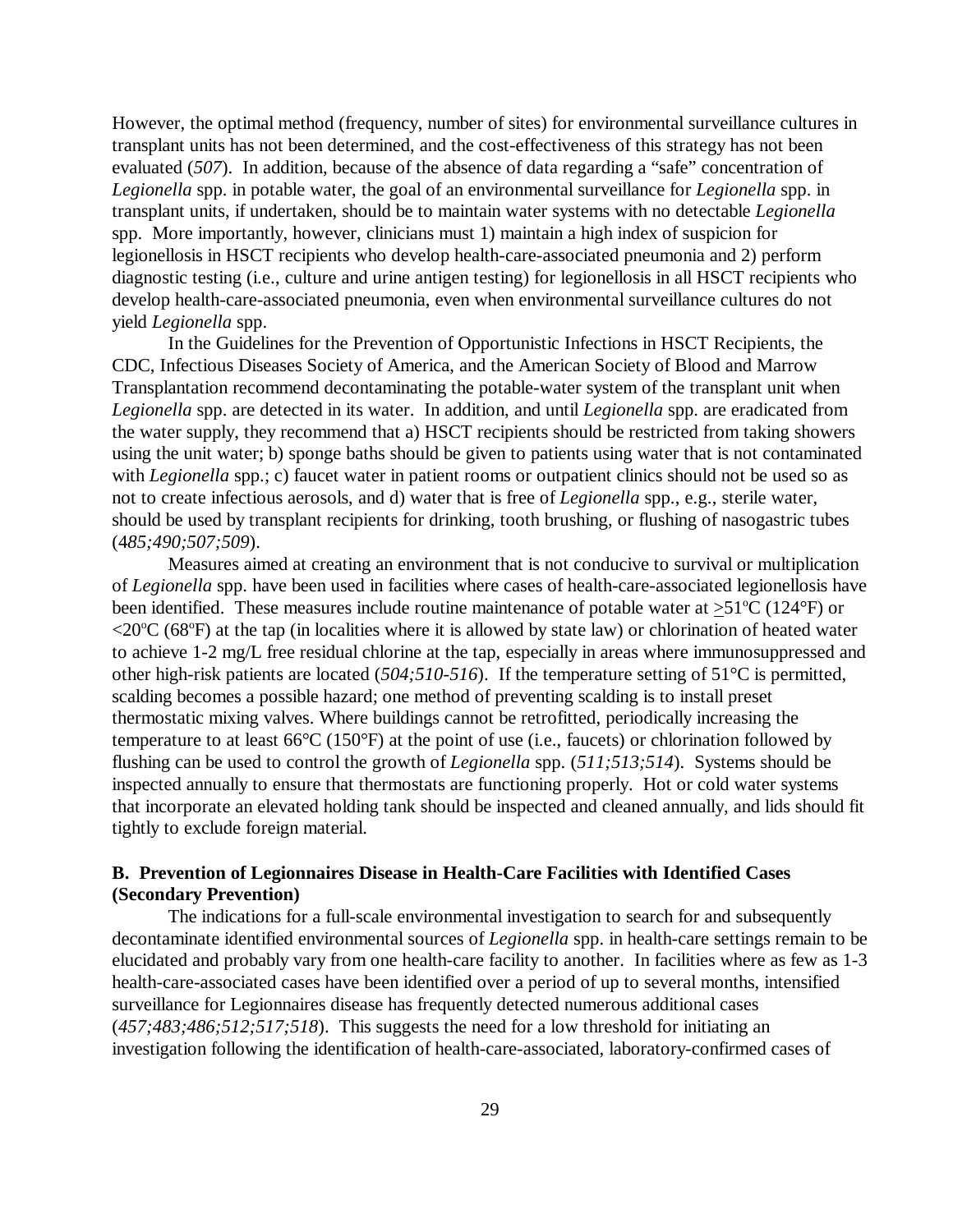legionellosis. However, when developing a strategy to respond to such an identification, infectioncontrol personnel should consider the level of risk for acquisition of, and mortality from, *Legionella* spp. infection at their particular facility.

The Guidelines for the Prevention of Opportunistic Infections in HSCT Recipients recommend that in a health-care facility with an HSCT program, the performance of a thorough investigation to identify the source(s) of *Legionella* spp. (and the subsequent disinfection, decontamination, and/or removal of the identified source(s) of *Legionella* spp.) should be done even when only one definite or one possible case of laboratory-confirmed health-care-associated Legionnaires disease is identified in an inpatient HSCT recipient or in two or more HSCT recipients who had visited an outpatient HSCT unit during all or part of the 2-10 day period before illness onset (*507*).

An epidemiologic investigation of the source of *Legionella* spp. involves several important steps, including 1) retrospective review of microbiologic and medical records, 2) active surveillance to identify all recent or ongoing cases of legionellosis, 3) identification of potential risk factors for infection (including environmental exposures, such as showering or use of respiratory-therapy equipment) by line listing of cases; analysis by time, place, and person; and comparison with appropriate controls, 4) collection of water samples from environmental sources implicated by the epidemiologic investigation and from other potential sources of aerosolized water, and 5) subtypematching between *Legionella* spp. isolated from patients and environmental samples (*488;519-521*). The latter step can be crucial in supporting epidemiologic evidence of a link between human illness and a specific source (*522-524*).

In facilities where the cooling towers are found to be contaminated, measures that have been previously published should be used for decontamination (*504;506*).

In facilities where the heated-water system has been identified as the source of the organism, emergency decontamination of the system has been achieved by pulse (one-time) thermal disinfection or superheating (*504;513;514;516;525*). In thermal decontamination, the hot water temperature is raised to 71°-77°C (160°-170°F) and maintained at that level while each outlet around the system is progressively flushed (*526*). A minimum flush time of 5 minutes has been recommended; however, the optimal flush time is not known, and longer flush times may be necessary. The number of outlets that can be flushed simultaneously depends on the capacity of the water heater and the flow capability of the system. Appropriate safety procedures to prevent scalding are essential; thus, when possible, flushing should be performed when the building occupants are fewest or least likely to utilize water (e.g., on nights and weekends). For systems where thermal shock treatment is not possible, shock chlorination may provide an alternative (*457;504;512-514;525;527*). There is, however, less experience with this method of decontamination, and corrosion of metals in the system may result from exposures to high levels of free chlorine. Chlorine should be added, preferably overnight, to achieve a free chlorine residual of at least 2 mg/L (2 ppm) throughout the system. This may require chlorination of the water heater or tank to levels of 20-50 mg/L (20-50 ppm). The pH of the water should be maintained between 7.0 and 8.0. Once the decontamination is complete, recolonization of the hot-water systems is likely to occur unless the proper temperatures are maintained or a procedure such as continuous supplemental chlorination is continued (*504;513*).

Following either of these procedures, most health-care facilities maintain heated water with a minimum return temperature of  $\geq 51^{\circ}$ C (where allowed by state law) or <20 $^{\circ}$ C at the tap or chlorinate heated water to achieve 1-2 mg/L free residual chlorine at the tap (*437;489;500;504;511-514;528*).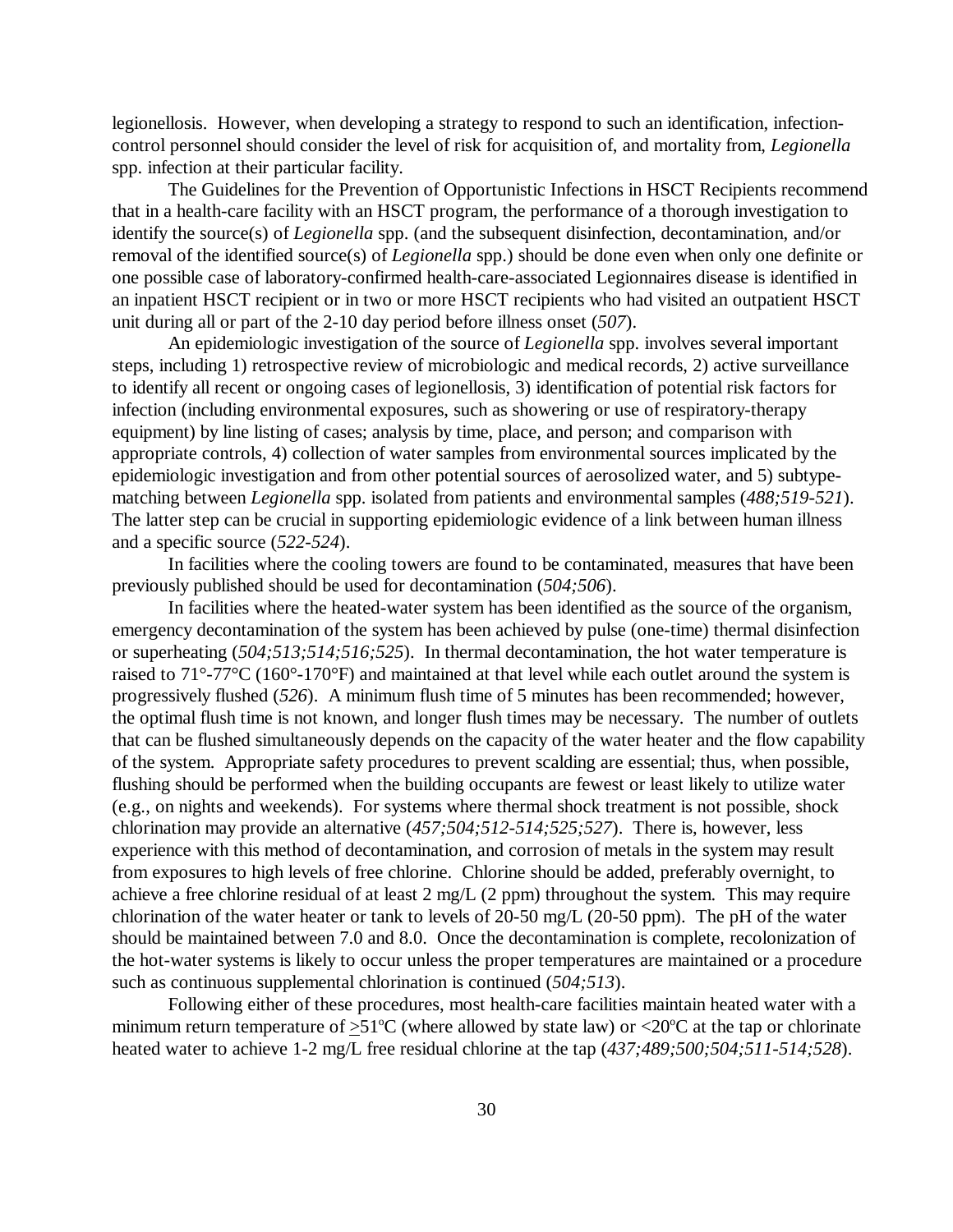Additional measures, such as physical cleaning or replacement of hot water storage tanks, water heaters, faucets, and showerheads and removal of dead legs in the water-distribution system, may be necessary because scale and sediment may accumulate and protect organisms from the biocidal effects of heat and chlorine (*445;514*). Alternative methods for controlling and eradicating *Legionella* spp. in water systems, such as treatment of water with chlorine dioxide, heavy metal ions (i.e., copper/silver ions), ozone, or ultraviolet light have limited the growth of *Legionella* spp. under laboratory or operating conditions (*515;529-542*). However, more data are needed regarding the long-term efficacy of these methods (*543*).

Recent, renewed interest in the use of chloramines has arisen primarily because of concerns about adverse health effects associated with by-products of currently used disinfectants (*544*). When monochloramine is used for disinfection, the formation of by-products including trihalomethanes and haloacetic acids is minimized. In addition, however, monochloramine reaches distal points in a water system and penetrates into bacterial biofilms better than does free chlorine (*545*). A recent study indicated that 90% of hospital outbreaks of Legionnaires disease that were associated with potable water system could have been prevented if monochloramine rather than free chlorine had been used for residual disinfection (*546*). In another study that retrospectively compared the incidences of nosocomial Legionnaires disease among hospitals in central Texas, no cases were noted in facilities located in municipalities with monochloramine-treated water (*547*). And, a survey of 166 US hospitals revealed that in hospitals supplied with municipal water that was disinfected with monochloramine, sporadic cases or outbreaks of facility-acquired Legionnaires disease were less likely to occur (*548*). However, additional data are needed about the effectiveness of using monochloramine before a recommendation can be made for its routine use as a disinfectant in healthcare-facility water systems.

Because of a) the high costs of conducting an environmental investigation and eradicating *Legionella* spp. from sources in health-care facilities (*526;549*), and b) host-related differences in patient risk for acquiring and dying from legionellosis, the decision to search for and eradicate *Legionella* spp. from sources in a facility should be based, to a large extent, on the type of patient population served by the facility.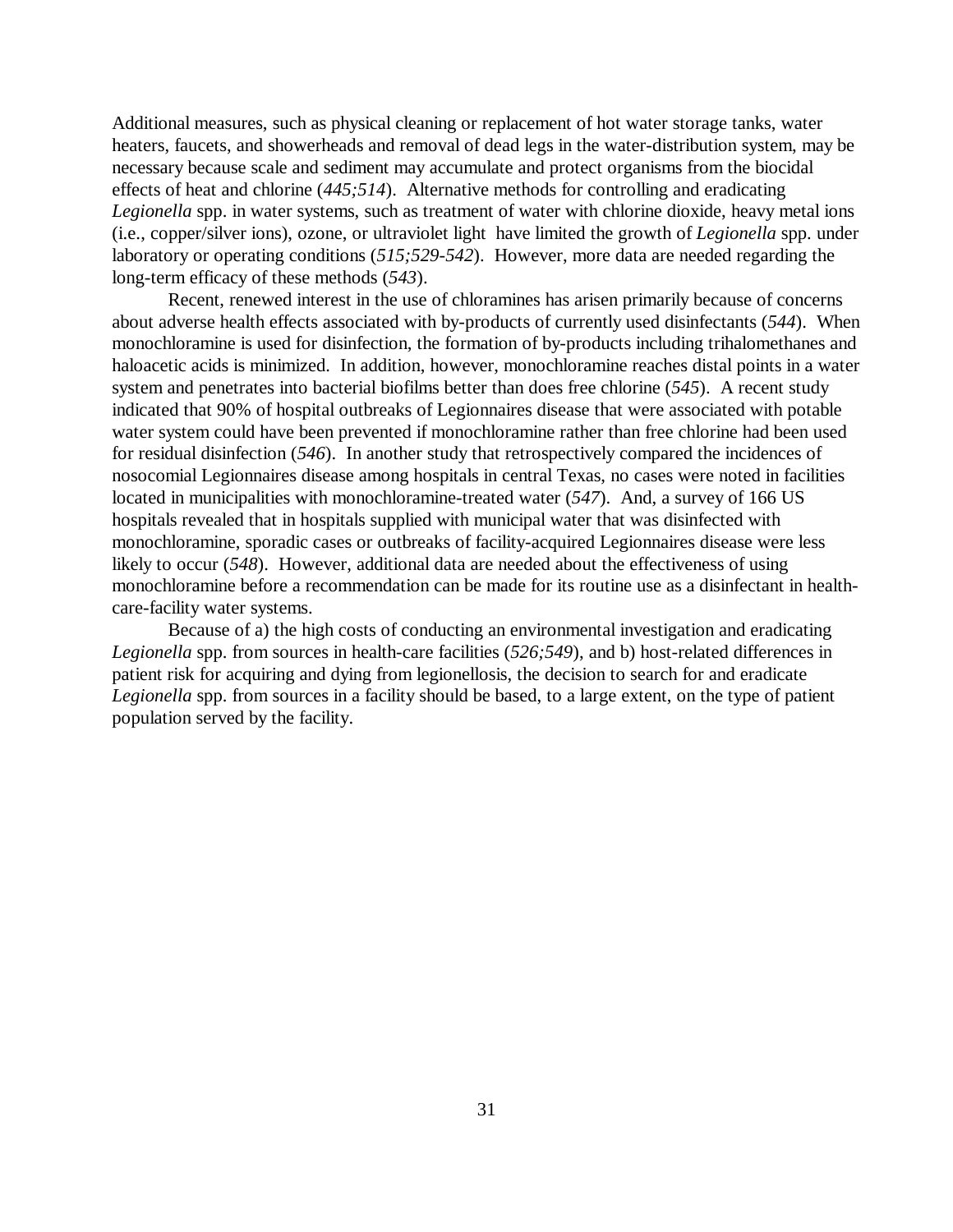#### **HEALTH-CARE-ASSOCIATED PERTUSSIS**

Pertussis is a highly infectious acute respiratory tract infection caused by *Bordetella pertussis* and typically characterized by progressive, repetitive, and paroxysmal cough that usually lasts for 6-8 weeks. Whooping cough, post-tussive vomiting, and episodes of cyanosis or apnea also may occur, usually in children. In some cases, a chronic cough may persist for several months.

### **I. EPIDEMIOLOGY**

*B. pertussis* is most noted for causing serious disease during infancy and early childhood (*550;551*). The morbidity (e.g., pneumonia, seizures, encephalopathy, and prolonged hospitalization) and mortality due to pertussis had decreased dramatically after routine childhood immunization against pertussis was implemented (*552*). However, the disease has not been eliminated, and in the last two decades, the reported incidence of pertussis, including pertussis in adults (both young and elderly), adolescents and older children, has increased (*553-561*). It is estimated that 1-2 in 1,000 adolescents and adults contract pertussis each year (*562*). These infected adolescents and adults often serve as reservoirs for pertussis in young infants who are unimmunized or incompletely immunized (*563*). Pertussis in adults may result in pneumonia, urinary incontinence, or sinusitis (*564*).

Outbreaks of pertussis in health-care settings may follow the introduction of the infection into the facility by admission of infant(s) with pertussis. This may occur during a community outbreak of pertussis, which is often associated with increased hospitalizations and deaths in young children. Adults with cough, including health-care personnel or visitors, can also be a major source of pertussis in the health-care setting (*562;565-570*), especially because they can shed the microorganism for prolonged periods before the infection is detected or diagnosed.

## **II. DIAGNOSIS**

The classic clinical characteristics of pertussis in infants, i.e., catarrh and paroxysmal cough followed by prolonged convalescence, are usually distinguishable from those of other respiratory tract infections after several weeks of cough. However, the clinical presentation of pertussis in the previously immunized person (older child, adolescent, or adult) is often, although not always, atypical (*561*). The illness may be mild but protracted. Patients may have a prolonged cough lasting for several weeks, without the classic "whoop" (*571;572*).

Laboratory diagnosis of pertussis is difficult (*573*). Of the different laboratory tests that have been developed, the best method for confirmation of pertussis remains culture isolation of *B. pertussis* from nasopharyngeal secretions (*574*). The other laboratory tests (i.e., direct fluoresceinconjugated antibody [DFA] tests, polymerase chain reaction [PCR] assays, and serologic assays) either have not been standardized or validated for general use (PCR and serologic tests), or have low sensitivity and specificity (DFA tests).

DFA tests have been used widely for screening purposes, but some tests have had low sensitivity (38%) and specificity (up to 85% cross-reactivity with normal nasopharyngeal flora) for diagnosing pertussis (*573-576*) and require a high level of technical care and experienced personnel for accurate interpretation of results. A newer DFA test that uses mouse monoclonal antibody was shown initially to have 65% sensitivity and 99% specificity when compared to culture (*577*);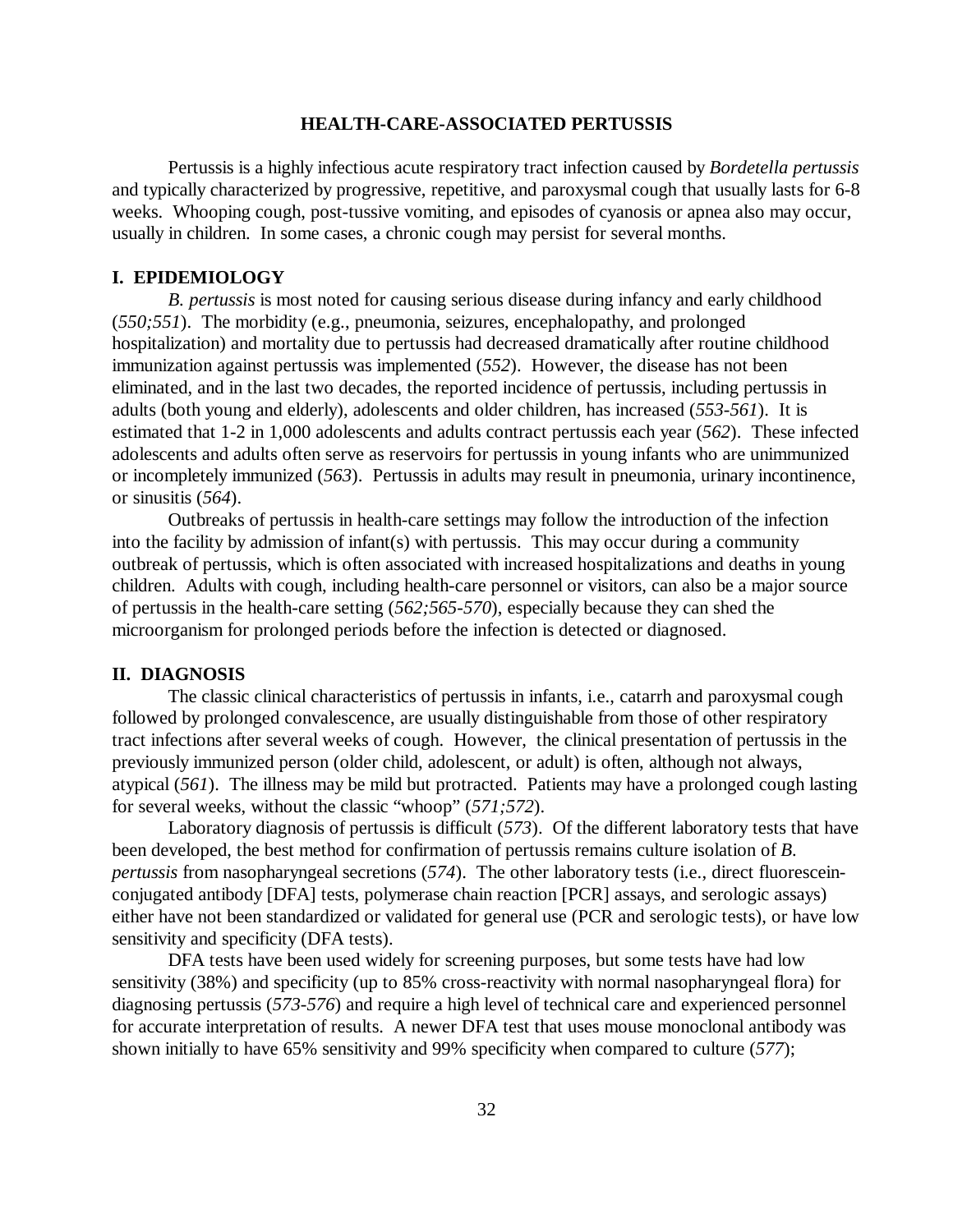however, when it was utilized in an outbreak investigation in 1999, its sensitivity and specificity were only at <30% and 20%, respectively (*578*).

PCR assays have been more sensitive than other tests (e.g., they can remain positive for 1-7 days longer than culture isolation tests) in patients who have received antimicrobial therapy for pertussis (*579;580*). In one study, the number of PCR-positive samples was 2.4-fold higher than the number of culture-positive specimens (*581*). The sensitivity of PCR, however, may decrease with an increase in patient's age: in one report, the sensitivities of PCR in patients with <10 days of symptoms were 70%, 50%, and 10% in the age groups <1 year, 1-4 years, and >5 years, respectively (*582*). The main disadvantages of PCR are the lack of a standardized technique that has been validated among laboratories and the likelihood of false-positive results (*583*). Thus, it has been suggested that as much as possible, whenever a PCR assay is used to diagnose a suspected case of pertussis, a culture of the patient's nasopharyngeal secretions should be performed at the same time, for confirmation (*578;584*).

Serologic assays for pertussis show potential to be a good diagnostic tool. Even singlesample determination of titers of IgG and IgA to various pertussis antigens can be highly sensitive mostly during the convalescent stage of the disease (*576*). For example, a combination of IgG antipertussis toxin and IgA anti-filamentous hemagglutinin enzyme-immunoassay testing (using agespecific reference values) had an estimated sensitivity of 81%-89% in diagnosing pertussis from a single serum sample taken 5-10 weeks after symptoms had started (*585*). Standardized serologic tests for pertussis, however, are not available for clinical use in the United States, and only one state health department laboratory has a standardized technique in use at the present time (*578;586*).

### **III. MODES OF TRANSMISSION**

Pertussis is transmitted during close contact with an infected person, probably most commonly by direct deposition of *B. pertussis* on the uninfected person's respiratory mucosa, from large droplets generated by the infected person's cough or sneeze. Autoinoculation may also occur when infectious secretions are picked up on hands (directly from the infected person or indirectly from fomites contaminated with the infected person's bacteria-laden secretions) and deposited onto the respiratory mucosa. Patients can also be infected with *B. pertussis* when their nasal mucosa is touched by contaminated hands of other persons (e.g., health-care personnel), or by contaminated objects.

In one study, *B. pertussis* deoxyribonucleic acid (DNA) was recovered from air samples from filters placed as far as 4 meters from the bedside of a patient with pertussis (*587*). Transmission of pertussis by the airborne route, however, i.e., via droplet nuclei carried by air currents over long distances, has not been shown.

### **IV. CONTROL MEASURES**

Vaccination of infants and children against pertussis (even after the infant or child has had pertussis) has been effective in reducing the impact of pertussis worldwide. In the United Sates, current recommendations for childhood vaccination include the use of diphtheria and tetanus toxoids and acellular pertussis (DTaP) vaccine (*588;589*).

In recent years, the impetus for universal or selective vaccination of adults with pertussis antigens has become stronger with the development of DTaP (*590*) and the greater realization by the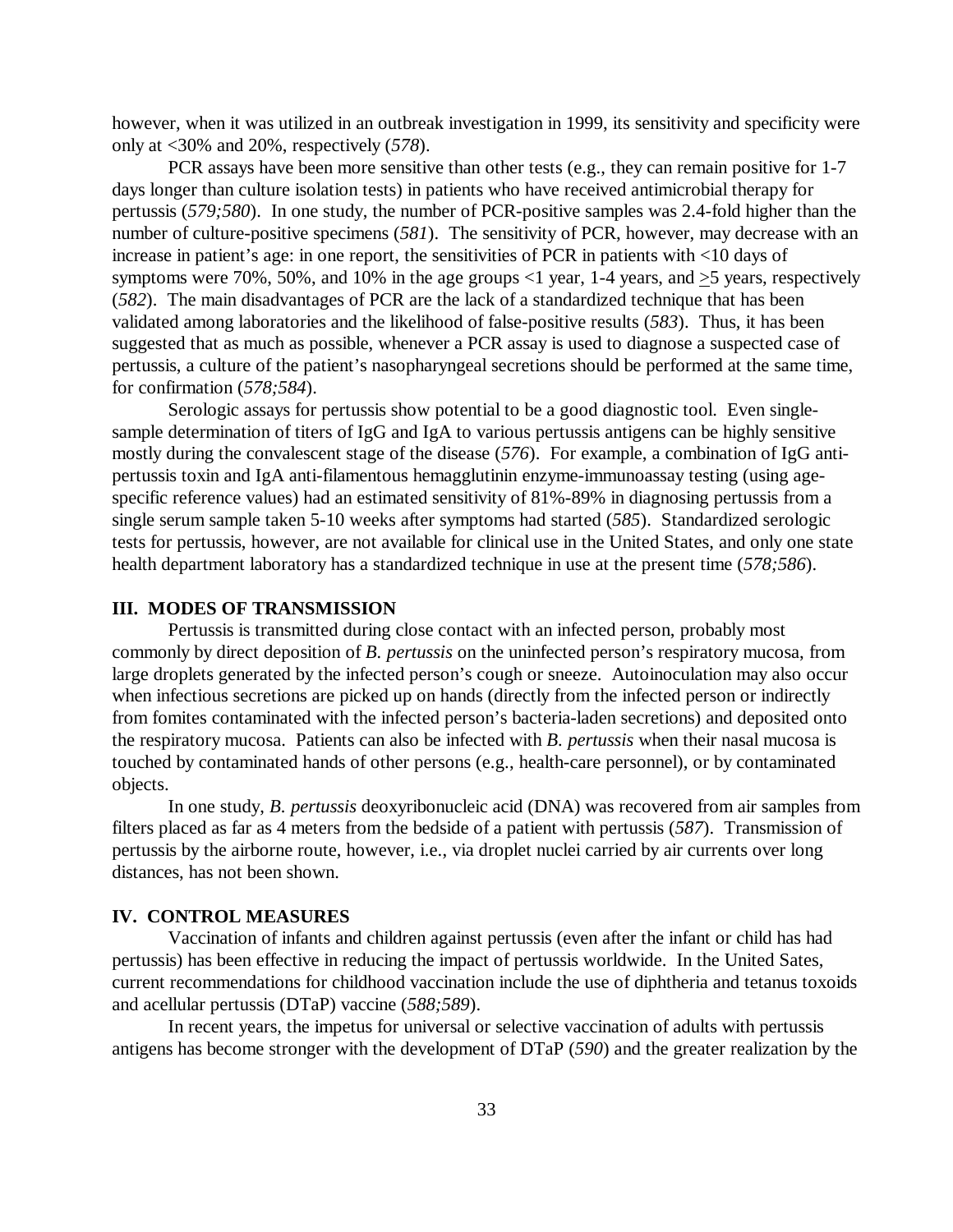medical community and the public, of the high prevalence of cases of pertussis in adults and adolescents and its impact on the transmission of the infection (*561*). The occurrence of outbreaks of pertussis in highly immunized populations of children aged 11-12 years (*591*) and adults has corroborated the finding that vaccine-induced immunity weakens considerably within 6-10 years after vaccination (*592*) and suggests that booster immunizations for older children, adolescents and adults may be necessary for the control of pertussis (*593;594*). However, the safety and efficacy of booster vaccinations in adults and children older than 7 years are still under study (*578*).

In health-care institutions that have had pertussis outbreaks, combinations of control measures have been utilized (*565;567*). Successful programs have had several elements in common: a prevailing high index of suspicion for pertussis infection; performance of diagnostic testing on persons with symptoms suggestive of pertussis; prompt initiation of antimicrobial treatment of proven and suspected cases of infection and prophylaxis of exposed patients and health-care personnel; granting of administrative leave (from work) status to health-care personnel with suspected pertussis until after they complete 5 days of antimicrobial therapy for pertussis; and implementation of droplet precautions in addition to standard precautions (*565;567*). Droplet and standard precautions include: a) placing a patient with suspected or proven pertussis in a private room or placing a patient with proven pertussis in a room with other patients with proven pertussis and no other infection; b) wearing a surgical mask when entering the room of a person with suspected or proven pertussis and/or when performing procedures and patient-care activities that are likely to generate sprays of respiratory secretions; c) decontaminating hands with soap and water when hands are visibly soiled, or with an alcohol-based hand rub when hands are not visibly soiled, after touching respiratory secretions or secretion-contaminated items, whether or not gloves are worn (and if gloves are worn, immediately after they are removed) and between patient contacts (*278*); d) using clean, nonsterile gloves when touching respiratory secretions and contaminated items or before touching mucous membranes, and removing gloves promptly after use, before touching contaminated items and environmental surfaces, and before going to another patient; e) wearing a clean, nonsterile gown during procedures or patient-care activities that are likely to soil clothing or skin with respiratory secretions, and removing a soiled gown as promptly as possible; and f) handling used patient-care equipment soiled with respiratory secretions in a manner that prevents skin and mucous membrane exposures, contamination of clothing, and transfer of the microorganism to other patients and environments (*279*).

The use of a prophylactic antimicrobial agent, most notably erythromycin, for household contacts of patients with pertussis has been effective in preventing culture-positive pertussis (*595*). Chemoprophylaxis is most effective if administered within 3 weeks of the onset of cough in the index case (*578*). In an earlier review of 14 studies that evaluated the use of erythromycin for preventing secondary transmission of pertussis to close contacts of primary cases, Dodhia and Miller concluded that the protection afforded by such chemoprophylaxis is at best, modest and inferior to that from administering whole-cell vaccine; however, some of the contacts in the studies started taking prophylaxis more than 3 weeks after cough onset in the index case (*596*). Adverse events, such as nausea, vomiting, and abdominal pain, were reported in association with erythromycin intake in three of the studies (*596*). In addition to these reports, post-exposure prophylaxis with erythromycin in neonates has been associated with the development of infantile hypertrophic pyloric stenosis (IHPS) (*597;598*). In one study, infants given erythromycin in the first 2 weeks of life had an 8-fold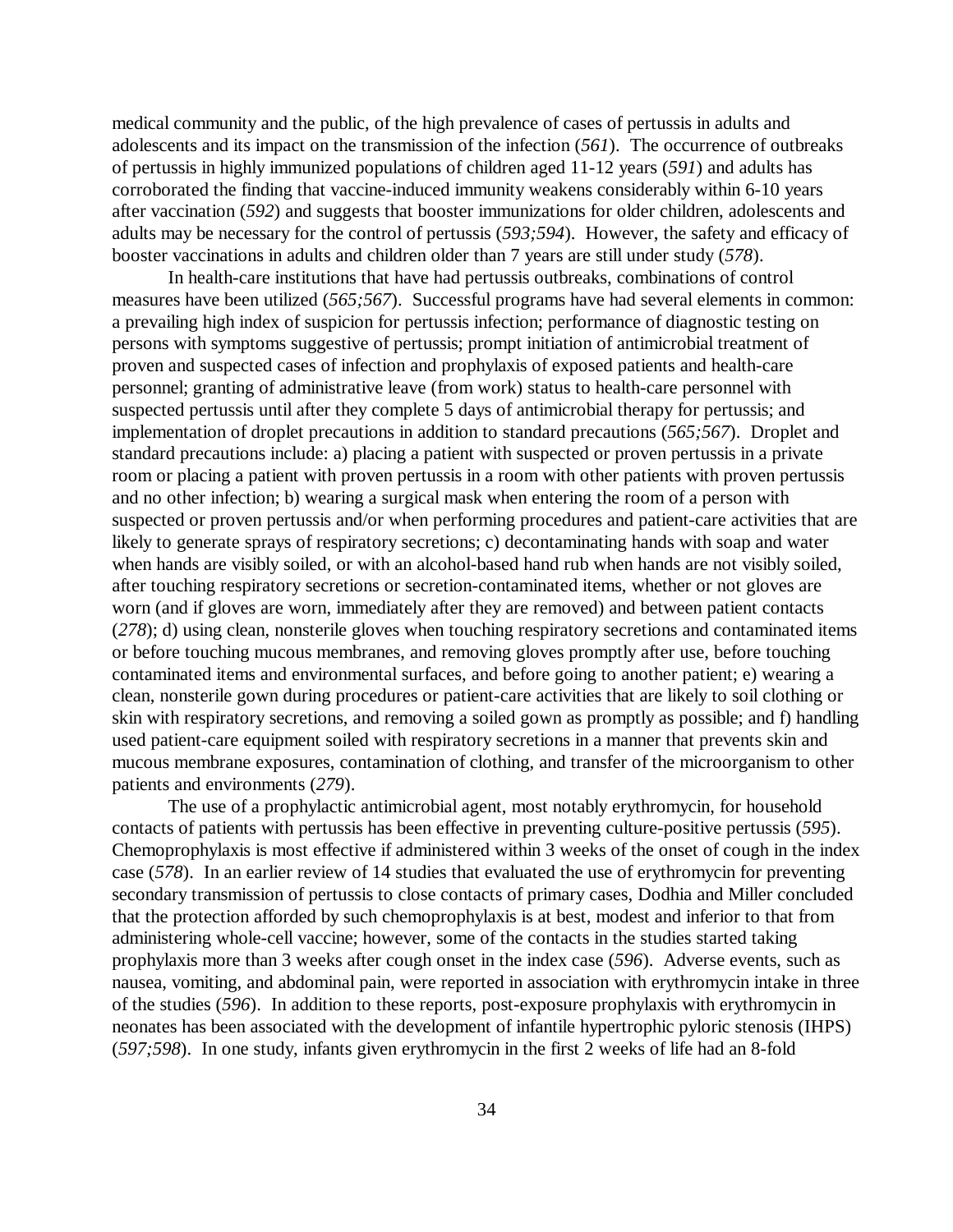increased risk for IHPS compared with infants not exposed to erythromycin (*598*). These findings suggest that erythromycin should be given with caution to very young infants (i.e., those <2 weeks of age). The American Academy of Pediatrics recommends that physicians who prescribe erythromycin to newborn infants should inform parents about the potential risks of IHPS development and signs of IHPS (*599*).

Nevertheless, erythromycin remains the drug of choice for treatment of and chemoprophylaxis for pertussis in persons who are not hypersensitive to the drug (*578;599-601*). In two outbreaks occurring in the health-care setting, health-care personnel with prolonged coughing that was possibly pertussis were treated with erythromycin for 14 days, and those with proven or probable pertussis were given a 5-day sick leave during the first 5 days of therapy (*565;566*). In one center, a case of nosocomial pertussis occurred in one of 61 erythromycin-treated health-care personnel; this necessitated treatment of all (exposed) unit personnel with a second course of another antibiotic for 10 days (*566*). In the other center, only one case of nosocomial pertussis was identified--in an infant who was not able to complete the prescribed course of prophylaxis with erythromycin (*565*).

Other macrolides have been found to be active against *B. pertussis* in vitro (*602*) and have been used successfully for its eradication; however, data on their clinical efficacy are sparse. In one report, clarithromycin for 7 days (at 500 mg twice a day for adults or 15 mg/kg/day in divided doses for children) and azithromycin for 5 days resulted in the eradication of the microorganism (*603*). In another study, treatment of infants and young children with azithromycin for 3 days (at 10 mg/kg/day) or 5 days (at 10 mg/kg on day 1 followed by 5 mg/kg/day on days 2-5) resulted in the eradication of *B. pertussis* from 94% and 100% of nasopharyngeal cultures on days 7 and 14, respectively, after initiation of treatment (*604*). The incidence of IHPS in infants aged <2 weeks treated with azithromycin or clarithromycin is unknown.

For persons with hypersensitivity and/or intolerance to erythromycin, TMP-SMZ for 14 days (at one double-strength tablet twice a day for adults and 8 mg/kg/day TMP, 40 mg/kg/day sulfamethoxazole (SMZ) in 2 divided doses for children) has been successfully used for therapy (*605*) and has been the second-line drug for chemoprophylaxis (*567;578;599*).

 During institutional outbreaks of pertussis, additional measures have been used to help control the transmission of *B. pertussis*: a) exclusion of health-care personnel who have symptoms of upper respiratory tract infection from the care of infants and other high-risk patients, including immunocompromised persons such as HSCT recipients; and b) limiting visitors to only those who do not have symptoms of a respiratory tract infection and are aged >14 years (*565*). Although the exact role of each of these measures in preventing the transmission of pertussis has not been determined, their use for control of outbreaks seems prudent. In one outbreak, the administration of acellular pertussis vaccine to health-care personnel was used safely as an adjunct to chemoprophylaxis (*606*). At present, however, there is no pertussis vaccine licensed for use in adults in the U.S.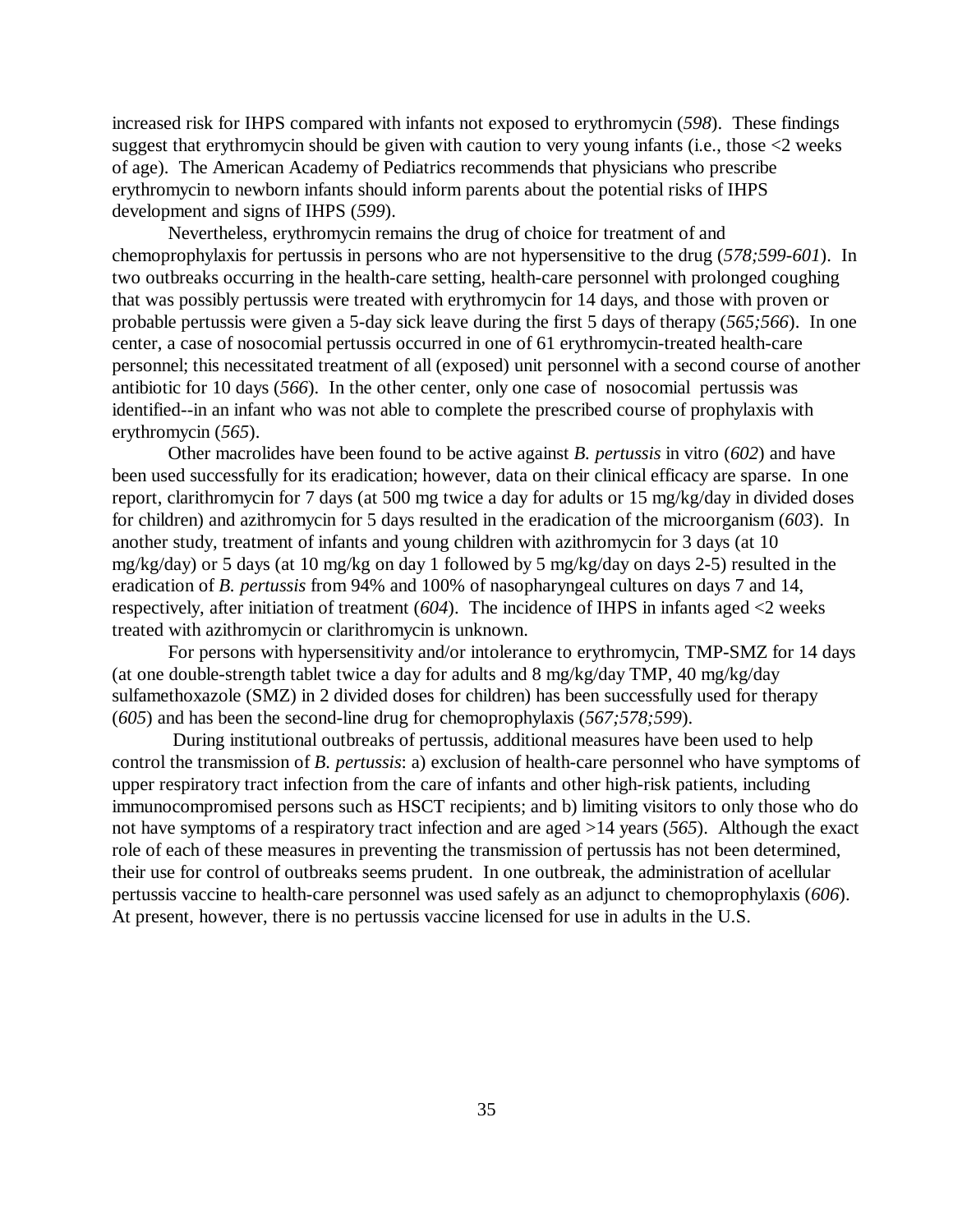### **HEALTH-CARE-ASSOCIATED ASPERGILLOSIS**

#### **I. EPIDEMIOLOGY**

*Aspergillus* spp. are ubiquitous fungi, commonly occurring in soil, water, and decaying vegetation. *Aspergillus* spp. have been cultured from unfiltered air, ventilation systems, contaminated dust dislodged during hospital renovation and construction, horizontal surfaces, food, ornamental plants (*607*), and recently, water from hospital water system (*608*).

*A. fumigatus* and *A. flavus* are the most frequently isolated *Aspergillus* spp. in patients with proven aspergillosis (*609-611*). Aspergillosis, most notably IPA, has been recognized increasingly as a cause of severe illness and mortality in immunocompromised patients, e.g., patients undergoing chemotherapy and/or organ transplantation (including receipt of HSCT or solid-organ transplant) and patients with advanced HIV infection, specifically those with CD4 counts of <50/cu mm (*610- 623*). In addition, patients with chronic lung disease such as chronic granulomatous disease (*624*) or who are receiving prolonged high-dose corticosteroid therapy also are susceptible to aspergillosis (625). Outbreaks of IPA have occurred mainly in severely neutropenic patients, especially those in HSCT units (*615;621;626-631*). Although IPA has been reported in recipients of solid-organ transplants (e.g., heart, kidney, liver, or lung), its incidence in these patients is lower than in recipients of HSCT (*610;625;632-637*).

The reported attributable mortality from IPA has varied according to patient risk groups. Mortality rates of up to 94% in recipients of allogeneic HSCT, 13%-80% in patients with aplastic anemia and leukemia (including non-allografted, intensely treated neutropenic patients with multiple myeloma), >80% in HIV-infected persons, and 68-100% in solid-organ transplant patients have been reported (*610;615;616;621;638-640*). The lower mortality rates observed in some series are probably due to a less specific case-definition of IPA.

#### **II. PATHOGENESIS**

Pulmonary aspergillosis is acquired primarily by inhalation of the fungal spores. In severely immunocompromised patients, primary *Aspergillus* spp. pneumonia results from local lung tissue invasion (*623;641;642*). Subsequently, the fungus may disseminate via the bloodstream to involve multiple other deep organs (*609;623;643*). A role for nasopharyngeal colonization with *Aspergillus* spp. as an intermediate step before invasive pulmonary disease has been proposed but remains to be elucidated (*644;645*). Likewise, colonization of the lower respiratory tract by *Aspergillus* spp., especially in patients with preexisting lung disease such as COPD, cystic fibrosis, or inactive tuberculosis, was reported to predispose patients to invasive pulmonary or disseminated infection (*609;623;646*); however, more recent data have not shown the correlation (*647*).

Host defenses against *Aspergillus* spp. involve the mobilization of both macrophages and granulocytes (*648*). Alveolar macrophages, by inhibiting germination of fungal conidia, serve as the first line of defense against airborne pulmonary aspergillus infections. After aspergilli germinate and their hyphae invade pulmonary tissue, neutrophils, by secreting microbicidal oxidative metabolites that can damage the fungal hyphae, become the main effector cells involved. Thus, prolonged, severe neutropenia is a risk factor for IPA (*649*). And, because a) corticosteroids suppress monocyte/macrophage function that includes the release of both oxidative and non-oxidative metabolites, and b) cyclosporine and tacrolimus (either of which is used in combination with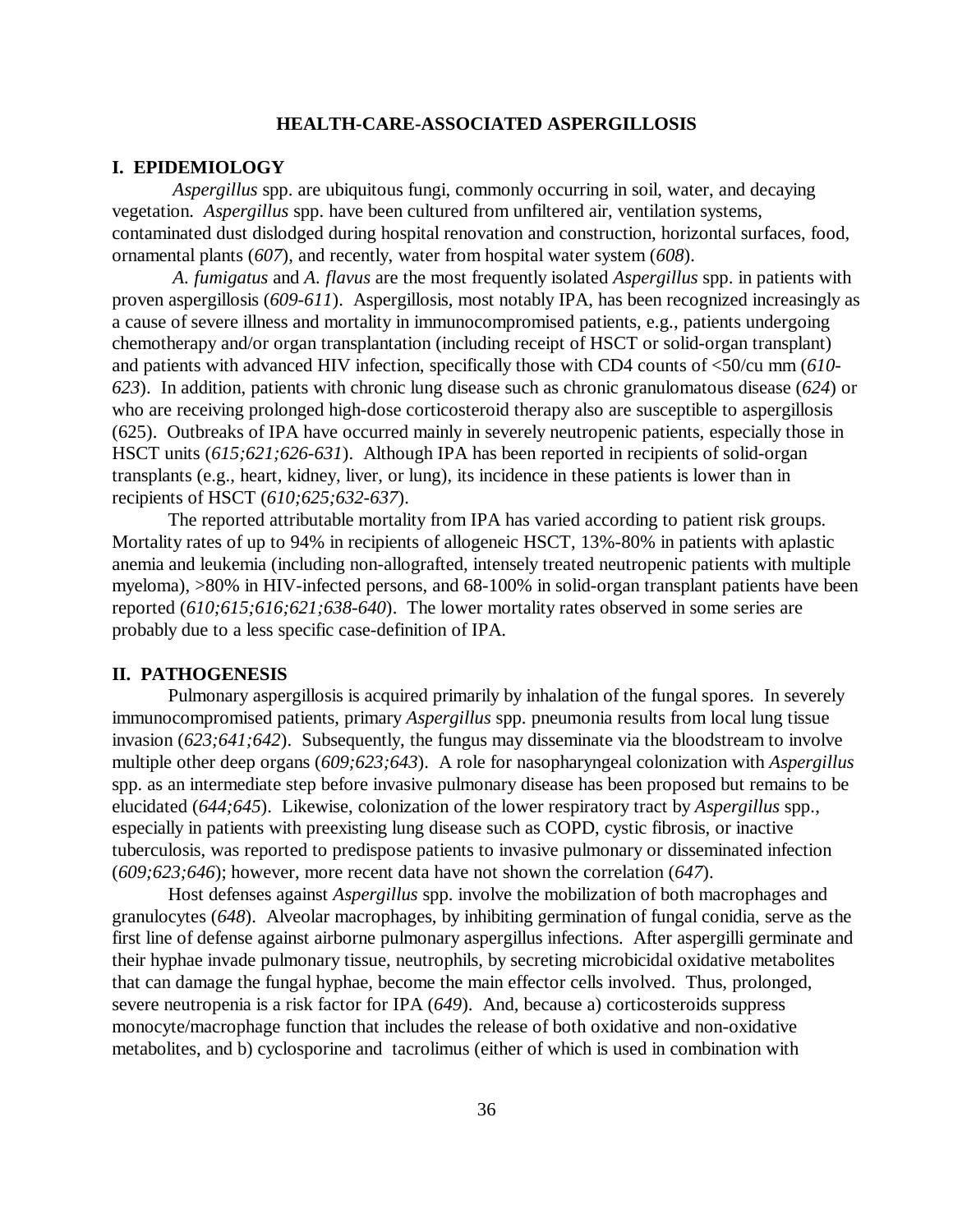corticosteroids in organ-transplant recipients) inhibit gamma interferon which activates macrophages, their use in organ-transplant recipients increases the recipients' risk of aspergillosis. Low CD4 lymphocyte count, as occurs in patients with severe and/or end-stage HIV infection, decreases the antifungal activity of granulocytes, and chronic granulomatous disease inhibits granulocyte respiratory burst oxidase activity, resulting in impaired microbicidal phagocytosis.

### **III. DIAGNOSIS**

Diagnosing pneumonia due to *Aspergillus* spp. is often difficult (*612*). Clinical signs and symptoms, such as fever, chest pain, cough, malaise, weight loss, and dyspnea are highly variable and nonspecific, and chest x-ray findings can vary from single or multiple nodules with or without cavitation, to widespread infiltrates (*650*). The definitive diagnosis of pulmonary aspergillosis requires both histopathologic demonstration of branching, septate, nonpigmented hyphae in lung tissue and isolation of the microorganism in culture. Histologic identification in the absence of a positive culture gives only a probable diagnosis, because aspergillus hyphae are identical to those of *Fusarium* spp., *Scedosporium* spp., and many other non-pigmented molds. The examination of BAL fluid by smear (53%-64% sentisivity, 97%-99% specificity, and 75%-84% positive predictive value for IPA), culture (23%-40% sentisivity, 90% specificity, and 24.% positive predictive value for IPA), may be helpful in some cases (*651;652*).

 By itself, culture isolation of *Aspergillus* spp. from respiratory tract specimens of patients may indicate colonization (*653*). However, when *Aspergillus* spp. is grown from the sputum of a febrile, neutropenic patient with a new pulmonary infiltrate, it is highly likely that the patient has pulmonary aspergillosis (*654;655*). Routine blood cultures are remarkably insensitive for detecting *Aspergillus* spp. (*656*).

Abnormalities detected by computerized tomography (CT) scanning often precede those detected by plain chest radiograph (*657*). In neutropenic patients, the most distinctive lesions are small nodules surrounded by a zone of low attenuation, termed the "halo sign" (*658-661*). Over time, the nodules may cavitate, resulting in the "crescent sign," a thin air crescent near the edge of the nodule.

Testing for antibodies against *Aspergillus* spp. has seldom proved helpful in diagnosing invasive aspergillosis in neutropenic patients. However, recent results from lung transplant recipients suggest that this procedure might be a useful adjunct to other methods of diagnosis (*662*). Techniques have been developed to detect aspergillus galactomannan antigen in serum or urine of infected patients (*663-665*) A sandwich enzyme immunoassay, available in many European countries, has been reported to have a sensitivity of 67-100% and a specificity of 81-99% for detection of galactomannan in serum; however, it is not clear whether this test will allow earlier diagnosis of disease (*666-669*). The variable results obtained by using antibody or antigen assays for confirmation of IPA (*670*) suggest that more studies are needed to determine the appropriate and cost-effective clinical applications of these tests (*671*).

#### **IV. RISK FACTORS**

Factors related to the host immune status, as well as various environmental exposures, are associated with increased risk of IPA. Severe (absolute neutrophil count [ANC] <500 per cubic millimeter) and prolonged (>2 weeks) neutropenia is the most important host risk factor for IPA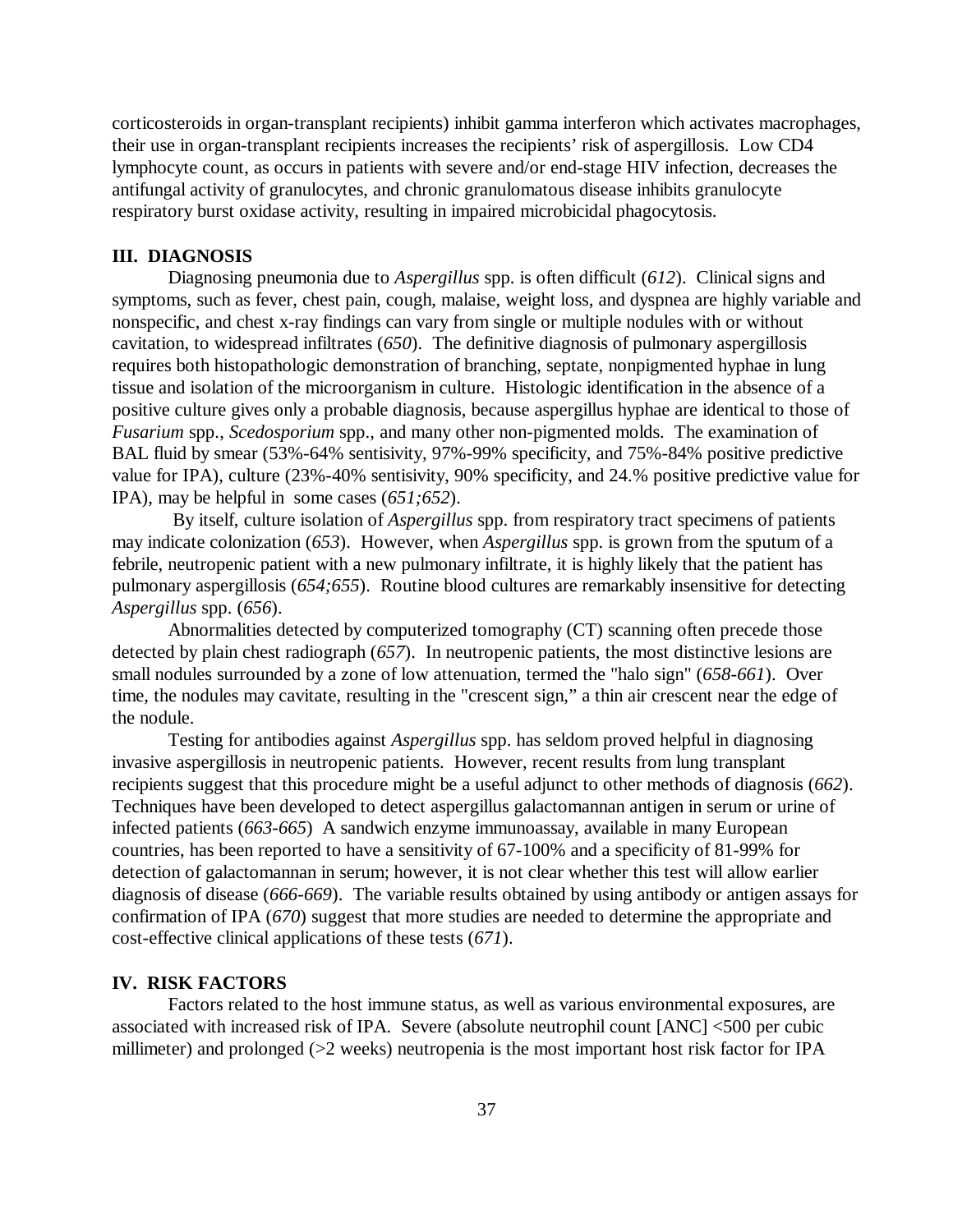(*615;649*). In addition, deficits in neutrophil function are also associated with IPA; these occur in patients with chronic granulomatous disease (*624*), patients receiving supraphysiologic doses of corticosteroids, or patients who develop graft-versus-host disease (GVHD) (*619;629;672*). Because HSCT recipients experience the most severe degree of neutropenia, they constitute the population at highest risk for developing invasive aspergillosis (*639;673*). The tendency of HSCT recipients to contract severe neutropenia is associated with the type of graft they receive. While both autologous (*615*) and allogeneic HSCT transplant recipients are severely neutropenic for up to 4 weeks after transplantation, allogeneic transplant recipients may, in addition, develop acute or chronic GVHD (*674*). The latter may occur up to several months after the procedure; and the disease and/or its therapy (often with high doses of corticosteroids and other immunosuppressive agents) may result in severe neutropenia (*675*).

Recently, a shift in the onset of IPA occurring post transplantation has been observed: IPA now frequently occurs late (>40 days) after receipt of HSCT, i.e., during the period when acute GVHD occurs, rather than during the earlier period of neutropenia (*611;629;674-676*).

 In addition to the host's immune system status, other factors related to the organtransplantation procedure may be associated with an increased risk of IPA. Lung-transplant recipients may be at increased risk of IPA because of post-transplantation impairment of local defenses in the bronchial airways (*677*).

Hospital-based outbreaks of IPA often have been associated with activities that result in an increase in the count of airborne spores of *Aspergillus* spp. in the hospital environment, such as occurs during building demolition, construction, and/or renovation (*626;678-685*). Other hospital environmental sources that have been associated with IPA outbreaks include bird droppings in air ducts supplying high-risk patient areas (*686*) and contaminated fireproofing material or damp wood (*626*). Recently, hospital water was suggested as a possible vehicle for transmission of aspergilli. *Aspergillus* spp. were cultured from hospital water and water structures; and *A. fumigatus* isolated from one patient who died of invasive aspergillosis had a random-amplified-polymorphic-DNA profile that was similar to that of isolates obtained from water samples from the patient's hospital room (*608*). Larger, controlled studies, however, are needed to determine the role of water in the transmission of aspergillosis.

Attempts by researchers to identify the health-care environmental source(s) of airborne *Aspergillus* spp. by establishing an association between the occurrence of IPA cases and either a) the recovery of *Aspergillus* spp. from the air or b) an increased concentration of *Aspergillus* spores in the air have met with difficulties (*687;688*). Often, a correlation between patient and environmental isolates could not be demonstrated (*628*), and on the rare occasion that some patient and environmental isolates were identical, not all the case-isolates could be matched with those from the environment (*689*). The difficulties are due in part to air-sampling problems, the vast genetic diversity of *Aspergillus* isolates (*690*), and the limitations of the various subtyping methods for molds. Molecular typing techniques, i.e., karyotyping (*691*) and DNA endonuclease profiling (now available for *A. fumigatus*) (*692;693*), have been developed and may aid substantially in identifying outbreak sources.

Our current understanding of the transmission of aspergilli in cases of IPA is based mostly on information gathered from outbreak investigations. However, outbreaks of IPA are rare, and the majority of IPA cases occur sporadically. In addition, since little is known about the incubation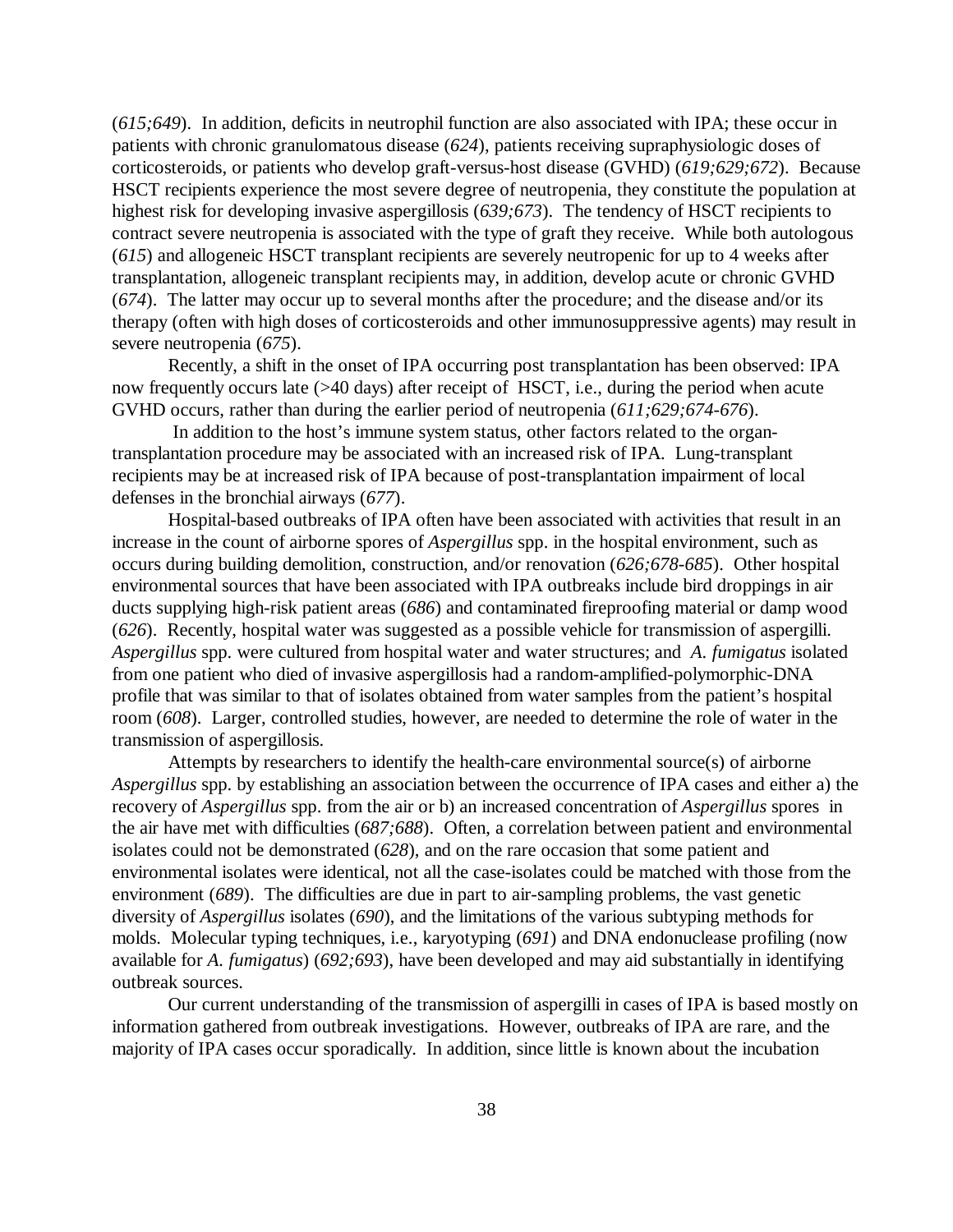period of IPA, it is very possible that infections identified in the health-care facility are acquired outside the hospital. This may occur prior to admission (i.e., during the ambulatory-care period) when patients are still receiving treatment for the underlying disease (outside the hospital setting), or after discharge, during the periods of acute and chronic GVHD that occur many months after transplantation (*629;694*).

### **V. CONTROL MEASURES**

#### **A. Prevention of Patient Exposure to** *Aspergilllus* **spp.**

Most prevention studies have focused on IPA acquired in the hospital setting. However, in developing strategies to prevent IPA in HSCT recipients, infection-control personnel have to consider the patient's exposures to the fungus not only during the immediate post-transplantation period in the hospital, but also during a later period when the patient, especially the allogeneic HSCT recipient, may again develop severe neutropenia. Preventing patient exposures to *Aspergillus* spp. outside the hospital is difficult; but health-care providers can focus on decreasing the patient's exposure to dusty environments and reducing or eliminating obvious sources or reservoirs of *Aspergillus* spp., e.g., by removing plants and flowers from rooms where high-risk patients reside or receive medical treatment (e.g., in ambulatory-care settings) (*507;695*).

 In the hospital setting, the provision of a PE to house the severely immunocompromised patient, especially the allogeneic HSCT recipient, has been the cornerstone of prevention of IPA and other airborne infections. Although the exact configuration and specifications of the PE may vary between hospitals, this patient-care area is built to minimize fungal spore counts in air by maintaining a) central or point-of-use high-efficiency particulate air (HEPA) filtration, b) high rates of room-air changes (>12 per hour), c) directed airflow, incoming at one side of the room and outgoing on the opposite side of the room, d) positive room-air pressure relative to the corridor or anteroom, and e) well-sealed rooms (*619;678;696-705*). In the 1970s and 1980s, a PE usually was a room with laminar airflow (LAF) consisting of a bank of filters along an entire wall through which air is pumped by blowers into the room at a uniform velocity  $(90 + 20 \text{ feet/minute})$ , forcing the air to move in parallel streams or a laminar pattern (*706*). The air usually exits at the opposite end of the room, and ultra-high air-change rates (100-400 per hour) are achieved. The net effects are essentially sterile air in the room, minimal air turbulence, minimal opportunity for microorganism build-up, and a consistently clean environment (*619*).

 The use of rooms with LAF was effective in decreasing the risk of nosocomial aspergillosis during the post-transplantation period in HSCT recipients (*619*) and in controlling outbreaks of aspergillosis related to hospital construction (*678;681*). However, a resultant reduction in patient morbidity and/or mortality with such a costly and difficult-to-maintain system has not been shown conclusively (*707*). The past preference for LAF in PE for allogeneic HSCT recipients with aplastic anemia and HLA-identical sibling donors stemmed from the association of the use of regular rooms with a patient mortality rate that was about four times higher than that in patients treated in rooms with LAF (696;708;709). Since the late 1990s, however, the survival of HSCT recipients with aplastic anemia has far exceeded that reported in the 1980s, and no randomized- control study has been done to determine whether the use of PE with LAF for these patients would result in further improvement in survival. Furthermore, placement of HSCT recipients in a PE with LAF (or HEPA filters) cannot protect the patients against late-occurring invasive aspergillosis (*676*) and has not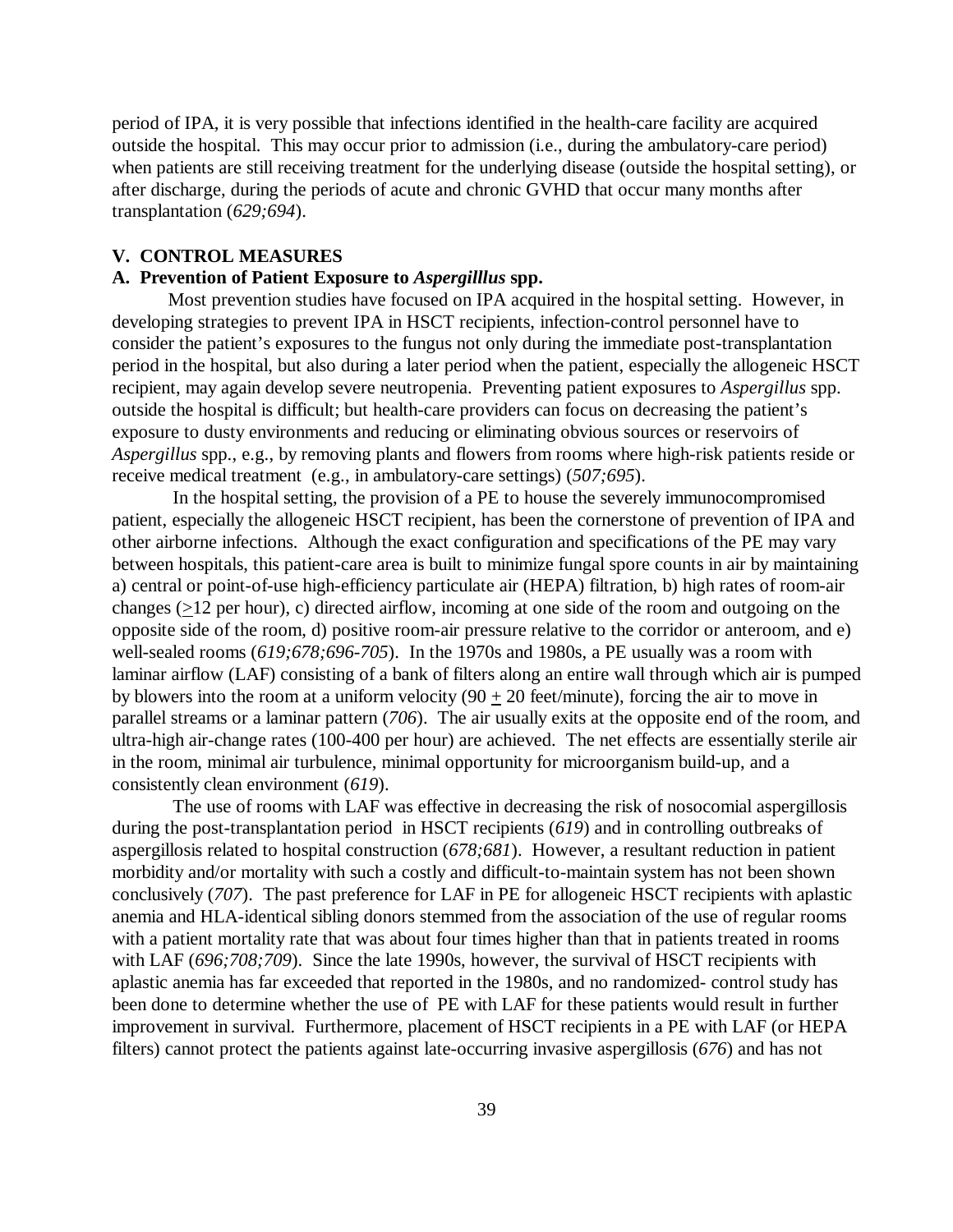been evaluated in solid-organ transplant recipients. Thus, at present, the cost-benefit ratio of utilizing PE with LAF, even for allogeneic HSCT recipients, may not justify its routine use.

The benefit of routinely placing immunocompromised patients other than allogeneic HSCT recipients in PE has not been shown either (*705*). Less expensive alternative systems with lower rates of air changes per hour (but maintained at  $\geq$ 12 per hour) have been used in some centers (*699;703;706;710;711*).

Preventing exposure to aspergillus spores in the health-care facility also involves prevention of exposure to hospital demolition, construction, renovation, and dust-generating cleaning activities (*679;685*). Recommended measures have been published (*506;507;679;685*). In summary, during construction or renovation, facility planners should a) intensify efforts to seal off patient care units that house those at high risk for invasive aspergillosis (i.e., severely immunocompromised patients) and keep potentially spore-bearing air from the construction or renovation site from infiltrating the rooms or areas where severely immunocompromised patients are housed (*712;713*); b) clean newly constructed or renovated areas before allowing severely immunocompromised patients to enter them, c) minimize aerosolization of *Aspergillus* spores during unit cleaning by using vacuums with HEPA filters, and cloth wipes and mop heads that have been pre-moistened with an FDA-approved hospital disinfectant (*714*), and d) allow HSCT recipients to leave the PE only for essential procedures that cannot be performed in the patient rooms, and when the patients do leave the PE, instruct them to wear high-efficiency masks in areas near building construction or renovation (*715*). Although the N95 respirator is untested specifically for its efficacy in reducing exposure to *Apergillus* spp. in hospital construction or renovation areas, it can reduce reliably any aerosol exposure by 90%, with correct fit testing and training of its user (*3;716*).

A topical fungicide, copper-8-quinolinolate, may be helpful in reducing the environmental fungal spore burden: it was applied on environmental surfaces contaminated with *Aspergillus* spp. to help control a reported outbreak (*717*) and incorporated in paint or fireproofing material of a newly constructed facility (681).

#### **B. Chemoprophylaxis**

Because of the difficulty of preventing patient exposures to *Aspergillus* spp. in the environment, chemoprophylaxis with antifungal agents has been employed in an effort to decrease the patient's risk of IPA (*718;719*). However, its cost-effectiveness remains controversial.

In trials with historical controls, the use of low-dose amphotericin B (up to  $0.25 \text{ mg/kg/day}$ ) prophylaxis or oral fluconazole was associated with reduced deaths from aspergillosis in HSCT or lung-transplant recipients (*720;721*). In one study, low-dose amphotericin reduced early systemic fungal infections and improved patient survival (although the latter effect was not directly related to the prevention of fungal infection) (*722*). However, numerous anecdotal reports of breakthrough invasive aspergillosis occurring while patients are on low-dose parenteral amphotericin B suggest that this form of prophylaxis may be only partially effective. Lipid-based formulations of amphotericin B, although less nephrotoxic than amphotericin B, are significantly more expensive and have not been shown to provide effective prophylaxis against IPA (*723*). Studies on the efficacy of nebulized amphotericin B administered by inhalation as prophylaxis for IPA have yielded variable results (*724-726*). Two recent studies suggested that itraconazole oral suspension can offer protection against deep fungal infections (including aspergillosis) that is equal to that from oral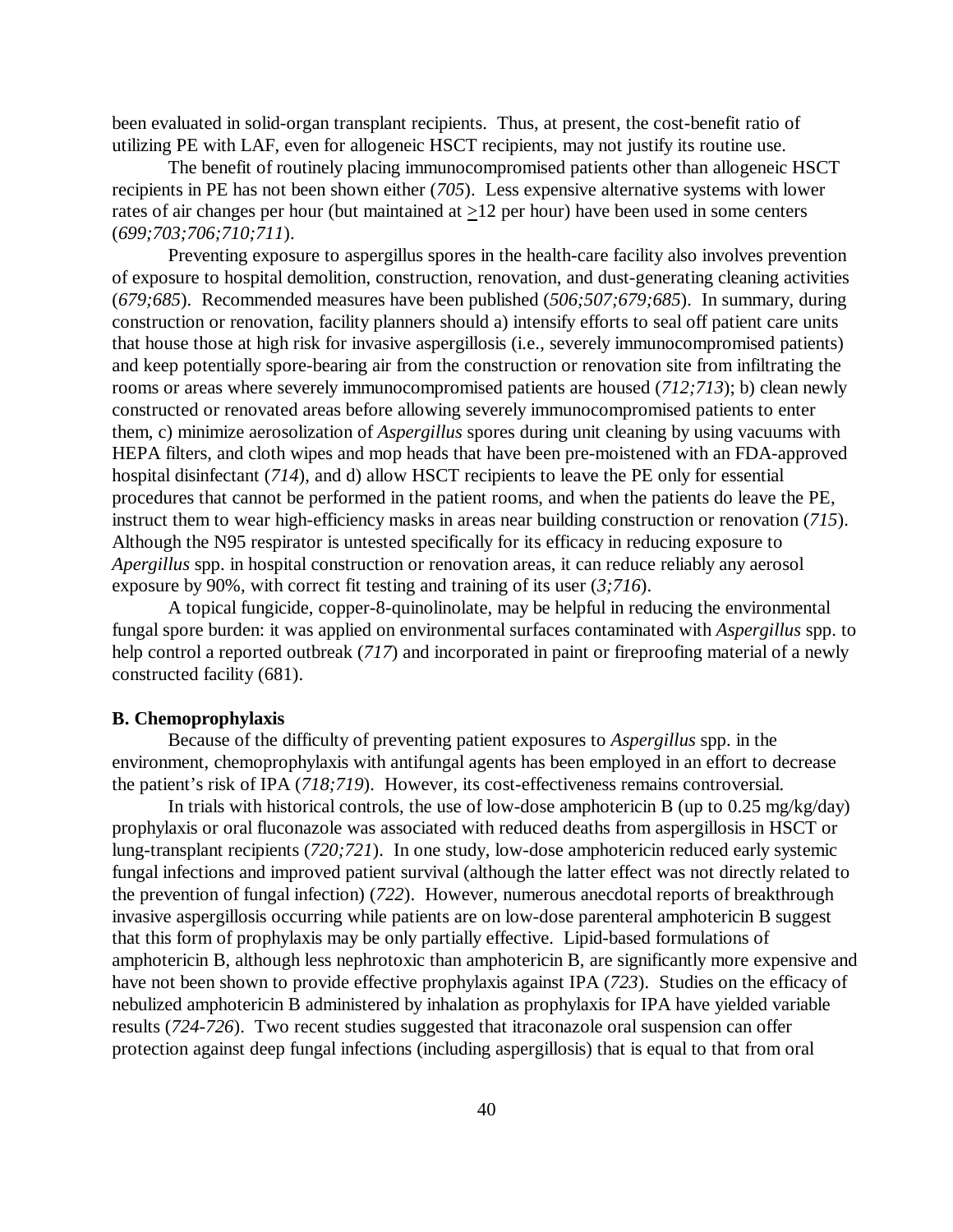amphotericin B (*727*) and greater than that from oral fluconazole (*728*). However, two metaanalyses have found no efficacy with the use of azole antifungal agents (e.g., itraconazole, fluconazole) or low-dose intravenous amphotericin B for chemoprophylaxis against IPA in patients with malignant disease who have severe neutropenia (*729;730*). In light of these equivocal findings, it has been recommended that when HSCT recipients' respiratory specimens are culture-positive for *Aspergillus* sp., a presumptive diagnosis of acute IPA should be made and preemptive and aggressive treatment (e.g., with intravenous amphotericin) should be started (*507*).

Relapse of invasive aspergillosis, including IPA, has occurred after HSCT receipt in about 33% of patients who had previous aspergillosis (*731*). Some centers have used either prophylactic intravenous amphotericin B and surgical removal of potentially infected parts of the lung prior to the transplantation, or intravenous amphotericin or itraconazole until the resolution of neutropenia; however, the effectiveness of these measures needs further evaluation (*672;732-736*).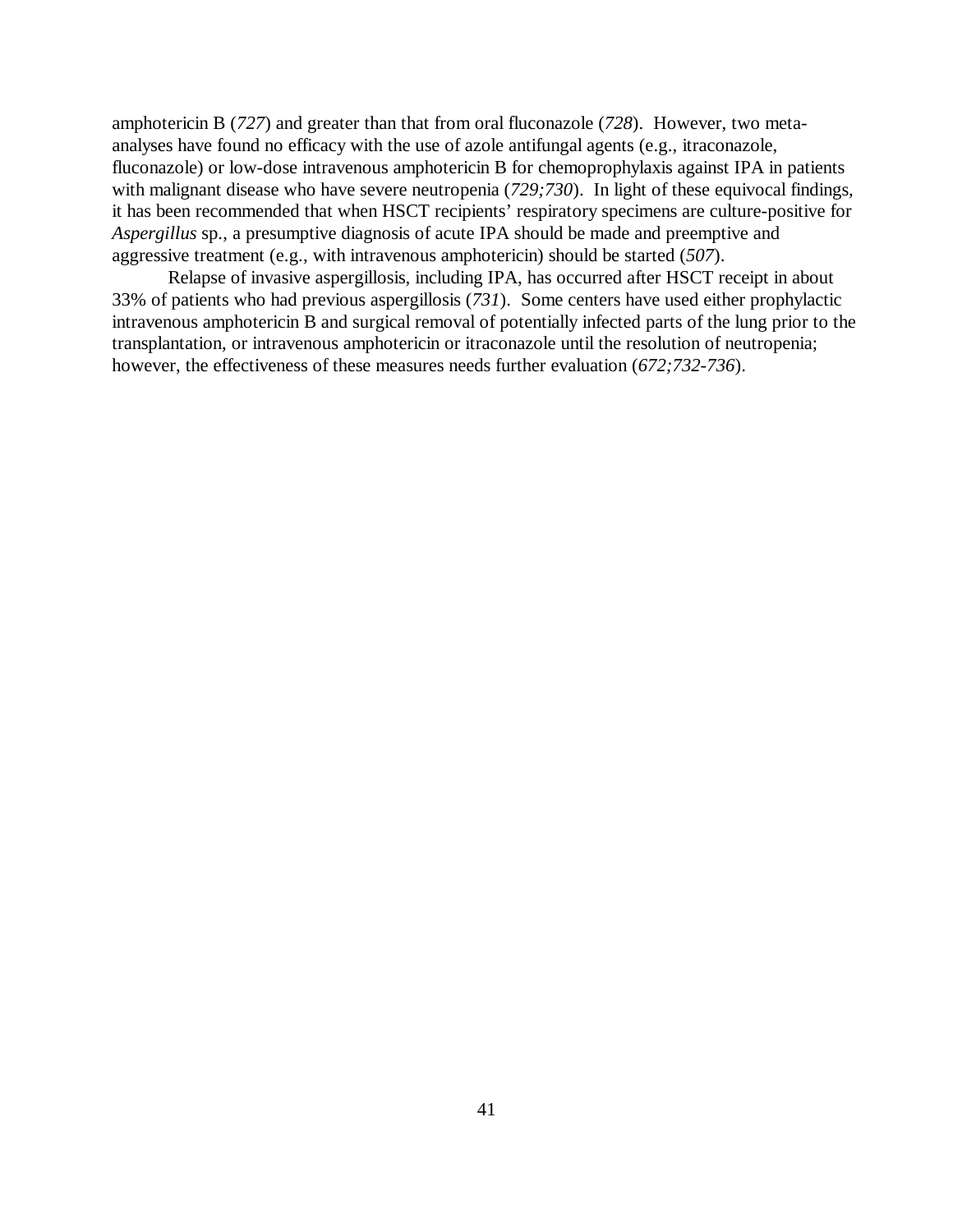#### **HEALTH-CARE-ASSOCIATED VIRAL PNEUMONIA**

Viruses can be an important and often underestimated cause of health-care-associated pneumonia (*737-740*). In one prospective study of endemic health-care-associated infections, approximately 20% of patients with pneumonia had viral infections (*738*). Despite advances in diagnosis and treatment of viral respiratory infections, most cases remain undiagnosed and many patients in health-care facilities remain at high risk for developing severe and sometimes fatal viral infections (*737;741-750*). The potential for prolonged patient hospitalization and its attendant increased health-care costs (*751-753*), the high risk for serious complications of infection for some patients, and the occurrence of nosocomial outbreaks (*754;755*) underscore the importance of implementing measures to prevent the transmission of respiratory viruses in health-care facilities.

Health-care-associated viral respiratory infections 1) usually follow community outbreaks that occur during particular periods every year (*755-759*), 2) affect healthy and ill persons (*743;744;751;760-763*), and 3) are usually introduced into health-care facilities by patients, personnel, or visitors who have acute infections (*764*). A number of viruses, including adenoviruses, influenza virus, measles virus, parainfluenza viruses, RSV, rhinoviruses, and varicella-zoster virus, can cause health-care-associated pneumonia (*744;755;764-772*). However, adenoviruses, influenza viruses, parainfluenza viruses, and RSV account for most (70%) cases of health-care-associated pneumonia due to viruses (*773*).

 This section focuses on the principles and approaches to control health-care-associated adenovirus, parainfluenza, and RSV infections. Prevention of health-care-associated influenza is discussed in another section in this document; infections due to other respiratory viral pathogens are addressed in another publication (*279*).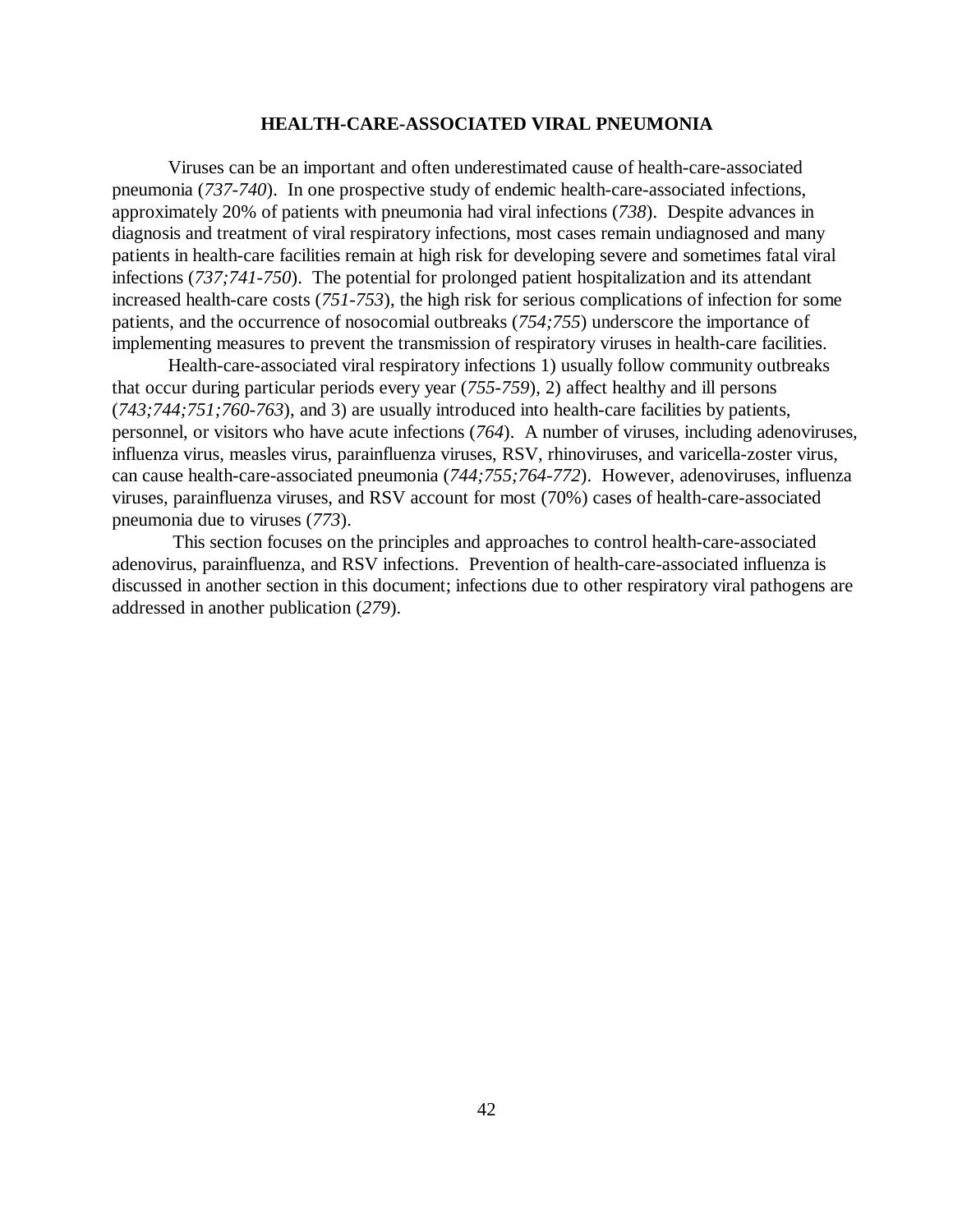#### **HEALTH-CARE-ASSOCIATED RSV INFECTION**

#### **I. EPIDEMIOLOGY**

RSV is most noted for causing serious disease during infancy and early childhood. RSV bronchiolitis has been documented as the leading cause of hospital admissions for infants <1 year of age (*774*). However, infection with RSV confers only limited protective immunity; thus, persons can be repeatedly infected and develop serious disease throughout life (*751;775;776*). The most common manifestation of infection is a mild to moderately severe upper respiratory tract illness, but serious lower respiratory tract disease, e.g., pneumonia or bronchiolitis, can develop in some persons, especially infants, children, and persons with compromised cardiac, pulmonary, or immune systems (*743;745;752;763;766;777-779*). RSV infection in recipients of HSCT has been associated with mortality rates of >50% (*779*).

RSV transmission in health-care settings usually occurs during yearly community outbreaks of RSV infection (between December and March in the North American Continent) and are associated with marked increases in hospitalizations and deaths from pneumonia and bronchiolitis in young children (*774;780;781*). During community outbreaks of RSV infection, children with symptoms of lower respiratory tract disease who are admitted to health-care facilities often are infected with RSV and can introduce RSV into the health-care facility (*754;782*). RSV-infected personnel and visitors can also introduce RSV into health-care facilities.

#### **II. DIAGNOSIS**

The clinical characteristics of RSV infection are often indistinguishable from those of other viral respiratory tract infections, although an increase in cases of bronchiolitis in young children is highly suggestive of a community outbreak of RSV infection (*783;784*). During laboratorydocumented community outbreaks of RSV infection, pneumonia or bronchiolitis in a young child can be assumed to be caused by RSV for infection control purposes. However, suspicion of RSV infection in the neonate, the immunosuppressed patient, and the elderly can be confounded. The RSV-infected neonate can present not so much with respiratory symptoms as with nonspecific symptoms and signs such as poor feeding, increased irritability and apnea, bradycardia, and difficulty breathing (*766;785*). The RSV-infected elderly patient can present with exacerbation of underlying cardiac or pulmonary disease and may not be suspected of having a respiratory infection (*751;786*). The immunosuppressed patient can remain infected and shed virus for prolonged periods of time without symptoms (*743;787*).

Laboratory methods available to diagnose RSV and other viral respiratory infections include traditional tissue culture, shell-vial tissue culture, antigen detection assays, PCR assays, and serologic assays. The optimal method for diagnosing infection varies with the patient's age (*777;788;789*). In general, diagnostic assays are effective in detecting acute infection in infants and young children, but are relatively insensitive in older children and adults. For example, in infants <6 months of age, virus detection by tissue-culture isolation, antigen detection, or PCR studies is substantially more sensitive than that by serologic tests (i.e., tests to detect a rise in antibody titer between acute- and convalescent-phase serum specimens) (*790;791*). In previously infected persons and in older children and adults, virus detection is progressively less sensitive; and in adults,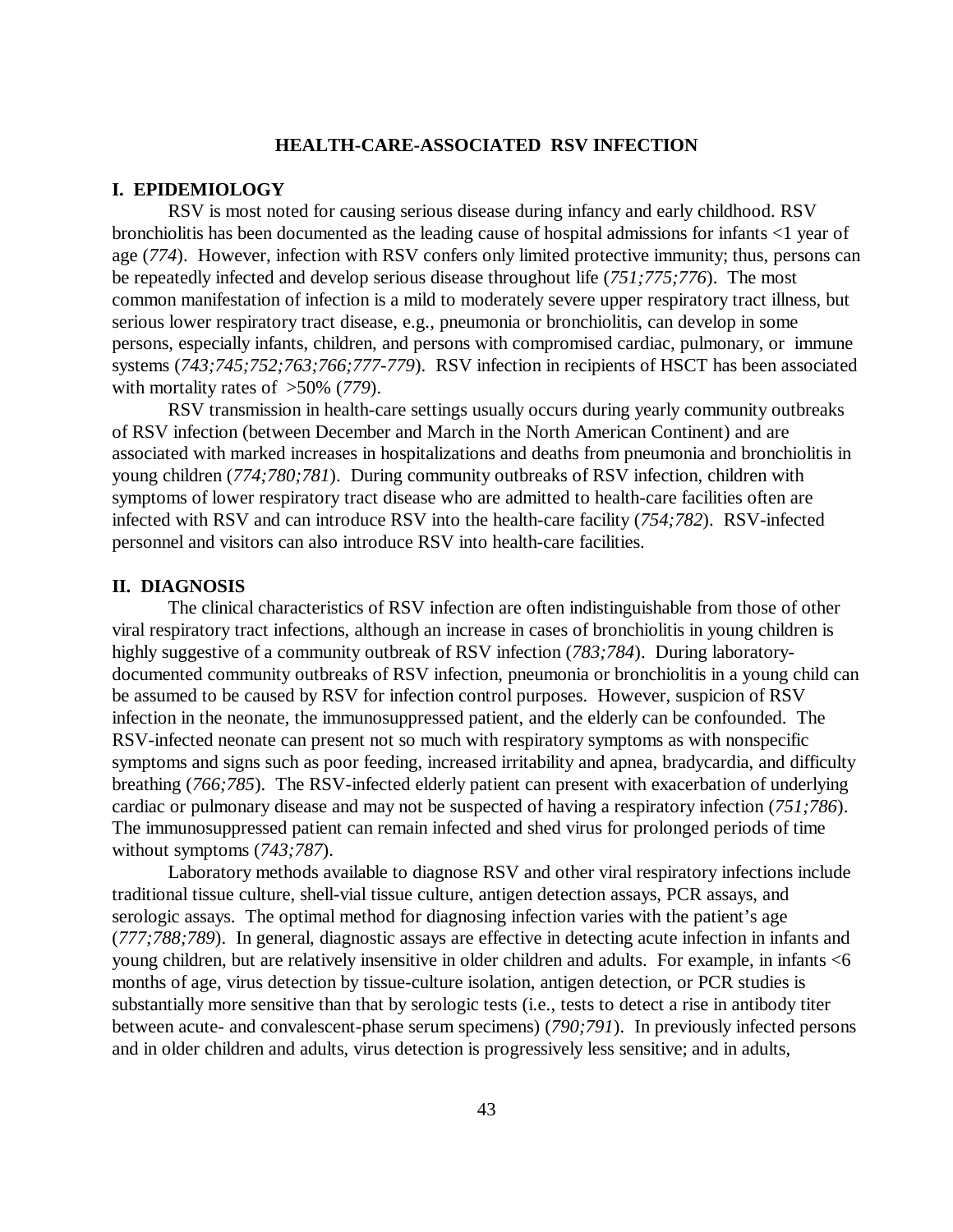serologic studies are substantially more sensitive than virus detection (*789;792*). The PCR assay for viral RNA is generally more sensitive than either tissue culture isolation or antigen detection *(792- 794*).

When specimens are handled appropriately, tissue culture isolation is highly sensitive and specific for detecting infection in infants and young children. Whereas standard viral-isolation studies take days to weeks to detect RSV, the newer shell-vial isolation system can detect RSV within 24 to 48 hours (*795;796*).

The most rapid way to detect RSV infection (i.e., in <24 hours) is by antigen-detection using immunofluorescence, ELISA, or radioimmunoassay. The reported sensitivity and specificity of these tests, however, can vary between 80% and 95% and may even be lower in actual practice (*764;797- 801*).

#### **III. MODES OF TRANSMISSION**

RSV is transmitted during close contact with infected persons, probably most commonly by autoinoculation of infectious secretions that are picked up on hands (directly from the infected person or indirectly from fomites contaminated with the infected person's virus-laden secretions) and deposited onto the conjunctiva or respiratory mucosa; and also by droplet spread, i.e., direct deposition of RSV on a person's conjunctiva or respiratory mucosa, from large droplets generated by an infected person's cough or sneeze (*782;802-804*). Patients can also be infected with RSV when contaminated objects or hands of other persons (e.g., health-care personnel) touch their conjunctiva or respiratory mucosa. RSV can remain viable on environmental surfaces for up to 6 hours, sufficiently long to allow its transmission via fomites (*803*). In studies of RSV outbreaks in health-care facilities, it is often possible to identify multiple strains of RSV, indicating that multiple sources introduce the virus into the facility (*760;762;805;806*). During community outbreaks, RSVinfected patients, health-care personnel, and visitors are all potential sources of the virus (*807*). Infected infants, however, are probably the most effective sources of RSV because they shed high titers of the virus for prolonged periods and require very frequent close contact with their care givers, and therefore, present a greater chance of contaminating other persons or their environment with infectious respiratory secretions (*808*). Health-care personnel may become infected after exposure in the community or in the health-care facility, and in turn, infect patients, other health-care personnel, or facility visitors (*767;809*). Patients with suppressed immune systems can remain infectious for prolonged periods of time and be positive for RSV intermittently.

#### **IV. CONTROL MEASURES**

Various combinations of control measures ranging from the simple to the complex have been effective in preventing RSV infection and controlling RSV transmission in health-care facilities (*280;749;809-817*). Successful programs have had two elements in common: implementation of standard and contact precautions (*279*) and adherence by health-care personnel to these precautions. These precautions include a) hand decontamination with soap and water or an alcohol-based hand rub after touching respiratory secretions or secretion-contaminated items, whether or not gloves are worn, immediately afer gloves are removed, and between patient contacts (*278*); b) gloving (with clean, nonsterile gloves) upon entering an infected patient's room or before handling patients, their respiratory secretions or contaminated items, and removing gloves promptly (and decontaminating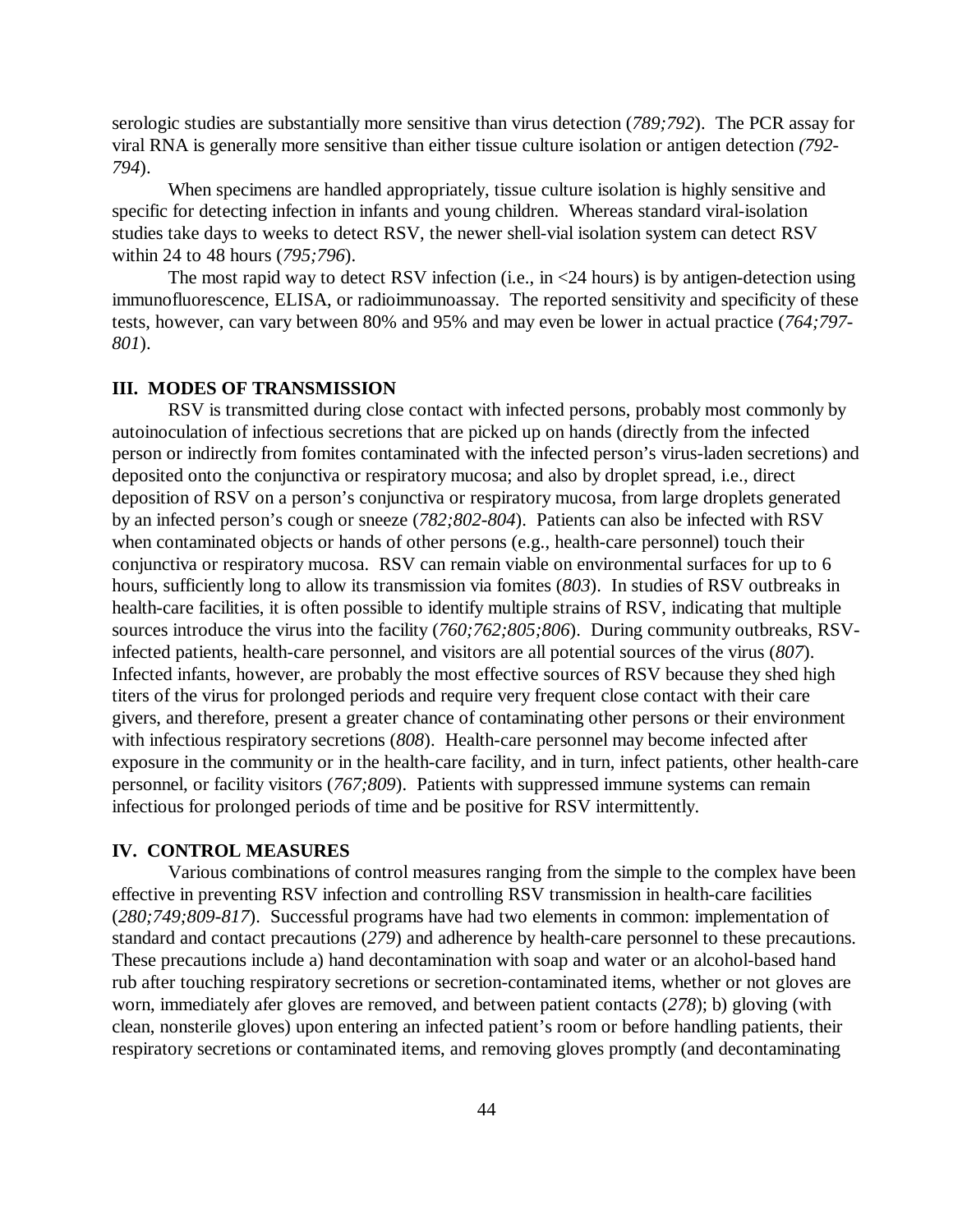hands) after use, before handling other items or environmental surfaces, and before going to another patient; c) gowning (with a clean, nonsterile gown) during procedures or patient-care activities that are likely to cause soiling of clothing or skin with respiratory secretions, and removing a soiled gown as promptly as possible; d) masking and wearing an eye protector during procedures and patient-care activities that are likely to generate sprays of respiratory secretions; and e) handling used patient-care equipment soiled with respiratory secretions in a manner that prevents skin and mucous membrane exposures, contamination of clothing, or transfer of the virus to other patients and environments (*279*). Other precautions include a) placing patients with proven or suspected RSV infection in private rooms or cohorting such patients either by their clinical signs and symptoms or by rapid laboratory testing for RSV (*749*); and b) limiting patient movement and transport from the room to those for essential purposes only.

Additional measures may be indicated to control ongoing transmission of RSV in health-care settings or prevent transmission to patients at high risk for serious complications of infections (e.g., those with compromised immune, cardiac, or pulmonary systems). The following additional control measures have been used in various combinations: a) pre-admission screening of patients for RSV infection by rapid laboratory diagnostic tests to facilitate patient placement and prevent exposure of high-risk patients; b) cohorting of personnel; c) exclusion of health-care personnel who have symptoms of respiratory tract infection from the care of patients at high risk of severe or fatal RSV infection, e.g., infants, immunocompromised persons such as HSCT recipients, persons in advanced stages of HIV infection, or persons on prolonged corticosteroid therapy; d) limiting visitors to only those who do not have symptoms of a respiratory tract infection; and e) postponing elective admission of patients at high risk for complications from RSV infection (*749;764;810;813;815;818;819*). Although the exact role of each of these measures in preventing RSV transmission has not been determined, their use for controlling outbreaks and protecting patients who are at the greatest risk for serious disease is prudent.

Recently, two products, immune globulin intravenous (IGIV) with a high titer of RSV neutralizing antibody, and an intramuscular preparation of a humanized mouse monoclonal antibody that neutralizes RSV (palivizumab), have been licensed by the FDA and recommended for the prevention of hospitalizations for RSV lower respiratory tract disease in selected children aged <24 months who were born prematurely at <35 weeks gestational age and infants who have chronic lung disease (*820*). Palivizumab also is indicated for children with chronic lung disease who have >2 of the following risk factors: child care attendance, school-aged siblings, exposure to environmental pollutants, congenital abnormality of airways, and severe neuromuscular disease. Palivizumab, which is administered in 5 monthly injections of 15 mg/kg during the RSV season, is the preferred product because of its ease of administration, safety, and effectiveness (*820;821*).

 FDA licensure for the use of palivizumab in other groups of children is under consideration. These children include those who are <24 months of age who have hemodynamically significant cyanotic or acyanotic congenital heart disease, including infants <12 months of age who have congenital heart disease and are most likely to benefit from immunoprophylaxis, i.e., those receiving medication to control congestive heart failure, those with moderate to severe pulmonary artery hypertension, and those with cyanotic heart disease (for which RSV-IGIV is contraindicated) (*820*).

The role for prophylactic palivizumab administration in other high-risk populations, e.g. those with cystic fibrosis or immune compromise, has not yet been determined. It has been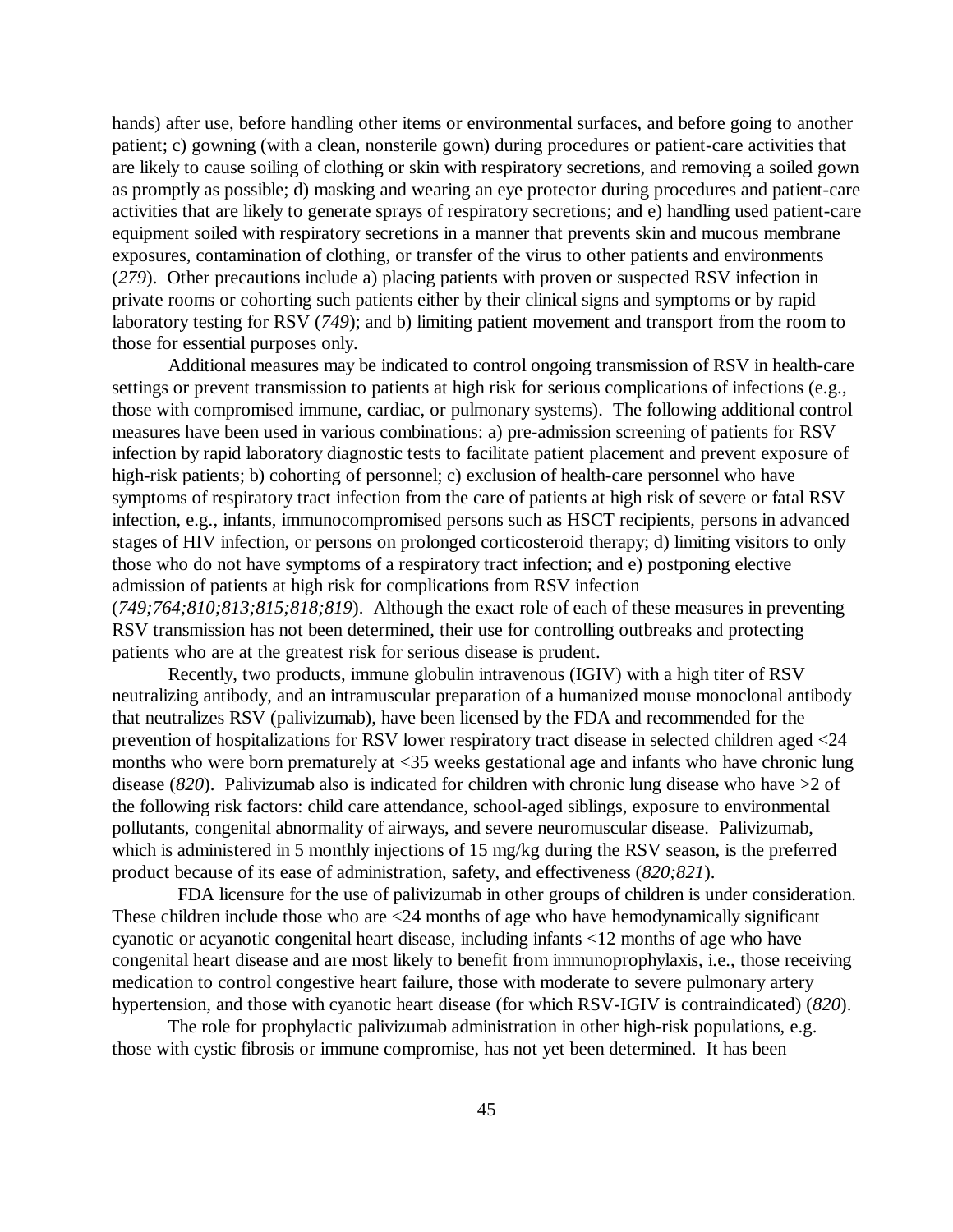suggested that RSV-IGIV could be a substitute for standard IGIV in children with severe immunodeficiencies who are receiving monthly infusions of standard IGIV (*820*).

Paliviumab and RSV-IGIV have been shown to prevent hospitalizations for RSV lower respiratory tract disease (*821-825*); however, their effectiveness in controlling outbreaks of RSV infection in health-care settings, although suggested in one report (*826*), needs further study. In addition, the high cost of these products makes their use impractical for control or prevention of health-care-facility outbreaks. Cost-benefit studies of the prophylactic treatment have had varying conclusions: one study suggested that the preparations are cost-beneficial when given as recommended in the infant and young child; the other suggested otherwise (*827;828*). A third study pointed out that various factors, i.e., changes in the incidence of RSV infection, cost of hospitalization for RSV infection, and cost of palivizumab, may affect the "incremental" costeffectiveness of palivizumab (*829*). Thus, in the setting of a health-care-associated RSV outbreak, it is prudent for attending clinicians to review the status of each hospitalized child and consider the administration of prophylactic RSV antibody preparation to those for whom such prophylaxis is otherwise recommended.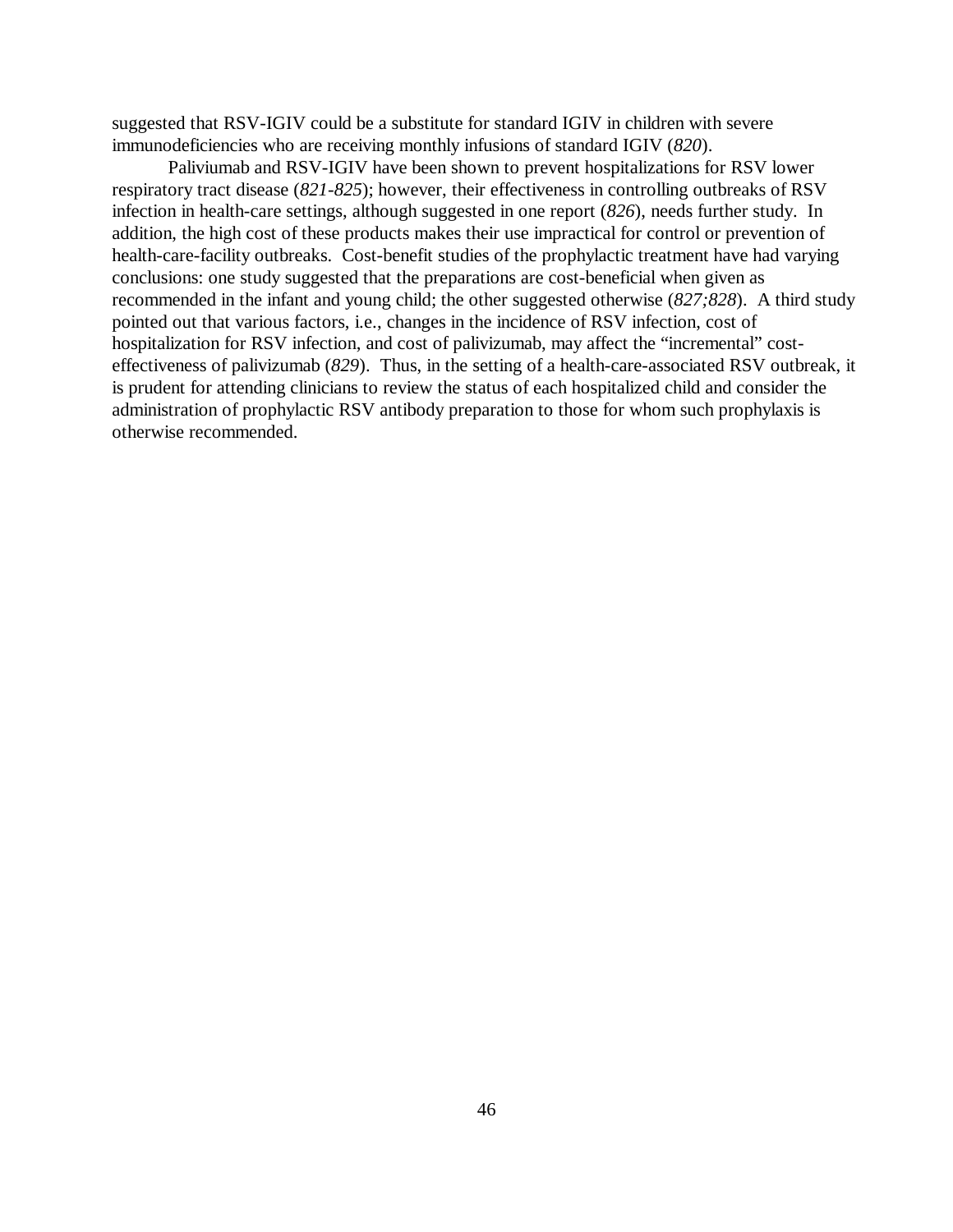#### **HEALTH-CARE-ASSOCIATED HUMAN PARAINFLUENZA VIRUS INFECTIONS**

#### **I. EPIDEMIOLOGY**

All four serotypes of human parainfluenza viruses (HPIV 1-4) are associated with a similar range of respiratory tract illnesses, including upper respiratory tract disease (e.g., a cold and/or sore throat) and serious lower respiratory tract illness (e.g., croup, pneumonia, and bronchiolitis) (*830*). Taken together, the four serotypes of HPIV account for nearly as many cases of respiratory tract disease in children as does RSV (*830-834*). HPIV disease is most common in children, but as with RSV, infection confers only limited protective immunity, and persons can become infected and ill repeatedly throughout life (*835*). Although the four serotypes cause similar illnesses, the frequency of occurrence and other epidemiologic features of the illnesses differ from each other (*830;831;836;837*). HPIV-1 is the leading cause of croup in children; and HPIV-2 is a common cause of croup in children. HPIV-3 is less frequently associated with croup than with bronchiolitis and pneumonia. HPIV-4 is infrequently detected presumably because it rarely causes severe disease. Since the early 1970s, the observed peaks in the number of detected cases of HPIV-1 infections in the United States have occurred in the fall of odd-numbered years; the peaks in HPIV-2 infections have occurred yearly in autumn; and peaks in HPIV-3 infections have occurred in late spring and early summer (*830;835-837*). The seasonal pattern for HPIV-4 infections has not been defined because of the infection's infrequent detection and the paucity of studies about the infection.

### **II. DIAGNOSIS**

The patterns of sensitivity of the various laboratory tests for diagnosing HPIV infections simulate those for RSV infections. The sensitivity of serologic tests is low in infants <6 months of age and high in older children and adults, whereas the sensitivity of virus detection by tissue-culture isolation or antigen-detection assays is high in infants and young children and low in adults *(838- 840*). PCR assays appear to be the most sensitive test for detection of infection in infants and young children (*793;841*), and was shown recently to be more sensitive than viral culture and antigen detection in adults (*842*).

#### **III. MODES OF TRANSMISSION**

The modes of transmission of HPIVs have not been well studied but are likely to be similar to those of RSV, i.e., by direct and indirect contact and by large-droplet transmission. The viruses are probably transmitted most often when HPIV-contaminated hands or objects touch a susceptible person's eyes, nose, or possibly mouth. Hands or objects can be contaminated directly from secretions of infected persons or by fomites previously contaminated by secretions from infected persons. Droplet transmission may possibly occur when HPIV-laden secretions generated by cough or sneeze from an infected person are directly deposited onto a susceptible person's conjunctivae, nose, or possibly mouth.

#### **IV. CONTROL MEASURES**

The control measures described in the preceding section on RSV Infection, also are applicable for prevention and control of HPIV infections in health-care settings.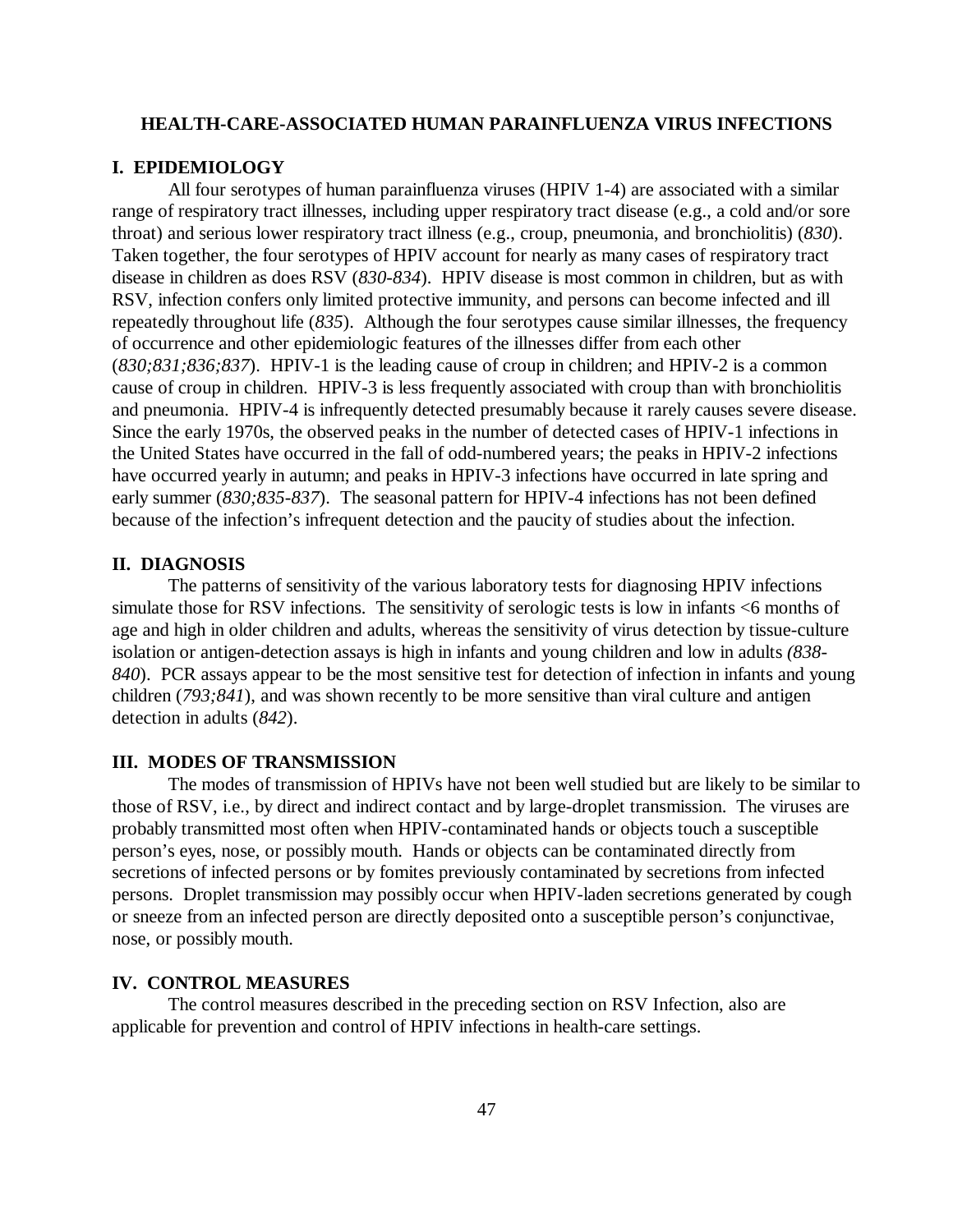#### **HEALTH-CARE-ASSOCIATED ADENOVIRUS INFECTION**

#### **I. EPIDEMIOLOGY**

Adenovirus infections occur predominantly in childhood and cause acute upper respiratory illness (*843*). Infections may be asymptomatic (*844*) and infected individuals may shed the virus for months or even years (*845;846*). Respiratory disease caused by adenovirus is most prevalent in late winter, spring, and early summer (*844*), but has been observed year-round. Forty-nine species of adenovirus are known to cause human infection, although not all species cause respiratory illnesses (*846*). Adenovirus infection of the respiratory tract can lead to symptoms of pharyngitis (*844;847*), bronchitis (*844*), croup (*844*), or pneumonia (*844;848-851*). Adenoviruses may also invade the gastrointestinal tract and cause diarrhea (*852*), or the conjunctiva and cause conjunctivitis (*844;847;853;854*). More serious complications leading to higher morbidity and mortality rates can occur in immunocompromised patients (*855-858*), premature infants (*857*), and patients with underlying pulmonary or cardiac disease (*844;859*). These patients may shed the virus for extended periods of time during which they are likely to infect other high-risk patients (*857;860;861*). Adenovirus can also remain latent within lymphatic tissue and become reactivated later upon immunosuppression of the host (*846*).

Healthcare-associated outbreaks of adenovirus infection leading to pneumonia (*850;851;861*) have occurred in hospital ICUs (*860;861*), pediatric chronic care facilities (*862-864*), military hospitals (*865*), and other health-care establishments (*850;851*). Infection may be introduced from the community into a hospital setting via staff, patients, or visitors.

#### **II. DIAGNOSIS**

Clinical signs and symptoms of adenoviral respiratory infections are usually indistinguishable from those of other viral or bacterial respiratory infections (*866*). However, respiratory illness in the presence of conjunctivitis is highly suggestive of adenovirus infection. Adenovirus infection can be confirmed by detecting the virus, its antigens, or its DNA, or by detecting a serologic response to the infection. The virus is most often isolated from respiratory tract specimens (e.g. nasal swabs or washings, throat swabs, sputum, or bronchoalveolar lavage specimens), ocular specimens in patients with conjunctivitis, or stool specimens. Successful isolation of adenovirus in tissue culture is most likely during the patient's first week of illness. Adenovirus antigens can also be demonstrated in the above-noted specimens by enzyme immunoassay, radioimmunoassay, or immunofluorescence, and adenovirus DNA, by probe hybridization or PCR assays (*867;868*). Antigen or viral DNA detection assays have good sensitivity and can be completed in a timely fashion. Serologically, infection can be demonstrated by detecting a 4-fold rise in complement-fixing, binding (e.g., by immunofluorescence or enzyme immunoassays), neutralizing, or hemagglutination-inhibiting antibodies (*846;869*). The complement-fixation and binding assays are not serotype-specific but the neutralization and hemagglutination assays are. Endonuclease restriction, PCR, and sequence studies have been used to define distinct strains within adenovirus serotypes and can be used to help confirm linkages between isolates (*868;870-872*).

#### .**III. MODES OF TRANSMISSION**

The modes of adenovirus transmission have been studied during outbreaks of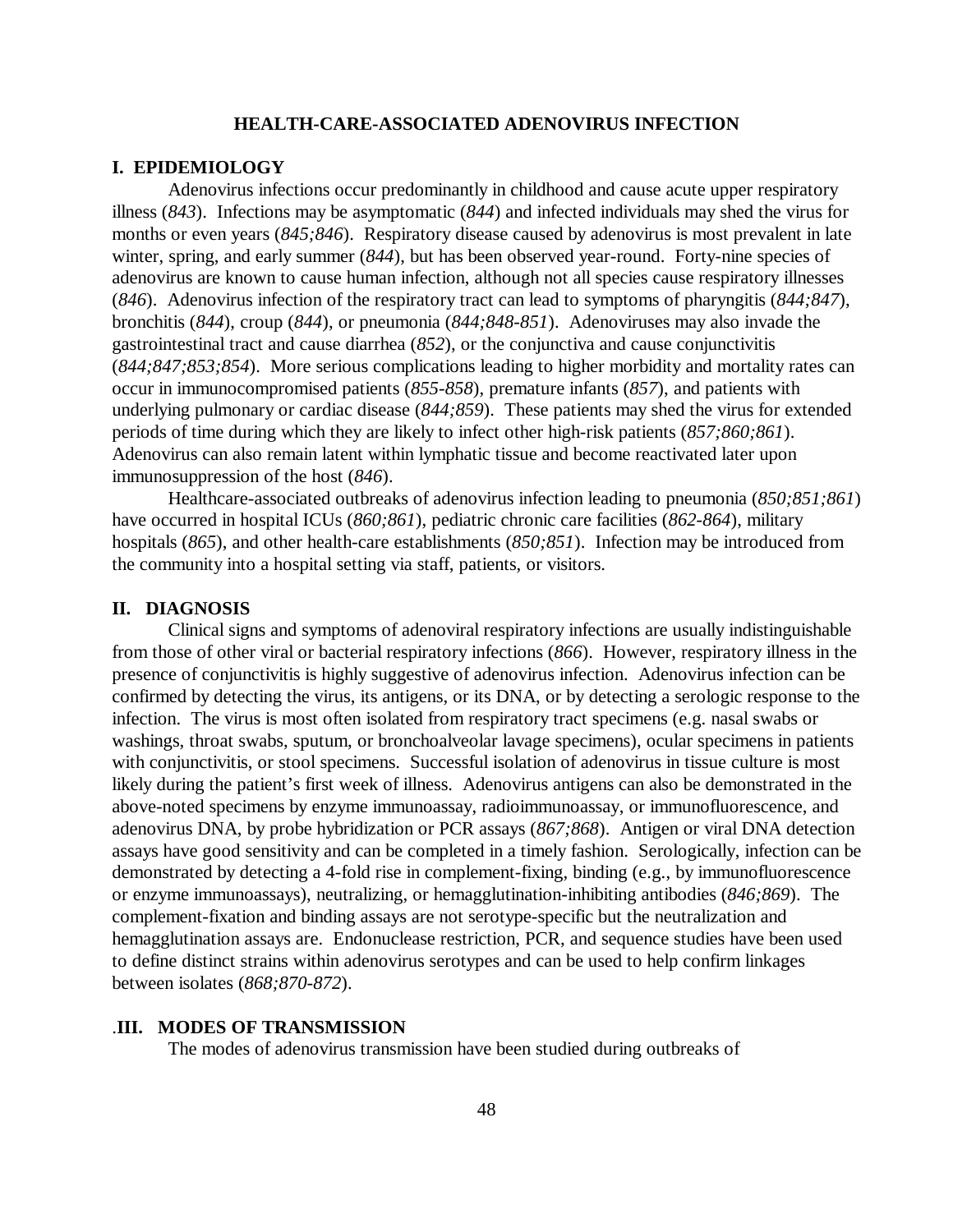keratoconjunctivitis or pharyngoconjunctival fever caused by adenovirus. In these outbreaks, shedding of adenovirus was demonstrated from 3 days before to 14 days after onset of symptoms and viral transmission to contacts was very efficient (*873-876*). Transmission appears to occur by autoinoculation onto the mucous membranes of the mouth, with hands that have been contaminated with infectious material, such as secretions from the respiratory tract or eye. The virus can also be transmitted by droplets (*851*). Transmission by aerosol, the fecal-oral route, contaminated water, and possibly through sexual contact, has been suggested (*851;853;877-882*), but the exact roles of these modes of transmission in adenovirus respiratory tract infections is unknown. Since the virus can remain stable on environmental surfaces for prolonged periods of time, fomites are important in the transmission of adenoviruses (*883-886*). For example, adenovirus has been reported to retain viability up to 49 days on nonporous surfaces such as plastic or metal and 8 to 10 days on cloth and paper (*883*). Because adenovirus is a non-enveloped virus, it is not inactivated by detergents but can be inactivated by 70%-alcohol or chlorox solutions (*887;888*).

### **IV. PREVENTION AND CONTROL**

Control of health-care-associated outbreaks of adenovirus infections can be very difficult and requires vigorous infection-control procedures primarily because of the virus' ability to survive for long periods in the environment (*862;865;873-875;889-891*). A number of infection control strategies have been studied; adherence to contact isolation precautions with careful attention to potential transmission by fomites, combined with droplet precautions, have been the key to successful control of transmission in health-care settings. These measures include use of single-dose drug vials of medicines, careful review of procedures to decontaminate medical and other devices to ensure inactivation of adenovirus, cohorting of patients, use of separate waiting areas in outpatient clinics for infected patients, and postponement of elective admissions to the unit(s) where infected persons are housed (*892;893*).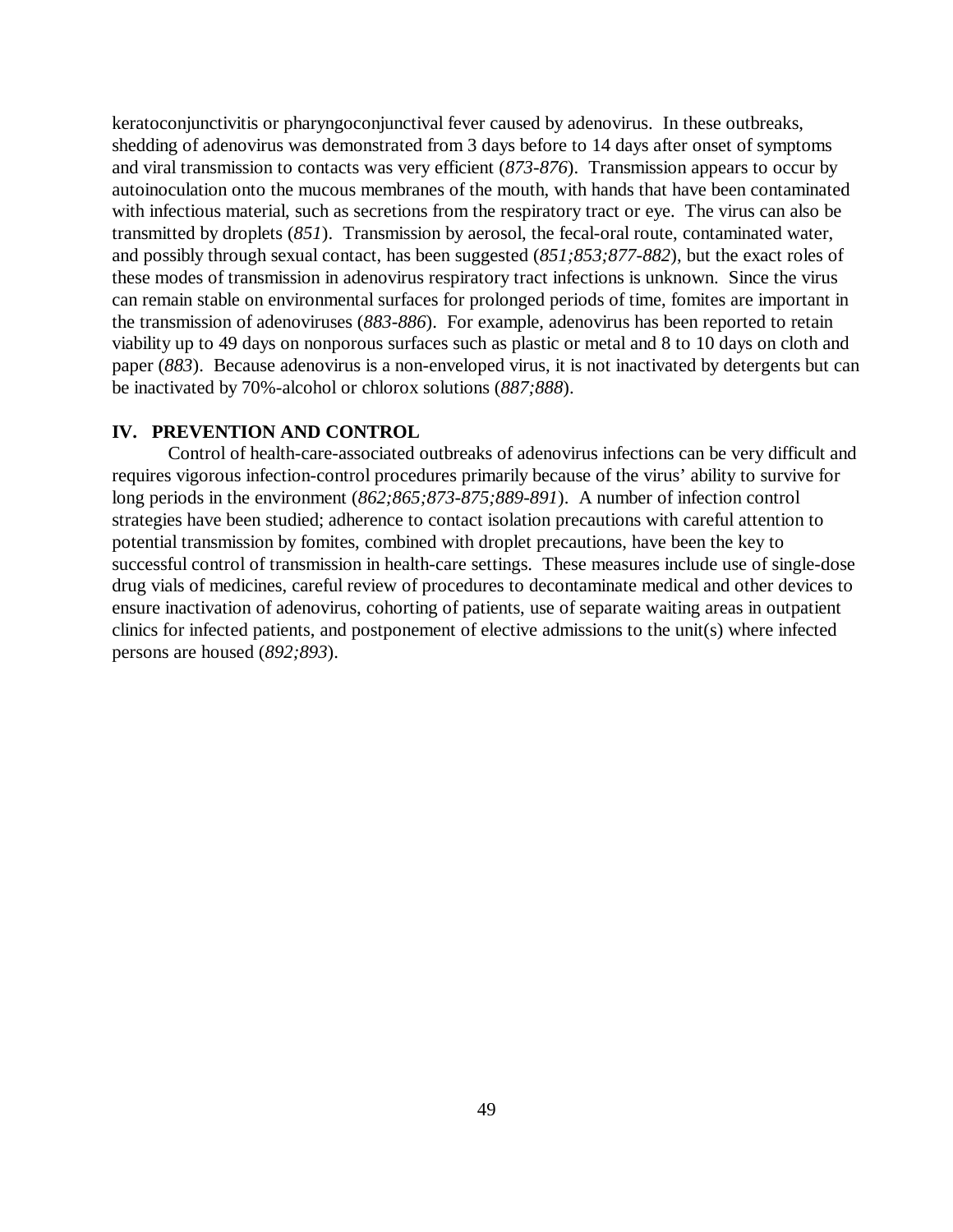#### **HEALTH-CARE-ASSOCIATED INFLUENZA**

#### **I. EPIDEMIOLOGY**

Pneumonia in patients with influenza may be due to the influenza virus itself, a secondary bacterial infection, or a combination of both (*894-896*). Influenza-associated pneumonia (as well as other influenza complications) can occur in any person but are more common in the very young (<24 months of age) or old and in persons in any age group with immunosuppression or certain chronic medical conditions, such as severe underlying heart or lung disease (*897-904*).

In North America, influenza typically occurs annually in the winter from December through April; peak activity in a community usually lasts from 6 to 8 weeks (*905;906*). During influenza epidemics in the community, outbreaks in health-care institutions can occur and are often characterized by abrupt onset and rapid spread of the infection (*907-911*). Most reported institutional outbreaks of influenza have occurred in nursing homes (*912-919*); however, outbreaks also have been reported on pediatric and chronic care wards, HSCT units, and medical and neonatal ICUs (*755;904;908;920*).

Influenza is transmitted from person to person primarily via virus-laden large droplets that are generated when infected persons cough, sneeze, or talk; these large droplets can then be directly deposited onto the mucosal surfaces of the upper respiratory tracts of susceptible persons who are near the droplet source. Transmission also may occur by direct (e.g., person-to-person) or indirect (person-fomite-person) contact. Influenza virus can survive for 24-48 hours on nonporous surfaces and 8-12 hours on porous surfaces such as paper or cloth and can be transmitted to persons' hands from these surfaces (*921*). Airborne transmission by droplet nuclei has been suggested, albeit inconclusively, in some reports (*922-924*); however, this route is probably less important than person-to-person spread by either droplet or contact transmission (*909*).

The most important reservoirs of influenza virus are infected persons. Infected persons are most infectious during the first 3 days of illness; however, they can shed the virus beginning the day before and up to 7 or more days after onset of symptoms (*765;925;926*). Children and severely immunodeficient persons may shed virus for longer periods (*927-930*). In addition, asymptomatic persons who are infected with influenza virus can shed the virus and potentially be infectious (*931*).

#### **II. DIAGNOSIS**

Clinically, influenza may be difficult to distinguish from febrile respiratory illnesses caused by other pathogens. During periods when influenza viruses are circulating in the community, clinical definitions that include fever and respiratory symptoms may have positive predictive values ranging from 30% to 81% (*932;933*). In addition, infants can manifest a sepsis-like syndrome and 40% of young children can have vomiting or diarrhea (*925;934*). Clinically defined influenza-like illness, however, can be useful for evaluating control measures during hospital or nursing-home outbreaks with laboratory-confirmed cases of influenza illness (*935*).

Influenza can be diagnosed by virus isolation from respiratory secretions or by serologic conversion; however, recently developed rapid diagnostic tests can allow faster diagnosis and earlier treatment of influenza illness and facilitate prompt initiation of antiviral prophylaxis as part of outbreak control (*936-940*). Because rapid tests are generally less sensitive than viral culture and because only viral culture can provide information on circulating influenza virus subtypes and strains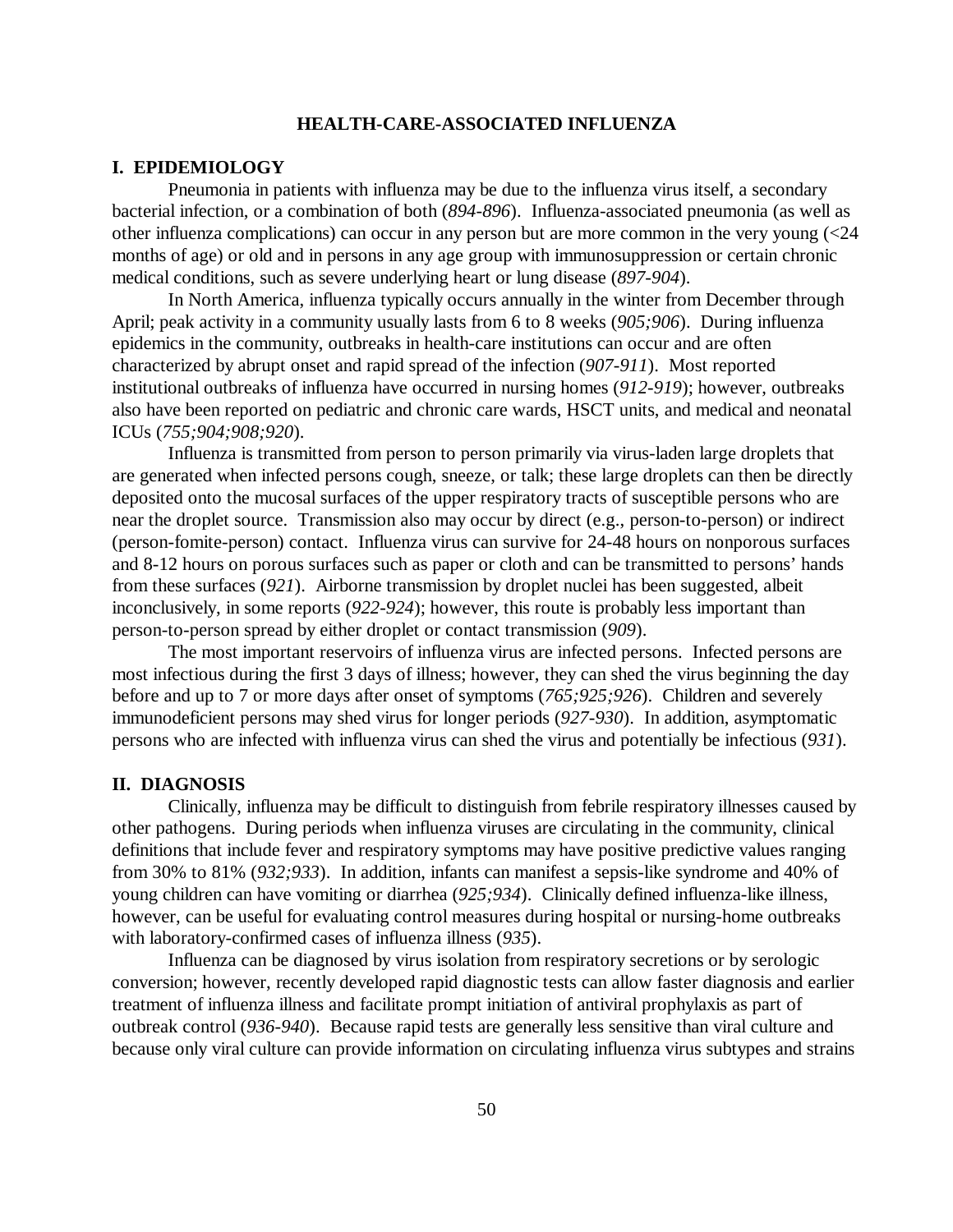(and allow antiviral-susceptibility testing when needed), a subset of patients with suspected influenza illness should be tested by viral culture also (*936-939;941*).

#### **III. SURVEILLANCE**

An active surveillance program for influenza-like illness can help health-care facilities identify facility-acquired cases of influenza early in their course and prevent influenza from spreading to other patients and health-care personnel (*942*). Before the influenza season, health-care personnel should be trained to recognize influenza illness and made aware of the available mechanisms for reporting patients with suspected influenza to those in charge of infection control. In addition, they should learn about the use of diagnostic tests for influenza as well as the use of droplet precautions (in addition to standard precautions) for patients with confirmed or suspected influenza. Infectioncontrol personnel should determine the facility-specific threshold levels of influenza or influenza-like illness at which laboratory diagnostic testing for influenza and outbreak control measures should be initiated. For example, an investigation that includes performance of diagnostic laboratory tests on patients and personnel who have influenza-like illness should be considered upon identification of a single case of facility-acquired laboratory-confirmed influenza or a cluster (e.g.,  $>3$  cases) of facilityacquired influenza-like illness detected within a short period (e.g., 48-72 hours) on the same floor or unit. Laboratory testing for influenza in personnel or patients with influenza-like illness can allow prompt work exclusion of personnel infected with influenza and early initiation of appropriate patient isolation precautions. In LTCFs, an active surveillance for influenza as well as for pneumonia can help identify facility-acquired cases of influenza.

### **IV. PREVENTION AND CONTROL OF INFLUENZA**

#### **A. Vaccination of Patients and Health-Care Personnel**

Vaccination of persons at high risk for complications of influenza and persons who can transmit influenza to high-risk persons, i.e., health-care personnel and high-risk patients' household members, is the most effective measure for reducing the impact of influenza and should be done before the influenza season each year (*941;943-946*). Both an inactivated and a live attenuated influenza vaccine (LAIV) are now available. The inactivated vaccine is administered by the intramuscular route and is approved for use in persons aged 6 months and older; LAIV is administered via a nasal spray and is approved for use only in healthy persons aged 5-49 years (*941*). There are no data assessing the risk of transmission of virus from LAIV recipients to immunosuppressed contacts. In the absence of such data, use of the inactivated influenza vaccine is preferred for vaccinating household members, health-care personnel, and others who have close contact with immunosuppressed individuals because of the theoretical risk that a live attenuated vaccine virus could be transmitted to, and cause disease in, the immunosuppressed individual. Although the risk of transmission of the live attenuated vaccine virus is thought to be low, use of the inactivated vaccine is preferred for persons (e.g., health-care personnel) exposed to persons at increased risk of influenza-related complications (*947*).

When high vaccination rates are achieved in closed or semi-closed settings, the risk of outbreaks is reduced because of the induction of herd immunity (*948;949*). High-risk groups for whom annual vaccination is recommended include persons  $\geq 65$  years of age; residents of nursing homes and other chronic-care facilities that house persons of any age who have chronic medical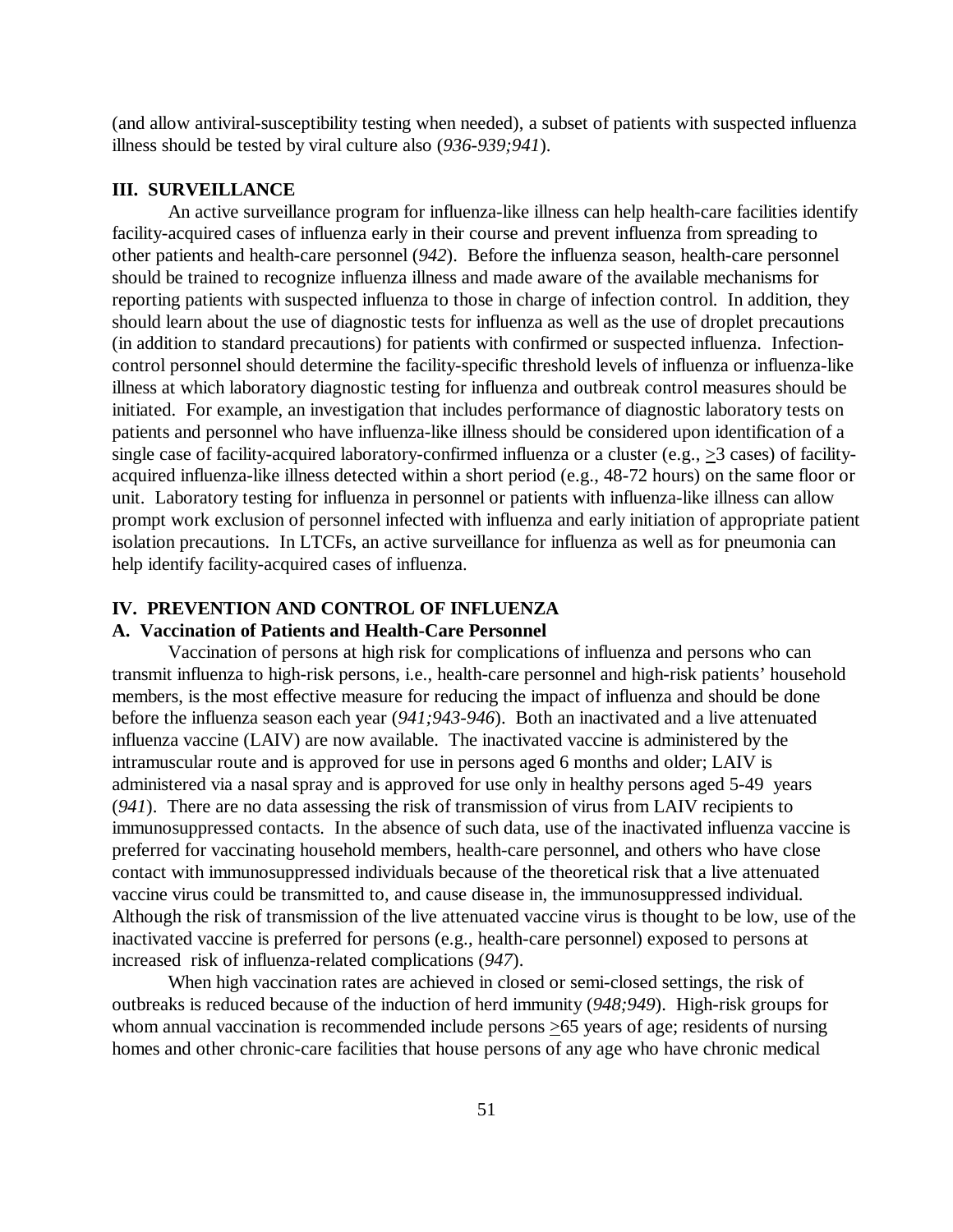conditions; adults and children who have chronic disorders of the pulmonary or cardiovascular diseases, including asthma; adults and children who have required medical follow-up or hospitalization during the preceding year because of chronic metabolic diseases (including diabetes mellitus), renal dysfunction, hemoglobinopathies, or immunosuppression (including immunosuppression caused by medications or by HIV infection); children and adolescents (aged 6 months-18 years) who are receiving long-term aspirin therapy and therefore might be at risk for Reye syndrome after influenza infection; and women who will be in the second or third trimester of pregnancy during the influenza season (*941;951-954*). Vaccination of all persons aged 50-64 years also is recommended because of the high prevalence of chronic medical conditions that increase the risk of severe influenza illness in this age group and because of the benefits that healthy persons 50- 64 years old obtain from vaccination, i.e., decrease in the risk of influenza and its potential sequelae such as work absenteesim, medical visits, and antibiotic use (*941;944;955;956*). Because children aged 6-23 months are at substantially increased risk for influenza-related hospitalization, influenza vaccination for all children in this age group is encouraged when feasible (*941*).

Health-care personnel have been implicated in the transmission of influenza to patients; annual vaccination of health-care personnel, as well as others in close contact with persons at high risk for influenza complications, is recommended (*907;908;941;942;944;957*). Vaccination of health-care personnel is associated with decreased mortality among nursing home residents (*945;946*) and reduced health-care personnel illness and absenteeism (*944;958*).

Influenza vaccine, however, has been underutilized in institutional settings, even after it became a covered benefit of Medicare Part B (*959*). In order to improve vaccination coverage rates among adults, in March 2000, the ACIP published recommendations for the use of SOP, under which nurses and pharmacists are authorized to administer vaccinations according to an institutionor physician-approved protocol, without an examination of the patient by a physician (*408*). ACIP recommended the use of SOP in LTCFs, inpatient and outpatient facilities, managed-care organizations, assisted living facilities, correctional facilities, pharmacies, adult workplaces, and home health care agencies (*408*) after SOP programs were shown to be the most effective method of increasing adult vaccination rates (*960*). To further facilitate the implementation of the SOP to Medicare- and Medicaid-eligible patients, in October 2002, the US Department of Health and Human Services Centers for Medicare and Medicaid Services published an interim final rule that removes the physician-signature requirement for the administration of influenza and pneumococcal vaccines to Medicare and Medicaid patients in hospitals, long-term care facilities, and home health agencies in states where such is allowed (*961*).

### **B. Use of Antiviral Drugs**

While vaccination of high-risk patients and health-care personnel is the primary focus of efforts to prevent and control influenza in health-care settings, the use of antiviral agents can be an important adjunct (*941*). Four licensed agents are available in the United States: amantadine, oseltamivir, rimantadine, and zanamivir. Amantadine and rimantadine are chemically related drugs with activity against influenza type A, but not influenza type B (*962-964*). Amantadine was approved for influenza A (H2N2) prophylaxis in 1966 and approved for both treatment and prophylaxis in 1976. Rimantadine was approved for treatment and prophylaxis of influenza A in 1993 (*941*). Oseltamivir and zanamivir are neuraminidase inhibitors with activity against both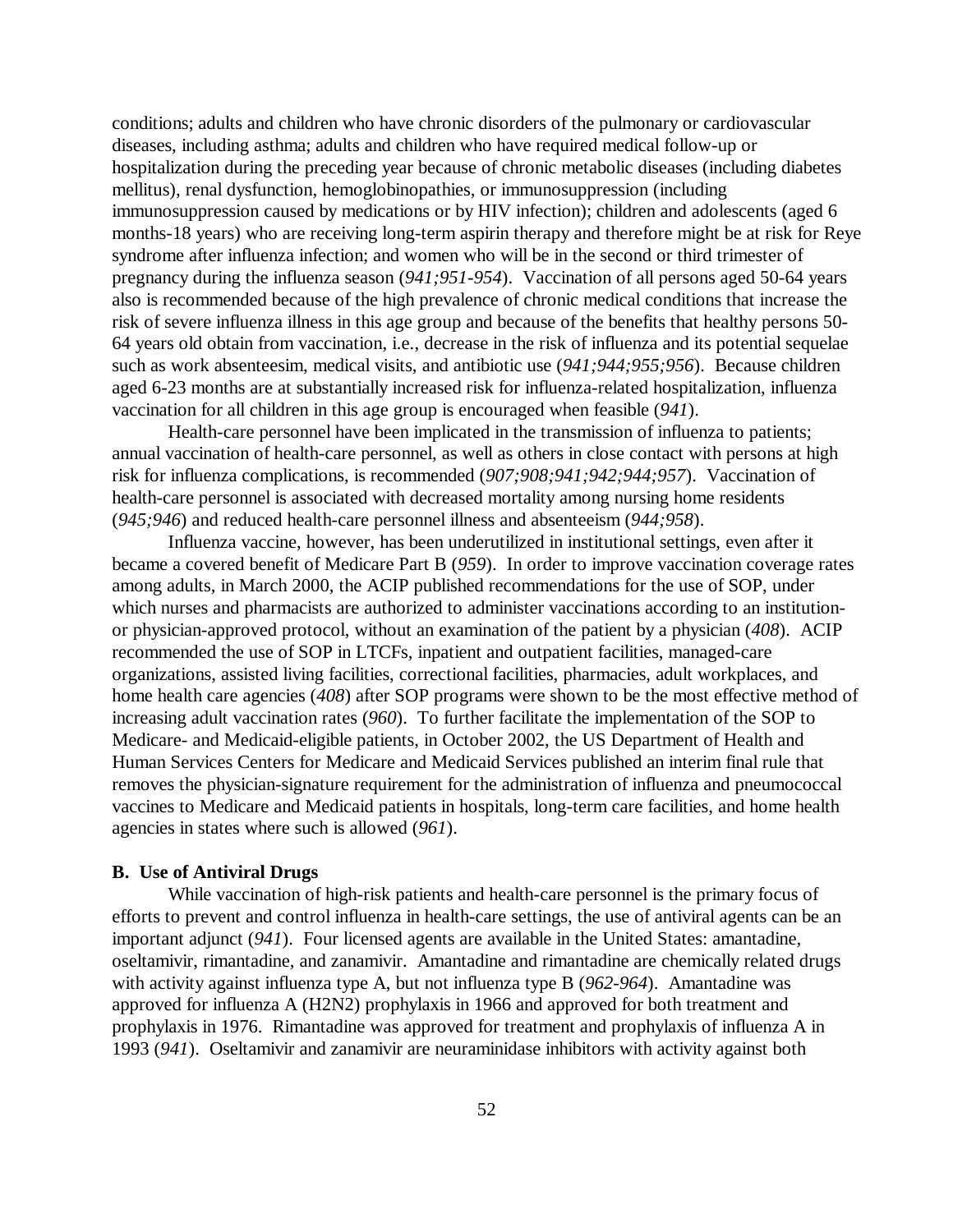influenza A and B viruses. Both drugs were approved in 1999 for the treatment of uncomplicated influenza infections, and oseltamivir was approved in 2000 for prophylaxis (*941*). Zanamivir is administered as an inhaled powder while the other three drugs are ingested. The four antiviral drugs differ in age-group indications, pharmacokinetics, side effects, and cost (*941*). Additional information about the drugs is available in their respective package inserts.

When administered for treatment within 2 days of illness onset, amantadine and rimantadine can reduce the duration of uncomplicated influenza A illness, and zanamivir and oseltamivir can reduce the duration of uncomplicated influenza A or B illness, by approximately 1 day (*941;962;963;965-969*). None of the four drugs has been demonstrated to be effective in preventing serious influenza-related complications (e.g., bacterial or viral pneumonia or exacerbations of chronic illness).

When administered for prophylaxis before exposure to influenza virus type A, both amantadine and rimantadine are approximately 70-90% effective in preventing illness (*962;964;970*). These drugs have been studied extensively as components of influenza-outbreak control programs in nursing homes (*916;962;971-973*).

Studies in community settings suggest that oseltamivir and zanamivir are approximately 82- 84% effective in preventing febrile influenza illness, although only oseltamivir is currently approved by the FDA for use as prophylaxis (*974-977*). The experience with prophylactic use of these agents in institutional settings or among patients with chronic medical conditions is limited, however (*915;977-979*).

Anti-influenza virus agents can be used 1) as short-term prophylaxis for high-risk persons who receive their vaccination late in the season; 2) as prophylaxis for persons for whom vaccination is contraindicated; 3) as prophylaxis for immunocompromised persons who may not produce protective levels of antibody in response to vaccination; 4) as prophylaxis, either for the duration of influenza activity in the community or until immunity develops after vaccination, for unvaccinated health-care personnel who provide care to high-risk patients; and 5) when vaccine strains do not closely match the epidemic virus strain (*941*).

The decision about which antiviral agent to use as adjunct to vaccination in the prevention and control of health-care-related influenza is based in part on virologic and epidemiologic surveillance information from the health-care setting and the community. An antiviral agent can limit the spread of influenza in the health-care setting if the drug is administered to all or most patients once influenza illnesses begin in the facility (*916;977;980;981*). Therefore, if an influenza antiviral agent is to be given as prophylaxis to high-risk persons and treatment for infected persons, it should be administered as early in the outbreak as possible to reduce viral transmission (*916;941;980*).

Side effects from influenza antiviral agents have been reported. Both amantadine and rimantadine are associated with central nervous system (CNS) side effects such as nervousness, insomnia, impaired concentration, mood changes, and light-headedness; however, amantadine is associated with a higher incidence of adverse CNS reactions (13% of healthy adults taking amantadine 200 mg/day) than is rimantadine (6% of healthy adults taking rimantadine 200 mg/day) (*964;982*). Gastrointestinal side effects occur in approximately 1%-3% of persons taking either drug (*964*). Serious side effects (e.g., marked behavioral changes, delirium, hallucinations, agitation, and seizures) have been observed mostly among persons with renal insufficiency, seizure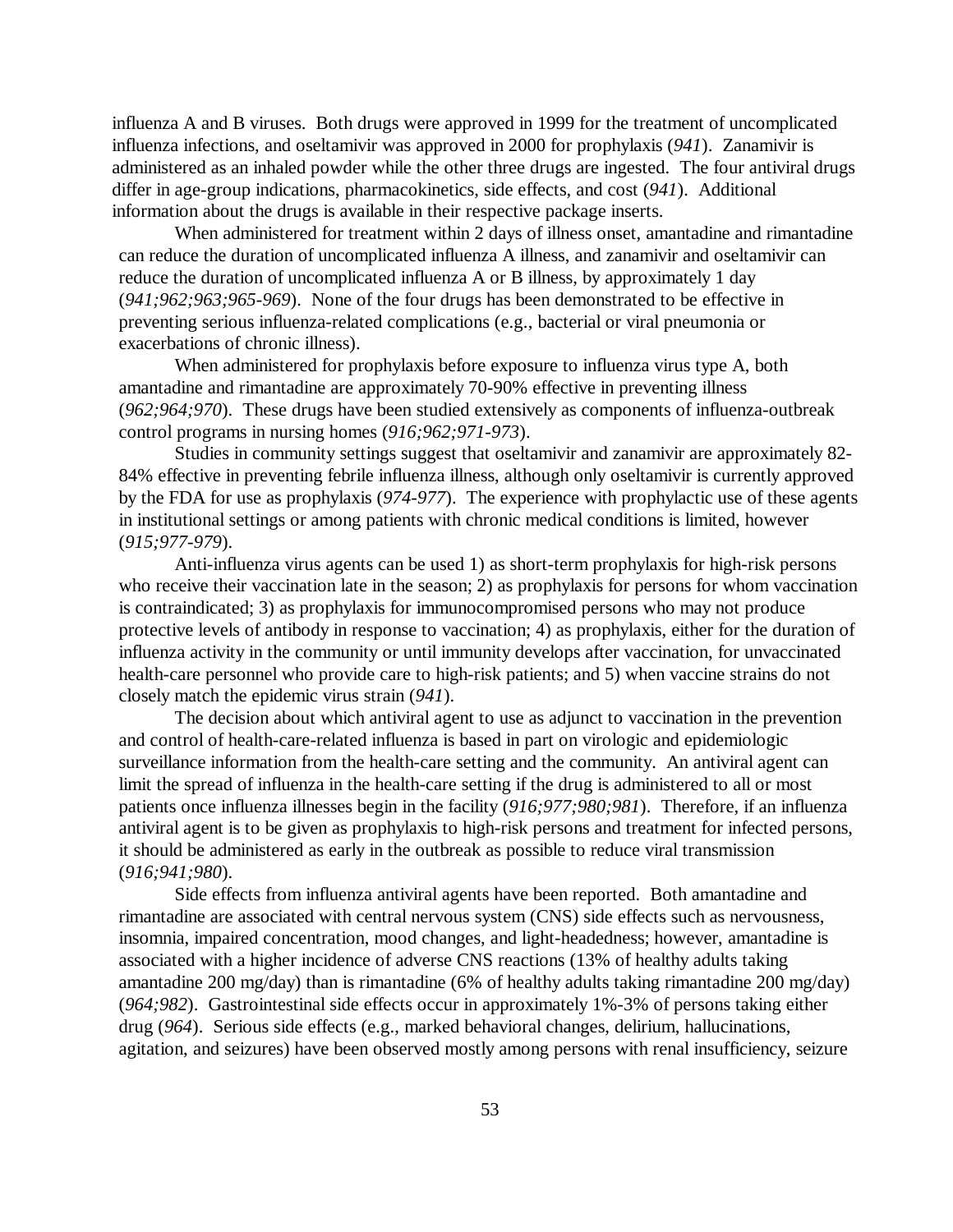disorders, or certain psychiatric disorders, and/or in association with high plasma concentrations (*972;980*). Dose reductions of both amantadine and rimantadine are recommended for certain patient groups, such as children <10 years of age, children weighing <40 kg, persons >65 years of age, and persons with renal insufficiency.

In clinical trials, oseltamivir use was associated with nausea and vomiting although few persons discontinued its use because of these symptoms (*969;975*). A reduction in the dose of oseltamivir is recommended for persons with renal insufficiency (*941*).

Zanamivir was not associated with significantly different side effects compared to inhaled lactose placebo in clinical trials (*966;968;974*). However, respiratory-function deterioration has been reported in persons taking zanamivir, some of whom had underlying airway disease, e.g., asthma or chronic obstructive pulmonary disease. Because of this risk and the lack of demonstrable efficacy in persons with underlying lung disease, zanamivir is generally not recommended for persons with underlying lung disease (*983*).

#### **C. Antiviral Drug Resistance**

Drug-resistant viruses can emerge in up to approximately one third of patients who are given either amantadine or rimantadine for treatment of influenza (*963;984;985*). Because of the potential risk of transmission of drug-resistant viruses, infected persons taking either amantadine or rimantadine should avoid contact as much as possible with others during treatment and for 2 days after discontinuing treatment (*985-987*). This is particularly important if the contacts involve uninfected high-risk persons (*986;988*).

Development of viral resistance to oseltamivir and zanamivir during their use for patient treatment has been identified but does not appear to be frequent (*989-992*). However, the experience with oseltamivir or zanamivir for use in influenza outbreak control and the number of tests conducted for viral resistance to either agent have been considerably less than with amantadine or rimantadine (*941*). In studies using oseltamivir, 1.3% of post-treatment viral isolates from patients >13 years of age and 8.6% from patients 1-12 years old had decreased susceptibility to oseltamivir (*990*). In clinical trials of zanamivir use, no isolates with reduced susceptibility have been reported and only one resistant isolate from an immune-compromised child on prolonged therapy has been reported, although only a small number of post-treatment isolates have been tested (*983;992*).

#### **D. Isolation Precautions and Other Measures**

Measures in addition to vaccination and chemoprophylaxis are recommended for control of influenza outbreaks in health-care facilities. During the patient's infectious stage, droplet precautions (i.e., placing in private rooms, when possible, or cohorting patients who are potentially infectious with influenza or have influenza-like illness; masking by personnel upon entering the room or when performing an activity within 3 feet of a person with suspected or proven influenza; limiting to only essential purposes the movement or transport of a potentially infectious patient from his/her room; and, if patient movement or transport from the room is necessary, minimizing patient dispersal of droplets by making the patient wear a surgical mask, if possible) are recommended in addition to standard precautions for personnel (i.e., hand decontamination, gloving when handling the patient's respiratory secretions, and gowning when soiling with the patient's respiratory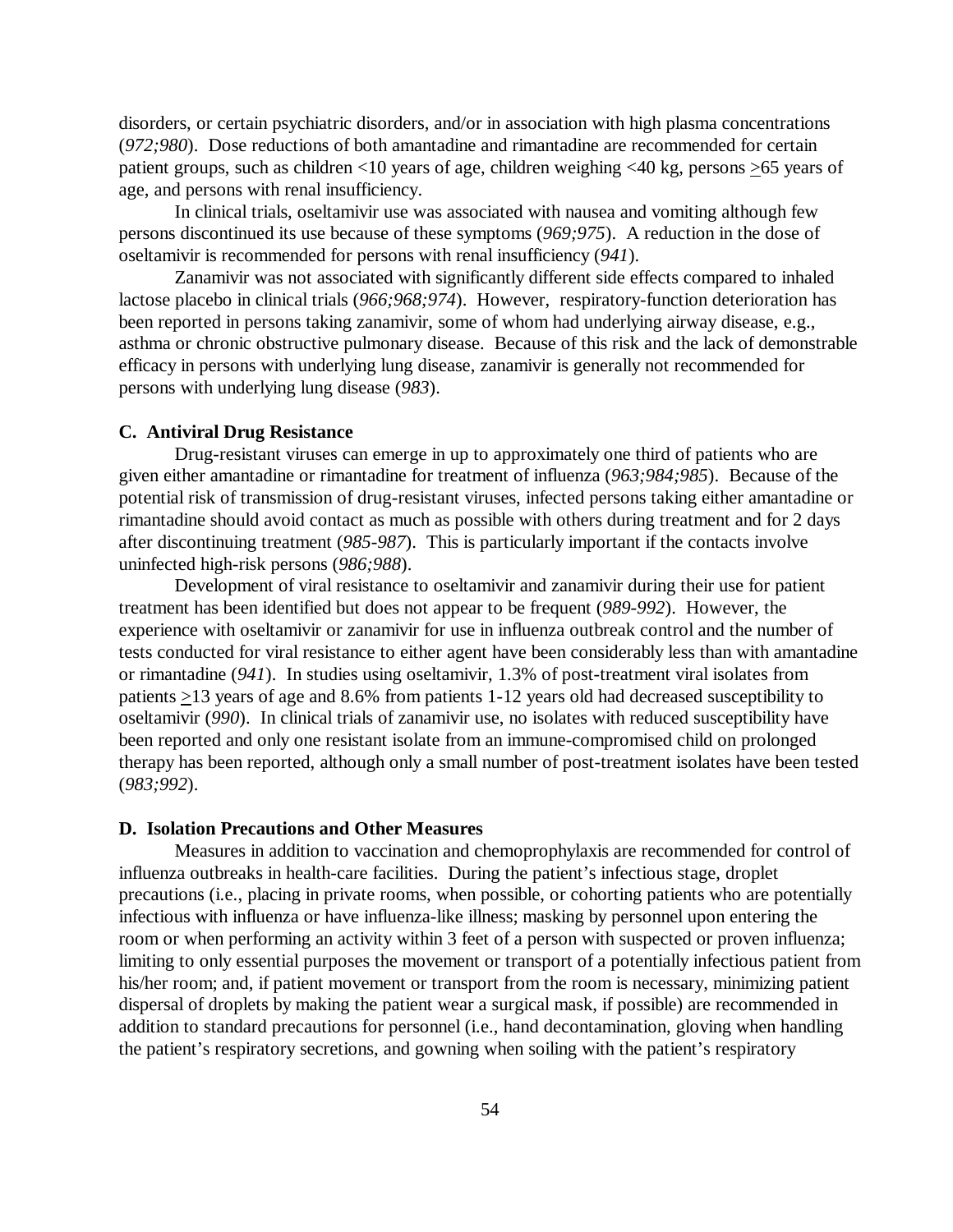secretions is likely) (*279*). The added value of placing patients with influenza in rooms for airborneinfection isolation (i.e., negative-pressure rooms) and using N95 respirators, or of using contact precautions, has not been assessed. In theory, however, contact precautions may be beneficial in infant cases because their secretions are difficult to contain. Other measures, although not well studied, may be considered, particularly during severe outbreaks: 1) curtailment or elimination of elective admissions, both medical and surgical; 2) restriction of cardiovascular and pulmonary surgery; 3) restriction of persons with acute respiratory illnesses from visiting patients; and 4) work restriction for health-care personnel with acute respiratory illness (*911;993*).

Updated information regarding prevention and control of influenza, including the use of influenza vaccine and antiviral medications, is published annually by the ACIP in the Morbidity and Mortality Weekly Report (*941*).

#### **HEALTH-CARE-ASSOCIATED SARS**

SARS is an emerging respiratory tract infection apparently linked to a novel corona virus that first appeared in late 2002 in China and spread globally. In several Asian countries, the infection has caused outbreaks in health-care settings with transmission to large numbers of personnel and patients (*994-996*). Although the most important modes of transmission are by (large) droplet and contact, airborne transmission has not been ruled out. High-risk exposures, such as those associated with aerosolization of respiratory secretions and exposures to "super-shedders" have been associated with transmission of the disease to health-care personnel outside of the USA.

Current infection-control information about SARS is available at http://www.cdc.gov/ncidod/sars/guidance/index.htm.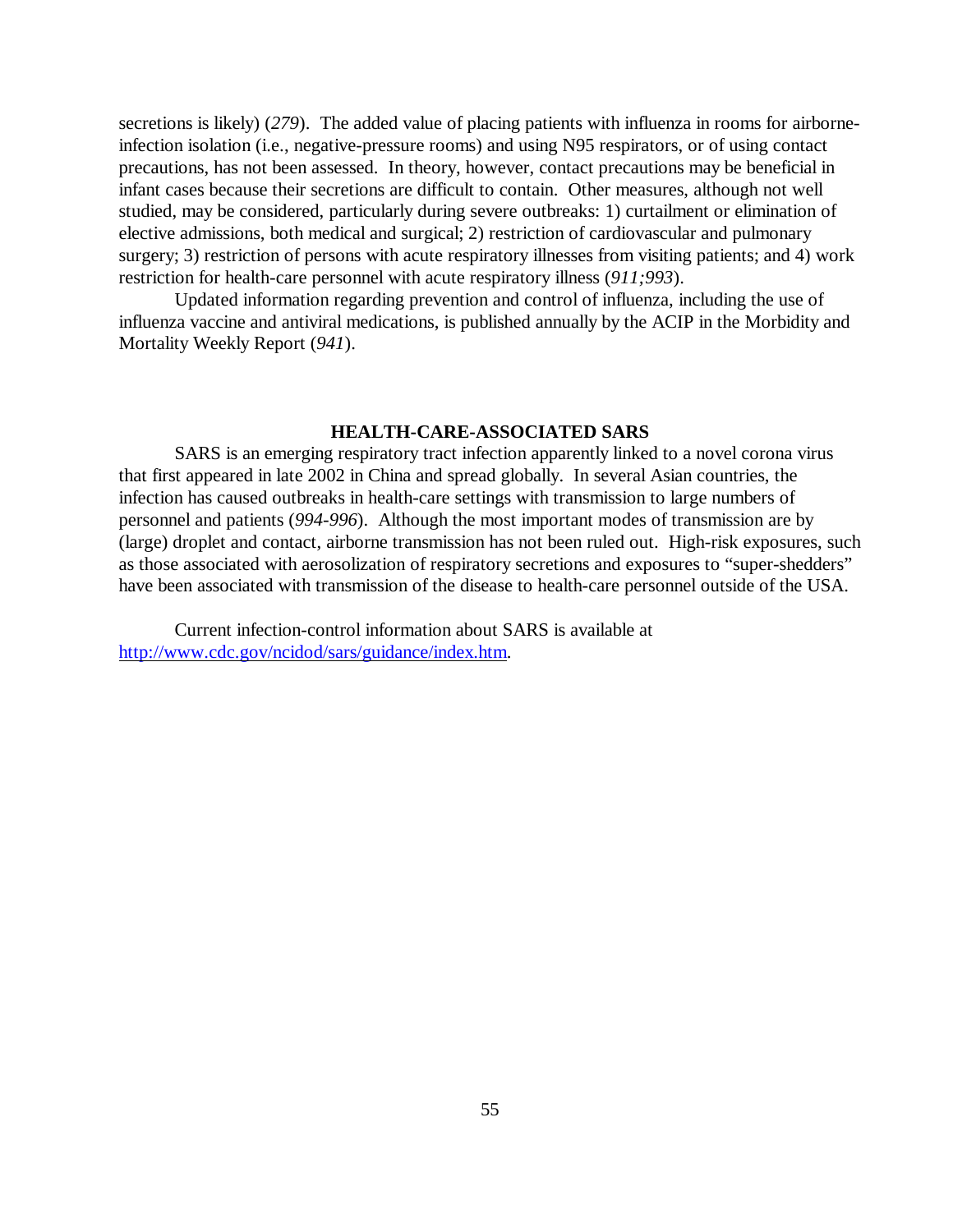## **PART II. RECOMMENDATIONS OF THE HEALTHCARE INFECTION CONTROL PRACTICES ADVISORY COMMITTEE**

#### **Categorization of Recommendations**

 In this document, as in previously published HICPAC guidelines, each recommendation is categorized on the basis of existing scientific evidence, theoretical rationale, applicability, and potential economic impact. In addition, a new category accommodates recommendations that are made on the basis of existing national or state health regulations. The following categorization scheme is applied in this guideline:

| <b>Category IA.</b> Strongly recommended for implementation and strongly supported by well-    |
|------------------------------------------------------------------------------------------------|
| designed experimental, clinical, or epidemiologic studies.                                     |
| <b>Category IB.</b> Strongly recommended for implementation and supported by some clinical or  |
| epidemiologic studies and by strong theoretical rationale.                                     |
| <b>Category IC.</b> Required for implementation, as mandated by federal or state regulation or |
| standard.                                                                                      |
| <b>Category II.</b> Suggested for implementation and supported by suggestive clinical or       |
| epidemiologic studies or by strong theoretical rationale.                                      |

**No Recommendation; Unresolved Issue**. Practices for which insufficient evidence or no consensus exists about efficacy.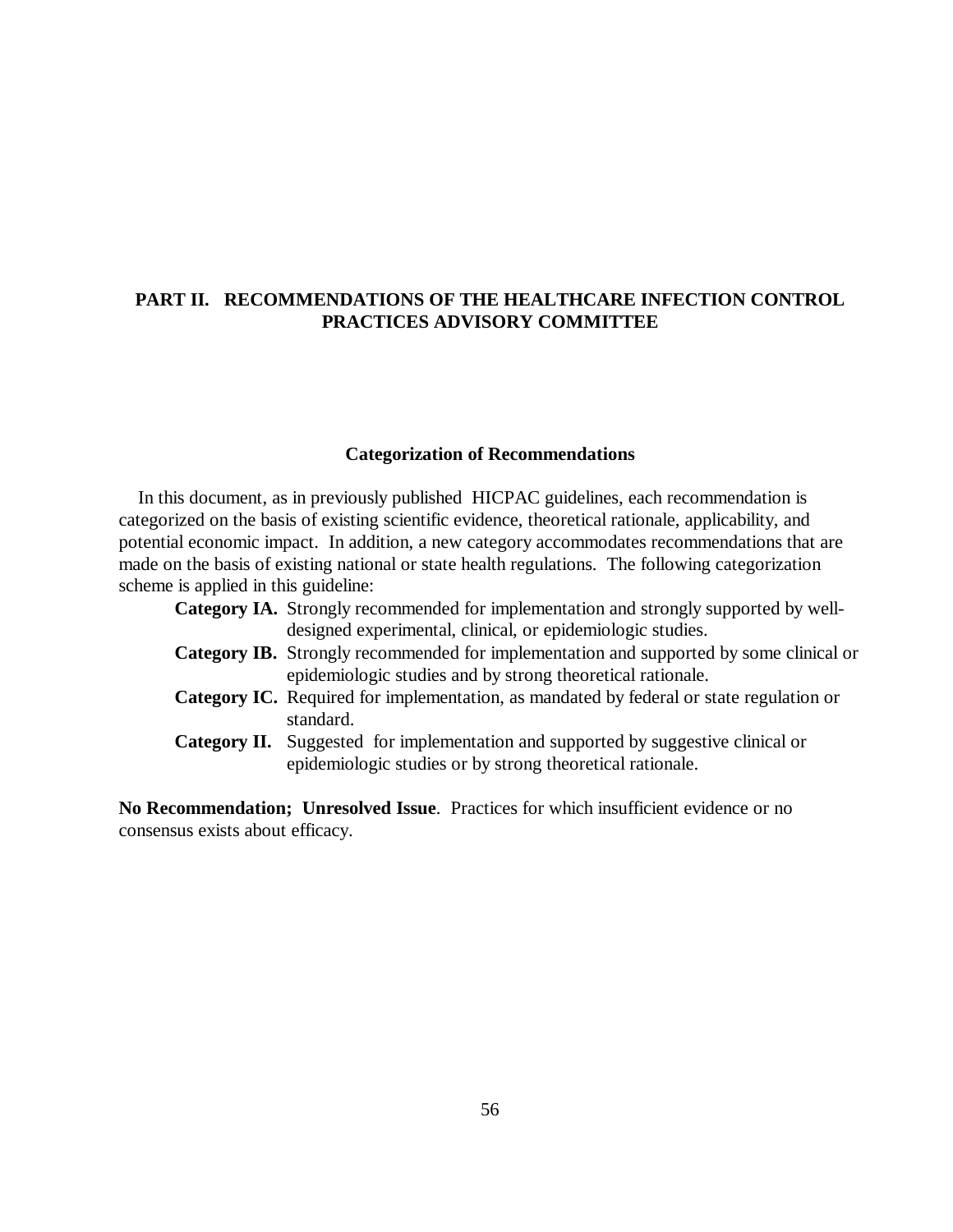### **PREVENTION OF HEALTH-CARE-ASSOCIATED BACTERIAL PNEUMONIA**

### **I. Staff Education and Involvement in Infection Prevention**

Educate health-care workers regarding the epidemiology of, and infection control procedures for, preventing health-care-associated bacterial pneumonia to ensure worker competency according to the worker's level of responsibility in the healthcare setting, and involve the workers in the implementation of interventions to prevent health-care-associated pneumonia by using performance-improvement tools and techniques (*997-1004*).

*CATEGORY IA*

## **II. Infection and Microbiologic Surveillance**

- A. Conduct surveillance for bacterial pneumonia in ICU patients who are at high risk for health-care-associated bacterial pneumonia (e.g., patients with mechanically assisted ventilation or selected postoperative patients) to determine trends and help identify outbreaks and other potential infection-control problems (*1005;1006*). The use of the new NNIS system's surveillance definition of pneumonia is recommended (*1007*). Include data on the causative microorganisms and their antimicrobial susceptibility patterns (*4*). Express data as rates (e.g., number of infected patients or infections per 100 ICU days or per 1,000 ventilator days) to facilitate intrahospital comparisons and trend determination (*1005;1008;1009*). Link monitored rates and prevention efforts and feed data back to appropriate health-care personnel (*1010*). *CATEGORY IB*
- B. In the absence of specific clinical, epidemiologic, or infection-control objectives, do not routinely perform surveillance cultures of patients or of equipment or devices used for respiratory therapy, pulmonary-function testing, or delivery of inhalation anesthesia (*1011-1014*). *CATEGORY II*

### **III. Prevention of Transmission of Microorganisms**

### **A. Sterilization or Disinfection and Maintenance of Equipment and Devices**

- 1. General measures
	- a. Thoroughly clean all equipment and devices to be sterilized or disinfected (*308;310*).
		- *CATEGORY IA*
	- b. Whenever possible, use steam sterilization (by autoclaving) or highlevel disinfection by wet heat pasteurization at  $>158^\circ$ F ( $>70^\circ$ C) for 30 minutes for reprocessing semicritical equipment or devices (i.e., items that come into direct or indirect contact with mucous membranes of the lower respiratory tract) that are not sensitive to heat and moisture (see examples in Appendix). Use low-temperature sterilization methods (as approved by the Office of Device Evaluation, Center for Devices and Radiologic Health, FDA) for equipment or devices that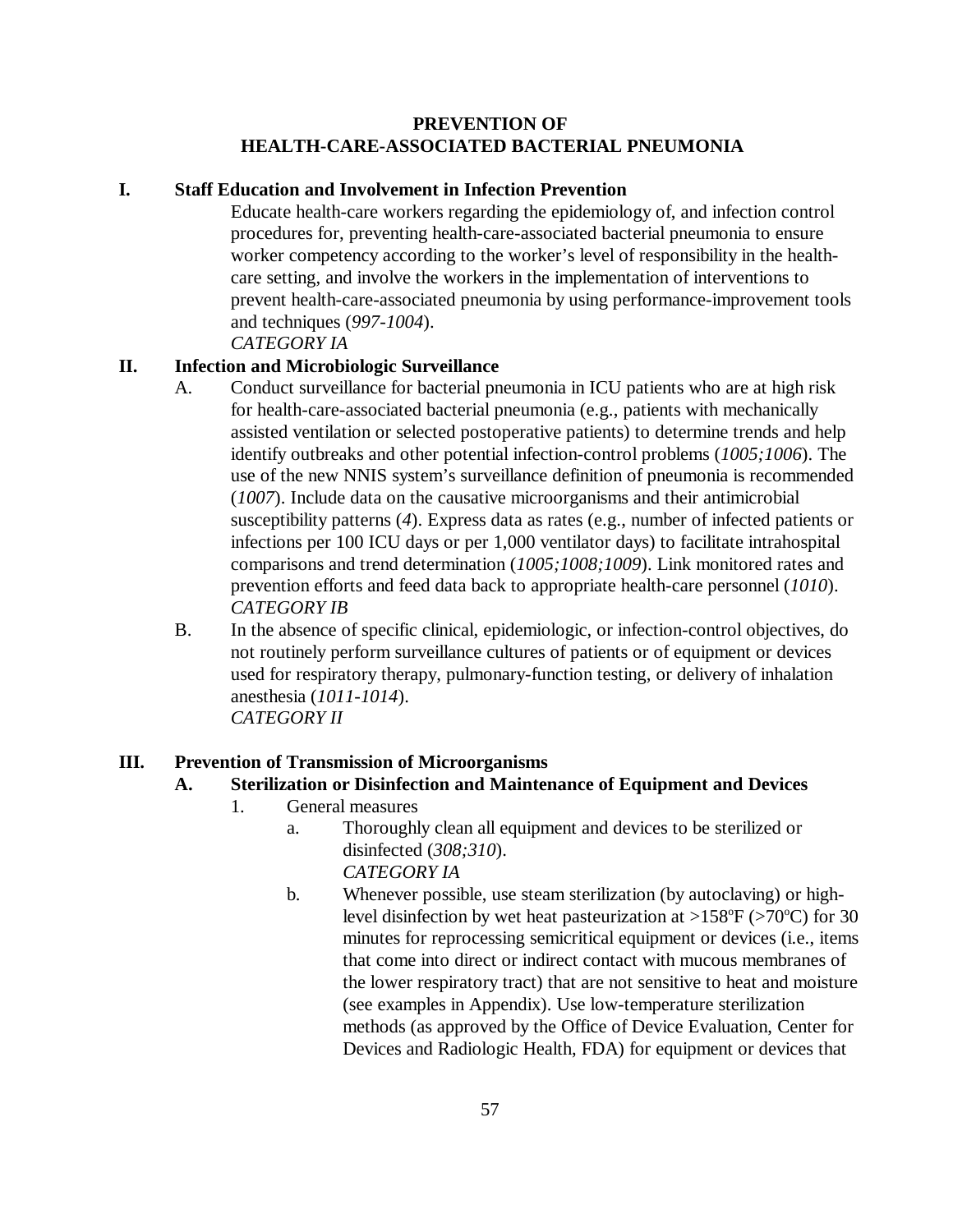are heat- or moisture-sensitive (*307;309;310;314;315*). After disinfection, proceed with appropriate rinsing, drying, and packaging, taking care not to contaminate the disinfected items in the process (*308;310*).

*CATEGORY IA*

- c. Preferentially use sterile water for rinsing reusable semicritical respiratory equipment and devices when rinsing is needed after they have been chemically disinfected. If this is not feasible, rinse the device with filtered water (i.e., water that has been through a  $0.2\mu$ ) filter) or tap water, and then rinse with isopropyl alcohol and dry with forced air or in a drying cabinet (*310*). *CATEGORY IB*
- d. Adhere to provisions in the FDA's enforcement document for singleuse devices that are reprocessed by third parties (*310;1015*). *CATEGORY IC*
- 2. Mechanical ventilators

Do not routinely sterilize or disinfect the internal machinery of mechanical ventilators.

*CATEGORY II*

- 3. Breathing circuits, humidifiers, and HMEs
	- a. Breathing circuits with humidifiers
		- (1) Do not change routinely on the basis of duration of use the breathing circuit (i.e., ventilator tubing and exhalation valve and the attached humidifier) that is in use on an individual patient. Change the circuit when it is visibly soiled or mechanically malfunctioning (*327-332*). *CATEGORY IA*
		- (2) Breathing-circuit-tubing condensate
			- (a) Periodically drain and discard any condensate that collects in the tubing of a mechanical ventilator, taking precautions not to allow condensate to drain toward the patient (*324*). *CATEGORY IB*
			- (b) Wear gloves to perform the above procedure or handle the fluid (*269;279*). *CATEGORY IB*
			- (c) Decontaminate hands with soap and water (if hands are visibly soiled) or with an alcohol-based hand rub, after performing the procedure or handling the fluid (*269;278*).

### *CATEGORY IA*

 (3) *No Recommendation* can be made for placing a filter or trap at the distal end of the expiratory-phase tubing of the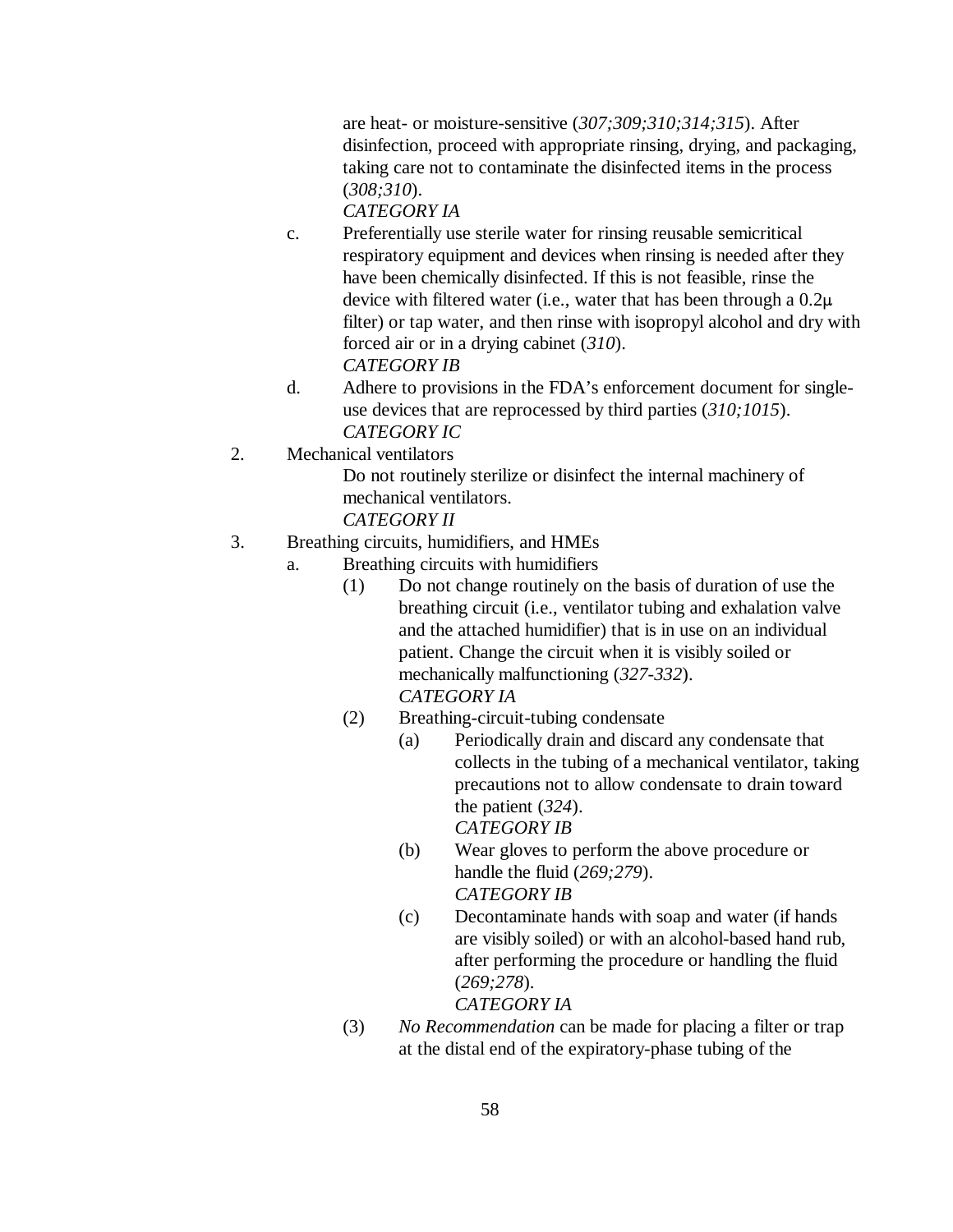breathing circuit to collect condensate. *UNRESOLVED ISSUE*

- (4) Humidifier fluids
	- (a) Use sterile (not distilled, nonsterile) water to fill bubbling humidifiers (*146;291;298;299;324*). *CATEGORY II*
	- (b) *No recommendation* can be made for the preferential use of a closed, continuous-feed humidification system.

*UNRESOLVED ISSUE*

- b. Ventilator breathing circuits with HMEs
	- (1) *No recommendation* can be made for the preferential use of either HMEs or heated humidifiers to prevent pneumonia in patients receiving mechanically assisted ventilation (*341;343- 346;1016*).

*UNRESOLVED ISSUE*

- (2) Changing HMEs
	- (a) Change an HME that is in use on a patient when it malfunctions mechanically or becomes visibly soiled. *CATEGORY II*
	- (b) Do not routinely change more frequently than every 48 hours an HME that is in use on a patient (*1017- 1019*).

## *CATEGORY II*

- (3) Do not change routinely (in the absence of gross contamination or malfunction) the breathing circuit attached to an HME while it is in use on a patient (*1020*). *CATEGORY II*
- 4. Oxygen humidifiers
	- a. Follow manufacturers' instructions for use of oxygen humidifiers (*1015;1021-1023*).

*CATEGORIES II and IC*

b. Change the humidifier-tubing (including any nasal prongs or mask) that is in use on one patient when it malfunctions or becomes visibly contaminated.

*CATEGORY II*

- 5. Small-volume medication nebulizers: in-line and hand-held nebulizers
	- a. Between treatments on the same patient: clean, disinfect; rinse with sterile water (if rinsing is needed), and dry small-volume in-line or hand-held medication nebulizers (*292;306;1024*). (See recommendation III-A-1-c if rinsing with sterile water is not feasible.) *CATEGORY IB*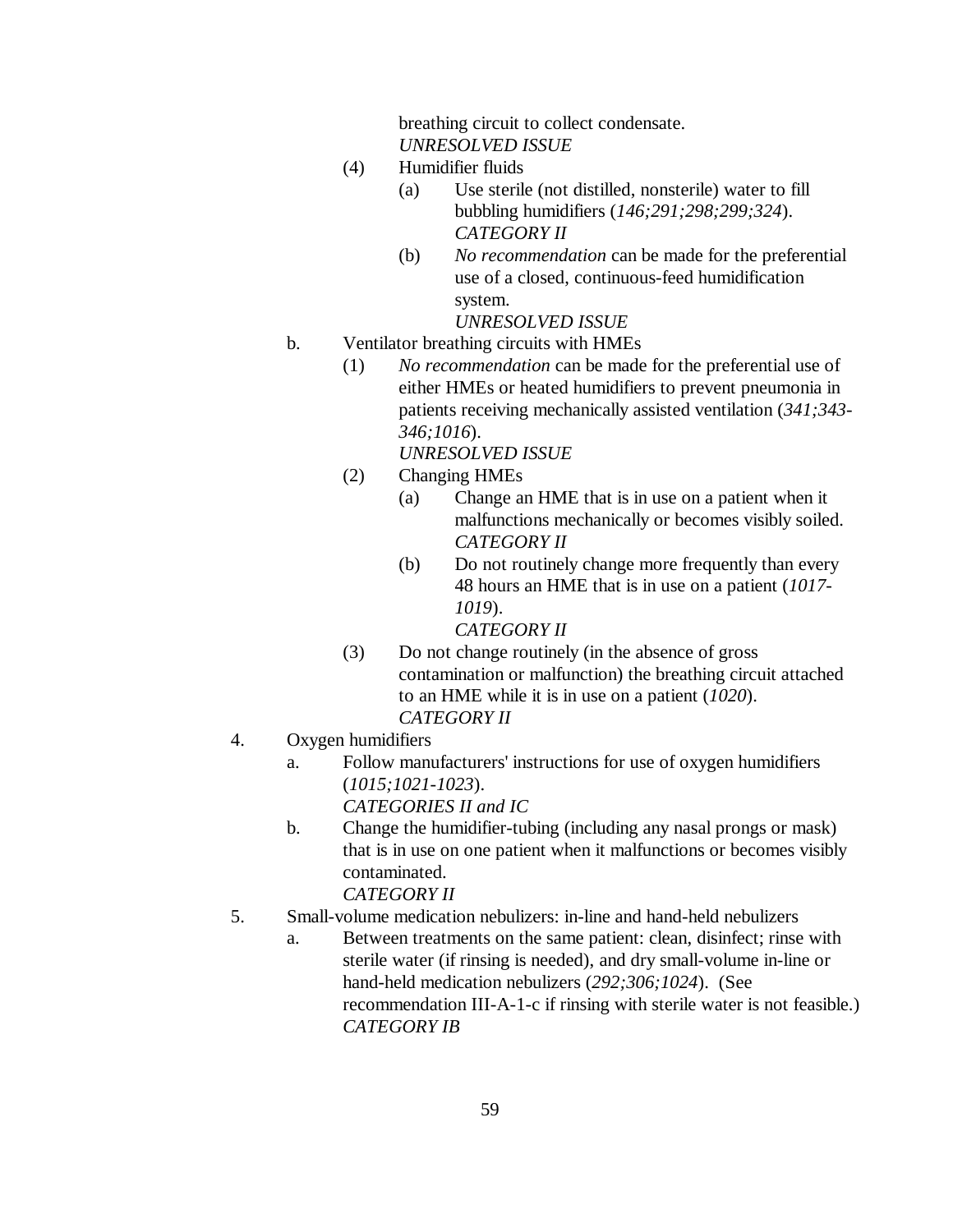- b. Use only sterile fluid for nebulization, and dispense the fluid into the nebulizer aseptically (*289;291;298;299;306;316;350*). CATEGORY IA
- c. Whenever possible, use aerosolized medications in single-dose vials. If multidose medication vials are used, follow manufacturers' instructions for handling, storing, and dispensing the medications (*289;350-354;1025*). *CATEGORY IB*
- 6. Mist-tents
	- a. Between uses on different patients, replace mist tents and their nebulizers, reservoirs, and tubings with those that have been subjected to sterilization or high-level disinfection (*1026*). *CATEGORY II*
	- b. *No Recommendation* can be made about the frequency of routinely changing mist-tent nebulizers, reservoirs, and tubings while in use on one patient.

*UNRESOLVED ISSUE*

- c. Subject mist-tent nebulizers, reservoirs and tubings that are used on the same patient to daily low-level disinfection (e.g., with 2% acetic acid) or pasteurization followed by air-drying (*1027*). *CATEGORY II*
- 7. Other devices used in association with respiratory therapy
	- a. Respirometers and ventilator thermometers Between their uses on different patients, sterilize or subject to highlevel disinfection portable respirometers, and ventilator thermometers (*294;295;305;364;365*).

*CATEGORY IB*

- b. Resuscitation bags
	- (1) Between their uses on different patients, sterilize or subject to high-level disinfection reusable hand-powered resuscitation bags (*359-363*). *CATEGORY IB*
	- (2) *No Recommendation* can be made about the frequency of changing hydrophobic filters placed on the connection port of resuscitation bags. *UNRESOLVED ISSUE*
- 8. Anesthesia machines and breathing systems or patient circuits
	- a. Do not routinely sterilize or disinfect the internal machinery of anesthesia equipment (*368*). *CATEGORY IB*
	- b. Between uses on different patients, clean reusable components of the breathing system or patient circuit (e.g., tracheal tube or face mask; inspiratory and expiratory breathing tubing; y-piece; reservoir bag;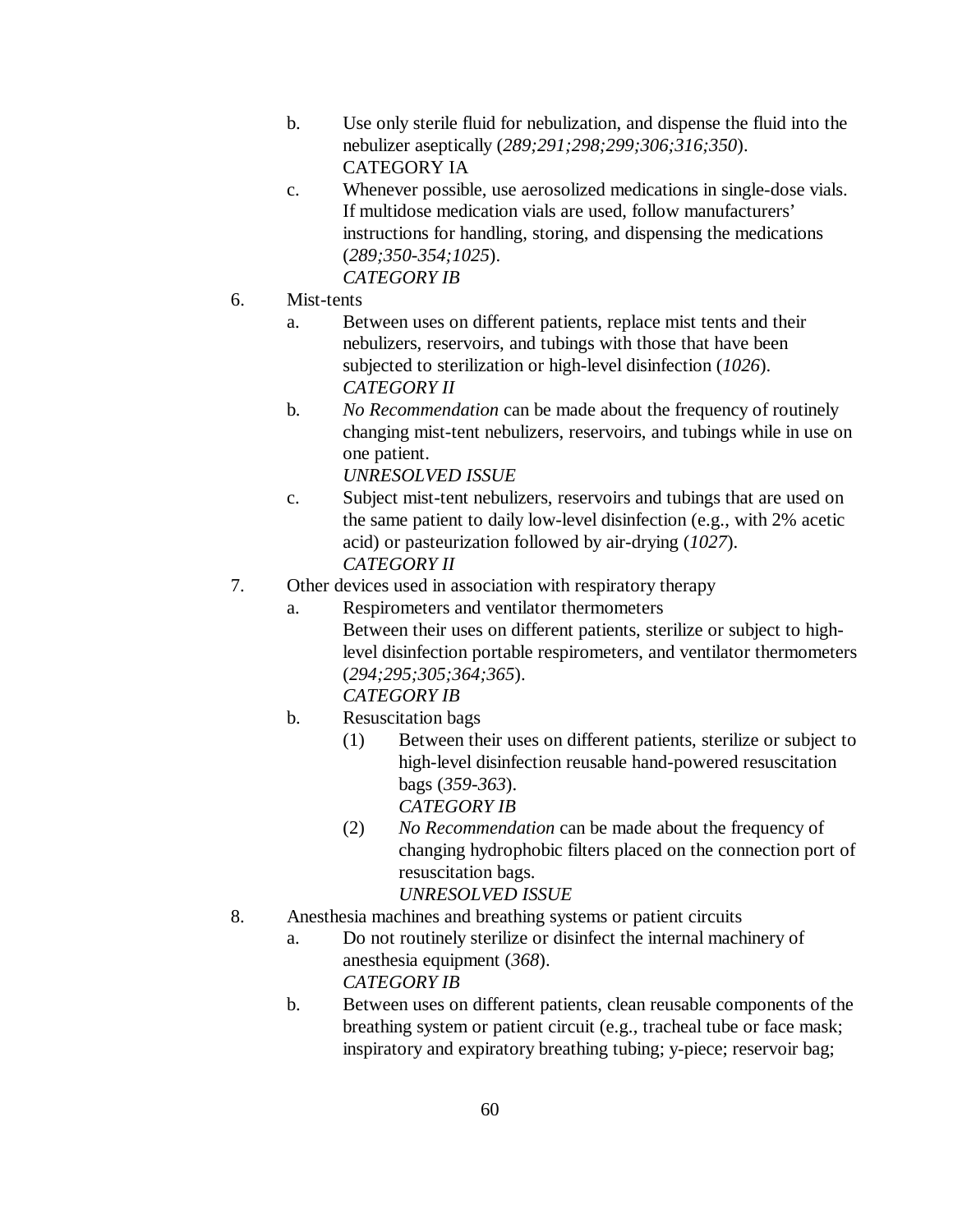humidifier; and tubing) and then sterilize or subject them to high-level liquid chemical disinfection or pasteurization in accordance with the device manufacturers' instructions for their reprocessing (*310;314*). *CATEGORY IB*

- c. *No recommendation* can be made about the frequency of routinely cleaning and disinfecting unidirectional valves and carbon dioxide absorber chambers (*371*). *UNRESOLVED ISSUE*
- d. Follow published guidelines and manufacturers' instructions about inuse maintenance, cleaning, and disinfection or sterilization of other components or attachments of the breathing system or patient circuit of anesthesia equipment (*369;370*). *CATEGORY IB*
- e. *No recommendation* can be made for placing a bacterial filter in the breathing system or patient circuit of anesthesia equipment (*3;372- 378*).

*UNRESOLVED ISSUE*

- 9. Pulmonary-function testing equipment
	- a. Do not routinely sterilize or disinfect the internal machinery of pulmonary-function testing machines between uses on different patients (*379;380*).
		- *CATEGORY II*
	- b. Change the mouthpiece of a peak flow meter or the mouthpiece and filter of a spirometer between uses on different patients (*379;384*). *CATEGORY II*
- 10. Room-air "humidifiers" and faucet aerators
	- a. Do not use large-volume room-air humidifiers that create aerosols (e.g., by venturi principle, ultrasound, or spinning disk, and thus actually are nebulizers) unless they can be sterilized or subjected to high-level disinfection at least daily and filled only with sterile water (*145;288;291*).

*CATEGORY II*

- b. Faucet aerators
	- (1) *No recommendation* can be made about the removal of faucet aerators from areas for immunocompetent patients (see also section on Legionnaires Disease, Part II, Section I-C-1-d). *UNRESOLVED ISSUE*
	- (2) If *Legionella* spp. are detected in the water of a transplant unit and until *Legionella* spp. are no longer detected by culture, remove faucet aerators in the unit (see also section on Legionnaires Disease, Part II, Section I-C-1-d) (*506*). *CATEGORY II*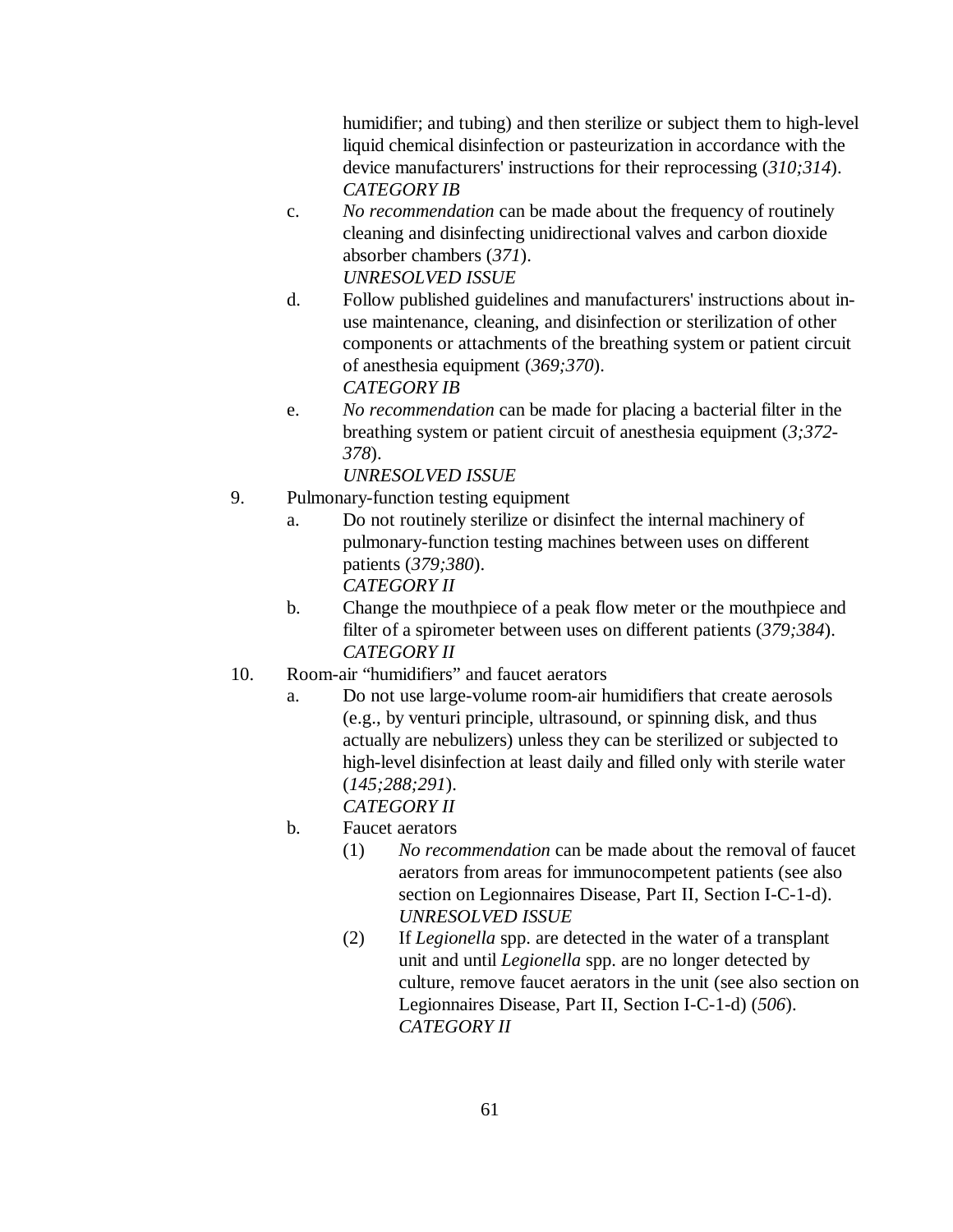### **B. Prevention of Person-to-Person Transmission of Bacteria**

- 1. Standard Precautions
	- a Hand hygiene

Decontaminate hands by washing them with either antimicrobial soap and water or with nonantimicrobial soap and water (if hands are visibly dirty or contaminated with proteinaceous material or are soiled with blood or body fluids) or by using an alcohol-based antiseptic agent (e.g., hand rub) if hands are not visibly soiled after contact with mucous membranes, respiratory secretions, or objects contaminated with respiratory secretions, whether or not gloves are worn. Decontaminate hands as described previously before and after contact with a patient who has an endotracheal or tracheostomy tube in place, and before and after contact with any respiratory device that is used on the patient, whether or not gloves are worn (*278;279*). *CATEGORY IA*

- b. Gloving
	- (1) Wear gloves for handling respiratory secretions or objects contaminated with respiratory secretions of any patient (*279*). *CATEGORY IB*
	- (2) Change gloves and decontaminate hands as described previously between contacts with different patients; after handling respiratory secretions or objects contaminated with secretions from one patient and before contact with another patient, object, or environmental surface; and between contacts with a contaminated body site and the respiratory tract of, or respiratory device on, the same patient (*278- 280;282;283*).

*CATEGORY IA*

c. Gowning

When soiling with respiratory secretions from a patient is anticipated, wear a gown and change it after soiling occurs and before providing care to another patient (*279;280*). *CATEGORY IB*

- 2. Care of patients with tracheostomy
	- a. Perform tracheostomy under aseptic conditions. *CATEGORY II*
	- b. When changing a tracheostomy tube, wear a gown, use aseptic technique, and replace the tube with one that has undergone sterilization or high-level disinfection (*279;308;310*). *CATEGORY IB*
	- c. *No recommendation* can be made for the daily application of topical antimicrobial agent(s) at the tracheostoma (*1028*). *UNRESOLVED ISSUE*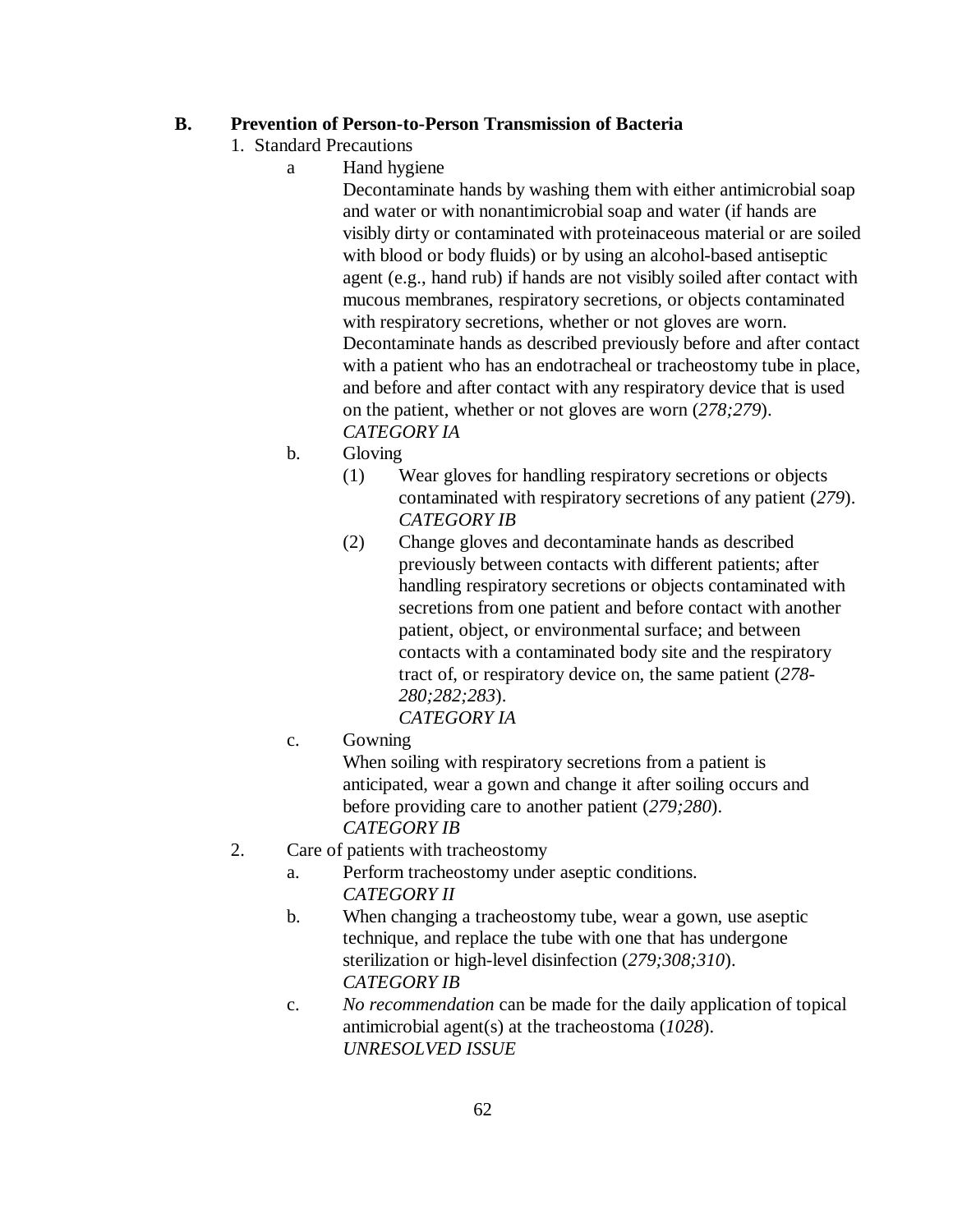3. Suctioning of respiratory tract secretions

(See also Section IV-B-1-d.)

a. *No recommendation* can be made for the preferential use of either the multiuse closed-system suction catheter or the single-use opensystem suction catheter for prevention of pneumonia (*343;356- 358*).

*UNRESOLVED ISSUE*

- b. *No recommendation* can be made about wearing sterile rather than clean gloves when performing endotracheal suctioning. *UNRESOLVED ISSUE*
- c. *No recommendation* can be made about the frequency of routinely changing the in-line suction catheter of a closed-suction system in use on one patient (*355*). *UNRESOLVED ISSUE*
- d. If the open-system suction is employed, use a sterile single-use catheter. *CATEGORY II*
- e. Use only sterile fluid to remove secretions from the suction catheter if the catheter is to be used for re-entry into the patient's lower respiratory tract. *CATEGORY II*

## **IV. Modifying Host Risk For Infection**

## **A. Increasing Host Defense Against Infection: Administration of Immune Modulators**

- 1. Pneumococcal vaccination. Vaccinate patients at high risk for severe pneumococcal infections:
	- a. Administer the 23-valent pneumococcal polysaccharide vaccine to persons aged >65 years; persons aged 5-64 years who have chronic cardiovascular disease (e.g., congestive heart failure or cardiomyopathy), chronic pulmonary disease (e.g., COPD or ermphysema, but not asthma), diabetes mellitus, alcoholism, chronic liver disease (cirrhosis), or cerebro-spinal fluid (CSF) leaks; persons aged 5-64 years who have functional or anatomic asplenia; persons aged 5-64 years who are living in special environments or social settings; immunocompromised persons aged >5 years with HIV infection, leukemia, lymphoma, Hodgkin's disease, multiple myeloma, generalized malignancy, chronic renal failure, nephrotic syndrome, or other conditions associated with immunosuppression (e.g., receipt of HSCT, solid-organ transplant, or immunosuppressive chemotherapy, including long-term systemic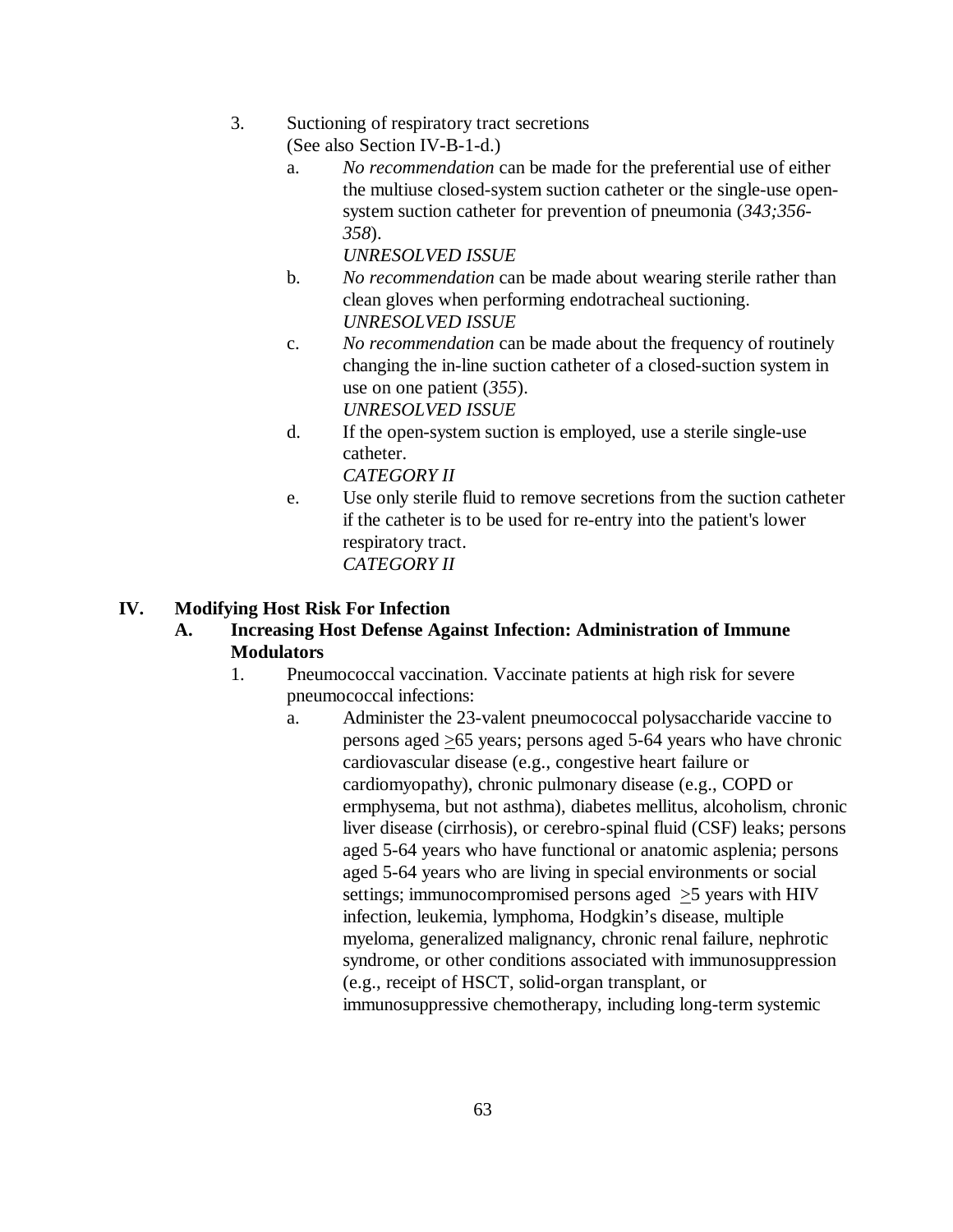corticosteroids); and persons in long-term care facilities (*401;405- 407;410;1029*).

- *CATEGORY IA*
- b. Administer the 7-valent pneumococcal polysaccharide proteinconjugate vaccine to all children aged <2 years and to children aged 24-59 months who are at increased risk for pneumococcal disease (e.g., children with sickle-cell disease and other hemoglobinopathies or children who are functionally or anatomically asplenic; children with HIV infection; children who have chronic disease, including chronic cardiac or pulmonary disease [except asthma], diabetes mellitus, or CSF leak; and children with immunocompromising conditions including malignancies, chronic renal failure or nephrotic syndrome, receipt of immunosuppressive chemotherapy, including long-term corticosteroids, and receipt of solid-organ transplant). Consider administering the vaccine to all children aged 24-59 months, with priority given to children aged 24-35 months, children who are American Indians/Alaska Natives or black, and children who attend group child-care centers (*407*). *CATEGORY IB*
- c. In nursing homes and other long-term care facilities, establish an SOP for the administration of 23-valent vaccine to persons at high risk of acquiring severe pneumococcal infections, including pneumococcal pneumonia (*405;408;409*). *CATEGORY IA*
- 2. *No recommendation* can be made for the routine administration of preparations of GCSF or intravenous gamma globulin for prophylaxis against health-care-associated pneumonia (*411-416*). *UNRESOLVED ISSUE*
- 3. *No recommendation* can be made for the routine enteral administration of glutamine for prevention of health-care-associated pneumonia (*417;418*). *UNRESOLVED ISSUE*

# **B. Precautions for Prevention of Aspiration**

As soon as the clinical indications for their use are resolved, remove devices such as endotracheal, tracheostomy, or enteral (i.e., oro- or nasogastric, or jejunal) tubes from patients (*13;16;133;218-220*). *CATEGORY IB*

- 1. Prevention of aspiration associated with endotracheal intubation
	- a. Use of NIV to reduce the need for and duration of endotracheal intubation
		- (1) When feasible and not medically contraindicated, use noninvasive positive-pressure ventilation delivered continuously by face or nose mask, instead of performing endotracheal intubation in patients who are in respiratory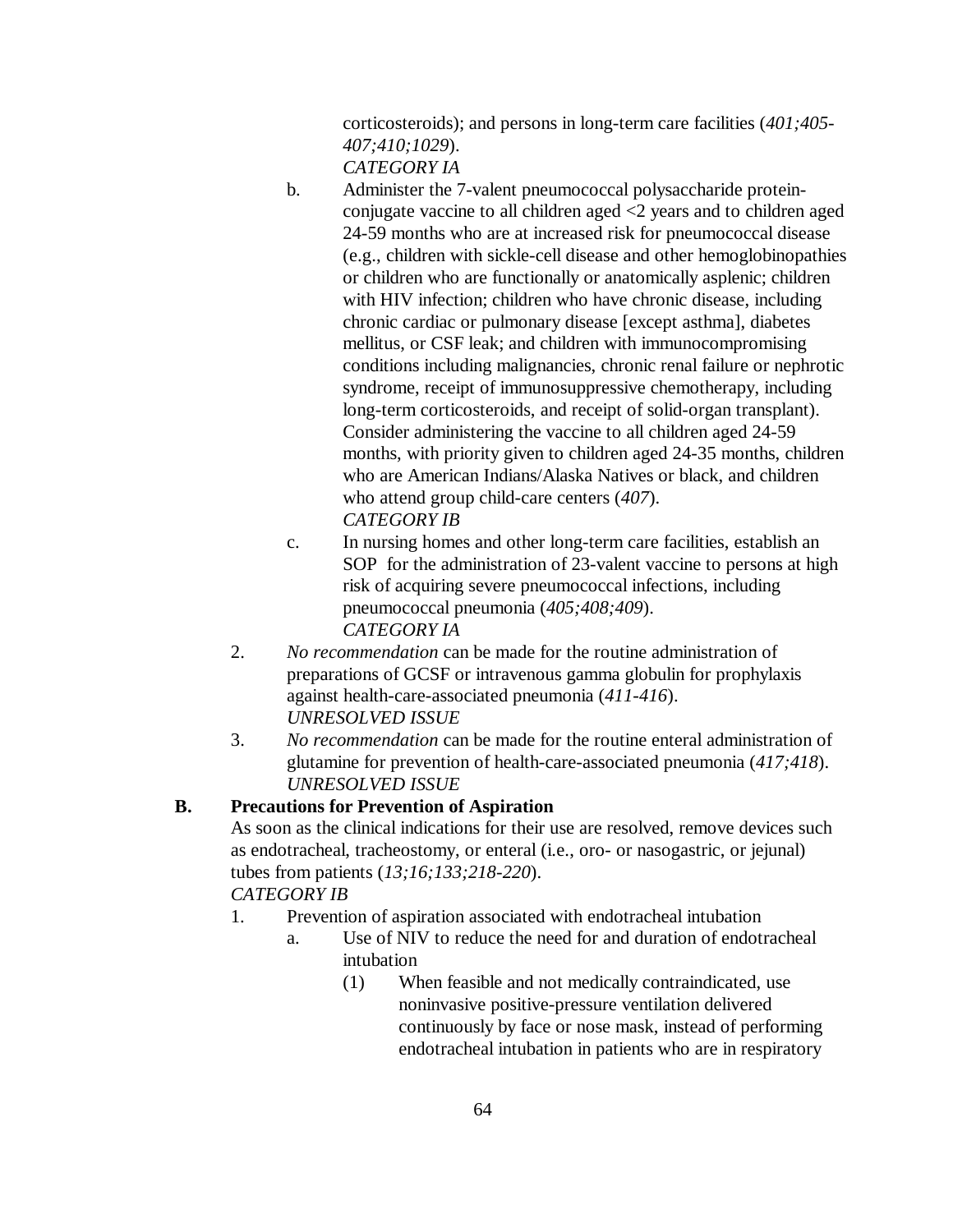failure and are not needing immediate intubation (e.g., those who are in hypercapneic respiratory failure secondary to acute exacerbation of COPD or cardiogenic pulmonary edema) (*254-256;258*). *CATEGORY II*

- (2) When feasible and not medically contraindicated, use NIV as part of the weaning process (from mechanically assisted ventilation) in order to shorten the period of endotracheal intubation (*257*). *CATEGORY II*
- b. As much as possible, avoid repeat endotracheal intubation in patients who have received mechanically assisted ventilation (*149*). *CATEGORY II*
- c. Unless contraindicated by the patient's condition, perform orotracheal rather than nasotracheal intubation on patients (*237;238;343*). *CATEGORY IB*
- d. If feasible, use an endotracheal tube with a dorsal lumen above the endotracheal cuff to allow drainage (by continuous or frequent intermittent suctioning) of tracheal secretions that accumulate in the patient's subglottic area (*245-248;343*). *CATEGORY II*
- e. Before deflating the cuff of an endotracheal tube in preparation for tube removal, or before moving the tube, ensure that secretions are cleared from above the tube cuff. *CATEGORY II*
- 2. Prevention of aspiration associated with enteral feeding
	- a. In the absence of medical contraindication(s), elevate at an angle of 30-45 degrees the head of the bed of a patient at high risk for aspiration pneumonia (e.g., a person receiving mechanically assisted ventilation or who has an enteral tube in place) (*223;227;228*). *CATEGORY II*
	- b. Routinely verify appropriate placement of the feeding tube (*1030*). *CATEGORY IB*
	- c. *No recommendation* can be made for the preferential use of smallbore tubes for enteral feeding (*229*). *UNRESOLVED ISSUE*
	- d. *No recommendation* can be made for preferentially administering enteral feedings continuously or intermittently (*21;210;211;213*). *UNRESOLVED ISSUE*
	- e. *No recommendation* can be made for preferentially placing the feeding tubes (e.g., jejunal tubes) distal to the pylorus (*230-236*). *UNRESOLVED ISSUE*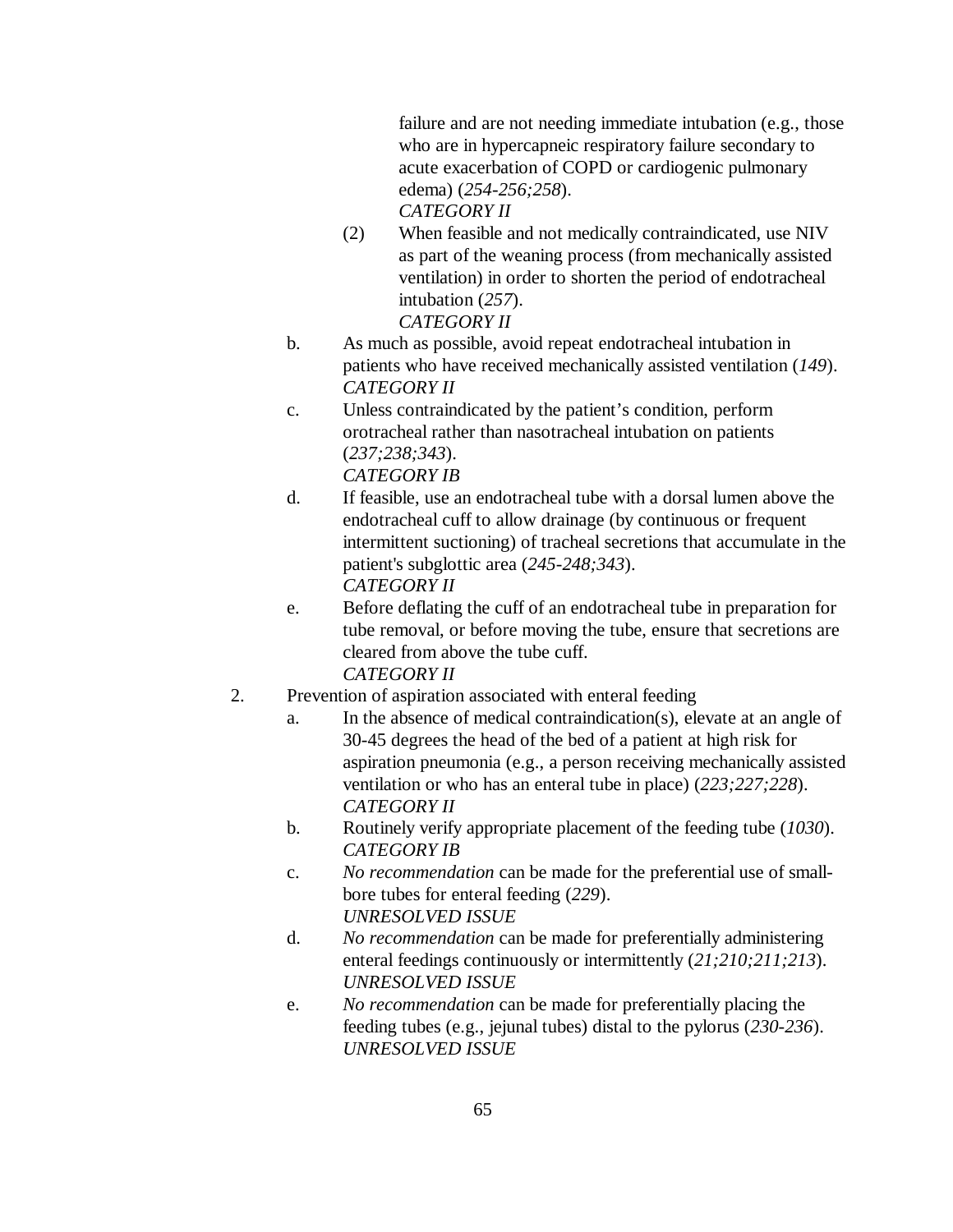- 3. Prevention or modulation of oropharyngeal colonization
	- a. Oropharyngeal cleaning and decontamination with an antiseptic agent

Develop and implement a comprehensive oral-hygiene program (that might include the use of an antiseptic agent) for patients in acute-care settings or residents in long-term care facilities who are at high risk of developing health-care-associated pneumonia (*159;160*).

*CATEGORY II*

- b. Chlorhexidine oral rinse
	- (1) *No recommendation* can be made for the routine use of an oral chlorhexidine rinse for the prevention of health-careassociated pneumonia in all postoperative or critically ill patients or other patients at high risk for pneumonia (*161*). *UNRESOLVED ISSUE*
	- (2) Use an oral chlorhexidine gluconate (0.12%) rinse during the perioperative period on adult patients who undergo cardiac surgery (*161*). *CATEGORY II*
- c. Oral decontamination with topical antimicrobial agents *No recommendation* can be made for the routine use of topical antimicrobial agents for oral decontamination to prevent VAP (*140*).

*UNRESOLVED ISSUE*

- 4. Prevention of gastric colonization
	- a. *No recommendation* can be made for the preferential use of sucralfate, H2-antagonists, or antacids for stress-bleeding prophylaxis in patients receiving mechanically assisted ventilation (*134;197;199;203-205;1031-1033*). *UNRESOLVED ISSUE*
	- b. *No recommendation* can be made for the routine administration of SDD to all critically ill, mechanically ventilated, or ICU patients (*162-194*).

*UNRESOLVED ISSUE*

c. *No recommendation* can be made for routine acidification of gastric feeding (*208;209*).

*UNRESOLVED ISSUE*

### **C. Prevention of Postoperative Pneumonia**

1. Instruct preoperative patients, especially those at high risk for contracting pneumonia, about taking deep breaths and ambulating as soon as medically indicated in the postoperative period. Patients at high-risk include those who will have abdominal aortic aneurysm repair, thoracic surgery, or emergency surgery; those who will receive general anesthesia; those who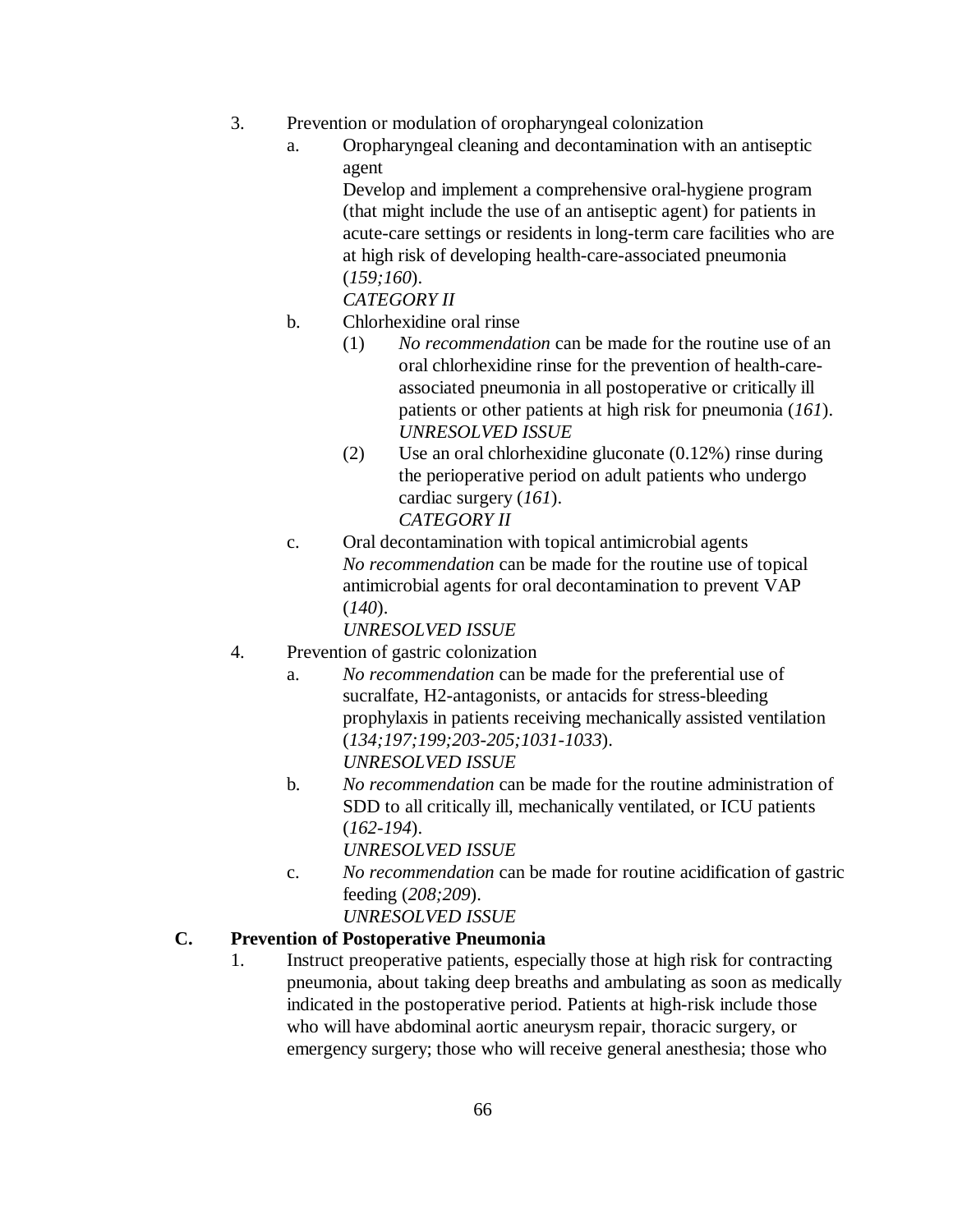are aged  $\geq 60$  years; those with totally dependent functional status; those who have had a weight loss >10%; those using steroids for chronic conditions; those with recent history of alcohol use, history of COPD, or smoking during the preceding year; those with impaired sensorium, a history of cerebrovascular accident with residual neurologic deficit, or low  $\langle \langle 8mg/dL \rangle$  or high ( $>22 \text{ mg/d}L$ ) blood urea nitrogen level; and those who will have received more than 4 units of blood before surgery (*385- 387;389*).

## *CATEGORY IB*

- 2. Encourage all postoperative patients to take deep breaths, move about the bed, and ambulate unless these are medically contraindicated (*387-389*). *CATEGORY IB*
- 3. Use incentive spirometry on postoperative patients at high risk for developing pneumonia (*387-389*). *CATEGORY IB*
- 4. *No recommendation* can be made about the routine use of chest physiotherapy on all postoperative patients at high risk for pneumonia (*387-389*).

*UNRESOLVED ISSUE*

## **D. Other Prophylactic Procedures for Pneumonia**

- 1. Administration of antimicrobial agents other than in SDD
	- a. Systemic antimicrobial prophylaxis *No recommendation* can be made about the routine administration of systemic antimicrobial agent(s) to prevent pneumonia in critically ill patients and/or in those receiving mechanically-assisted ventilation (*193;420*). *UNRESOLVED ISSUE*
	- b. Scheduled changes in the class of antimicrobial agents used for empiric therapy *No recommendation* can be made for scheduled changes in the class of antimicrobial agents used routinely for empiric treatment of suspected infections in a particular group of patients (*421;422*). *UNRESOLVED ISSUE*
- 2. Turning or rotational therapy

*No recommendation can be made* for the routine use of turning or rotational therapy, either by "kinetic" therapy or by continuous lateral rotational therapy (i.e., placing patients on beds that turn on their longitudinal axes intermittently or continuously) for prevention of healthcare-associated pneumonia in critically ill or immobilized patients (*343;423;425-427;429;432*). *UNRESOLVED ISSUE*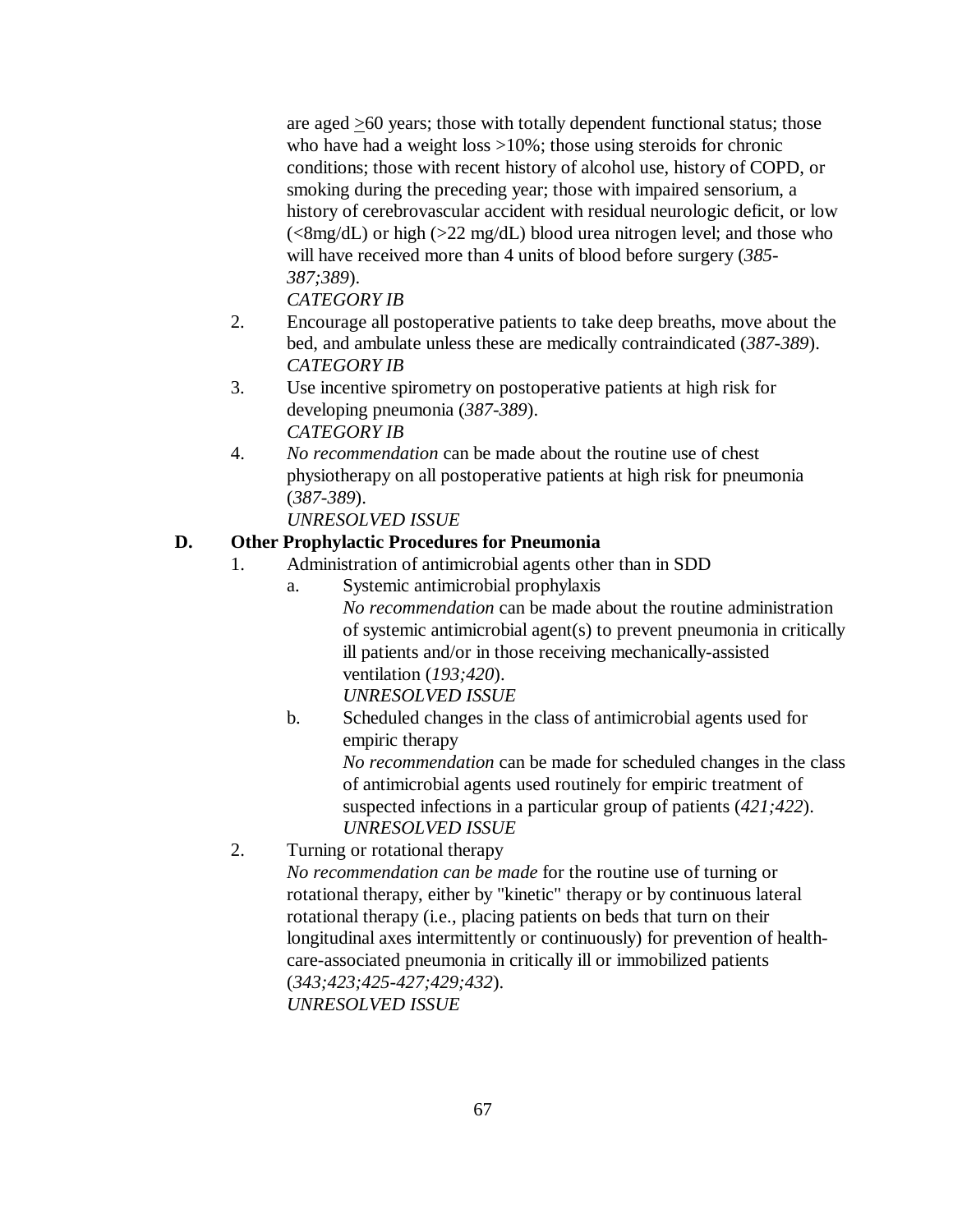## **PREVENTION AND CONTROL OF HEALTH-CARE-ASSOCIATED LEGIONNAIRES DISEASE**

## **I. Primary Prevention (Preventing health-care-associated Legionnaires disease when no cases have been documented)**

## **A. Staff Education**

1. Educate physicians to heighten their suspicion for cases of health-careassociated Legionnaires disease and to use appropriate methods for its diagnosis.

*CATEGORY II*

2. Educate patient-care, infection-control, and engineering personnel about measures to prevent and control healthcare-associated legionellosis. *CATEGORY II*

## **B. Infection and Environmental Surveillance**

- 1. Maintain a high index of suspicion for the diagnosis of health-careassociated Legionnaires disease and perform laboratory diagnostic tests (both culture of appropriate respiratory specimen and the urine antigen test) for legionellosis on suspected cases, especially in patients who are at high risk of acquiring the disease (e.g., patients who are immunosuppressed, including HSCT or solid-organ-transplant recipients; patients receiving systemic steroids; patients aged >65 years; or patients who have chronic underlying disease such as diabetes mellitus, congestive heart failure, and COPD) (*436;452;454-456;461;463;464;517;518*). *CATEGORY IA*
- 2. Periodically review the availability and clinicians' use of laboratory diagnostic tests for Legionnaires disease in the facility, and if clinicians do not routinely use the tests on patients with diagnosed or suspected pneumonia, implement measures to enhance clinicians' use of the tests (e.g., by conducting educational programs) (*439;457*). *CATEGORY II*

# 3. Routine culturing of water systems for *Legionella* spp.

- a. *No recommendation* can be made about routinely culturing water systems for *Legionella* spp. in health-care facilities that do not have patient-care areas (i.e., transplant units) for persons at high risk for *Legionella* infection (*317;437;489;494;496;497;499;500;506;525;1034*). *UNRESOLVED ISSUE*
- b. In facilities with hemopoietic stem-cell- or solid-organtransplantation programs, periodic culturing for legionellae in water samples from the transplant unit(s) can be performed as part of a comprehensive strategy to prevent Legionnaires disease in transplant recipients (*506-508;1035*). *CATEGORY II*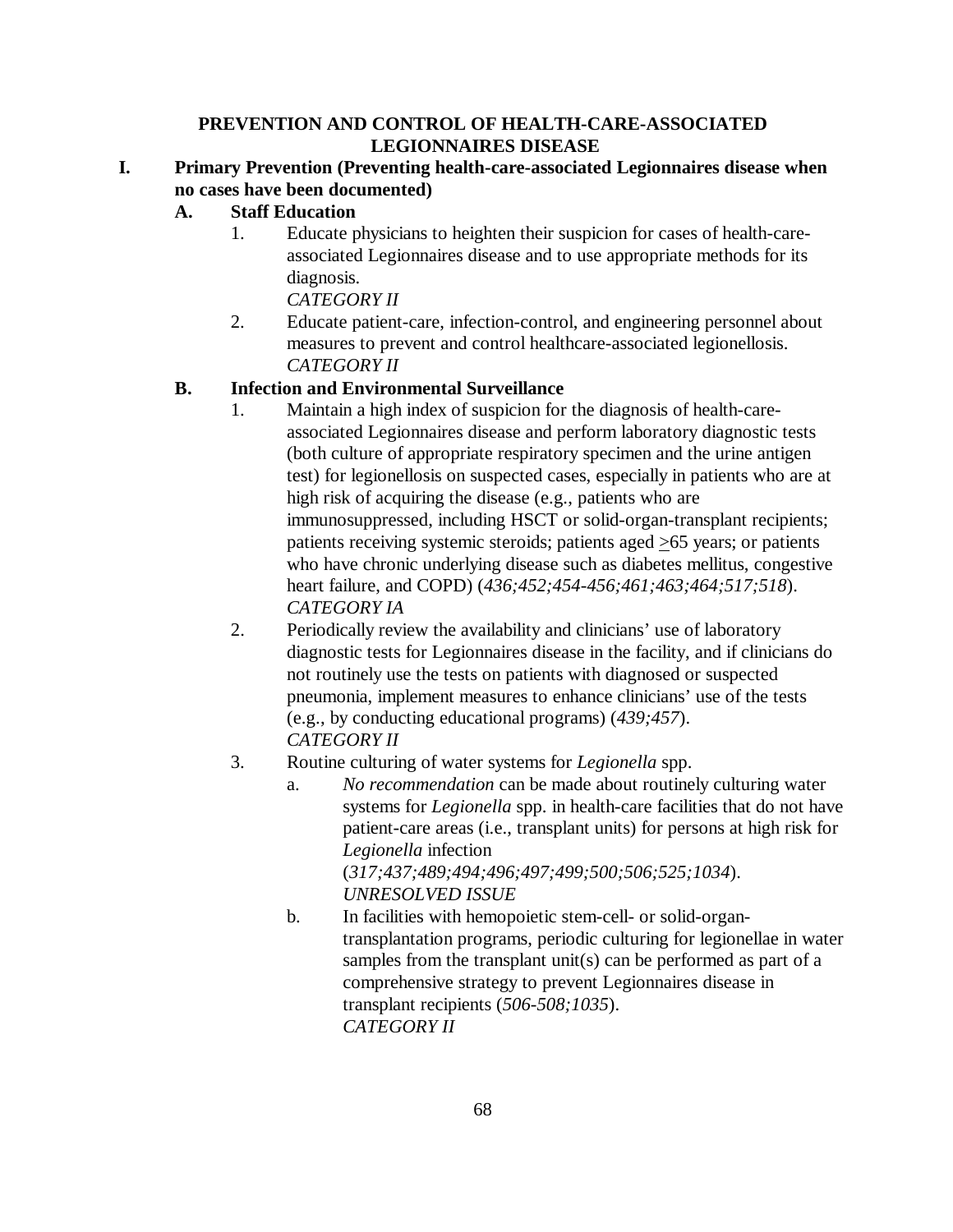- c. If such culturing (as in b) is undertaken:
	- (1) *No recommendation* can be made about the optimal methods (i.e., frequency, number of sites) for environmental surveillance cultures in transplant units. *UNRESOLVED ISSUE*
	- (2) Perform corrective measures aimed at maintaining undetectable levels of *Legionella* spp. in the unit's water system.

*CATEGORY II*

(3) Maintain a high index of suspicion for legionellosis in transplant patients with health-care-associated pneumonia even when environmental surveillance cultures do not yield legionellae (*439;456*). *CATEGORY IB*

## **C. Use and Care of Medical Devices, Equipment, and Environment**

- 1. Nebulizers and other devices
	- a. Preferentially use sterile water for rinsing nebulization devices and other semicritical respiratory-care equipment after they have been cleaned or disinfected (*306;1036*). If this is not feasible, rinse the device with filtered water (i.e., water that has been through a  $0.2\mu$ ) filter) or tap water and then rinse with isopropyl alcohol and dry with forced air or in a drying cabinet (*310*). *CATEGORY IB*
	- b. Use only sterile (not distilled, nonsterile) water to fill reservoirs of devices used for nebulization (*291;302;306;317;1036*). *CATEGORY IA*
	- c. Do not use large-volume room-air humidifiers that create aerosols (e.g., by venturi principle, ultrasound, or spinning disk) and thus are really nebulizers, unless they can be sterilized or subjected to highlevel disinfection at least daily and filled only with sterile water (*302;1036*)

*CATEGORY II*

- d. Faucet aerators
	- (1) *No recommendation* can be made for the removal of faucet aerators from areas for immunocompetent patients (see also Bacterial Pneumonia, Part II, section III-A-10-b). *UNRESOLVED ISSUE*
	- (2) If *Legionella* spp. are detected in the water of a transplant unit and until *Legionella* spp. are no longer detected by culture, remove faucet aerators in areas for severely immmunocompromised patients (*506*). *CATEGORY II*
- 2. Cooling towers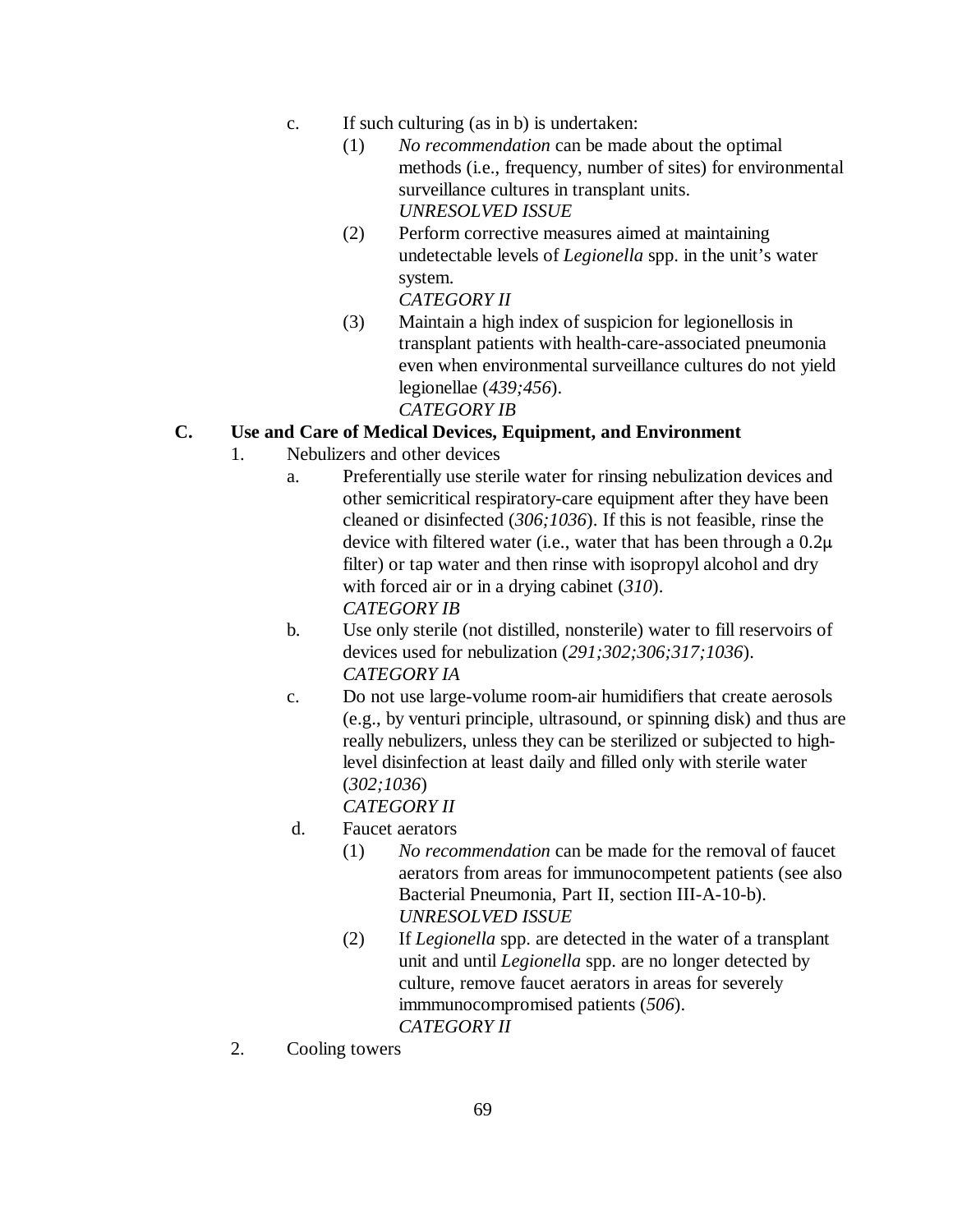- a. When a new building is constructed, place cooling towers in such a way that the tower drift is directed away from the facility's airintake system and design the cooling towers such that the volume of aerosol drift is minimized (*482;483;504;506*). *CATEGORIES IB and IC*
- b. For cooling towers, install drift eliminators, regularly use an effective biocide, maintain the tower according to manufacturers' recommendations, and keep adequate maintenance records (*482;483;504;506*). *CATEGORIES IB and IC*

# **3. Water-distribution system**

- a. Where practical and allowed by state law, maintain potable water at the outlet at  $\geq 51^{\circ}C$  ( $\geq 124^{\circ}F$ ) or <20°C (<68°F), especially in facilities housing organ-transplant recipients or other patients at high risk  $(504; 511; 513; 514; 527)$ . If water is maintained at  $\geq 51^{\circ}$ C, use thermostatic mixing valves to prevent scalding (*510*). *CATEGORY II*
- b. *No recommendation* can be made about the treatment of water with chlorine dioxide, heavy-metal ions, ozone, or ultraviolet light (*515;529-543;549*). (*UNRESOLVED ISSUE*). Hospitals served by municipalities with monochloramine-treated water have had success in controlling legionella (*546;548*).
- 4. Health-care facilities with hemopoietic stem-cell or solid-organ transplantation programs If legionellae are detected in the potable water supply of a transplant unit, and until legionellae are no longer detected by culture:
	- a. Decontaminate the water supply as per section II-B-2-b-3)-a)-*i* to II-B-2-b-3)-a)-*v*. *CATEGORY IB*
	- b. Restrict severely immunocompromised patients from taking showers (*507;509*). *CATEGORY IB*
	- c. Use water that is not contaminated with *Legionella* spp. for HSCT patients' sponge baths (*487;490*). *CATEGORY IB*
	- d. Provide HSCT patients with sterile water for tooth brushing or drinking, or for flushing nasogastric tubes (*490;507*). *CATEGORY IB*
	- e. Do not use water from faucets with *Legionella*-contaminated water in patients rooms to avoid creating infectious aerosols (*509*). *CATEGORY II*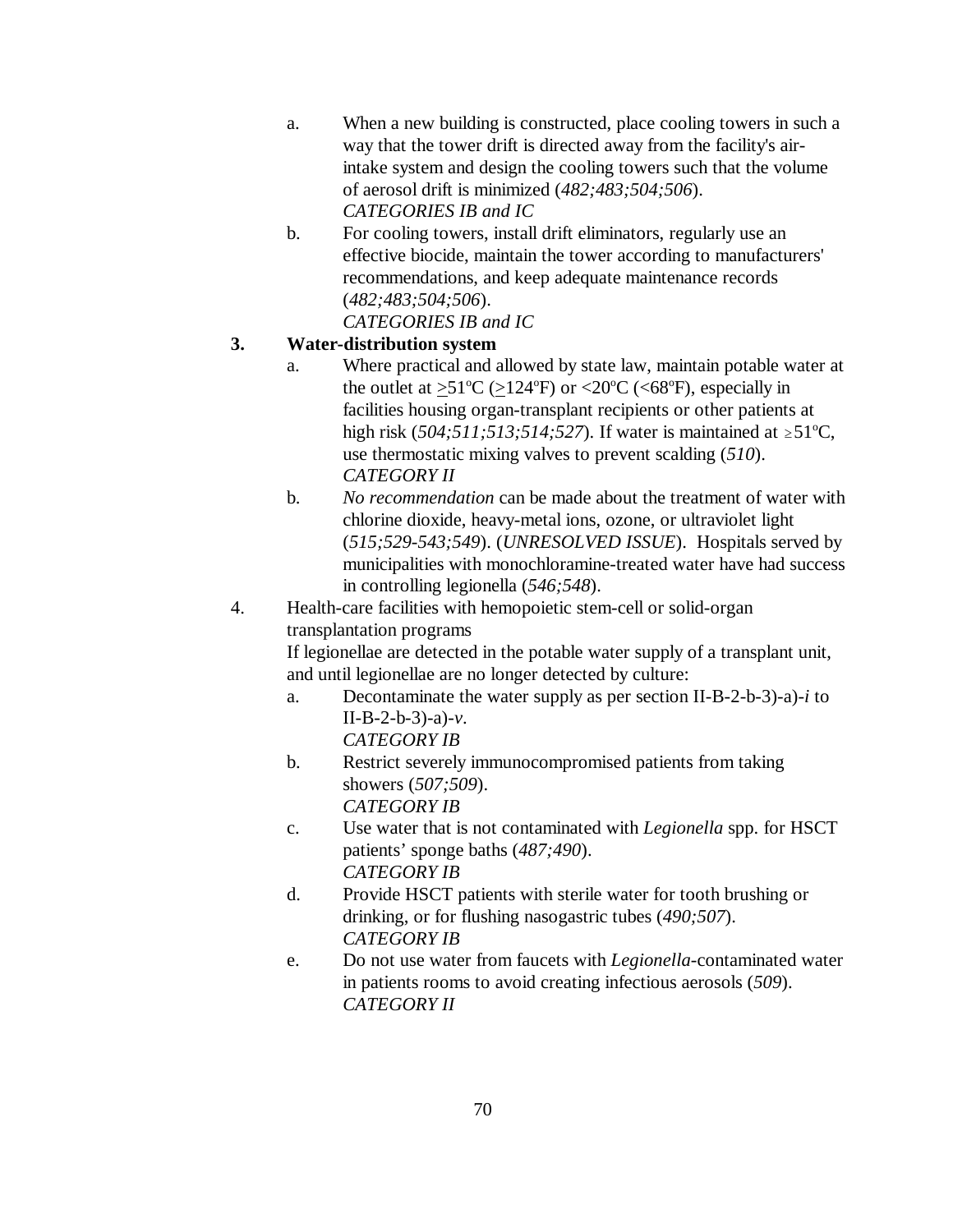## **II. SECONDARY PREVENTION (Response to identification of laboratory-confirmed health-care-associated Legionellosis)**

## **A. In Facilities with HSCT or Solid-Organ Transplant Recipients:**

When one inpatient of an HSCT or solid-organ transplant unit develops a case of laboratory-confirmed definite (i.e., after >10 days of continuous inpatient stay) or possible (i.e., within 2-9 days of inpatient stay) health-care-associated Legionnaires disease, or when two or more patients develop laboratory-confirmed Legionnaires disease within 6 months of each other and after having visited an outpatient transplant unit during part of the 2-10 day period before illness onset:

- 1. Contact the local or state health department or CDC if the disease is reportable in the state or if assistance is needed. *CATEGORIES II and IC*
- 2. In consultation with the facility's infection control team, conduct a combined epidemiologic and environmental investigation as outlined from II-B-2-b-(1) through II-B-2-b-(5) to determine the source(s) of *Legionella* spp. (*506;507*). Include but not limit the investigation to such potential sources as showers, water faucets, cooling towers, hot-water tanks, and carpet-cleaner water tanks (*457;471;518*). On its identification, decontaminate or remove the source of *Legionella* spp. *CATEGORY II*
- 3. If the health-care facility's potable water system is found to be the source of *Legionella* spp., observe the measures outlined in Section I-C-4-b to e about the nonuse of the facility's potable water by recipients of HSCT or solid-organ transplants; and decontaminate the water supply as per Section II-B-2-b-(3)-(a)-*i* to *v*. *CATEGORY IB*
- 4. Do not conduct an extensive facility investigation when an isolated case of possible health-care-associated Legionnaires disease occurs in a patient who has had little contact with the inpatient transplant unit during most of the incubation period of the disease. *CATEGORY II*
- **B. In Facilities That Do Not House Severely Immunocompromised Patients (e.g., HSCT or Solid-Organ Transplant Recipients)**:

When a single case of laboratory-confirmed definite health-care-associated Legionnaires disease is identified, or when two or more cases of laboratoryconfirmed possible health-care-associated Legionnaires disease occur within 6 months of each other:

- 1. Contact the local or state health department or CDC if the disease is reportable in the state or if assistance is needed. *CATEGORIES II and IC*
- 2. Conduct an epidemiologic investigation through a retrospective review of microbiologic, serologic, and postmortem data to identify previous cases, and begin an intensive prospective surveillance for additional cases of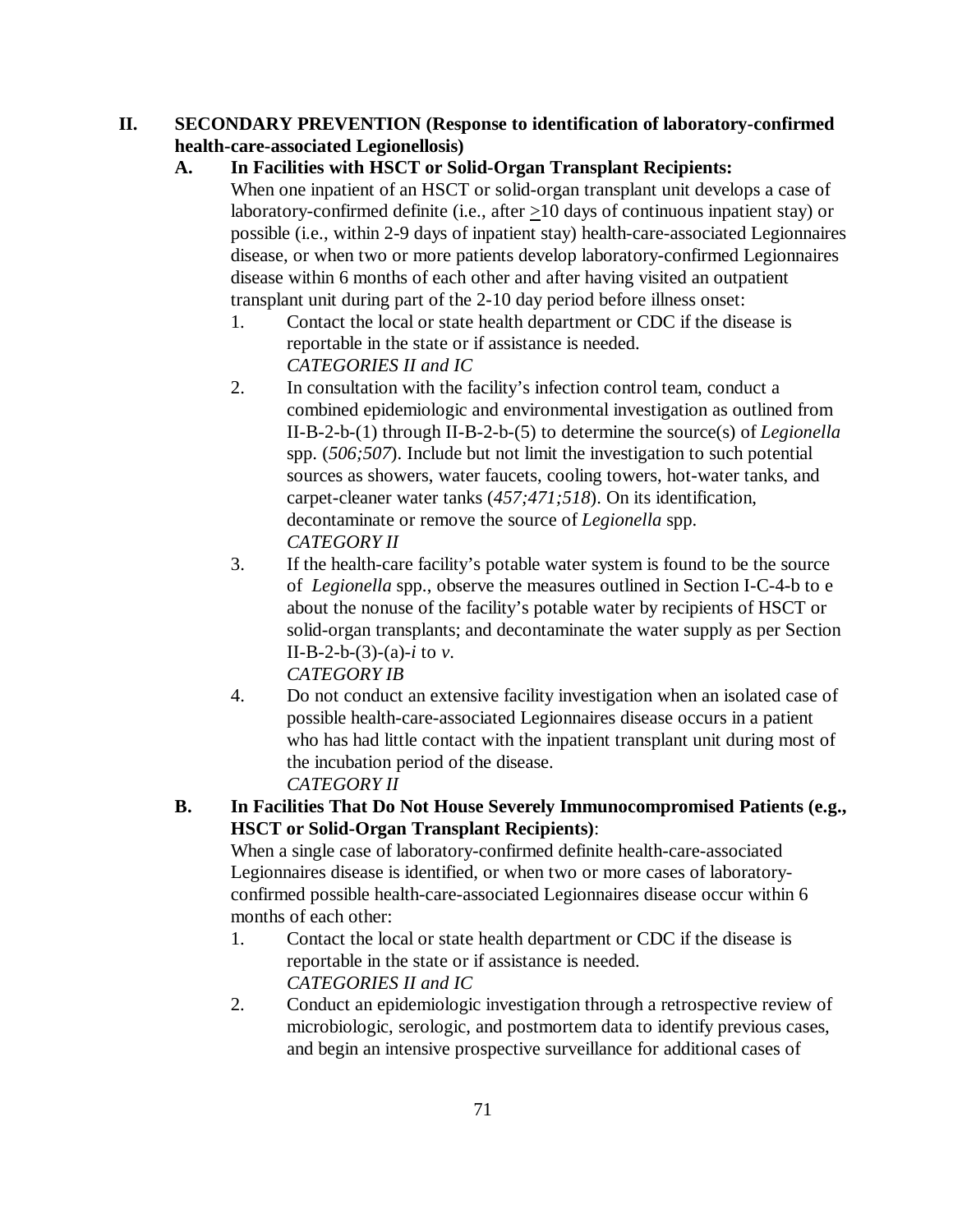health-care-associated Legionnaires disease. *CATEGORY II*

- a. If no evidence of continued nosocomial transmission exists, continue the intensive prospective surveillance for cases for  $>2$ months after surveillance is begun. *CATEGORY II*
- b. If evidence of continued transmission exists:
	- (1) Conduct an environmental investigation to determine the source(s) of *Legionella* spp. by collecting water samples from potential sources of aerosolized water and saving and subtyping isolates of *Legionella* spp. obtained from patients and the environment (*291;306;482-488;519;521;523;524*). *CATEGORY IB*
	- (2) If a source is not identified, continue surveillance for new cases for  $\geq$  months and, depending on the scope of the outbreak, decide to either defer decontamination pending identification of the source(s) of *Legionella* spp. or proceed with decontamination of the hospital's water distribution system, with special attention to the specific hospital areas involved in the outbreak. *CATEGORY II*
	- (3) If a source of infection is identified by the epidemiologic and environmental investigations, promptly decontaminate the source.
		- *CATEGORY IB*
		- (a) If the heated water system is implicated:
			- *i*. Decontaminate the heated water system either by superheating or by hyperchlorination. To superheat, raise the hot water temperature to 71°C-77°C (160°F-170°F) and maintain at that level while progressively flushing each outlet around the system. A minimum flush time of 5 minutes has been recommended; however, the optimal flush time is not known and longer flush times might be required. Post warning signs at each outlet being flushed to prevent scald injury to patients, staff, or visitors. If possible, perform flushing when the building has the fewest occupants (e.g., nights and weekends). For systems on which thermal shock treatment is not possible, use shock chlorination as an alternative. Add chlorine,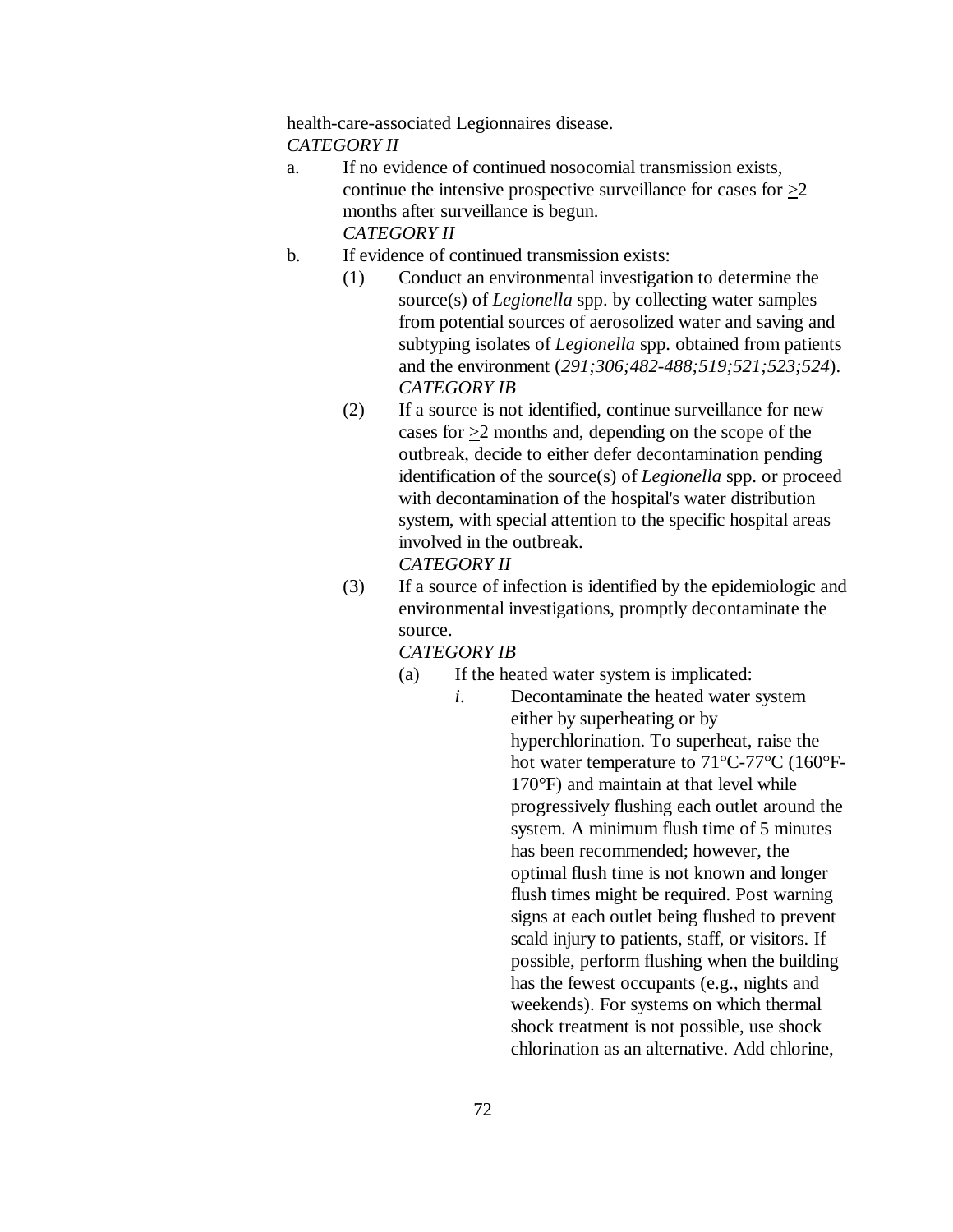preferably overnight, to achieve a free chlorine residual of  $\geq$ 2 mg/L ( $\geq$ 2 ppm) throughout the system. This might require chlorination of the water heater or tank to levels of 20-50 mg/L (20-50 ppm). Maintain the water pH between 7.0 and 8.0 (*504;512- 514;519;525;526;528*). *CATEGORY IB*

- *ii*. Depending on local and state regulations about potable water temperature in public buildings (*527*), circulate potable water at temperatures not conducive to amplification of *Legionella*: store and distribute cold water at  $\langle 20^{\circ}$ C ( $\langle 68^{\circ}$ F); and store hot water at >60 $\degree$ C (>140 $\degree$ F) and circulate it at minimum return temperature of  $51^{\circ}$ C (124 $^{\circ}$ F) (*506;511;513;514;527*). *CATEGORY II*
- *iii*. If the methods described in 3a-*i* and 3a-*ii* are not successful in decontaminating the hospital's water, seek expert consultation for review of decontamination procedures and assistance with further efforts. *CATEGORY II*
- *iv*. *No recommendation* can be made for the treatment of water with chlorine dioxide, heavy-metal ions, ozone, or ultraviolet light (*515;529-543;549*). (Hospitals have reported successful decontamination using each of these methods.) *UNRESOLVED ISSUE*
- *v*. Clean hot-water storage tanks and water heaters to remove accumulated scale and sediment (506). *CATEGORY IB*
- (b) If cooling towers or evaporative condensers are implicated, decontaminate the cooling-tower system (*482;483;504;506*). CATEGORY IB
- (4) Assess the efficacy of implemented measures in reducing or eliminating *Legionella* spp. by collecting specimens for culture at 2-week intervals for 3 months. *CATEGORY II*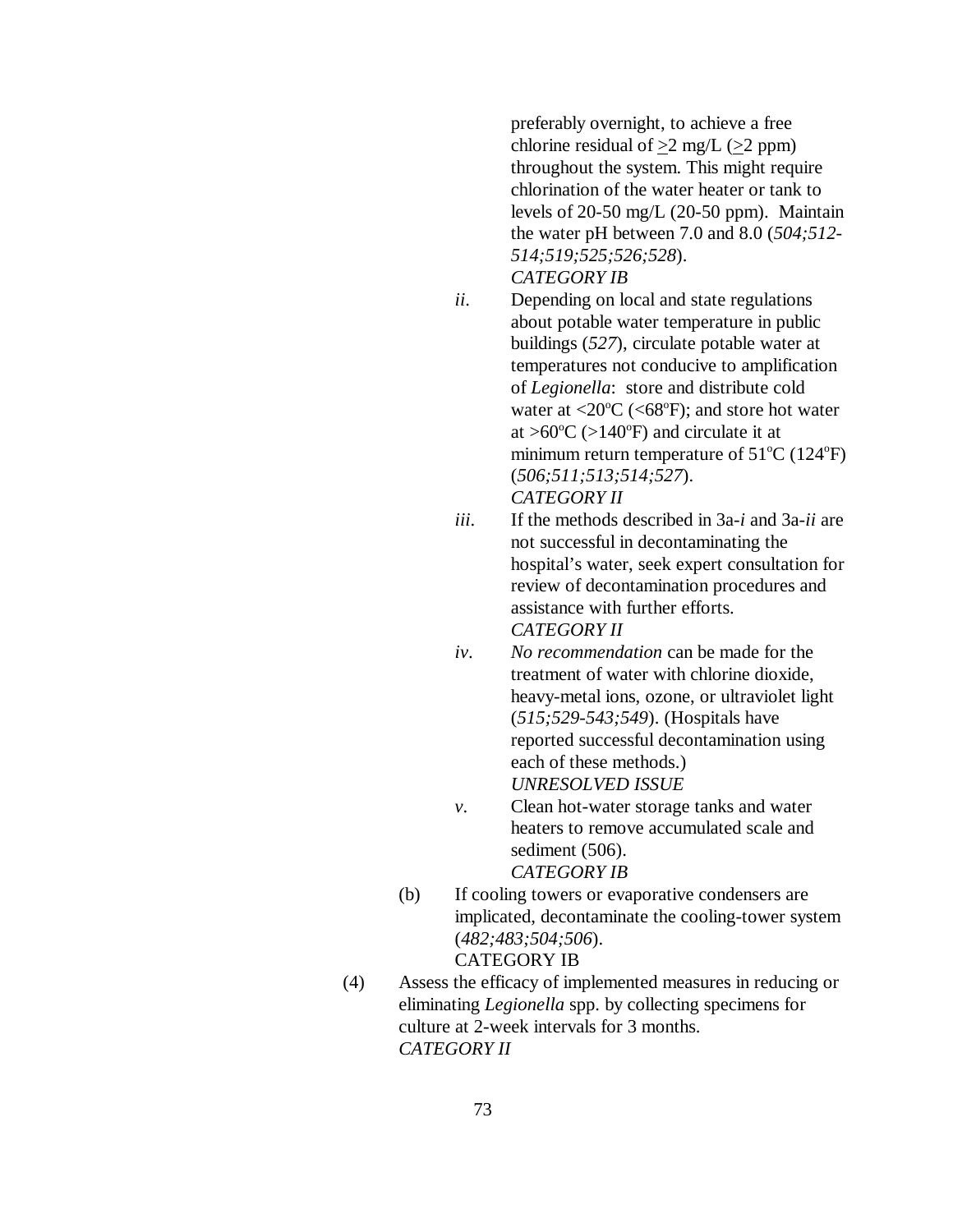- (a) If *Legionella* spp. are not detected in cultures during 3 months of monitoring at 2-week intervals, collect cultures monthly for another 3 months. *CATEGORY II*
- (b) If *Legionella* spp. are detected in one or more cultures, reassess the implemented control measures, modify them accordingly, and repeat decontamination procedures. Options for repeat decontamination include the intensive use of the same technique used for the initial decontamination, or a combination of superheating and hyperchlorination (*528*).
	- *CATEGORY II*
- (5) Keep adequate records of all infection control measures, including maintenance procedures, and of environmental test results for cooling towers and potable-water systems. *CATEGORY II*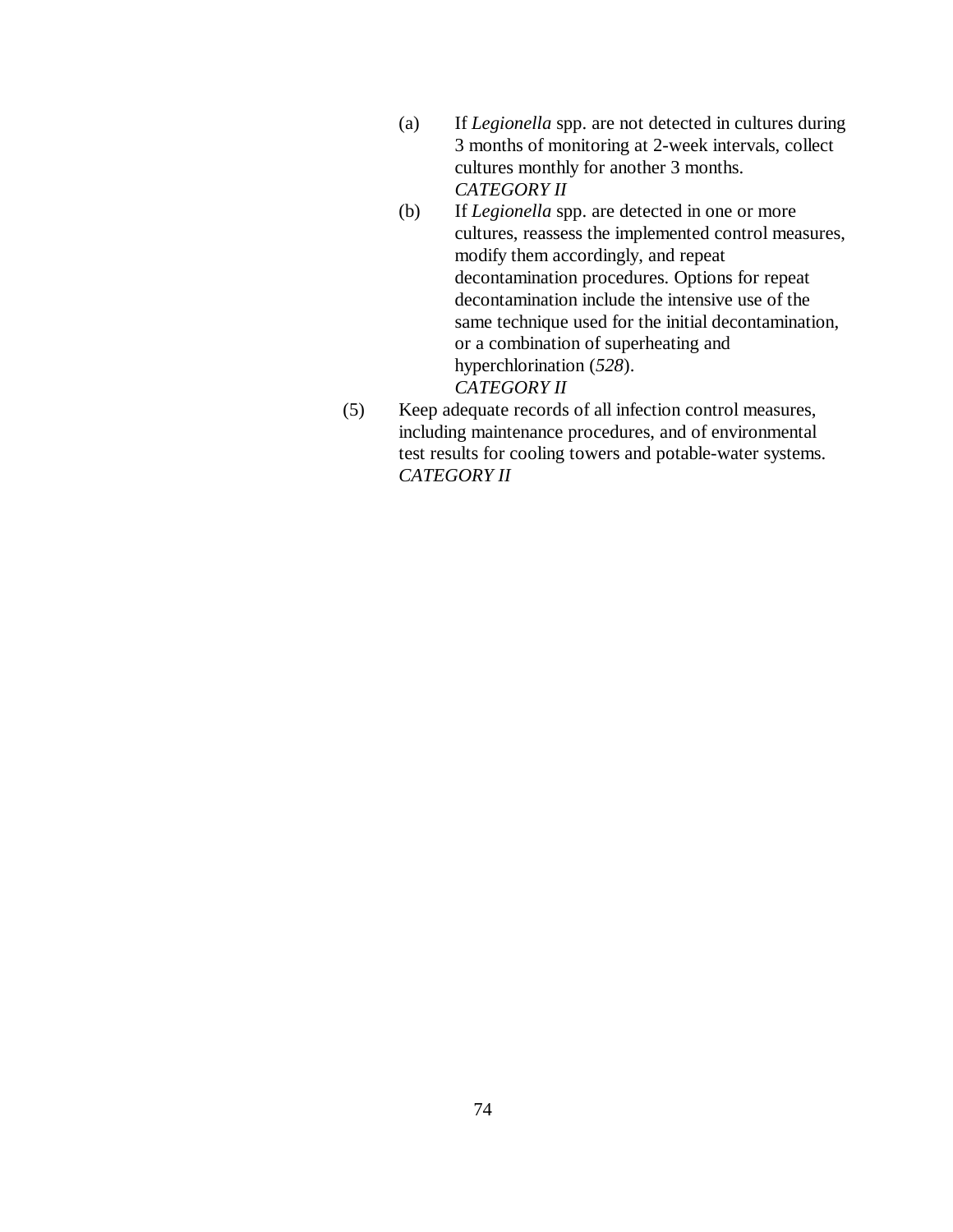### **PREVENTION AND CONTROL OF HEALTH-CARE-ASSOCIATED PERTUSSIS**

#### **I. Staff Education**

Educate appropriate personnel in accordance with their level of responsibility in the healthcare setting about the epidemiology, modes of transmission, and means of preventing the spread of pertussis (*565;567*). *CATEGORY IB*

### **II. Case-Reporting, Disease Surveillance, and Case-Contact Notification**

- A. Report to the local and/or state health department all confirmed and suspected cases of pertussis (565). *CATEGORIES II and IC*
- B. Conduct active surveillance for cases of pertussis until 42 days after the onset of the last pertussis case (*578*). *CATEGORY II*
- C. Notify persons who have had close contact with a case of pertussis in the healthcare setting so that they can be monitored for symptoms of pertussis or administered appropriate chemoprophylaxis. Close contact includes face-to-face contact with a patient who is symptomatic (e.g., in the catarrhal or paroxysmal period of illness); sharing a confined space in close proximity for a prolonged period of time (e.g.,  $\geq$ 1 hour) with a symptomatic patient; or direct contact with respiratory, oral, or nasal secretions from a symptomatic patient (e.g., an explosive cough or sneeze on the face, sharing food, sharing eating utensils during a meal, kissing, mouth-to-mouth resuscitation, or performing a full medical examination of the nose and throat) (*578*).

*CATEGORY II*

## **III. Prevention of Pertussis Transmission**

## **A. Vaccination for Primary Prevention**

- 1. *No recommendation* can be made for routinely vaccinating adults, including health-care workers, with the acellular pertussis vaccine at regular intervals (e.g., every 10 years) (*562;578;593;594;1037*). *UNRESOLVED ISSUE*
- 2. In LTCFs for children and for children with prolonged stay in acute-care facilities, follow the recommendations of ACIP for vaccinating children according to their chronologic age (*578;589*). *CATEGORY IB*

## **B. Vaccination for Secondary Prevention**

- 1. *No recommendation* can be made for vaccinating adults, including healthcare workers, during an institutional outbreak of pertussis (*578;606*). *UNRESOLVED ISSUE*
- 2. During an institutional outbreak of pertussis, accelerate scheduled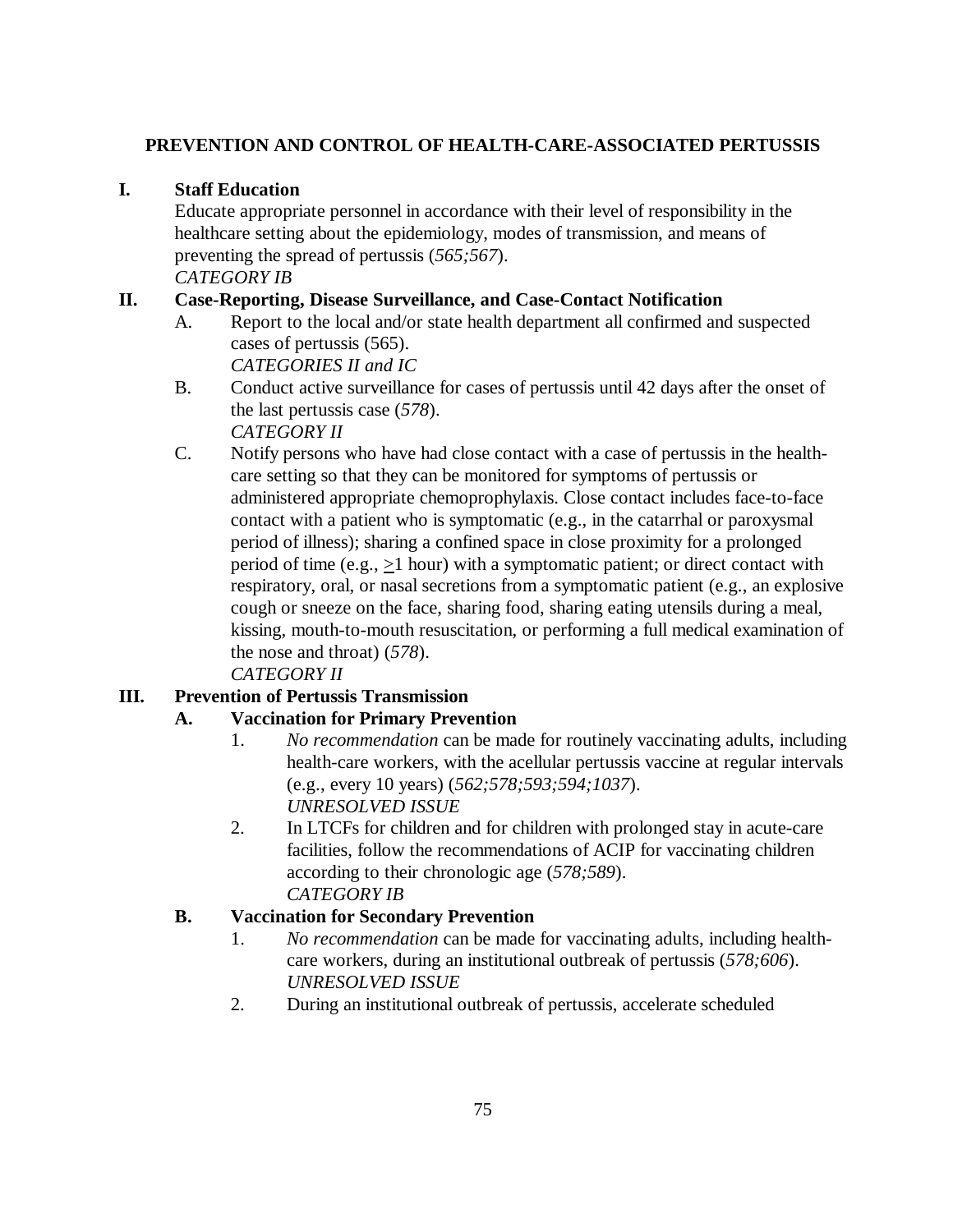vaccinations to infants and children aged <7 years who have not completed their primary vaccinations, as follows:

- a. Infants aged <2 months who are receiving their initial vaccination: Administer the first dose of the DTaP vaccine as early as age 6 weeks and the second and third doses at a minimum of 4-week intervals between doses. Give the fourth dose on or after age 1 year and >6 months after the third dose (*578;588;1038*). *CATEGORY II*
- b. Other children aged <7 years:

Administer DTaP vaccine to all patients who are aged <7 years and are not up-to-date with their pertussis vaccinations, as follows: administer a fourth dose of DtaP vaccine if the child has had 3 doses of DTaP or diphtheria, tetanus and pertussis (DTP) vaccine, is  $>12$  months old, and  $>6$  months have passed since the third dose of DTaP or DTP vaccine; administer a fifth dose of DTaP vaccine if the child has had four doses of DTaP or DTP vaccine, is aged 4-6 years, and received the fourth vaccine dose before the fourth birthday (*567;578;588;589*). *CATEGORY IB*

3. Vaccination of children with a history of well-documented pertussis disease *No recommendation* can be made for administering additional dose(s) of pertussis vaccine to children who have a history of well-documented pertussis disease (i.e., pertussis illness with either a *B. pertussis*-positive culture or epidemiologic linkage to a culture-positive case) (*578;589*). *UNRESOLVED ISSUE*

# **C. Patient Placement and Management**

- 1. Patients with confirmed pertussis
	- Place a patient with diagnosed pertussis in a private room, or if known not to have any other respiratory infection, in a room with other patient(s) with pertussis until after the first 5 days of a full course of antimicrobial treatment or 21 days after the onset of cough if unable to take antimicrobial treatment for pertussis (*278;578*). *CATEGORY IB*
- 2. Patients with suspected pertussis
	- a. Place a patient with suspected pertussis in a private room. After pertussis and no other infection is confirmed, the patient may be placed in a room with other patient(s) who have pertussis until after the first 5 days of a full course of antimicrobial treatment or 21 days after the onset of cough if unable to take antimicrobial treatment for pertussis (*278;578*).
		- *CATEGORY IB*
	- b. Perform diagnostic laboratory tests (for confirmation or exclusion of pertussis) on patients who are admitted with or who develop signs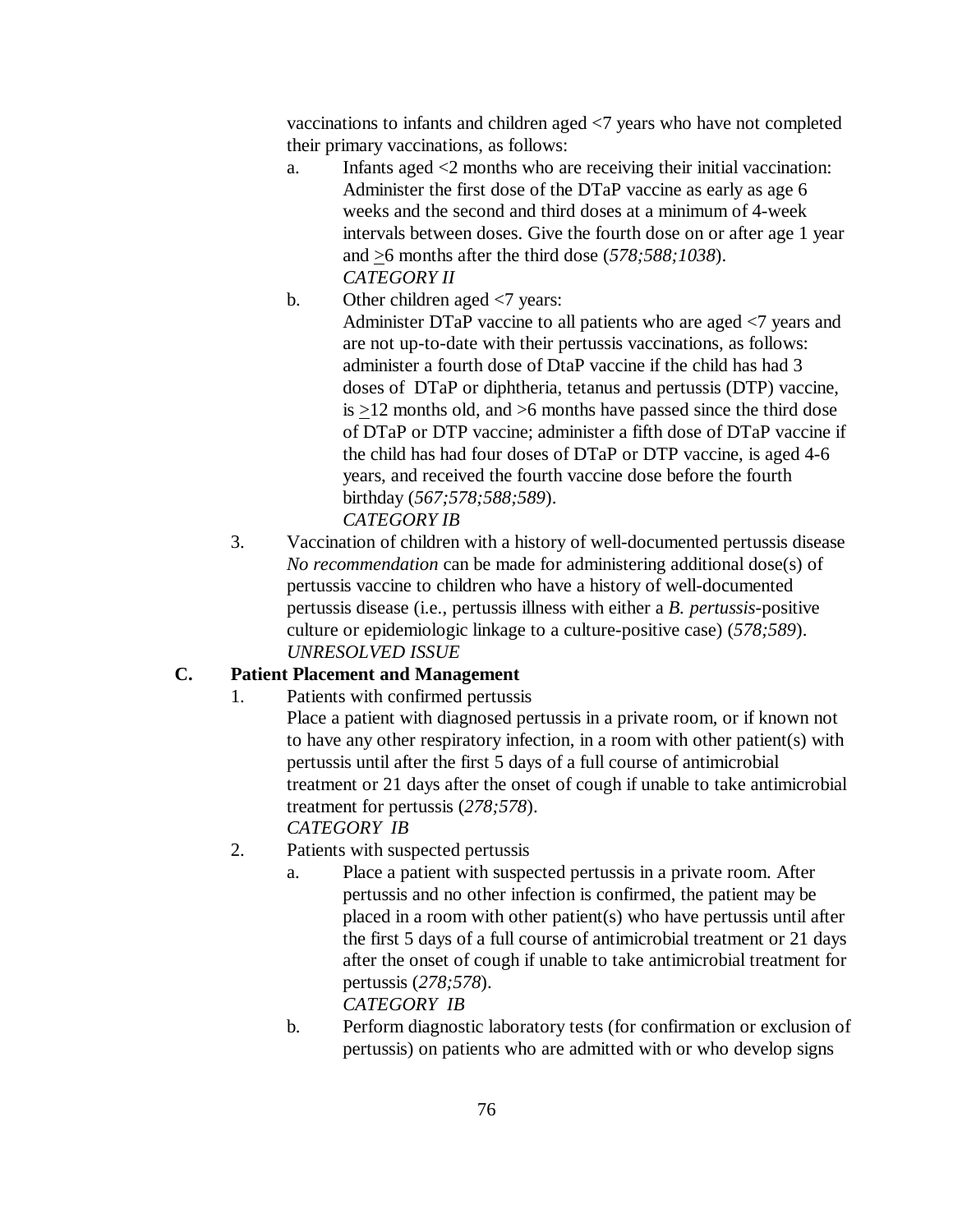and symptoms of pertussis to allow for the earliest possible downgrading of infection-control precautions to the minimum required for each patient's specific infection(s) (*565;569;579;580;582*). *CATEGORY IB*

# **D. Management of Symptomatic Health-Care Personnel**

- 1. In conjunction with employee health personnel, perform diagnostic laboratory tests for pertussis in health-care personnel with illness suggestive of pertussis (i.e., unexplained cough illness of >1week duration, paroxysmal cough) (*565;567;569;579;580;582*). *CATEGORY IB*
- 2. In conjunction with employee health personnel, treat symptomatic healthcare personnel who are proven to have pertussis or personnel who are highly suspected of having pertussis with the same antimicrobial regimen, as detailed for chemoprophylaxis of case-contacts, in F-1 to F-2 (*565;566*). *CATEGORY IB*
- 3. Restrict symptomatic pertussis-infected health-care workers from work during the first 5 days of their receipt of antimicrobial therapy (*566;567;578*). *CATEGORY IB*

# **E. Masking**

In addition to observing standard precautions, wear a surgical mask when within three feet of a patient with confirmed or suspected pertussis, when performing procedures or patient-care activities that are likely to generate sprays of respiratory secretions, or on entering the room of a patient with confirmed or suspected pertussis (*279*).

## *CATEGORY IB*

# **F. Use of a Prophylactic Antibiotic Regimen for Contacts of Persons with Pertussis**

1. Administer a macrolide to any person who has had close contact with persons with pertussis and who does not have hypersensitivity or intolerance to macrolides (*567;595*).

*CATEGORY IB*

- a. With vigilance for IHPS when done in infants aged <2 weeks, use erythromycin (i.e., erythromycin estolate, 40-50 mg/kg day for children and 500 mg four times daily for adults, or erythromycin delayed-release tablets, 333 mg three times daily for adults) for 14 days (*567;597; 598;600;601*). *CATEGORY IB*
- b. For patients who are intolerant to erythromycin, use any of the following regimens: azithromycin for 5-7 days (at 10-12 mg/kg/day) or for 5 days (at 10 mg/kg on day1 followed by four days at 5 mg/kg/day) for infants and young children; or clarithromycin for 10-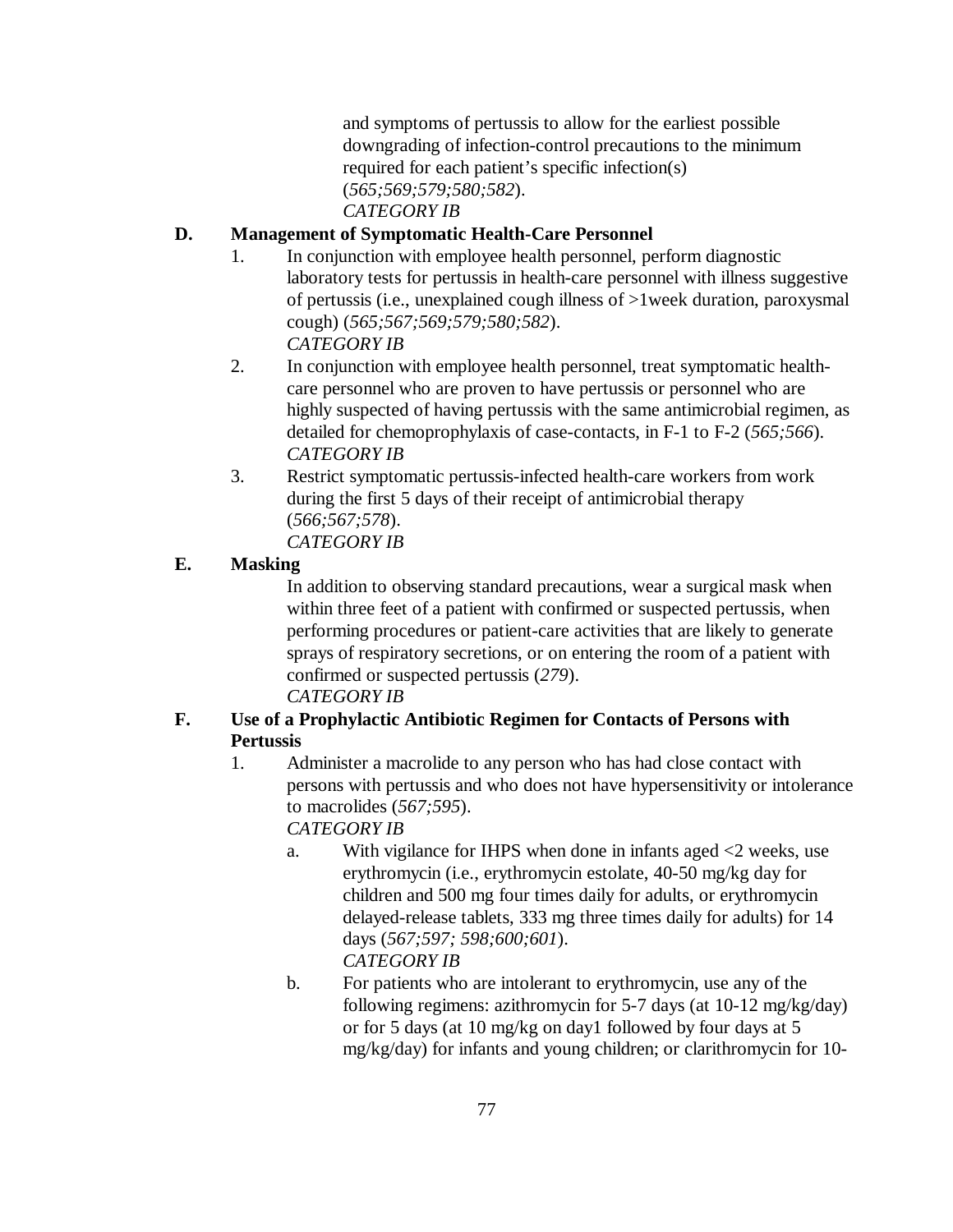14 days (at 500 mg twice a day for adults or 15-20 mg/kg/day in two divided doses for children) (*567;578;602;603*). *CATEGORY II*

2. For chemoprophylaxis of persons who have hypersensitivity or intolerance to erythromycin, use (except in the case of a pregnant woman at term, a nursing mother, or an infant aged <2 months) TMP-SMZ for 14 days (at one double-strength tablet twice a day for adults and 8 mg/kg/day TMP 40 mg/kg/day SMZ in 2 divided doses for children) (*578;600;605*). *CATEGORY IB*

# **G. Work Exclusion of Asymptomatic Health-Care Workers Exposed to Pertussis**

- 1. Do not exclude from patient care a health-care worker who remains asymptomatic and is receiving chemoprophylaxis after an exposure to a case of pertussis (i.e., by direct contact of one's nasal or buccal mucosa with the respiratory secretions of an untreated person who is in the catarrhal or paroxysmal stage of pertussis) (*279*). *CATEGORY II*
- 2. If mandated by state law or where feasible, exclude an exposed, asymptomatic health-care worker who is unable to receive chemoprophylaxis, from providing care to a child aged <4 years during the period starting 7 days after the worker's first possible exposure until 14 days after his last possible exposure to a case of pertussis (*567*). *CATEGORIES II and IC*

# **H**. **Other measures**

- 1. Limiting patient movement or transport
	- Limit the movement and transport of a patient with diagnosed or suspected pertussis from his room to those for essential purposes only. If the patient is transported out of the room, ensure that precautions are maintained to minimize the risk for disease transmission to other patients and contamination of environmental surfaces or equipment (*279*). *CATEGORY IB*
- 2. Limiting visitors

Do not allow persons who have symptoms of respiratory infection to visit pediatric, immunosuppressed, or cardiac patients (*279;565;1039*). *CATEGORY IB*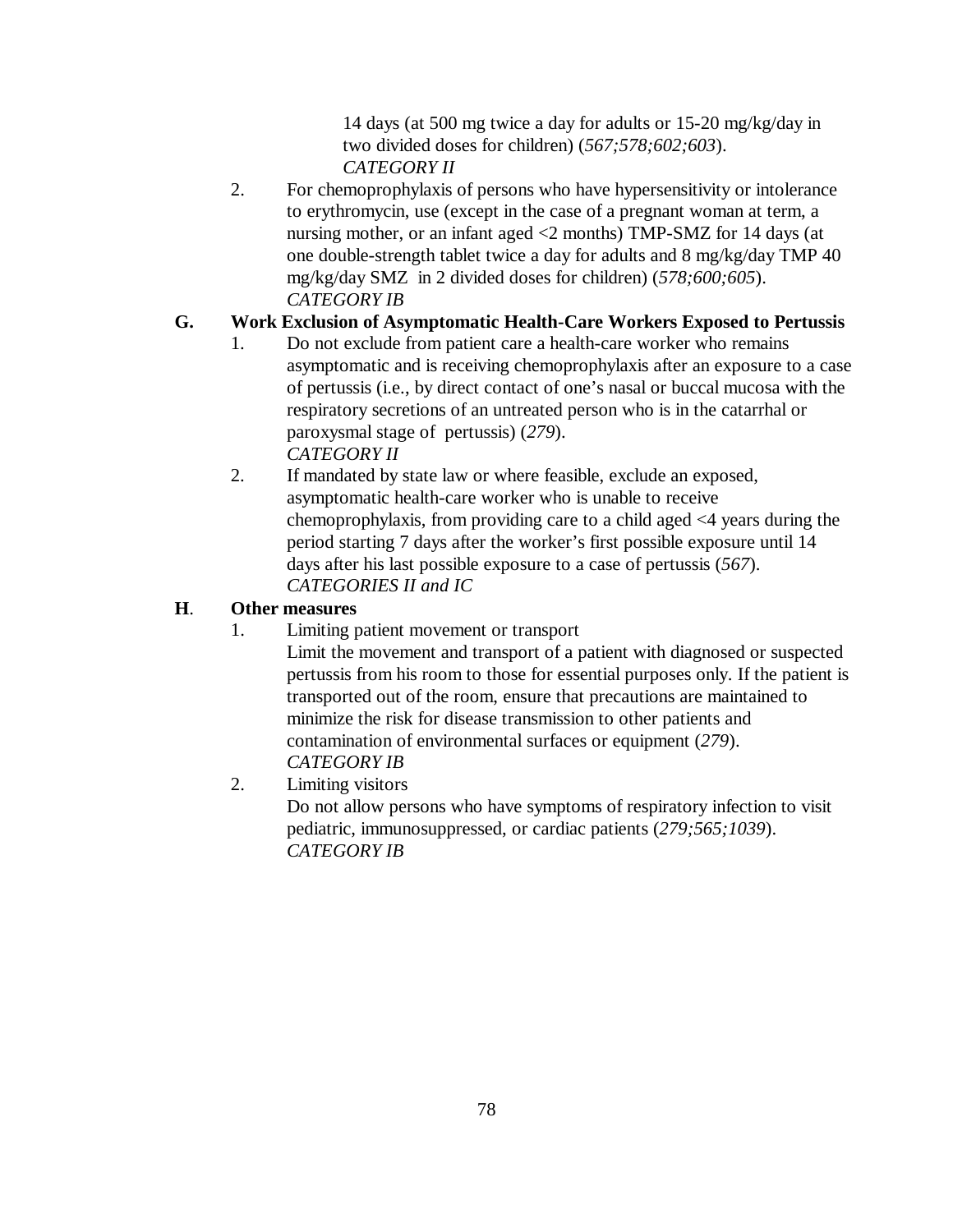### **PREVENTION AND CONTROL OF HEALTH-CARE-ASSOCIATED PULMONARY ASPERGILLOSIS**

### **I. Staff Education and Infection Surveillance**

### **A. Staff Education**

Educate health-care personnel according to their level of responsibility regarding infection-control procedures to decrease the occurrence of health-care-associated pulmonary aspergillosis.

*CATEGORY II*

### **B. Surveillance**

- 1. Maintain a high index of suspicion for health-care-associated pulmonary aspergillosis in severely immunocompromised patients (i.e., patients with severe, prolonged neutropenia [ANC <500/mm<sup>3</sup> for 2 weeks or <100/mm<sup>3</sup> for 1 week], most notably HSCT recipients and including recipients of solidorgan transplants or patients with hematologic malignancies who are receiving chemotherapy, when they are severely neutropenic as defined previously).and persons receiving prolonged high-dose steroids (*614;617;618;625;629;649;673;676*). *CATEGORY IA*
- 2. Maintain surveillance for cases of health-care-associated pulmonary aspergillosis by establishing a system by which the facility's infection-control personnel are promptly informed when *Aspergillus* sp. is isolated from cultures of specimens from patient's respiratory tract and by periodically reviewing the hospital's microbiologic, histopathologic, and postmortem data.

*CATEGORY II*

- 3. Surveillance cultures
	- a. Do not perform routine, periodic cultures of the nasopharynx of asymptomatic patients at high risk (*1040;1041*). *CATEGORY IB*
	- b. Do not perform routine, periodic cultures of equipment or devices used for respiratory therapy, pulmonary function testing, or delivery of inhalation anesthesia in the HSCT unit, nor of dust in rooms of HSCT recipients (*1041*). *CATEGORY IB*
	- c. *No recommendation* can be made about routine microbiologic air sampling before, during, or after facility construction or renovation, or before or during occupancy of areas housing immunocompromised patients (*506;1042*). *UNRESOLVED ISSUE*
- 4. In facilities with PEs, perform surveillance of the ventilation status of these areas either by continuous monitoring or periodic analysis of the following parameters: room air exchanges, pressure relations and filtration efficacy to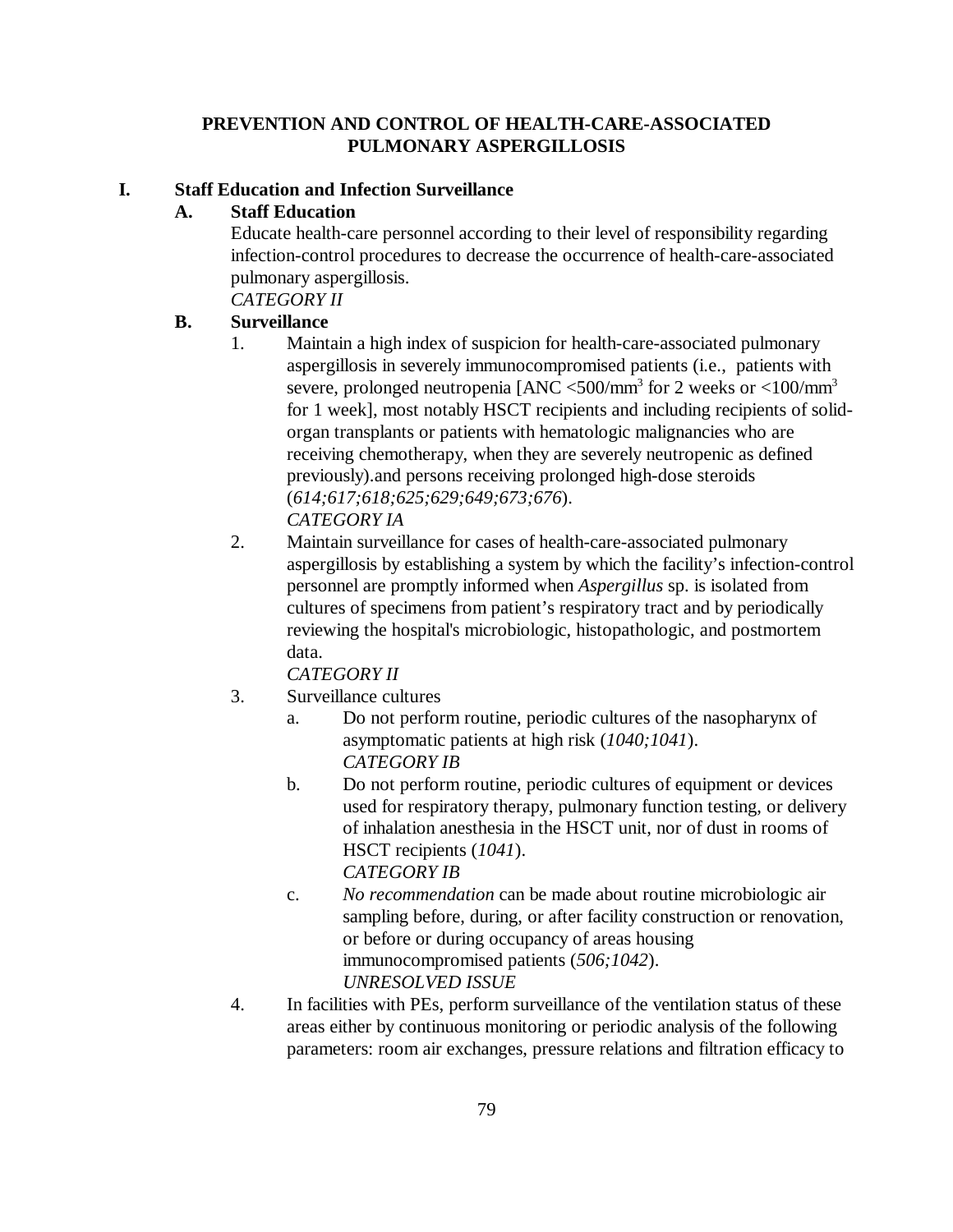ensure that appropriate levels are maintained (*506;706*). *CATEGORY IB*

# **II. Prevention of Transmission of** *Aspergillus* **spp. Spores**

# **A. Planning New Specialized-Care Units for High-Risk Patients**

- 1. PE for allogeneic HSCT recipients
	- a. When constructing new specialized-care units with PE for HSCT recipients, ensure that patient rooms have adequate capacity to minimize accumulation of fungal spores via 1) HEPA filtration of incoming air, 2) directed room airflow, 3) positive air pressure in patient's room in relation to the corridor, 4) well-sealed room, and 5) high (>12) air changes per hour (*506;619;700;702;704*). *CATEGORIES IB and IC*
	- b. Do not use LAF routinely in PE (*506;507;681;696;707*). *CATEGORY IB*
- 2. Units for autologous HSCT and solid-organ transplant recipients *No recommendation* can be made for constructing PE for recipients of autologous HSCTs or solid-organ-transplants (e.g., heart, liver, lung, kidney) (*506;705*). *UNRESOLVED ISSUE*

# **B. In Existing Facilities with HSCT Units and No Cases of Health-Care-Associated Aspergillosis**

- 1. Placement of patients in PE
	- a. Place an allogeneic HSCT recipient in a PE that meets the conditions outlined in Section II-A-1. *CATEGORY IB*
	- b. *No recommendation* can be made for routinely placing a recipient of autologous HSCT or solid-organ transplant in PE. *UNRESOLVED ISSUE*
- 2. Maintain air-handling systems in PE and other high-risk patient-care areas according to published recommendations (*506;702;704*). *CATEGORIES IB and IC*
- 3. Develop a water-damage response plan for immediate execution when water leaks, spills, and moisture accumulation occur to prevent fungal growth in the involved areas (*506;713*). *CATEGORY IB*
- 4. Use proper dusting methods for patient-care areas designated for severely immunocompromised (e.g., HSCT recipients) (*506;714*). *CATEGORY IB*
	- a. Wet-dust horizontal surfaces daily using cloth that has been moistened with an EPA-registered hospital disinfectant (*682*). *CATEGORY IB*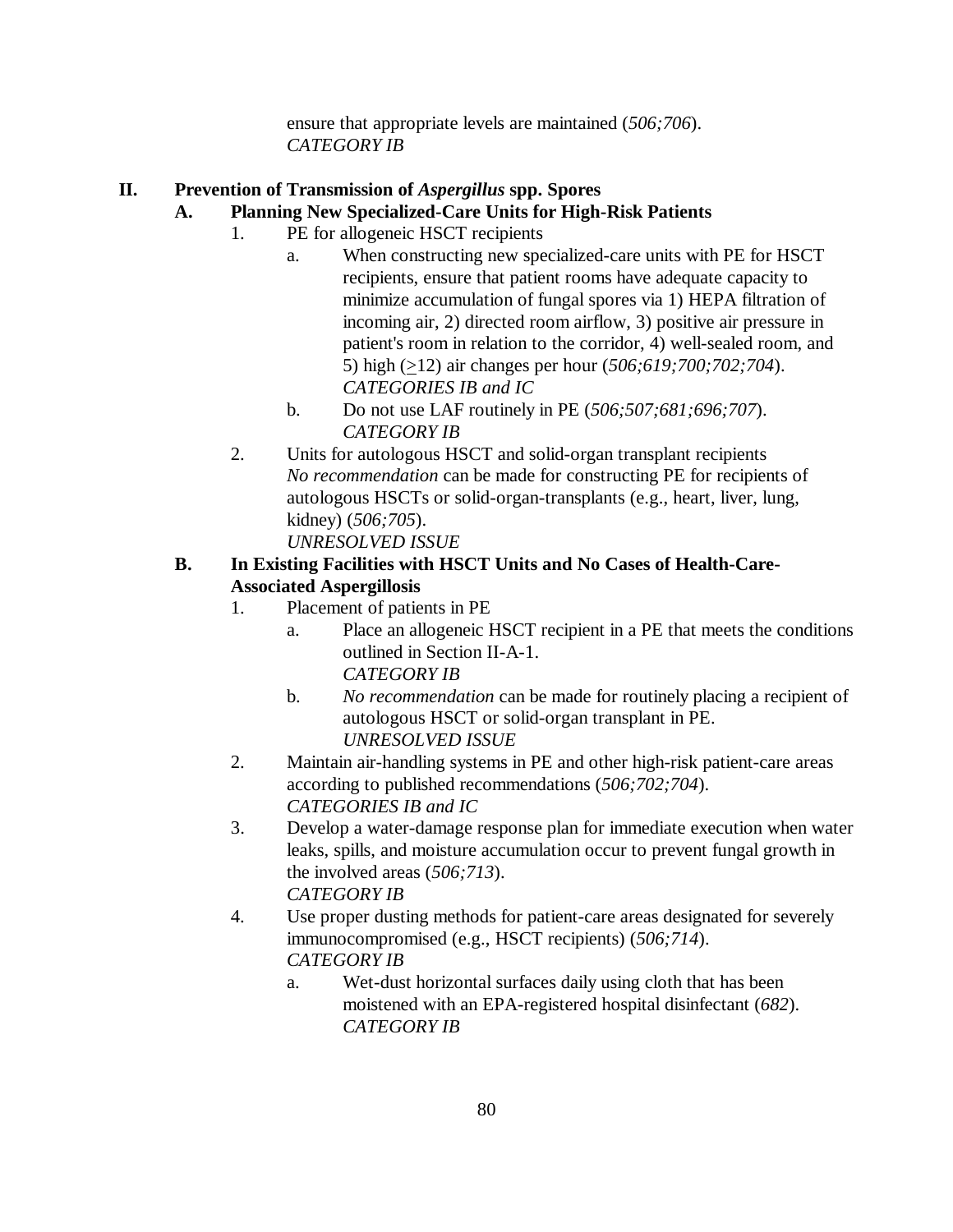- b. Avoid dusting methods that disperse dust (e.g., feather dusting) (*682*). *CATEGORY IB*
- c. Keep vacuums in good repair and equip them with HEPA filters for use in areas with patients at high risk (*682;714*). *CATEGORY IB*
- 5. Do not use carpeting in hallways and rooms occupied by severely immunocompromised patients (*506;507;1043*) *CATEGORY IB*
- 6. Avoid using upholstered furniture or furnishings in rooms occupied by severely immunocompromised patients. *CATEGORY II*
- 7. Minimize the length of time that immunocompromised patients in PEs are outside their rooms for diagnostic procedures and other activities. *CATEGORY II*
	- a. Instruct severely immunocompromised patients to wear a highefficiency respiratory-protection device (e.g., an N95 respirator) when they leave the PE during periods when construction, renovation, and/or other dust-generating activities are ongoing in and around the health-care facility (*715*). *CATEGORY II*
	- b. *No recommendation* can be made about the specific type of respiratory-protection device (e.g., surgical mask, N95 respirator) for use by a severely immunocompromised patient who leaves the PE during periods when there is no construction, renovation or other dust-generating activity in progress in or around the healthcare facility.

*UNRESOLVED ISSUE*

- 8. Systematically review and coordinate infection-control strategies with personnel in charge of the facility's engineering, maintenance, central supply and distribution, and catering services (*506;507;685*). *CATEGORY IB*
- 9. When planning construction, demolition, and renovation activities in and around the facility, assess whether patients at high-risk for aspergillosis are likely to be exposed to high ambient-air spore counts of *Aspergillus* spp. from construction, demolition, and renovation sites, and if so, develop a plan to prevent such exposures (*506;507;685*). *CATEGORY IA*
- 10. During construction, demolition, or renovation activities, construct impermeable barriers between patient-care and construction areas to prevent dust from entering the patient-care areas (*506;626*). *CATEGORY IB*
- 11. Direct pedestrian traffic that come from construction areas away from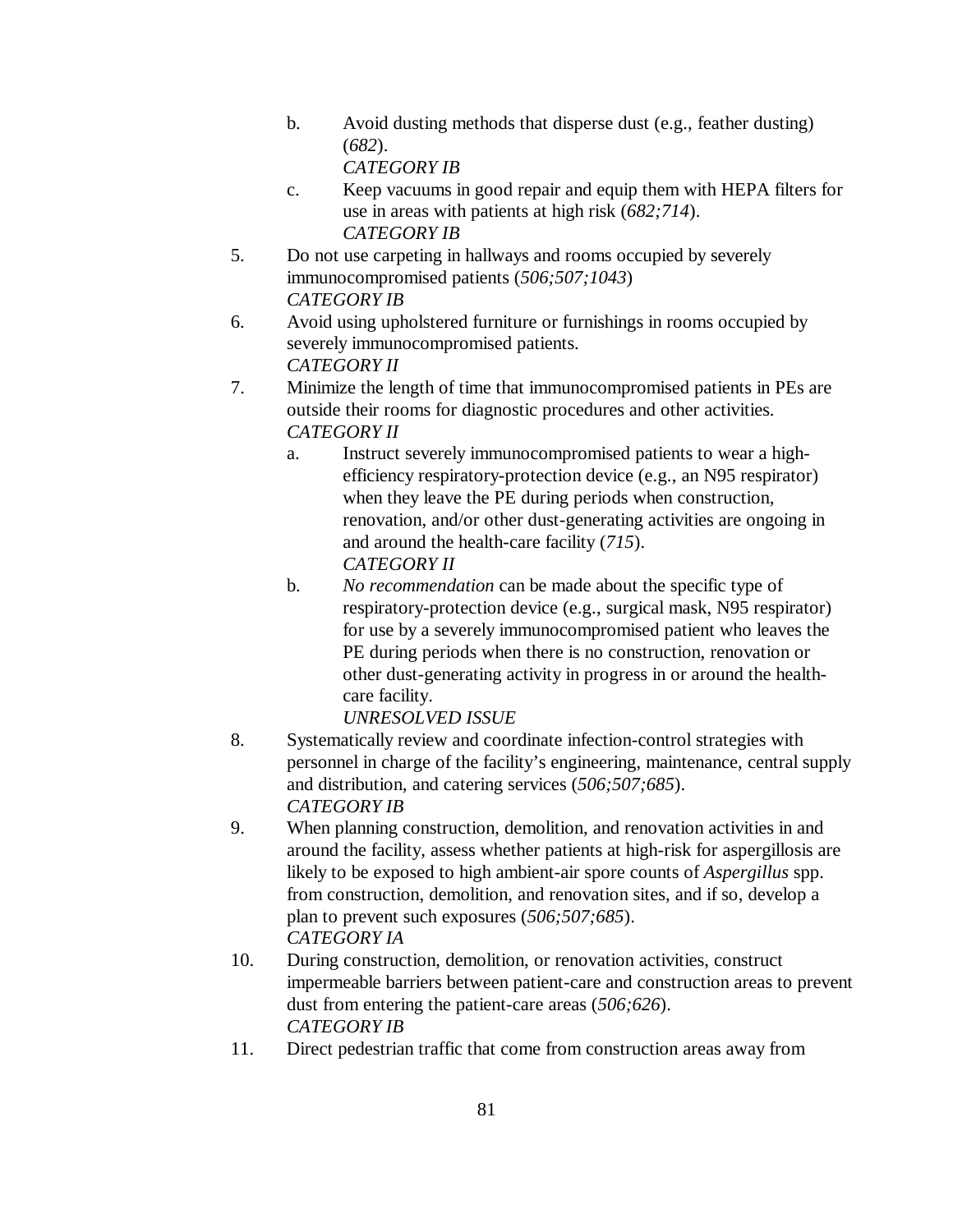patient-care areas to limit the opening and closing of doors or other barriers that might cause dust dispersion, entry of contaminated air, or tracking of dust into patient-care areas (*506;507;626;679;685*). *CATEGORY IB*

12. Do not allow fresh or dried flowers or potted plants in patient-care areas for severely immunocompromised patients (*695*). *CATEGORY II*

# **C. When A Case of Aspergillosis Occurs**

- 1. Assess whether the infection is health-care-related or community-acquired.
	- a. Obtain and use the following information to help in the investigation: background rate of disease at the facility; presence of concurrent or recent cases, as determined by a review of the facility's microbiologic, histopathologic, and postmortem records; length of patient's stay in the facility prior to the onset of aspergillosis; patient's stay at, visit of, or transfer from, other health-care facilities or other locations within the facility; and the period the patient was exposed outside the health-care facility after the onset of immunosuppression and before onset of aspergillosis. *CATEGORY II*
	- b. Determine, if any ventilation deficiency exists in the PEs (*506*). *CATEGORY IB*
- 2. If no evidence exists that the patient's aspergillosis is facility-acquired, continue routine maintenance procedures to prevent health-care-associated aspergillosis, as in Section II-B-1 through II-B-12. *CATEGORY IB*
- 3. If evidence of possible facility-acquired infection with *Aspergillus* spp. exists, conduct an epidemiologic investigation and an environmental assessment to determine and eliminate the source of *Aspergillus* spp. (*506*). *CATEGORY IB* (If assistance is needed, contact the local or state health department.)
- 4. Use an antifungal biocide (e.g., copper-8-quinolinolate) that is registered with the Environmental Protection Agency for decontamination of structural materials (*506;681;717*).

# *CATEGORY IB*

## **III. CHEMOPROPHYLAXIS**

- A. *No recommendation* can be made for the routine administration of antifungal agents such as itraconazole oral solution (5 mg/kg/day) or capsules (500 mg twice a day), low-dose parenteral amphotericin B (0.1 mg/kg/day), lipid-based formulations of amphotericin B (1 mg/kg/day), or nebulized amphotericin B administered by inhalation as prophylaxis for pulmonary aspergillosis in patients at high risk for this infection (*507;718-721;723-730*). *UNRESOLVED ISSUE*
- B. *No recommendation* can be made for any specific strategy (e.g., deferral of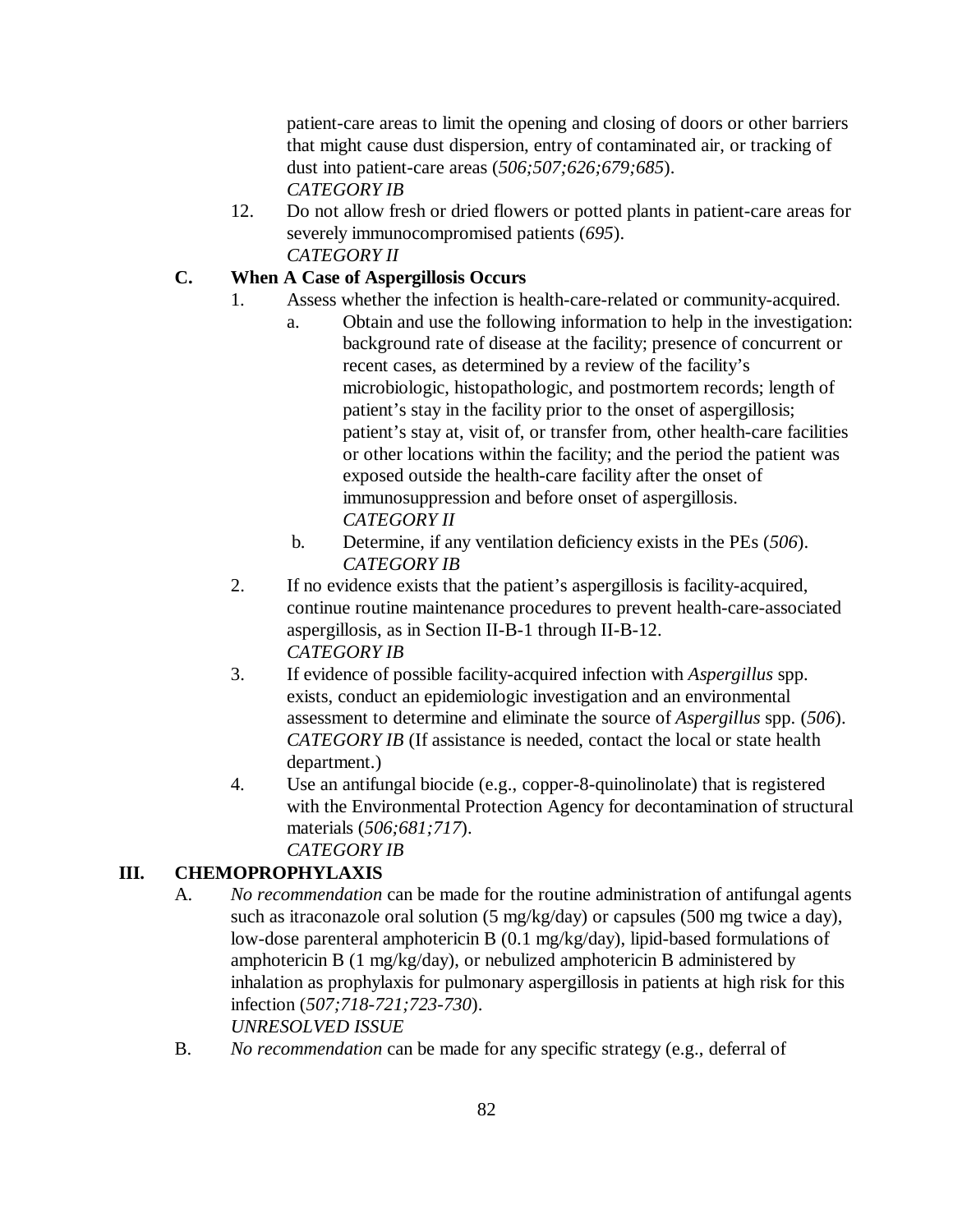hematopoietic stem-cell transplantation for a particular length of time or routine prophylaxis with absorbable or intravenous antifungal medications) to prevent recurrence of pulmonary aspergillosis in patients undergoing hematopoietic stemcell transplantation who have a history of pulmonary aspergillosis (*672;731-736*). *UNRESOLVED ISSUE*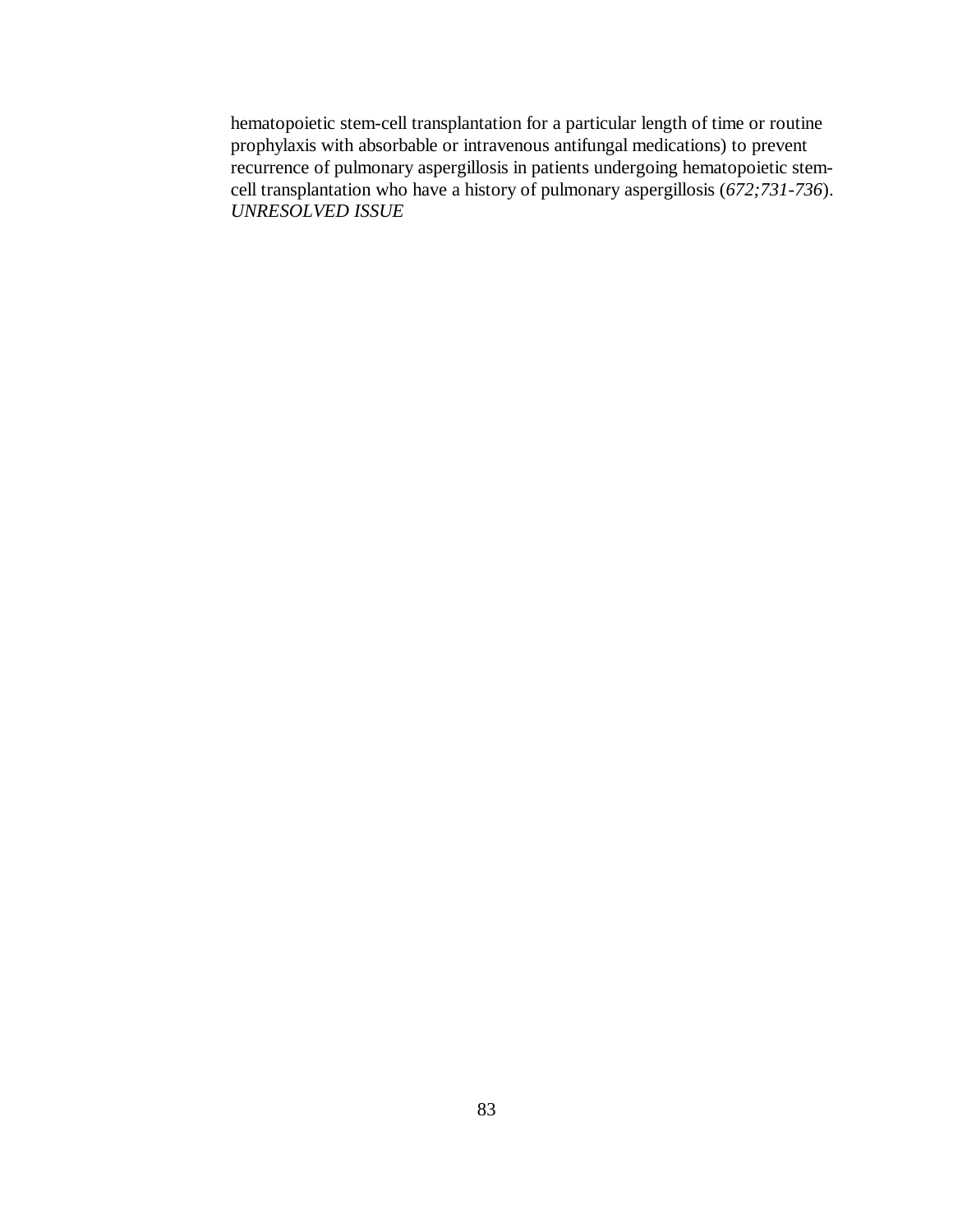## **PREVENTION AND CONTROL OF HEALTH-CARE ASSOCIATED RSV, PARAINFLUENZA VIRUS, AND ADENOVIRUS INFECTIONS**

# **I. Staff Education And Monitoring And Infection Surveillance**

### **A. Staff Education and Monitoring**

- 1. Staff education
	- a. Educate personnel in accordance with their level of responsibility in the health-care setting about the epidemiology, modes of transmission, and means of preventing the transmission of RSV within health-care facilities (*817*). *CATEGORY IB*
	- b. Educate personnel in accordance with their level of responsibility in the health-care setting, about the epidemiology, modes of transmission, and means of preventing the spread of parainfluenza virus and adenovirus within health-care facilities. *CATEGORY II*
- 2. In acute-care facilities, establish mechanisms by which the infection-control staff can monitor personnel compliance with the facility's infection-control policies about these viruses (*817*). *CATEGORY II*

### **B. Surveillance**

- 1. Establish mechanisms by which the appropriate health-care personnel are promptly alerted to any increase in the activity of RSV, parainfluenza virus, adenovirus, or other respiratory viruses in the local community. Establish mechanisms by which the appropriate health-care personnel can promptly inform the local and state health departments of any increase in the activity of the above-named viruses or of influenza-like illness in their facility. *CATEGORY IB*
- 2. In acute-care facilities during periods of increased prevalence of symptoms of viral respiratory illness in the community or health-care facility, and/or during the RSV and influenza season (i.e., December-March), attempt prompt diagnosis of respiratory infections caused by RSV, influenza, parainfluenza, or other respiratory viruses. Use rapid diagnostic techniques as clinically indicated in patients who are admitted to the health-care facility with respiratory illness and are at high risk for serious complications from viral respiratory infections (e.g., pediatric patients, especially infants, and those with compromised cardiac, pulmonary, or immune function) *(749;764;815;817;897*).

#### *CATEGORY IA*

 3. *No recommendation* can be made for routinely conducting surveillance cultures for RSV or other respiratory viruses in respiratory secretions of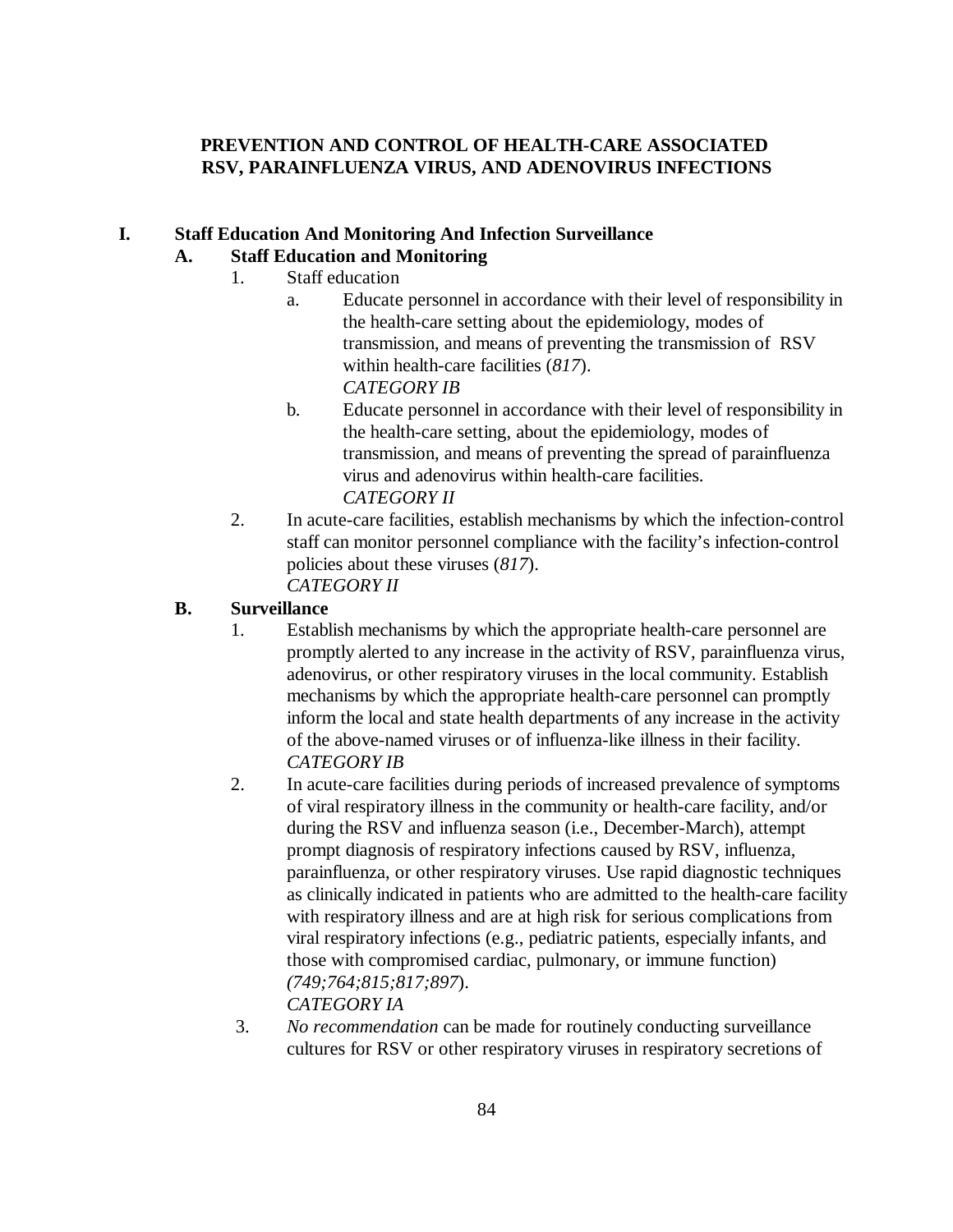patients (including immunocompromised patients, such as recipients of HSCT) (*507*).

*UNRESOLVED ISSUE*

- 4. In LTCFs, establish mechanism(s) for continuing surveillance to allow rapid identification of a potential outbreak in the facility. *CATEGORY II*
- **II. Prevention Of Transmission Of RSV, Parainfluenza Virus, Or Adenovirus A. Prevention of Person-to-Person Transmission**
	- 1. Standard and contact precautions for RSV and parainfluenza virus; and standard, contact, and droplet precautions for adenovirus
		- a. Hand hygiene

Decontaminate hands after contact with a patient or after touching respiratory secretions or fomites potentially contaminated with respiratory secretions, whether or not gloves are worn. Use soap and water when hands are visibly dirty or contaminated with proteinaceous material or are visibly soiled with blood or other body fluids, and use an alcohol-based hand rub if hands are not visibly soiled (*271;279;284;782;802-804;813;817*).

*CATEGORY IA*

- b. Gloving
	- (1) Wear gloves when entering the room of patients with confirmed or suspected RSV, parainfluenza, or adenovirus infection, and/or before handling the patients, their respiratory secretions, or fomites potentially contaminated with the patients' secretions (*279;280;782;802;803;810;815;817;819*). *CATEGORY IA*
	- (2) Change gloves between patients or after handling respiratory secretions or fomites contaminated with secretions from one patient before contact with another patient (*279;280;282;817*). Decontanimate hands after removing gloves (see II-A-1-a). *CATEGORY IA*
	- (3) After glove removal and hand decontamination, do not touch potentially contaminated environmental surfaces or items in the patient's room (*279*). *CATEGORY IB*
- c. Gowning

Wear a gown when entering the room of a patient suspected or proven to have RSV, parainfluenza virus, or adenovirus infection, and when soiling with respiratory secretions from a patient is anticipated (e.g., when handling infants with suspected or proven RSV, parainfluenza, or adenovirus infection). Change the gown after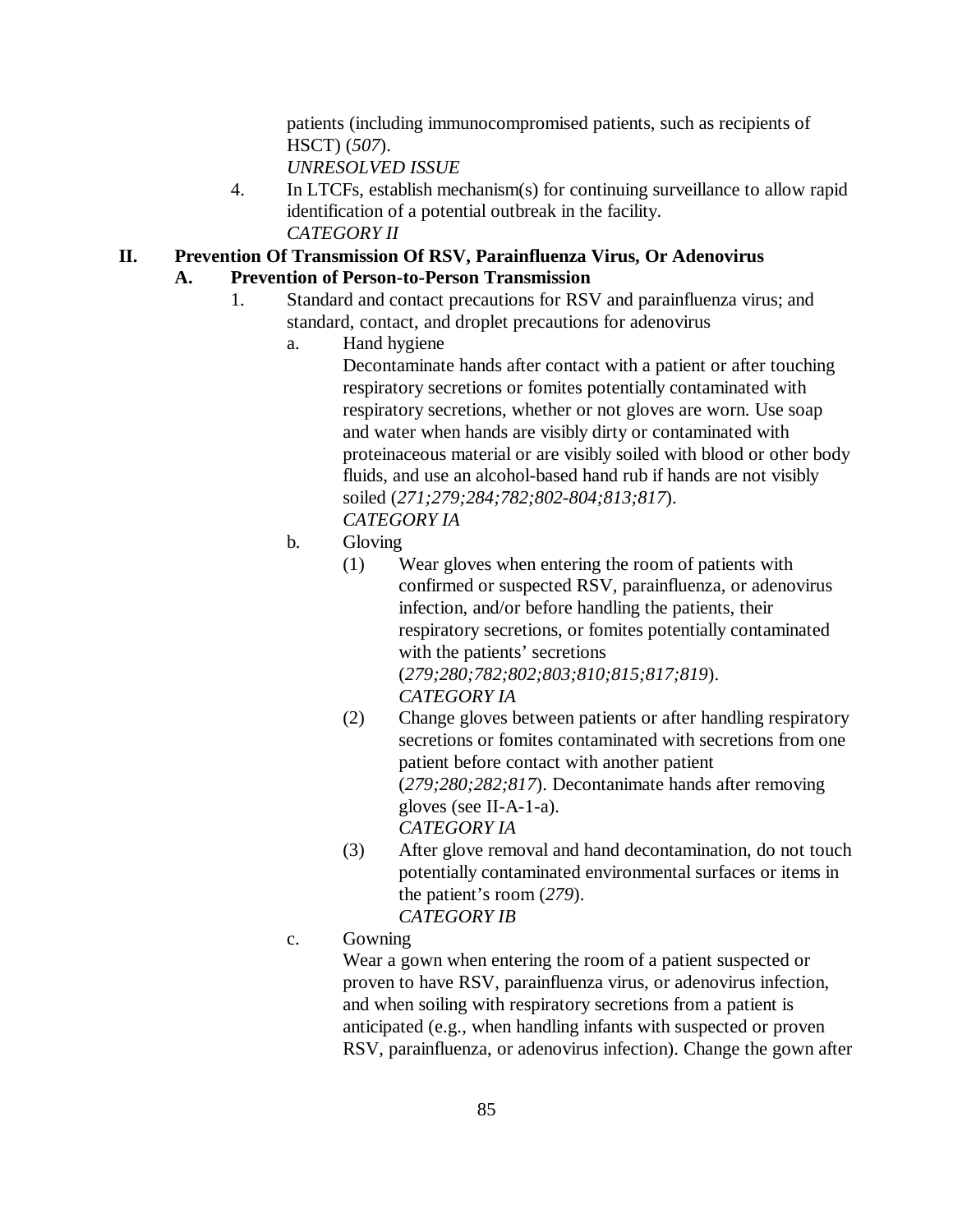such contact and before giving care to another patient or when leaving the patient's room. After gown removal, ensure that clothing does not come into contact with potentially contaminated environmental surfaces (*279;280*).

- *CATEGORY IB*
- d. Masking and wearing eye protection
	- (1) Wear a surgical mask and eye protection or a face shield when performing procedures or patient-care activities that might generate sprays of respiratory secretions from any patient whether or not the patient has confirmed or suspected viral respiratory tract infection (*279*). *CATEGORY IB*
	- (2) Wear a surgical mask and eye protection or a face shield when within 3 feet of a patient with suspected or confirmed adenovirus infection (*279*). *CATEGORY IB*
- e. Patient placement in acute-care facilities
	- (1) Place a patient with diagnosed RSV, parainfluenza, adenovirus, or other viral respiratory tract infection in a private room when possible or in a room with other patients with the same infection and no other infection (*279;749;810;813;815;819*). *CATEGORY IB*
	- (2) Place a patient with suspected RSV, parainfluenza, adenovirus, or other viral respiratory tract infection in a private room.

*CATEGORY II*

(a) Promptly perform rapid diagnostic laboratory tests on patients who are admitted with or who have symptoms of RSV infection after admission to the health-care facility to facilitate early downgrading of infection-control precautions to the minimum required for each patient's specific viral infection (*817;819*).

*CATEGORY IB*

(b) Promptly perform rapid diagnostic laboratory tests on patients who are admitted with or who have symptoms of parainfluenza or adenovirus infection after admission to the health-care facility to facilitate early downgrading of infection-control precautions to the minimum required for each patient's specific viral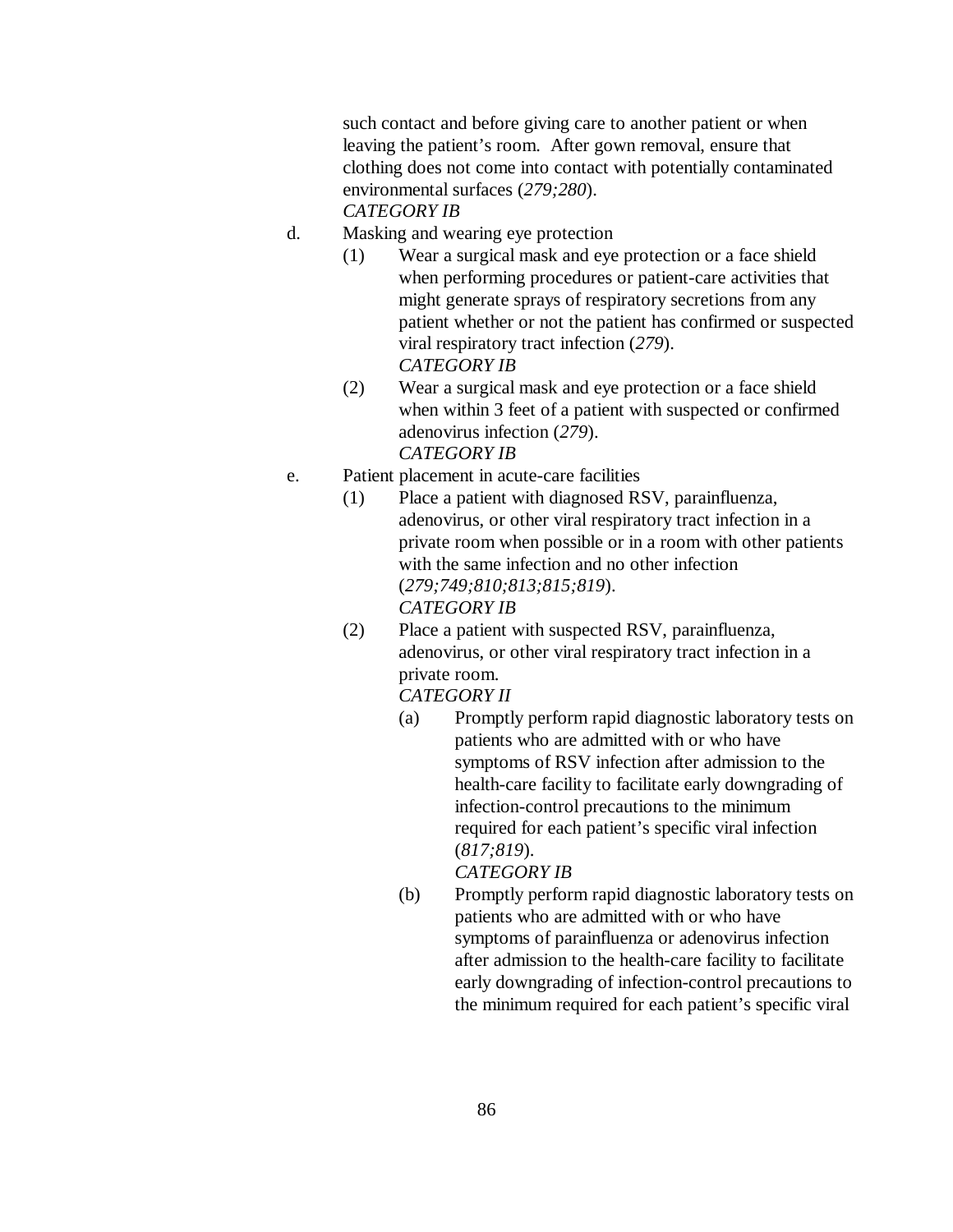infection and early initiation of treatment when indicated.

#### *CATEGORY II*

- f. Limiting patient movement or transport in acute-care facilities
	- (1) Limit to essential purposes only the movement or transport of patients from their rooms when they are diagnosed or suspected to be infected with RSV, parainfluenza virus, or adenovirus (*279*).

*CATEGORY IB*

- (2) If transport or movement from the room is necessary
	- (a) For a patient with diagnosed or suspected RSV or parainfluenza virus infection, ensure that precautions are maintained to minimize the risk for transmission of the virus to other patients and contamination of environmental surfaces or equipment by ensuring that the patient does not touch other persons' hands or environmental surfaces with hands that have been contaminated with his/her respiratory secretions (*279*).

#### *CATEGORY IB*

(b) For a patient with diagnosed or suspected adenovirus infection, minimize patient dispersal of droplets by having the patient wear a surgical mask, and ensure that contact precautions are maintained to minimize the risk of transmission of the virus to other patients and contamination of environmental surfaces or equipment (*279*).

# *CATEGORY IB*

- 2. Other measures in acute-care facilities
	- a. Staffing
		- (1) Restrict health-care personnel in the acute stages of an upper respiratory tract infection from caring for infants and other patients at high risk for complications from viral respiratory tract infections (e.g., children with severe underlying cardiopulmonary conditions, children receiving chemotherapy for malignancy, premature infants, and patients who are otherwise immunocompromised) (*279;507;813;815;817*). *CATEGORY II*
		- (2) When feasible, perform rapid diagnostic testing on healthcare personnel with symptoms of respiratory tract infection, especially those who provide care to patients at high-risk for acquiring and/or developing severe complications from RSV, parainfluenza, or adenovirus infection, so that their work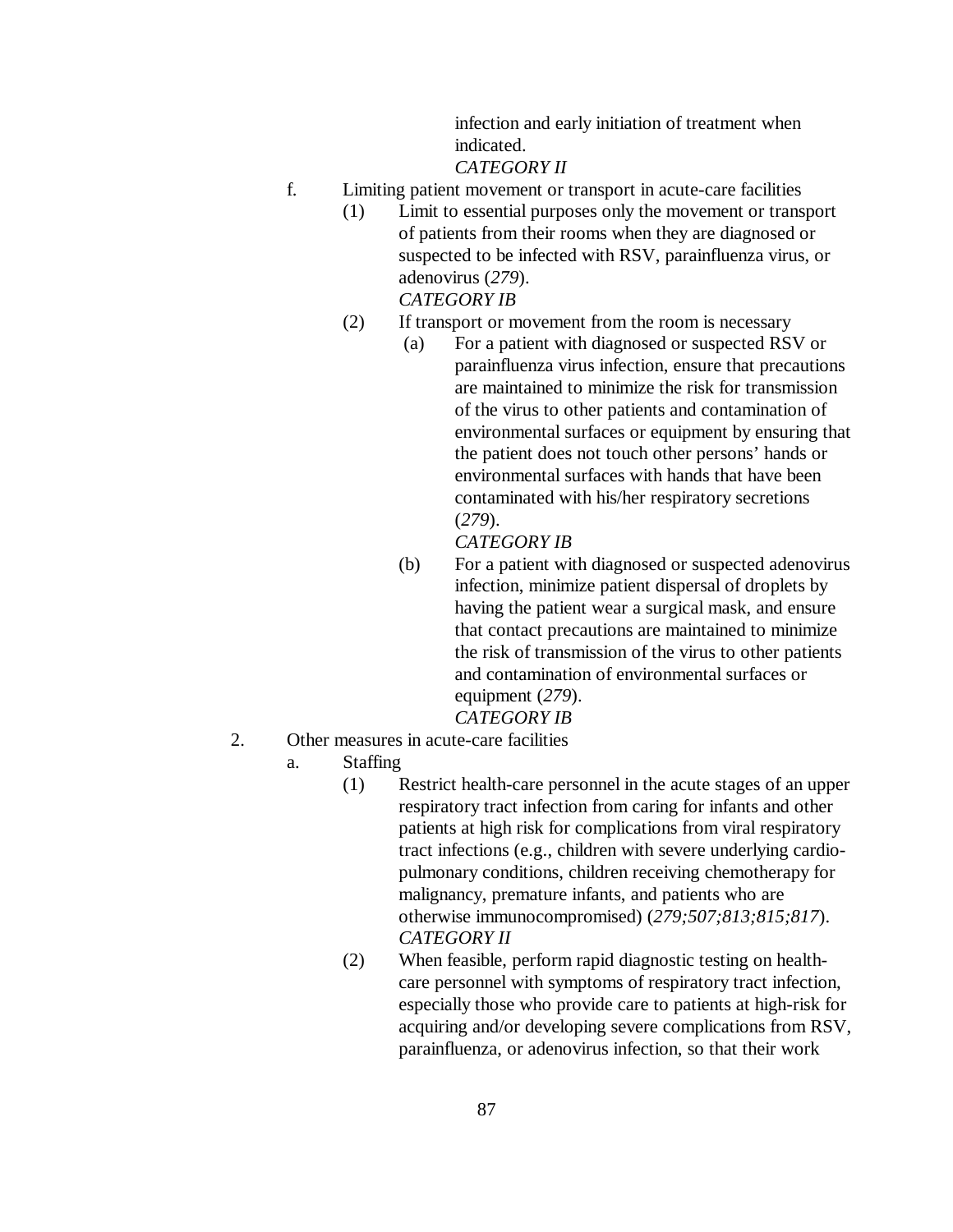status can be determined promptly. *CATEGORY II*

b. Limiting visitors

Do not allow persons who have symptoms of respiratory infection to visit pediatric, immunocompromised, or cardiac patients (*279;507;810;817;819*). *CATEGORY IB*

c. Use of monoclonal antibody (palivizumab) for attenuation of RSV infection

Follow the recommendations of the American Academy of Pediatrics to consider monthly administration of palivizumab, an RSV monoclonal-antibody preparation, to the following infants and children aged  $\langle 24 \text{ months: } 1 \rangle$  those born prematurely at  $\langle 32 \text{ weeks} \rangle$ of gestational age and have bronchopulmonary dysplasia, and those born prematurely at <32 weeks gestation without chronic lung disease who will be aged <6 months at the beginning of the RSV season, and (2) those born at 32-35 weeks gestation, if two or more of the following risk factors are present: child-care attendance, school-aged siblings, exposure to environmental pollutants, congenital abnormalities of the airways, or severe neuromuscular disease (*820;822-824*).

- *CATEGORY II*
- 3. Control of outbreaks in acute-care facilities
	- a. Perform rapid screening diagnostic tests for the particular virus(es) known or suspected to be causing the outbreak on patients who are admitted with symptoms of viral respiratory illness. Promptly cohort the patients (according to their specific infections) as soon as the results of the screening tests are available

(*749;764;810;813;815;817;819*). In the interim, when possible, admit patients with symptoms of viral respiratory infections to private rooms.

*CATEGORY IB*

- b. Personnel cohorting
	- (1) During an outbreak of health-care-associated RSV infection, cohort personnel as much as practical (e.g., restrict personnel who give care to infected patients from giving care to uninfected patients) (*810;813;815*). *CATEGORY II*
	- (2) *No recommendation* can be made for routinely cohorting personnel during an outbreak of health-care-associated adenovirus or parainfluenza virus infection. *UNRESOLVED ISSUE*
- c. Use of RSV immune globulin or monoclonal antibody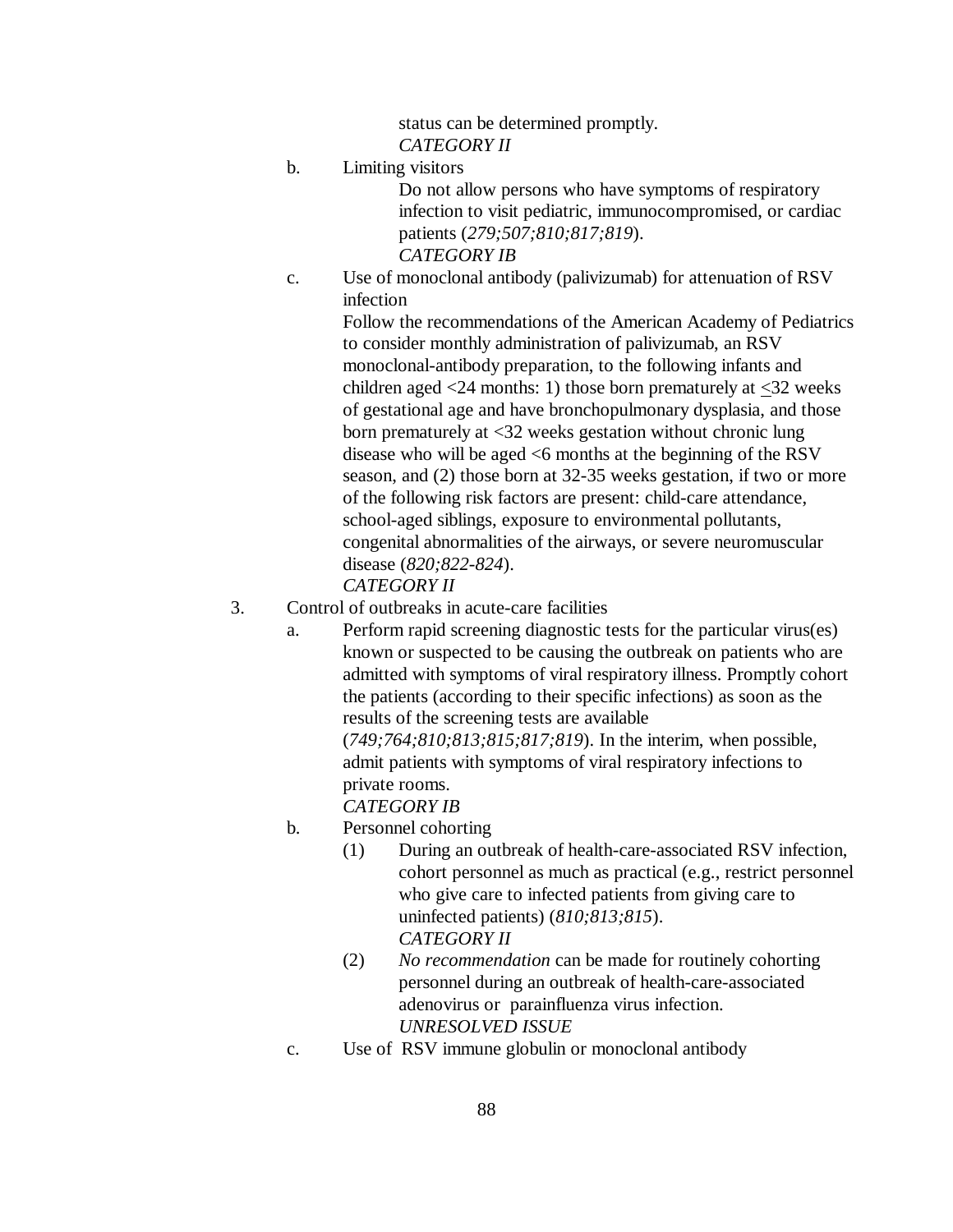*No recommendation* can be made for the use of RSV immune globulin or monoclonal antibody to control outbreaks of RSV infection in the health-care setting (*820- 825;827-829*). *UNRESOLVED ISSUE*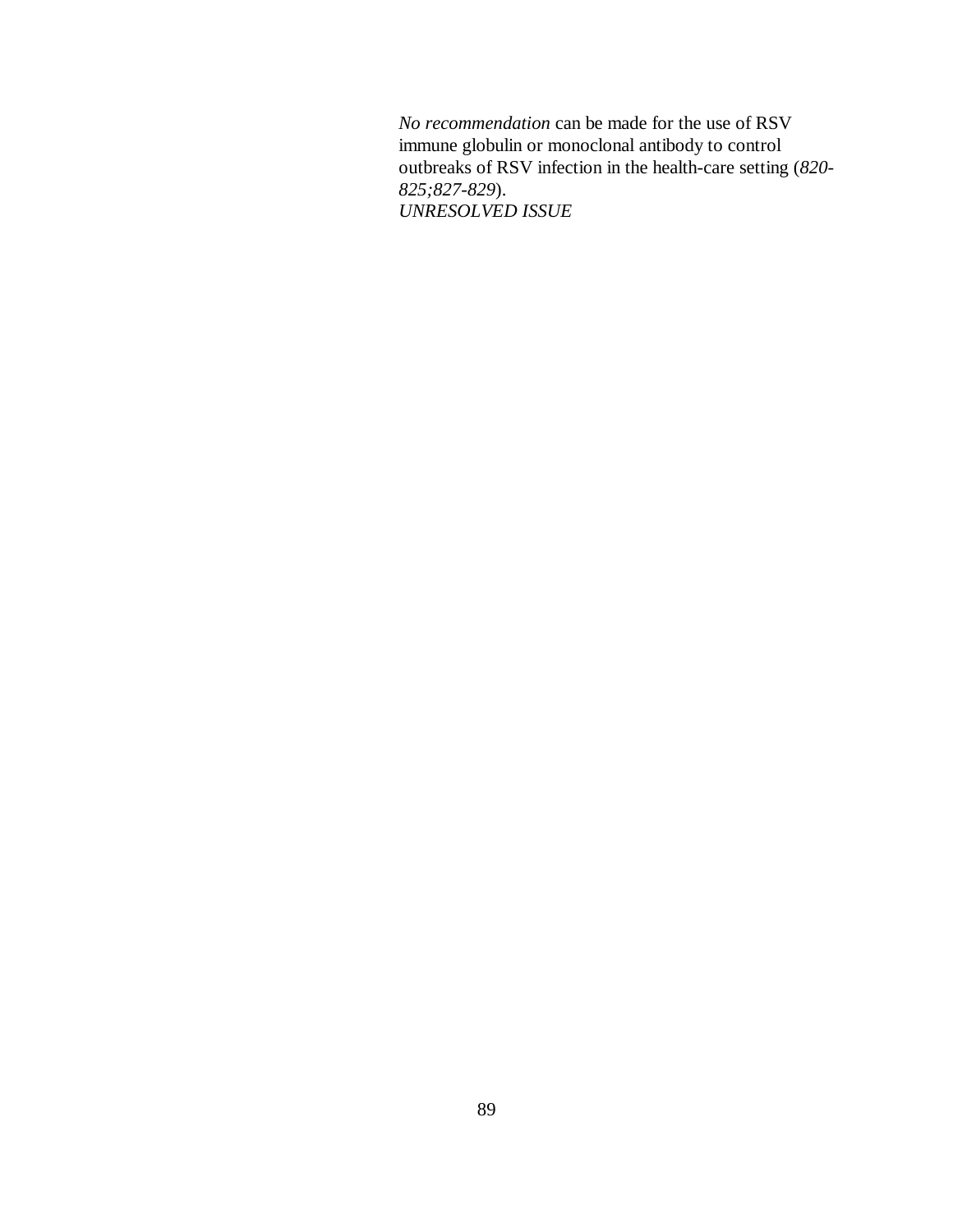#### **PREVENTION AND CONTROL OF HEALTH-CARE-ASSOCIATED INFLUENZA**

#### **I. Staff Education**

Provide health-care personnel continuing education or access to continuing education about the epidemiology, modes of transmission, diagnosis, and means of preventing the spread of influenza, in accordance with their level of responsibility in preventing healthcare-associated influenza (*1029;1044-1046*).

*CATEGORY II*

## **II. Surveillance**

- A. Establish mechanisms by which facility personnel are promptly alerted about increased influenza activity in the community. *CATEGORY II*
- B. Establish protocols for intensifying efforts to promptly diagnose cases of facilityacquired influenza.
	- 1. Determine the threshold incidence or prevalence of influenza or influenzalike illness in the facility at which laboratory testing of patients with influenza-like illness is to be undertaken and outbreak control measures are to be initiated (*942*). *CATEGORY II*
	- 2. Arrange for laboratory tests to be available to clinicians for prompt diagnosis of influenza, especially during November-April (*936-939*). *CATEGORY II*

## **III. Modifying Host Risk For Infection**

## **A. Vaccination**

1. In acute-care settings (including acute-care hospitals, emergency rooms, and walk-in clinics) or ongoing-care facilities (including physicians' offices, public health clinics, employee health clinics, hemodialysis centers, hospital specialty-care clinics, outpatient rehabilitation programs, or mobile clinics), offer vaccine to inpatients and outpatients at high risk for complications from influenza beginning in September and throughout the influenza season (*410;941;1047;1048*). Groups at high risk for influenza-related complications include those aged >65 years; residents of nursing homes and other chronic-care facilities that house persons of any age who have chronic medical conditions; adults and children aged >6 months who have chronic disorders of the pulmonary or cardiovascular system, including asthma; adults and children who have required regular medical follow-up or hospitalization during the preceding year because of chronic metabolic diseases (including diabetes mellitus), renal dysfunction, hemoglobinopathies; or immunosuppression (including immunosuppresssion caused by medications or HIV); children and adolescents (aged 6 months-18

years) who are receiving long-term aspirin therapy; and women who will be in the second or third trimester of pregnancy during the influenza season (*941;950-954;957*). In addition, offer annual influenza vaccination to all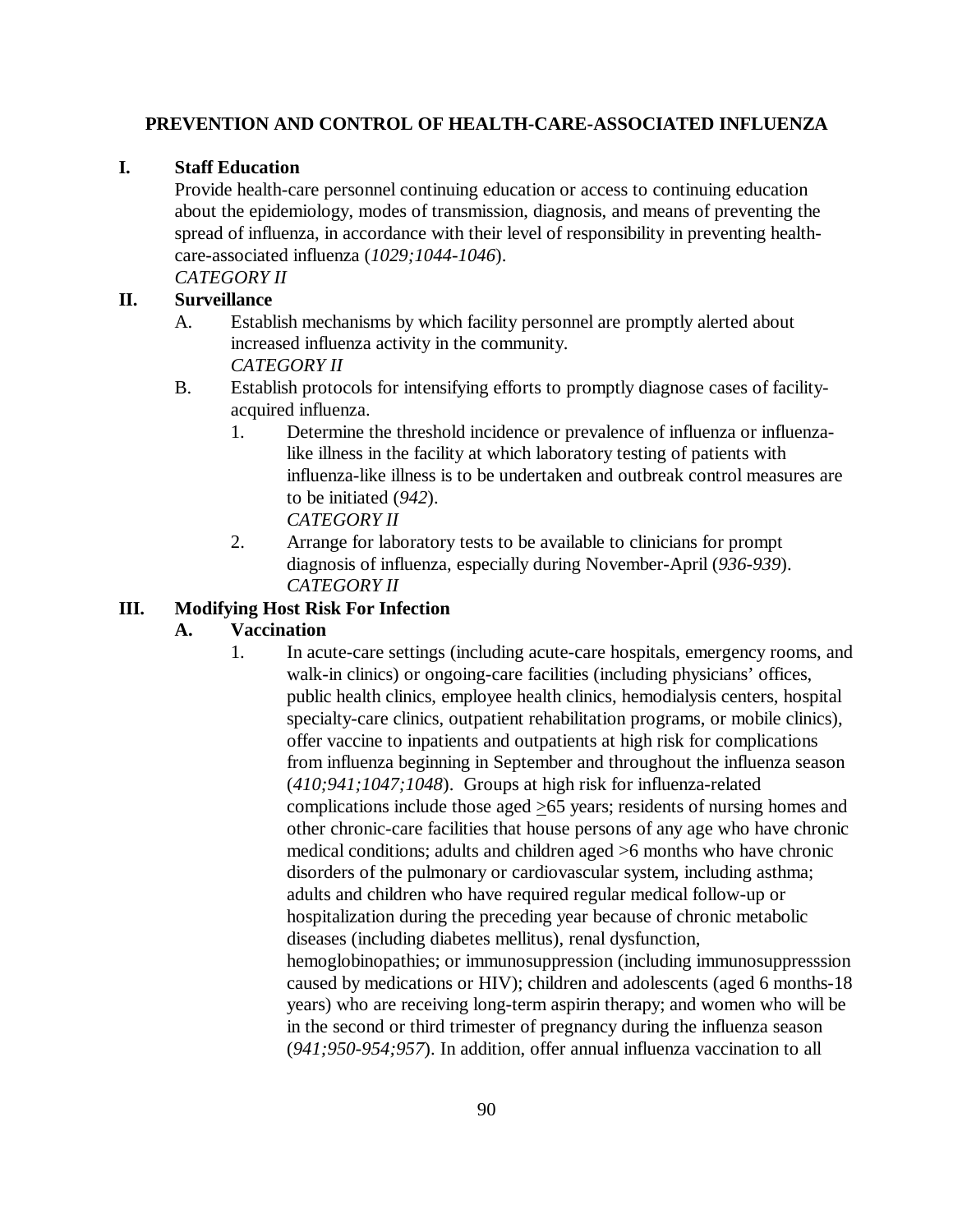persons aged 50-64 years, close contacts of children aged <24 months, and healthy children aged 6-23 months (*941*). *CATEGORY IA* 

- 2. In nursing homes and other long-term care facilities, establish an SOP for timely administration of the inactivated influenza vaccine to high-risk persons as identified in Section III-A-1 (*408;409;941;1029*). *CATEGORY IA*
	- a. Obtain consent for influenza vaccination (if such is required by local or state law) from every resident (or his/her guardian) at the time the resident is admitted to the facility or anytime afterwards, before the next influenza season (*941;1029;1049*). *CATEGORY IB*
	- b. Routinely vaccinate all residents, except those with medical contraindication(s) to receipt of influenza vaccine, (under an SOP or with the concurrence of the residents' respective attending physicians) at one time, annually, before the influenza season. To residents who are admitted during the winter months after completion of the facility's vaccination program, offer the vaccine at the time of their admission (*941;957;1049;1050*). CATEGORY IA
	- c. In settings not included in sections III-A-1 and -2, where health care is given (e.g., in homes visited by personnel from home health-care agencies), vaccinate patients for whom vaccination is indicated, as listed in section III-A-1, and refer patient's household members and care givers for vaccination, before the influenza season (*941*). *CATEGORY IA*
- 3. Personnel
	- a. Beginning in October each year, provide inactivated influenza vaccine for all personnel including night and weekend staff (*941;944-946;956;958*). Throughout the influenza season, continue to make the vaccine available to newly hired personnel and to those who initially refuse vaccination. If vaccine supply is limited, give highest priority to staff caring for patients at greatest risk for severe complications from influenza infection, as listed in section III-A-1 above (*941*).

#### *CATEGORY IA*

- b. Educate health-care personnel regarding the benefits of vaccination and the potential health consequences of influenza illness for themselves and their patients (*941*). *CATEGORY IB*
- c. Take measures to provide all health-care personnel convenient access to inactivated influenza vaccine at the work site, free of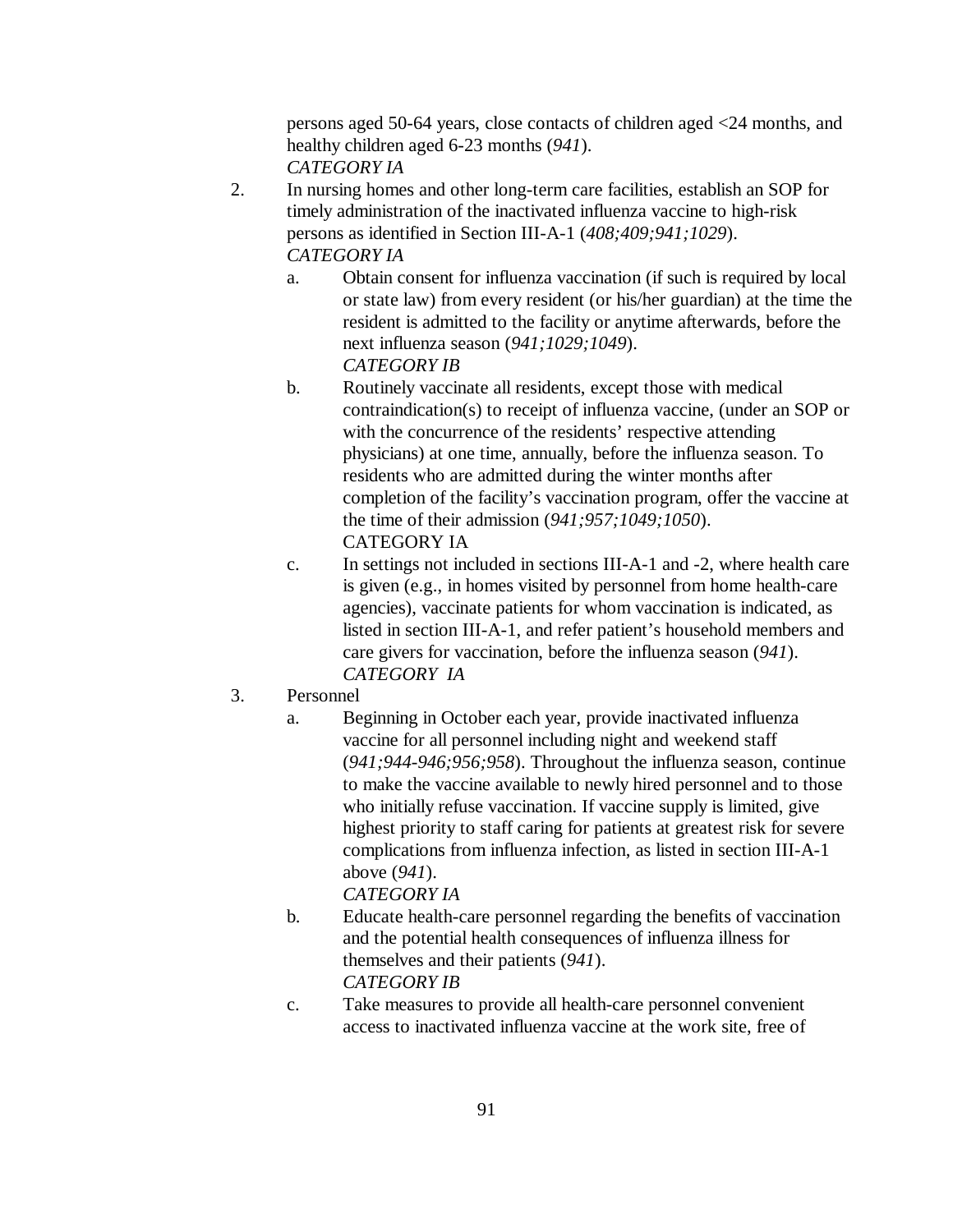### charge, as part of employee health program (*941*). *CATEGORY IB*

# **B. Use of Antiviral Agents (See Section V-C)**

# **IV. PREVENTION OF PERSON-TO-PERSON TRANSMISSION**

# **A. Droplet Precautions**

- 1. Place a patient who is diagnosed to have influenza in a private room or in a room with other patients with confirmed influenza, unless there are medical contraindications to doing so (*279*). *CATEGORY IB*
- 2 Place a patient suspected to have influenza in a private room and promptly perform rapid diagnostic laboratory tests to facilitate early downgrading of infection-control precautions to the minimum required for the patient's infection (279).

*CATEGORY II*

- 3. Wear a surgical mask upon entering the patient's room or when working within 3 feet of the patient (*279*). *CATEGORY IB*
- 4. Limit the movement and transport of the patient from the room to those for essential purposes only. If patient movement or transport is necessary, have the patient wear a surgical mask, if possible, to minimize droplet dispersal by the patient (*279*). *CATEGORY II*

# **B. Eye Protection**

*No recommendation* can be made for wearing eye-protective device upon entering the room of a patient with confirmed or suspected influenza or when working within 3 feet of the patient.

*UNRESOLVED ISSUE*

# **C. Contact Precautions**

*No recommendation* can be made for observance of contact precautions (in addition to droplet precautions) for patients with confirmed or suspected influenza (*279;921*).

*UNRESOLVED ISSUE*

# **D. Standard Precautions**

1. Decontaminate hands before and after giving care to and/or touching a patient or after touching a patient's respiratory secretions, whether or not gloves are worn: if hands are visibly dirty or contaminated with proteinaceous material or are visibly soiled with blood or body fluids, wash them with either a nonantimicrobial soap and water or an antimicrobial soap and water; and if hands are not visibly soiled, use an alcohol-based hand rub for their decontamination (*278*).

*CATEGORY IA*

2. Wear gloves if hand contact with patient's respiratory secretions is expected (*279;921*).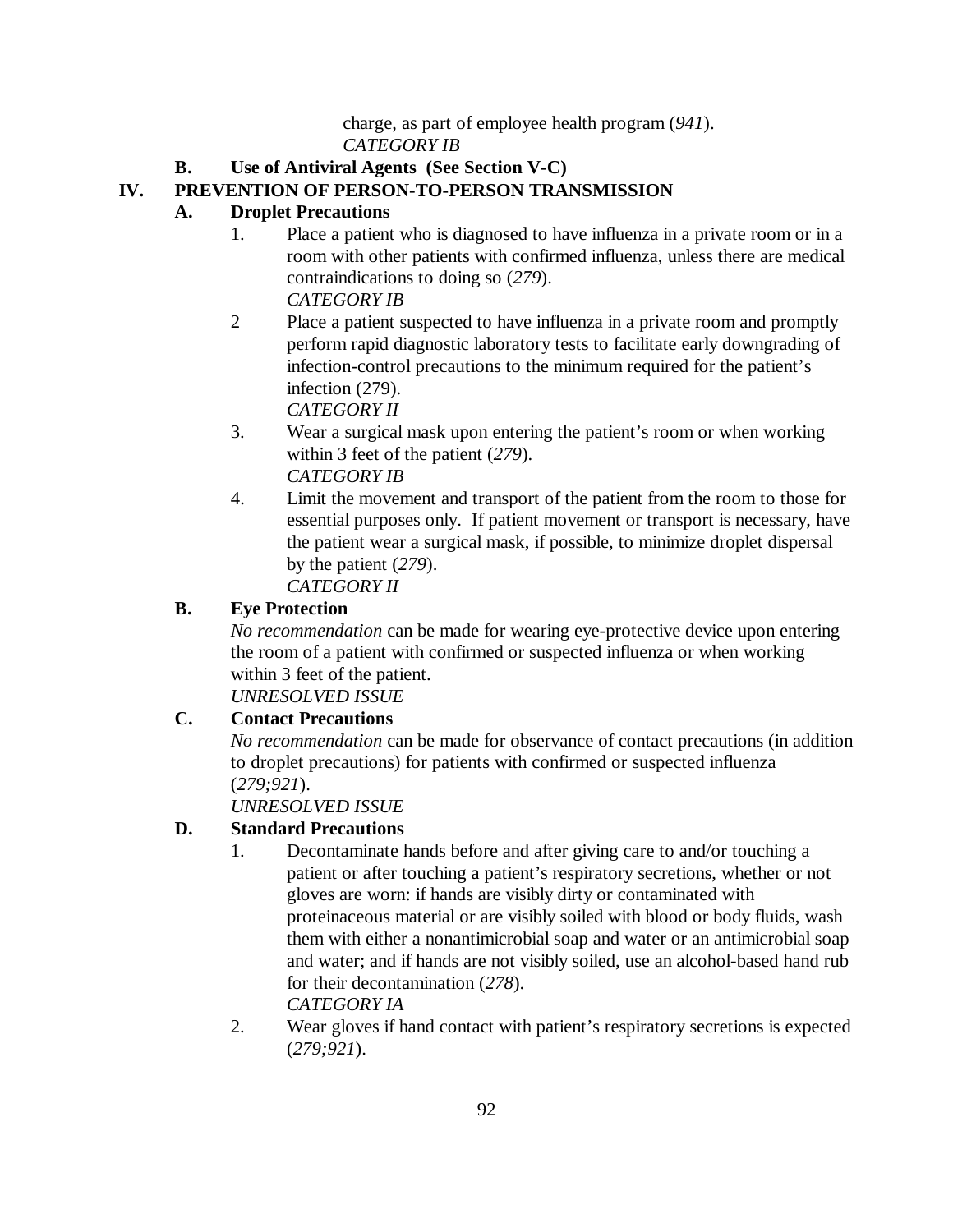#### *CATEGORY II*

3. Wear a gown if soiling of clothes with patient's respiratory secretions is expected (*279*). *CATEGORY II*

#### **E. Air Handling**

*No recommendation* can be made for maintaining negative air pressure in rooms of patients in whom influenza is suspected or diagnosed, or in placing together persons with influenza-like illness in a hospital area with an independent air-supply and exhaust system (*909;922;924*).

#### *UNRESOLVED ISSUE* F. **Personnel Restrictions**

In acute-care facilities, utilize the facility's employee health service or its equivalent to evaluate personnel with influenza-like illness and determine whether they should be removed from duties that involve direct patient contact. Use more stringent criteria for personnel who work in certain patient-care areas (e.g., ICUs, nurseries, and organ-transplant [especially HSCT] units) where patients who are most susceptible to influenza-related complications are located (*920;993;1051*). *CATEGORY IB*

### **V. Control Of Influenza Outbreaks**

#### **A. Determining the Outbreak Strain**

Early in the outbreak, perform rapid influenza virus testing on nasopharyngeal swab or nasal-wash specimens from patients with recent onset of symptoms suggestive of influenza. In addition, obtain viral cultures from a subset of patients to determine the infecting virus type and subtype (*936-939*).

### *CATEGORY IB*

### **B. Vaccination of Patients and Personnel**

Administer current inactivated influenza vaccine to unvaccinated patients and healthcare personnel (*941;945;946;957*).

## *CATEGORY IA*

# **C. Antiviral Agent Administration**

- 1. When a facility outbreak of influenza is suspected or recognized:
	- a. Administer amantadine, rimantadine, or oseltamivir as prophylaxis to all patients without influenza illness in the involved unit for whom the antiviral agent is not contraindicated (regardless of whether they received influenza vaccinations during the previous fall) for a minimum of 2 weeks or until approximately 1 week after the end of the outbreak. Do not delay administration of the antiviral agent(s) for prophylaxis unless the results of diagnostic tests to identify the infecting strain(s) can be obtained within 12-24 hours after specimen collection (*931;941;964;1050*).

### *CATEGORY IA*

b. Administer amantadine, rimantadine, oseltamivir, or zanamivir to patients acutely ill with influenza, within 48 hours of illness onset.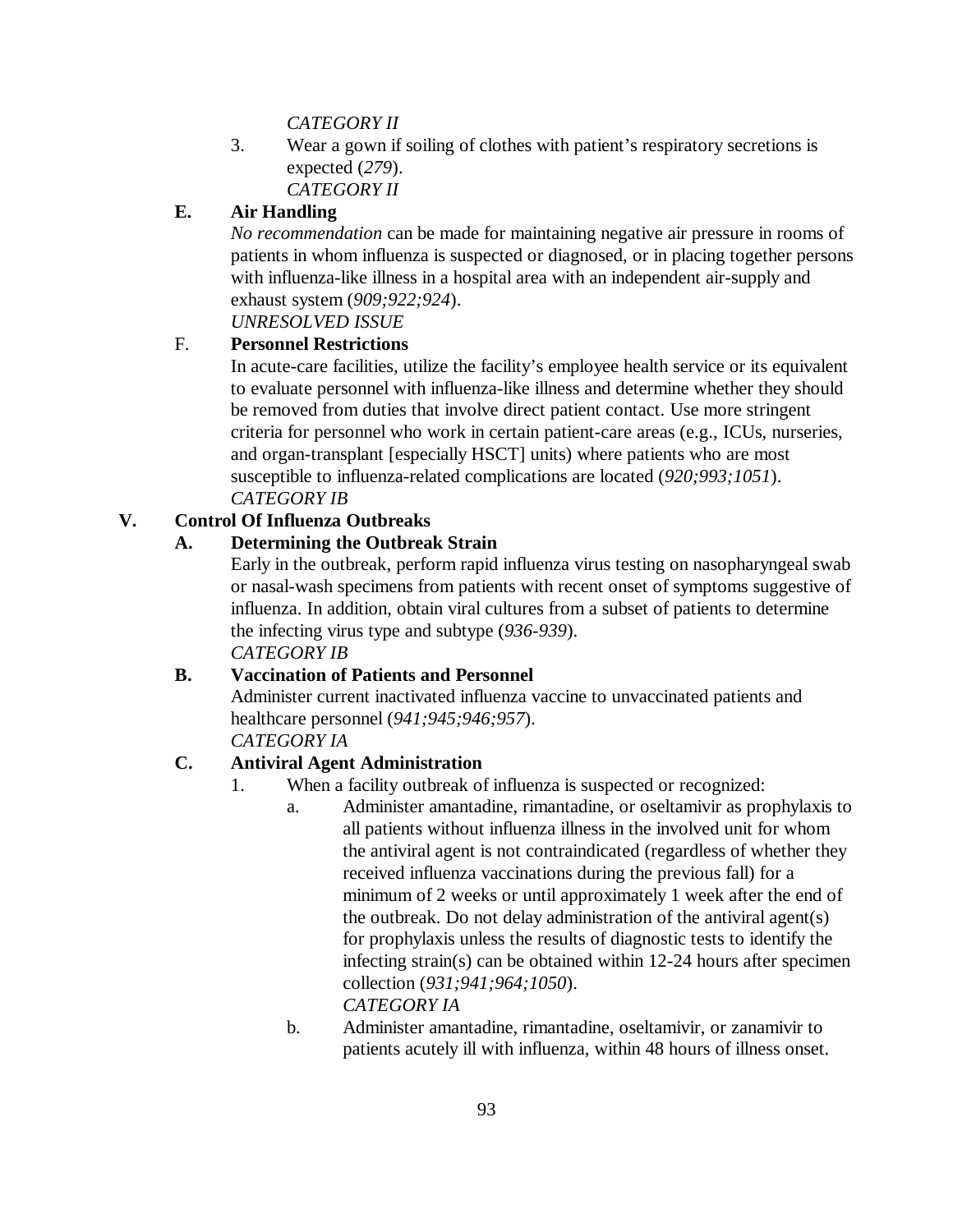Choose the agent appropriate for the type of influenza virus circulating in the community (*931;941;964;967;1050;1052*). *CATEGORY IA*

- c. Offer antiviral agent(s) (amantadine, rimantadine, or oseltamivir) for prophylaxis to unvaccinated personnel for whom the antiviral agent is not contraindicated and who are in the involved unit or taking care of patients at high-risk (*931;941;964;975;1050*). *CATEGORY IB*
- d. Consider prophylaxis for all healthcare personnel, regardless of their vaccination status, if the outbreak is caused by a variant of influenza that is not well matched by the vaccine (*941*). *CATEGORY IB*
- e. *No recommendation* can be made about the prophylactic administration of zanamivir to patients or personnel (*915;941;974;977*). *UNRESOLVED ISSUE*
- f. Discontinue the administration of influenza antiviral agents to patients or personnel if laboratory tests confirm or strongly suggest that influenza is not the cause of the facility outbreak (*962*). *CATEGORY IA*
- g. If the cause of the outbreak is confirmed or believed to be influenza and vaccine has been administered only recently to susceptible patients and personnel, continue prophylaxis with an antiviral agent until 2 weeks after the vaccination (*941;1053*). *CATEGORY IB*
- 2. To reduce the potential for transmission of drug-resistant virus, do not allow contact between persons at high risk for complications from influenza and patients or personnel who are taking an antiviral agent for treatment of confirmed or suspected influenza during and for 2 days after the latter discontinue treatment (*963;984;985;987;988*). *CATEGORY IB*

# **D. Other Measures in Acute-Care Facilities**:

When influenza outbreaks, especially those characterized by high attack rates and severe illness, occur in the community and/or facility:

- 1. Curtail or eliminate elective medical and surgical admissions (*993*). *CATEGORY II*
- 2. Restrict cardiovascular and pulmonary surgery to emergency cases only (*993*).

*CATEGORY II* 

3. Restrict persons with influenza or influenza-like illness from visiting patients in the health-care facility (*993*). *CATEGORY II*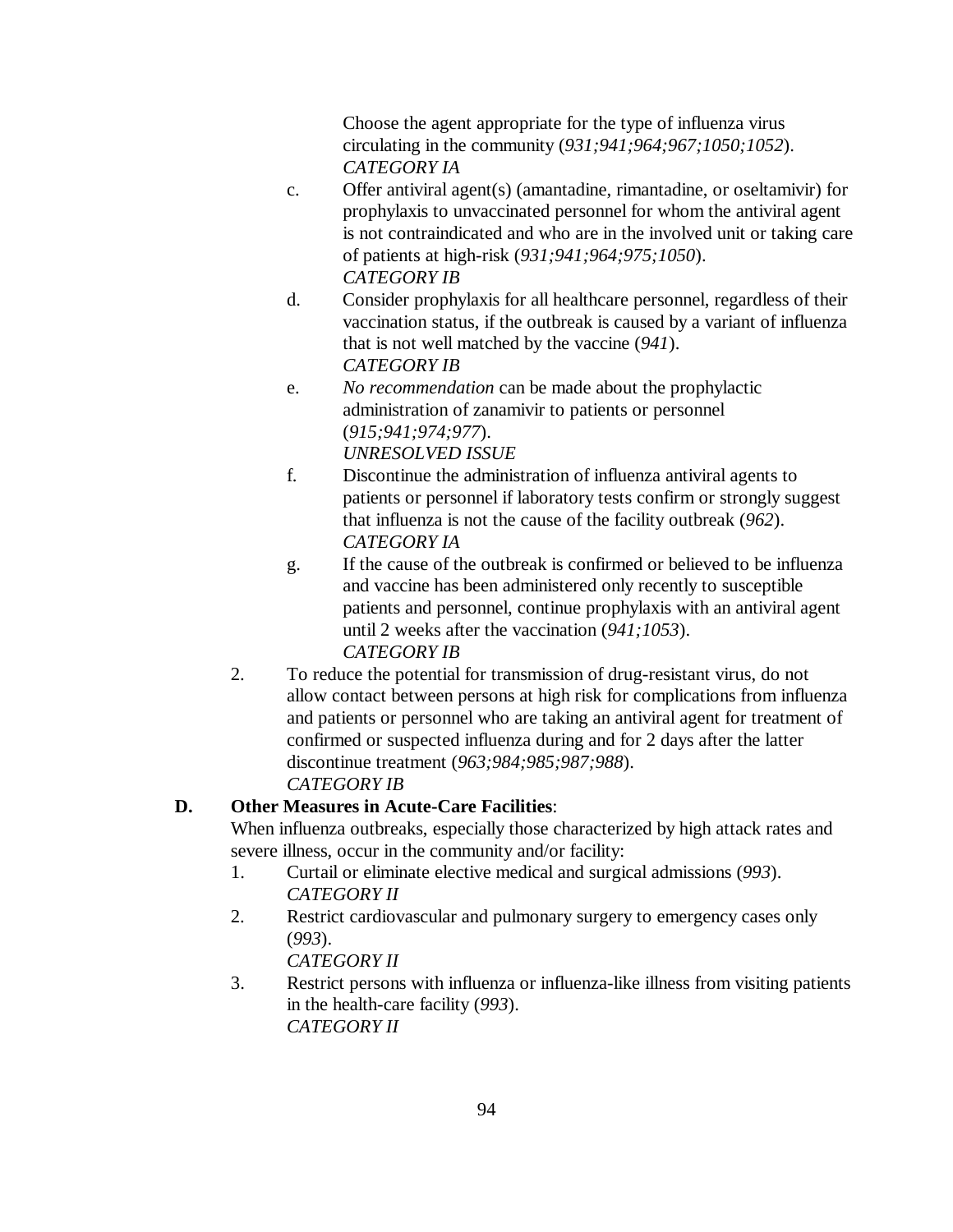4. Restrict personnel with influenza or influenza-like illness from patient care (*993*). *CATEGORY IB* 

#### **HEALTH-CARE-ASSOCIATED SARS**

Updated information about prevention and control of SARS in health-care facilities is available in a separate document, *Public Health Guidance for Community-Level Preparedness and Response to SARS, Version 2. Supplement I: Infection Control in Healthcare Home and Community Settings*, available at (http://www.cdc.gov/ncidod/sars/guidance/index.htm).

#### **PART III. PERFORMANCE INDICATORS**

1. Monitor rates of VAP; can use established benchmarks and definitions of pneumonia (e.g., NNIS definitions and rates) . Provide feedback to the staff about the facility's VAP rates and reminders about the need for personnel to adhere to infection-control practices that reduce the incidence of VAP.

2.. Establish an SOP for influenza vaccination and monitor the percentage of eligible patients in acute-care settings or patients or residents in long-term care settings who receive the vaccine.

3. Before and during the influenza season, monitor and record the number of eligible health-care personnel who receive the influenza vaccine and determine the desired unit- and facility-specific vaccination rates as recommended by ACIP.

4. Monitor the number of cases of health-care-associated RSV infections by geographic location within the facility and give prompt feedback to appropriate staff members to improve adherence to recommended infection-control precautions.

5. Periodically review clinicians' use of laboratory diagnostic tests (both culture of appropriate respiratory specimen and the urine antigen test) for legionellosis, especially in patients who are at high risk of acquiring the disease (e.g., patients who are immunosuppressed, including recipients of HSCT or solid-organ transplant or are receiving systemic steroids; patients aged > 65 years; or patients who have chronic underlying disease such as diabetes mellitus, congestive heart failure, and COPD). Provide feedback on the utilization of these tests to clinicians.

6. During construction or renovation activities in the facility, monitor personnel adherence to infection-control measures (e.g., use of barriers, maintenance of negative room pressure) that are aimed at minimizing dust dispersion in patient-care areas. Review all cases of health-careassociated aspergillosis to determine the presence of remediable environmental risks.

7. Periodically monitor the frequency of diagnostic testing for pertussis and the time interval between suspicion of the infection and initiation of isolation precautions for patients in whom pertussis is suspected.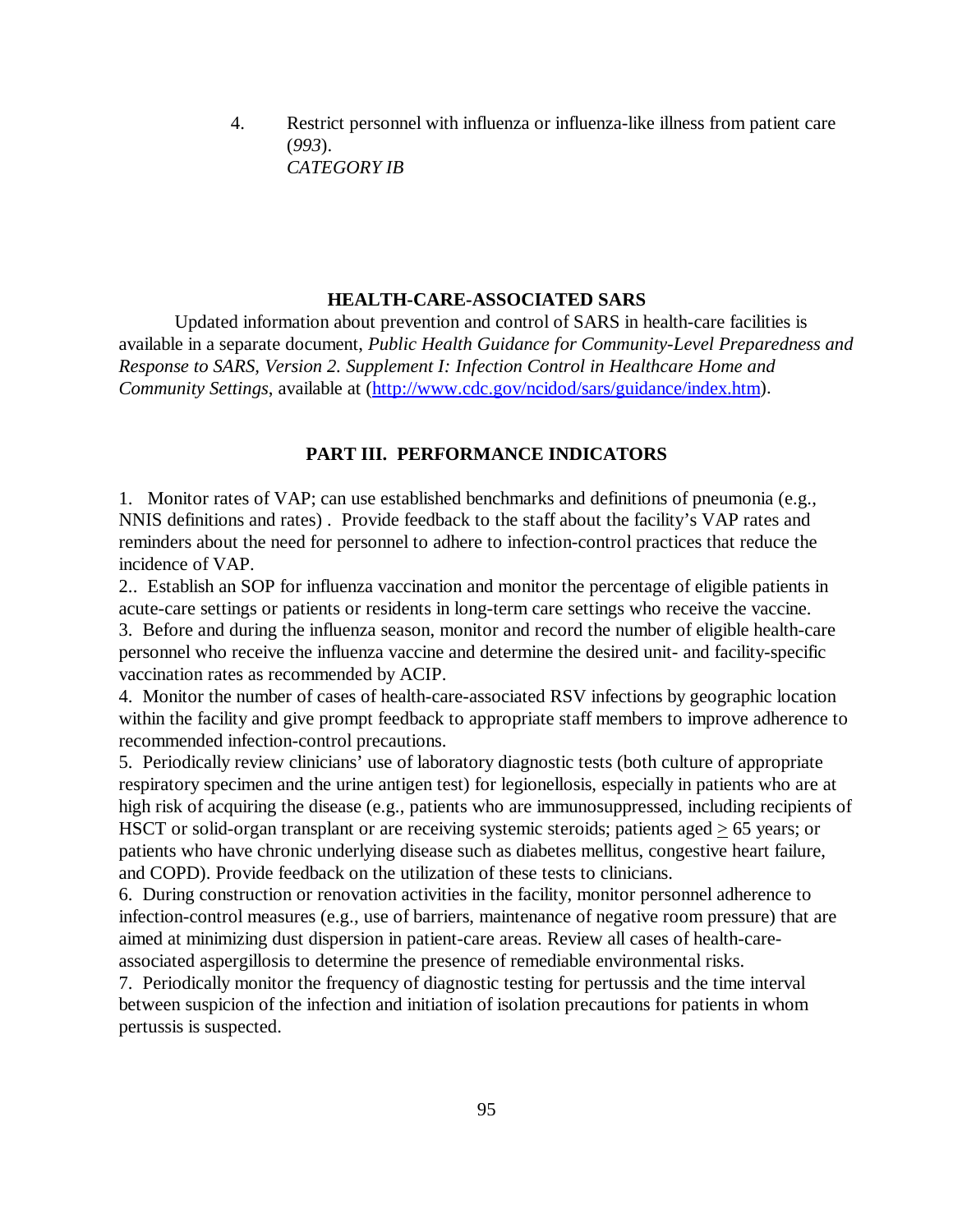#### **References**

1. CDC. Guideline for Prevention of Nosocomial Pneumonia. MMWR 1997; 46 (No. RR-1).

2. CDC. Guidelines for Preventing Health-Care-Associated Pneumonia, 2003. Recommendations of the CDC and the Healthcare Infection Control Practices Advisory Committee. MMWR 2004; 53(No. RR-3).

3. CDC. Guidelines for preventing the transmission of tuberculosis in health-care facilities, 1994. MMWR 1994; 43(RR-13).

4. Horan TC, White JW, Jarvis WR, et al. Nosocomial infection surveillance, 1984. MMWR 1986; 35(SS1):17-29.

5. Richards MJ, Edwards JR, Culver DH, Gaynes RP. Nosocomial infections in medical intensive care units in the United States. National Nosocomial Infections Surveillance System. Crit Care Med 1999; 27(5):887-892.

6. Richards MJ, Edwards JR, Culver DH, Gaynes RP. Nosocomial infections in coronary care units in the United States. National Nosocomial Infections Surveillance System. Am J Cardiol 1998; 82(6):789-793.

7. Emori TG, Gaynes RP. An overview of nosocomial infections, including the role of the microbiology laboratory. Clin Microbiol Rev 1993; 6(4):428-442.

8. Jarvis WR, Edwards JR, Culver DH, et al. Nosocomial infection rates in adult and pediatric intensive care units in the United States. Am J Med 1991; 91(supp3B):185S-191S.

9. Anonymous. National Nosocomial Infections Surveillance (NNIS) System Report, data summary from January 1992 to June 2002, issued August 2002. Am J Infect Control 2002; 30:458-475.

10. Craven DE, Kunches LM, Lichtenberg DA, et al. Nosocomial infection and fatality in medical and surgical intensive care unit patients. Arch Intern Med 1988; 148(5):1161-1168.

11. Cross AS, Roup B. Role of respiratory assistance devices in endemic nosocomial pneumonia. Am J Med 1981; 70(3):681-685.

12. Haley RW, Hooton TM, Culver DH, et al. Nosocomial infections in U.S. hospitals, 1975- 1976: estimated frequencies by selected characteristics of patients. Am J Med 1981; 70(4):947- 959.

13. Celis R, Torres A, Gatell JM, Almela M, Rodriguez-Riosin R, Agusti-Vidal A. Nosocomial pneumonia. A multivariate analysis of risk and prognosis. Chest 1988; 93(2):318-324.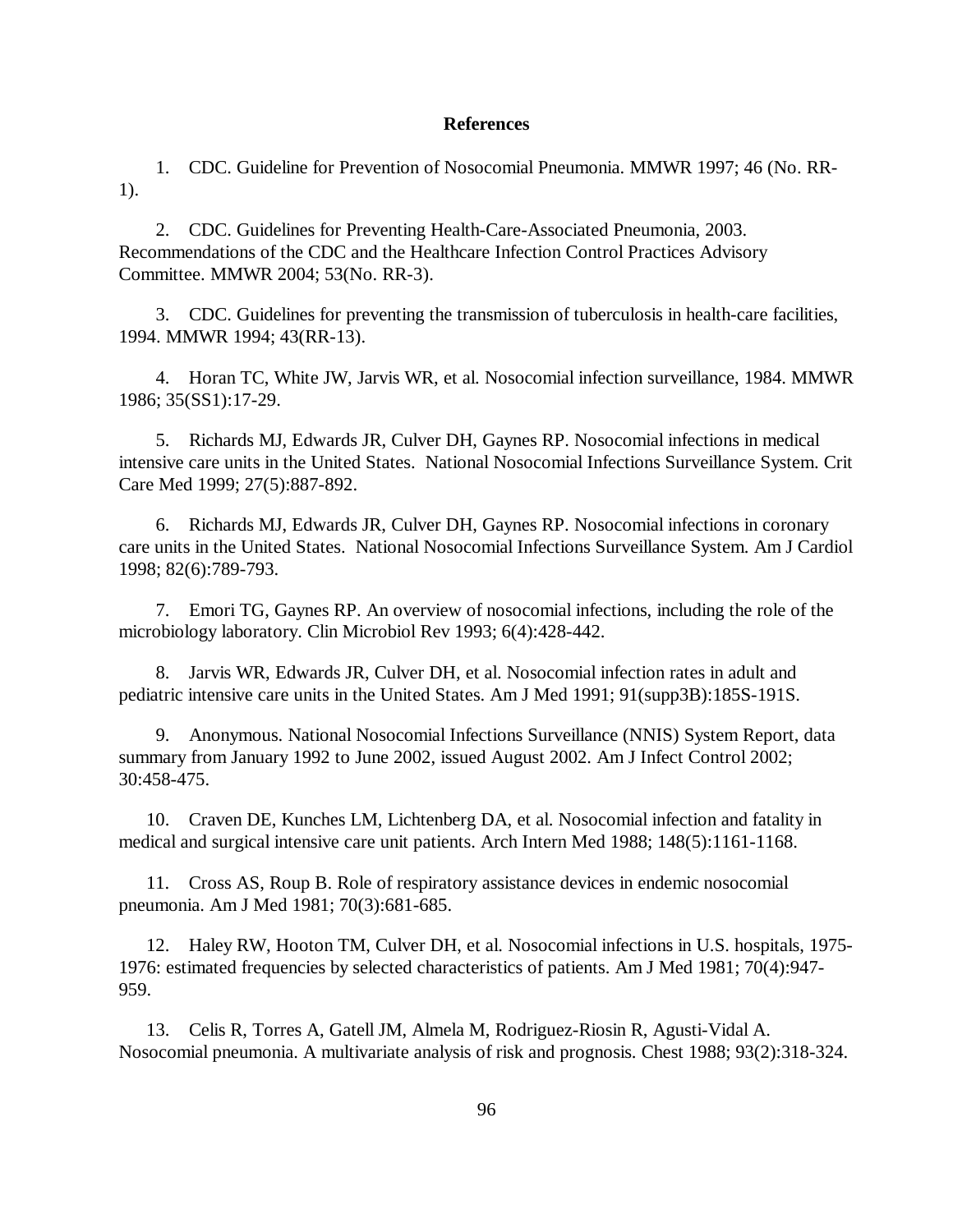14. Chevret S, Hemmer M, Carlet J, Langer M. Incidence and risk factors of pneumonia acquired in intensive care units. Results from a multicenter prospective study on 996 patients. European Cooperative Group on Nosocomial Pneumonia. Intensive Care Med 1993; 19(5):256- 264.

15. Cook DJ, Walter SD, Cook RJ, et al. Incidence of and risk factors for ventilatorassociated pneumonia in critically ill patients. Ann Intern Med 1998; 129(6):433-440.

16. Craven DE, Kunches LM, Kilinsky V, Lichtenberg DA, Make BJ, McCabe WR. Risk factors for pneumonia and fatality in patients receiving continuous mechanical ventilation. Am Rev Respir Dis 1986; 133(5):792-796.

17. Emori TG, Banerjee SN, Culver DH, et al. Nosocomial infections in elderly patients in the United States, 1986-1990. National Nosocomial Infections Surveillance System. Am J Med 1991; 91(supp3B):289S-293S.

18. Garibaldi RA, Britt MR, Coleman ML, Reading JC, Pace NL. Risk factors for postoperative pneumonia. Am J Med 1981; 70(3):677-680.

19. Gaynes RP, Bizek B, Mowry-Hanley J, et al. Risk factors for nosocomial pneumonia after coronary artery bypass graft operations. Ann Thor Surg 1991; 51:215-218.

20. Hanson LC, Wever DJ, Rutala WA. Risk factors for nosocomial pneumonia in the elderly. Am J Med 1992; 92(2):161-166.

21. Jacobs S, Chang RW, Lee B, Bartlett FW. Continuous enteral feeding: a major cause of pneumonia among ventilated intensive care unit patients. J Parenter Enter Nutr 1990; 14(4):353- 356.

22. Joshi N, Localio AR, Hamory BH. A predictive risk index for nosocomial pneumonia in the intensive care unit. Am J Med 1992; 93(2):135-142.

23. Kollef MH. Ventilator-associated pneumonia. A multivariate analysis. JAMA 1993; 270(16):1965-1970.

24. Rello J, Quintana E, Ausina V, Puzo C, Net A, Prats G. Risk factors for *Staphylococcus aureus* nosocomial pneumonia in critically ill patients. Am Rev Respir Dis 1990; 142(6 Pt 1):1320- 1324.

25. Torres A, Aznar R, Gatell JM, et al. Incidence, risk, and prognosis factors of nosocomial pneumonia in mechanically ventilated patients. Am Rev Respir Dis 1990; 142(3):523-528.

26. Craig CP, Connelly S. Effect of intensive care unit nosocomial pneumonia on duration of stay and mortality. Am J Infect Control 1984; 12(4):233-238.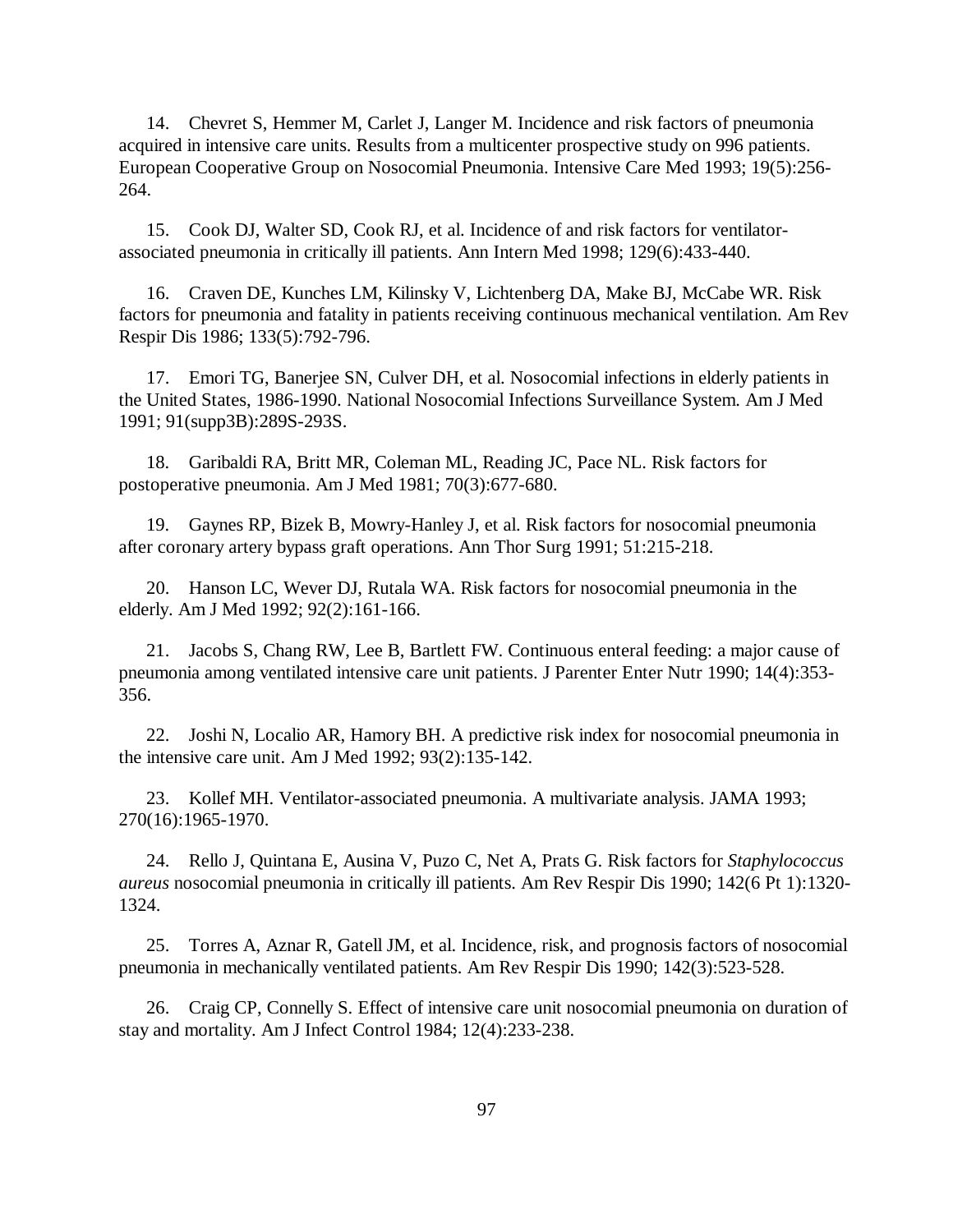27. Fagon JY, Chastre J, Hance AJ, Montravers P, Novara A, Gibert C. Nosocomial pneumonia in ventilated patients: a cohort study evaluating attributable mortality and hospital stay. Am J Med 1993; 94(3):281-288.

28. Leu HS, Kaiser DL, Mori M, Woolson RF, Wenzel RP. Hospital-acquired pneumonia. Attributable mortality and morbidity. Am J Epidemiol 1989; 129(6):1258-1267.

29. Rello J, Ausina V, Ricart M, Castella J, Prats G. Impact of previous antimicrobial therapy on the etiology and outcome of ventilator-associated pneumonia. Chest 1993; 104(4):1230-1235.

30. Fagon JY, Chastre J, Domart Y, Trouillet JL, Gibert C. Mortality due to ventilatorassociated pneumonia or colonization with *Pseudomonas* or *Acinetobacter species*: assessment by quantitative culture of samples obtained by a protected specimen brush. Clin Infect Dis 1996; 23(3):538-542.

31. Heyland DK, Cook DJ, Griffith L, Keenan SP, Brun-Buisson C. The attributable morbidity and mortality of ventilator-associated pneumonia in the critically ill patient. The Canadian Critical Trials Group. Am J Respir Crit Care Med 1999; 159:1249-1256.

32. Rello J, Jubert P, Valles J, Artigas A, Rue M, Niederman MS. Evaluation of outcome for intubated patients with pneumonia due to *Pseudomonas aeruginosa*. Clin Infect Dis 1996; 23(5):973-978.

33. Rello J, Ollendorf DA, Osler G, et al. Epidemiology and outcomes of ventilatorassociated pneumonia in a large US database. Chest 2002; 122:2115-2121.

34. Fagon JY, Chastre J, Vuagnat A, Trouillet JL, Novara A, Gibert C. Nosocomial pneumonia and mortality among patients in intensive care units. JAMA 1996; 275(11):866-869.

35. Freeman J, Rosner BA, McGowan JEJr. Adverse effects of nosocomial infection. J Infect Dis 1979; 140(5):732-740.

36. Haley RW, Schaberg DR, Crossley KB, Von Allmen SD, McGowan J.E. Jr. Extra charges and prolongation of stay attributable to nosocomial infections: a prospective interhospital comparison. Am J Med 1981; 70(1):51-58.

37. Nicolle LE, Strausbaugh LJ, Garibaldi RA. Infections and antibiotic resistance in nursing homes. Clin Microbiol Rev 1996; 9:1-17.

38. Jackson M, Fierer J, Barrett-Connor E, et al. Intensive surveillance for infections in a three-year study of nursing home patients. Am J Epidemiol 1992; 135(6):685-696.

39. Crossley KB, Thurn JR. Nursing home-acquired pneumonia. Semin Respir Infect 1989; 4(1):64-72.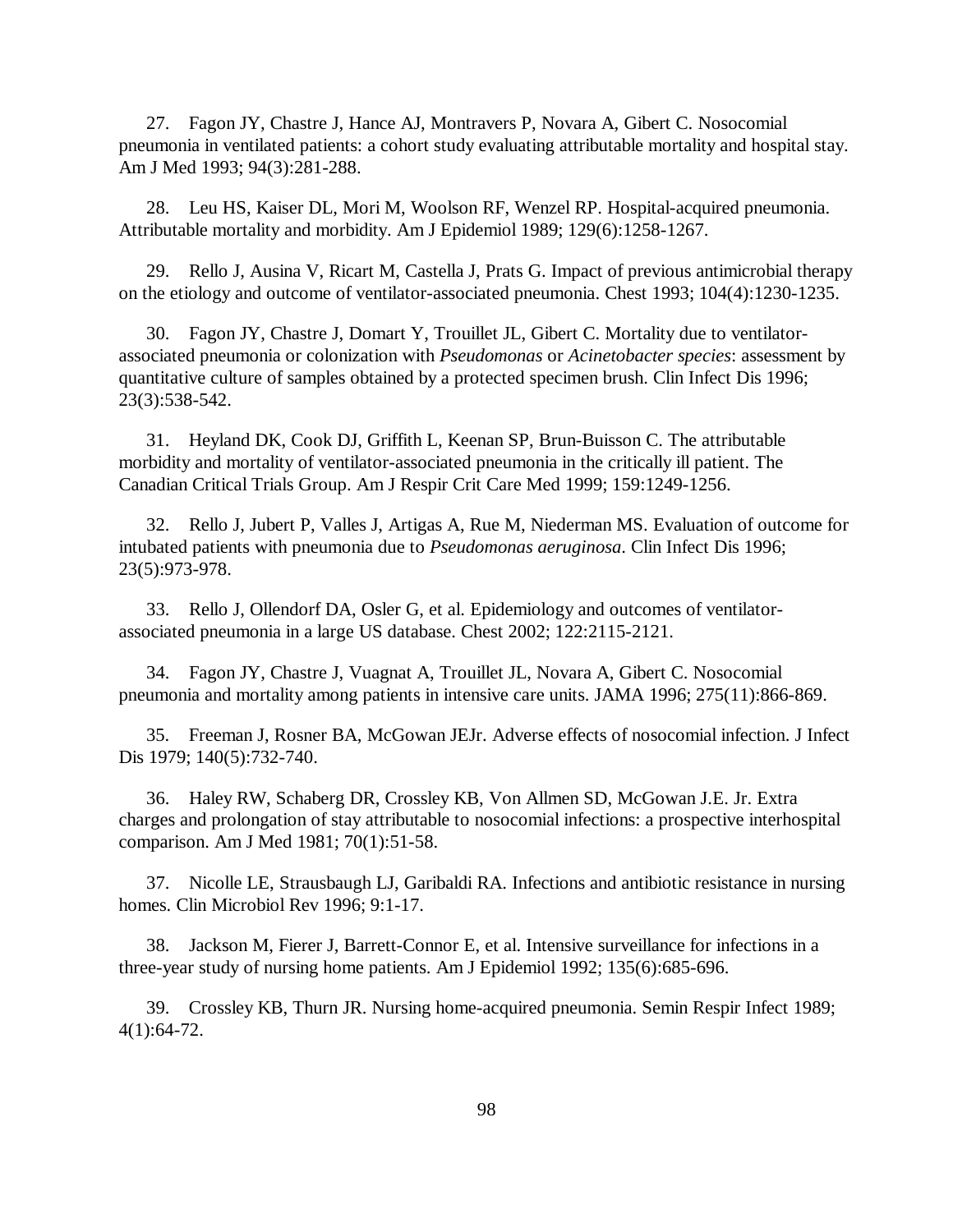40. Nicolle LE, McIntyre RN, Zacharias H, MacDonell JA. Twelve-month surveillance of infections in institutionalized elderly men. J Am Geriatr Soc 1984; 32(7):513-519.

41. Beck-Sague C, Banerjee S, Jarvis WR. Infectious diseases and mortality among US nursing home residents. Am J Public Health 1993; 83(12):1739-1742.

42. Naughton BJ, Mylotte JM, Tayara A. Outcome of nursing home acquired pneumonia: derivation and application of a practical model to predict 30 day mortality. J Am Geriatr Soc 2000; 48:1292.

43. Loeb M, McGeer A, McArthur M, Peeling RW, Petric M, Simor AE. Surveillance for outbreaks of respiratory tract infections in nursing homes. Can Med Assoc J 2000; 162:1133-1137.

44. Bartlett JG, O'keefe P, Tally FP, Louie TJ, Gorbach SL. Bacteriology of hospitalacquired pneumonia. Arch Intern Med 1986; 146(5):868-871.

45. Johanson WG, Jr., Pierce AK, Sanford JP, Thomas GD. Nosocomial respiratory infections with gram-negative bacilli. The significance of colonization of the respiratory tract. Ann Intern Med 1972; 77(5):701-706.

46. Andrews CP, Coalson JJ, Smith JD, Johanson WG, Jr. Diagnosis of nosocomial bacterial pneumonia in acute, diffuse lung injury. Chest 1981; 80(3):254-258.

47. Lowy FD, Carlisle PS, Adams A, Feiner C. The incidence of nosocomial pneumonia following urgent endotracheal intubation. Infect Control 1987; 8(6):245-248.

48. Bell RC, Coalson JJ, Smith JD, Johanson WG, Jr. Multiple organ system failure and infection in adult respiratory distress syndrome. Ann Intern Med 1983; 99(3):293-298.

49. Fagon JY, Chastre J, Hance AJ, Domart Y, Trouillet JL, Gibert C. Evaluation of clinical judgment in the identification and treatment of nosocomial pneumonia in ventilated patients. Chest 1993; 103(2):547-553.

50. Fagon JY, Chastre J, Wolff M, et al. Invasive and noninvasive strategies for management of suspected ventilator-associated pneumonia. A randomized trial. Ann Intern Med 2000; 132(8):621-630.

51. Lambert RS, Vereen LE, George RB. Comparison of tracheal aspirates and protected brush catheter specimens for identifying pathogenic bacteria in mechanically ventilated patients. Am J Med Sci 1989; 297(6):377-382.

52. Luna CM, Videla A, Mattera J, et al. Blood cultures have limited value in predicting severity of illness and as a diagnostic tool in ventilator-associated pneumonia. Chest 1999; 116(4):1075-1084.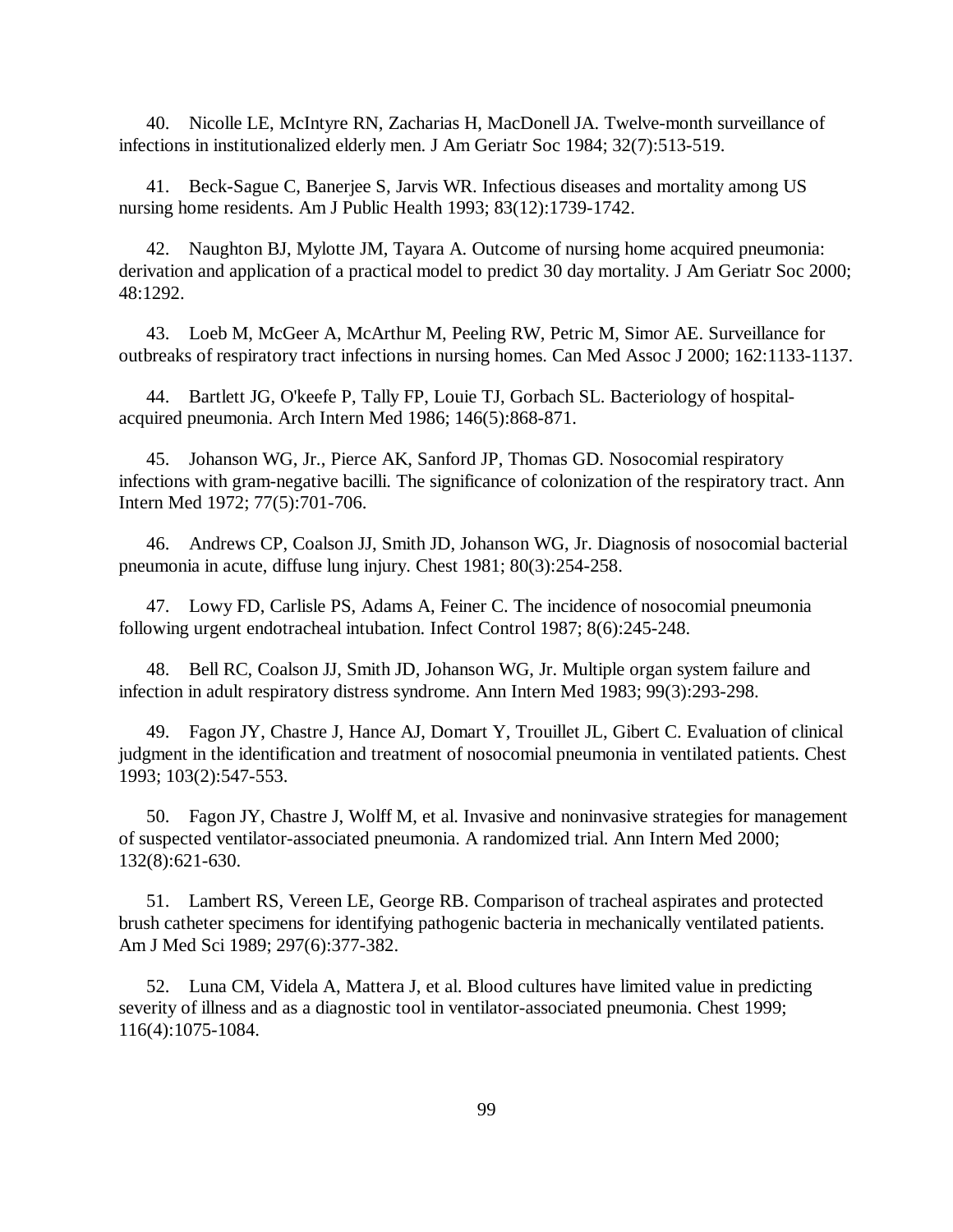53. Meduri GU, Chastre J. The standardization of bronchoscopic techniques for ventilatorassociated pneumonia. Chest 1992; 102:557S-564S.

54. Baselski V, El-Torky M, Coalson JJ, Griffin JP. The standardization of criteria for processing and interpreting laboratory specimens in patients with suspected ventilator-associated pneumonia. Chest 1992; 102:571S-579S.

55. Wunderink RG, Mayhall CG, Gibert C. Methodology for clinical investigation of ventilator-associated pneumonia. Epidemiology and therapeutic intervention. Chest 1992; 102:580S-588S.

56. Fagon JY, Chastre J, Domart Y, et al. Nosocomial pneumonia in patients receiving continuous mechanical ventilation. Prospective analysis of 52 episodes with use of a protected specimen brush and quantitative culture techniques. Am Rev Respir Dis 1989; 139(4):877-884.

57. Chastre J, Fagon JY, Soler P, et al. Diagnosis of nosocomial bacterial pneumonia in intubated patients undergoing ventilation: comparison of the usefulness of bronchoalveolar lavage and the protected specimen brush. Am J Med 1988; 85(4):499-506.

58. Fagon JY, Chastre J, Hance AJ, et al. Detection of nosocomial lung infection in ventilated patients. Use of a protected specimen brush and quantitative culture technique in 147 patients. Am Rev Respir Dis 1988; 138(1):110-116.

59. Chastre J, Viau F, Brun P, et al. Prospective evaluation of the protected specimen brush for the diagnosis of pulmonary infections in ventilated patients. Am Rev Respir Dis 1984; 130(5):924-929.

60. Rodriguez de Castro F, Sole Violan J, Lafarga Capuz B, Caminero Luna J, Gonzalez Rodriguez B, Manzano Alonso JL. Reliability of bronchoscopic protected catheter brush in the diagnosis of pneumonia in mechanically ventilated patients. Crit Care Med 1991; 19(2):171-175.

61. Pham LH, Brun-Buisson C, Legrand P, et al. Diagnosis of nosocomial pneumonia in mechanically ventilated patients. Comparison of a plugged telescoping catheter with the protected specimen brush. Am Rev Respir Dis 1991; 143:1055-1061.

62. Villers D, Derriennic M, Raffi F, et al. Reliability of the broncoscopic protected catheter brush in intubated and ventilated patients. Chest 1985; 88(4):527-530.

63. Baughman RP, Thorpe JE, Staneck J, Rashkin M, Frame PT. Use of the protected specimen brush in patients with endotracheal or tracheostomy tubes. Chest 1987; 91(2):233-235.

64. Marquette CH, Ramon P, Courcol R, Wallaert B, Tonnel AB, Voisin C. Bronchoscopic protected catheter brush for the diagnosis of pulmonary infections. Chest 1988; 93(4):746-750.

65. Marik PE, Brown WJ. A comparison of bronchoscopic vs blind protected specimen brush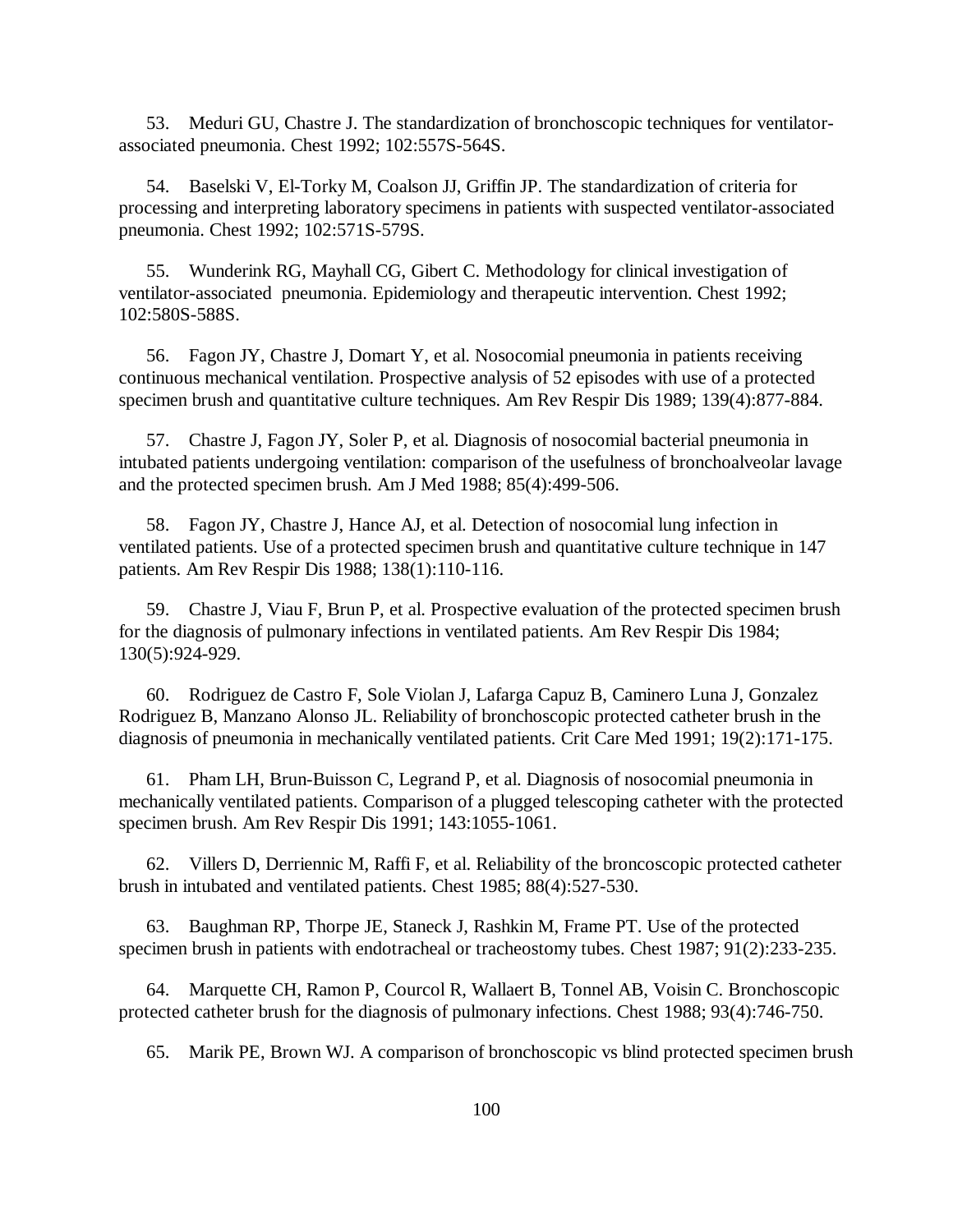sampling in patients with suspected ventilator-associated pneumonia. Chest 1995; 108(1):203-207.

66. Pugin J, Auckenthaler R, Mili N, Janssens JP, Lew PD, Suter PM. Diagnosis of ventilator-associated pneumonia by bacteriologic analysis of bronchoscopic and nonbronchoscopic blind bronchoalveolar lavage fluid. Am Rev Respir Dis 1991; 143:1121-1129.

67. Torres A, Puig de la Bellacasa J, Xaubet A, et al. Diagnostic value of quantitative cultures of bronchoalveolar lavage and telescoping plugged catheters in mechanically ventilated patients with bacterial pneumonia. Am Rev Respir Dis 1989; 140(2):306-310.

68. Kahn FW, Jones JM. Diagnosing bacterial respiratory infection by bronchoalveolar lavage. J Infect Dis 1987; 155(5):862-869.

69. Thorpe JE, Baughman RP, Frame PT, Wesseler TA, Staneck JL. Bronchoalveolar lavage for diagnosing acute bacterial pneumonia. J Infect Dis 1987; 155(5):855-861.

70. Guerra LF, Baughman RP. Use of bronchoalveolar lavage to diagnose bacterial pneumonia in mechanically ventilated patients. Crit Care Med 1990; 18(2):169-173.

71. Chastre J, Fagon JY, Soler P, et al. Quantification of BAL cells containing intracellular bacteria rapidly identifies ventilated patients with nosocomial pneumonia. Chest 1989; 95(3):190S-192S.

72. Valles J, Rello J, Fernandez R, et al. Role of bronchoalveolar lavage in mechanically ventilated patients with suspected pneumonia. Eur J Clin Microbiol Infect Dis 1994; 13(7):549- 558.

73. Meduri GU, Beals DH, Meijub AG, Baselski V. Protected bronchoalveolar lavage. A new bronchoscopic technique to retrieve uncontaminated distal airway secretions. Am Rev Respir Dis 1991; 143:855-864.

74. Rouby JJ, Rossignon MD, Nicolas MH, et al. A prospective study of protected bronchoalveolar lavage in the diagnosis of nosocomial pneumonia. Anesthesiology 1989; 71(5):679-685.

75. Torres A, Martos A, Puig de la Bellacasa J, et al. Specificity of endotracheal aspiration, protected specimen brush, and bronchoalveolar lavage in mechanically ventilated patients. Am Rev Respir Dis 1993; 147(4):952-957.

76. Torres A, El-ebiary M, Padro L, et al. Validation of different techniques for the diagnosis of ventilator-associated pneumonia. Comparison with immediate postmortem pulmonary biopsy. Am J Respir Crit Care Med 1994; 149:324-331.

77. Torres A, Puig de la Bellacasa J, Rodriguez-Roisin R, Jimenez de Anta MT, Agusti-Vidal A. Diagnostic value of telescoping plugged catheters in mechanically ventilated patients with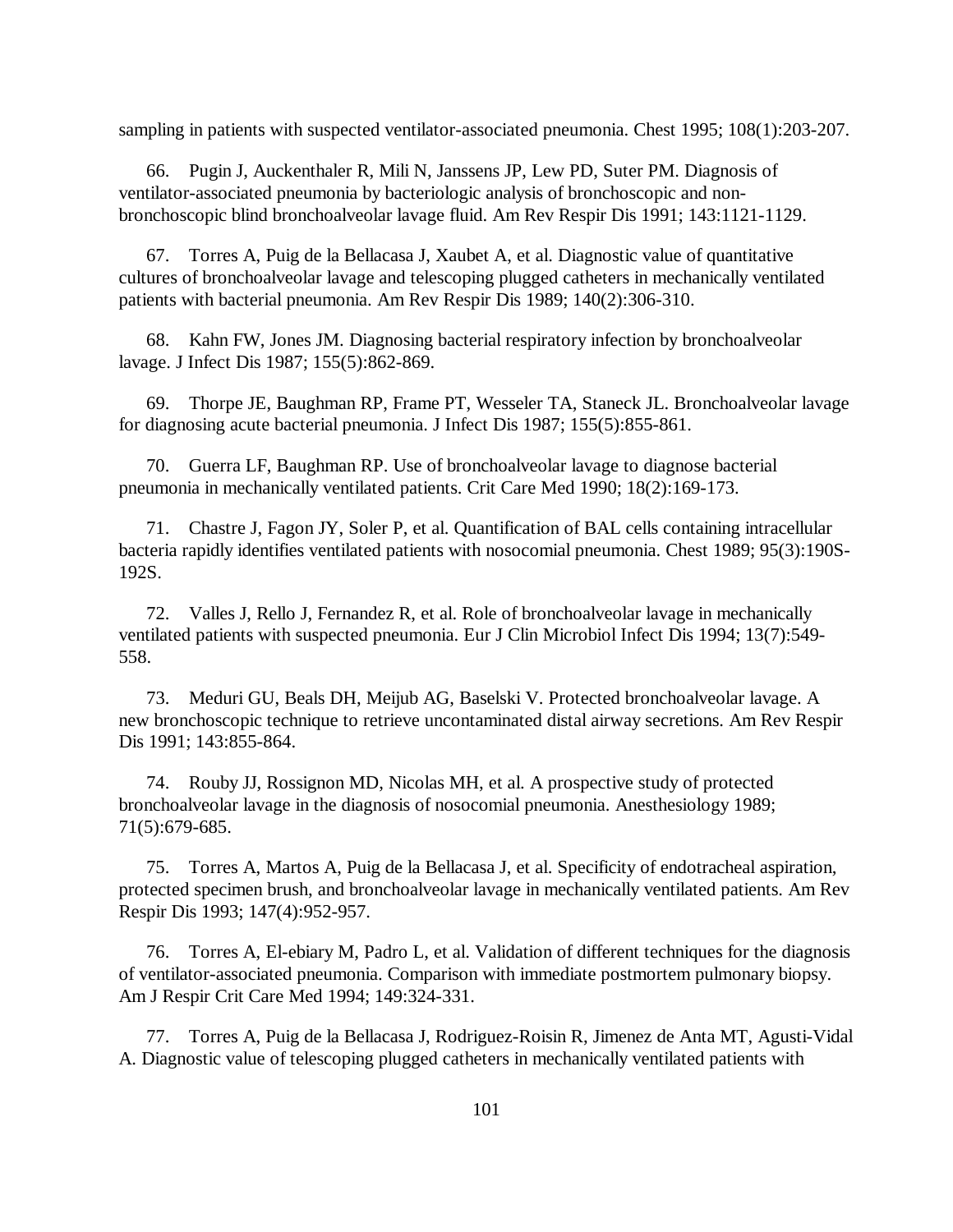bacterial pneumonia using the Metras catheter. Am Rev Respir Dis 1988; 138(1):117-120.

78. Trouillet JL, Guiget M, Gibert C, et al. Fiberoptic bronchoscopy in ventilated patients. Evaluation of cardiopulmonary risk under midazolam sedation. Chest 1990; 97(4):927-933.

79. Lindholm CE, Ollman B, Snyder JV, Millen EG, Grenvik A. Cardiorespiratory effects of flexible fiberoptic bronchoscopy in critically ill patients. Chest 1978; 74(4):362-368.

80. El-ebiary M, Torres A, Gonzalez J, et al. Quantitative cultures of endotracheal aspirates for the diagnosis of ventilator-associated pneumonia. Am Rev Respir Dis 1993; 148:1552-1557.

81. Marquette CH, Georges H, Wallet F, et al. Diagnostic efficiency of endotracheal aspirates with quantitative bacterial cultures in intubated patients with suspected pneumonia. Am Rev Respir Dis 1993; 148(1):138-144.

82. Piperno D, Gaussorgues P, Bachmann P, Jaboulay JM, Robert D. Diagnostic value of nonbronchoscopic bronchoalveolar lavage during mechanical ventilation. Chest 1988; 93:223.

83. Leal-Noval SR, Alfaro-Rodriguez E, Murillo-Cabeza F, Garnacho-Montero J, Rey-Perez J, Munoz-Sanchez MA. Diagnostic value of the blind brush in mechanically ventilated patients with nosocomial pneumonia. Intensive Care Med 1992; 18(7):410-414.

84. Papazian L, Martin C, Meric B, Dumon JF, Gouin F. A reappraisal of blind bronchial sampling in the microbiologic diagnosis of nosocomial bronchopneumonia. A comparative study in ventilated patients. Chest 1993; 103(1):236-242.

85. Muder RR. Pneumonia in residents of long-term care facilities: epidemiology, etiology, management, and prevention. Am J Med 1998; 105:319-330.

86. Ibrahim EH, Ward S, Sherman G, Kollef MH. A comparative analysis of patients with early-onset vs late-onset nosocomial pneumonia in the ICU setting. Chest 2000; 117(5):1434- 1442.

87. Rouby JJ, Martin de Lasalle E, Poete P, et al. Nosocomial bronchopneumonia in the critically ill. Histologic and bacteriologic aspects. Am Rev Respir Dis 1992; 146(4):1059-1066.

88. Schleupner CJ, Cobb DK. A study of the etiologies and treatment of nosocomial pneumonia in a community-based teaching hospital. Infect Control Hosp Epidemiol 1992; 13(9):515-525.

89. Schaberg DR, Culver DH, Gaynes RP. Major trends in the microbial etiology of nosocomial infection. Am J Med 1991; 91(3B):72S-75S.

90. Rello J, Quintana E, Ausina V, et al. Incidence, etiology, and outcome of nosocomial pneumonia in mechanically ventilated patients. Chest 1991; 100(2):439-444.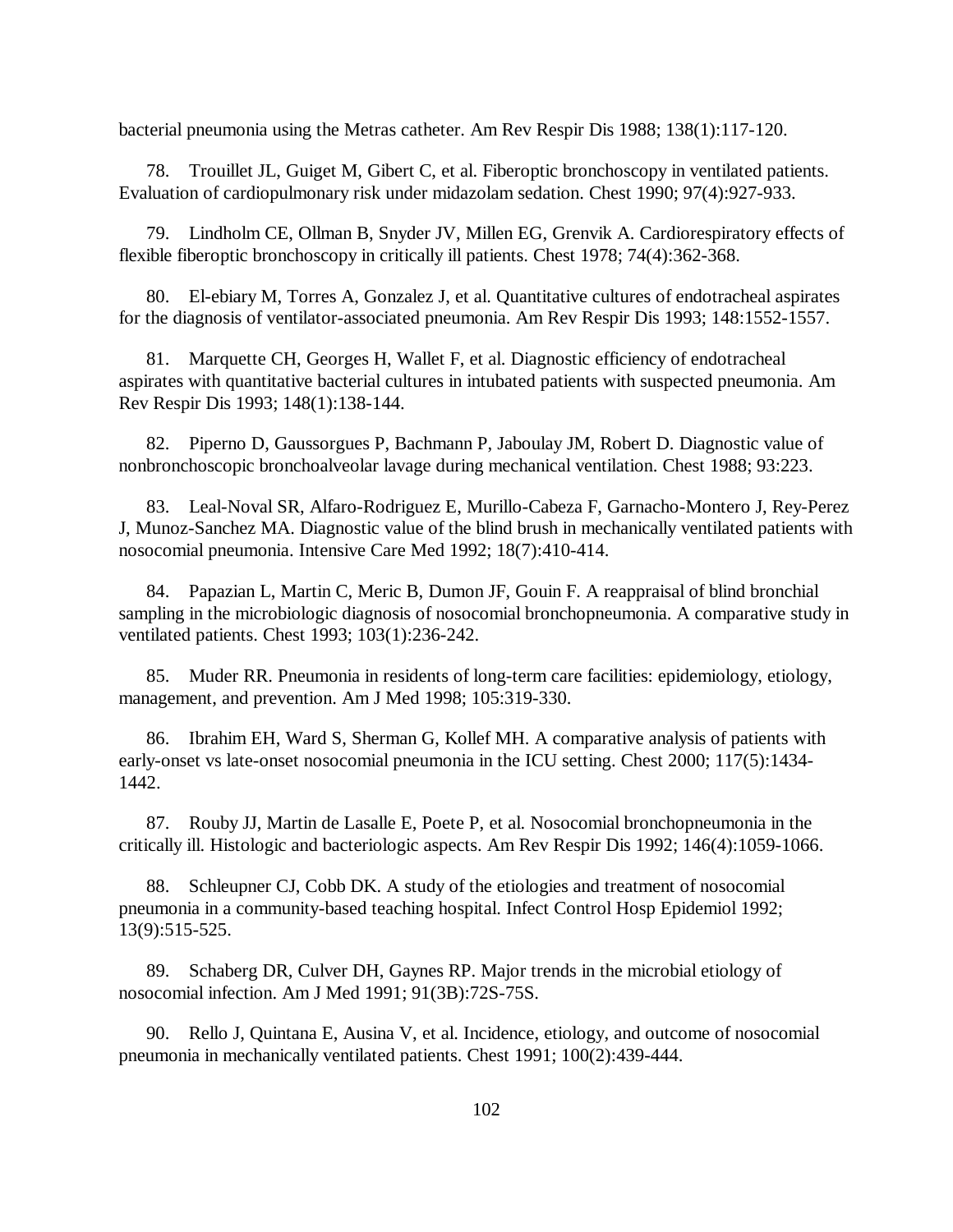91. Jimenez P, Torres A, Rodriguez-Roisin R, et al. Incidence and etiology of pneumonia acquired during mechanical ventilation. Crit Care Med 1989; 17(9):882-885.

92. American Thoracic Society. Hospital-acquired pneumonia in adults: diagnosis, assessment of severity, initial antimicrobial therapy and preventive strategies. A consensus statement. Am J Respir Crit Care Med 1995; 153:1711-1725.

93. Janssens JP, Gauthey L, Herrmann F, Tkatch L, Michel JP. Community-acquired pneumonia in older patients. J Am Geriat Soc 1996; 44(5):539-544.

94. Loeb M, et al. Two nursing home outbreaks of respiratory infection with *Legionella sainthelensi*. J Am Geriatr Soc 1999; 47:547-552.

95. Stout JE, Brennen C, Muder RR. Legionnaires' disease in a newly constructed long-term care facility. J Am Geriatr Soc 2000; 48(12):1589-1592.

96. Troy CJ, Peeling RW, Ellis AG, et al. *Chlamydia pneumoniae* as a new source of infectious outbreaks in nursing homes. JAMA 1997; 277(15):1214-1218.

97. Falsey AR, Treanor JJ, Betts RF, Walsh EE. Viral respiratory infections in the institutionalized elderly: clinical and epidemiologic findings. J Am Geriatr Soc 1992; 40(2):115- 119.

98. Huxley EJ, Viroslav J, Gray WR, Pierce AK. Pharyngeal aspiration in normal adults and patients with depressed consciousness. Am J Med 1978; 64(4):564-568.

99. Johanson WG, Jr., Pierce AK, Sanford JP. Changing pharyngeal bacterial flora of hospitalized patients. Emergence of gram-negative bacilli. N Engl J Med 1969; 281(21):1137- 1140.

100. Niederman MS, Merrill WW, Ferranti RD, Pagano KM, Palmer LB, Reynolds HY. Nutritional status and bacterial binding in the lower respiratory tract in patients with chronic tracheostomy. Ann Intern Med 1984; 100(6):795-800.

101. Reynolds HY. Bacterial adherence to respiratory tract mucosa-- a dynamic interaction leading to colonization. Seminars Respir Infect 1987; 2(1):8-19.

102. Valenti WM, Trudell RG, Bentley DW. Factors predisposing to oropharyngeal colonization with gram-negative bacilli in the aged. N Engl J Med 1978; 298(20):1108-1111.

103. Louria DB, Kaminski T. The effects of four antimicrobial drug regimens on sputum superinfection in hospitalized patients. Am Rev Respir Dis 1962; 85:649-665.

104. Rosenthal S, Tager IB. Prevalence of gram negative rods in the nornal pharyngeal flora. Ann Intern Med 1975; 83(3):355-357.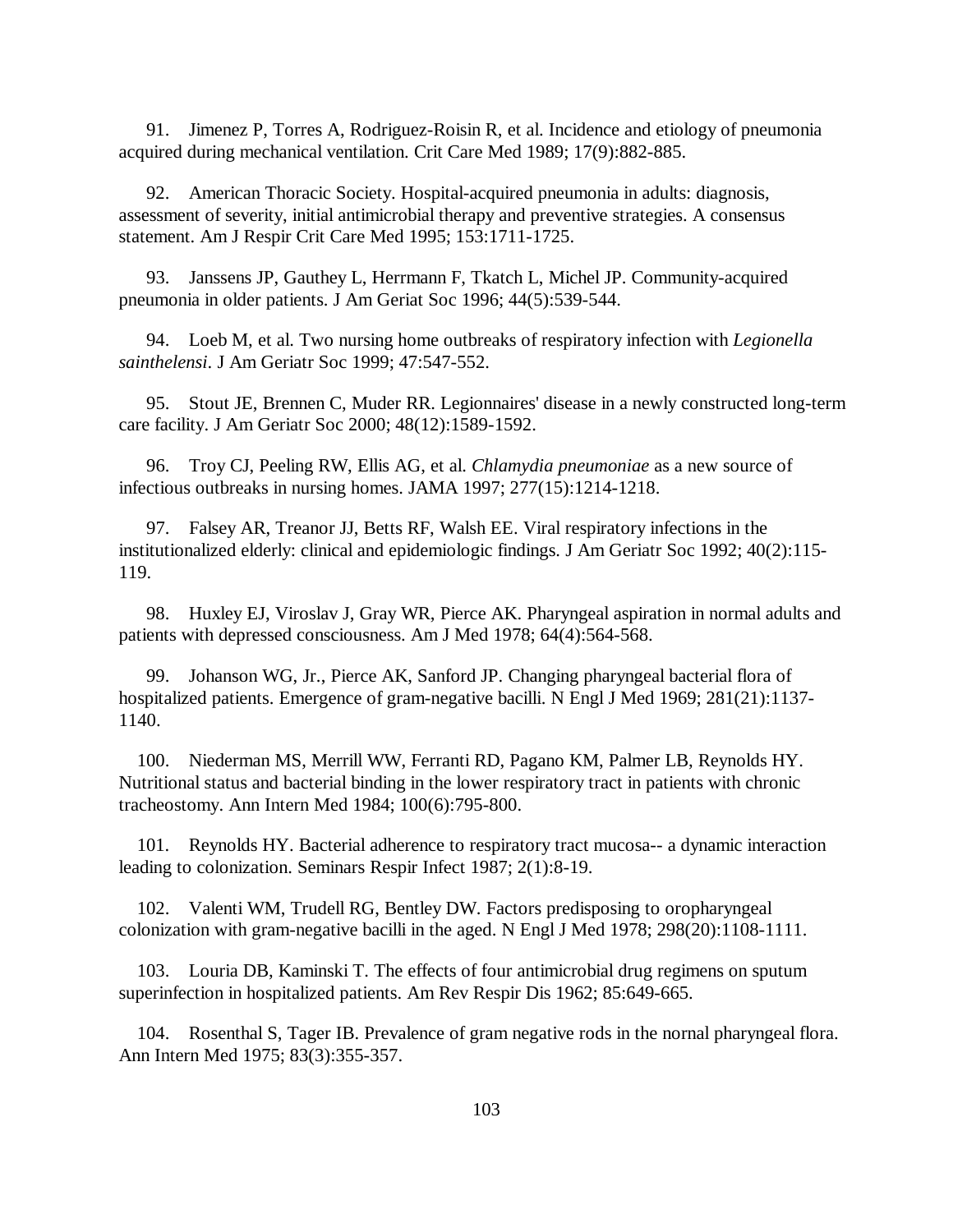105. Mackowiak PA, Martin RM, Jones SR, Smith JW. Pharyngeal colonization by gramnegative bacilli in aspiration-prone persons. Arch Intern Med 1978; 138(8):1224-1227.

106. Woods DE, Straus DC, Johanson WG, Jr., Berry VK, Bass JA. Role of pili in adherence of *Pseudomonas aeruginosa* to mammalian buccal epithelial cells. Infect Immun 1980; 29(3):1146- 1151.

107. Niederman MS. Bacterial adherence as a mechanism of airway colonization. Eur J Clin Microbiol Infect Dis 1989; 8(1):15-20.

108. Johanson WG, Jr., Higuchi JH, Chaudhuri TR, Woods DE. Bacterial adherence to epithelial cells in bacillary colonization of the respiratory tract. Am Rev Respir Dis 1980; 121(1):55-63.

109. Abraham SN, Beachey EH, Simpson WA. Adherence of *Streptococcus pyogenes*, *Escherichia coli*, and *Pseudomonas aeruginosa* to fibronectin-coated and uncoated epithelial cells. Infect Immun 1983; 41(3):1261-1268.

110. Beachey EH. Bacterial adherence: adhesin-receptor interactions mediating the attachment of bacteria to mucosal surfaces. J Infect Dis 1981; 143(3):325-345.

111. Woods DE, Straus DC, Johanson WG, Jr., Bass JA. Role of fibronectin in the prevention of adherence of *Pseudomonas aeruginosa* to buccal cells. J Infect Dis 1981; 143(6):784-790.

112. Woods DE, Straus DC, Johanson WG, Jr., Bass JA. Role of salivary protease activity in adherence of gram-negative bacilli to mammalian buccal epithelial cells in vitro. J Clin Invest 1981; 68(6):1435-1440.

113. Ramphal R, Small PM, Shands JW, Jr., Fischlschweiger W, Small PA, Jr. Adherence of *Pseudomonas aeruginosa* to tracheal cells injured by influenza infection or by endotracheal intubation. Infect Immun 1980; 27(2):614-619.

114. Niederman MS, Merrill WW, Polomski LM, Reynolds HY, Gee JBL. Influence of sputum IgA and elastase on tracheal cell bacterial adherence. Am Rev Respir Dis 1986; 133(2):255-260.

115. Niederman MS, Raferty TD, Sasaki CT, Merrill WW, Matthay RA, Reynolds HY. Comparison of bacterial adherence to ciliated and squamous epithelial cells obtained from the human respiratory tract. Am Rev Respir Dis 1983; 127(1):85-90.

116. Franklin AL, Todd T, Gurman G, Black D, Mankinen-Irvin PM, Irvin RT. Adherence of *Pseudomonas aeruginosa* to cilia of human tracheal epithelial cells. Infect Immun 1987; 55(6):1523-1525.

117. Palmer LB, Merrill WW, Niederman MS, Ferranti RD, Reynolds HY. Bacterial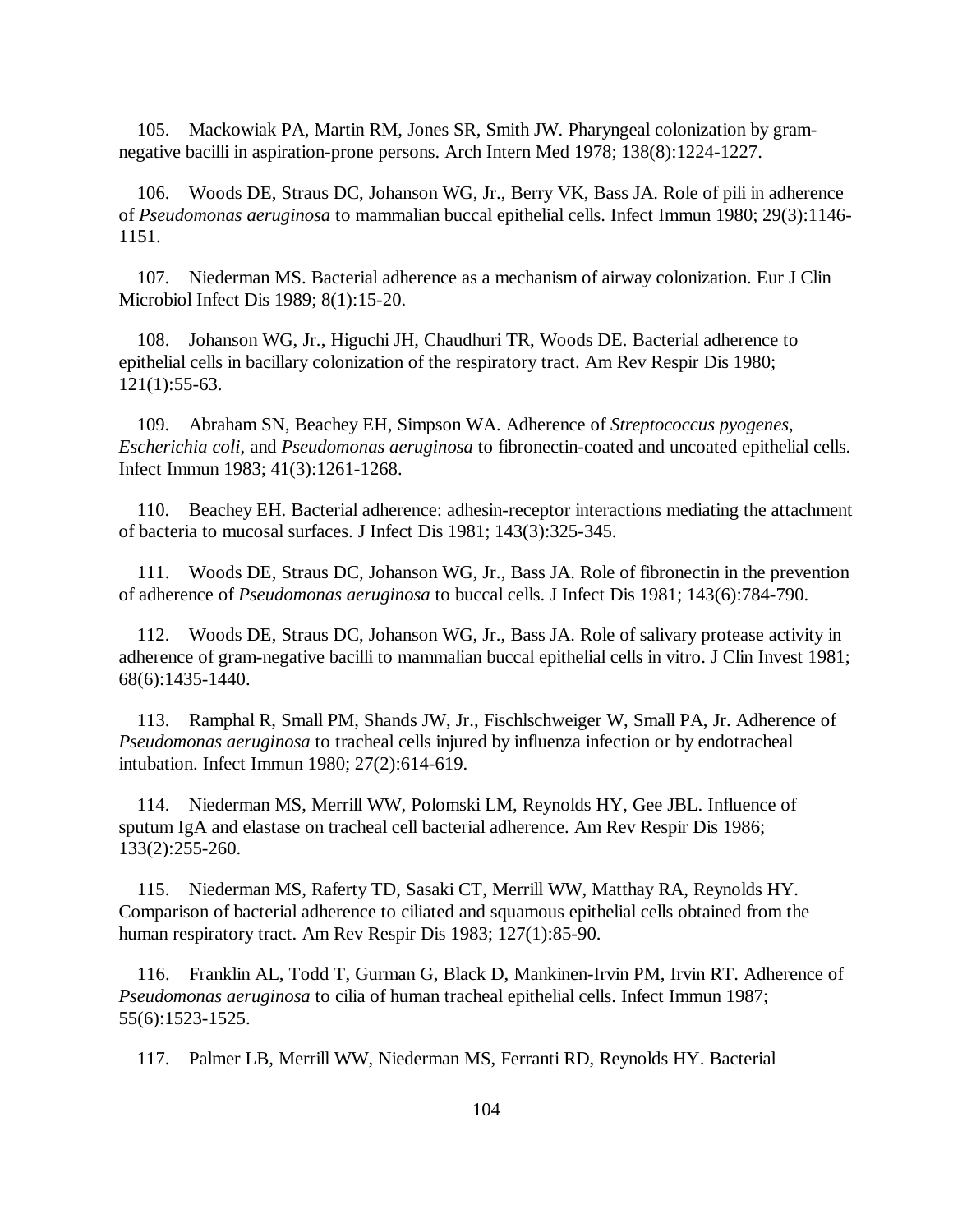adherence to respiratory tract cells. Relationships between in vivo and in vitro pH and bacterial attachment. Am Rev Respir Dis 1986; 133(5):784-788.

118. Dal Nogare AR, Toews GB, Pierce AK. Increased salivary elastase precedes gramnegative bacillary colonization in post-operative patients. Am Rev Respir Dis 1987; 135(3):671- 675.

119. Proctor RA. Fibronectin: a brief overview of its structure, function and physiology. Rev Infect Dis 1987; 9:S317-S321.

120. Niederman MS, Mantovani R, Schoch P, Papas J, Fein AM. Patterns and routes of tracheobronchial colonization in mechanically ventilated patients. The role of nutritional status in colonization of the lower airway by Pseudomonas species. Chest 1989; 95(1):155-161.

121. Atherton ST, White DJ. Stomach as source of bacteria colonising respiratory tract during artificial ventilation. Lancet 1978; 2:968-969.

122. Du Moulin GC, Paterson DG, Hedley-Whyte J, Lisbon A. Aspiration of gastric bacteria in antacid treated patients: a frequent cause of postoperative colonization of the airway. Lancet 1982; 2:242-245.

123. Kappstein I, Schulgen G, Friedrich T, et al. Incidence of pneumonia in mechanically ventilated patients treated with sucralfate or cimetidine as prophylaxis for stress bleeding: bacterial colonization of the stomach. Am J Med 1991; 91:125S-131S.

124. Daschner F, Kappstein I, Engels I, et al. Stress ulcer prophylaxis and ventilation pneumonia: prevention by antibacterial cytoprotective agents? Infect Control 1988; 9(2):59-65.

125. Torres A, El-ebiary M, Gonzalez J, et al. Gastric and pharyngeal flora in nosocomial pneumonia acquired during mechanical ventilation. Am Rev Respir Dis 1993; 148(2):352-357.

126. Mayhall CG. Nosocomial pneumonia. Diagnosis and prevention. Infect Dis Clin N Am 1997; 11(2):427-457.

127. Niederman MS, Craven DE. Devising strategies for preventing nososcomial pneumonia- should we ignore the stomach? Clin Infect Dis 1997; 24(3):320-323.

128. Bonten MJ, Gaillard CA, van Tiel FH, Smeets HGW, van der Geest S, Stobberingh EE. The stomach is not a source for colonization of the upper respiratory tract and pneumonia in ICU patients. Chest 1994; 105(3):878-884.

129. Garrouste-Orgeas M, Chevret S, Arlet G, et al. Oropharyngeal or gastric colonization and nosocomial pneumonia in adult intensive care unit patients. A prospective study based on genomic DNA analysis. Am J Respir Crit Care Med 1997; 156(5):1647-1655.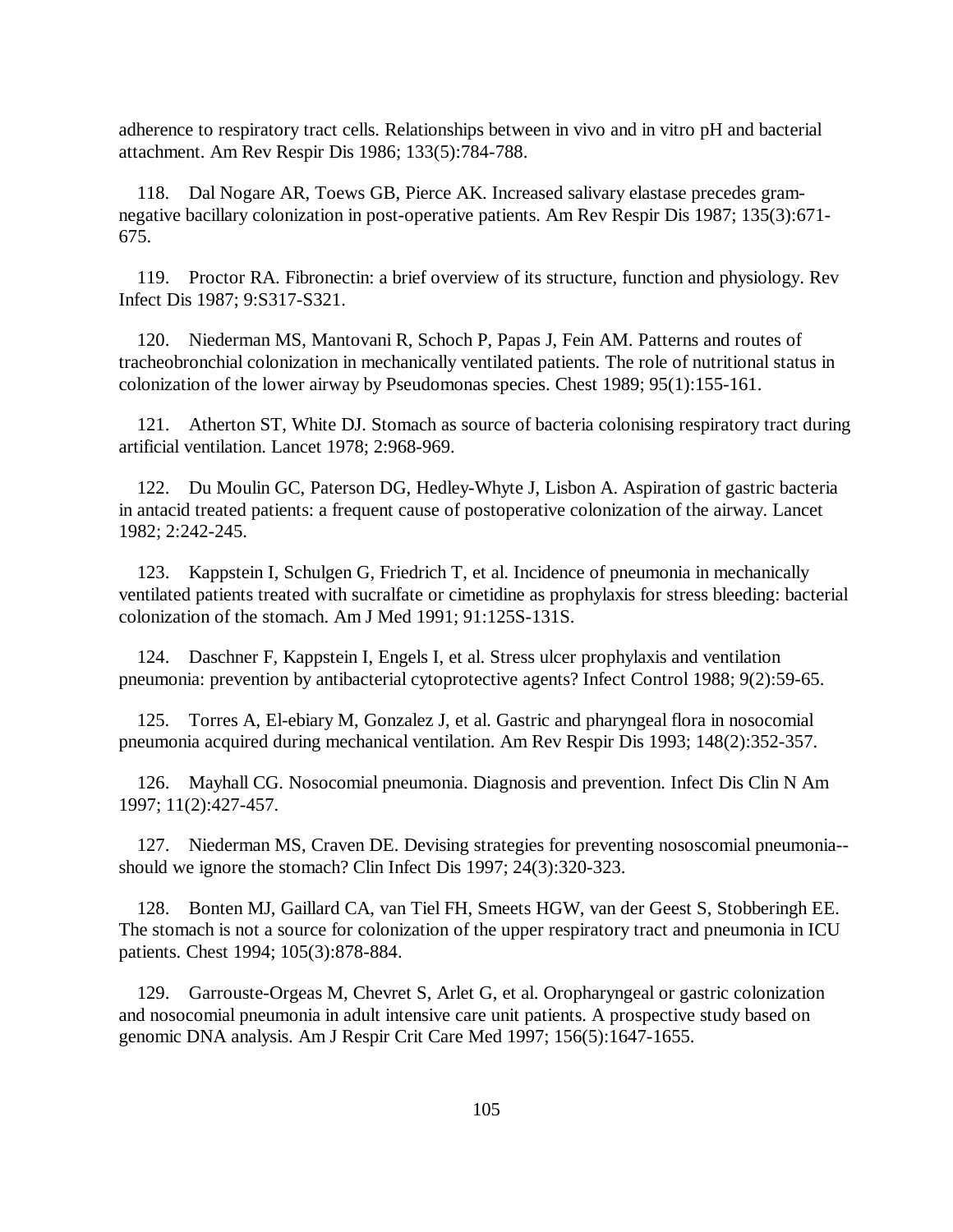130. Reusser P, Zimmerli W, Scheidegger D, Marbet GA, Buser M, Gyr K. Role of gastric colonization in nosocomial infections and endotoxemia: a prospective study in neurosurgical patients on mechanical ventilation. J Infect Dis 1989; 160(3):414-421.

131. Martin LF, Booth FVM, Karlstadt RG, et al. Continuous intravenous cimetidine decreases stress-related upper gastrointestinal hemorrhage without promoting pneumonia. Crit Care Med 1993; 21(1):19-30.

132. Inglis TJJ, Sherratt MJ, Sproat LJ, Gibson JS, Hawkey PM. Gastro-duodenal dysfunction and bacterial colonisation of the ventilated lung. Lancet 1993; 341:911-913.

133. Pingleton SK, Hinthorn DR, Liu C. Enteral nutrition in patients receiving mechanical ventilation. Multiple sources of tracheal colonization include the stomach. Am J Med 1986; 80(5):827-832.

134. Driks MR, Craven DE, Celli BR, et al. Nosocomial pneumonia in intubated patients given sucralfate as compared with antacids or histamine type 2 blockers. The role of gastric colonization. N Engl J Med 1987; 317(22):1376-1382.

135. Drasar BS, Shiner M, McLeod GM. Studies of the intestinal flora. I.The bacterial flora of the gastrointestinal tract in healthy and achlorhydric persons. Gastroenterology 1969; 56(1):71-79.

136. Arnold L. The bacterial flora within the stomach and small intestine. The effect of experimental alterations of acid-base balance and the age of the subject. Am J Med Sci 1933; 186:471-480.

137. Ruddell WSJ, Axon ATR, Findlay JM, Bartholomew BA, Hill MJ. Effect of cimetidine on the gastric bacterial flora. Lancet 1980; 1(8170):672-674.

138. Donowitz LG, Page MC, Mileur BL, Guenthner SH. Alteration of normal gastric flora in critical care patients receiving antacid and cimetidine therapy. Infect Control 1986; 7(1):23-26.

139. Bonten MJM, Kullberg BJ, Dalen Rv, et al. Selective digestive decontamination in patients in intensive care. J Antimicrob Chemother 2000; 46:351-362.

140. Bergmans D, Bonten M, Gaillard C, et al. Prevention of ventilator-associated pneumonia by oral decontamination: a prospective, randomised, double-blind, placebo-controlled study. Am J Respir Crit Care Med 2001; 164:382-388.

141. Fourrier F, Duvivier B, Boutigny H, et al. Colonization of dental plaque: A source of nosocomial infections in intensive care unit patients. Crit Care Med 1998; 26:301-308.

142. Scannapieco FA, Stewart EM, Mylotte JM. Colonization of dental plaque by respiratory pathogens in medical intensive care patients. Crit Care Med 1992; 20:740-743.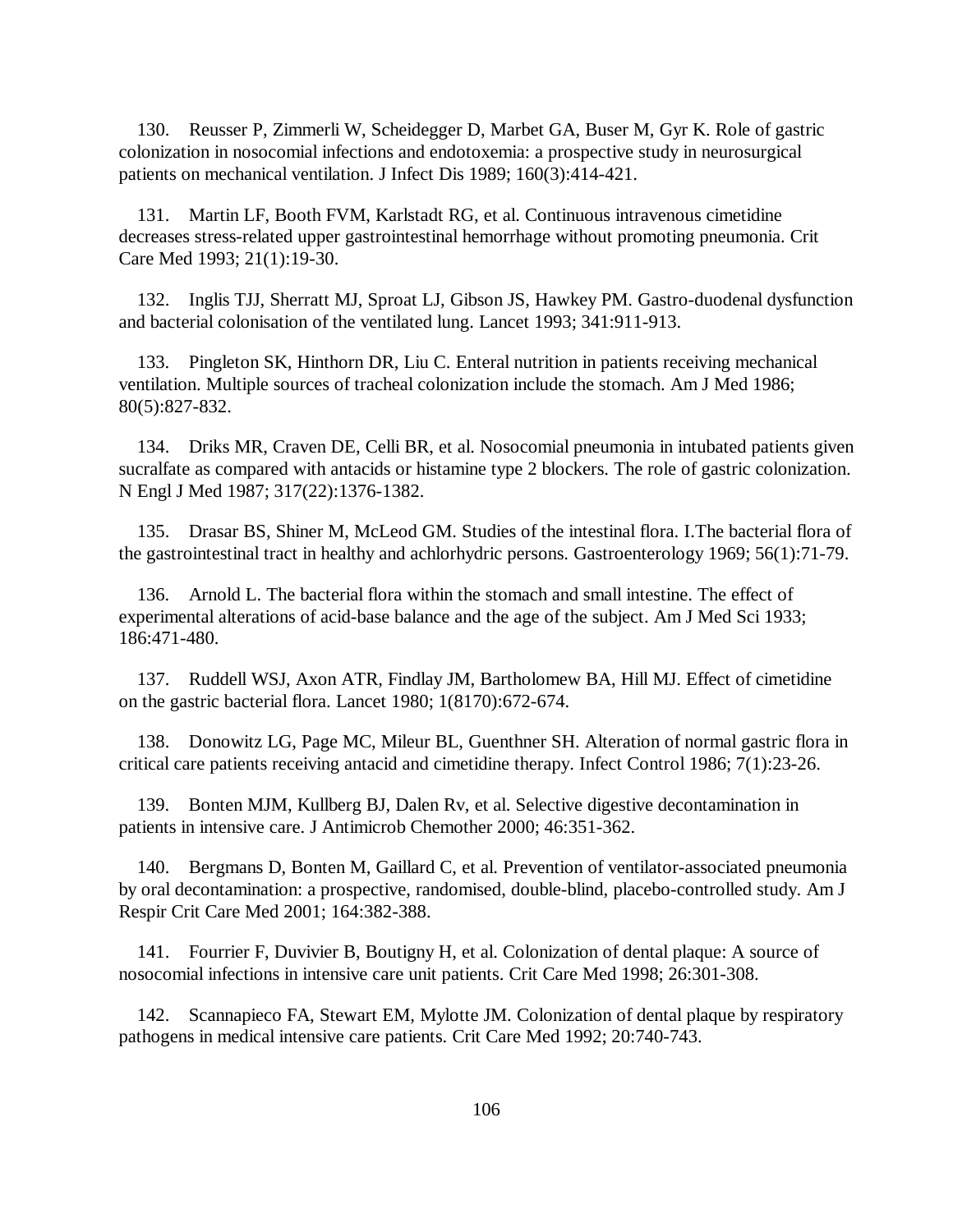143. Edmondson EB, Reinarz JA, Pierce AK, Sanford JP. Nebulization equipment: a potential source of infection in gram-negative pneumonias. Am J Dis Child 1966; 111(4):357-360.

144. Pierce AK, Sanford JP. Bacterial contamination of aerosols. Arch Intern Med 1973; 131(1):156-159.

145. Smith PW, Massanari RM. Room humidifiers as the source of Acinetobacter infections. JAMA 1977; 237(8):795-797.

146. Rhame FS, Streifel A, McComb C, Boyle M. Bubbling humidifiers produce microaerosols which can carry bacteria. Infect Control 1986; 7(8):403-407.

147. Schulze T, Edmondson EB, Pierce AK, Sanford JP. Studies on a new humidifying device as a potential source of bacterial aerosols. Am Rev Respir Dis 1967; 96(3):517-519.

148. Harkness GA, Bentley DW, Roghmann KJ. Risk factors for nosocomial pneumonia in the elderly. Am J Med 1990; 89(4):457-463.

149. Torres A, Gatell JM, Aznar E, et al. Re-intubation increases the risk of nosocomial pneumonia in patients needing mechanical ventilation. Am J Respir Crit Care Med 1995; 152(1):137-141.

150. Vergis EN, Brennen C, Wagener M, Muder RR. Pneumonia in long-term care: a prospective case-control study of risk factors and impact on survival. Arch Intern Med 2001; 161:2378-2381.

151. Sprunt K, Redman W. Evidence suggesting importance of role of interbacterial inhibition in maintaining balance of normal flora. Ann Intern Med 1968; 68(3):579-590.

152. Sprunt K, Leidy G, Redman W. Abnormal colonization of neonates in an ICU: conversion to normal colonization by pharyngeal implantation of alpha hemolytic *Streptococcus strain 215*. Pediatr Res 1980; 14:308-313.

153. Klick JM, Du Moulin GC, Hedley-Whyte J, Teres D, Bushnell LS, Feingold DS. Prevention of gram-negative bacillary pneumonia using polymyxin aerosol as prophylaxis. II. Effect on the incidence of pneumonia in seriously ill patients. J Clin Invest 1975; 55(3):514-519.

154. Feeley TW, Du Moulin GC, Hedley-Whyte J, Bushnell LS, Gilbert JP, Feingold DS. Aerosol polymyxin and pneumonia in seriously ill patients. N Engl J Med 1975; 293(10):471-475.

155. Wood GC, Boucher BA, Croce MA, Hanes SD, Herring VL, Fabian TC. Aerosolized ceftazidime for prevention of ventilator-associated pneumonia and drug effects on the proinflammatory response in critically ill trauma patients. Pharmacotherapy 2002; 22(8):972-982.

156. Klastersky J, Huysmans E, Weerts D, Hensgens C, Daneau D. Endotracheally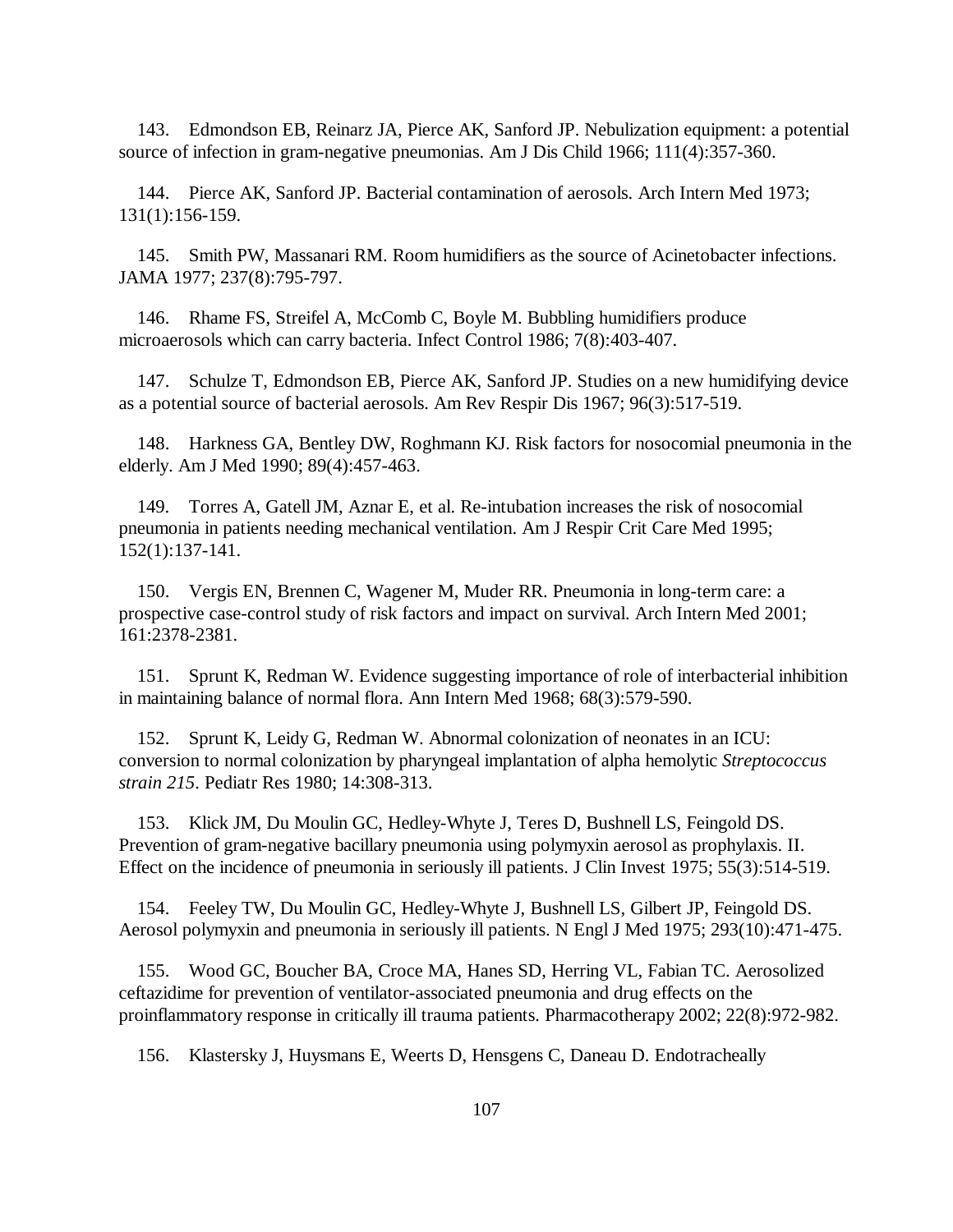administered gentamicin for the prevention of infections of the respiratory tract in patients with tracheostomy: a double-blind study. Chest 1974; 65(6):650-654.

157. Greenfield S, Teres D, Bushnell LS, Hedley-Whyte J, Feingold DS. Prevention of gramnegative bacillary pneumonia using aerosol polymyxin as prophylaxis. I. Effect on the colonization pattern of the upper respiratory tract of seriously ill patients. J Clin Invest 1973; 52(11):2935- 2940.

158. Rouby JJ, Poete P, Martin de Lassale E, et al. Prevention of Gram-negative nosocomial bronchopneumonia by intratracheal colistin in critically ill patients. Histologic and bacteriologic study. Intensive Care Med 1994; 20(3):187-192.

159. Schleder B, Stott K, Lloyd RC. The effect of a comprehensive oral care protocol on patients at risk for ventilator-associated pneumonia. J Advocate Health Care 2002; 4:27-30.

160. Yoneyama T, Yoshida M, Ohrui T, et al. Oral care reduces pneumonia in older patients in nursing homes. J Am Geriatr Soc 2002; 50:430-433.

161. DeRiso AJII, Ladowski JS, Dillon TA, Justice JW, Peterson AC. Chlorhexidine gluconate 0.12% oral rinse reduces the incidence of total nosocomial respiratory infections and nonprophylactic antibiotic use in patients undergoing heart surgery. Chest 1996; 109(6):1556- 1561.

162. Stoutenbeek CP, Van Saene HKF, Miranda DR, Zandstra DF. The effect of selective decontamination of the digestive tract on colonisation and infection rate in multiple trauma patients. Intensive Care Med 1984; 10(4):185-192.

163. Unertl K, Ruckdeschel G, Selbmann HK, et al. Prevention of colonization and respiratory infections in long-term ventilated patients by local antimicrobial prophylaxis. Intensive Care Med 1987; 13(2):106-113.

164. Kerver JH, Rommes JH, Mevissen-Verhage EAE, et al. Prevention of colonization and infection in critically ill patients: a prospective randomized study. Crit Care Med 1988; 16(11):1087-1093.

165. Ledingham IM, Alcock SR, Eastaway AT, McDonald JC, Mckay IC, Ramsay G. Triple regimen of selective decontamination of the digestive tract, systemic cefotaxime, and microbiological surveillance for prevention of acquired infection in intensive care. Lancet 1988; 1:785-790.

166. Brun-Buisson C, Legrand P, Rauss A, et al. Intestinal decontamination for control of nosocomial multiresistant gram-negative bacilli. Study of an outbreak in an intensive care unit. Ann Intern Med 1989; 110(11):873-881.

167. Ulrich C, Harinck-de Weerd JE, Bakker NC, Jacz K, Doornbos L, de Ridder VA.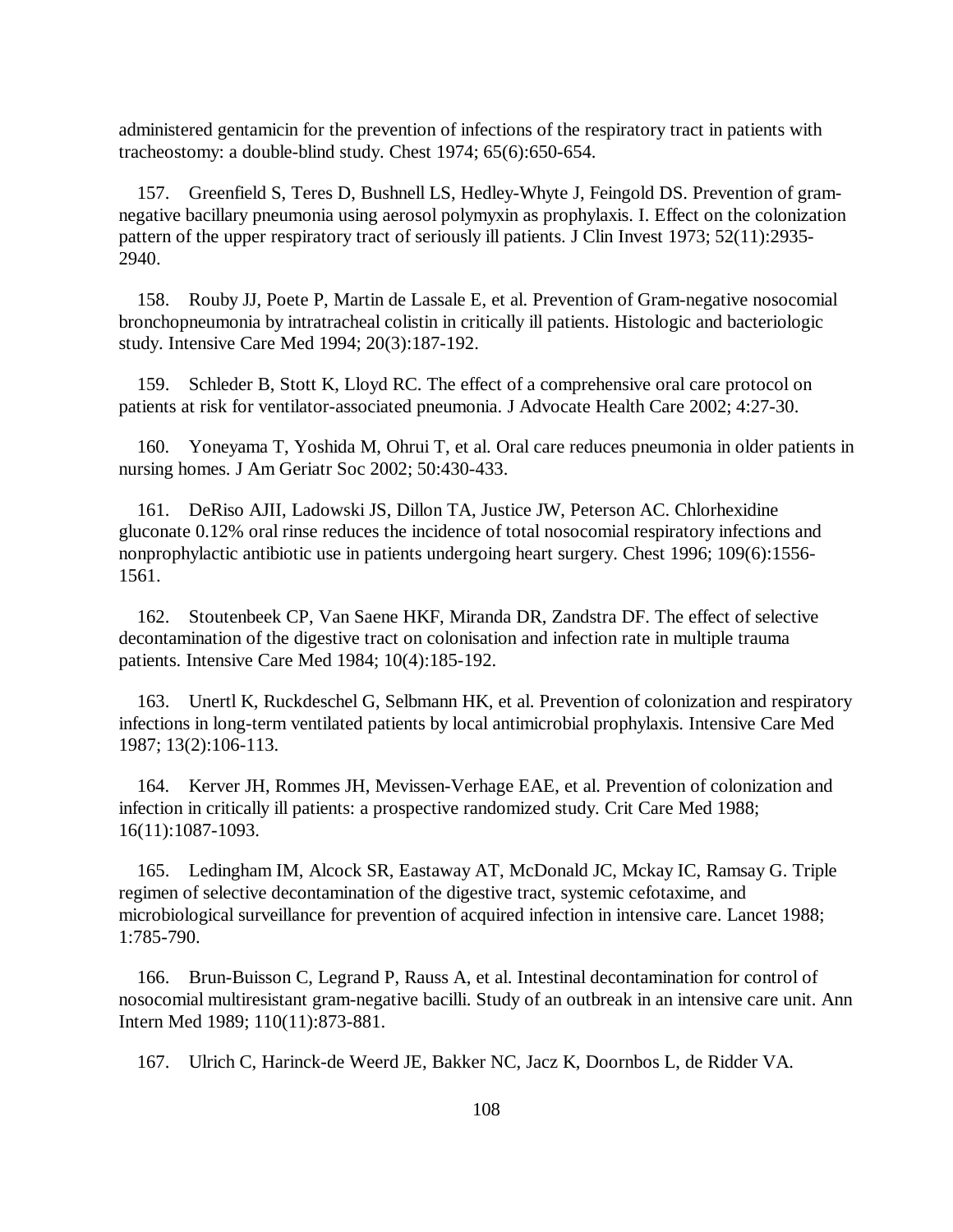Selective decontamination of the digestive tract with norfloxacin in the prevention of ICU-acquired infections: a prospective randomized study. Intensive Care Med 1989; 15(7):424-431.

168. Flaherty J, Nathan C, Kabins SA, Weinstein RA. Pilot trial of selective decontamination for prevention of bacterial infection in an intensive care unit. J Infect Dis 1990; 162(6):1393-1397.

169. Godard J, Guillaume C, Reverdy ME, et al. Intestinal decontamination in a polyvalent ICU. A double-blind study. Intensive Care Med 1990; 16(5):307-311.

170. McClelland P, Murray AE, Williams PS, et al. Reducing sepsis in severe combined acute renal and respiratory failure by selective decontamination of the digestive tract. Crit Care Med 1990; 18(9):935-939.

171. Rodriguez-Roldan JM, Altuna-Cuesta A, Lopez A, et al. Prevention of nosocomial lung infection in ventilated patients: use of an antimicrobial pharyngeal non-absorbable paste. Crit Care Med 1990; 18(11):1239-1242.

172. Tetteroo GWM, Wagenvoort JHT, Castelein A, Tilanus HW, Ince C, Bruining HA. Selective decontamination to reduce gram-negative colonisation and infections after oesophageal resection. Lancet 1990; 335:704-707.

173. Aerdts SJA, van Daelen R, Clasener HAL, Festen J, Van Lier HJJ, Vollaard EJ. Antibiotic prophylaxis of respiratory tract infection in mechanically ventilated patients. A prospective, blinded, randomized trial of the effect of a novel regimen. Chest 1991; 100(3):783- 791.

174. Blair P, Rowlands BJ, Lowry K, Webb H, Armstrong P, Smilie J. Selective decontamination of the digestive tract: a stratified, randomized, prospective study in a mixed intensive care unit. Surgery 1991; 110(2):303-310.

175. Fox MA, Peterson S, Fabri BM, Van Saene HKF, Williets T. Selective decontamination of the digestive tract in cardiac surgical patients. Crit Care Med 1991; 19(12):1486-1490.

176. Hartenauer U, Thulig B, Diemer W, et al. Effect of selective flora suppression on colonization, infection and mortality in critically ill patients: a one-year, prospective, consecutive study. Crit Care Med 1991; 19(4):463-473.

177. Pugin J, Auckenthaler R, Lew DP, Suter PM. Oropharyngeal decontamination decreases incidence of ventilator-associated pneumonia. A randomized, placebo-controlled, double-blind clinical trial. JAMA 1991; 265(20):2704-2710.

178. Vandenbroucke-Grauls CMJE, Vandenbroucke JP. Effect of selective decontamination of the digestive tract on respiratory tract infections and mortality in the intensive care unit. Lancet 1991; 338:859-862.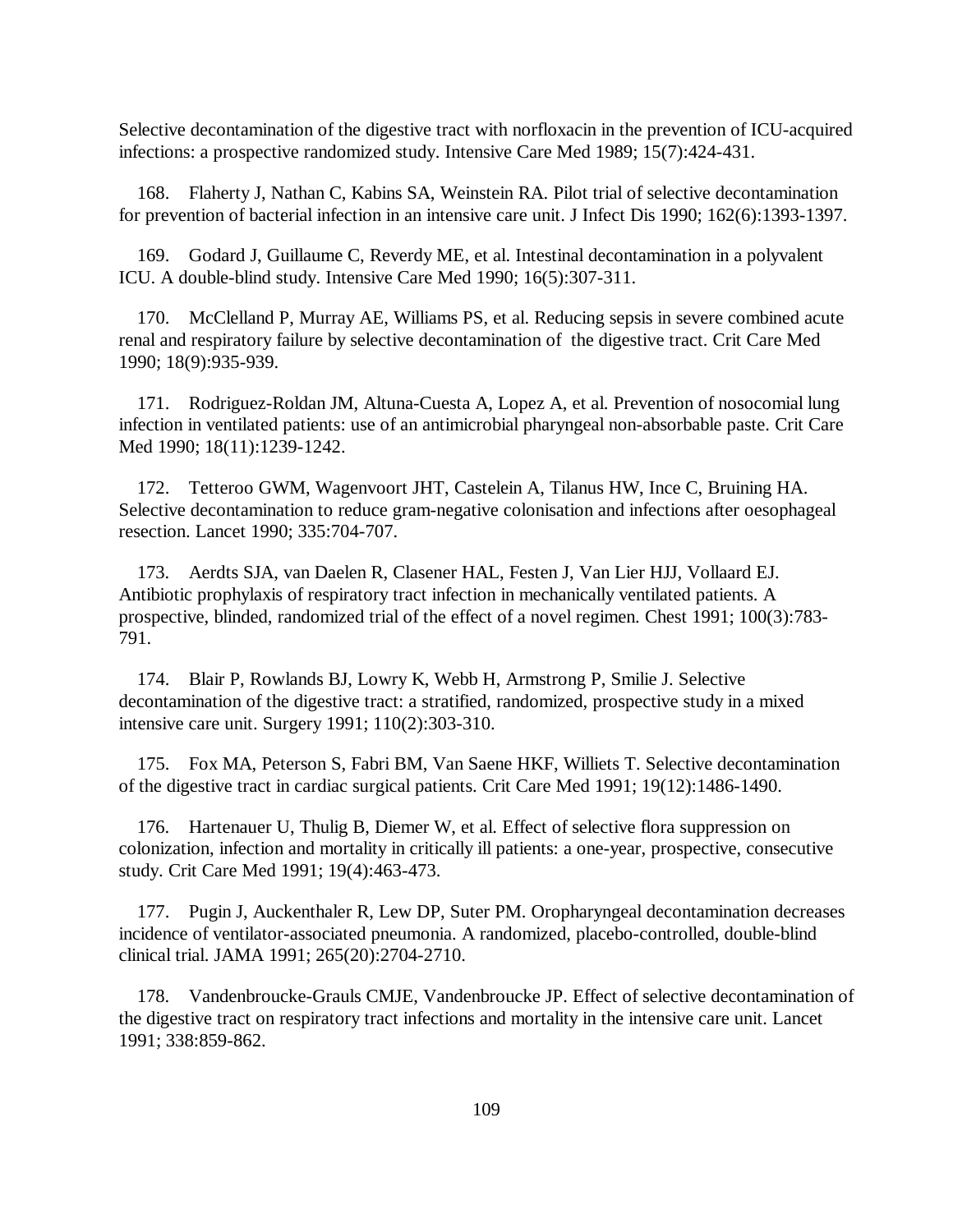179. Cockerill FR, Muller SM, Anhalt JP, et al. Prevention of infection on critically ill patients by selective decontamination of the digestive tract. Ann Intern Med 1992; 117(7):545-553.

180. Gastinne H, Wolff M, Delatour F, Faurisson F, Chevret S. A controlled trial in intensive care units of selective decontamination of the digestive tract with nonabsorbable antibiotics. N Engl J Med 1992; 326(9):594-599.

181. Hammond JMJ, Potgieter PD, Saunders GL, Forder AA. Double-blind study of selective decontamination of the digestive tract in intensive care. Lancet 1992; 340:5-9.

182. Rocha LA, Martin MJ, Pita S, et al. Prevention of nosocomial infection in critically ill patients by selective decontamination of the digestive tract. A randomized, double-blind, placebocontrolled study. Intensive Care Med 1992; 18(7):398-404.

183. Winter R, Humphreys H, Pick A, MacGowan P, Willatts SM, Speller DCE. A controlled trial of selective decontamination of the digestive tract in intensive care and its effect on nosocomial infection. J Antimicrob Chemother 1992; 30(1):73-87.

184. Korinek AM, Laisne MJ, Nicolas MH, Raskine L, Deroin V, Sanson-Lepors MJ. Selective decontamination of the digestive tract in neurosurgical intensive care unit patients: a double-blind, randomized, placebo-controlled study. Crit Care Med 1993; 21(10):1466-1473.

185. Selective Decontamination of the Digestive Tract Trialists' Collaborative Group. Metaanalysis of randomised controlled trials of selective decontamination of the digestive tract. Br Med J 1993; 307:525-532.

186. Ferrer M, Torres A, Gonzalez J, et al. Utility of selective digestive decontamination in mechanically ventilated patients. Ann Intern Med 1994; 120(5):389-395.

187. Abele-Horn M, Dauber A, Bauernfeind A, et al. Decrease in nosocomial pneumonia in ventilated patients by selective oropharyngeal decontamination: a prospective, blinded, randomized trial of the effect of a novel regimen. Intensive Care Med 1997; 23(2):187-195.

188. D'Amico R, Pifferi S, Leonetti C, Torri V, Tinazzi A, Liberati A. Effectiveness of antibiotic prophylaxis in critically ill patients: systemic review of randomised controlled trials. Brit Med J 1998; 316:1275-1285.

189. Langlois-Karaga A, Bues-Charbit M, Davignon A, et al. Selective digestive decontamination in multiple trauma patients: cost and efficacy. Pharmacy World and Science 1995; 17(1):12-16.

190. Nathens AB, Marshall JC. Selective decontamination of the digestive tract in surgical patients: a systematic review of the evidence. Arch Surg 1999; 134(2):170-176.

191. Quinio B, Albanese J, Bues-Charbit M, Viviand X, Martin C. Selective decontamination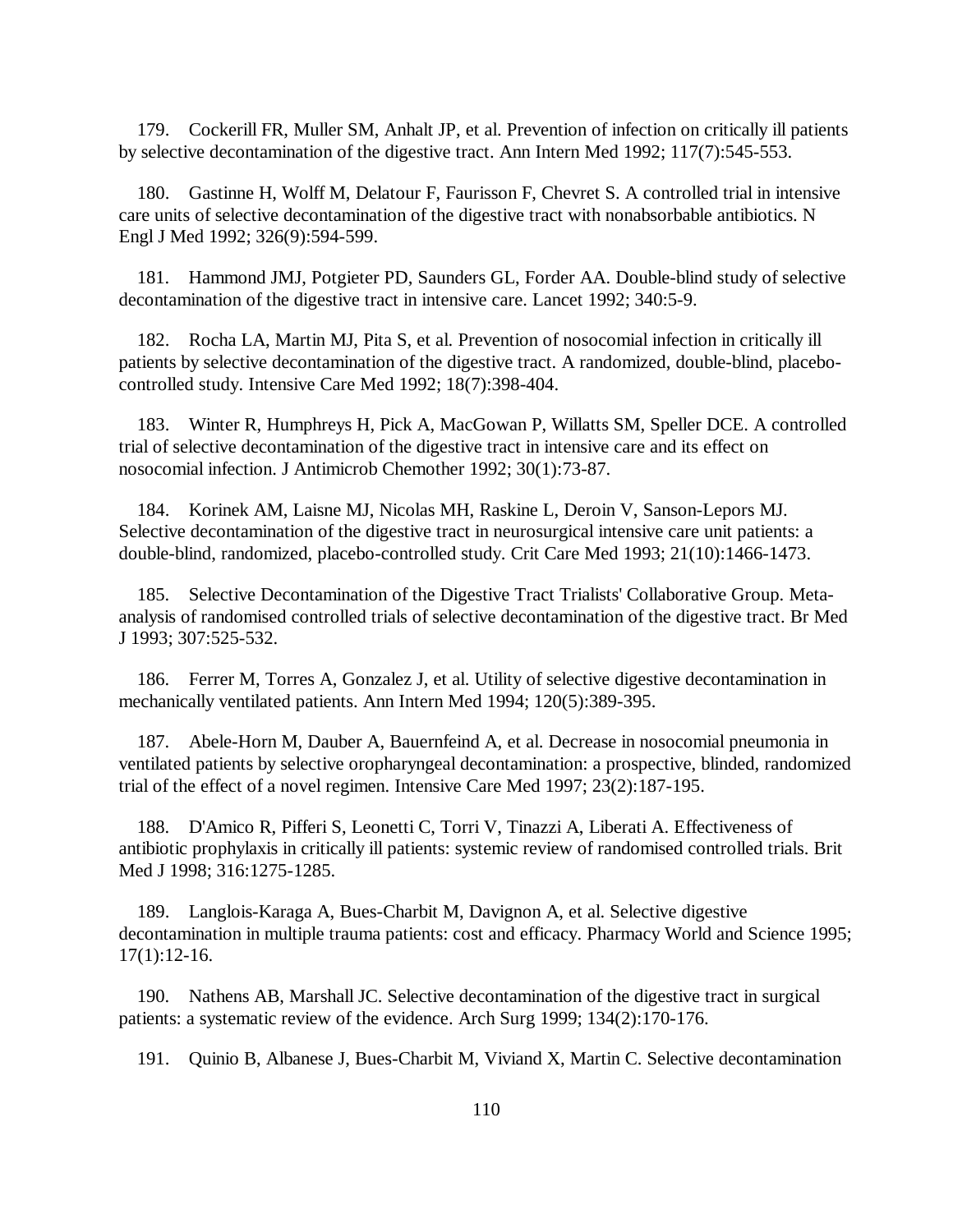of the digestive tract in multiple trauma patients. A prospective double-blind, randomized, placebocontrolled study. Chest 1996; 109(3):765-772.

192. Sanchez Garcia M, Cambronero Galache JA, Lopez Diaz J, et al. Effectiveness and cost of selective decontamination of the digestive tract in crltically ill intubated patients. A randomized, double-blind, placebo-controlled, multicenter trial. Am J Respir Crit Care Med 1998; 158(3):908- 916.

193. Krueger WA, Lenhart FP, Neeser G, Ruckdeschel G, Schreckhase H, Eissner HJ et al. Influence of combined intravenous and topical antibiotic prophylaxis on the incidences of infections, organ dysfunction, and mortality in critically ill surgical patients: a prospective, stratified, randomized, double-blind, placebo-controlled clinical trial. Am J Respir Crit Care Med 2002; 166:1029-1037.

194. Nau R, Ruchel R, Mergerian H, Wegener U, Winkelmann T, Prange HW. Emergence of antibiotic-resistant bacteria during selective decontamination of the digestive tract. J Antimicrob Chemother 1990; 25(5):881-883.

195. Goularte TA, Lichtenberg DA, Craven DE. Gastric colonization in patients receiving antacids and mechanical ventilation: a mechanism for pharyngeal colonization. Am J Infect Control 1986; 14(2):88.

196. Daschner F. Stress ulcer prophylaxis and the risk of nosocomial pneumonia in artificially ventilated patients. Eur J Clin Microbiol 1987; 6(2):129-131.

197. Messori A, Trippoli Sl, Vaiani M, Gorini M, Corrado A. Bleeding and pneumonia in intensive care patients given ranitidine and sucralfate for prevention of stress ulcer: meta-analysis of randomised controlled trials. Brit Med J 2000; 321:1103-1106.

198. Prod'hom G, Leuenberger PH, Koerfer J, et al. Nosocomial pneumonia in mechanically ventilated patients receiving antacid, ranitidine, or sulcralfate as prophylaxis for stress ulcer. A randomized controlled trial. Ann Intern Med 1994; 120(8):653-662.

199. Tryba M. Risk of acute stress bleeding and nosocomial pneumonia in ventilated intensive care unit patients: sucralfate versus antacids. Am J Med 1987; 83(suppl 3B):117-124.

200. Tryba M, Mantey-Steirs F. Antibacterial activity of sucralfate in human gastric juice. Am J Med 1987; 83(suppl 3B):125-127.

201. Lacroix J, Infante-Rivard C, Jenicek M, Gauthier M. Prophylaxis of upper gastrointestinal bleeding in intensive care units: a meta-analysis. Crit Care Med 1989; 17(9):862- 869.

202. Laggner AN, Lenz K, Base W, Druml WC, Schneweiss B, Grimm G. Prevention of upper gastrointestinal bleeding in long-term ventilated patients. Sucralfate versus ranitidine. Am J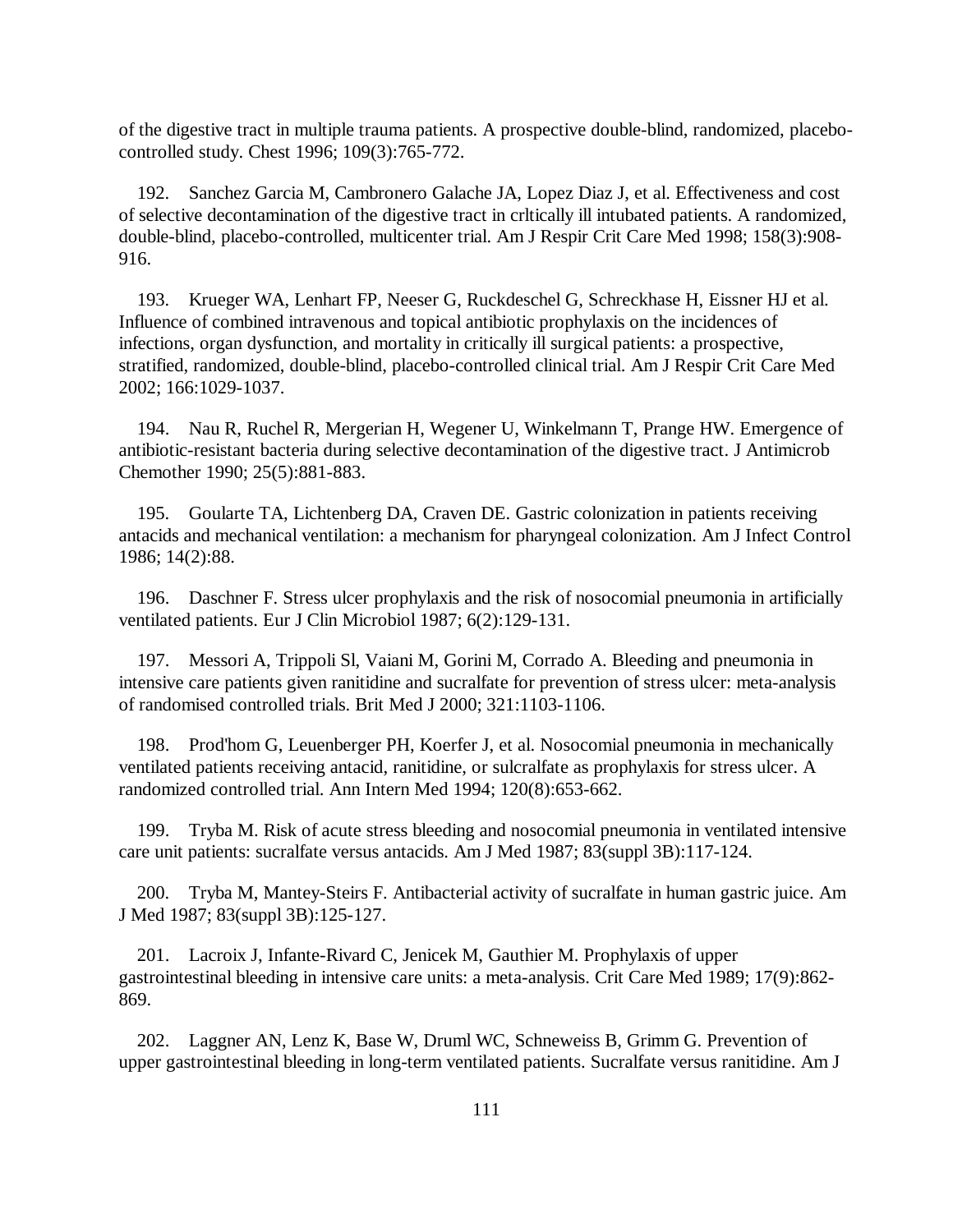Med 1989; 86(suppl 6A):81-84.

203. Cook D, Guyatt G, Marshall J, et al. A comparison of sucralfate and ranitidine for the prevention of upper gastrointestinal bleeding in patients requiring mechanical ventilation. Canadian Critical Care Trials Group. N Engl J Med 1998; 338(12):791-797.

204. Bonten MJM, Gaillard CA, van der Geest S, et al. The role of intragastric acidity and stress ulcer prophylaxis on colonization and infection in mechanically ventilated patients. A stratified, ramdomized, double-blind study of sucralfate versus antacids. Am J Respir Crit Care Med 1995; 152:1825-1834.

205. Thomason MH, Payseur ES, Hakenewerth AM, et al. Nosocomial pneumonia in ventilated trauma patients during stress ulcer prophylaxis with sucralfate, antacid, and ranitidine. J Trauma-Injury Infect Crit Care 1996; 41(3):503-508.

206. Markowicz P, Wolff M, Djedaini K, et al. Multicenter prospective study of ventilatorassociated pneumonia during acute respiratory distress syndrome. Incidence, prognosis, and risk factors. Am J Respir Crit Care Med 2000; 161(6):1942-1948.

207. Civil ID, Schwab CW. The effect of enteral feeding on gastric pH. Am Surg 1987; 53(12):688-690.

208. Heyland DK, Bradley C, Mandell LA. Effect of acidified enteral feedings on gastric colonization in the critically ill patient. Crit Care Med 1992; 20(10):1388-1394.

209. Heyland DK, Cook DJ, Schoenfeld PS, Frietag A, Varon J, Wood G. The effect of acidified enteral feeds on gastric colonization in critically ill patients: results of a multicenter randomized trial. Crit Care Med 1999; 27(11):2399-2406.

210. Skiest DJ, Khan N, Feld R, Metersky ML. The role of enteral feeding in gastric colonisation: a randomised controlled trial comparing continuous to intermittent enteral feeding in mechanically ventilated patients. Clin Intensive Care 1996; 7:138-143.

211. Lee B, Chang RWS, Jacobs S. Intermittent nasogastric feeding: a simple and effective method to reduce pneumonia among ventilated ICU patients. Clin Intensive Care 1990; 1:100-102.

212. Spilker CA, Hinthorn DR, Pingleton SK. Intermittent enteral feeding in mechanically ventilated patients. The effect on gastric pH and gastric cultures. Chest 1996; 110(1):243-248.

213. Bonten MJM, Gaillard CA, van der Hulst R, et al. Intermittent enteral feeding: the influence on respiratory and digestive tract colonization in mechanically ventilated intensive-careunit patients. Am J Respir Crit Care Med 1996; 154:394-399.

214. Olivares L, Segovia A, Revuelta R. Tube feeding and lethal aspiration in neurologic patients: a review of 720 autopsy cases. Stroke 1974; 5(5):654-657.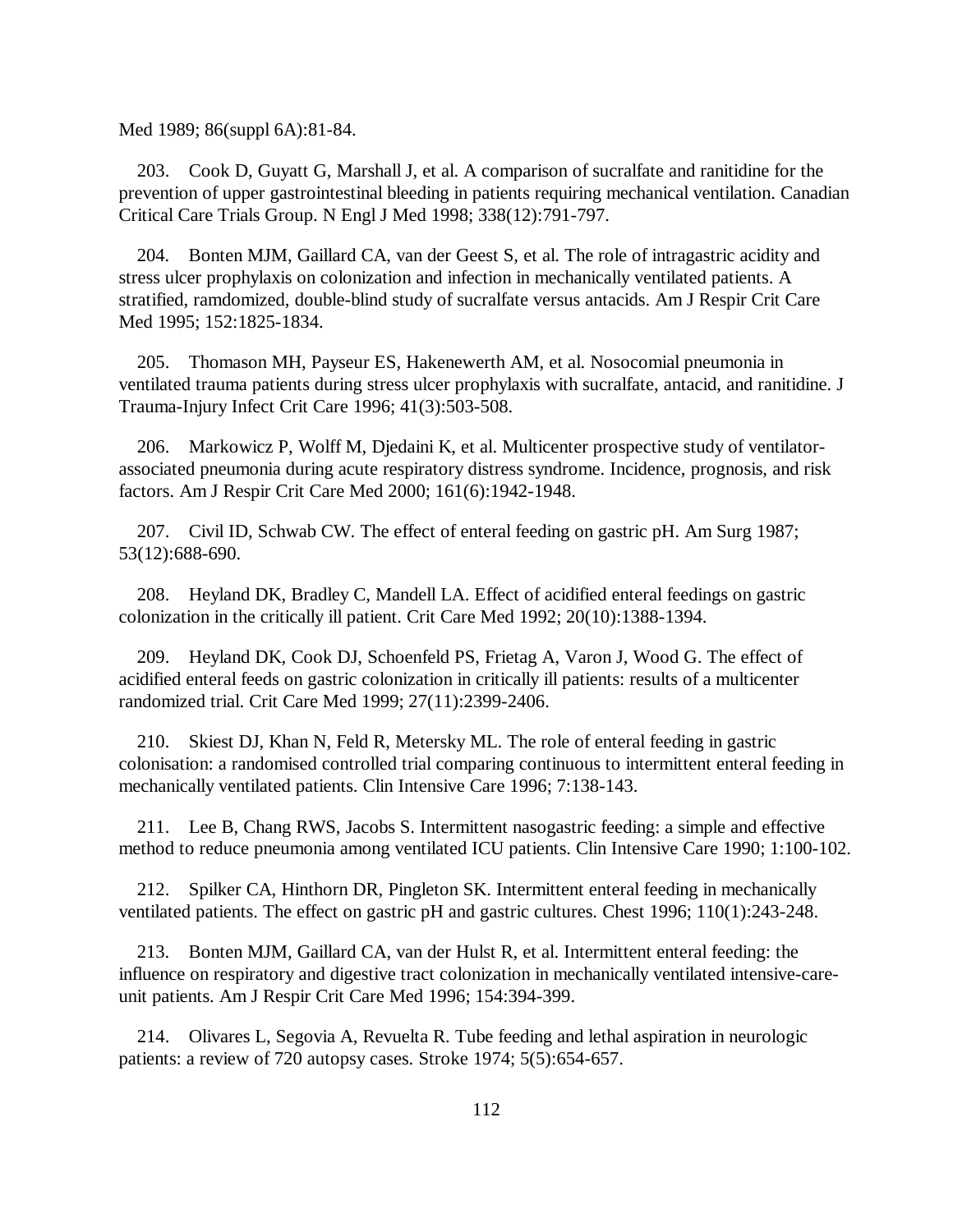215. Bartlett JG, Gorbach SL. The triple threat of aspiration pneumonia. Chest 1975; 68(4):560-566.

216. Winterbauer RH, Durning RB, Jr., Barron E, McFadden MC. Aspirated nasogastric feeding solution detected by glucose strips. Ann Intern Med 1981; 95(1):67-68.

217. Nair P, Jani K, Sanderson PJ. Transfer of oropharyngeal bacteria into the trachea during endotracheal intubation. J Hosp Infect 1986; 8(1):96-103.

218. Metheny NA, Eisenberg P, Spies M. Aspiration pneumonia in patients fed through nasoenteral tubes. Heart Lung 1986; 15(3):256-261.

219. Kingston GW, Phang PT, Leathley MJ. Increased incidence of nosocomial pneumonia in mechanically ventilated patients with subclinical aspiration. Am J Surg 1991; 161(5):589-592.

220. Treloar DM, Stechmiller J. Pulmonary aspiration of tube-fed patients with artificial airways. Heart Lung 1984; 13(6):667-671.

221. Cheadle WG, Vitale GC, Mackie CR, Cuschiere A. Prophylactic postoperative nasogastric decompression. A prospective study of its requirement and the influence of cimetidine in 200 patients. Ann Surg 1985; 202(3):361-366.

222. Ibanez J, Penafiel A, Raurich JM, Marse P, Jorda R, Mata F. Gastroesophageal reflux in intubated patients receiving enteral nutrition: effect of supine and semirecumbent positions. J Parenter Enter Nutr 1992; 16(5):419-422.

223. Orozco-Levi M, Torres A, Ferrer M, et al. Semirecumbent position protects from pulmonary aspiration but not completely from gastroesophageal reflux in mechanically ventilated patients. Am J Respir Crit Care Med 1995; 152:1387-1390.

224. Anderson KR, Norris DJ, Godfrey LB, Avent CK, Butterworth CE, Jr. Bacterial contamination of the tube feeding formulas. J Parent Enter Nutr 1984; 8(6):673-678.

225. Schroeder P, Fisher D, Volz M, Paloucek J. Microbial contamination of enteral feeding solutions in a community hospital. J Parent Enter Nutr 1983; 7(4):364-368.

226. Thurn J, Crossley K, Gerdts A, Maki M, Johnson J. Enteral hyperalimentation as a source of nosocomial infection. J Hosp Infect 1990; 15(3):203-217.

227. Drakulovic MB, Torres A, Bauer TT, Nicolas JM, Nogue S, Ferrer M. Supine body position as a risk factor for nosocomial pneumonia in mechanically ventilated patients: a randomised trial. Lancet 1999; 354:1851-1858.

228. Torres A, Serra-Batlles J, Ros E, et al. Pulmonary aspiration of gastric contents in patients receiving mechanical ventilation: the effect of body position. Ann Intern Med 1992;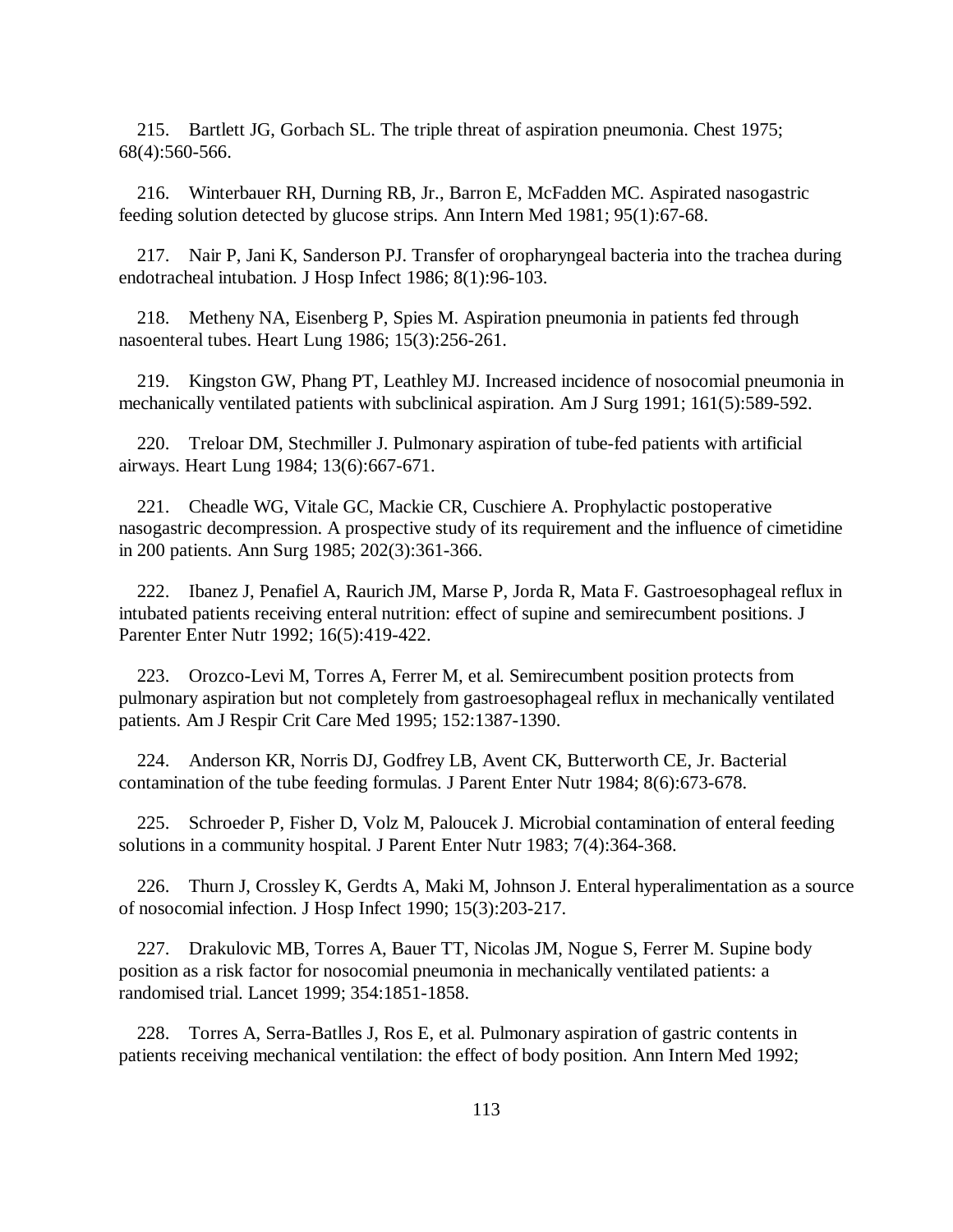116(7):540-543.

229. Ferrer M, Bauer TT, Torres A, Hernandez C, Piera C. Effect of nasogastric tube size on gastroesophageal reflux and microaspiration in intubated patients. Ann Intern Med 1999; 130(12):991-994.

230. Heyland DK, Drover JW, MacDonald S, Novak F, Lam M. Effect of postpyloric feeding on gastroesophageal regurgitation and pulmonary microaspiration. Crit Care Med 2001; 29(8):1495-1500.

231. Heyland DK, Drover JW, Dhaliwal R, Greenwood J. Optimizing the benefits and minimizing the risks of enteral nutrition in the critically ill: role of small bowel feeding. J Parenter Enter Nutr 2002; 26:S51-S57.

232. Spain DA, DeWeese RC, Reynolds MA, Richardson JD. Transpyloric passage of feeding tubes in patients with head injuries does not decrease complications. J Trauma 1995; 39:1000- 1002.

233. Strong RM, Condon SC, Solinger MR, Namihas BN, Ito-Wong LA, Leuty JE. Equal aspiration rates from postpylorus and intragastric-placed small-bore nasoenteric feeding tubes: a randomized, prospective study. J Parent Enter Nutr 1992; 16(1):59-63.

234. Kearns PJ, Chin D, Mueller L, Wallace K, Jensen WA, Kirsch CM. The incidence of ventilator-associated pneumonia and success in nutrient delivery with gastric versus small intestinal feeding: a randomized clinical trial. Crit Care Med 2000; 28(6):1742-1746.

235. Montecalvo M, Steger KA, Farber HW, et al. Nutritional outcome and pneumonia in critical care patients randomized to gastric versus jejunal tube feedings. The Critical Care Research Team. Crit Care Med 1992; 20(10):1377-1387.

236. Montejo JC, Grau T, Acosta J, et al. Multicenter, prospective, randomized, single-blind study comparing the efficacy and gastrointestinal complications of early jejunal feeding with early gastric feeding in critically ill patients. Crit Care Med 2002; 30(4):796-800.

237. Rouby JJ, Laurent P, Gosnach M, et al. Risk factors and clinical relevance of nosocomial maxillary sinusitis in the critically ill. Am J Respir Crit Care Med 1994; 150(3):776-783.

238. Holzapfel L, Chevret S, Madinier G, et al. Influence of long-term oro- or nasotracheal intubation on nosocomial maxillary sinusitis and pneumonia: results of a prospective, randomized clinical trial. Crit Care Med 1993; 21(8):1132-1138.

239. Sanderson PJ. Colonisation of the trachea in ventilated patients. What is the bacterial pathway? J Hosp Infect 1983; 4(1):15-18.

240. Sottile FD, Marrie TJ, Prough DS, et al. Nosocomial pulmonary infection: possible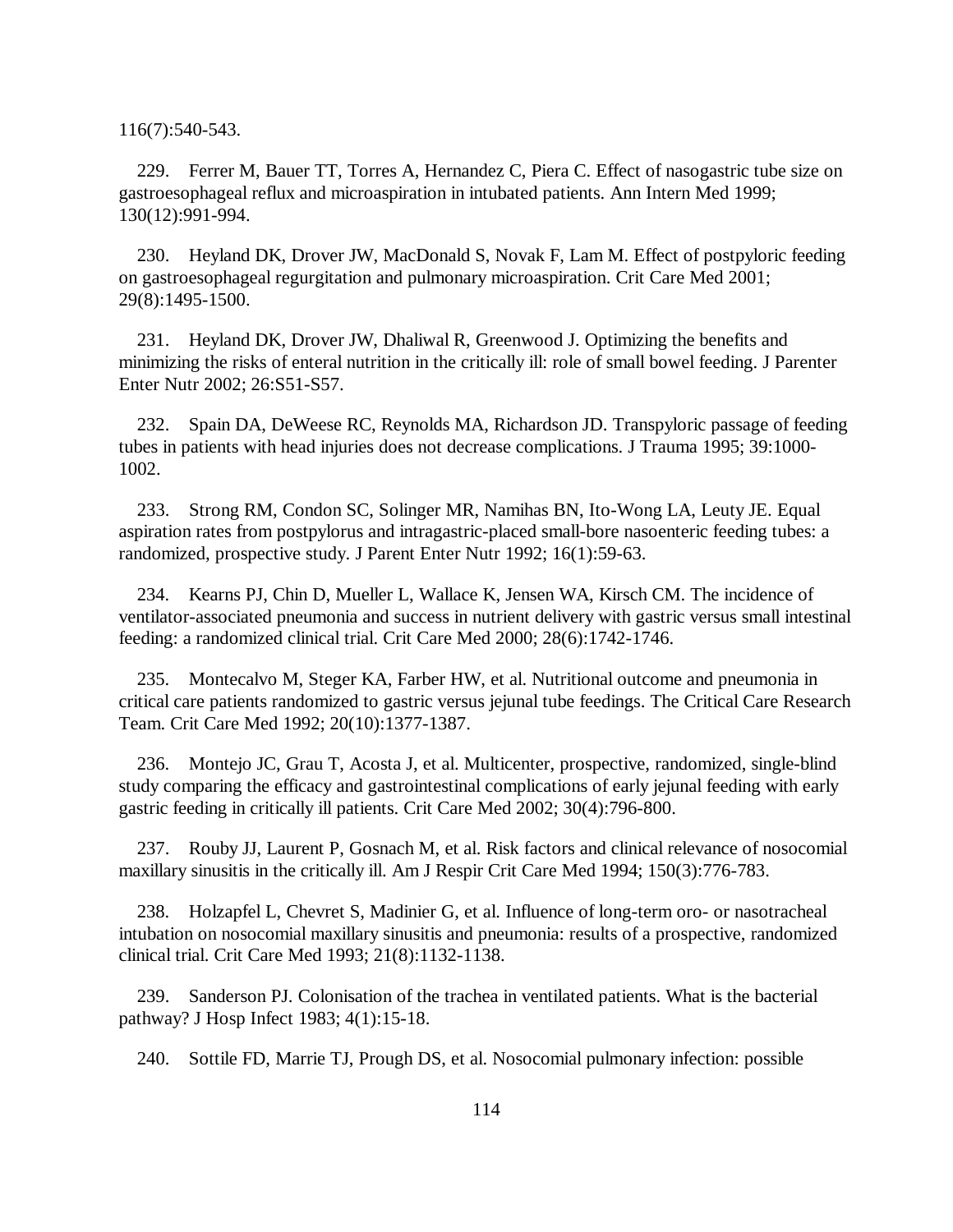etiologic significance of bacterial adhesion to endotracheal tubes. Crit Care Med 1986; 14(4):265- 270.

241. Inglis TJJ, Jones JG, Newman SP. Gas-liquid interaction with tracheal tube biofilm: a means of bacterial colonisation of the lung. Br J Hosp Med 1989; 42:141-142.

242. Inglis TJJ, Millar MR, Jones JG, Robinson DA. Tracheal tube biofilm as a source of bacterial colonisation of the lung. J Clin Microbiol 1989; 27(9):2014-2018.

243. Rello J, Sonora R, Jubert P, Artigas A, Rue M, Valles J. Pneumonia in intubated patients: role of respiratory airway care. Am J Respir Crit Care Med 1996; 154(1):111-115.

244. Spray SB, Zuidema GD, Cameron JL. Aspiration pneumonia: incidence of aspiration with endotracheal tubes. Am J Surg 1976; 131(6):701-703.

245. Kollef MH, Skubas NJ, Sundt TM. A randomized clinical trial of continuous aspiration of subglottic secretions in cardiac surgery patients. Chest 1999; 116(5):1339-1346.

246. Mahul P, Auboyer C, Jospe R, et al. Prevention of nosocomial pneumonia in intubated patients: respective role of mechanical subglottic drainage and stress ulcer prophylaxis. Intensive Care Med 1992; 18(1):20-25.

247. Smulders K, van der Hoeven H, Weers-Pothoff I, Vanderbroucke-Grauls C. A randomized clinical trial of intermittent subglottic secretion drainage in patients receiving mechnical ventilation. Chest 2002; 121:858-862.

248. Valles J, Artigas A, Rello J, et al. Continuous aspiration of subglottic secretions in preventing ventilator-associated pneumonia. Ann Intern Med 1995; 122(3):179-186.

249. Shorr AF, O'Malley PG. Continuous subglottic suctioning for the prevention of ventilator-associated pneumonia: potential economic implications. Chest 2001; 119(1):228-235.

250. Brochard L. Noninvasive ventilation for acute respiratory failure. JAMA 2002; 288(8):932-935.

251. Bott J, Carroll MP, Conway JH, et al. Randomised controlled trial of nasal ventilation in acute ventilatory failure due to chronic obstructive airways disease. Lancet 1993; 341:1555-1557.

252. Plant PK, Owen JL, Elliott MW. Early use of non-invasive ventilation for acute exacerbations of chronic obstructive pulmonary disease on general respiratory wards: a multicentre randomised controlled trial. Lancet 2000; 355:1931-1935.

253. Antonelli M, Conti G, Rocco M, et al. A comparison of noninvasive positive-pressure ventilation and conventional mechanical ventilation in patients with acute respiratory failure. N Engl J Med 1998; 339(7):429-435.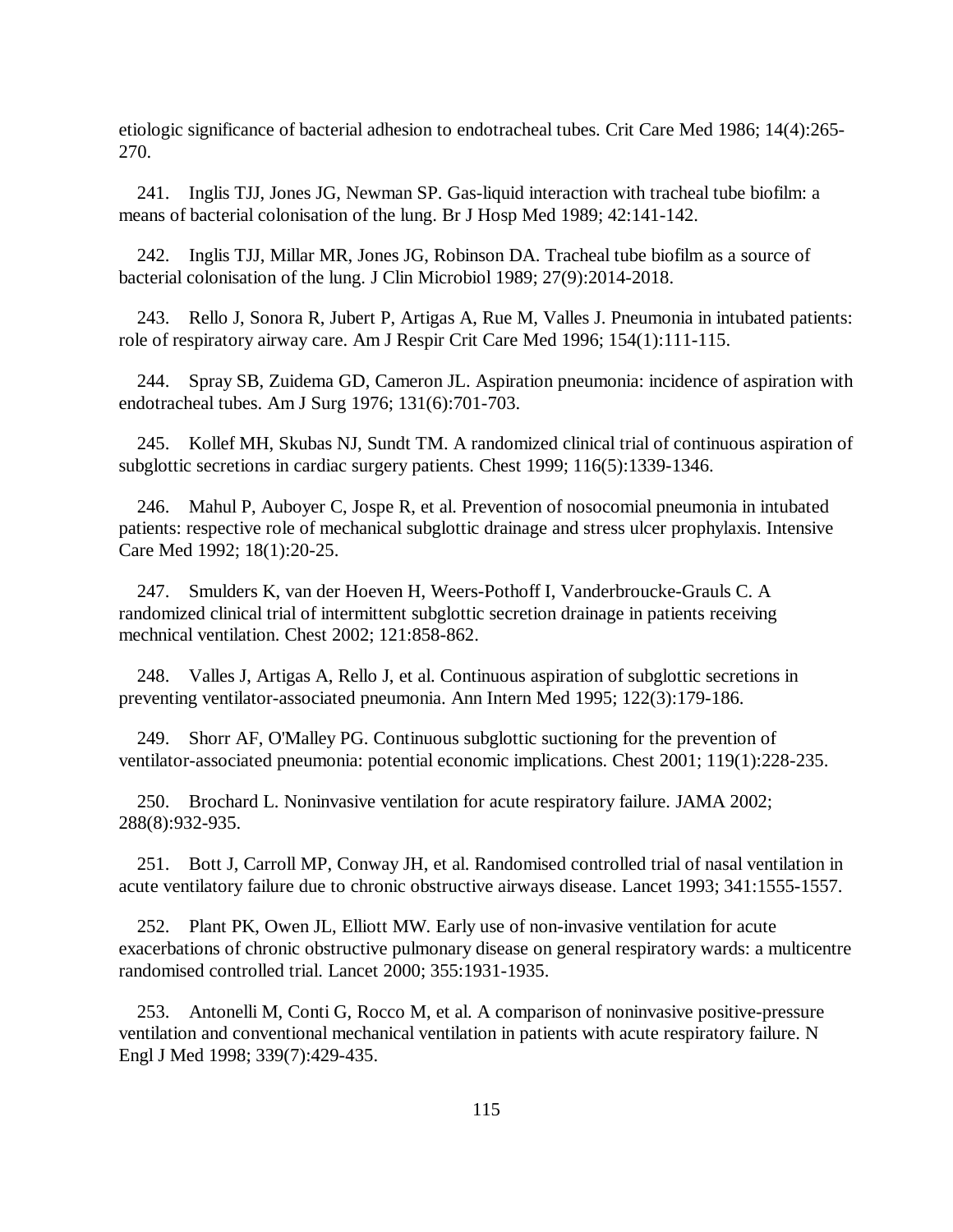254. Carlucci A, Richard JC, Wysocki M, Lepage E, Brochard L. Noninvasive versus conventional mechanical ventilation: an epidemiologic survey. Am J Respir Crit Care Med 2001; 163(4):874-880.

255. Keenan SP. Noninvasive positive pressure ventilation in acute respiratory failure. JAMA 2000; 284:2376-2378.

256. Brochard L, Mancebo J, Wysocki M, et al. Noninvasive ventilation for acute exacerbations of chronic obstructive pulmonary disease. N Engl J Med 1995; 333(13):817-822.

257. Nava S, Ambrosino N, Clini E, et al. Noninvasive mechanical ventilation in the weaning of patients with respiratory failure due to chronic obstructive pulmonary disease: a randomized, controlled trial. Ann Intern Med 1998; 128(9):721-728.

258. Girou E, Schortgen F, Delcaux C, et al. Association of noninvasive ventilation with nosocomial infections and survival in critically ill patients. JAMA 2000; 284(18):2361-2367.

259. Keenan SP, Gregor J, Sibbald WJ, Cook D, Gafni A. Noninvasive positive pressure ventilation in the setting of severe acute exacerbations of chronic obstructive pulmonary disease: more effective and less expensive. Crit Care Med 2000; 28(6):2094-2102.

260. Nourdine K, Combes P, Carton MJ, Beuret P, Cannamela A, Ducreux JC. Does noninvasive ventilation reduce the ICU nosocomial infection risk? A prospective clinical survey. Intensive Care Med 1999; 25(6):567-573.

261. Kindgen-Milles D, Buhl R, Gabriel A, Bohner H, Muller E. Nasal continuous positive airway pressure: a method to avoid endotracheal reintubation in postoperative high-risk patients with severe nonhypercapnic oxygenation failure. Chest 2000; 117(4):1106-1111.

262. Weinstein RA, Nathan C, Gruensfelder R, Kabins SA. Endemic aminoglycoside resistance in gram-negative bacilli: epidemiology and mechanisms. J Infect Dis 1980; 141(3):338- 345.

263. Maki DG. Control of colonization and transmission of pathogenic bacteria in the hospital. Ann Intern Med 1978; 89:777-780.

264. Larson EL. Persistent carriage of gram-negative bacteria on hands. Am J Infect Control 1981; 9(4):112-119.

265. Adams BG, Marrie TJ. Hand carriage of gram-negative rods may not be transient. J Hyg 1982; 89(1):33-46.

266. Daschner FD. The transmission of infections in hospitals by staff carriers, methods of prevention and control. Infect Control 1985; 6(3):97-99.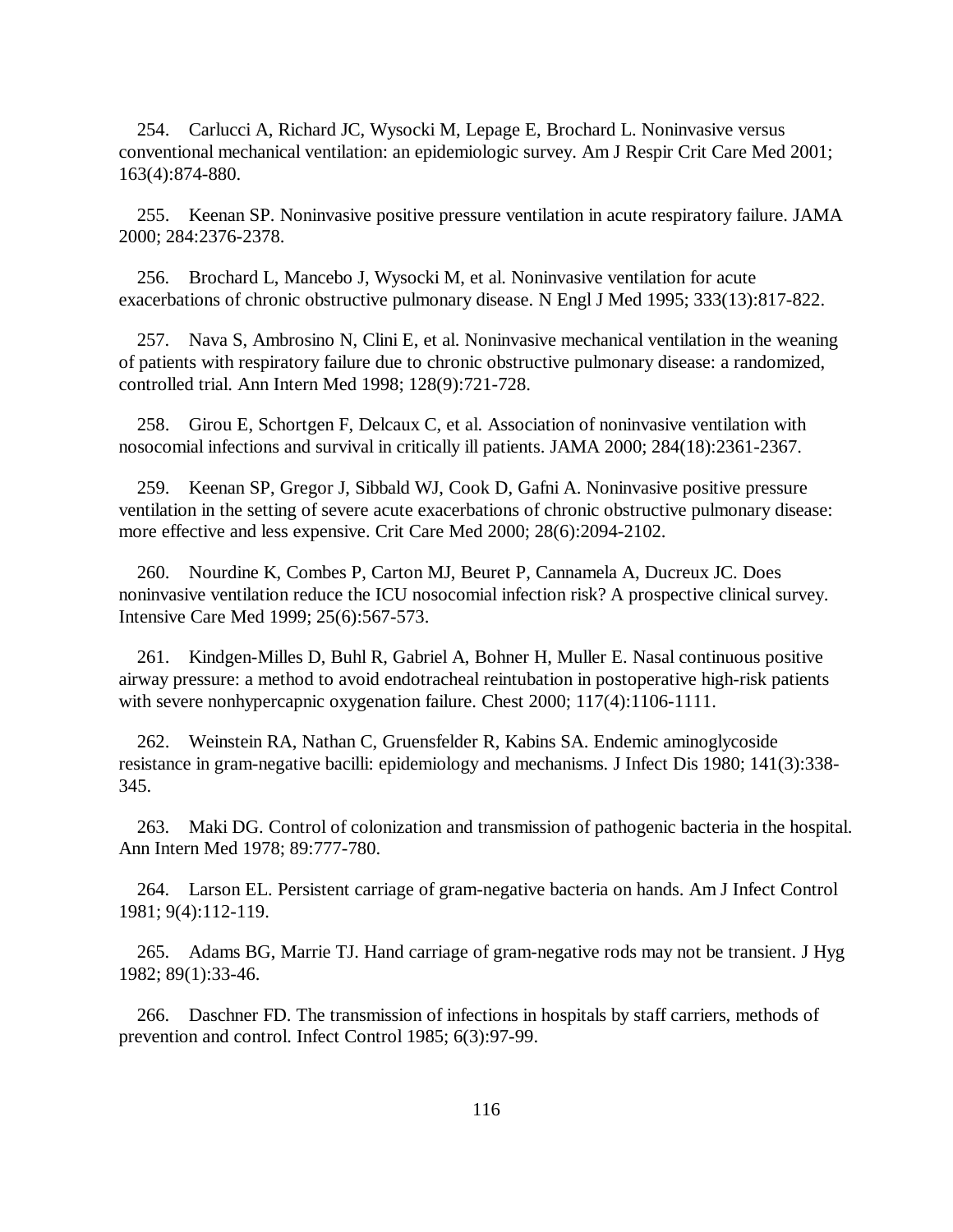267. Adams BG, Marrie TJ. Hand carriage of aerobic gram-negative rods by health care personnel. J Hyg 1982; 89(1):23-31.

268. Casewell M, Phillips I. Hands as route of transmission of *Klebsiella species*. Br Med J 1977; 2(6098):1315-1317.

269. Gorman LJ, Sanai L, Notman AW, Grant IS, Masterton RG. Cross infection in an intensive care unit by *Klebsiella pneumoniae* from ventilator condensate. J Hosp Infect 1993; 23(1):27-34.

270. Cadwallader HL, Bradley CR, Ayliffe GAJ. Bacterial contamination and frequency of changing ventilator circuitry. J Hosp Infect 1990; 15(1):65-72.

271. Lowbury EJL, Lilly HA, Bull JP. Disinfection of hands: removal of transient organisms. Br Med J 1964; 2:230-233.

272. Sprunt K, Redman W, Leidy G. Antibacterial effectiveness of routine handwashing. Pediatrics 1973; 52(2):264-271.

273. Larson E, Kretzer EK. Compliance with handwashing and barrier precautions. J Hosp Infect 1995; 30(suppl):88-106.

274. Steere AC, Mallison GF. Handwashing practices for the prevention of nosocomial infections. Ann Intern Med 1975; 83(5):683-690.

275. Albert RK, Condie F. Hand-washing patterns in medical intensive care units. N Engl J Med 1981; 304(24):1465-1466.

276. Doebbeling BN, Stanley GL, Sheetz CT, et al. Comparative efficacy of alternative handwashing agents in reducing nosocomial infections in intensive care units. N Engl J Med 1992; 327(2):88-93.

277. Simmons B, Bryant J, Neiman K, Spencer L, Arheart K. The role of handwashing in prevention of endemic intensive care unit infections. Infect Control Hosp Epidemiol 1990; 11(11):589-594.

278. CDC. Guideline for hand hygiene in health-care settings. MMWR 2002; 51(No. RR-16).

279. Garner JS. Guideline for isolation precautions in hospitals. The Hospital Infection Control Practices Advisory Committee. Infect Control Hosp Epidemiol 1996; 17(1):53-80.

280. LeClair JM, Freeman J, Sullivan BF, Crowley CM, Goldmann DA. Prevention of nosocomial respiratory syncytial virus infections through compliance with glove and gown isolation precautions. N Engl J Med 1987; 317(6):329-334.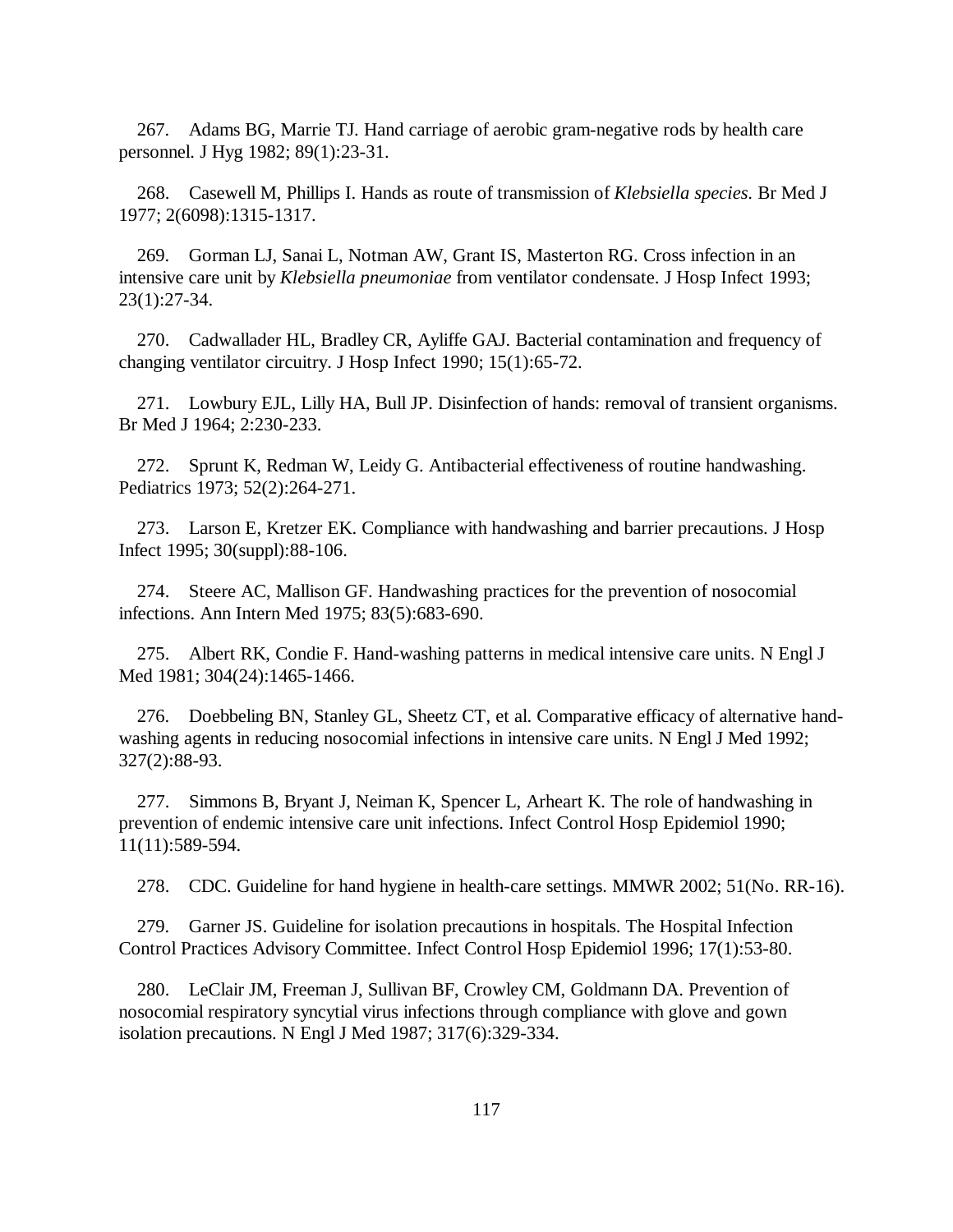281. Klein BS, Perloff WH, Maki DG. Reduction of nosocomial infection during pediatric intensive care by protective isolation. N Engl J Med 1989; 320(26):1714-1721.

282. Doebbeling BN, Pfaller MA, Houston AK, Wenzel RP. Removal of nosocomial pathogens from the contaminated glove. Implications for glove reuse and handwashing. Ann Intern Med 1988; 109(5):394-398.

283. Patterson JE, Vecchio J, Pantelick EL, et al. Association of contaminated gloves with transmission of *Acinetobacter calcoaceticus var. anitratus* in an intensive care unit. Am J Med 1991; 91(5):479-483.

284. Korniewicz DM, Laughon BE, Cyr WH, Lytle CD, Larson E. Leakage of virus through used vinyl and latex examination gloves. J Clin Microbiol 1990; 28(4):787-788.

285. Pandit SK, Mehta S, Agarwal SC. Risk of cross infection from inhalation anesthetic equipment. Br J Anaesth 1967; 39(11):838-844.

286. Wheeler PW, Lancaster D, Kaiser AB. Bronchopulmonary cross-colonization and infection related to mycobacterial contamination of suction valves of bronchoscopes. J Infect Dis 1989; 159(5):954-958.

287. Fraser VJ, Jones M, Murray PR, Medoff G, Zhang Y, Wallace RJ, Jr. Contamination offlexible fiberoptic bronchoscopes with *Mycobacterium chelonae* linked to an automated bronchoscope disinfection machine. Am Rev Respir Dis 1992; 145:853-855.

288. Grieble HG, Colton FR, Thomas MS, et al. Fine-particle humidifiers: source of *Pseudomonas aeruginosa* infections in a respiratory-disease unit. N Engl J Med 1970; 282(10):531-533.

289. Mertz JJ, Scharer L, McClement JH. A hospital outbreak of Klebsiella pneumonia from inhalation therapy with contaminated aerosol solutions. Am Rev Respir Dis 1967; 95(3):454-460.

290. Ringrose RE, McKown B, Felton FG, Barclay BO, Muchmore HG, Rhoades ER. A hospital outbreak of *Serratia marcescens* associated with ultrasonic nebulizers. Ann Intern Med 1968; 69(4):719-729.

291. Arnow PM, Chou T, Weil D, Shapiro EN, Kretzschmar C. Nosocomial Legionnaires' disease caused by aerosolized tap water from respiratory devices. J Infect Dis 1982; 146(4):460- 467.

292. Craven DE, Lichtenberg DA, Goularte TA, Make BJ, McCabe WR. Contaminated medication nebulizers in mechanical ventilation circuits. Source of bacterial aerosols. Am J Med 1984; 77(5):834-838.

293. Babington PCB, Baker AB, Johnson HH. Retrograde spread of organisms from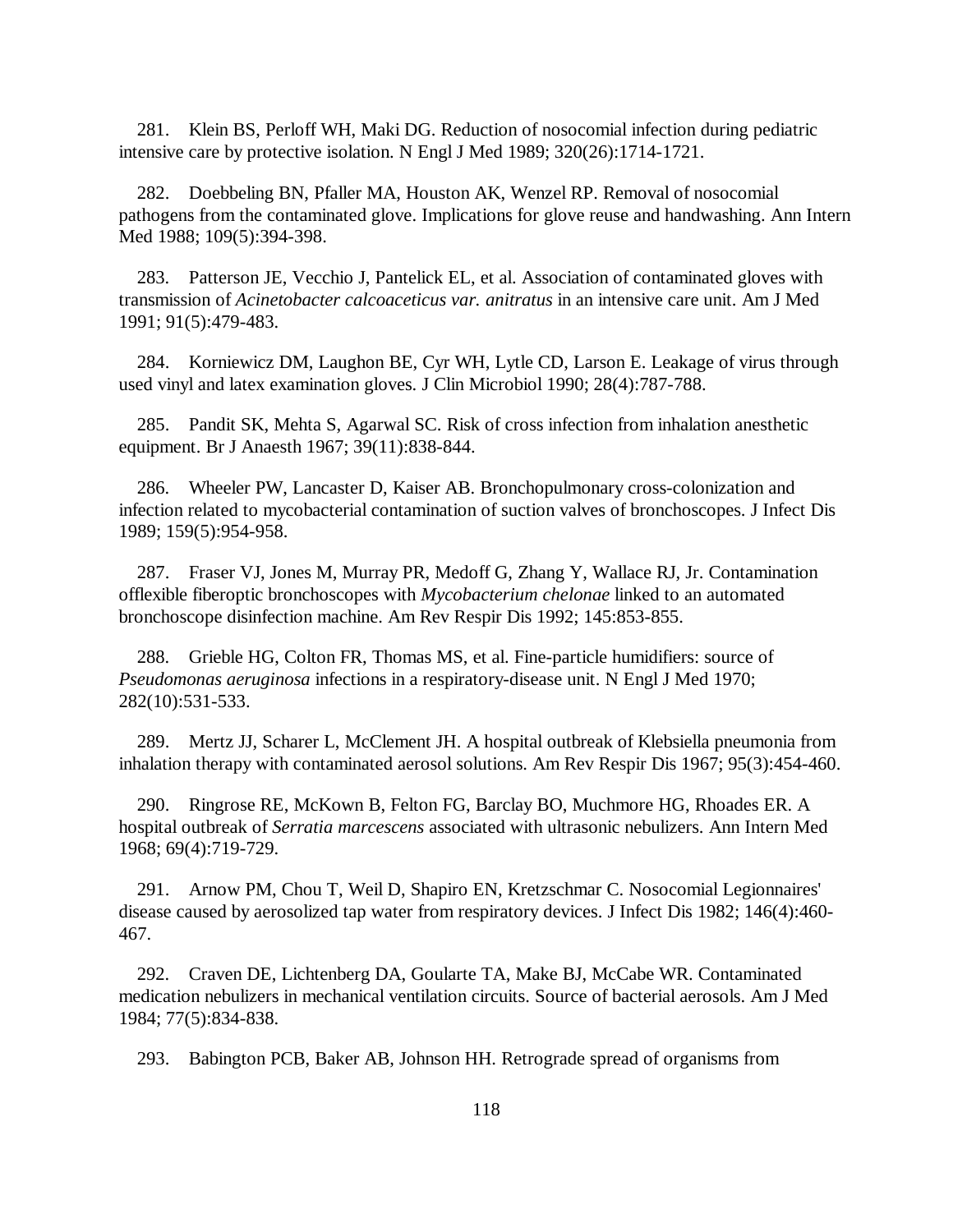ventilator to patient via the expiratory limb. Lancet 1971; 1:61-62.

294. Irwin RS, Demers RR, Pratter MR, et al. An outbreak of Acinetobacter infection associated with the use of a ventilator spirometer. Respir Care 1980; 25(2):232-237.

295. Cunha BA, Klimek JJ, Gracewski J, McLaughlin JC, Quintiliani R. A common source outbreak of Acinetobacter pulmonary infection traced to Wright respirometers. Postgrad Med J 1980; 56:169-172.

296. Gough J, Kraak WA, Anderson EC, Nichols WW, Slack MPE, McGhie D. Crossinfection by non-capsulated *Haemophilus influenzae.* Lancet 1990; 336:159-160.

297. Hovig B. Lower respiratory tract infections associated with respiratory therapy and anesthesia equipment. J Hosp Infect 1981; 2(4):301-315.

298. Carson LA, Favero MS, Bond WW, Petersen NJ. Morphological, biochemical and growth characteristics of *Pseudomonas cepacia* from distilled water. Appl Microbiol 1973; 25(3):476-483.

299. Favero MS, Carson LA, Bond WW. *Pseudomonas aeruginosa*: growth in distilled water from hospitals. Science 1971; 173:836-838.

300. Carson LA, Petersen NJ, Favero MS, Aguero SM. Growth characteristics of atypical mycobacteria in water and their comparative resistance to disinfectants. Appl Environ Microbiol 1978; 36(6):839-846.

301. Pierce AK, Sanford JP, Thomas GD, Leonard JS. Long term evaluation of decontamination of inhalation-therapy equipment and the occurrence of necrotizing pneumonia. N Engl J Med 1970; 292(10):528-531.

302. Zuravleff JJ, Yu VL, Shonnard JW, Rihs JD, Best M. *Legionella pneumophila* contamination of a hospital humidifier: Demonstration of aerosol transmission and subsequent subclinical infection in exposed guinea pigs. Am Rev Respir Dis 1983; 128(4):657-661.

303. Gorman GW, Yu VL, Brown A, et al. Isolation of Pittsburgh pneumonia agent from nebulizers used in respiratory therapy. Ann Intern Med 1980; 93(4):572-573.

304. Berthelot P, Grattard F, Mahul P, et al. Ventilator temperature sensors: an unusual source of *Pseudomonas cepacia* in nosocomial infection. J Hosp Infect 1993; 25(1):33-43.

305. Weems JJ, Jr. Nosocomial outbreak of *Pseudomonas cepacia* associated with contamination of reusable electronic ventilator temperature probes. Infect Control Hosp Epidemiol 1993; 14(10):583-586.

306. Mastro TD, Fields BS, Breiman RF, Campbell J, Plikaytis BD, Spika JS. Nosocomial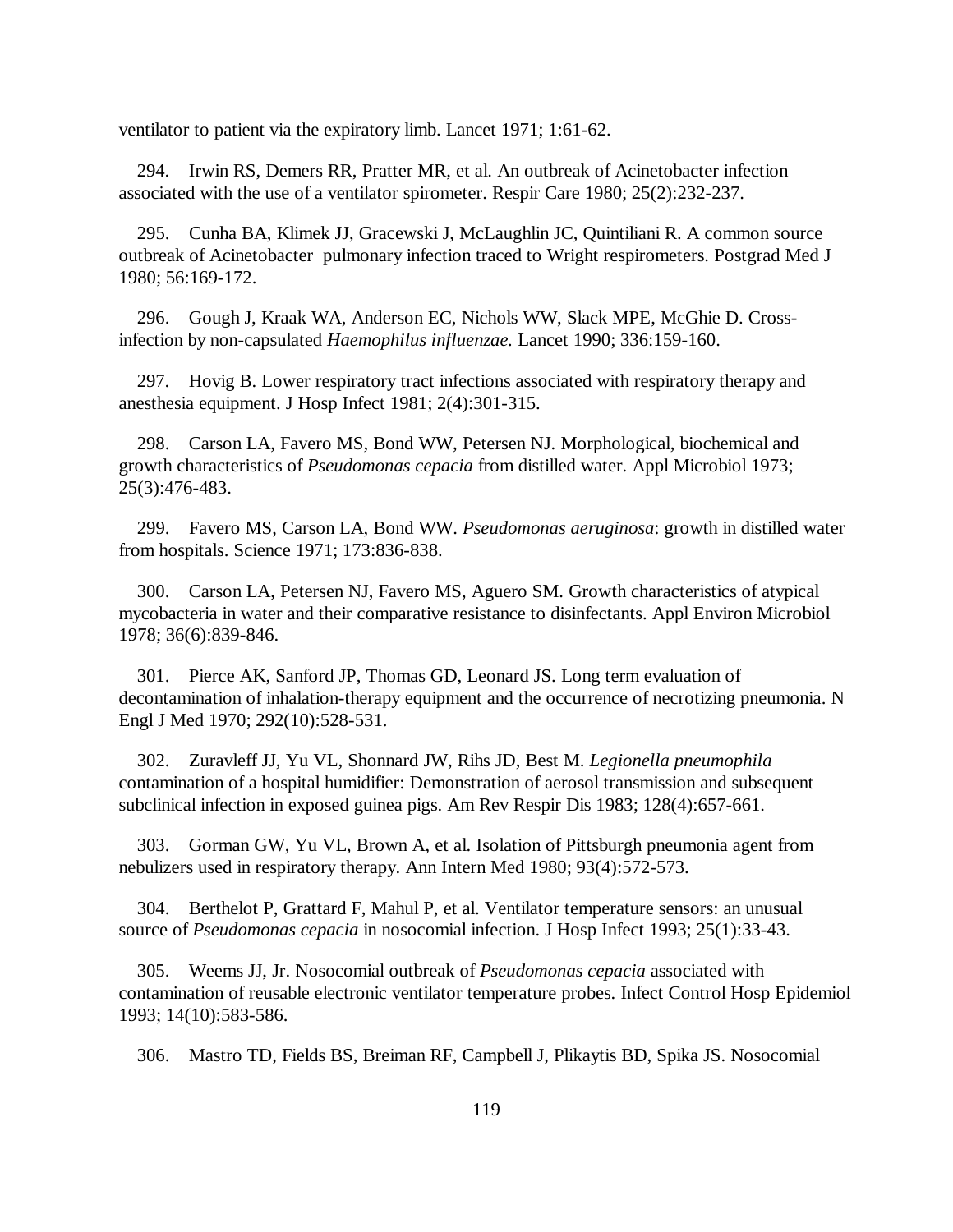Legionnaires' disease and use of medication nebulizers. J Infect Dis 1991; 163(3):667-671.

307. Cefai C, Richards J, Gould FK, McPeake P. An outbreak of Acinetobacter respiratory tract infection resulting from incomplete disinfection of ventilatory equipment. J Hosp Infect 1990; 15(2):177-182.

308. Favero MS, Bond WW. Clinical disinfection of medical and surgical materials. In: Block S, editor. Disinfection, Sterilization, and Preservation. Philadelphia, Pa.: Lea and Febiger, 1991: 617-641.

309. Spaulding EH. Studies on the chemical sterilization of surgical instruments. Surg Gynecol Obstet 1939; 69:738-744.

310. Rutala WA, Weber DJ, Healthcare Infection Control Practices Advisory Committee. Guideline for disinfection and sterilization in healthcare facilities. MMWR. In press.

311. Gurevich I, Tafuro P, Ristuccia P, Hermann J, Young AR, Cunha BA. Disinfection of respirator tubing: a comparison of chemical versus hot water machine-assisted processing. J Hosp Infect 1983; 4(2):199-208.

312. Jette LP, Lambert NG. Evaluation of two hot water washer disinfectors for medical instruments. Infect Control Hosp Epidemiol 1988; 9(5):194-199.

313. Rutala WW, Weber DJ, Gergen MF, Gratta AR. Efficacy of a washer-pasteurizer for disinfection of respiratory-care equipment. Infect Control Hosp Epidemiol 2000; 21:333-336.

314. Craig DB, Cowan SA, Forsyth W, Parker SE. Disinfection of anesthesia equipment by a mechanized pasteurization method. Can Anaesth Soc J 1975; 22(2):219-223.

315. McDonald WL, Welch HJ, Keet JE. Antisepsis of endotracheal tubes and face masks. Anesthesiology 1955; 16:206-213.

316. Moffet HL, Williams T. Bacteria recovered from distilled water and inhalation therapy equipment. Am J Dis Child 1967; 114(1):7-12.

317. Alary MA, Joly JR. Factors contributing to the contamination of hospital water distribution systems by *Legionellae*. J Infect Dis 1992; 165(3):565-569.

318. Olson BH, Nagy LA. Microbiology of potable water. In: Laskin AI, editor. Advances in Applied Microbiology. Orlando, Fl.: Academic Press Inc., 1984: 73-132.

319. Alfa MJ, Sitter DL. In-hospital evaluation of contamination of duodenoscopes: a quantitative assessment of the effect of drying. J Hosp Infect 1991; 19(2):89-98.

320. Gerding DN, Peterson LR, Vennes JA. Cleaning and disinfection of fiberoptic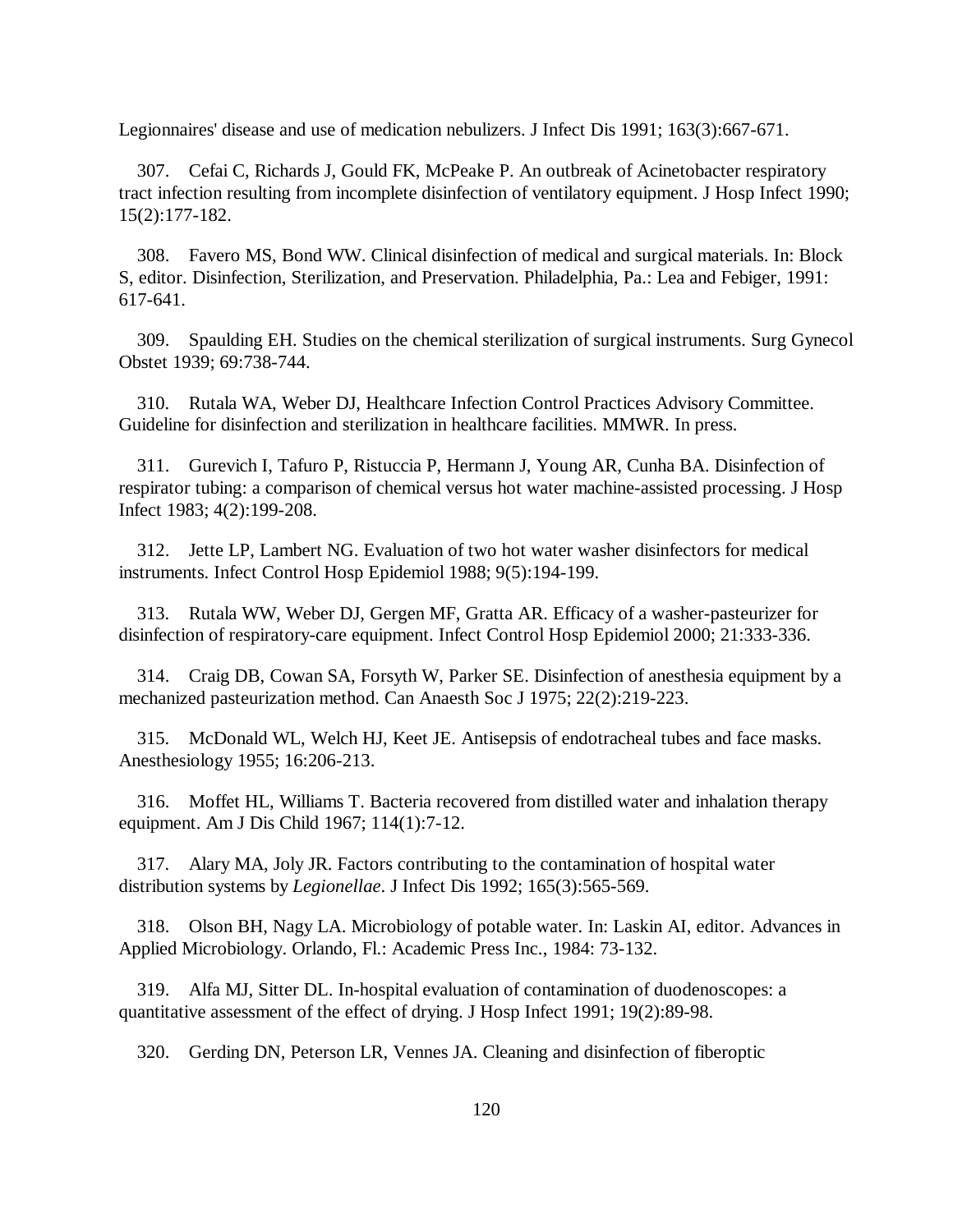endoscopes: evaluation of glutaraldehyde exposure time and forced-air drying. Gastroenterology 1982; 83(3):613-618.

321. Goularte TA, Manning M, Craven DE. Bacterial colonization in humidifying cascade reservoirs after 24 and 48 hours of continuous mechanical ventilation. Infect Control 1987; 8(5):200-203.

322. Vesley D, Anderson J, Halbert MM, Wyman L. Bacterial output from three respiratory therapy humidifying devices. Respir Care 1979; 24(3):228-234.

323. Boyce JM, White RL, Spruill EY, Wall M. Cost-effective application of the Centers for Disease Control Guideline for Prevention of Nosocomial Pneumonia. Am J Infect Control 1985; 13(5):228-232.

324. Craven DE, Goularte TA, Make BJ. Contaminated condensate in mechanical ventilator circuits. A risk factor for nosocomial pneumonia? Am Rev Respir Dis 1984; 129(4):625-628.

325. Lareau SC, Ryan KJ, Diener CF. The relationship between frequency of ventilator circuit changes and infectious hazard. Am Rev Respir Dis 1978; 118(3):493-496.

326. Craven DE, Connolly MG, Jr., Lichtenberg DA, Primeau PJ, McCabe WR. Contamination of mechanical ventilators with tubing changes every 24 or 48 hours. N Engl J Med 1982; 306(25):1505-1509.

327. Kotilainen HR, Keroack MA. Cost analysis and clinical impact of weekly ventilator circuit changes in patients in intensive care unit. Am J Infect Control 1997; 25:117-120.

328. Long MN, Wickstrom G, Grimes A, Benton CF, Belcher B, Stamm AM. Prospective, randomised study of ventilator-associated pneumonia in patients with one versus three ventilator circuit changes per week. Infect Control Hosp Epidemiol 1996; 17(1):14-19.

329. Hess D, Burns E, Romagnoli D, Kacmarek RM. Weekly ventilator circuit changes. A strategy to reduce costs without affecting pneumonia rates. Anesthesiology 1995; 82(4):903-911.

330. Dreyfuss D, Djedaini K, Weber P, et al. Prospective study of nosocomial pneumonia and of patient and circuit colonization during mechanical ventilation with circuit changes every 48 hours versus no change. Am Rev Respir Dis 1991; 143:738-743.

331. Kollef MH, Shapiro D, Fraser VJ, et al. Mechanical ventilation with or without 7-day circuit changes. A randomized controlled trial. Ann Intern Med 1995; 123(3):168-174.

332. Fink JB, Krause SA, Barrett L, Schaaff D, Alex CG. Extending ventilator circuit change interval beyond 2 days reduces the likelihood of ventilator-associated pneumonia. Chest 1998; 113(2):405-411.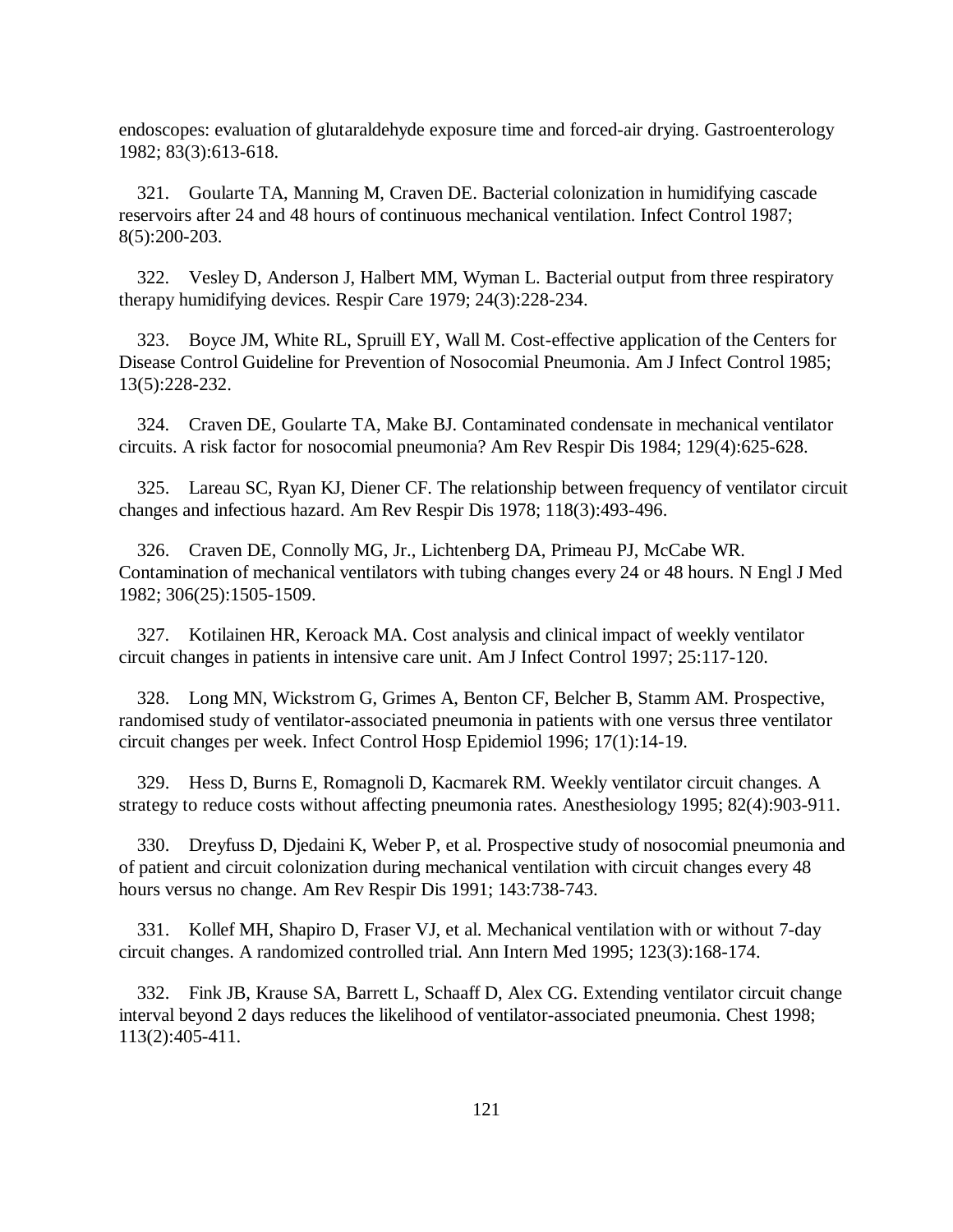333. Miyao H, Hirokawa T, Miyasaka K, Kawazoe T. Relative humidity, not absolute humidity, is of great importance when using a humidifier with a heating wire. Crit Care Med 1992; 20(5):674-679.

334. MacIntyre NR, Anderson HR, Silver RM, Schuler FR, Coleman RE. Pulmonary function in mechanically-ventilated patients using 24-hour use of a hygroscopic condenser humidifier. Chest 1983; 84(5):560-564.

335. Suzukawa M, Usuda Y, Numata K. The effects on sputum characteristics of combining an unheated humidifier with a heat-moisture exchanging filter. Respir Care 1989; 34(11):976-984.

336. Mebius C. A comparative evaluation of disposable humidifiers. Acta Anaesth Scand 1983; 27(5):403-409.

337. Branson RD, Davis K, Jr., Campbell RS, Johnson DJ, Porembka D. Humidification in the intensive care unit. Prospective study of a new protocol utilizing heated humidification and a hygroscopic condenser humidifier. Chest 1993; 104(6):1800-1805.

338. Chiaranda M, Verona L, Pinamonti O, Dominioni L, Minoja G, Conti G. Use of heat and moisture exchanging (HME) filters in mechanically ventilated ICU patients: influence on airway flow resistance. Intensive Care Med 1993; 19(8):462-466.

339. Martin C, Perrin G, Gevaudan MJ, Saux P, Gouin F. Heat and moisture exchangers and vaporizing humidifiers in the intensive care unit. Chest 1990; 97(1):144-149.

340. Branson RD, Hurst JM. Laboratory evaluation of moisture output of seven airway heat and moisture exchangers. Respir Care 1987; 32(9):741-747.

341. Roustan JP, Kienlen J, Aubas P, Aubas S, du Cailar J. Comparison of hydrophobic heat and moisture exchangers with heated humidifier during prolonged mechanical ventilation. Intensive Care Med 1992; 18(2):97-100.

342. Pelosi P, Solca M, Ravagnan I, et al. Effects of heat and moisture exchangers on minute ventilation, ventilatory drive, and work of breathing during pressure-support ventilation in acute respiratory failure. Crit Care Med 1996; 24:1184-1188.

343. Cook D, De Jonghe B, Brochard L, Brun-Buisson C. Influence of airway management on ventilator-associated pneumonia: evidence from randomized trials. JAMA 1998; 279(10):781-787.

344. Kirton OC, DeHaven B, Morgan J, Morejon O, Civetta J. A prospective, randomised comparison of an in-line heat moisture exchange filter and heated wire humidifiers: rates of ventilator-associated early-onset (community-acquired) or late-onset (hospital-acquired) pneumonia and incidence of endotracheal tube occlusion. Chest 1997; 112(4):1055-1059.

345. Hurni JM, Feihl F, Lazor R, Leuenberger P, Perret C. Safety of combined heat and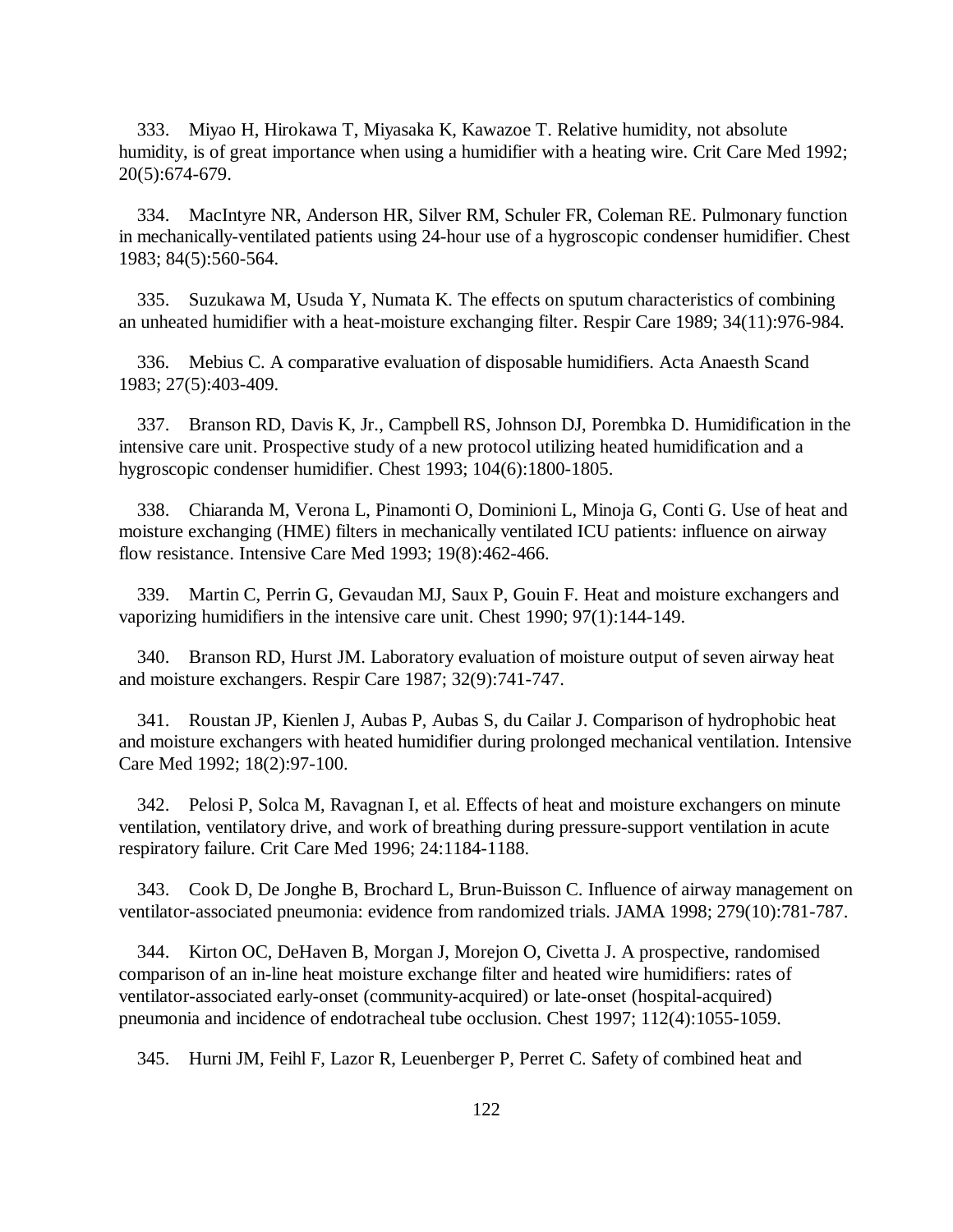moisture exchanger filters in long-term mechanical ventilation. Chest 1997; 111(3):686-691.

346. Dreyfuss D, Djedaini K, Gros I, et al. Mechanical ventilation with heated humidifiers or heat and moisture exchangers: effects on patient colonization and incidence of nosocomial pneumonia. Am J Respir Crit Care Med 1995; 151:986-992.

347. Kollef MH, Shapiro SD, Boyd V, et al. A randomized clinical trial comparing an extended-use hygroscopic condenser humidifier with heated-water humidification in mechanically ventilated patients. Chest 1998; 113(3):759-767.

348. Larsson A, Gustafsson A, Svanborg L. A new device for 100 per cent humidification of inspired air. Critical Care 2000; 4(1):54-60.

349. Thomachot L, Viviand X, Boyadjiev I, Vialet R, Martin C. The combination of a heat and moisture exchanger and a Booster: a clinical and bacteriologic evaluation over 96 hours. Intensive Care Med 2002; 28(2):147-153.

350. Sanders CV, Jr., Luby JP, Johanson WG, Jr., Barnett JA, Sanford JP. *Serratia marcescens* infections from inhalation therapy medications: nosocomial outbreak. Ann Intern Med 1970; 73(1):15-21.

351. Ramsey AH, Skonieczny P, Coolidge DT, Kurzynski TA, Proctor ME, Davis JP. *Burkholderia cepacia* lower respiratory tract infection associated with exposure to a respiratory therapist. Infect Control Hosp Epidemiol 2001; 22(7):423-426.

352. Hamill RJ, Houston ED, Georghiou PR, et al. An outbreak of *Burkholderia* (formerly *Pseudomonas*) *cepacia* respiratory tract colonization and infection associated with nebulized albuterol therapy. Ann Intern Med 1995; 122(10):762-766.

353. Harbarth S, Sudre P, Dharan S, Cadenas M, Pittet D. Outbreak of *Enterobacter cloacae* related to understaffing, overcrowding, and poor hygiene practices. Infect Control Hosp Epidemiol 1999; 20(9):598-603.

354. Sheth NK, Post GT, Wisniewski TR, Uttech BV. Multi-dose vials versus single-dose vials: a study in sterility and cost-effectiveness. J Clin Microbiol 1983; 17(2):377-379.

355. Kollef MH, Prentice D, Shapiro SD, et al. Mechanical ventilation with or without daily changes of in-line suction catheters. Am J Respir Crit Care Med 1997; 156:466-472.

356. Deppe SA, Kelly JW, Thoi LL, et al. Incidence of colonization, nosocomial pneumonia, and mortality in critically ill patients using a Trach Care closed-suction system versus open-suction system: prospective, randomized study. Crit Care Med 1990; 18(12):1389-1393.

357. Johnson KL, Kearney PA, Johnson SB, Niblett JB, MacMillan NL, McClain RE. Closed versus open endotracheal suctioning: costs and physiologic consequences. Crit Care Med 1994;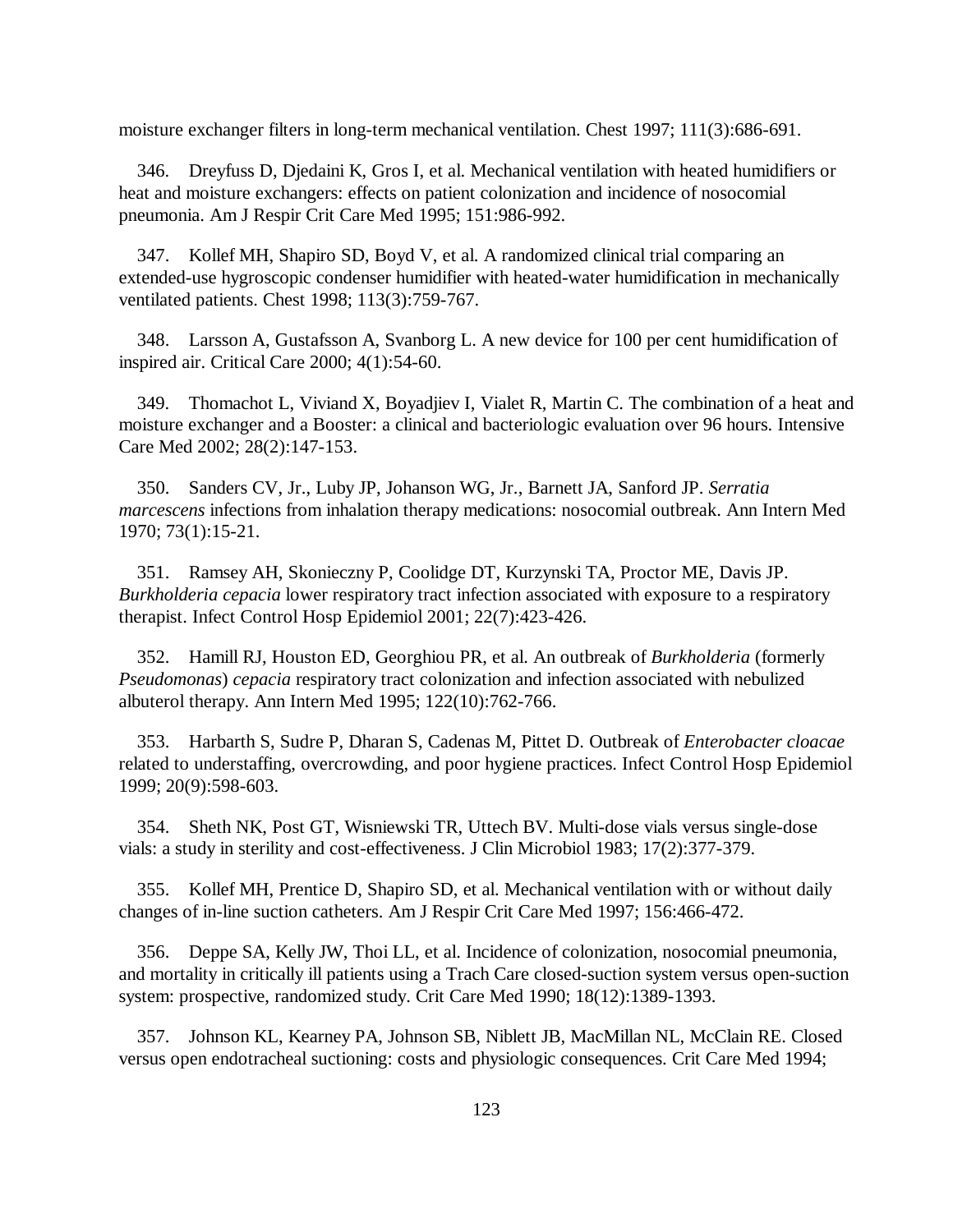22(4):658-666.

358. Combes P, Fauvage B, Oleyer C. Nosocomial pnemonia in mechanically ventilated patients. A prospective randomised evaluation of the Stericath closed suctioning system. Intensive Care Med 2000; 26(7):878-882.

359. Fierer J, Taylor PM, Gezon HM. *Pseudomonas aeruginosa* epidemic traced to deliveryroom resuscitators. N Engl J Med 1967; 276(18):991-996.

360. Stone JW, Das BC. Investigation of an outbreak of infection with *Acinetobacter calcoaceticus* in a special care baby unit. J Hosp Infect 1986; 7(1):42-48.

361. Thompson AC, Wilder BJ, Powner DJ. Bedside resuscitation bags: a source of bacterial contamination. Infect Control 1985; 6(6):231-232.

362. Weber DJ, Wilson MB, Rutala WA, Thomann CA. Manual ventilation bags as a source for bacterial colonization of intubated patients. Am Rev Respir Dis 1990; 142(4):892-894.

363. Van Der Zwet WC, Parlevliet GA, Savelkoul PH, et al. Outbreak of *Bacillus cereus* infections in a neonatal intensive care unit traced to balloons used in manual ventilation. J Clin Microbiol 2000; 38(4):4131-4136.

364. Kaul R, Burt JA, Cork L, et al. Investigation of a multiyear multiple critical care unit outbreak due to relatively drug-sensitive *Acinetobacter baumanii*: risk factors and attributable mortality. J Infect Dis 1996; 174(6):1279-1287.

365. Rogues AM, Maugein J, Allery A, et al. Electronic ventilator temperature sensors as a potential source of respiratory tract colonization with *Stenotrophomonas maltophilia*. J Hosp Infect 2001; 49(4):289-292.

366. Olds JW, Kisch AL, Eberle BJ, Wilson JN. *Pseudomonas aeruginosa* respiratory tract infection acquired from a contaminated anesthesia machine. Am Rev Respir Dis 1972; 105(4):629- 632.

367. Albrecht WH, Dryden GE. Five-year experience with the development of an individually clean anesthesia machine. Anesth Analg 1974; 53(1):24-28.

368. Du Moulin GC, Sauberman AJ. The anesthesia machine and circle system are not likely to be sources of bacterial contamination. Anesthesiology 1977; 47(4):353-358.

369. American Association of Nurse Anesthetists. Infection Control Guide. 2nd ed. Chicago, IL: 1993.

370. American Society for Anesthesiologists. Prevention of nosocomial infections in patients. Recommendations for Infection Control for the Practice of Anesthesiology. Park Ridge, IL: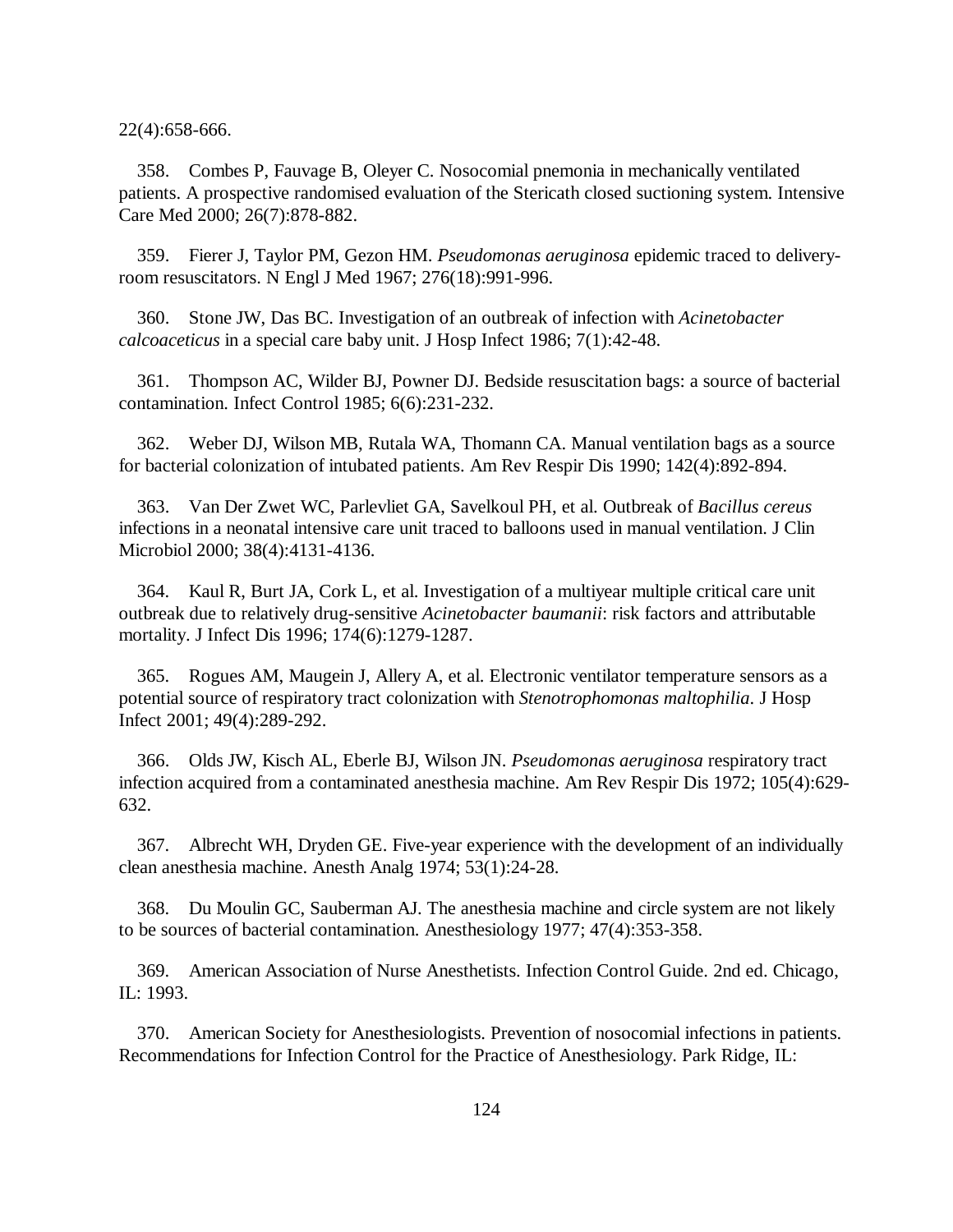American Society of Anesthesiologists, 1991.

371. Bengtson JP, Brandberg A, Brinkhoff B, Sonander H, Stenqvist O. Low-flow anesthesia does not increase the risk of microbial contamination through the circle absorber system. Acta Anaesth Scand 1989; 33(1):89-92.

372. Luttropp HH, Berntman L. Bacterial filters protect anaesthetic equipment in a low-flow system. Anaesthesia 1993; 48(6):520-523.

373. Shiotani GM, Nicholes P, Ballinger CM, Shaw.L. Prevention of contamination of the circle system and ventilators with a new disposable filter. Anesth Analg 1971; 50(5):844-855.

374. Vezina DP, Trepanier CA, Lessard MR, Gourdeau M, Tremblay C. Anesthesia breathing circuits protected by the DAR Barrierbac S breathing filter have a low bacterial contamination rate. Can J Anaesth 2001; 48(8):748-754.

375. Garibaldi RA, Britt MR, Webster C, Pace NL. Failure of bacterial filters to reduce the incidence of pneumonia after inhalation anesthesia. Anesthesiology 1981; 54(5):364-368.

376. Feeley TW, Hamilton WK, Xavier B, Moyers J, Eger EI. Sterile anesthesia breathing circuits do not prevent postoperative pulmonary infection. Anesthesiology 1981; 54:369-372.

377. Berry AJ, Nolte FS. An alternative strategy for infection control of anesthesia breathing circuits: a laboratory assessment of the Pall HME Filter. Anesth Analg 1991; 72(5):651-655.

378. Ping FC, Oulton JL, Smith JA, Skidmore AG, Jenkins LC. Bacterial filters--are they necessary on anesthetic machines? Anaesth Soc J 1979; 26(5):415-419.

379. Rutala DR, Rutala WA, Weber DJ, Thomann CA. Infection risks associated with spirometry. Infect Control Hosp Epidemiol 1991; 12(2):89-92.

380. Hiebert T, Miles J, Okeson GC. Contaminated aerosol recovery from pulmonary function testing equipment. Am J Respir Crit Care Med 1999; 159(2):610-612.

381. Hazaleus RE, Cole J, Berdischewsky M. Tuberculin skin test conversion from exposure to contaminated pulmonary function testing apparatus. Respir Care 1981; 26(1):53-55.

382. Kirk YL, Kendall K, Ashworth HA, Hunter PR. Laboratory evaluation of a filter for the control of cross-infection during pulmonary function testing. J Hosp Infect 1992; 20(3):193-198.

383. Leeming JP, Kendrick AH, Pryce-Roberts D, Smith DR, Smith EC. Use of filters for the control of cross-infection during pulmonary function testing. J Hosp Infect 1995; 20:245-246.

384. Ahmed J, Brutus A, D'Amato RF, Glatt AE. *Acinetobacter calcoaceticus anitratus* outbreak in the intensive care unit traced to a peak flow meter. Am J Infect Control 1994;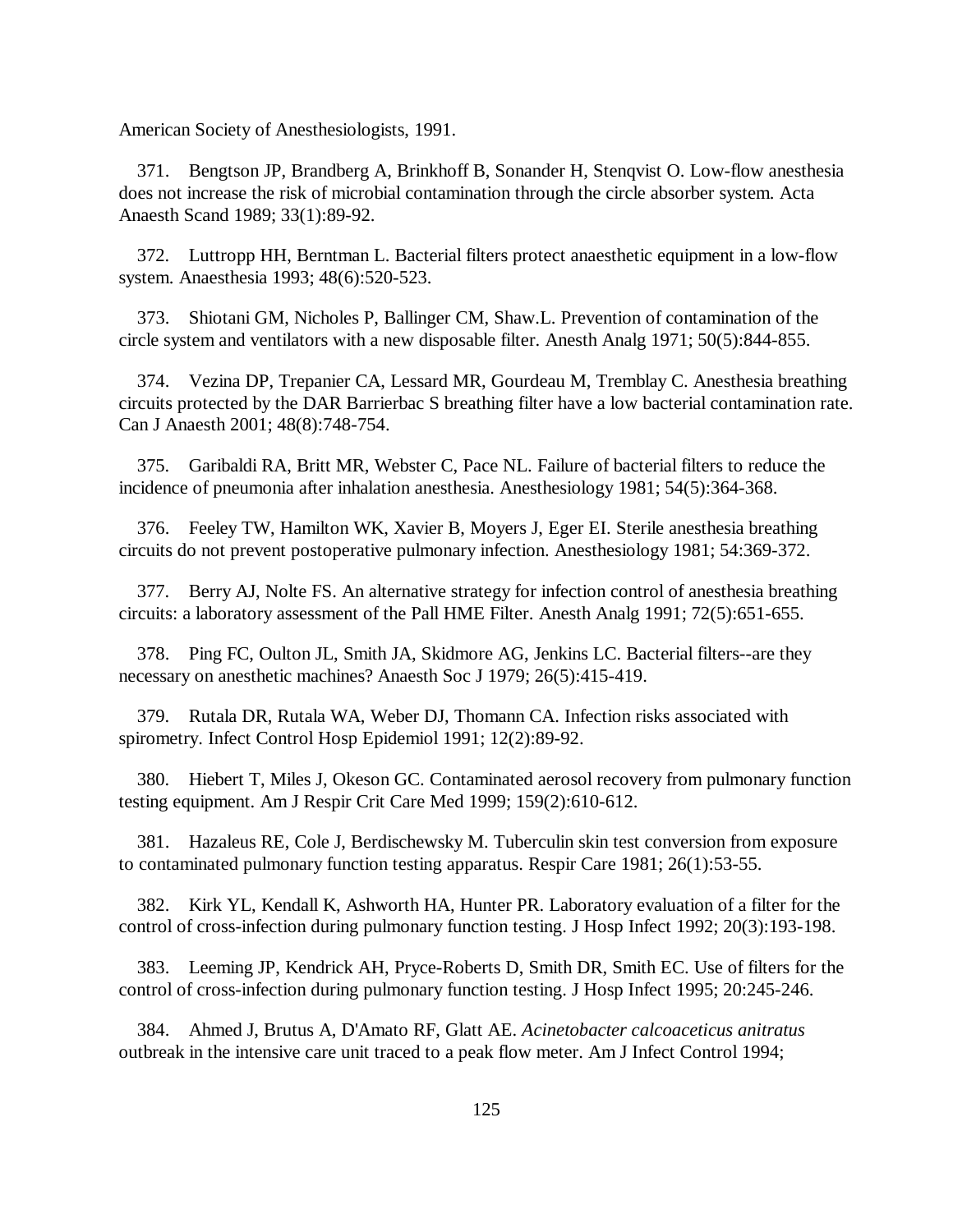22(5):319-321.

385. Arozullah AM, Khuri SF, Henderson WG, Daley J, Participants in the National Veterans Affairs Surgical Quality Improvement Program. Development and validation of a multifactorial risk index for predicting postoperative pneumonia after major noncardiac surgery. Ann Intern Med 2001; 135(10):847-857.

386. Brooks-Brunn JA. Predictors of postoperative pulmonary complications following abdominal surgery. Chest 1997; 111(3):564-571.

387. Chumillas S, Ponce JL, Delgado F, Viciano V, Mateu M. Prevention of postoperative pulmonary complications through respiratory rehabilitation: a controlled clinical study. Arch Phys Med Rehab 1998; 79(1):5-9.

388. Hall JC, Tarala RA, Tapper J, Hall JL. Prevention of respiratory complications after abdominal surgery: a randomised clinical trial. Br Med J 1996; 312:148-152.

389. Thomas JA, McIntosh JM. Are incentive spirometry, intermittent positive pressure breathing, and deep breathing exercises effective in the prevention of postoperative pulmonary complications after upper abdominal surgery? A systematic overview and meta-analysis. Physical Therapy 1994; 74(1):3-10.

390. Hall JC, Tarala R, Harris J, Tapper J, Christiansen K. Incentive spirometry versus routine chest physiotherapy for prevention of respiratory complications after abdominal surgery. Lancet 1991; 337:953-956.

391. Roukema JA, Carol EJ, Prins JG. The prevention of pulmonary complications after upper abdominal surgery in patients with noncompromised pulmonary status. Arch Surg 1988; 123(1):30-34.

392. Morran CG, Finlay IG, Mithieson M, McKay AJ, Wilson N, McArdle CS. Randomized controlled trial of physiotherapy for postoperative pulmonary complications. Br J Anaesth 1983; 55:1113-1116.

393. Castillo R, Haas A. Chest physical therapy: comparative efficacy of preoperative and postoperative in the elderly. Arch Phys Med Rehabil 1985; 66:376-379.

394. Vraciu JK. Effectiveness of breathing exercises in preventing pulmonary complications following open heart surgery. Phys Ther 1977; 57:1367-1371.

395. Celli BR, Rodriguez KS, Snider GL. A controlled trial of intermittent positive pressure breathing, incentive spirometry, and deep breathing exercises in preventing pulmonary complications after abdominal surgery. Am Rev Respir Dis 1984; 130(4):12-15.

396. Stock MC, Downs JB, Gauer PK, Alster JM, Imrey PB. Prevention of postoperative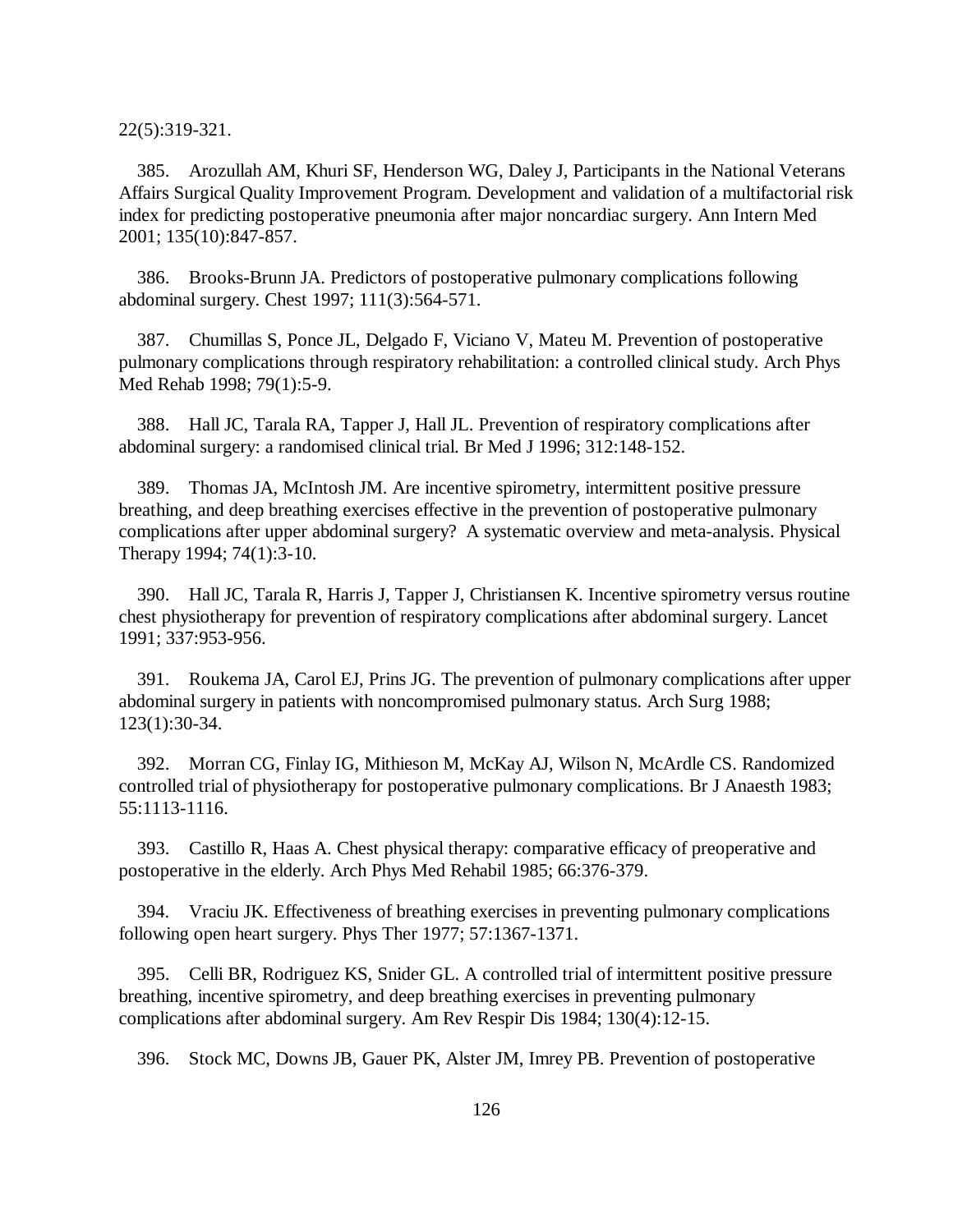pulmonary complications with CPAP, incentive spirometry, and conservative therapy. Chest 1985; 87:151-157.

397. Stein M, Cassara EL. Preoperative pulmonary evaluation and therapy for surgery patients. JAMA 1970; 211:787-790.

398. Gould FK, Magee JG, Ingham HR. A hospital outbreak of antibiotic-resistant *Streptococcus pneumoniae*. J Infect 1987; 15(1):77-79.

399. Moore EP, Williams EW. Hospital transmission of multiply antibiotic resistant *Streptococcus pneumoniae.* J Infect 1988; 16(2):199-200.

400. Alvarez S, Shell CG, Wooley TW, Berk SL, Smith JK. Nosocomial infections in longterm care facilities. J Gerontol 1988; 43(1):M9-M17.

401. CDC. Outbreak of pneumococcal pneumonia among unvaccinated residents of a nursing home--New Jersey, April 2001. MMWR 2001; 50(33):707-710.

402. Gleich S, Morad Y, Echague R, et al. *Strepcococcus pneumoniae* serotype 4 outbreak in a home for the aged: report and review of recent outbreaks. Infect Control Hosp Epidemiol 2000; 21:711-717.

403. Butler JC, Hofmann J, Cetron MS, Elliott JA, Facklam RR, Breiman RF. The continued emergence of drug-resistant *Steptococcus pneumoniae* in the United States: an update from the Centers for Disease Control and Prevention's Pneumococcal Sentinel Surveillance System. J Infect Dis 1996; 174(5):986-993.

404. CDC. Geographic variation in penicillin resistance in *Streptoccoccus pneumoniae*- selected sites, United States, 1997. MMWR 1999; 48(30):656-661.

405. CDC. Prevention of pneumococcal disease: Recommendations of the Advisory Committee on Immunization Practices (ACIP). MMWR 1997; 46(No. RR-8).

406. Shapiro ED, Clemens JD. A controlled evaluation of the protective efficacy of pneumococcal vaccine for patients at high risk of serious pneumococcal infections. Ann Intern Med 1984; 101(3):325-330.

407. CDC. Preventing pneumococcal disease among infants and young children. MMWR 2000; 49(No. RR-9).

408. CDC. Use of standing orders programs to increase adult vaccination rates. Recommendations of the Advisory Committee on Immunization Practices (ACIP). MMWR 2000; 49(No. RR-1).

409. Centers for Medicare and Medicaid Services, Department of Health and Human Services.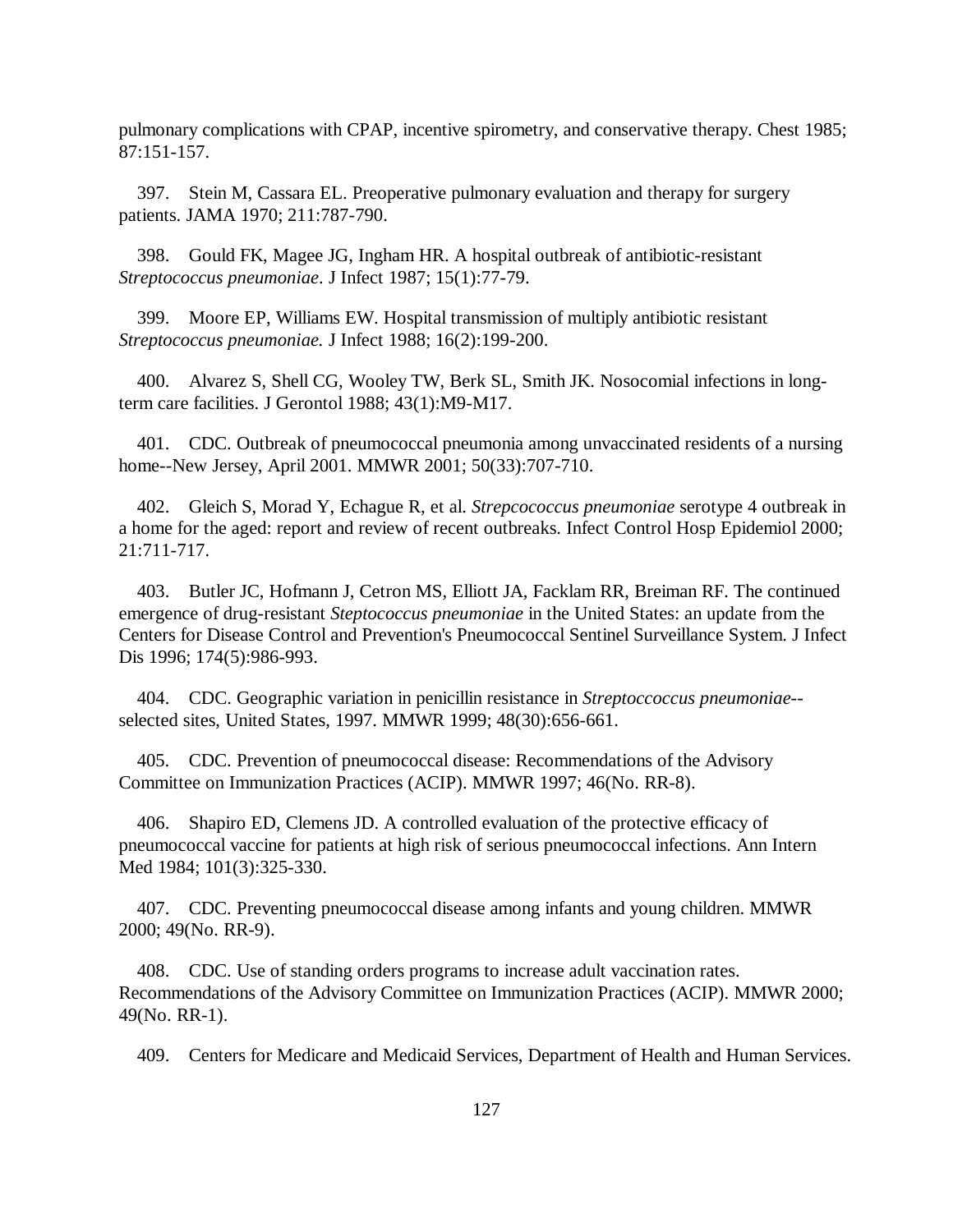Medicare and Medicaid programs; conditions of participation: immunization standards for hospitals, long-term care facilities, and home health agencies. Final rule with comment period. Federal Register 2002; 67:61808-61814.

410. Williams WW, Hickson MA, Kane MA, Kendal AP, Spika JS, Hinman AR. Immunization policies and vaccine coverage among adults. The risk for missed opportunities. Ann Intern Med 1988; 108(4):616-625.

411. The Intravenous Immunoglobulin Collaborative Study Group. Prophylactic intravenous administration of standard immune globulin as compared with core-lipopolysaccharide immune globulin in patients at high risk of postsurgical infection. N Engl J Med 1992; 327:234-240.

412. Donta ST, Peduzzi P, Cross AS, et al. Immunoprophylaxis against *Klebsiella* and *Pseudomonas aeruginosa* infections. J Infect Dis 1996; 174(3):537-543.

413. Gruson D, Hilbert G, Vargas F, et al. Impact of colony-stimulating factor therapy on clinical outcome and frequency rate of nosocomial infections in intensive care unit neutropenic patients. Crit Care Med 2000; 28(9):3155-3160.

414. Maher DW, Lieschke GJ, Green M, et al. Filgrastim in patients with chemotherapyinduced febrile neutropenia. A double-blind, placebo-controlled trial. Ann Intern Med 1994; 121(7):492-501.

415. Mitchell PL, Morland B, Stevens MC, et al. Granulocyte colony-stimulating factor in established febrile neutropenia: a randomized study of pediatric patients. J Clin Oncol 1997; 15(3):1163-1170.

416. Heard SO, Fink MP, Gamelli RL, et al. Effect of prophylactic administration of recombinant human granulocyte colony-stimulating factor (filgrastim) on the frequency of nosocomial infections in patients with acute traumatic brain injury or cerebral hemorrhage. Crit Care Med 1998; 26(4):748-754.

417. van der Hulst RRWJ, van Kreel BK, Von Meyenfeldt MF, et al. Glutamine and the preservation of gut integrity. Lancet 1993; 341:1363-1365.

418. Houdijk APJ, Rijnsburger ER, Jansen J, et al. Randomised trial of glutamine-enriched enteral nutrition on infectious morbidity in patients with multiple trauma. Lancet 1998; 352:772- 776.

419. Mandelli M, Mosconi P, Langer M, Cigada M. Prevention of pneumonia in an intensive care unit: a randomized multicenter clinical trial. Crit Care Med 1989; 17(6):501-505.

420. Sirvent JM, Torres A, El-ebiary M, Castro P, de Batlle J, Bonet A. Protective effect of intravenously administered cefuroxime against nosocomial pneumonia in patients with structural coma. Am J Respir Crit Care Med 1997; 155(5):1729-1734.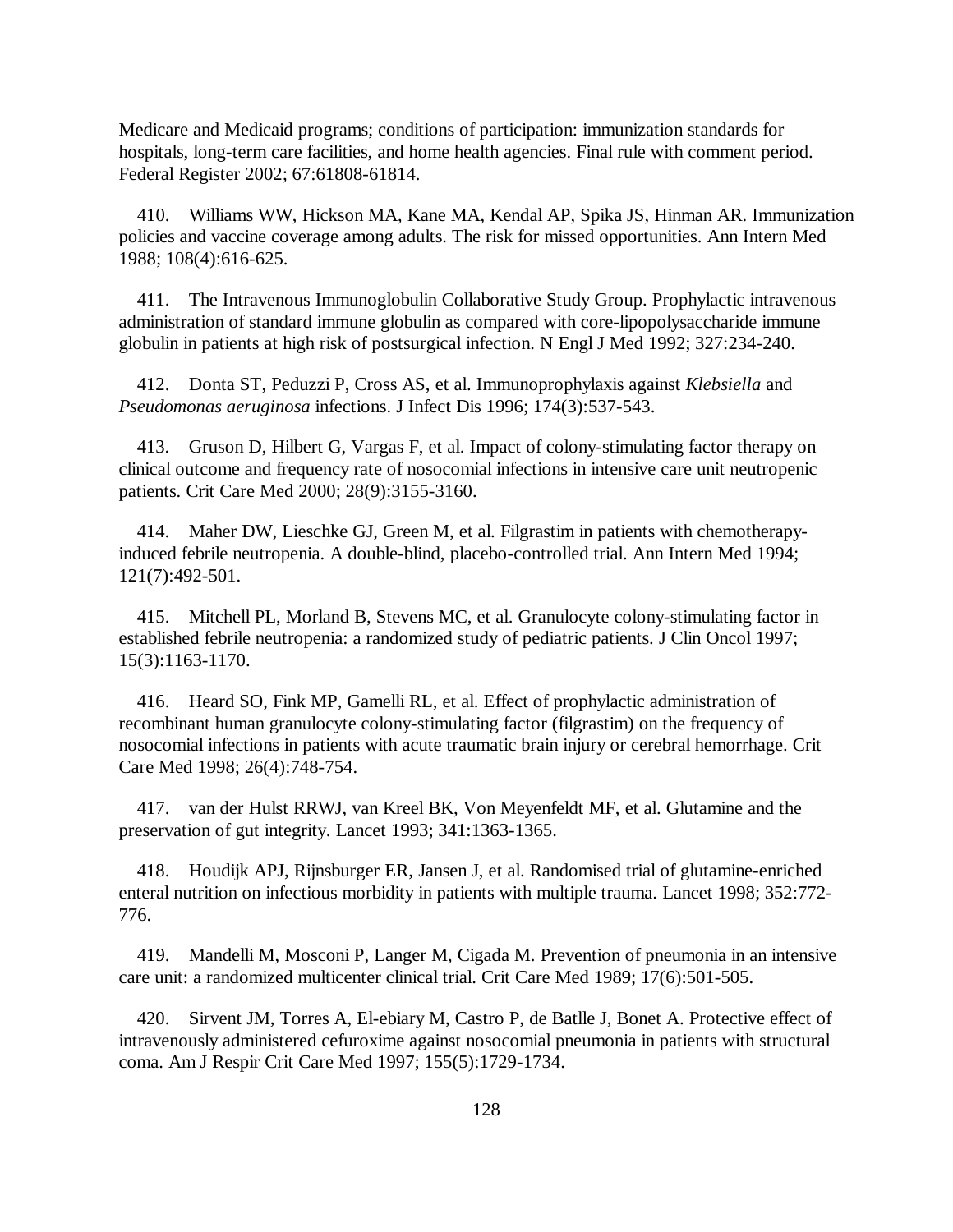421. Kollef MH, Vlasnik J, Sharpless L, Pasque C, Murphy D, Fraser V. Scheduled change of antibiotic classes: a strategy to decrease the incidence of ventilator-associated pneumonia. Am J Respir Crit Care Med 1997; 156:1040-1048.

422. Gruson D, Hilbert G, Vargas F, et al. Rotation and restricted use of antibiotics in a medical intensive care unit. Impact on the incidence of ventilator-associated pneumonia caused by antibiotic-resistant gram-negative bacteria. Am J Respir Crit Care Med 2000; 162:837-843.

423. Whiteman K, Nachtmann L, Kramer D, Sereika S, Bierman M. Effects of continuous lateral rotation therapy on pulmonary complications in liver transplant patients. Am J Crit Care 1995; 4(2):133-139.

424. Kelly RE, Vibulsresth S, Bell L, Duncan RC. Evaluation of kinetic therapy in the prevention of complications of prolonged bed rest secondary to stroke. Stroke 1987; 18(3):638- 642.

425. Gentilello L, Thompson DA, Tonnesen AS, et al. Effect of a rotating bed on the incidence of pulmonary complications in critically ill patients. Crit Care Med 1988; 16(8):783-786.

426. Summer WR, Curry P, Haponik EF, Nelson S, Elston R. Continuous mechanical turning of intensive care unit patients shortens length of stay in some diagnostic-related groups. J Crit Care 1989; 4(1):45-53.

427. Fink MP, Helsmoortel CM, Stein KL, Lee PC, Cohn SM. The efficacy of an oscillating bed in the prevention of lower respiratory tract infection in critically ill victims of blunt trauma. A prospective study. Chest 1990; 97(1):132-137.

428. Nelson LD, Choi SC. Kinetic therapy in critically ill trauma patients. Clin Intensive Care 1992; 3(6):248-252.

429. deBoisblanc BP, Castro M, Everret B, Grender J, Walker CD, Summer WR. Effect of air-supported, continuous, postural oscillation on the risk of early ICU pneumonia in nontraumatic critical illness. Chest 1993; 103(5):1543-1547.

Zack MB, Pontoppidan H, Kazemi H. The effect of lateral positions on gas exchange in pulmonary disease. A prospective evaluation. Am Rev Respir Dis 1974; 110(1):49-55.

431. Becker DM, Gonzalez M, Gentili A, Eismont F, Green BA. Prevention of deep venous thrombosis in patients with acute spinal cord injuries: use of rotating treatment tables. Neurosurg 1987; 20(5):675-677.

432. Kirschenbaum L, Azzi E, Sfeir T, Tietjen P, Astiz M. Effect of continuous lateral rotational therapy on the prevalence of ventilator-associated pneumonia in patients requiring long term ventilatory care. Crit Care Med 2002; 30(9):1983-1986.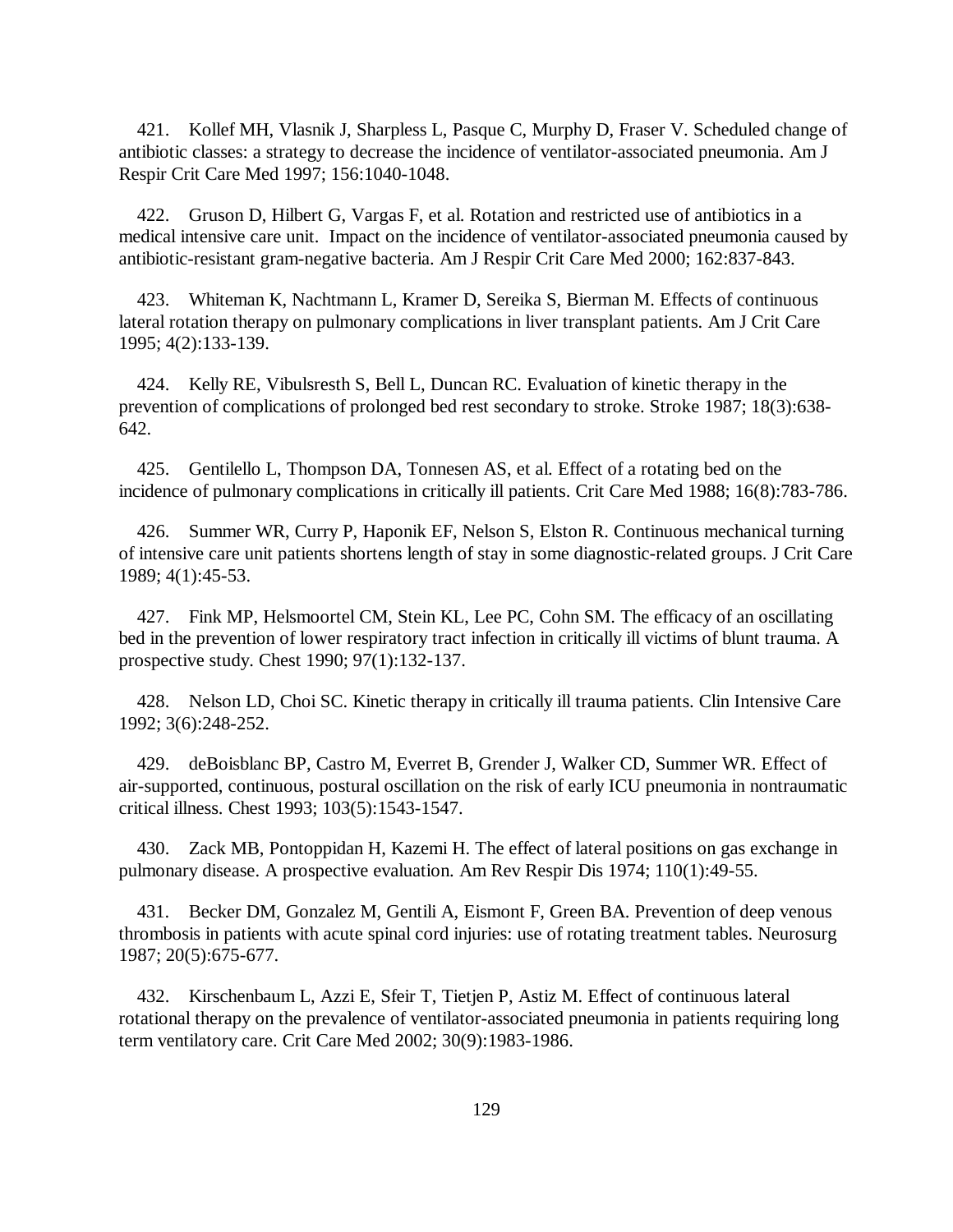433. Traver GA, Tyler ML, Hudson LD, Sherrill CL, Quan SF. Continuous oscillation: outcome in critically ill patients. J Crit Care 1995; 10(3):97-103.

434. Hoge CW, Breiman RF. Advances in the epidemiology and control of Legionella infections. Epidemiol Rev 1991; 13:329-340.

435. Joseph CA, Watson JM, Harrison TG, Bartlett CL. Nosocomial Legionnaires' disease in England and Wales, 1980-92. Epidemiol Infect 1994; 112(2):329-345.

436. Brennen C, Vickers RM, Yu VL, Puntereri A, Yee YC. Discovery of occult legionella pneumonia in a long-stay hospital: results of prospective serologic survey. Br Med J 1987; 295:306-307.

437. Marrie TJ, MacDonald S, Clarke K, Haldane D. Nosocomial Legionnaires' disease: lessons from a four year prospective study. Am J Infect Control 1991; 19(2):79-85.

438. Muder RR, Yu VL, McClure JK, Kroboth FJ, Kominos SD, Lumish RN. Nosocomial Legionnaires' disease uncovered in a prospective pneumonia study: implications for underdiagnosis. JAMA 1983; 249(23):3184-3188.

439. Fiore AE, Butler JC, Emori TG, Gaynes RP. A survey of methods used to detect nosocomial legionellosis among participants in the National Nosocomial Infections Surveillance System. Infect Control Hosp Epidemiol 1999; 20(6):412-416.

440. Fliermans CB, Cherry WB, Orrison LH, Smith SJ, Tison DL, Pope DH. Ecological distribution of *Legionella pneumophila.* Appl Environ Microbiol 1981; 41(1):9-16.

441. Morris GK, Patton CM, Feeley JC, et al. Isolation of the Legionnaires' disease bacterium from environmental samples. Ann Intern Med 1979; 90(4):664-666.

442. Hsu SC, Martin R, Wentworth BB. Isolation of Legionella species from drinking water. Appl Environ Microbiol 1984; 48(4):830-832.

443. Tison DL, Seidler RJ. Legionella incidence and density in potable drinking water supplies. App Environ Microbiol 1983; 45(1):337-339.

444. Farrell ID, Barker JE, Miles EP, Hutchinson JG. A field study of the survival of *Legionella pneumophila* in a hospital hot-water system. Epidemiol Infect 1990; 104(3):381-387.

445. Stout JE, Yu VL, Best MG. Ecology of *Legionella pneumophila* within water distribution systems. Appl Environ Microbiol 1985; 49(1):221-228.

446. Sanden GN, Fields BS, Barbaree JM, et al. Viability of *Legionella pneumophila* in chlorine-free water at elevated temperatures. Curr Microbiol 1989; 18:61-65.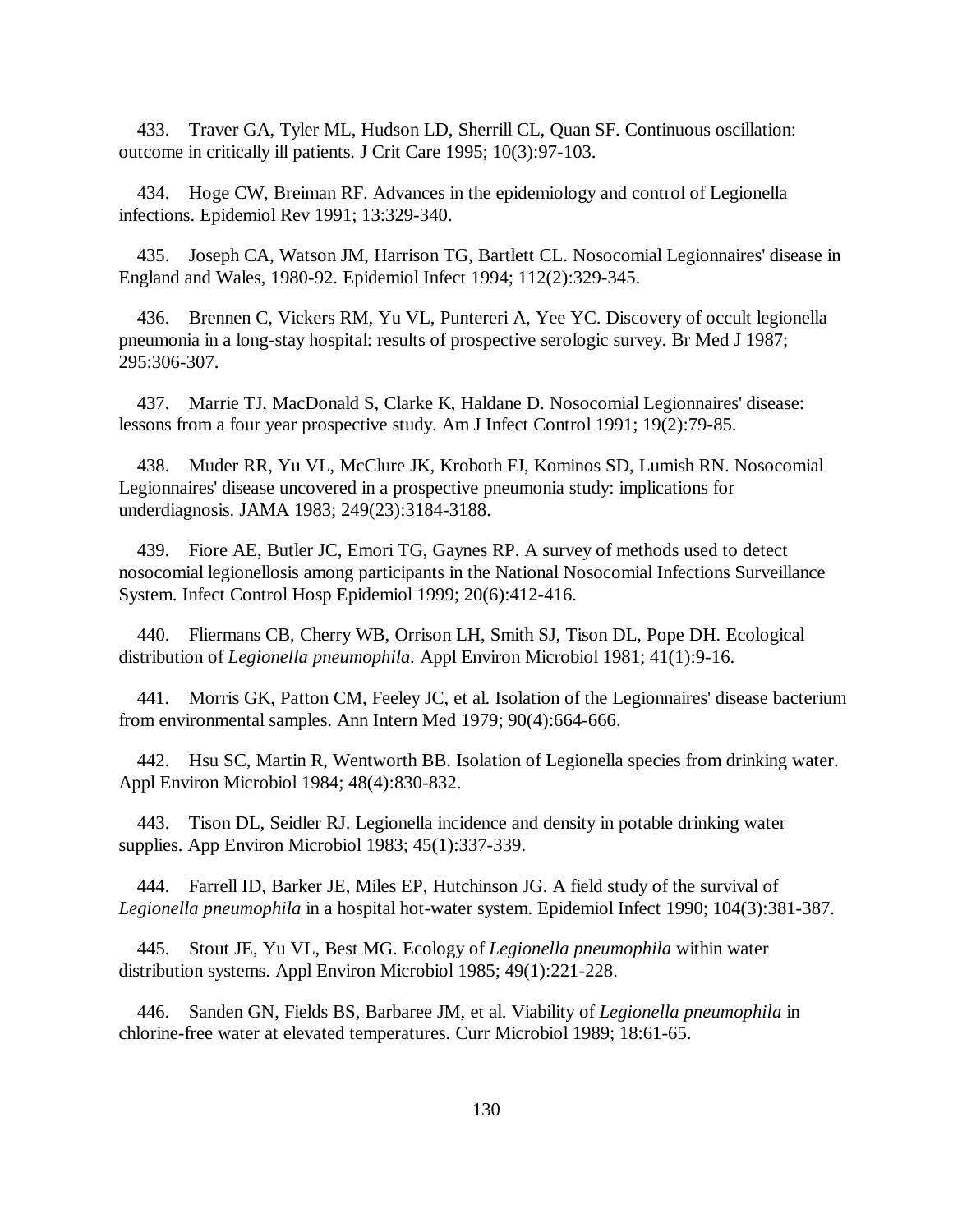447. Schulze-Robbecke R, Rodder M, Exner M. Multiplication and killling temperatures of naturally occurring legionellae. Zbl Bakt Hyg B 1987; 184(6):495-500.

448. Habicht W, Muller HE. Occurrence and parameters of frequency of *Legionella* in warm water systems of hospitals and hotels in Lower Saxony. Zbl Bakt Hyg B 1988; 186(1):79-88.

449. Ciesielski CA, Blaser MJ, Wang WL. Role of stagnation and obstruction of water flow in isolation of *Legionella pneumophila* from hospital plumbing. Appl Environ Microbiol 1984; 48(5):984-987.

450. Rowbotham TJ. Preliminary report on the pathogenicity of *Legionella pneumophila* for freshwater and soil amoebae. J Clin Pathol 1980; 33(12):1179-1183.

451. Fields BS, Sanden GN, Barbaree JM, et al. Intracellular multiplication of *Legionella pneumophila* in amoebae isolated from hospital hot water tanks. Curr Microbiol 1989; 18:131- 137.

452. Le Saux NM, Sekla L, McLeod J, et al. Epidemic of nosocomial Legionnaires' disease in renal transplant recipients: a case-control and environmental study. Can Med Assoc J 1989; 140(9):1047-1053.

453. Berendt RF, Young HW, Allen RG, Knutsen GL. Dose-response of guinea pigs experimentally infected with aerosols of *Legionella pneumophila*. J Infect Dis 1980; 141(2):186- 192.

454. Marston BJ, Lipman HB, Breiman RF. Surveillance for Legionnaires' disease. Risk factors for morbidity and mortality. Arch Intern Med 1994; 154(21):2417-2422.

455. Kirby BD, Snyder KM, Meyer RD, Finegold SM. Legionnaires' disease: report of sixtyfive nosocomially acquired cases and review of the literature. Medicine 1980; 59(3):188-205.

456. Chow JW, Yu VL. Legionella: a major opportunistic pathogen in transplant recipients. Seminars Respir Infect 1998; 13(2):132-139.

457. Kool JL, Fiore AE, Kioski CM, et al. More than 10 years of unrecognized nosocomial transmission of Legionnaires' disease among transplant patients. Infect Control Hosp Epidemiol 1998; 19(12):898-904.

458. Redd SC, Schuster DM, Quan J, Plikaytis BD, Spika JS, Cohen ML. Legionellosis in cardiac transplant recipients: Results of a nationwide survey. J Infect Dis 1988; 158(3):651-653.

459. Seu P, Winston DJ, Pltkoft KM, et al. Legionnaires' disease in liver transplant recipients. Infect Dis Clin Pract 1993; 2:109-113.

460. Knirsch C.A., Jakob K, Schoonmaker D, et al. An outbreak of *Legionella micdadei*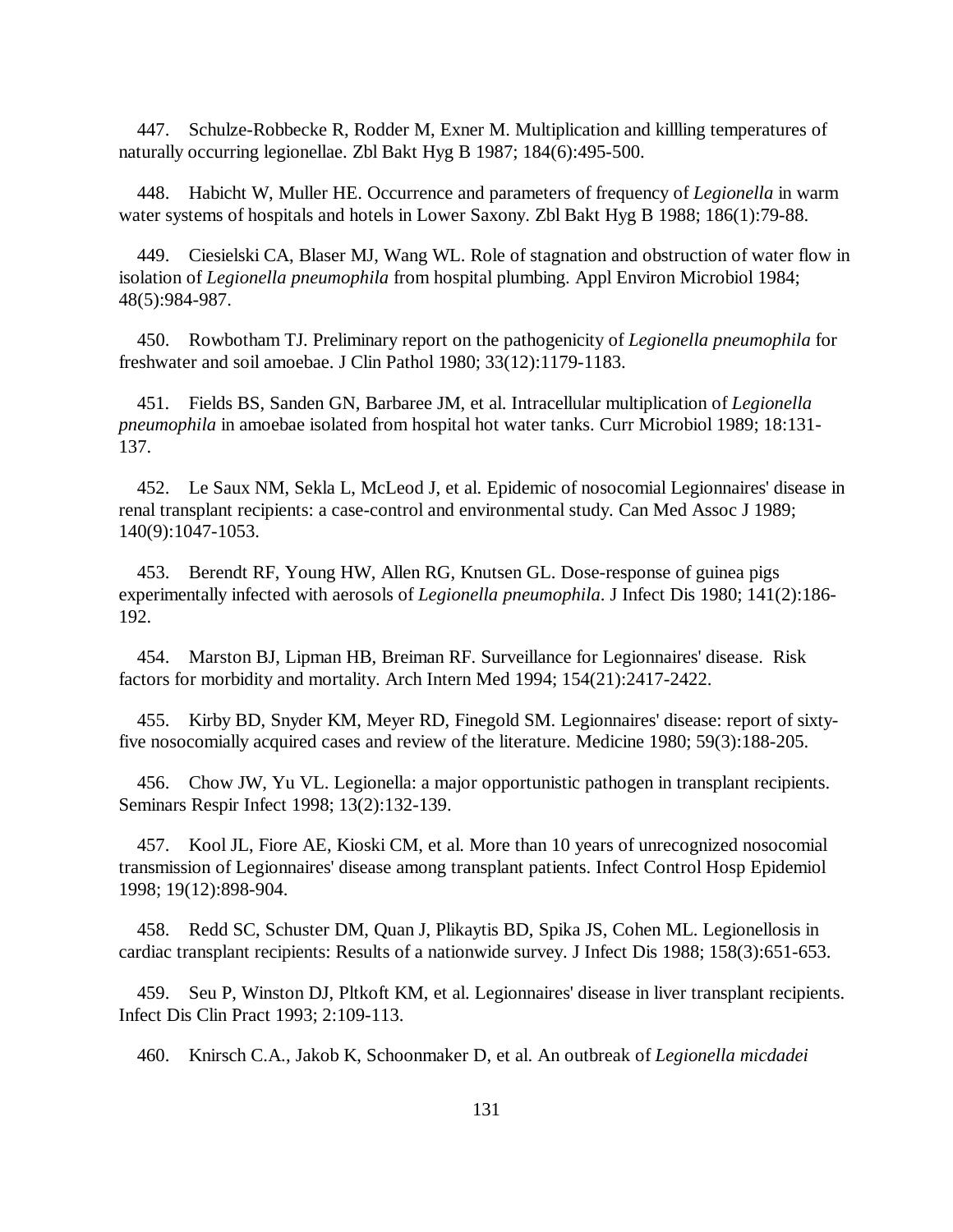pneumonia in transplant patients: evaluation, molecular epidemiology, and control. Am J Med 2001; 108(4):290-295.

461. Bock BV, Kirby BD, Edelstein PH, et al. Legionnaires' disease in renal transplant recipients. Lancet 1978; 1:410-413.

462. Blatt SP, Dolan MJ, Hendrix CW, Melcher GP. Legionnaires' disease in human immunodeficiency virus-infected patients: eight cases and review. Clin Infect Dis 1994; 18(2):227- 232.

463. Jimenez ML, Aspa J, Padilla B, et al. Fiberoptic bronchoscopic diagnosis of pulmonary disease in 151 HIV-infected patients with pneumonitis. Eur J Clin Microbiol Infect Dis 1991; 10(6):491-497.

464. Brady MT. Nosocomial Legionnaires' disease in a children's hospital. J Pediatr 1989; 115(1):46-50.

465. Levy I, Rubin LG. Legionella pneumonia in the neonate: a literature review. Journal of Perinatology 1998; 18(4):287-290.

466. Holmberg RE, Jr., Pavia AT, Montgomery D, Clark JM, Eggert LD. Nosocomial Legionella pneumonia in the neonate. Pediatrics 1993; 92(3):450-453.

467. Campins M, Ferrer A, Callis L, et al. Nosocomial Legionnaires' disease in a children's hospital. Pediatric Infectious Disease Journal 2000; 19(3):228-234.

468. Benin AL, Benson.R.F., Besser RE. Trends in Legionnaires' disease, 1980-1998: declining mortality and new patterns of diagnosis. Clin Infect Dis 2002; 35:1039-1046.

469. Helms CM, Viner JP, Sturm RH, Renner ED, Johnson W. Comparative features of pneumococcal, mycoplasma, and Legionnaires' disease pneumonias. Ann Intern Med 1979; 90(4):543-547.

470. Yu VL, Kroboth FJ, Shonnard J, Brown A, McDearman S, Magnussen M. Legionnaires' disease: new clinical perspective from a prospective pneumonia study. Am J Med 1982; 73(3):357- 361.

471. Fiore AE, Nuorti JP, Levine OS, et al. Epidemic Legionnaires' disease two decades later: old sources, new diagnostic methods. Clin Infect Dis 1998; 26(2):426-433.

472. Marston B, Plouffe J, File T, et al. Evidence of mixed infection in patients with antibody to *Chlamydia pneumoniae.* Abstracts of the 32nd Interscience Conference on Antimicrobial Agents and Chemotherapy 1992;808.

473. Ussery XT, Butler JC, Breiman R, et al. Outbreak of Legionnaires' disease associated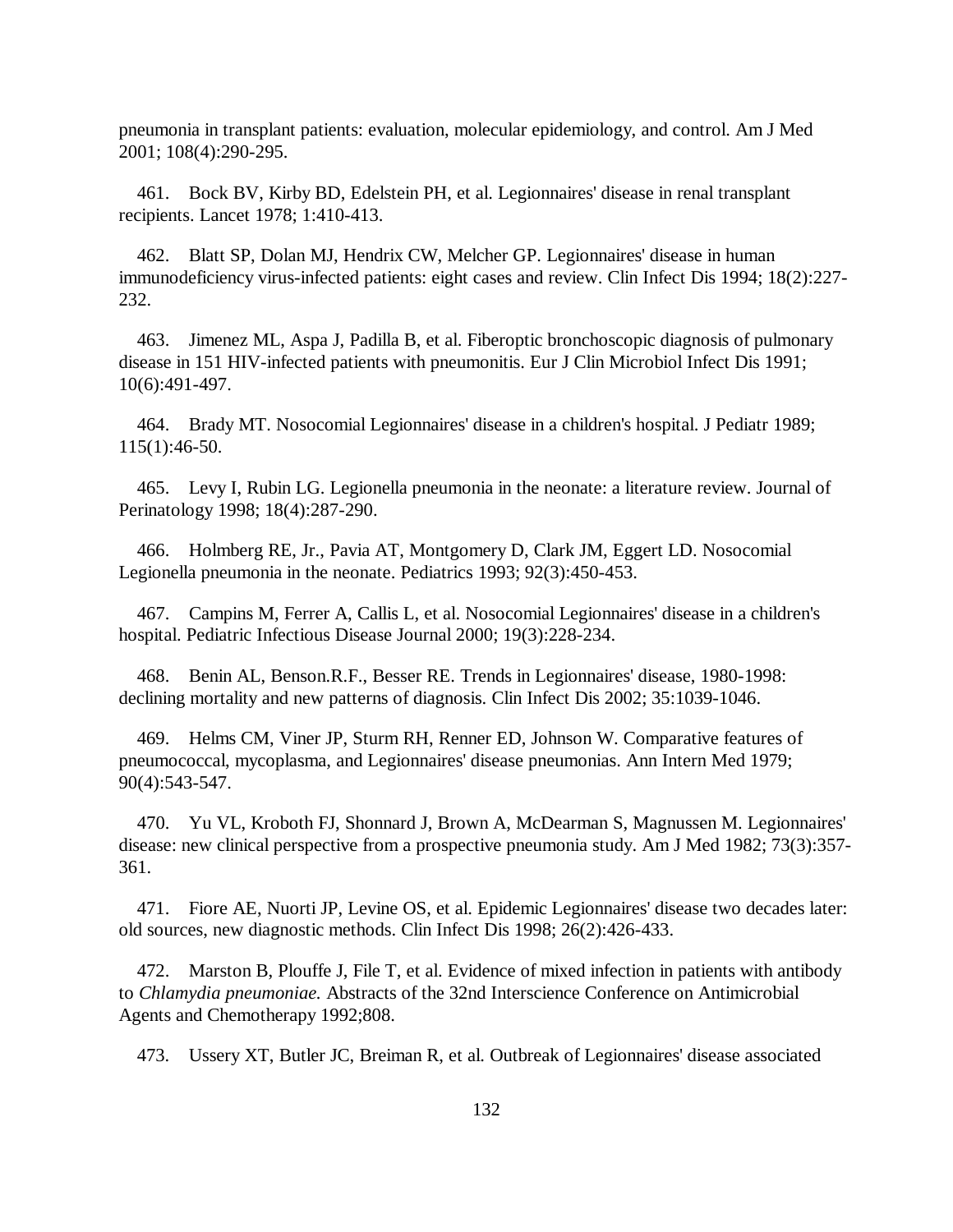with Mycoplasma infection. Abstracts of the 32nd Interscience Conference on Antimicrobial Agents and Chemotherapy 1992;815.

474. Edelstein PH. The laboratory diagnosis of Legionnaires' disease. Seminars Respir Infect 1987; 2(4):235-241.

475. Plouffe JF, File TM, Jr., Breiman RF, et al. Reevaluation of the definition of Legionnaires' disease: use of the urinary antigen assay. Clin Infect Dis 1995; 20(5):1286-1291.

476. Kazandjian D, Chiew R, Gilbert GL. Rapid diagnosis of *Legionella pneumophila* serogroup 1 infection with the Binax immunoassay urinary antigen test. J Clin Microbiol 1997; 35(4):954-956.

477. Stout JE. Laboratory diagnosis of Legionnaires' disease: the expanding role of the *Legionella* urinary antigen test. J Clin Microbiol 2000; 22:62-64.

478. Helms CM, Renner ED, Viner JP, Hierholzer WJ, Jr., Wintermeyer LA, Johnson W. Indirect immunofluorescence antibodies to *Legionella pneumophila*: frequency in a rural community. J Clin Microbiol 1980; 12(3):326-328.

479. Wilkinson HW, Reingold AL, Brake BJ, McGiboney DL, Gorman GW, Broome CV. Reactivity of serum from patients with suspected legionellosis against 29 antigens of *Legionellaceae* and Legionella-like organisms by indirect immunofluorescence assay. J Infect Dis 1983; 147:23-31.

480. Nichol KL, Parenti CM, Johnson JE. High prevalence of positive antibodies to *Legionella pneumophila* among outpatients. Chest 1991; 100(3):663-666.

481. Storch G, Hayes PS, Hill DL, Baine WB. Prevalence of antibody to *Legionella pneumophila* in middle-aged and elderly Americans. J Infect Dis 1979; 140(5):784-788.

482. Dondero TJ, Rendtorff RC, Mallison GF, et al. An outbreak of Legionnaires' disease associated with a contaminated air-conditioning cooling tower. N Engl J Med 1980; 302(7):365- 370.

483. Garbe PL, Davis BJ, Weisfeld JS, et al. Nosocomial Legionnaires' disease. Epidemiologic demonstration of cooling towers as a source. JAMA 1985; 254(4):521-524.

484. O'Mahony MC, Stanwell-Smith RE, Tillett HE, et al. The Stafford outbreak of Legionnaires' disease. Epidemiol Infect 1990; 104(3):361-380.

485. Breiman RF, Fields BS, Sanden GN, Volmer L, Meier A, Spika JS. Association of shower use with Legionnaires' disease: possible role of amoebae. JAMA 1990; 263(21):2924- 2926.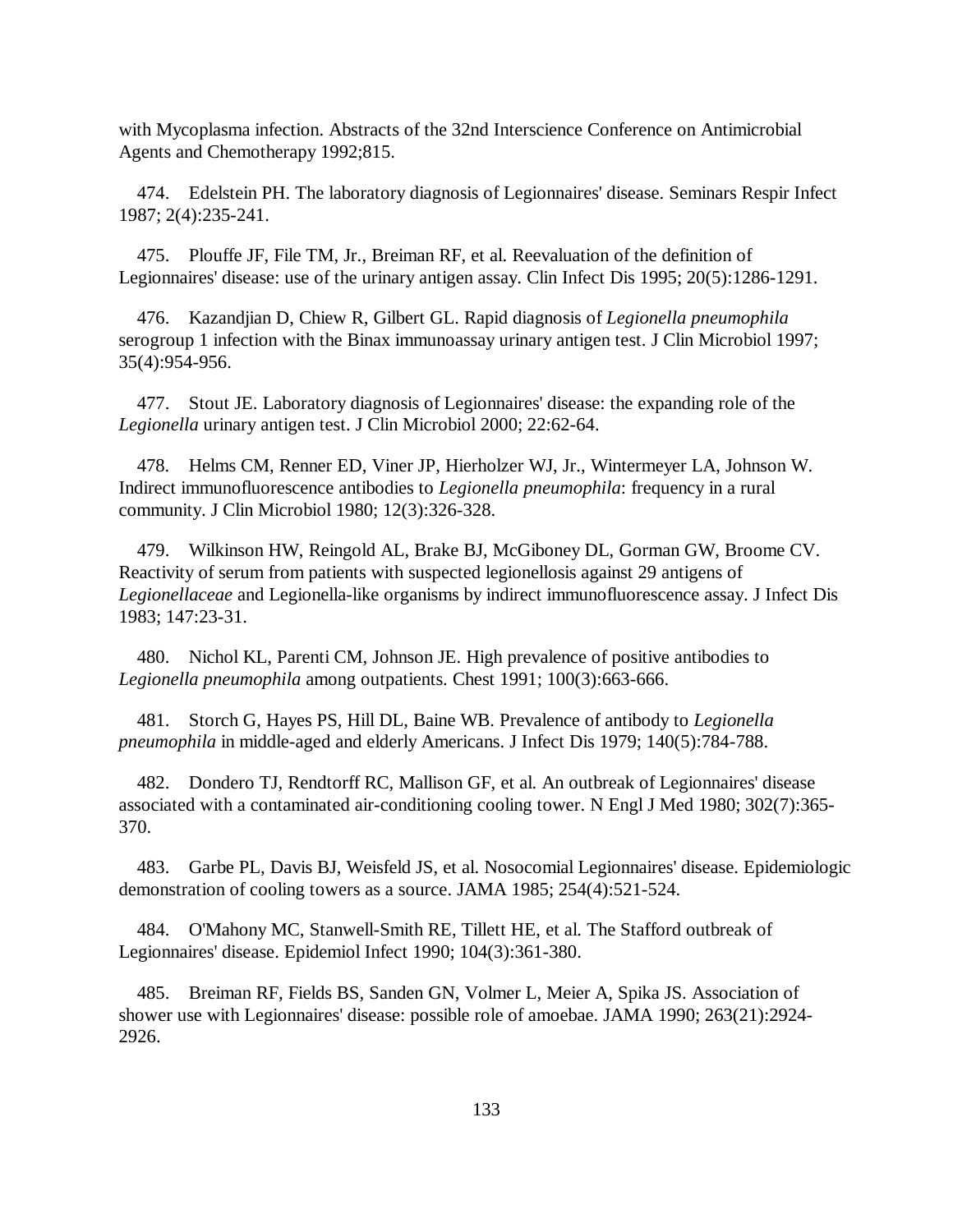486. Hanrahan JP, Morse DL, Scharf VB, et al. A community hospital outbreak of legionellosis: transmission by potable hot water. Am J Epidemiol 1987; 125(4):639-649.

487. Breiman RF, VanLoock FL, Sion JP, et al. Association of "sink bathing" and Legionnaires' disease. Abstracts of the 91st Meeting of the American Society for Microbiology 1991. L18.

488. Struelens MJ, Maes N, Rost F, et al. Genotypic and phenotypic methods for the investigation of a nosocomial *Legionella pneumophila* outbreak and efficacy of control measures. J Infect Dis 1992; 166(1):22-30.

489. Johnson JT, Yu VL, Best MG, et al. Nosocomial legionellosis in surgical patients with head and neck cancer: implications for epidemiological reservoir and mode of transmission. Lancet 1985; 2:298-300.

490. Marrie TJ, Haldane D, MacDonald S, et al. Control of endemic nosocomial Legionnaires' disease by using sterile potable water for high risk patients. Epidemiol Infect 1991; 107(3):591- 605.

491. Blatt SP, Parkinson MD, Pace E, et al. Nosocomial Legionnaires' disease: aspiration as a primary mode of disease acquisition. Am J Med 1993; 95(1):16-22.

492. Venezia RA, Agresta MD, Hanley EM, Urquhart K, Schoonmaker D. Nosocomial legionellosis associated with aspiration of nasogastric feedings diluted in tap water. Infect Control Hosp Epidemiol 1994; 15(8):529-533.

493. Fraser DW, Tsai TR, Orenstein W, et al. Legionnaires' disease: description of an epidemic of pneumonia. N Engl J Med 1977; 297(22):1189-1197.

494. Yu VL, Beam TR, Jr., Lumish RM, et al. Routine culturing for *Legionella* in the hospital environment may be a good idea: a three-hospital prospective study. Am J Med Sci 1987; 294(2):97-99.

495. Allegheny County Health Department. Approaches to Prevention and Control of Legionella Infection in Allegheny County Health Care Facilities. 2nd ed. Pittsburgh, PA: Allegheny County Health Department, 1997.

496. Yu VL. Nosocomial legionellosis: current epidemiologic issues. In: Remington JS, Swartz MN, editors. Current Clinical Topics in Infectious Diseases. New York,N.Y.: McGraw-Hill, 1986: 239-253.

497. Goetz AM, Yu VL. Screening for nosocomial legionellosis by culture of the water supply and targeting of high risk patients for specialized laboratory testing. Am J Infect Control 1991; 19(2):63-66.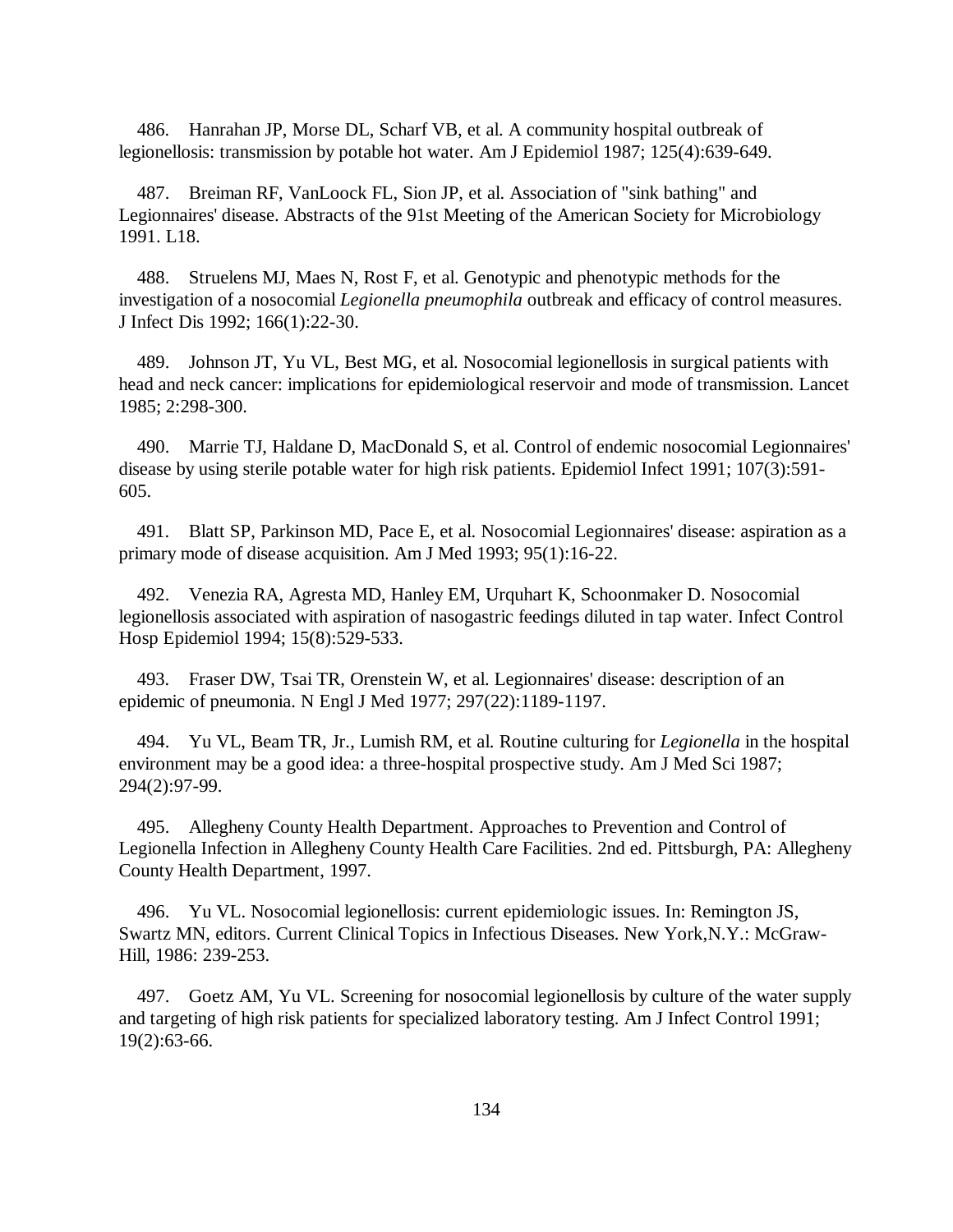498. Vickers RM, Yu VL, Hanna SS, et al. Determinants of *Legionella pneumophila* contamination of water distribution systems: 15-hospital prospective study. Infect Control 1987; 8(9):357-363.

499. Tobin JO, Swann RA, Bartlett CLR. Isolation of *Legionella pneumophila* from water systems: methods and preliminary results. Br Med J 1981; 282:515-517.

500. Marrie TJ, Haldane D, Bezanson G, Peppard R. Each water outlet is a unique ecologic niche for *Legionella pneumophila*. Epidemiol Infect 1992; 108(2):261-270.

501. Marrie TJ, Berzcason G, Fox J, Kuehn R, Haldane D, Birbridge S. Dynamics of *Legionella pneumophila* in the potable water of one floor of a hospital. In: Barbaree JM, Breiman RF, Dufow AP, editors. Legionella: Current Status and Emerging Perspectives. Washington, D.C.: American Society for Microbiology, 1993: 238-240.261-270.

502. Plouffe JF, Para MF, Maher WE, Hackman B, Webster L. Subtypes of *Legionella pneumophila* serogroup 1 associated with different attack rates. Lancet 1983; 2:649-650.

503. Dournon E, Bibb WF, Rajagopalan P, Desplaces N, McKinney RM. Monoclonal antibody reactivity as a virulence marker for *Legionella pneumophila* serogroup 1 strain. J Infect Dis 1988; 157(3):496-501.

504. American Society for Heating Refrigerating and Air-Conditioning Engineers. ASHRAE Guideline 12-2000: Minimizing the risk of legionellosis associated with building water systems. Atlanta, GA: ASHRAE, Inc., 2000.

505. Kugler JW, Armitage JO, Helms CM, et al. Nosocomial Legionnaires' disease. Occurrence in recipients of bone marrow transplants. Am J Med 1983; 74(2):281-288.

506. CDC. Guidelines for environmental control in health-care facilities. MMWR 2003; 52(No. RR10).

507. CDC, Infectious Diseases Society of America, and American Society of Blood and Marrow Transplantation. Guidelines for the prevention of opportunistic infections (OIs) in hematopoietic stem cell transplant (HSCT) recipients. MMWR 2000; 49(No. RR-10).

508. Patterson WJ, Hay J, Seal DV, McLuckie JC. Colonization of transplant unit water supplies with Legionella and protozoa: precautions required to reduce the risk of legionellosis. J Hosp Infect 1997; 37(1):7-17.

509. Bollin GE, Plouffe JF, Para MF, Hackman B. Aerosols containing *Legionella pneumophila* generated by shower heads and hot-water faucets. Appl Environ Microbiol 1985; 50(5):1128-1131.

510. Health and Safety Commission. Legionnaires' disease: The control of Legionella bacteria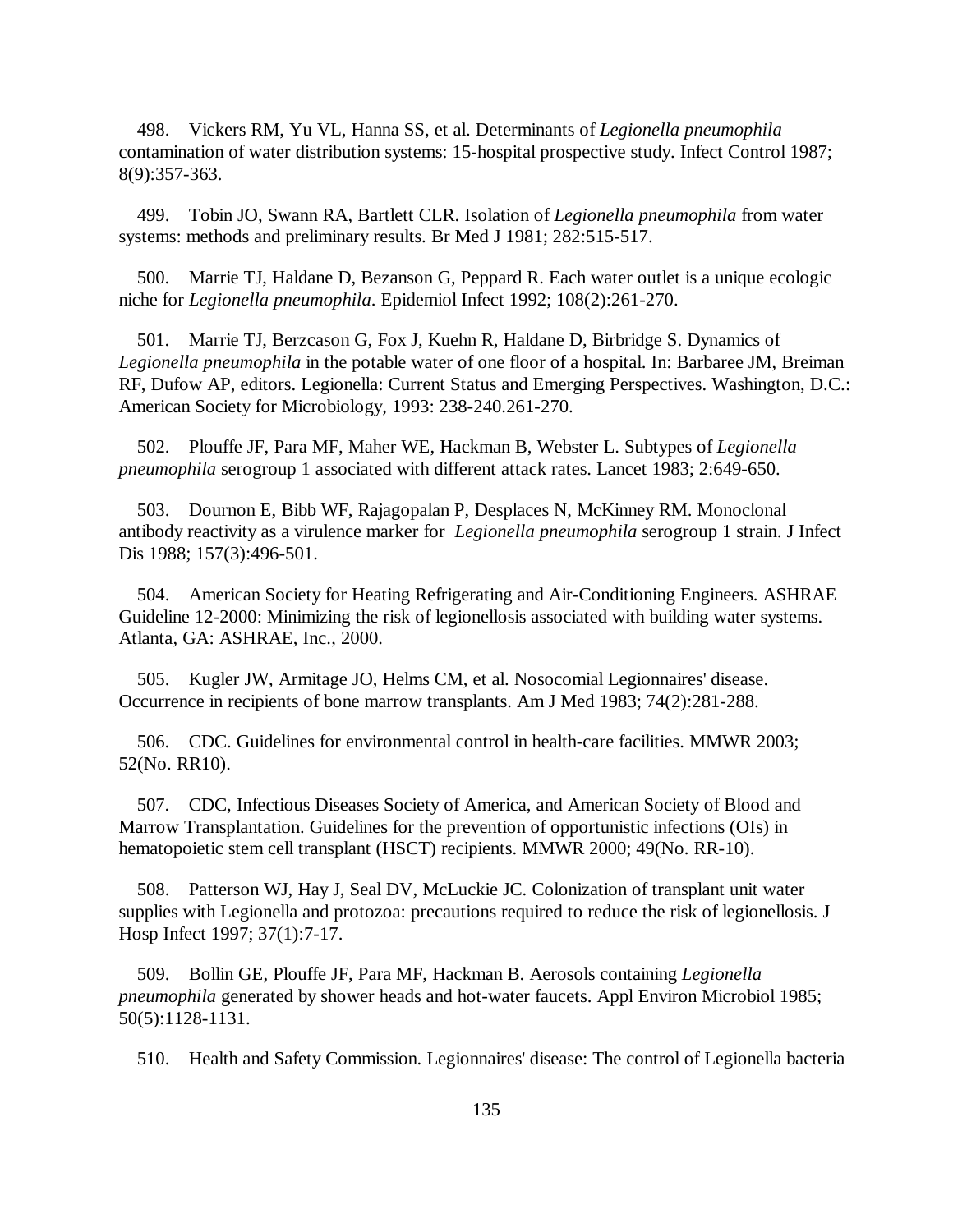in water systems. Approved code of practice and guidance. 3rd ed ed. United Kingdom: HSA Books, 2000.

511. Department of Health and Social Security and the Welsh Office. The control of *Legionellae* in health care premises: a code of practice. London: HMSO, 1991.

512. Helms CM, Massanari RM, Wenzel RP, Pfaller MA, Moyer NP, Hall N. Legionnaires' disease associated with a hospital water system. A five-year progress report on continuous hyperchlorination. JAMA 1988; 259(16):2423-2427.

513. Snyder MB, Siwicki M, Wireman J, et al. Reduction of *Legionella pneumophila* through heat flushing followed by continuous supplemental chlorination of hospital hot water. J Infect Dis 1990; 162(1):127-132.

514. Ezzeddine H, Van Ossel C, Delmee M, Wauters G. *Legionella spp*. in a hospital hot water system: effect of control measures. J Hosp Infect 1989; 13(2):121-131.

515. Mietzner S, Schwille RC, Farley A, et al. Efficacy of thermal treatment and copper-silver ionization for controlling *Legionella pneumophila* in high-volume hot water plumbing systems in hospitals. Am J Infect Control 1997; 25(6):452-457.

516. Borau J, Czap RT, Strellrecht KA, Venezia RA. Long-term control of *Legionella* species in potable water after a nosocomial legionellosis outbreak in an intensive care unit. Infect Control Hosp Epidemiol 2000; 21(9):602-603.

517. Haley CE, Cohen ML, Halter J, Meyer RD. Nosocomial Legionnaires' disease: a continuing common-source epidemic at Wadsworth Medical Center. Ann Int Med 1979; 90(4):583-586.

518. Lepine LA, Jernigan DB, Butler JC, et al. A recurrent outbreak of nosocomial Legionnaires' disease detected by urinary antigen testing: evidence for long-term colonization of a hospital plumbing system. Infect Control Hosp Epidemiol 1998; 19(12):905-910.

519. Johnston JM, Latham RH, Meier FA, et al. Nosocomial outbreak of Legionnaires' disease: molecular epidemiology and disease control measures. Infect Control 1987; 8(2):53-58.

520. Joly JR, McKinney RM, Tobin JO, Bibb WF, Watkins ID, Ramsay D. Development of a standardized subgrouping scheme for *Legionella pneumophila* serogroup 1 using monoclonal antibodies. J Clin Microbiol 1986; 23(4):768-771.

521. Schoonmaker D, Heimberger T, Birkhead G. Comparison of ribotyping and restriction enzyme analysis using pulsed-field gel electrophoresis for distinguishing *Legionella pneumophila* isolates obtained during a nosocomial outbreak. J Clin Microbiol 1992; 30(6):1491-1498.

522. Barbaree JM. Selecting a subtyping technique for use in investigations of legionellosis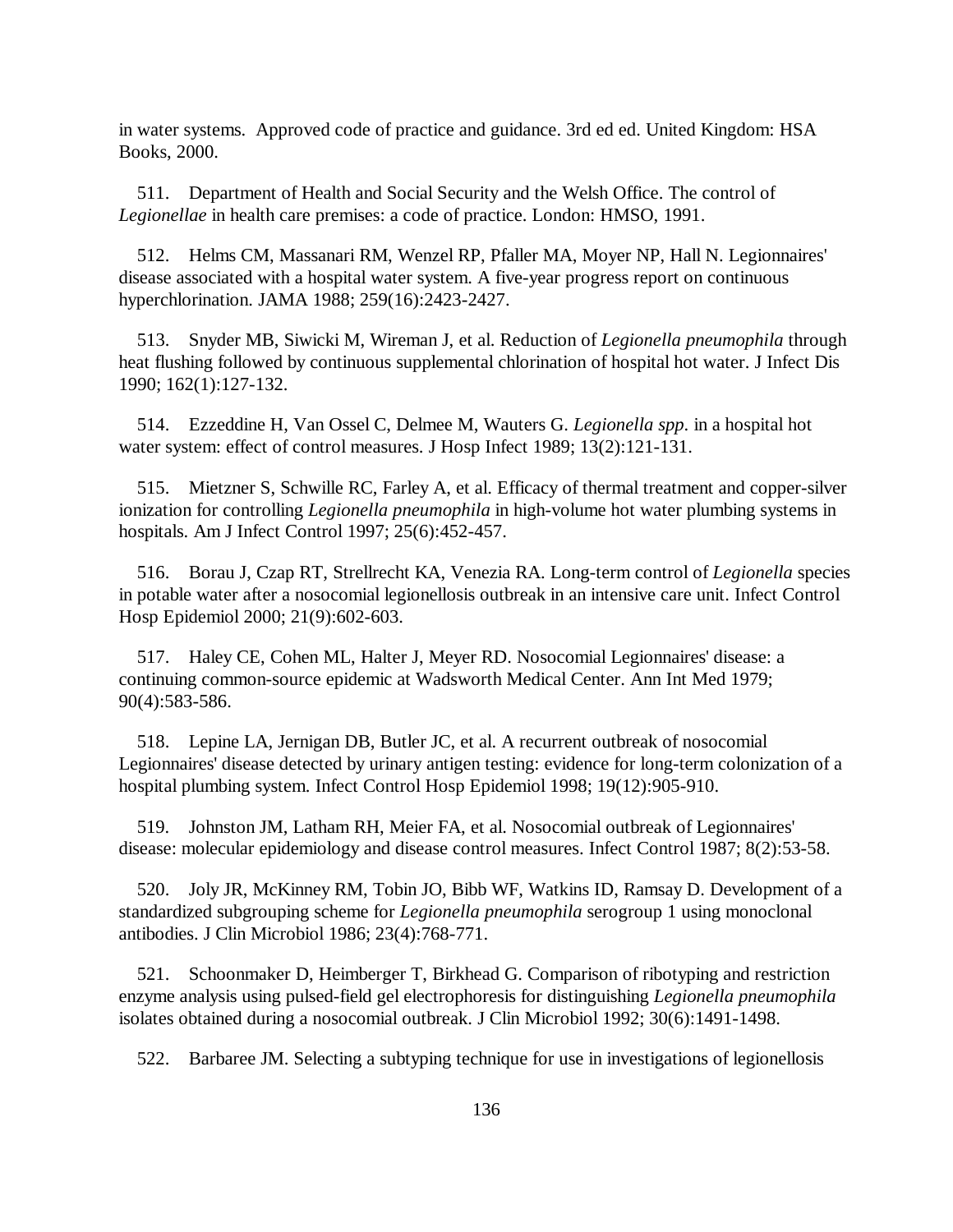epidemics. In: Barbaree JM, Breiman RF, Dufow AP, editors. Legionella: Current Status and Emerging Perspectives. Washington, D.C.: American Society for Microbiology, 1993.

523. Whitney CG, Hofmann J, Pruckler JM, et al. The role of arbitrarily primed PCR in identifying the source of an outbreak of Legionnaires' disease. J Clin Microbiol 1997; 35(7):1800- 1804.

524. Pruckler JM, Mermel LA, Benson RF, et al. Comparison of *Legionella pneumophila* isolates by arbitrarily primed PCR and pulsed-field electrophoresis: analysis from seven epidemic investigations. J Clin Microbiol 1995; 33(1):2872-2875.

525. Best MG, Yu VL, Stout J, Goetz A, Muder RR, Taylor F. *Legionellaceae* in the hospital water supply. Epidemiologic link with disease and evaluation of a method for control of nosocomial Legionnaires' disease and Pittsburgh pneumonia. Lancet 1983; 2:307-310.

526. Best MG, Goetz A, Yu VL. Heat eradication measures for control of nosocomial Legionnaires' disease. Implementation, education and cost analysis. Am J Infect Control 1984; 12(1):26-30.

527. Mandel AS, Sprauer MA, Sniadack DH, Ostroff SM. State regulation of hospital water temperature. Infect Control Hosp Epidemiol 1993; 14(11):642-645.

528. CDC. Sustained transmission of nosocomial Legionnaires' disease - Arizona and Ohio. MMWR 1997; 46(19):416-421.

529. Muraca P, Stout JE, Yu VL. Comparative assessment of chlorine, heat, ozone, and UV light for killing *Legionella pneumophila* within a model plumbing system. Appl Environ Microbiol 1987; 53(2):447-453.

530. Matulonis U, Rosenfield CS, Shadduck RK. Prevention of *Legionella* infections in a bone marrow transplant unit: multifaceted approach to decontamination of a water system. Infect Control Hosp Epidemiol 1993; 14(10):571-575.

531. Domingue EL, Tyndall RL, Mayberry WR, Pancorbo OC. Effects of three oxidizing biocides of *Legionella pneumophila* serogroup 1. Appl Environ Microbiol 1988; 54(3):741-747.

532. Landeen LK, Yahya MT, Gerba CP. Efficacy of copper and silver ions and reduced levels of free chlorine in inactivation of *Legionella pneumophila.* Appl Environ Microbiol 1989; 55(12):3045-3050.

533. Liu Z, Stout JE, Tedesco L, et al. Controlled evaluation of copper-silver ionization in eradicating *Legionella pneumophila* from a hospital water distribution system. J Infect Dis 1994; 169(4):919-922.

534. Edelstein PH, Whittaker RE, Kreiling RL, Howell CL. Efficacy of ozone in eradication of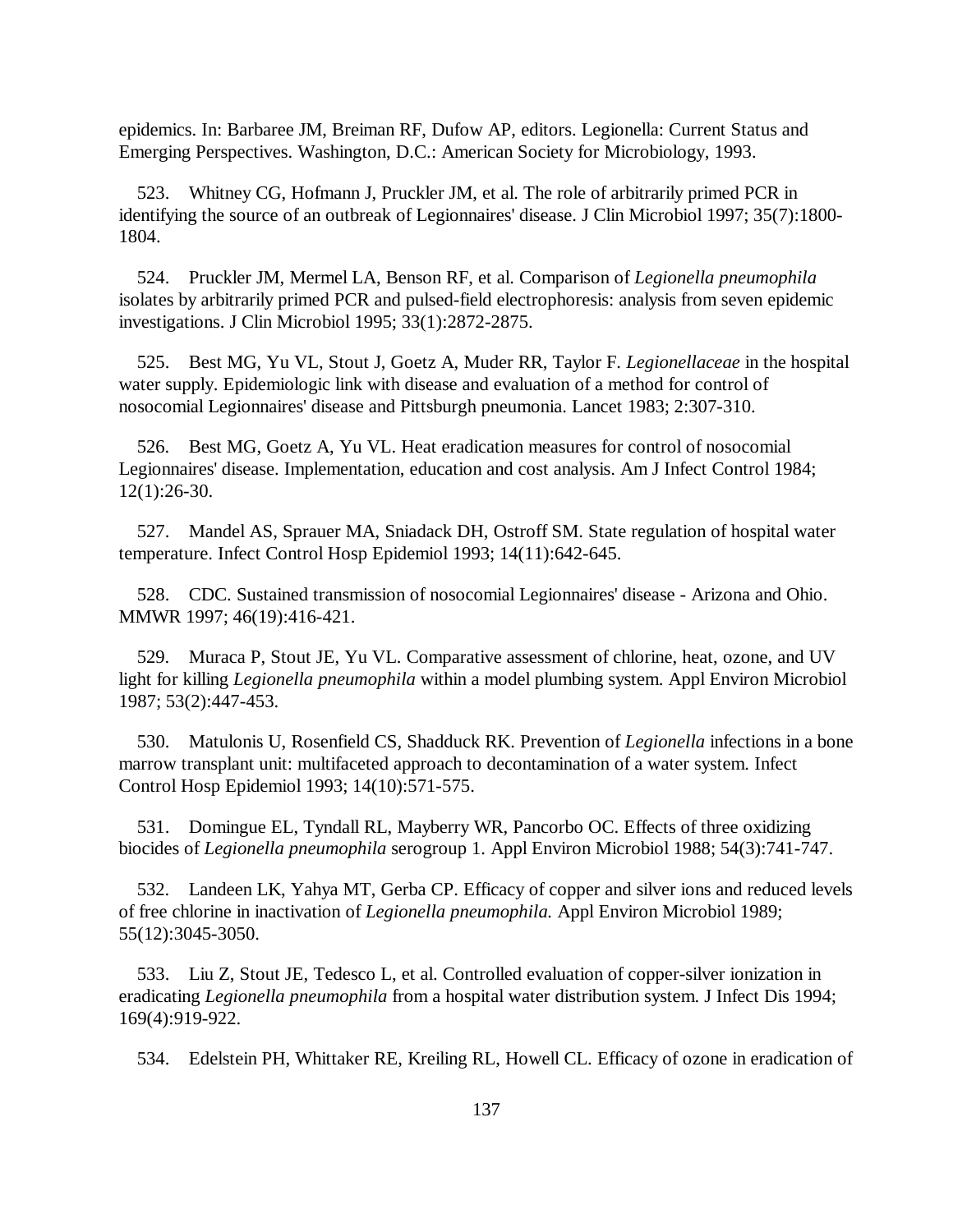*Legionella pneumophila* from hospital plumbing fixtures. Appl Environ Microbiol 1982; 44(6):1330-1333.

535. Goetz AM, Yu VL. Copper-silver ionization: Cautious optimism for Legionella disinfection and implications for environmental culturing. Am J Infect Control 1997; 25(6):449- 451.

536. Walker JT, Mackerness C.W., Mallon D, Makin T, Williets T, Keevil CW. Control of *Legionella pneumophila* in a hospital water system by chlorine dioxide. J Indust Microbiol 1995; 15:384-390.

537. Stout J, Yu VL. Experiences of the first 16 hospitals using copper-silver ionization for *Legionella* control: Implications for the evaluation of other disinfection modalities. Infect Control Hosp Epidemiol 2003; 24(8):563-568.

538. Hall KK, Giannetta ET, Getchell-White SI, Durbin LJ, Farr BM. Ultraviolet light disinfection of hospital water for preventing nosocomial *Legionella* infection: a 13-year follow-up. Infect Control Hosp Epidemiol 2003; 24(8):580-583.

539. Srinivasan A, Bova G, Ross T, et al. A 17-month evaluation of a chlorine dioxide water treatment system to control *Legionella* species in a hospital water supply. Infect Control Hosp Epidemiol 2003; 24(8):575-579.

540. Biurrun A, Caballero M, Pelaz C, Leon E, Gago A. Treatment of a *Legionella pneumophila*-colonized water distribution system using copper-silver ionization and continuous chlorination. Infect Control Hosp Epidemiol 1999; 20(6):426-428.

541. Lin YS, Stout JE, Yu VL, Vidic RD. Disinfection of water distribution systems for Legionella. Seminars Respir Infect 1998; 13(2):147-159.

542. Stout JE, Lin YS, Goetz AM, Muder RR. Controlling Legionella in hospital water systems: experience with the superheat-and-flush method and copper-silver ionization. Infect Control Hosp Epidemiol 1998; 19(12):911-914.

543. Rohr U, Senger M, Selenka F, Turley R, Wilhelm M. Four years of experience with silver-copper ionization for control of *Legionella* in a German university hospital hot water plumbing system. Clin Infect Dis 1999; 29(6):1507-1511.

544. Cunliffe DA. Inactivation of *Legionella pneumophila* by monochloramine. J Appl Bacteriol 1990; 68(5):453-459.

545. Kirmeyer G, Foust G, Pierson G, Simmler J, LeChevalier M. Optimizing chloramine treatment. Denver, CO: American Water Works Research Foundation, 1993.

546. Kool JL, Carpenter JC, Fields BS. Effect of monochloramine disinfection of municipal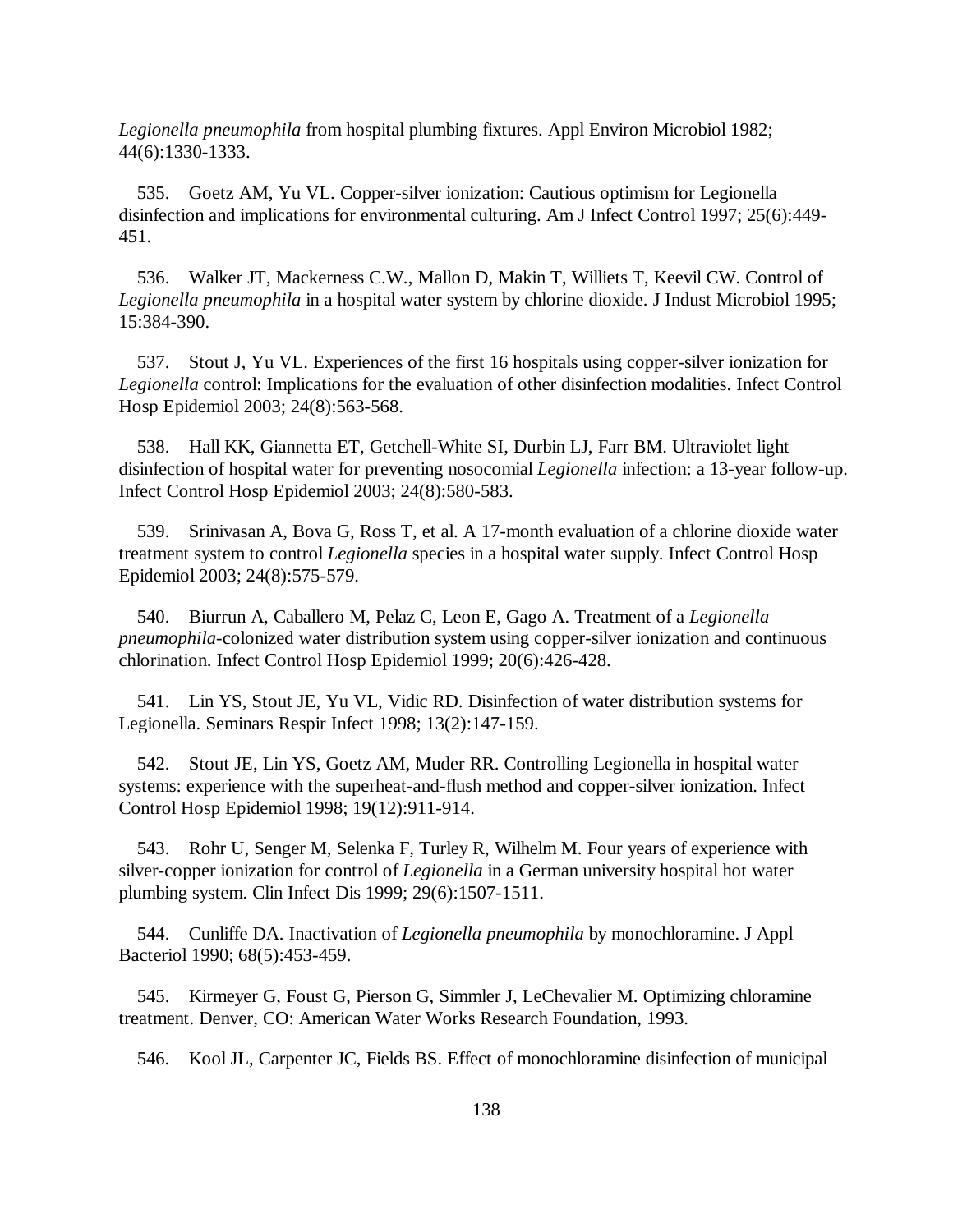drinking water on risk of nosocomial Legionnaires' disease. Lancet 1999; 353:272-277.

547. Kool JL, Bergmire-Sweat D, Butler JC, et al. Hospital characteristics associated with colonization of water systems by Legionella and risk of nosocomial legionnaires' disease: a cohort study of 15 hospitals. Infect Control Hosp Epidemiol 1999; 20(12):798-805.

548. Heffelfinger JD, Kool JL, Fridkin S, et al. Risk of hospital-acquired Legionnaires' disease in cities using monochloramine versus other water disinfectants. Infect Control Hosp Epidemiol 2003; 24(8):569-574.

549. Muraca PW, Yu VL, Goetz A. Disinfection of water distribution systems for Legionella: a review of application procedures and methodologies. Infect Control Hosp Epidemiol 1990; 11(2):79-88.

550. Halperin SA, Wang EE, Law B, et al. Epidemiological features of pertussis in hospitalized patients in Canada, 1991-1997: report of the Immunization Monitoring Program-- Active (IMPACT). Clin Infect Dis 1999; 28(6):1238-1243.

551. Christie CD, Baltimore RS. Pertussis in neonates. Am J Dis Child 1989; 143(10):1199- 1202.

552. Black S. Epidemiology of pertussis. Pediatr Infect Dis J 1997; 16(4 Suppl):S85-S89.

553. Brennan M, Strebel P, George H, et al. Evidence for transmission of pertussis in schools, Massachusetts, 1996: epidemiologic data supported by pulse-field gel electrophoresis studies. J Infect Dis 2000; 181(1):210-215.

554. Cherry JD. Epidemiological, clinical, and laboratory aspects of pertussis in adults. Clin Infect Dis 1999; 28(suppl 2):S112-S117.

555. Deville JG, Cherry JD, Christenson PD, et al. Frequency of unrecognized *Bordetella pertussis* infections in adults. Clin Infect Dis 1995; 21(3):639-642.

556. Guris D, Strebel PM, Bardenheier B, et al. Changing epidemiology of pertussis in the United States: increasing reported incidence among adolescents and adults. Clin Infect Dis 1999; 28(6):1230-1237.

557. Hodder SL, Cherry JD, Mortimer EA, Jr., Ford AB, Gornvein J, Papp K. Antibody responses to *Bordetella pertussis* antigens and clinical correlations in elderly community residents. Clin Infect Dis 2000; 31(1):7-14.

558. Jackson LA, Cherry JD, San-Pin W, Grayson JT. Frequency of serological evidence of Bordetella infections and mixed infections with other respiratory pathogens in university students with cough illnesses. Clin Infect Dis 2000; 31(1):3-6.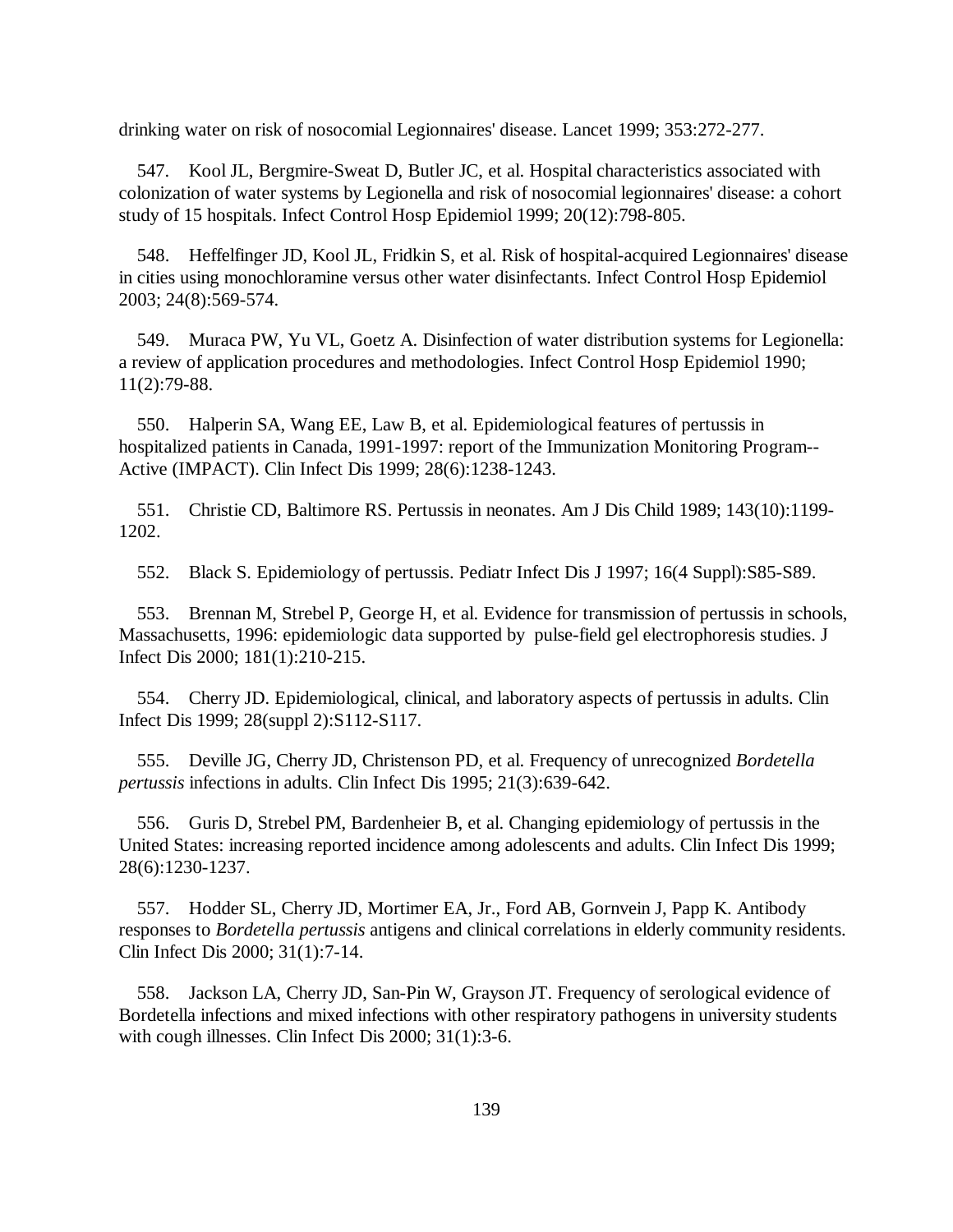559. Nennig ME, Shinefield HR, Edwards KM, Black SB, Fireman BH. Prevalence and incidence of adult pertussis in an urban population. JAMA 1996; 275(21):1672-1674.

560. Wright SW, Edwards KM, Decker MD, Zeldin MH. Pertussis infection in adults with persistent cough. JAMA 1995; 273(13):1044-1046.

561. Yih WK, Lett SM, des Vignes FN, Garrison KM, Sipe PL, Marchant CD. The increasing incidence of pertussis in Massachusetts adolescents and adults, 1989-1998. J Infect Dis 2000; 182(5):1409-1416.

562. Orenstein WA. Pertussis in adults: epidemiology, signs, symptoms, and implications for vaccination. Clin Infect Dis 1999; 28(suppl 2):S147-S150.

563. Nelson JD. The changing epidemiology of pertussis in young infants. The role of adults as reservoirs of infection. Am J Dis Child 1978; 132(4):371-373.

564. De Serres G, Shadmani R, Duval B, et al. Morbidity of pertussis in adolescents and adults. J Infect Dis 2000; 182(1):174-179.

565. Christie CD, Glover AM, Willke MJ, Marx ML, Reising SF, Hutchinson NM. Containment of pertussis in the regional pediatric hospital during the Greater Cincinnati epidemic of 1993. Infect Control Hosp Epidemiol 1995; 16(10):556-563.

566. Gehanno JF, Pestel-Caron M, Nouvellon M, Caillard JF. Nosocomial pertussis in healthcare workers from a pediatric emergency unit in France. Infect Control Hosp Epidemiol 1999; 20(8):549-552.

567. Haiduven DJ, Hench CP, Simpkins SM, Stevens DA. Standardized management of patients and employees exposed to pertussis. Infect Control Hosp Epidemiol 1998; 19(11):861- 864.

568. Izurieta HS, Kenyon TA, Strebel PM, Baughman AL, Shulman ST, Wharton M. Risk factors for pertussis in young infants during an outbreak in Chicago in 1993. Clin Infect Dis 1996; 22(3):503-507.

569. Matlow AG, Nelson S, Wray R, Cox P. Nosocomial acquisition of pertussis diagnosed by polymerase chain reaction. Infect Control Hosp Epidemiol 1997; 18(10):715-716.

570. Nouvellon M, Gehanno JF, Pestel-Caron M, Weber C, Lemeland JF, Guiso N. Usefulness of pulsed-field gel electrophoresis in assessing nosocomial transmission of pertussis. Infect Control Hosp Epidemiol 1999; 20(11):758-760.

571. Yaari E, Yafe-Zimerman Y, Schwartz SB, et al. Clinical manifestations of *Bordetella pertussis* infection in immunized children and young adults. Chest 1999; 115(5):1254-1258.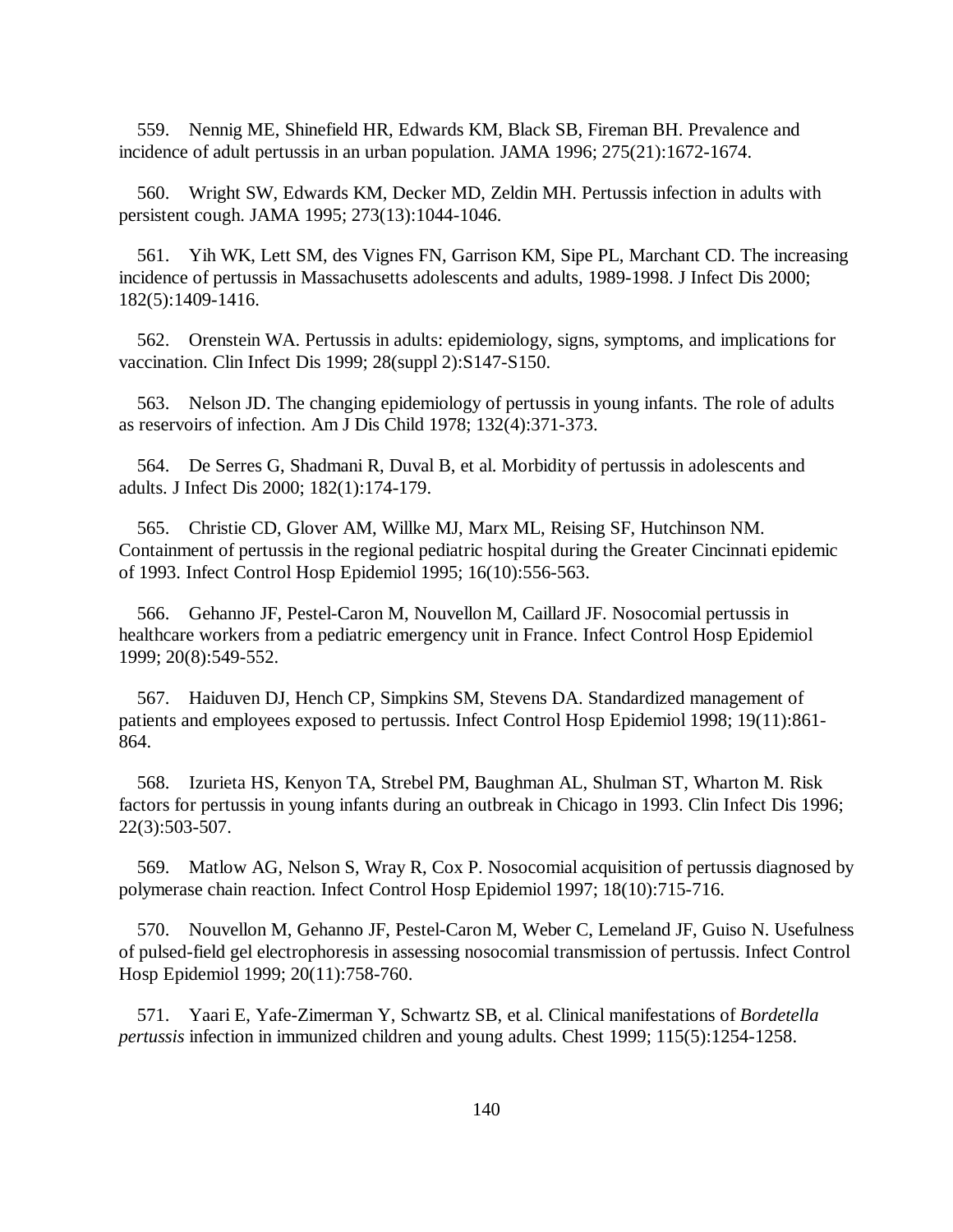572. Trollfors B, Rabo E. Whooping cough in adults. Brit Med J 1981; 283:696-697.

573. Preston NW. Technical problems in the laboratory diagnosis and prevention of whooping -cough. Lab Pract 1970; 19(5):482-486.

574. Gilligan PH, Fisher MC. Importance of culture in laboratory diagnosis of *Bordetella pertussis* infections. J Clin Microbiol 1984; 20(5):891-893.

575. Ewanowich CA, Chui LW, Paranchych MG, Peppler MS, Marusyk RG, Albritton WL. Major outbreak of pertussis in northern Alberta, Canada: analysis of discrepant direct fluorescentantibody and culture results by using polymerase chain reaction methodology. J Clin Microbiol 1993; 31(7):1715-1725.

576. Muller FM, Hoppe JE, Wirsing von Konig CH. Laboratory diagnosis of pertussis: state of the art 1997. J Clin Microbiol 1997; 35(10):2435-2443.

577. McNicol P, Giercke SM, Gray M, et al. Evaluation and validation of a monoclonal immunofluorescent reagent for direct detection of *Bordetella pertussis.* J Clin Microbiol 1995; 33(11):2868-2871.

578. CDC. Guidelines for the Control of Pertussis Outbreaks. Atlanta, GA. U.S. Department of Health and Human Services, CDC, 2002. Available at httm://www.cdc.gov/nip/publications/pertussis/guide.htm.

579. Grimprel E, Begue P, Anjak I, Betsou F, Guiso N. Comparison of polymerase chain reaction, culture, and western immunoblot serology for diagnosis of *Bordetella pertussis* infection. J Clin Microbiol 1993; 31(10):2745-2750.

580. Mastrantonio P, Stefanelli P, Giuliano M. Polymerase chain reaction for the detection of *Bordetella pertussis* in clinical nasopharyngeal aspirates. J Med Microbiol 1996; 44(4):261-266.

581. Edelman K, Nikkari S, Ruuskanen O, He Q, Viljanen M, Mertsola J. Detection of *Bordetella pertussis* by polymerase chain reaction and culture in the nasopharynx of erythromycintreated infants with pertussis. Ped Infect Dis J 1996; 15(1):54-57.

582. van der Zee A, Agterberg C, Peeters M, Mooi F, Schellekens J. A clinical validation of *Bordetella pertussis* and *Bordetella parapertussis* polymerase chain reaction: comparison with culture and serology using samples from patients with suspected whooping cough from a highly immunized population. J Infect Dis 1996; 174(1):89-96.

583. Lievano FA, Reynolds MA, Waring AL, et al. Issues associated with and recommendations for using PCR to detect outbreaks of pertussis. J Clin Microbiol 2002; 40(8):2801-2805.

584. Meade BD, Bollen A. Recommendations for use of the polymerase chain reaction in the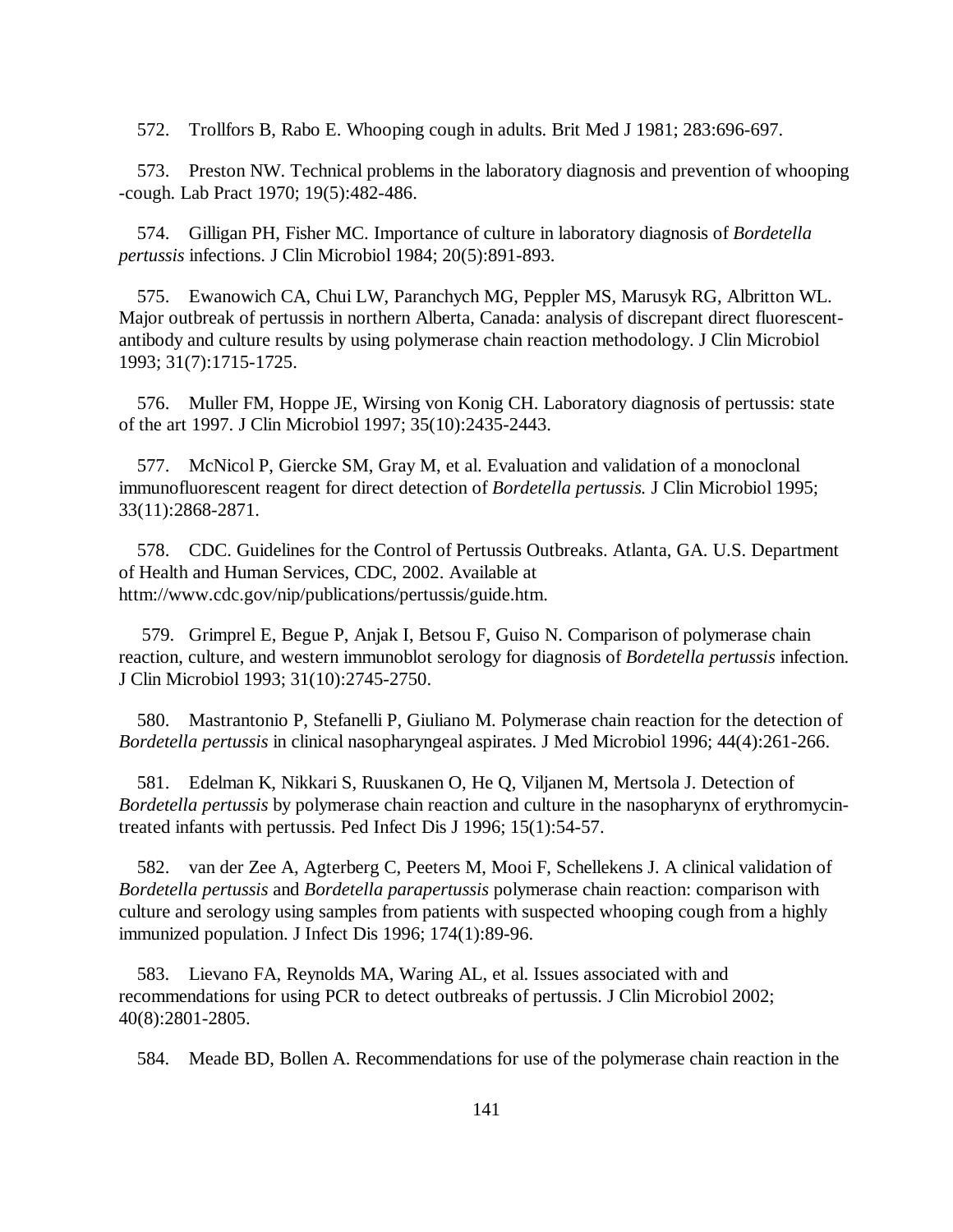diagnosis of *Bordetella pertussis* infections. J Med Microbiol 1994; 41(1):51-55.

585. Wirsing von Konig CH, Gounis D, Laukamp S, Bogaerts H, Schmitt HJ. Evaluation of a single-sample serological technique for diagnosing pertussis in unvaccinated children. Eur J Clin Microbiol Infect Dis 1999; 18(5):341-345.

586. Marchant CD, Loughlin AM, Lett SM, et al. Pertussis in Massachusetts, 1981-1991: Incidence, serologic diagnosis, and vaccine effectiveness. J Infect Dis 1994; 169(6):1297-1305.

587. Aintablian N, Walpita P, Sawyer MH. Detection of *Bordetella pertussis* and respiratory syncytial virus in air samples from hospital rooms. Infect Control Hosp Epidemiol 1998; 19(12):918-923.

588. CDC. Recommended childhood immunization schedule--United States, 2002. MMWR 2002; 51:574.

589. CDC. Pertussis vaccination: use of acellular pertussis vaccines among infants and young children. Recommendations of the Advisory Committtee on Immunization Practices (ACIP). MMWR 1997; 46(No. RR-7).

590. Edwards KM, Decker MD, Graham BS, Mezzatesta J, Scott J, Hackett J. Adult immunization with acellular pertussis vaccine. JAMA 1993; 269(1):53-56.

591. Aoyama T, Harashima M, Nishimura K, Saito Y. Outbreak of pertussis in highly immunized adolescents and its secondary spread to their families. Acta Paediatrica Japonica 1995; 37(3):321-324.

592. Jenkinson D. Duration of effectiveness of pertussis vaccine: evidence from a 10-year community study. Brit Med J 1988; 296:612-614.

593. Gardner P. Indications for acellular pertussis vaccines in adults: the case for selective, rather than universal, recommendations. Clin Infect Dis 1999; 28(suppl 2):S131-S135.

594. Linnemann CC, Jr., Ramundo N, Perlstein PH, Minton SD, Englender GS. Use of pertussis vaccine in an epidemic involving hospital staff. Lancet 1975; 2:540-543.

595. Halperin SA, Bortolussi R, Langley JM, Eastwood BJ, De Serres G. A randomized, placebo-controlled trial of erythromycin estolate chemoprophylaxis for household contacts of children with culture-positive *Bordetella pertussis* infection. (Abstract). Pediatrics 1999; 104(4):953.

596. Dodhia H, Miller E. Review of the evidence for the use of erythromycin in the management of persons exposed to pertussis. Epidemiology & Infection 1998; 120(2):143-149.

597. Honein MA, Paulozzi LJ, Himelright IM, et al. Infantile hypertrophic pyloric stenosis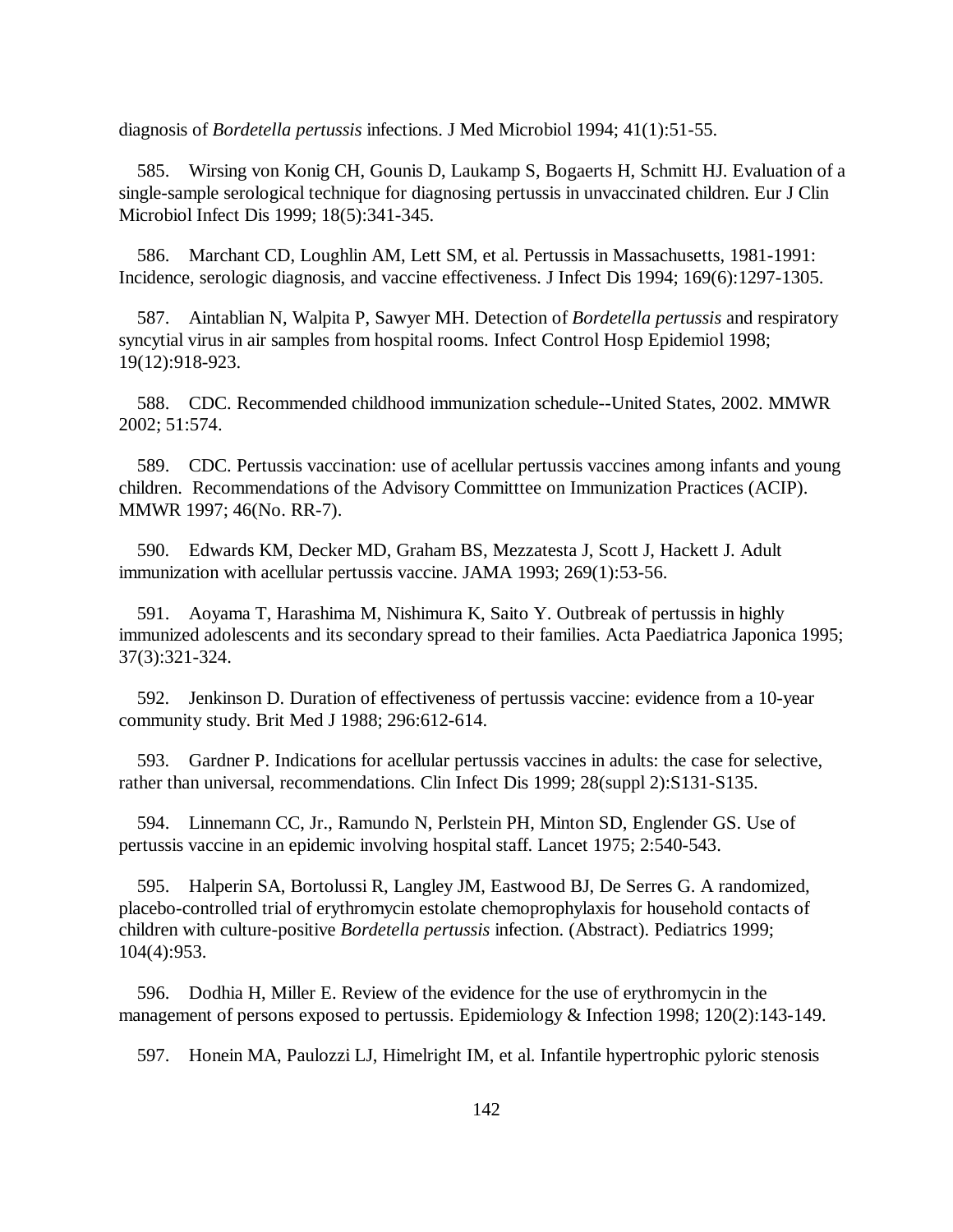after pertussis prophylaxis with erythromycin: a case review and cohort study. Lancet 1999; 354:2101-2105.

598. Cooper WO, Griffin MR, Arbogast P, Hickson GB, Gautam S, Ray WA. Very early exposures to erythromycin and infantile hypertrophic pyloric stenosis. Arch Ped Adol Med 2002; 156(7):647-650.

599. American Academy of Pediatrics. Pertussis. Red Book: Report of the Committee on Infectious Diseases. Elk Grove Village, IL: American Academy of Pediatrics, 2003: 472-486.

600. CDC. Diphtheria, tetanus, and pertussis: recommendations for vaccine and other preventive measures. Recommendations of the Advisory Committee on Immunization Practices. MMWR 1991; 40(No. RR-10):1-28.

601. Halperin SA, Bortolussi R, Langley JM, Miller B, Eastwood BJ. Seven days of erythromycin estolate is as effective as fourteen days for the treatment of *Bordetella pertussis* infection. Pediatrics 1997; 100(1):65-71.

602. Hoppe JE, Bryskier A. In vitro susceptibilities of *Bordetella pertussis* and *Bordetella parapertussis* to two ketolides (HMR 3004 and HMR 3647), four macrolides (azithromycin, clarithromycin, erythromycin A, and roxithromycin), and two ansamycins (rifampin and rifapentine). Antimicrob Agents Chemother 1998; 42(4):965-966.

603. Aoyama T, Sumakawa K, Iwata S, Takeuchi Y, Fuji R. Efficacy of short-term treatment of pertussis with clarithromycin and azithromycin. J Pediatr 1996; 129(5):761-764.

604. Bace A, Zrnic T, Begovac J, Kuzmanovic N, Culig J. Short-term treatment of pertussis with azithromycin in infants and young children. Eur J Clin Microbiol Infect Dis 1999; 18(4):296- 298.

605. Hoppe JE, Halm U, Hagedorn HJ, Kraminer-Hagedorn A. Comparison of erythromycin ethylsuccinate and co-trimoxazole for treatment of pertussis. Infection 1989; 17(4):227-231.

606. Shefer A, Dales L, Nelson M, Werner B, Baron R, Jackson R. Use and safety of acellular pertussis vaccine among adult hospital staff during an outbreak of pertussis. J Infect Dis 1995; 171(4):1053-1056.

607. Walsh TJ, Dixon DM. Nosocomial aspergillosis: environmental microbiology, hospital epidemiology, diagnosis and treatment. Eur J Epidemiol 1989; 5(2):131-142.

608. Anaissie EJ, Stratton SL, Dignani MC, et al. Pathogenic *Aspergillus species* recovered from a hospital water system: a three-year prospective study. Clin Infect Dis 2002; 34(6):780-789.

609. Bodey GP, Vartivarian S. Aspergillosis. Eur J Clin Microbiol Infect Dis 1989; 8(5):413- 437.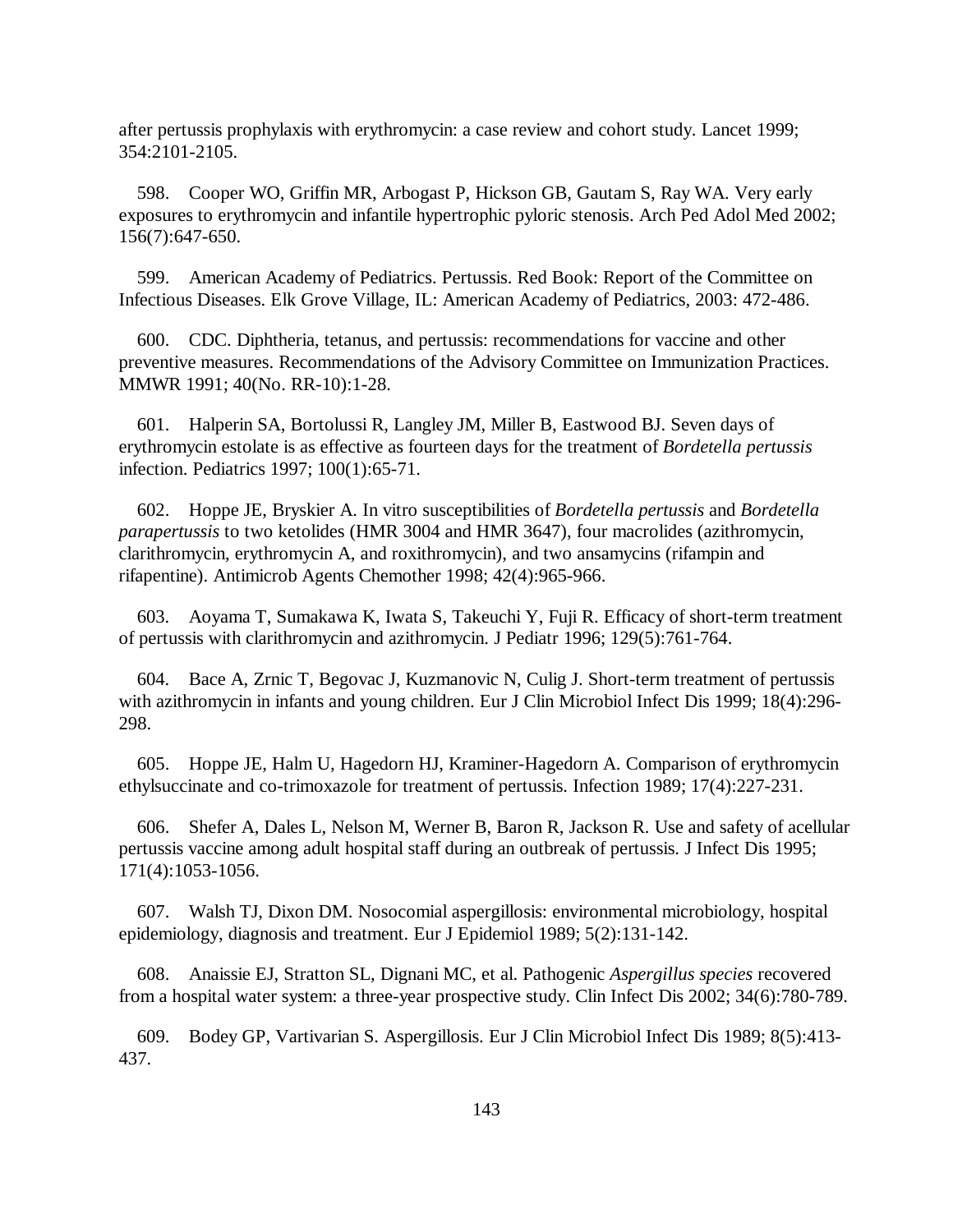610. Brown RS, Jr., Lake JR, Katzman BA, et al. Incidence and significance of *Aspergillus* cultures following liver and kidney transplantation. Transplantation 1996; 61(4):666-669.

611. Iwen PC, Reed EC, Armitage JO, et al. Nosocomial invasive aspergillosis in lymphoma patients treated with bone marrow or peripheral stem cell transplants. Infect Control Hosp Epidemiol 1993; 14(3):131-139.

612. Denning DW, Marinus A, Cohen J, et al. An EORTC multicentre prospective survey of invasive aspergillosis in haematological patients: diagnosis and therapeutic outcome. EORTC Invasive Fungal Infections Cooperative Group. J Infect 1998; 37(2):173-180.

613. Klimowski LL, Rotstein C, Cummings KM. Incidence of nosocomial aspergillosis in patients with leukemia over a twenty-year period. Infect Control Hosp Epidemiol 1989; 10(7):299- 305.

614. Kramer MR, Marshall SE, Starnes VA, Gamberg P, Amitai Z, Theodore J. Infectious complications in heart-lung transplantation. Analysis of 200 episodes. Arch Intern Med 1993; 153(17):2010-2016.

615. Lortholary O, Ascioglu S, Moreau P, et al. Invasive aspergillosis as an opportunistic infection in nonallografted patients with multiple myeloma. A European Organization for Research and Treatment of Cancer/Invasive Fungal Infections Cooperative Group and the Intergroupe Francais du Myelome. Clin Infect Dis 2000; 30(1):41-46.

616. Mylonakis E, Barlam TF, Flanigan T, Rich JD. Pulmonary aspergillosis and invasive disease in AIDS: review of 342 cases. Chest 1998; 114(1):251-262.

617. Pannuti CS, Gingrich R, Pfaller MA, Kao C, Wenzel RP. Nosocomial pneumonia in patients having bone marrow transplant. Attributable mortality and risk factors. Cancer 1992; 69(11):2653-2662.

618. Paterson DL, Singh N. Invasive aspergillosis in transplant recipients. Medicine 1999; 78(2):123-138.

619. Sherertz RJ, Belani A, Kramer BS, et al. Impact of air filtration on nosocomial *Aspergillus* infections. Unique risk of bone marrow transplant recipients. Am J Med 1987; 83(4):709-718.

620. Walmsley S, Devi S, King S, Schneider R, Richardson S, Ford-Jones L. Invasive *Aspergillus* infections in a pediatric hospital: a ten-year review. Pediatr Infect Dis 1993; 12(8):673- 682.

621. Williamson ECM, Millar MR, Steward CG, et al. Infections in adults undergoing unrelated bone marrow transplantation. Br J Haematol 1999; 104(3):560-568.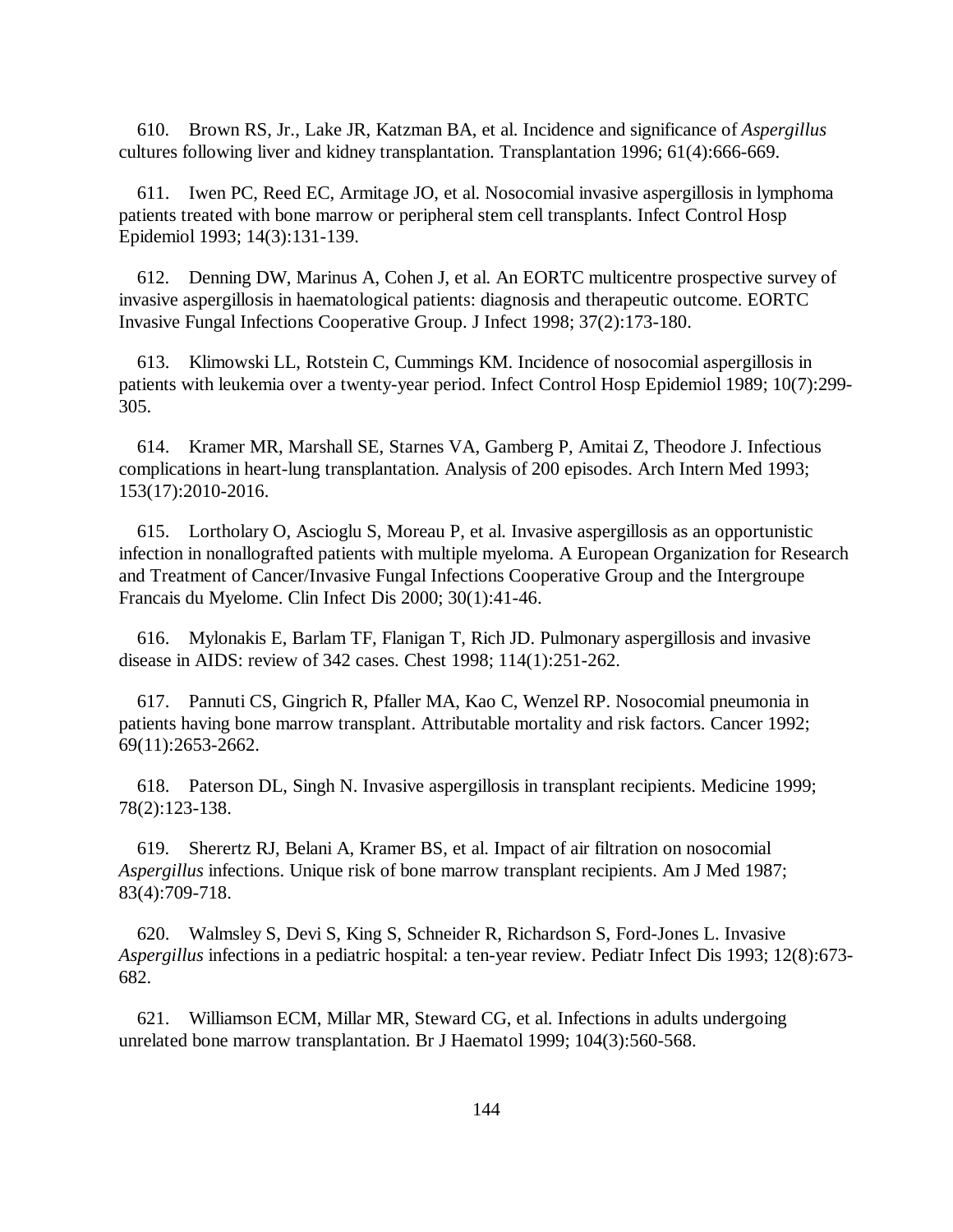622. Woitas RP, Rockstroh JK, Theisen A, Leutner C, Sauerbruch T, Spengler U. Changing role of invasive aspergillosis in AIDS--a case control study. J Infect 1998; 37(2):116-122.

623. Young RC, Bennett JE, Vogel CL, Carbone PP, DeVita VT. Aspergillosis: the spectrum of the disease in 98 patients. Medicine 1970; 49(2):147-173.

624. Mouy R, Fischer A, Vilner E, Seger R, Griscelli C. Incidence, severity, and prevention of infections in chronic granulomatous disease. J Pediatr 1989; 114(4 Pt 1):555-560.

625. Gustafson TL, Schaffner W, Lavely GB, Stratton CW, Johnson HK, Hutcheson RH, Jr. Invasive aspergillosis in renal transplant recipients: correlation with corticosteroid therapy. J Infect Dis 1983; 148(2):230-238.

626. Arnow PM, Anderson RL, Mainous PD, Smith EJ. Pulmonary aspergillosis during hospital renovation. Am Rev Respir Dis 1978; 118(1):49-53.

627. Hopkins CC, Weber DJ, Rubin RH. Invasive aspergillosis infection: possible non-ward common source within the hospital environment. J Hosp Infect 1989; 13(1):19-25.

628. Leenders A, van Belkum A, Janssen S, et al. Molecular epidemiology of apparent outbreak of invasive aspergillosis in a hematology ward. J Clin Microbiol 1996; 34(2):345-351.

629. Marr KA, Carter RA, Boeckh M, Martin P, Corey L. Invasive aspergillosis in allogeneic stem cell tansplant recipients: changes in epidemiology and risk factors. Blood 2002; 100(13):4358-4366.

630. Rhame FS. Lessons from the Roswell Park bone marrow transplant aspergillosis outbreak. Infect Control 1985; 6(9):345-346.

631. Rotstein C, Cummings KM, Tidings J, et al. An outbreak of invasive aspergillosis among allogeneic bone marrow transplants: a case-control study. Infect Control 1985; 6(9):347-355.

632. Gurwith MJ, Stinson EB, Remington JS. Aspergillus infection complicating cardiac transplantation. Report of five cases. Arch Intern Med 1971; 128(4):541-545.

633. Weiland D, Ferguson RM, Peterson PK, Snover DC, Simmons RL, Najarian JS. Aspergillosis in 25 renal transplant patients. Epedemiology, clinical presentation, diagnosis, and management. Ann Surg 1983; 198(5):622-629.

634. Hofflin JM, Potasman I, Baldwin JC, Oyer PE, Stinson EB, Remington JS. Infectious complications in heart transplant recipients receiving cyclosporine and corticosteroids. Ann Intern Med 1987; 106(2):209-216.

635. Schulman LL, Smith CR, Drusin R, Rose EA, Enson Y, Reemtsma K. Respiratory complications of cardiac transplantation. Am J Med Sci 1988; 296(1):10.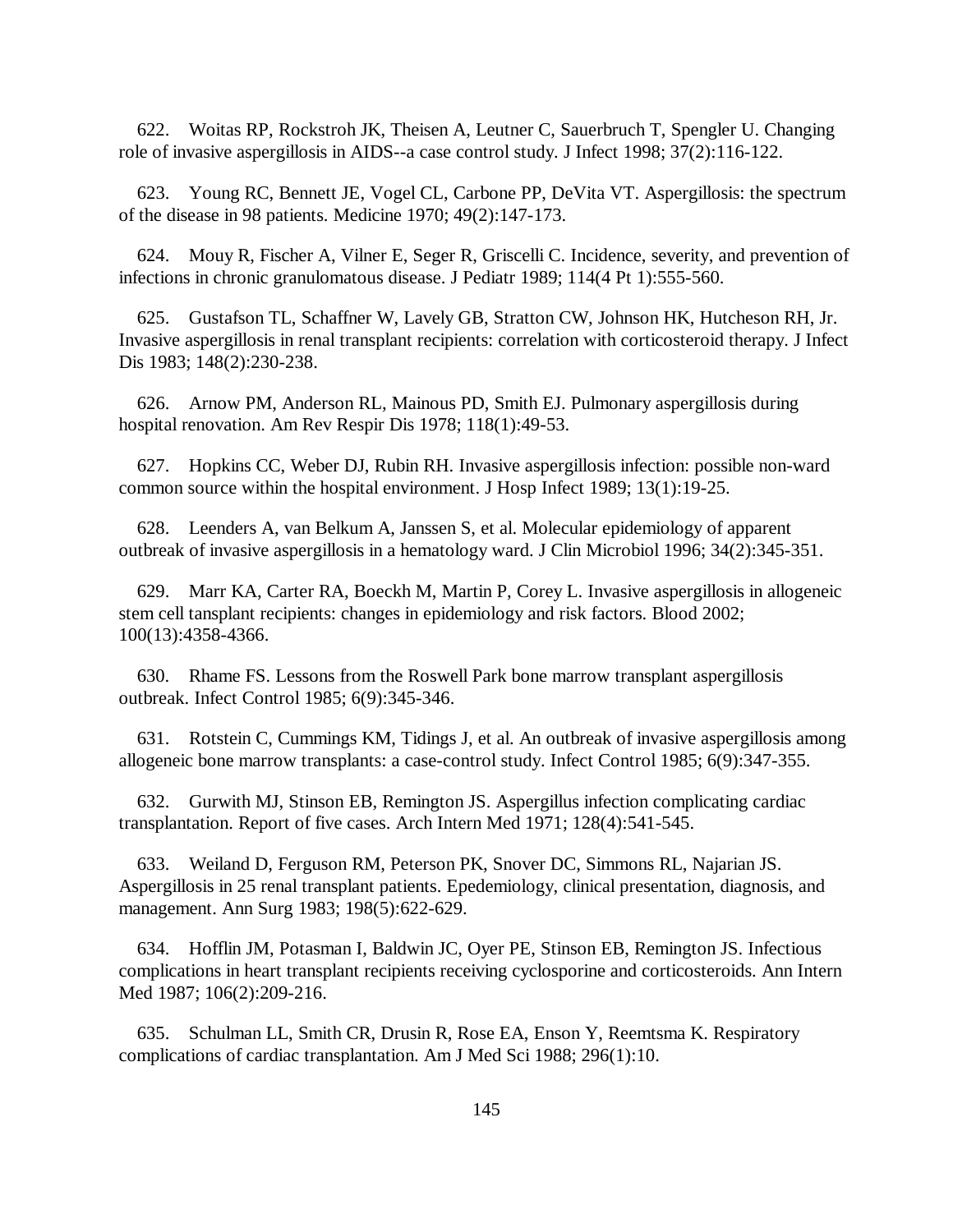636. Singh N, Arnow PM, Bonham A, et al. Invasive aspergillosis in liver transplant recipients in the 1990s. Transplantation 1997; 64(5):716-720.

637. Wajszczuk CP, Dummer JS, Ho M, et al. Fungal infections in liver transplant recipients. Transplantation 1985; 40(4):347-353.

638. Denning DW, Stevens DA. Antifungal and surgical treatment of invasive aspergillosis: review of 2,121 published cases. Rev Infect Dis 1990; 12(6):1147-1201.

639. Pannuti CS, Gingrich RD, Pfaller MA, Wenzel RP. Nosocomial pneumonia in adult patients undergoing bone marrow transplantation: a 9-year study. J Clin Oncol 1991; 9(1):77-84.

640. Weinberger M, Elattar I, Marshall D, et al. Patterns of infection in patients with aplastic anemia and the emergence of Aspergillus as a major cause of death. Medicine 1992; 71(1):24-43.

641. Bodey GP, Vartivarian S. Aspergillosis. Eur J Clin Microbiol Infect Dis 1989; 8(5):413- 437.

642. Orr DP, Myerowitz RL, Dubois PJ. Patho-radiologic correlation of invasive pulmonary aspergillosis in the compromised host. Cancer 1978; 41(5):2028-2039.

643. Meyer RD, Young LS, Armstrong D, Yu V. Aspergillosis complicating neoplastic disease. Am J Med 1973; 54(1):6-15.

644. Aisner J, Murillo J, Schimpff SC, Steere AC. Invasive aspergillosis in acute leukemia: correlation with nose cultures and antibiotic use. Ann Intern Med 1979; 90(1):4-9.

645. Martino P, Raccah R, Gentile G, Venditti M, Girmenia C, Mandelli F. *Aspergillus* colonization of the nose and pulmonary aspergillosis in neutropenic patients: a retrospective study. Haematologica 1989; 74(3):263-265.

646. Richet HM, McNeil MM, Davis BJ, et al. *Aspergillus fumigatus* sternal wound infections in patients undergoing open heart surgery. Am J Epidemiol 1992; 135(1):48-58.

647. Paradowski LJ. Saprophytic fungal infections and lung transplantation--revisited. J Heart Lung Trransplantation 1997; 16(5):524-531.

648. Latge JP. *Apergillus fumigatus* and aspergillosis. Clin Microbiol Rev 1999; 12(2):310- 350.

649. Gerson SL, Talbot GH, Hurwitz S, Strom BL, Lusk EJ, Cassileth PA. Prolonged granulocytopenia: the major risk factor for invasive pulmonary aspergillosis in patients with acute leukemia. Ann Intern Med 1984; 100(3):345-351.

650. Logan PM, Primack SL, Staples C, Miller RR, Muller NL. Acute lung disease in the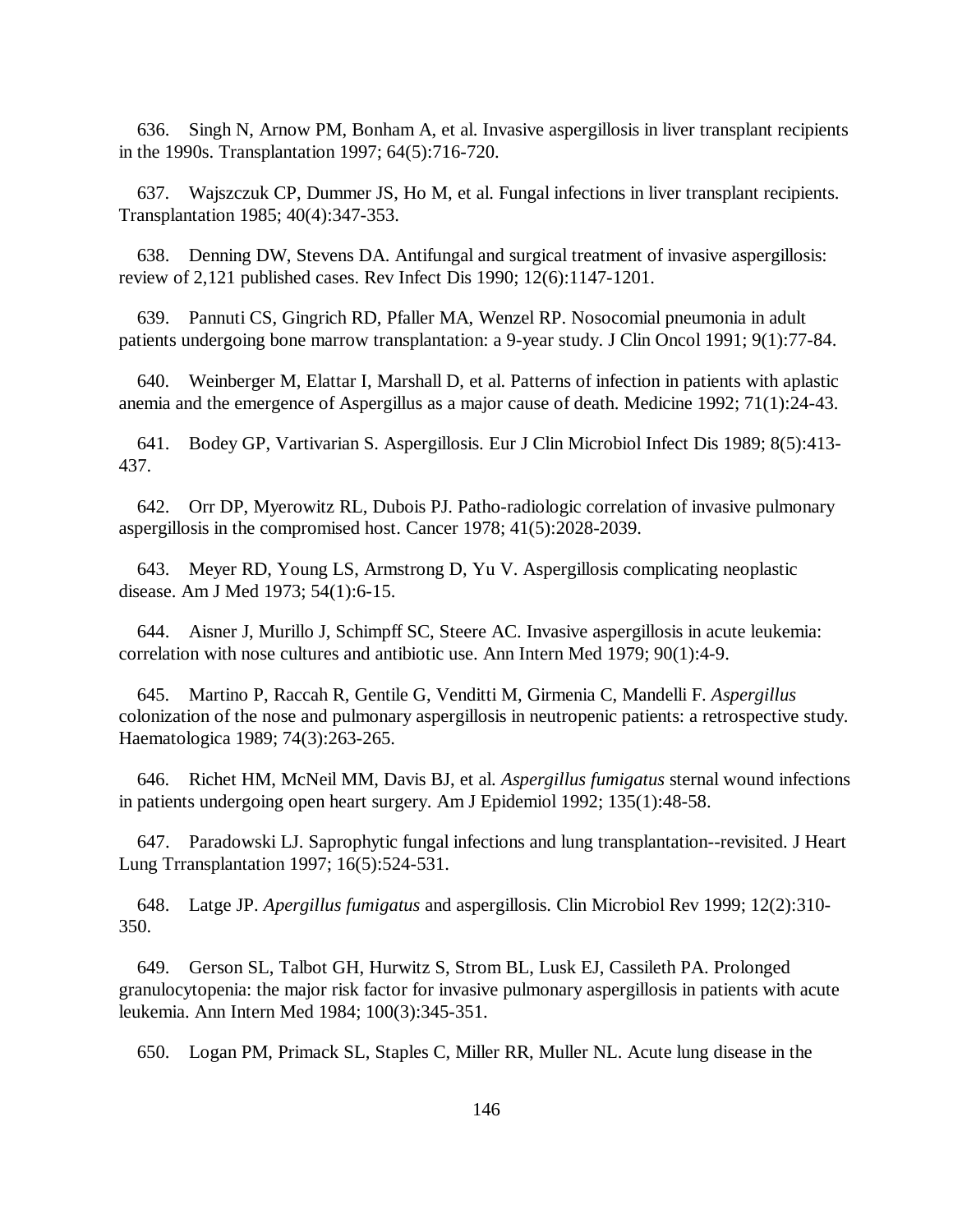immunocompromised host. Diagnostic accuracy of the chest radiograph. Chest 1995; 108(5):1283-1287.

651. Kahn FW, Jones JM, England DM. The role of bronchoalveolar lavage in the diagnosis of invasive pulmonary aspergillosis. Am J Clin Pathol 1986; 86(4):518-523.

652. Levy H, Horak DA, Tegtmeier BR, Yokota SB, Forman SJ. The value of bronchoalveolar lavage and bronchial washings in the diagnosis of invasive pulmonary aspergillosis. Respir Med 1992; 86(3):243-248.

653. Pepys J, Riddell RW, Citron KM, Clayton YM, Short EI. Clinical and immunologic significance of *Aspergillus fumigatus* in the sputum. Am Rev Respir Dis 1959; 80:167-180.

654. Karam GH, Griffin FMJr. Invasive pulmonary aspergillosis in nonimmunocompromised, non-neutropenic hosts. Rev Infect Dis 1986; 8(3):357-363.

655. Yu VL, Muder RR, Poorsattar A. Significance of isolation of *Aspergillus* from the respiratory tract in diagnosis of invasive pulmonary aspergillosis. Results from a three-year prospective study. Am J Med 1986; 81(2):249-254.

656. Kammer RB, Utz JP. *Aspergillus* species endocarditis. The new face of a not so rare disease. Am J Med 1974; 56(4):506-521.

657. Graham NJ, Muller NL, Miller RR, Sheperd JD. Intrathoracic complications following allogeneic bone marrow transplantation: CT findings. Radiology 1991; 181(1):153-156.

658. Caillot D, Casasnovas O, Bernard A, et al. Improved management of invasive pulmonary aspergillosis in neutropenic patients using early thoracic computed tomographic scan and surgery. J Clin Oncol 1997; 15(1):139-147.

659. Kuhlman JE, Fishman EK, Siegelman SS. Invasive pulmonary aspergillosis in acute leukemia: characteristic findings on CT, the CT halo sign, and the role of CT in early diagnosis. Radiology 1985; 157(3):611-614.

660. Pasmans HLM, Loosveld OJL, Schouten HC, Thunnissen F, van Engelshoven JM. Invasive aspergillosis in immunocompromised patients: findings on plain film and (HR)CT. Eur J Radiol 1992; 14(1):37-40.

661. Taccone A, Occhi M, Garaventa A, Manfredini L, Viscoli C. CT of invasive pulmonary aspergillosis in children with cancer. Pediatr Radiol 1993; 23(3):177-180.

662. Tomee JF, Mannes GP, van der Bij W, et al. Serodiagnosis and monitoring of *Aspergillus* infections after lung transplantation. Ann Intern Med 1996; 125(3):197-201.

663. Dupont B, Huber M, Kim SJ, Bennett JE. Galactomannan antigenemia and antigenuria in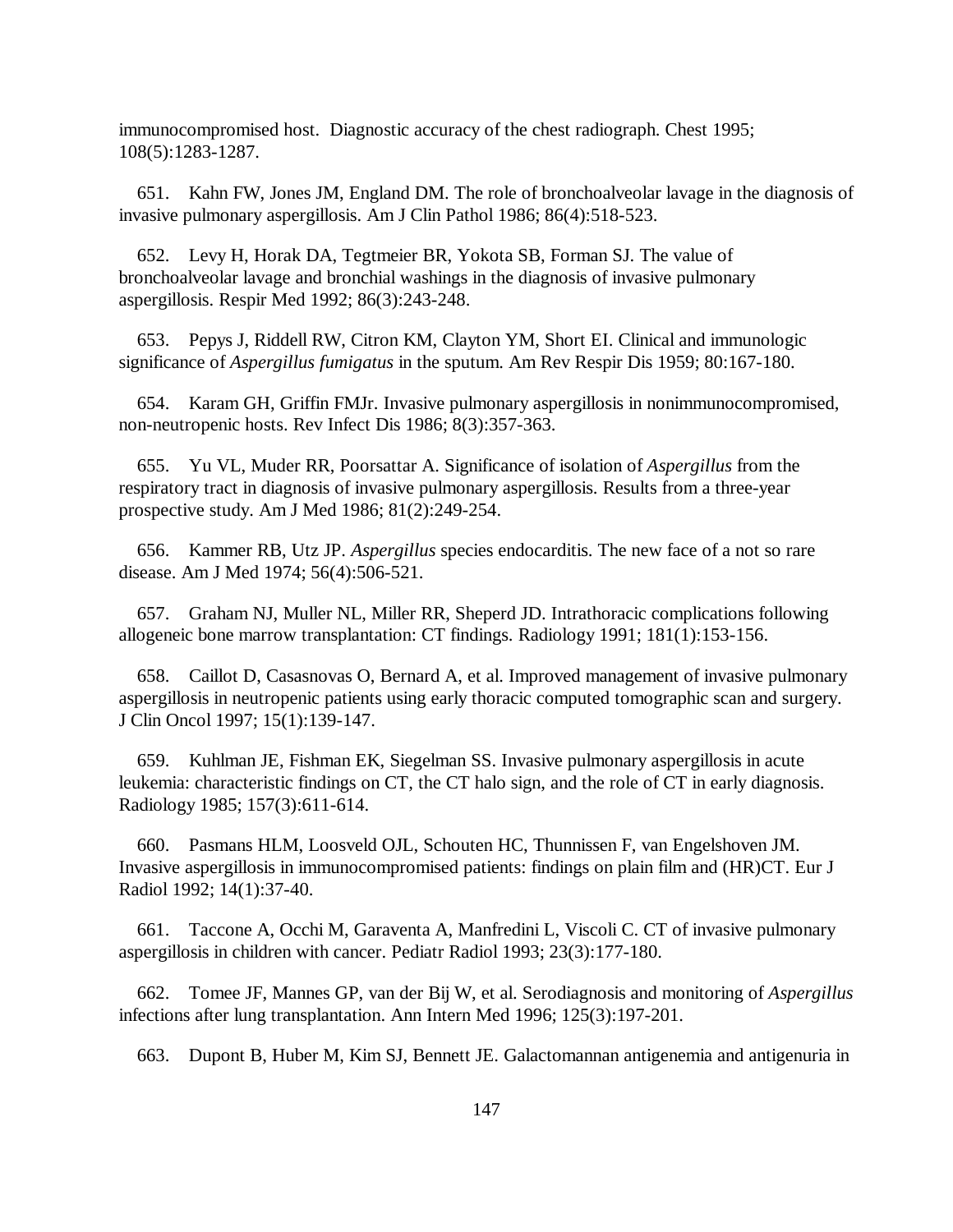aspergillosis: studies in patients and experimentally infected rabbits. J Infect Dis 1987; 155(1):1- 11.

664. Fujita S, Matsubara F, Matsuda T. Demonstration of antigenemia in patients with invasive aspergillosis by biotin-streptavidin enzyme-linked immunosorbent assay. J Lab Clin Med 1988; 112(4):464-470.

665. Patterson TF, Miniter P, Patterson JE, Rappeport JM, Andriole VT. *Aspergillus* antigen detection in the diagnosis of invasive aspergillosis. J Infect Dis 1995; 171(6):1553-1558.

666. Bretagne S, Marmorat-Khuong A, Kuentz M, Latge JP, Bart-Delabesse E, Cordonnier C. Serum Aspergillus galactomannan antigen testing by sandwich ELISA: practical use in neutropenic patients. J Infect 1997; 35(1):7-15.

667. Rohrlich P, Sarfati J, Mariani P, et al. Prospective sandwich enzyme-linked immunosorbent assay for serum galactomannan: early predictive value and clinical use in invasive aspergillosis. Pediatr Infect Dis J 1996; 15(3):232-237.

668. Sulahian A, Tabouret M, Ribaud P, et al. Comparison of an enzyme immunoassay and latex agglutination test for detection of galactomannan in the diagnosis of invasive aspergillosis. Eur J Clin Microbiol Infect Dis 1996; 15(2):139-145.

669. Verweij PE, Stynen D, Rijs AJMM, de Pauw BE, Hoogkamp-Korstanje JA, Meis JF. Sandwich enzyme-linked immunosorbent assay compared with Pastorex latex agglutination test for diagnosing invasive aspergillosis in immunocompromised patients. J Clin Microbiol 1995; 33(7):1912-1914.

670. Kappe R, Schulze-Berge A, Sonntag HG. Evaluation of eight antibody tests and one antigen test for the diagnosis of invasive aspergillosis. Mycoses 1996; 39:13-23.

671. Alexander BD. Diagnosis of fungal infection: new technologies for the mycology laboratory. Transplant Infect Dis 2002; 4(Suppl 3):32-37.

672. McWhinney PHM, Kibbler CC, Hamon MD, et al. Progress in the diagnosis and management of aspergillosis in bone marrow transplantations: 13 years' experience. Clin Infect Dis 1993; 17(3):397-404.

673. Wingard JR, Beals SU, Santos GW, Mertz WG, Saral R. Aspergillus infections in bone marrow transplant recipients. Bone Marrow Transplant 1987; 2(2):175-181.

674. Ribaud P, Chastang C, Latge JP, et al. Survival and prognostic factors of invasive aspergillosis after allogeneic bone marrow transplantation. Clin Infect Dis 1999; 28(2):322-330.

675. Grow WB, Moreb JS, Roque D, et al. Late onset of invasive aspergillus infection in bone marrow transplant patients at a university hospital. Bone Marrow Transpl 2002; 29(1):15-19.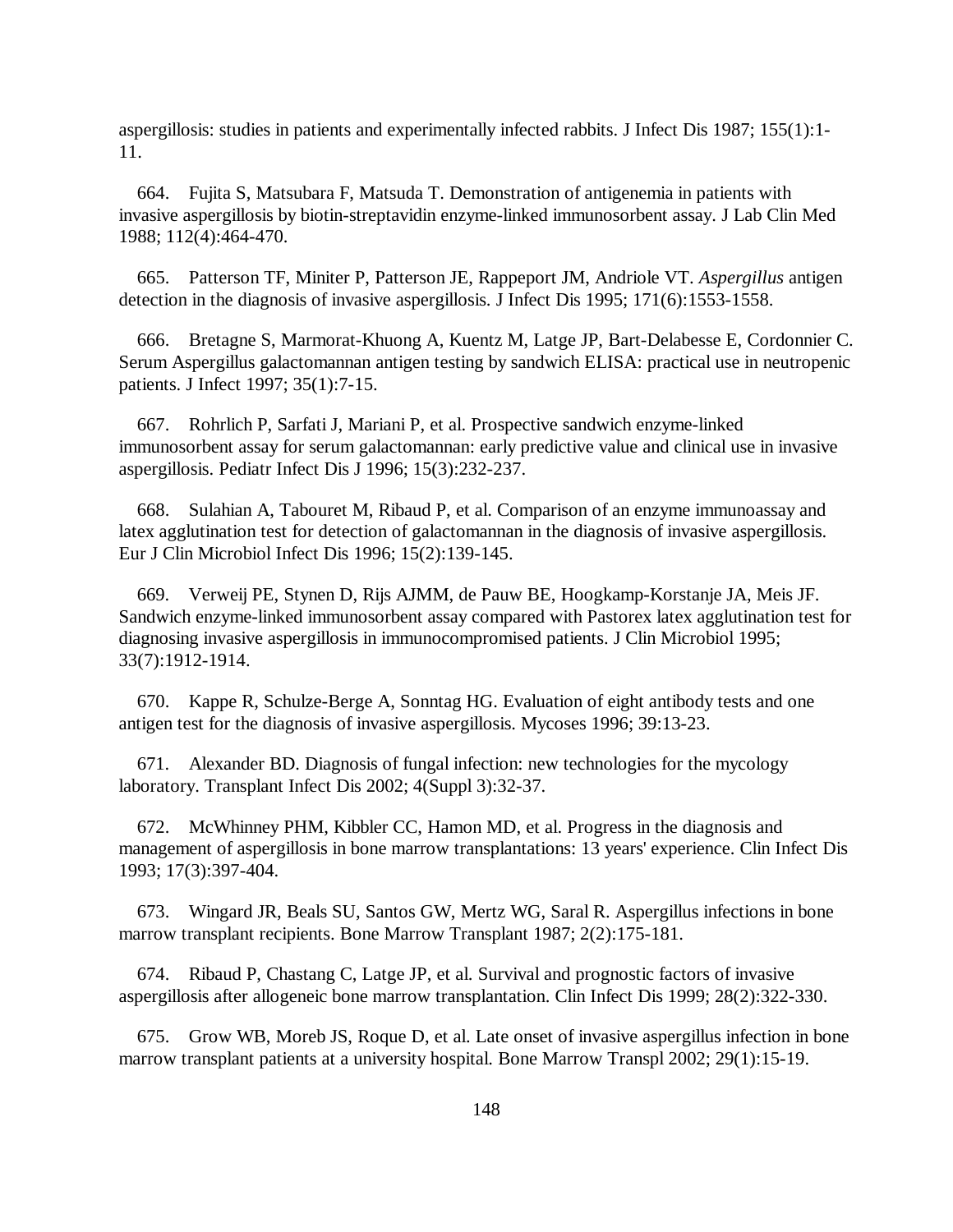676. Wald A, Leisenring W, van Burik JA, Bowden RA. Epidemiology of Aspergillus infections in a large cohort of patients undergoing bone marrow transplantation. J Infect Dis 1997; 175(6):1459-1466.

677. Nunley DR, Ohori NP, Grgurich WF, et al. Pulmonary aspergillosis in cystic fibrosis lung transplant recipients. Chest 1998; 114(5):1321-1329.

678. Barnes RA, Rogers TR. Control of an outbreak of nosocomial aspergillosis by laminar air-flow isolation. J Hosp Infect 1989; 14(2):89-94.

679. Krasinski K, Holzman RS, Hanna B, Greco MA, Graff M, Bhogal M. Nosocomial fungal infection during hospital renovation. Infect Control 1985; 6(7):278-282.

680. Lentino JR, Rosenkranz MA, Michaels JA, Kurup VP, Rose HD, Rytel MW. Nosocomial aspergillosis: a retrospective review of airborne disease secondary to road construction and contaminated air conditioners. Am J Epidemiol 1982; 116(3):430-437.

Loo VG, Bertrand C, Dixon C, et al. Control of construction-associated nosocomial aspergillosis in an antiquated hematology unit. Infect Control Hosp Epidemiol 1996; 17(6):360- 364.

682. Rhame FS, Streifel A, Kersey JH, Jr., McGlave PB. Extrinsic risk factors for pneumonia in the patient at high risk of infection. Am J Med 1984; 76:42-52.

683. Sarubbi FA, Jr., Kopf HB, Brejetta Wilson M, McGinnis MR, Rutala WA. Increased recovery of *Aspergillus flavus* from respiratory specimens during hospital construction. Am Rev Respir Dis 1982; 125(1):33-38.

684. Streifel AJ, Lauer JL, Vesley D, Juni B, Rhame FS. *Aspergillus fumigatus* and other thermotolerant fungi generated by hospital building demolition. Appl Environ Microbiol 1983; 46(2):375-378.

685. Weems JJ, Jr., Davis BJ, Tablan OC, Kaufman L, Martone WJ. Construction activity: an independent risk factor for invasive aspergillosis and zygomycosis in patients with hematologic malignancy. Infect Control 1987; 8(2):71-75.

686. Gage AA, Dean DC, Schimert G, Minsley M. Aspergillus infection after cardiac surgery. Arch Surg 1970; 101(3):384-387.

687. Hospenthal DR, Kwon-Chung KJ, Bennett JE. Concentrations of airborne Aspergillus compared to the incidence of invasive aspergillosis: lack of correlation. Med Mycol 1998; 36(3):165-168.

688. Leenders AC, van Belkum A, Behrendt M, Luijendijk AD, Verbrugh HA. Density and molecular epidemiology of Aspergillus in air and relationship to outbreaks of Aspergillus infection.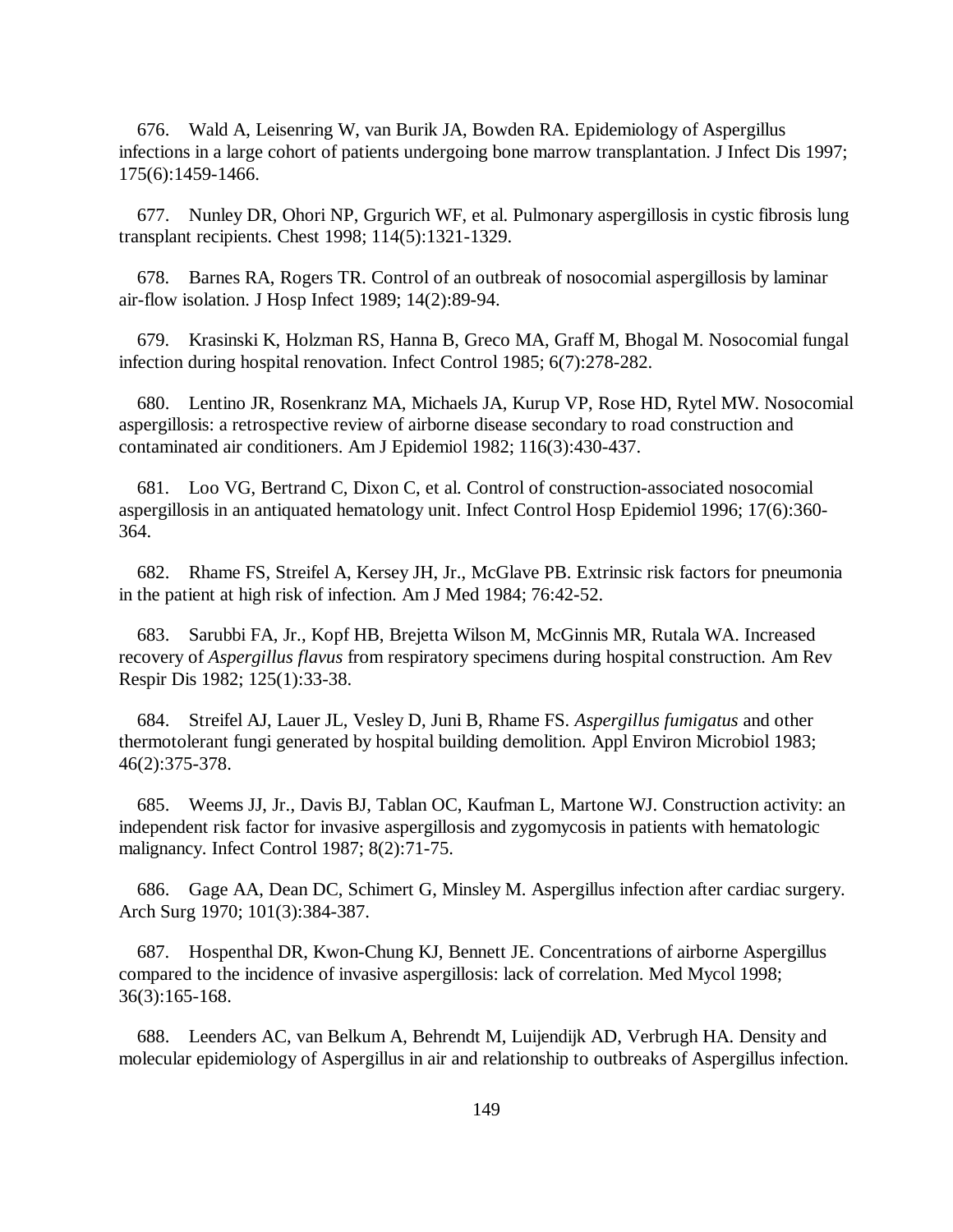J Clin Microbiol 1999; 37(6):1752-1757.

689. Buffington J, Reporter R, Lasker BA, et al. Investigation of an epidemic of invasive aspergillosis: utility of molecular typing with the use of random amplified polymorphic DNA probes. Pediatr Infect Dis J 1994; 13(5):386-393.

690. Debeaupuis JP, Sarfati J, Chazalet V, Latge JP. Genetic diversity among clinical and environmental isolates of *Aspergillus fumigatus.* Infect Immun 1997; 65(8):3080-3085.

691. Keller NP, Cleveland TE, Bhatnagar D. Variable electrophoretic karyotypes of members of *Aspergillus flavi.* Curr Genet 1992; 21:371-375.

692. Chazalet V, Debeaupuis JP, Sarfati J, et al. Molecular typing of environmental and patient isolates of *Aspergillus fumigatus* from various hospital settings. J Clin Microbiol 1998; 36(6):1494-1500.

693. Denning DW, Clemons KV, Hanson LH, Stevens DA. Restriction endonuclease analysis of total cellular DNA of *Aspergillus fumigatus* isolates of geographically and epidemiologically diverse origin. J Infect Dis 1990; 162(5):1151-1158.

694. VanderBergh MF, Verweij PE, Voss A. Epidemiology of nosocomial fungal infections: invasive aspergillosis and the environment. Diag Microbiol Infect Dis 1999; 34(3):221-227.

695. Lass-Flörl C, Rath P, Niederwieser D, et al. *Aspergillus terreus* infections in haematological malignancies: Molecular epidemiology suggests association with in-hospital plants. J Hosp Infect 2000; 46:31-35.

696. Buckner CD, Clift RA, Sanders JE, et al. Protective environment for marrow transplant recipients. A prospective study. Ann Intern Med 1978; 89(6):893-901.

697. Hahn T, Cummings KM, MIchaels AM, Lipman BJ, Segal BH, McCarthy PLJ. Efficacy of high-efficiency particulate air filtration in preventing aspergillosis in immunocompromised patients with hematologic malignancies. Infect Control Hosp Epidemiol 2002; 23:525-531.

698. Levine AS, Siegel SE, Schreiber AD, et al. Protected environments and prophylactic antibiotics. A prospective controlled study of their utility in the therapy of acute leukemia. N Engl J Med 1973; 288(10):477-483.

699. Murray WA, Streifel AJ, O'Dea TJ, Rhoades ER, Rhame FS. Ventilation for protection of immune compromised patients. ASHRAE Transactions 1988; 94:1185-1191.

700. Oren I, Haddad N, Finkelstein R, Rowe JM. Invasive pulmonary aspergillosis in neutropenic patients during hospital construction: before and after chemoprophylaxis and institution of HEPA filters. Am J Hematol 2001; 66(4):257-262.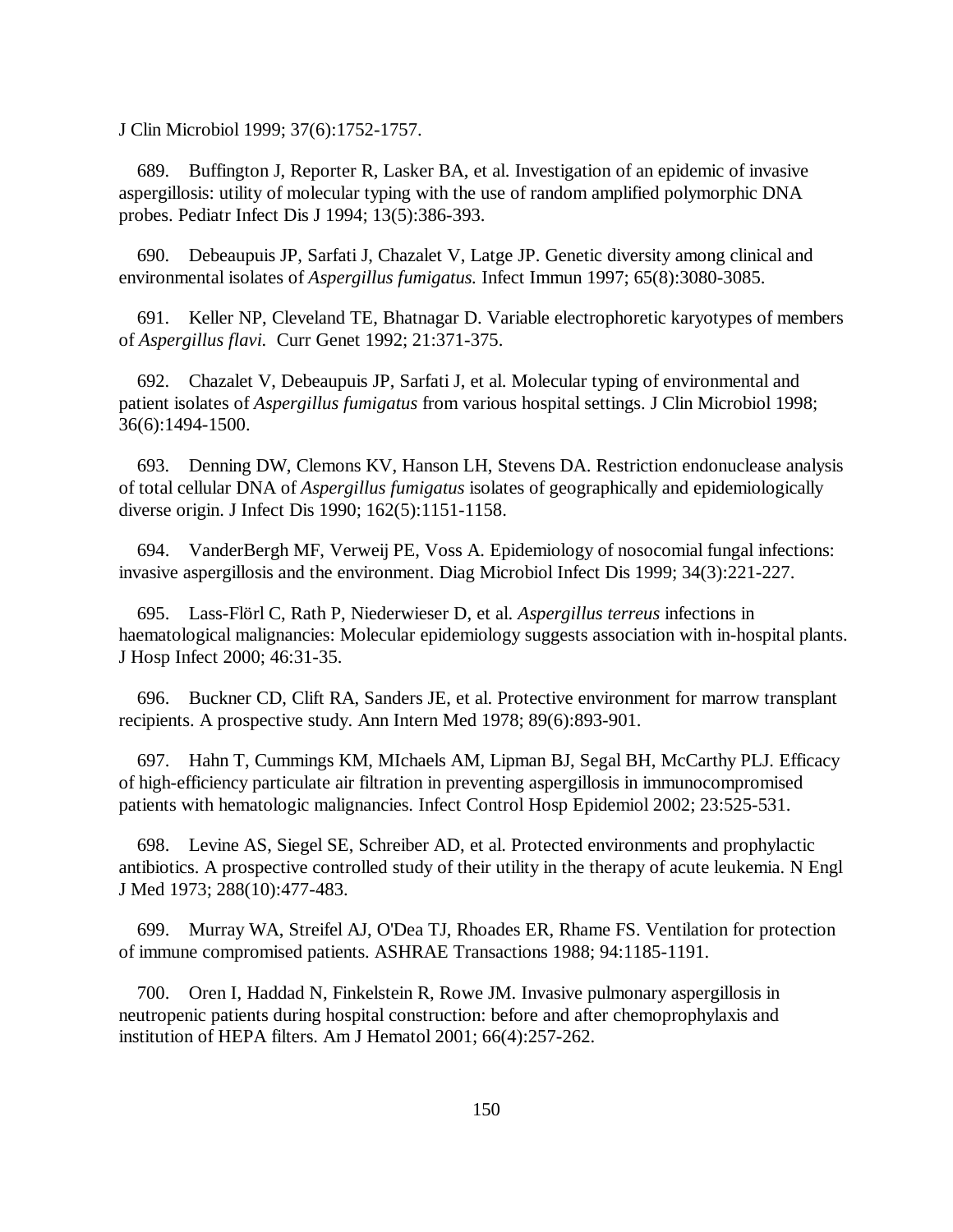701. Perry S, Penland WZ. The portable laminar flow isolator: new unit for patient protection in a germ-free environment. In: Mathe G, editor. Recent Results in Cancer Research. New York, N.Y.: Springer-Verlag, 1970: 35-40.

702. Rice N, Streifel A, Vesley D. An evaluation of hospital special-ventilation-room pressures. Infect Control Hosp Epidemiol 2001; 22(1):19-23.

703. Streifel AJ, Vesley D, Rhame FS, Murray B. Control of airborne fungal spores in a university hospital. Environment International 1989; 12:441-444.

704. Thio CL, Smith D, Merz WG, et al. Refinements of environmental assessment during an outbreak investigation of invasive aspergillosis in a leukemia and bone marrow transplant unit. Infect Control Hosp Epidemiol 2000; 21(1):18-23.

705. Walsh TR, Guttendorf J, Dummer S, et al. The value of protective isolation procedures in cardiac transplant recipients. Ann Thorac Surg 1989; 47(4):539-544.

706. Streifel AJ. Design and maintenance of hospital ventilation systems and the prevention of airborne nosocomial infections. In: Mayhall CG, editor. Hospital Epidemiology and Infection Control. Philadelphia, PA.: Lippincott Williams & Wilkins, 1999: 1211-1221.

707. Walter EA, Bowden RA. Infection in the bone marrow transplant recipient. Infect Dis Clin N Am 1995; 9(4):823-847.

708. Petersen FB, Buckner CD, Clift RA, et al. Infectious complications in patients undergoing marrow transplantation: a prospective randomized study of the additional effect of decontamination and laminar air flow isolation among patients receiving prophylactic systemic antibiotics. Scand J Infect D 1987; 19(5):559-567.

709. Storb R, Prentice RL, Buckner CD, et al. Graft-versus-host disease and survival in patients with aplastic anemia treated by marrow grafts from HLA-identical siblings. Beneficial effect of a protected environment. N Engl J Med 1983; 308(6):302-307.

710. Streifel AJ, Marshall JW. Parameters for ventilation controlled environments in hospitals. In: Design, Construction and Operation of Healthy Buildings Conference. IAQ/1997. 1998. Atlanta,GA., ASHRAE Press. 1998.

711. Rhame FS. Nosocomial aspergillosis: how much protection for which patients? Infect Control Hosp Epidemiol 1989; 10(7):296-298.

712. Carter CD, Barr BA. Infection control issues in construction and renovation. Infect Control Hosp Epidemiol 1997; 18(8):587-596.

713. Vesley D, Streifel AJ. Environmental Services. In: Mayhall CG, editor. Hospital Epidemiology and Infection Control. Philadelphia, PA.: Lippincott Williams & Wilkins, 1999: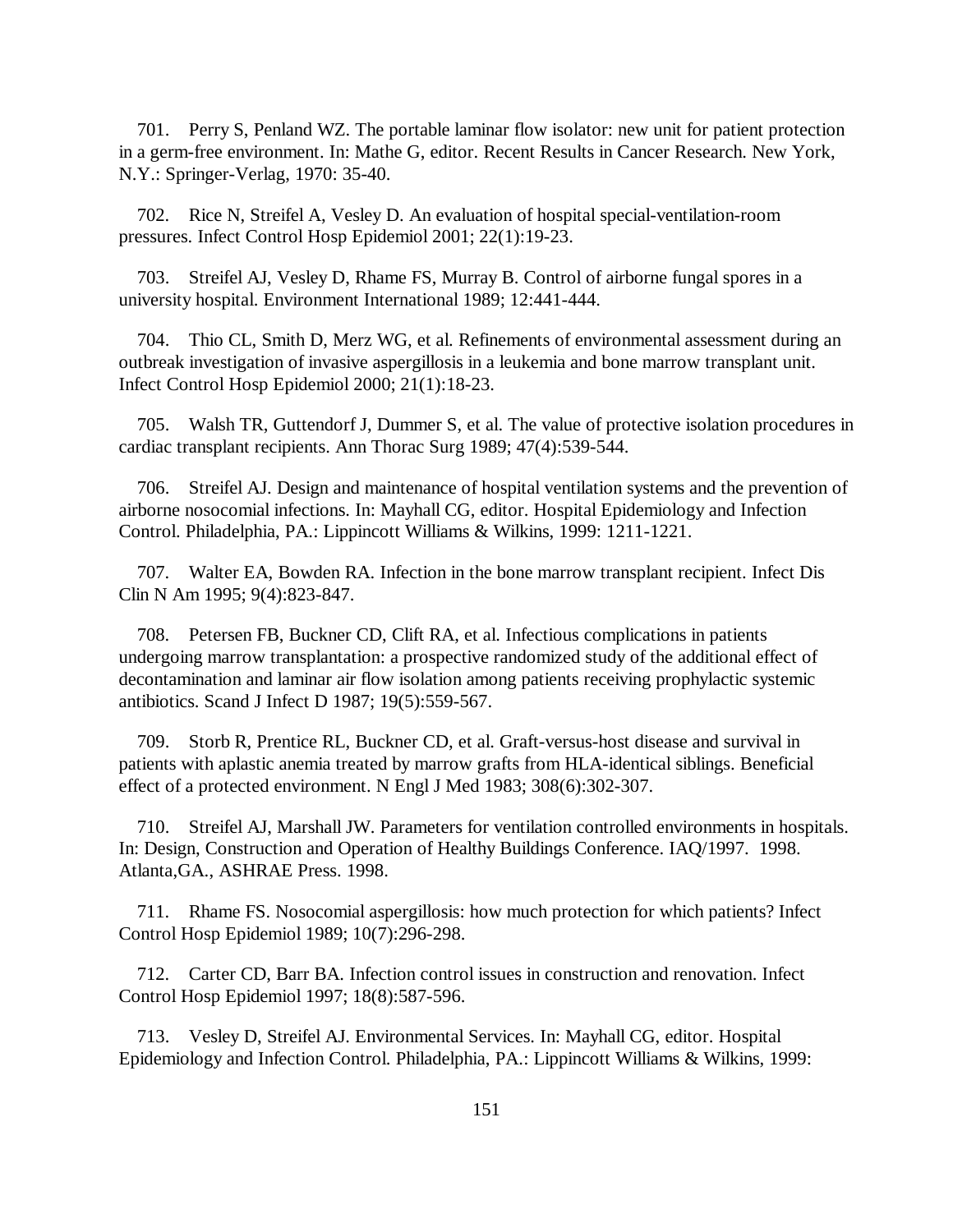1047-1053.

714. Anderson K, Morris G, Kennedy H, et al. Aspergillosis in immunocompromised paediatric patients: associations with building hygiene, design, and indoor air. Thorax 1996; 51(3):256-261.

715. Raad I, Hanna H, Osting C, et al. Masking of neutropenic patients on transport from hospital rooms is associated with a decrease in nosocomial aspergillosis during construction. Infect Control Hosp Epidemiol 2002; 23(1):41-43.

716. Centers for Disease Control and Prevention. Laboratory performance evaluation of N95 filtering facepiece respirators, 1996. MMWR 1998; 47(48):1045-1049.

717. Opal SM, Asp AA, Cannady PB, Jr., Morse PL, Burton LJ, Hammer PG. Efficacy of infection control measures during a nosocomial outbreak of disseminated aspergillosis associated with hospital construction. J Infect Dis 1986; 153(3):634-637.

718. Gubbins PO, Bowman JL, Penzak SR. Antifungal prophylaxis to prevent invasive mycoses among bone marrow transplantation recipients. Pharmacotherapy 1998; 18(3):549-564.

719. Nucci M, Biasoli I, Akiti T, et al. A double-blind, randomized placebo-controlled trial of itraconazole capsules as antifungal prophylaxis for neutropenic patients. Clin Infect Dis 2000; 30(2):300-305.

720. Rousey SR, Russler S, Gottlieb M, Ash RC. Low-dose amphotericin B prophylaxis against invasive Aspergillus infections in allogeneic marrow transplantation. Am J Med 1991; 91(5):484-492.

721. Minari A, Husni R, Avery RK, et al. The incidence of invasive aspergillosis among solid organ transplant recipients and implications for prophylaxis in lung transplants. Transplant Infect Dis 2002; 4(4):195-200.

722. Riley DK, Pavia ST, Beatty PG, Petersen FB, Spruance JL, stokes R et al. The prophylactic use of low-dose amphotericin B in bone marrow transplant patients. Am J Med 1994; 97:509-514.

723. Kelsey SM, Goldman JM, McCann S, et al. Liposomal amphotericin (AmBisome) in the prophylaxis of fungal infection in neutropenic patients: a randomised, double-blind, placebocontrolled study. Bone Marrow Transplant 1999; 23(2):163-168.

724. Conneally E, Cafferkey MT, Daly PA, Keane CT, McCann SR. Nebulized amphotericin B as prophylaxis against invasive aspergillosis in granulocytopenic patients. Bone Marrow Transpl 1990; 5(6):403-406.

725. Tsourounis C, Guglielmo BJ. Aerosolized amphotericin B in prophylaxis of pulmonary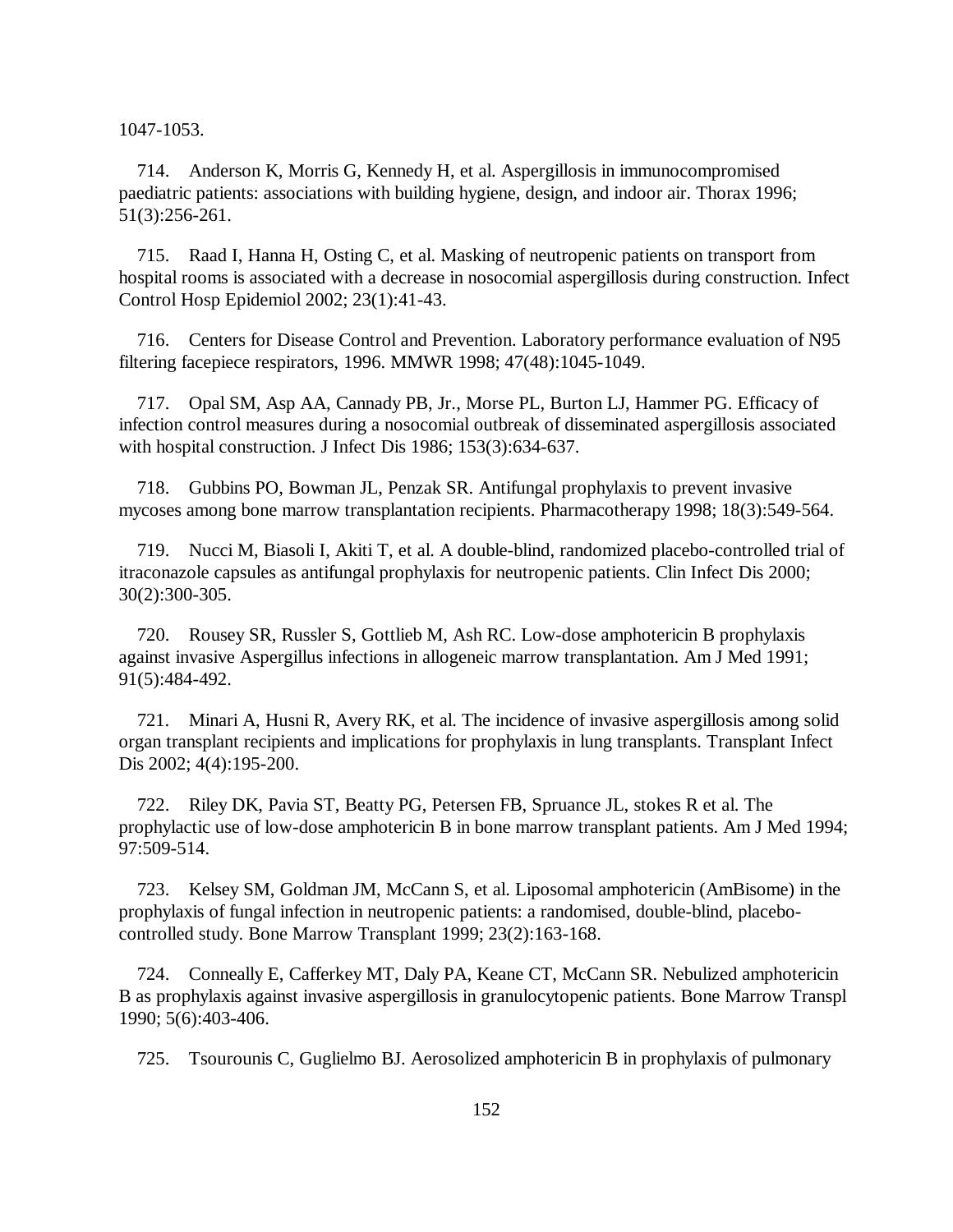aspergillosis. Ann Pharmacother 1996; 30(10):1175-1176.

726. Schwartz S, Behre G, Heinemann V, et al. Aerosolized amphotericin B inhalations as prophylaxis of invasive Aspergillus infections during prolonged neutropenia: results of a prospective randomized multicenter trial. Blood 1999; 93(11):3654-3661.

727. Harousseau JL, Dekker AW, Stamatoullas-Bastard A, et al. Itraconazole oral solution for primary prophylaxis of fungal infections in patients with hematological malignancy and profound neutropenia: a randomized, double-blind, double-placebo, multicenter trial comparing itraconazole and amphoteticin B. Antimicrob Agents Chemother 2000; 44(7):1887-1893.

728. Morgenstern GR, Prentice AG, Prentice HG, Ropner JE, Schey SA, Warnock DW. A randomized controlled trial of itraconazole versus fluconazole for the prevention of fungal infections in patients with haematological malignancies. U.K. Multicentre Antifungal Prophylaxis Study Group. Br J Haematol 1999; 105(4):901-911.

729. Bow EJ, Laverdiere M, Lussier N, Rotstein C, Cheang MS, Ioannou S. Antifungal prophylaxis for severely neutropenic chemotherapy recipients: a meta analysis of randomizedcontrolled clinical trials. Cancer 2002; 94(12):3230-3246.

730. Gotzsche PC, Krogh Johansen H. Meta-analysis of prophylactic or empirical antifungal treatment versus placebo or no treatment in patients with cancer complicated by neutropenia. Brit Med J 1997; 314:1238-1244.

731. Offner F, Cordonnier C, Ljungman P, et al. Impact of previous aspergillosis on the outcome of bone marrow transplantation. Clin Infect Dis 1998; 26(5):1098-1103.

732. Martino R, Lopez R, Sureda A, Brunet S, Domingo-Albos A. Risk of reactivation of a recent invasive fungal infection in patients with hematological malignancies undergoing further intensive chemo-radiotherapy. A single-center experience and review of the literature. Haematologica 1997; 82(3):297-304.

733. Michailov G, Laporte JP, Lesage S, et al. Autologous bone-marrow transplantation is feasible in patients with prior history of invasive pulmonary aspergillosis. Bone Marrow Transplant 1996; 17(4):569-572.

734. Richard C, Romon I, Baro J, et al. Invasive pulmonary aspergillosis prior to BMT in acute leukemia patients does not predict a poor outcome. Bone Marrow Transplant 1993; 12(3):237-241.

735. Karp JE, Burch PA, Merz WG. An approach to intensive antileukemia therapy in patients with previous invasive aspergillosis. Am J Med 1988; 85(2):203-206.

736. Lupinetti FM, Behrendt DM, Giller RH, Trigg ME, de Alarcon P. Pulmonary resection for fungal infection in children undergoing bone marrow transplantation. J Thoracic Cardiovasc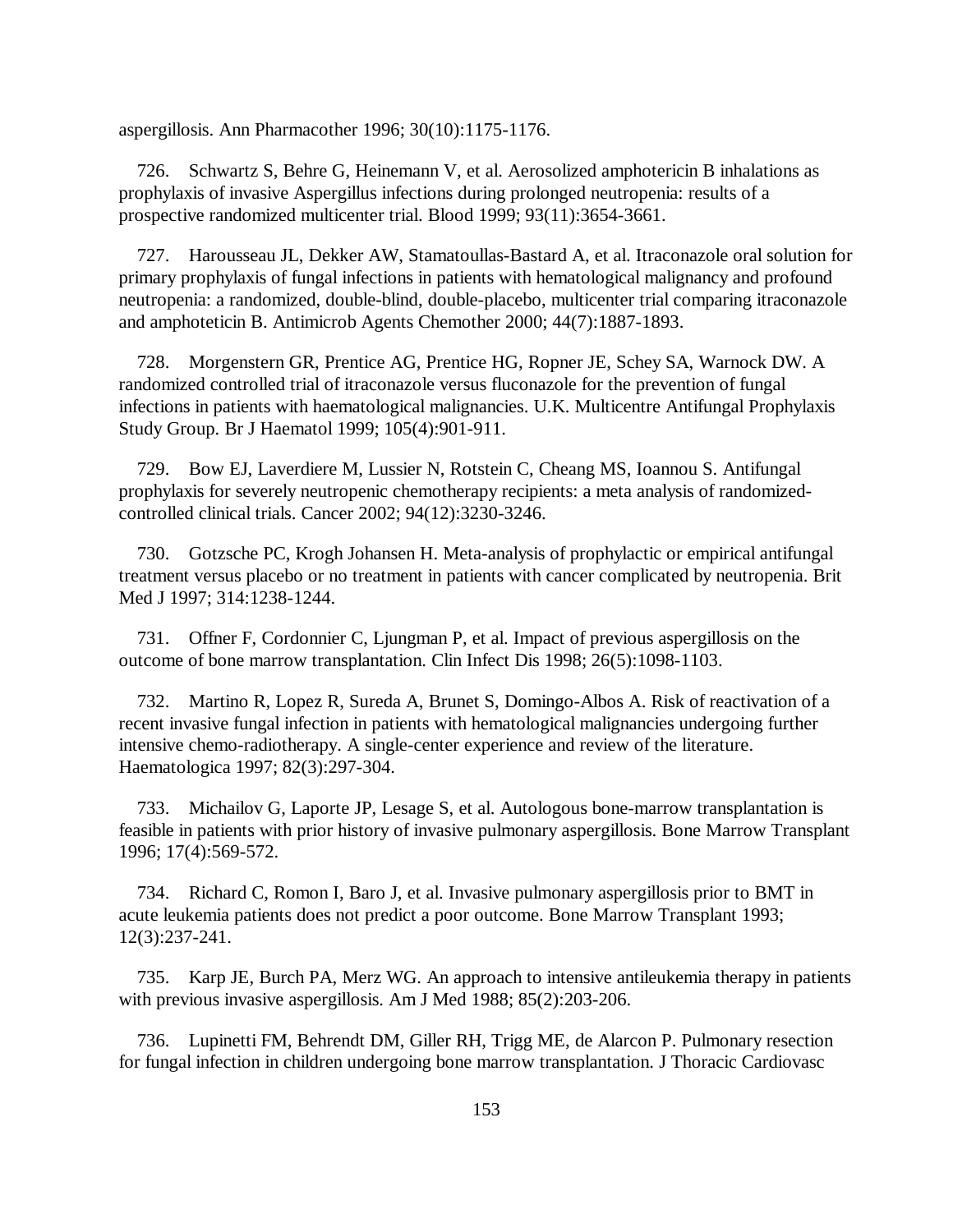Surg 1992; 104(3):684-687.

737. Welliver RC, McLaughlin S. Unique epidemiology of nosocomial infections in a children's hospital. Am J Dis Child 1984; 138(2):131-135.

738. Valenti WM, Hall CB, Douglas RG, Jr., Menegus MA, Pincus PH. Nosocomial viral infections: I. Epidemiology and significance. Infect Control 1980; 1:33-37.

739. Goldwater PN, Martin AJ, Ryan B, et al. A survey of nosocomial respiratory viral infections in a children's hospital: occult respiratory infection in patients admitted during an epidemic season. Infect Control Hosp Epidemiol 1991; 12(4):231-238.

740. Raymond JT, Aujard Y, European Study Group. Nosocomial infections in pediatric patients: a European, multicenter prospective study. Infect Control Hosp Epidemiol 2000; 21(4):260-263.

741. Krasinski K. Severe respiratory syncytial virus infection: clinical features, nosocomial acquisition and outcome. Pediatr Infect Dis 85 A.D.; 4(3):250-257.

742. Meissner HC, Murray SA, Kiernan MA, Snydman DR, McIntosh K. A simultaneous outbreak of respiratory syncytial virus and Parainfluenza virus type 3 in a newborn nursery. J Pediatr 1984; 104(5):680-684.

743. Hall CB, Powell KR, MacDonald NE, et al. Respiratory syncytial virus infection in children with compromised immune function. N Engl J Med 1986; 315(2):77-81.

744. Mathur U, Bentley DW, Hall CB. Concurrent respiratory syncytial virus and Influenza A infections in the institutionalized elderly and chronically ill. Ann Intern Med 980; 93(1):49-52.

745. MacDonald NE, Hall CB, Suffin SC, Alexson C, Harris PJ, Manning JA. Respiratory syncytial viral infection in infants with congenital heart disease. N Engl J Med 1982; 307(7):397- 400.

746. Drescher J, Zink P, Verhagen W, Flik J., Milbradt H. Recent Influenza virus A infections in forensic cases of sudden unexplained death. Virology 1987; 92(1-2):63-76.

747. Hertz MI, Englund JA, Snover D, Bitterman PB, McGlave PB. Respiratory syncytial virus-induced acute lung injury in adult patients with bone marrow transplants: a clinical approach and review of the literature. Medicine 1989; 68(5):269-281.

748. Baron RC, Dicker RC, Bussell KE, Herndon JL. Assessing trends in mortality in 121 U.S. cities, 1970-1979, from all causes and from pneumonia and influenza. Public Health Rep 1988; 103(2):120-128.

749. Krasinski K, LaCouture R, Holzman RS, Waithe E, Bonk S, Hanna B. Screening for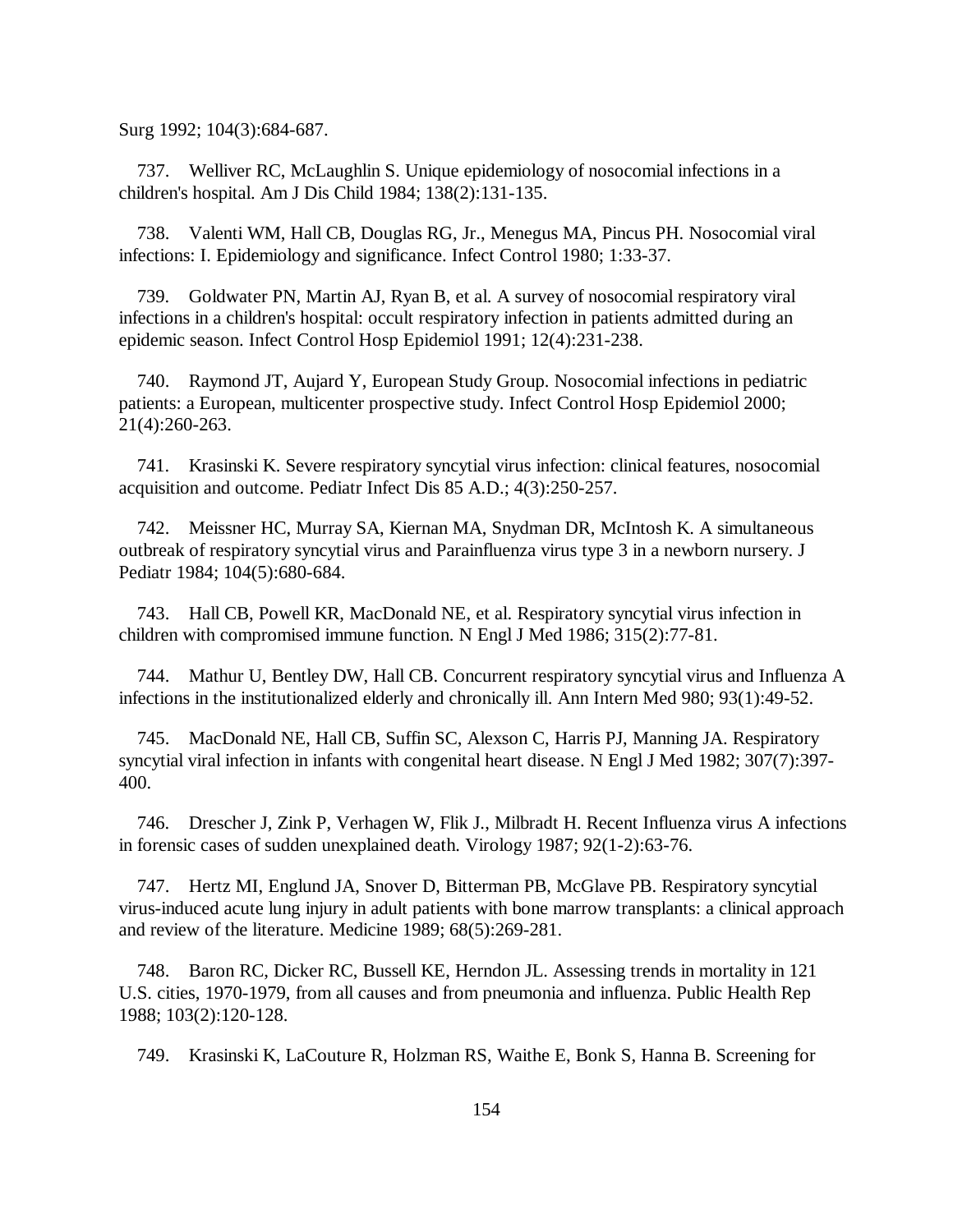respiratory syncytial virus and assignment to a cohort at admission to reduce nosocomial transmission. J Pediatr 1990; 116(6):894-898.

750. Raad I, Abbas J, Whimbey E. Infection control of nosocomial respiratory viral disease in the immunocompromised host. Am J Med 1997; 102(3A):48-52.

751. Han LL, Alexander JP, Anderson LJ. Respiratory syncytial virus pneumonia among the elderly: an assessment of disease burden. J Infect Dis 1999; 179(1):25-30.

752. Howard TS, Hoffman LH, Stang PE, Simoes EA. Respiratory syncytial virus pneumonia in the hospital setting: length of stay, charges, and mortality. J Pediatr 2000; 137:227-232.

753. Todd J, Bertoch D, Dolan S. Use of a large national database for comparative evaluation of the effect of a bronchiolitis/viral pneumonia clinical care guideline on patient outcome and resource utilization. Arch Pediatr 2002; 156(11):1086-1090.

754. Hall CB. Nosocomial respiratory syncytial virus infections: the "Cold War" has not ended. Clin Infect Dis 2000; 31(2):590-596.

755. Hall CB. Nosocomial viral respiratory infections: perennial weeds on pediatric wards. Am J Med 1981; 70(3):670-676.

756. Glezen WP. Viral pneumonia as a cause and result of hospitalization. J Infect Dis 1983; 147(4):765-770.

757. Wenzel RP, Deal EC, Hendley JO. Hospital-acquired viral respiratory illness on a pediatric ward. Pediatrics 1977; 60(3):367-371.

758. Hall CB. Hospital-acquired pneumonia in children: the role of respiratory viruses. Seminars Respir Infect 1987; 2(1):48-56.

759. Glezen WP, Loda FA, Clyde WA, Jr., et al. Epidemiologic patterns of acute lower respiratory diseases in pediatric group practice. J Pediatr 1971; 78(3):397-406.

760. Finger R, Anderson LJ, Dicker RC, et al. Epidemic infections caused by respiratory syncytial virus in institutionalized young adults. J Infect Dis 1987; 155(6):1335-1339.

761. Hall WJ, Hall CB, Speers DM. Respiratory syncytial virus infection in adults: clinical, virologic, and serial pulmonary function studies. Ann Intern Med 1978; 88(2):203-205.

762. Englund JA, Anderson LJ, Rhame FS. Nosocomial transmission of respiratory syncytial virus infection in immunocompromised adults. J Clin Microbiol 1991; 29(1):115-119.

763. Falsey AR, Walsh EE, Betts RF. Serologic evidence of respiratory syncytial virus infection in nursing home patients. J Infect Dis 1990; 162(2):568-569.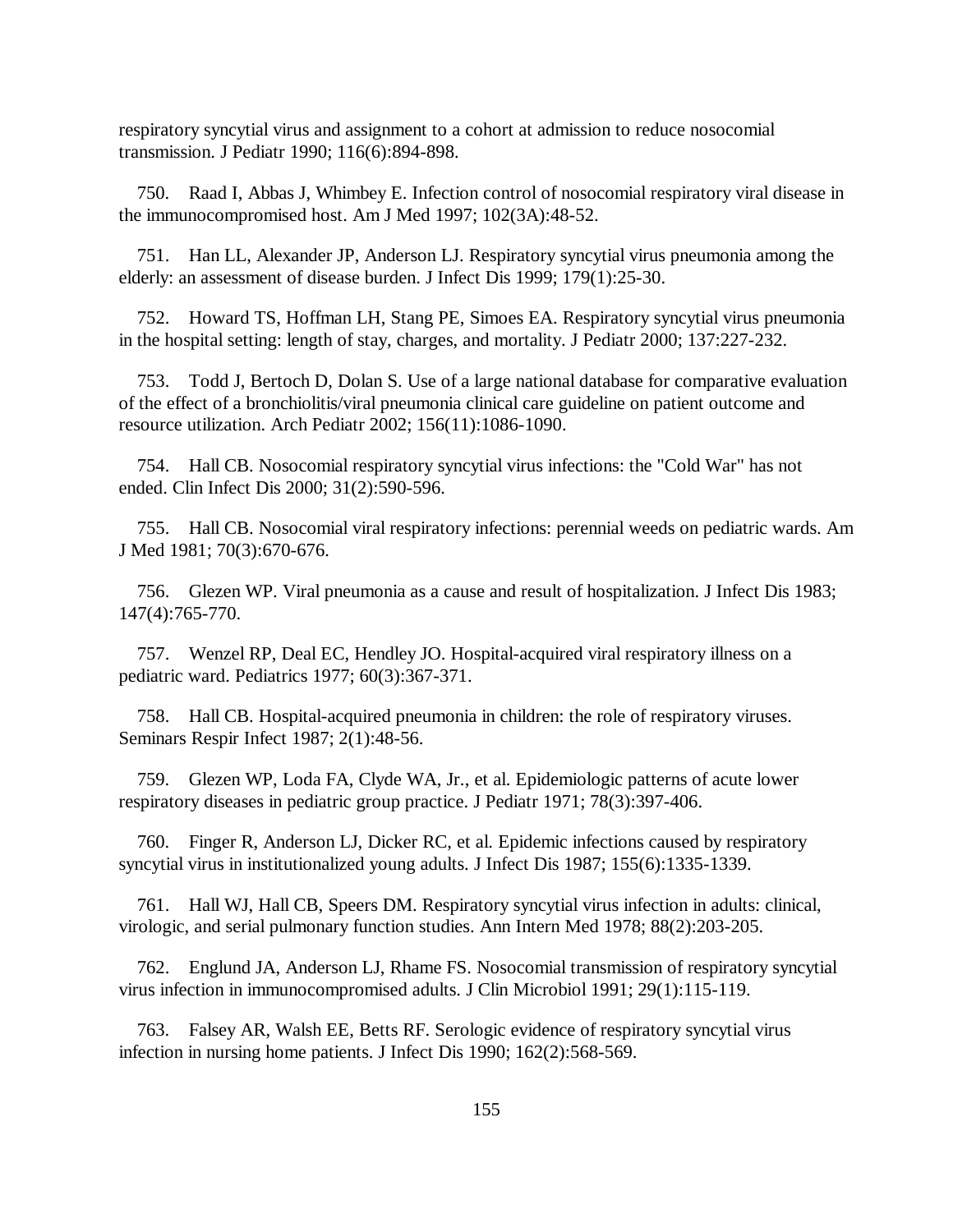764. Beekmann SE, Engler HD, Collins AS, Canosa J, Henderson DK, Freifeld A. Rapid identification of respiratory viruses: impact on isolation practices and transmission among immunocompromised pediatric patients. Infect Control Hosp Epidemiol 1996; 17(9):581-586.

765. Hall CB, Douglas R.G. Jr. Nosocomial influenza infection as a cause of intercurrent fevers in infants. Pediatrics 1975; 55(5):673-677.

766. Hall CB, Kopelman AE, Douglas RG, Jr., Geiman JM, Meagher MP. Neonatal respiratory syncytial virus infection. N Engl J Med 1979; 300(8):393-396.

767. Hall CB, Douglas RG, Jr., Geiman JM, Messner MK. Nosocomial respiratory syncytial virus infections. N Engl J Med 1975; 293(26):1343-1346.

768. Centers for Disease Control. Para-influenza outbreaks in extended-care facilities. MMWR 1978; 27:475-476.

769. DeFabritus AM, Riggio RR, David DS, David DS, Senterfit LB, Cheigh JS et al. Parainfluenza type 3 in a transplant unit. JAMA 1979; 241(4):384-386.

770. Mufson MA, Mocega HE, Krause HE. Acquisition of Parainfluenza 3 virus infection by hospitalized children. I. Frequencies, rates, and temporal data. J Infect Dis 1973; 128(2):141-147.

771. Meyers JD, MacQuarrie MB, Merigan TC, Jennison MH. Nosocomial varicella. Part I: outbreak in oncology patients at a children's hospital. West J Med 1979; 130(3):196-199.

772. Atkinson WL, Markowitz LE, Adams NC, Seastrom GR. Transmission of measles in medical setting-- United States, 1985-1989. Am J Med 1991; 91(3B):320S-324S.

773. Graman PS, Hall CB. Epidemiology and control of nosocomial viral infections. Infect Dis Clin N Am 1989; 3(4):815-841.

774. Leader S, Kohlhase K. Respiratory syncytial virus-coded pediatric hospitalizations. Pediatr Infect Dis J 2002; 21(7):629-632.

775. Hall CB, Walsh EE, Long CE, Schnabel KC. Immunity to and frequency of reinfection with respiratory syncytial virus. J Infect Dis 1991; 163(4):693-698.

776. Henderson FW, Collier AM, Clyde WA, Jr., Denny FW. Respiratory syncytial virus infections, reinfections and immunity: a prospective longitudinal study in young children. N Engl J Med 1979; 300(10):530-534.

777. Parrott RH, Kim HW, Arrobio JO, et al. Epidemiology of respiratory syncytial virus infection in Washington, D.C. II. Infection and disease with respect to age, immunologic status, race and sex. Am J Epidemiol 1973; 98(4):289-300.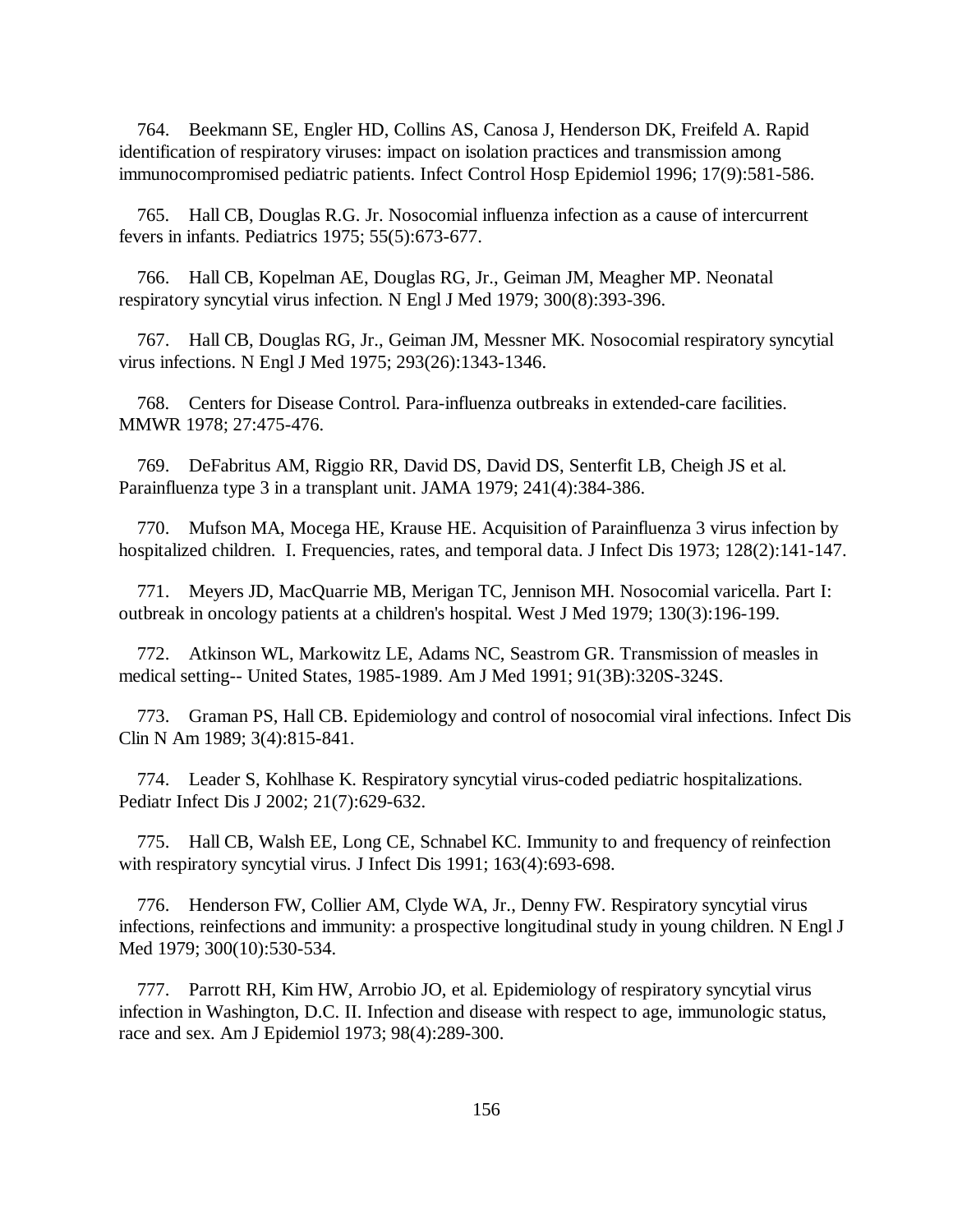778. Rabella N, Rodriguez P, Labeaga R, et al. Conventional respiratory viruses recovered from immunocompromised patients: clinical considerations. Clin Infect Dis 1999; 28(5):1043- 1048.

779. Whimbey E, Champlin RE, Couch RB, et al. Community respiratory virus infections among hospitalized adult bone marrow transplant recipients. Clin Infect Dis 1996; 22(5):778-782.

780. Anderson LJ, Parker RA, Strikas RL. Association between respiratory syncytial virus outbreaks and lower respiratory tract deaths of infants and young children. J Infect Dis 1990; 161(4):640-646.

781. Brandt CD, Kim HW, Arrobio JO, et al. Epidemiology of respiratory syncytial virus in Washington, D.C. 3.Composite analysis of eleven consecutive yearly epidemics. Am J Epidemiol 1973; 98(5):355-364.

782. Hall CB. The nosocomial spread of respiratory syncytial viral infections. Ann Rev Med 1983; 34:311-319.

783. Kim HW, Arrobio JO, Brandt CD, et al. Epidemiology of respiratory syncytial virus infection in Washington, D.C. I. Importance of the virus in different respiratory tract disease syndromes and temporal distribution of infection. Am J Epidemiol 1973; 98(3):216-225.

784. Yun BY, Kim MR, Park JY, Choi EH, Lee HJ, Yun CK. Viral etiology and epidemiology of acute lower respiratory tract infections in Korean children. Pediatr Infect Dis 1995; 14(12):1054-1059.

785. Forster J, Schumacher RF. The clinical picture presented by premature neonates infected with the respiratory syncytial virus. Eur J Pediatr 1995; 154(11):901-905.

786. Falsey AR, Cunningham CK, Barker WH, et al. Respiratory syncytial virus and influenza A infections in the hospitalized elderly. J Infect Dis 1995; 172(2):389-394.

787. Couch RB, Englund JA, Whimbey E. Respiratory viral infections in immunocompetent and immunocompromised persons. Am J Med 1997; 102(3A):2-9.

788. Falsey AR, Walsh EE. Humoral immunity to respiratory syncytial virus infection in the elderly. J Med Virol 1992; 36(1):39-43.

789. Falsey AR, McCann RM, Hall WJ, Criddle MM. Evaluation of four methods for the diagnosis of respiratory syncytial virus infection in older adults. J Am Geriatric Soc 1996; 44(1):71-73.

790. Richardson LS, Yolken RH, Belshe RB, Camargo E, Kim HW, Chanock RM. Enzymelinked immunosorbent assay for measurement of serological response to respiratory syncytial virus infection. Infect Immun 1978; 20(3):660-664.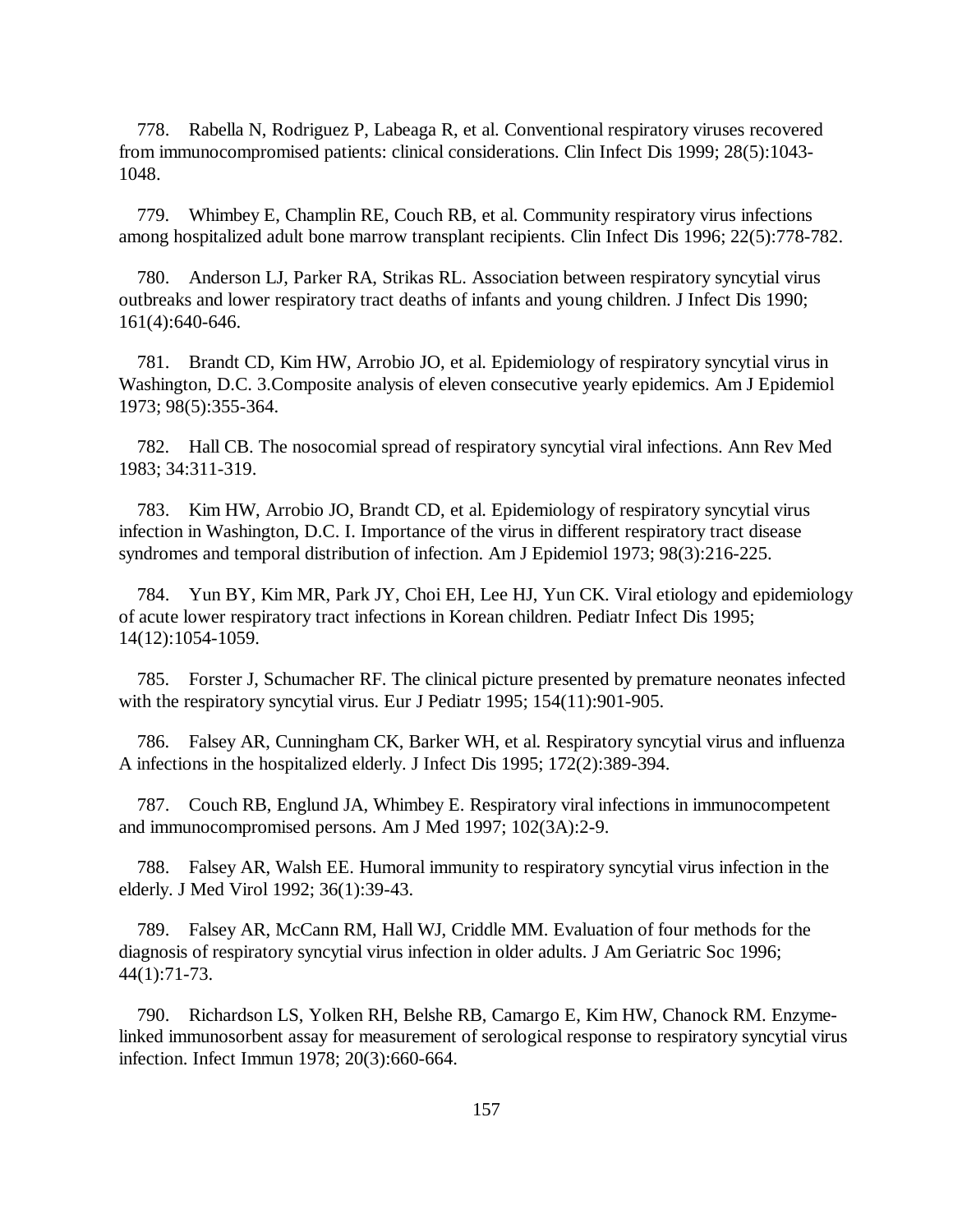791. Meurman O, Ruuskanen O, Sarkkinen H, Hanninen P, Halonen P. Immunoglobulin classspecific antibody response in respiratory syncytial virus infection measured by enzyme immunoassay. J Med Virol 1984; 14(1):67-72.

792. Henkel JH, Aberle SW, Kundi M, Popow-Kraupp T. Improved detection of respiratory syncytial virus in nasal aspirates by seminested RT-PCR. J Med Virol 1997; 53(4):366-371.

793. Freymuth F, Vabret A, Galateau-Salle F, et al. Detection of respiratory syncytial virus, parainfluenza virus 3, adenovirus and rhinovirus sequences in respiratory tract of infants by polymerase chain reaction and hybridization. Clin Diagnostic Virol 1997; 8(1):31-40.

794. vanElden LJ, van Kraaij MG, Nijhuis M, et al. Polymerase chain reaction is more snsitive than viral culture and antigen testing in the detection of respiratory viruses in adults with hematological cancer and pneumonia. Clin Infect Dis 2002; 34(2):177-183.

795. Navarro-Mari JM, Sanbonmatsu-Gamez S, Perez-Ruiz M, de la Rosa-Fraile M. Rapid detection of respiratory viruses by shell vial assay using simultaneous culture of HEp-2, LLC-MK2, and MDCK cells in a single vial. J Clin Microbiol 1999; 37(7):2346-2347.

796. Smith MC, Creutz C, Huang YT. Detection of respiratory syncytial virus in nasopharyngeal secretions by shell vial technique. J Clin Microbiol 1991; 29(3):463-465.

797. Kellogg JA. Culture vs direct antigen assays for detection of microbial pathogens from lower respiratory tract specimens suspected of containing the respiratory syncytial virus. Arch Pathol Lab Med 1991; 115(5):451-458.

798. Lipson SM, Popiolek D, Hu QZ, Falk LH, Bornfreund M, Krilov LR. Efficacy of Directigen RSV testing in patient management following admission from a pediatric emergency department. J Hosp Infect 1999; 41(4):323-329.

799. Popow-Kraupp T, Kern G, Binder C, Tuma W, Kundi M, Kunz C. Detection of respiratory syncytial virus in nasopharyngeal secretions by enzyme-linked immunosorbent assay, indirect immunofluorescence and virus isolation: a comparative study. J Med Virol 1986; 19(2):123-134.

800. Ray CG, Minnich LL. Efficiency of immunofluorescence for rapid detection of common respiratory viruses. J Clin Microbiol 1987; 25(2):355-357.

801. Waner JL, Whitehurst NJ, Todd SJ, Shalaby H, Wall LV. Comparison of directigen RSV with viral isolation and direct immunofluorescence for the identification of respiratory syncytial virus. J Clin Microbiol 1990; 28(3):480-483.

802. Hall CB, Douglas RG, Jr. Modes of transmission of respiratory syncytial virus. J Pediatr 1981; 99(1):100-103.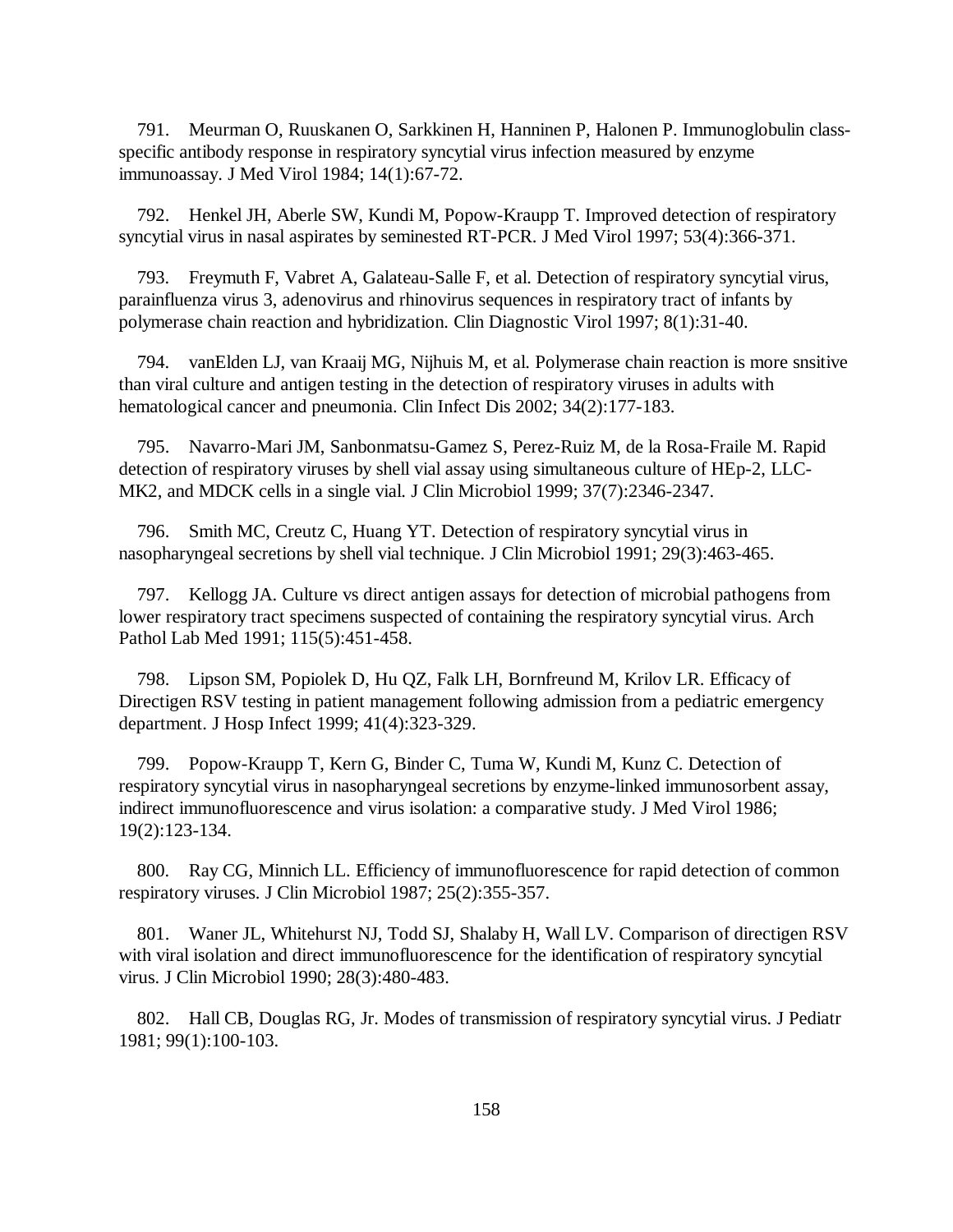803. Hall CB, Douglas RG, Jr., Geiman JM. Possible transmission by fomites of respiratory syncytial virus. J Infect Dis 1980; 141(1):98-102.

804. Hall CB, Douglas RG, Jr., Schnabel KC, Geiman JM. Infectivity of respiratory syncytial virus by various routes of inoculation. Infect Immun 1981; 33(3):779-783.

805. Mazzulli T, Peret TC, McGeer A, et al. Molecular characterization of a nosocomial outbreak of human respiratory syncytial virus on an adult leukemia/lymphoma ward. J Infect Dis 1999; 180(5):1686-1689.

806. Storch GA, Park CS, Dohner DE. RNA fingerprinting of respiratory syncytial virus using ribonuclease protection. Application to molecular epidemiology. J Clin Invest 1989; 83(6):1894- 1902.

807. Dowell SF, Anderson LJ, Gary HE, Jr., et al. Respiratory syncytial virus is an important cause of community-acquired lower respiratory infection among hospitalized adults. J Infect Dis 1996; 174(3):456-462.

808. Hall CB, Douglas RG, Jr., Geiman JM. Respiratory syncytial virus infections in infants: quantitation and duration of shedding. J Pediatr 1976; 89(1):11-15.

809. Hall CB, Douglas RG, Jr. Nosocomial respiratory syncytial viral infections. Should gowns and masks be used? Am J Dis Child 1981; 135(6):512-515.

810. Snydman DR, Greer C, Meissner HC, McIntosh K. Prevention of nosocomial transmission of respiratory syncytial virus in a newborn nursery. Infect Control Hosp Epidemiol 1988; 9(3):105-108.

811. Murphy D, Todd JK, Chao RK, Orr I, McIntosh K. The use of gowns and masks to control respiratory illness in pediatric hospital personnel. J Pediatr 1981; 99(5):746-750.

812. Agah R, Cherry JD, Garakian AJ, Chapin M. Respiratory syncytial virus (RSV) infection rate in personnel caring for children with RSV infections. Routine isolation procedure vs routine procedure supplemented by use of masks and gowns. Am J Dis Child 1987; 141(6):695-697.

813. Hall CB, Geiman JM, Douglas RG, Jr., Meagher MP. Control of nosocomial respiratory syncytial viral infections. Pediatrics 1978; 62(5):728-732.

814. Itano A, Sorvillo F. Infection control practices for Respiratory Syncytial Virus (RSV) among acute care hospitals in Los Angeles County. Am J Infect Control 1991; 19(2):107.

815. Madge P, Paton JY, McColl JH, Mackie PL. Prospective controlled study of four infection-control procedures to prevent nosocomial infection with respiratory syncytial virus. Lancet 1992; 340:1079-1083.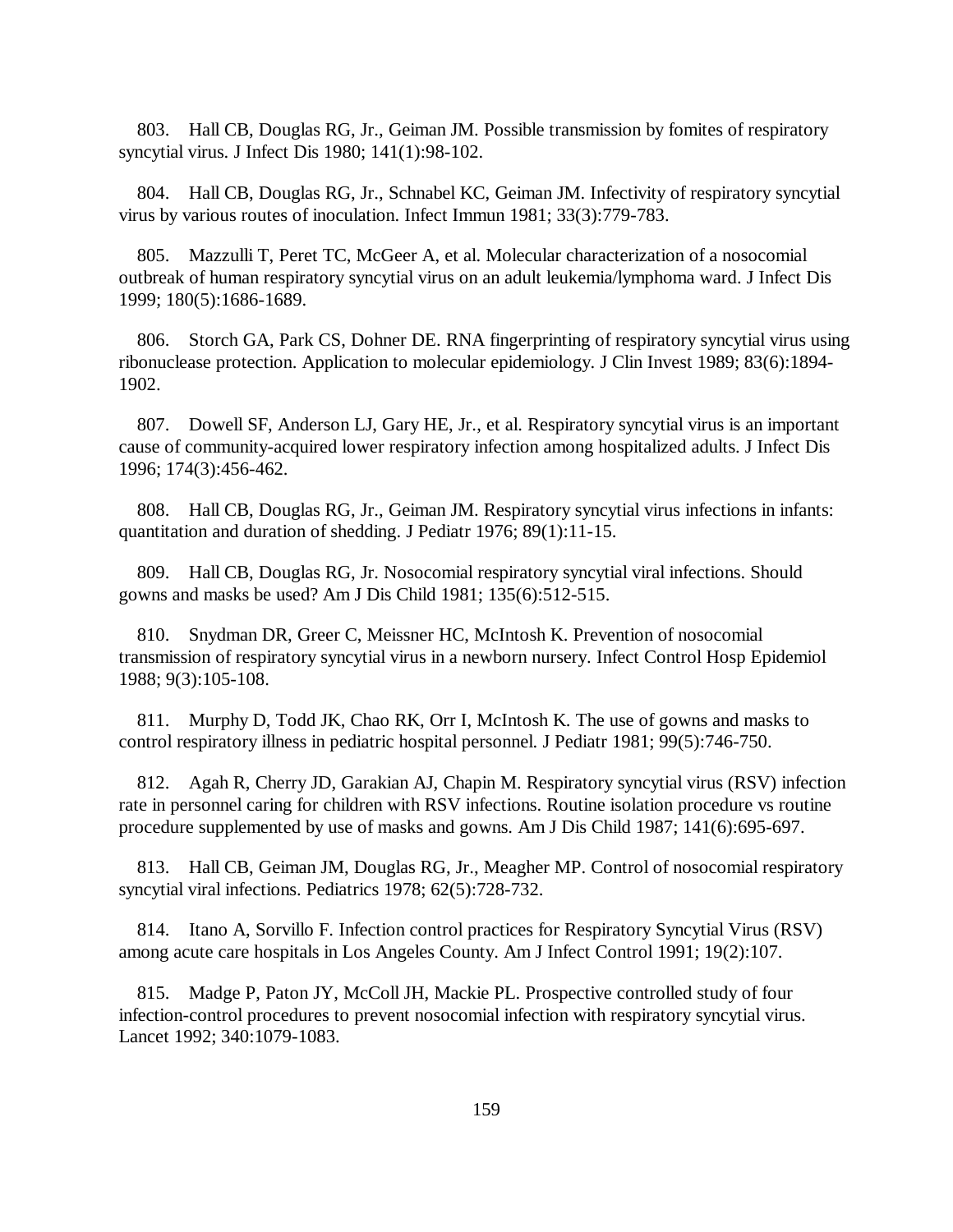816. Langley JM, LeBlanc JC, Wang EE, et al. Nosocomial RSV infection in Canadian pediatric hospitals: a Pediatric Investigators Collaborative Network on Infections in Canada study. Pediatrics 1997; 100(6):943-946.

817. Macartney KK, Gorelick MH, Manning ML, Hodinka RL, Bell LM. Nosocomial respiratory syncytial virus infections: the cost-effectiveness and cost-benefit of infection control. Pediatrics 2000; 106(3):520-526.

818. Mackie PL, Joannidis PA, Beattie J. Evaluation of an acute point-of-care system screening for respiratory syncytial virus infection. J Hosp Infect 2001; 48(1):66-71.

819. Garcia R, Raad I, Abi-said D, et al. Nosocomial respiratory syncytial virus infections: prevention and control in bone marrow transplant patients. Infect Control Hosp Epidemiol 1997; 18(6):412-416.

820. American Academy of Pediatrics. Respiratory syncytial virus. In: Pickering LK, editor. The Red Book 2003. Report of the Committee on Infectious Diseases. Elk Grove, IL: American Academy of Pediatrics, 2003: 523-528.

821. Clark SJ, Beresford MW, Subhedar NV, Shaw NJ. Respiratory syncytial virus infection in high-risk infants and the potential impact of prophylaxis in a United Kingdom cohort. Arch Dis Child 2000; 83(4):313-316.

822. Groothuis JR, Simoes EA, Levin MJ, et al. Prophylactic administration of RSVIG to high risk infants and young children. N Engl J Med 1993; 329(21):1524-1530.

823. Anonymous. Palivizumab, a humanized respiratory syncytial virus monoclonal antibody, reduces hospitalization from respiratory syncytial virus infection in high-risk infants. The IMpact-RSV Study Group. Pediatrics 1998; 102(3):531-537.

824. Anonymous. Reduction of RSV hospitalization among premature infants and infants with bronchopulmonary dysplasia using respiratory syncytial virus immune globulin prophylaxis. The PREVENT Study Group. Pediatrics 1997; 99(1):93-99.

825. American Academy of Pediatrics Committee on Infectious Diseases. Prevention of respiratory syncytial virus infections: indications for the use of palivizumab and update on the use of RSV-IGIV. Pediatrics 1998; 102:1211-1216.

826. Cox RA, Rao P, Brandon-Cox C. The use of palivizumab monoclonal antibody to control an outbreak of respiratory syncytial virus infection in a special care baby unit. J Hosp Infect 2001; 48 (3):186-192.

827. Kamal-Bahl S, Doshi J, Campbell J. Economic analyses of respiratory syncytial virus immunoprophylaxis in high-risk infants: a systematic review. Arch Pediatr Adolesc Med 2002; 156(10):1034-1041.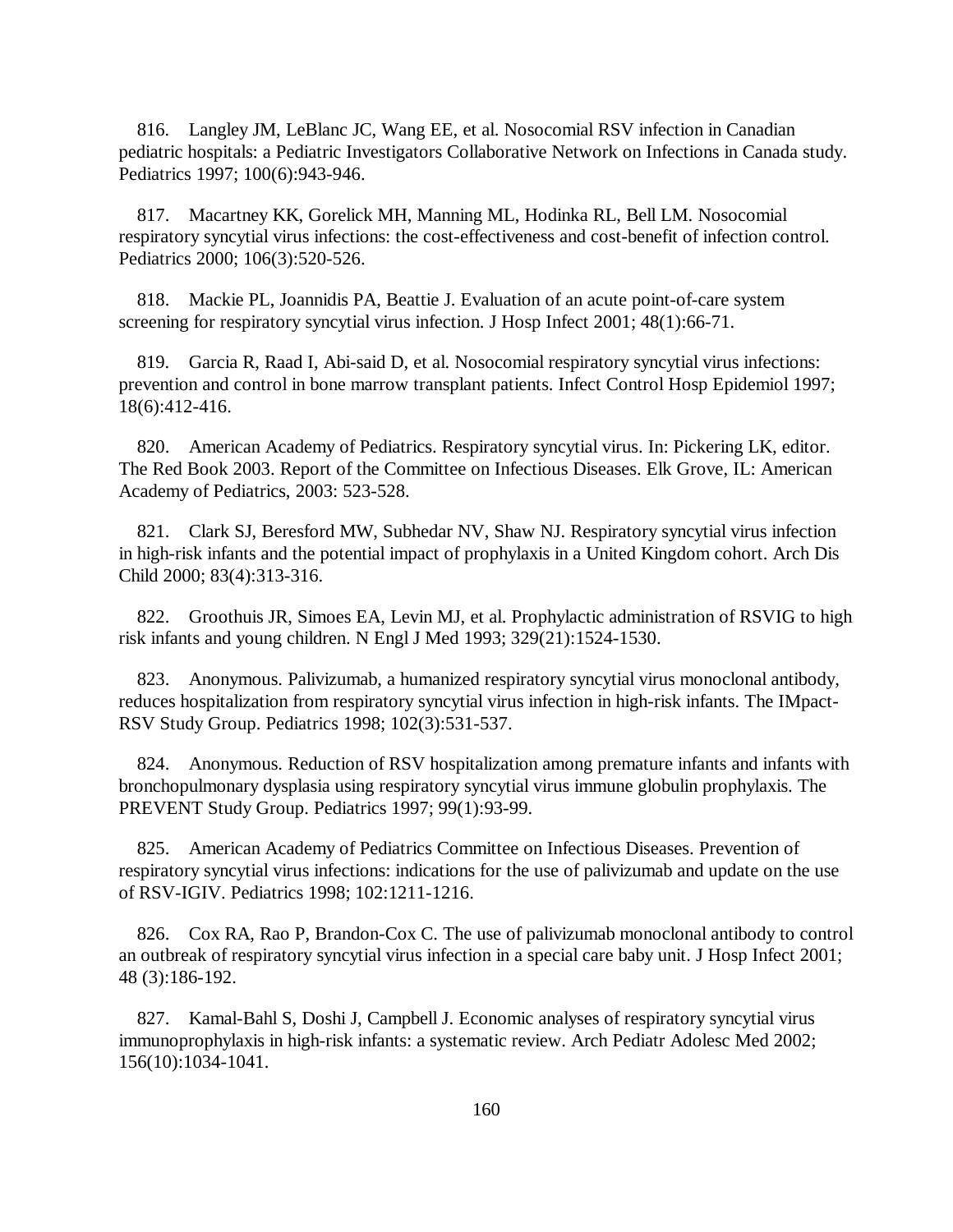828. Robbins JM, Tilford JM, Jacobs RF, Wheeler JG, Gillaspy SR, Schutze GE. A numberneeded-to-treat analysis of the use of respiratory syncytial virus immune globulin to prevent hospitalization. Arch Pediatr Adolesc Med 1998; 152(4):358-366.

829. Lofland JH, O'Connor JP, Chatterton ML, et al. Palivizumab for respiratory syncytial virus prophylaxis in high-risk infants: a cost-effectiveness analysis. Clin Therapeutics 2000; 22(11):1357-1369.

830. Collins PL, Chanock RM, McIntosh K. Parainfluenza viruses. In: Fields BN, Knipe DM, Howley PM, et al, editors. Virology. Philadelphia: Lippincott-Raven Publishers, 1996: 1205.

831. Denny FW, Clyde WA, Jr. Acute lower respiratory tract infections in nonhospitalized children. J Pediatr 1986; 108(5):635-646.

832. Holzel A, Parker L, Patterson W, et al. Virus isolations from throats of children admitted to hospital with respiratory and other diseases, Manchester 1962-4. Br Med J 1965; 1:614-619.

833. Clarke SK. Parainfluenza virus infections. Postgrad Med J 1973; 49(577):792-797.

834. Gardner PS, McQuillin J, McGuckin R, Ditchburn RK. Observations on clinical and immunofluorescent dignosis of parainfluenza virus infections. Br Med J 1971; 2(752):7-12.

835. Marx A, Gary HE, Jr., Marston BJ, et al. Parainfluenza virus infection among adults hospitalized for lower respiratory tract infection. Clin Infect Dis 1999; 29(1):134-140.

836. Reed G, Jewett PH, Thompson J, Tollefson S, Wright PF. Epidemiology and clinical impact of parainfluenza virus infections in otherwise healthy infants and young children <5 years old. J Infect Dis 1997; 175(4):807-813.

837. Marx A, Torok TJ, Holman RC, Clarke MJ, Anderson LJ. Pediatric hospitalizations for croup (laryngotracheobronchitis): biennial increases associated with human parainfluenza virus 1 epidemics. J Infect Dis 1997; 176(6):1423-1427.

838. Banatvala JE, Anderson TB, Reiss BB. Parainfluenza infections in the community. Br Med J 1964; 1:537-540.

839. Fedova D, Novotny J, Kubinova I. Serological diagnosis of parainfluenza virus infections: verification of the sensitivity and specificity of the haemagglutination-inhibition (HI), complement fixation (CF), immunofluorescence (IFA) tests and enzyme immunoassay (ELISA). Acta Virol 1992; 36(3):304-312.

840. Korppi M, Halonen P, Kleemola M, Launiala K. Viral findings in children under the age of two years with expiratory difficulties. Acta Paediatr Scand 1986; 75(3):457-464.

841. Karron RA, Froehlich JL, Bobo L, Belshe RB, Yolken RH. Rapid detection of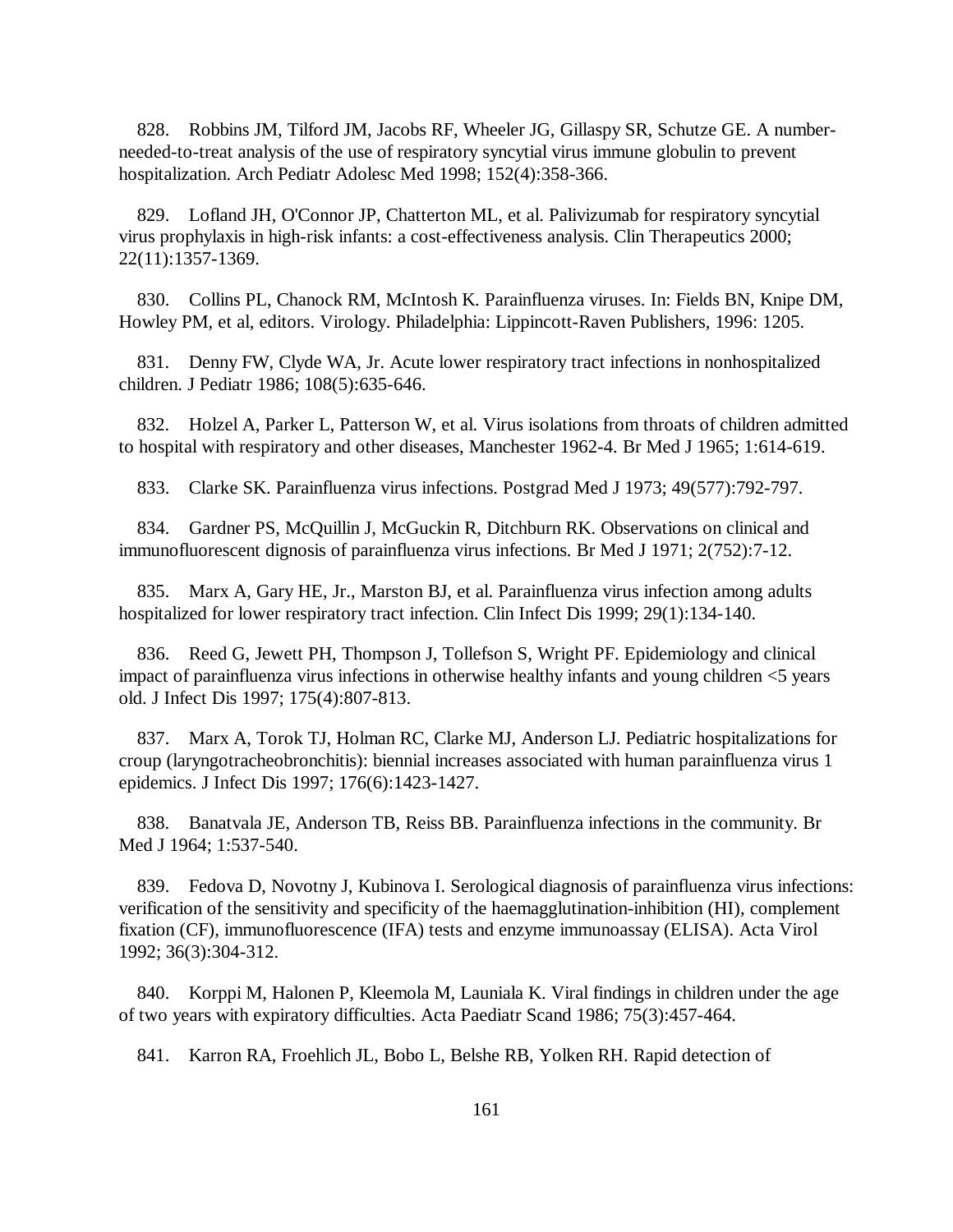Parainfluenza virus type 3 RNA in respiratory specimens: use of reverse transcription-PCR-enzyme immunoassay. J Clin Microbiol 1994; 32(2):484-488.

842. van Elden LJ, van Kraaij MG, Nijhuis M, et al. Polymerase chain reaction is more sensitive than viral culture and antigen testing in the detection of respiratory viruses in adults with hematological cancer and pneumonia. Clin Infect Dis 2002; 34(2):177-183.

843. Foy HM. Adenoviruses. In: Evans AS, Kaslow RA, editors. Viral infections of humans: epidemiology and control. New York: Plenum, 1997: 119-138.

844. Fox JP, Brandt CD, Wasserman FE, et al. The virus watch program: a continuing surveillance of viral infections in metropolitan New York families. VI. Observations of adenovirus infections: virus excretion patterns, antibody response, efficacy of surveillance, patterns of infection, and relation to illness. Am J Epidemiol 1969; 89(1):25-50.

845. Ruuskanen O, Meurman O, Akusjarvi G. Adenoviruses. In: Richman DD, Whitley RJ, Hayden FG, editors. Clinical Virology. New York: Churchill Livingstone, 1997: 525-547.

846. Shenk T. Adenoviridae: the viruses and their replication. In: Fields BN, Knipe DM, Howley PM, editors. Fields Virology. Philadelphia: Lippincott-Raven, 1996: 2111.

847. Larsen RA, Jacobson JT, Jacobson JA, Strikas JA, Hierholzer JC. Hospital-associated epidemic of pharyngitis and conjunctivitis caused by Adenovirus (21/H21+35). J Infect Dis 1986; 154(4):706-709.

848. Herbert FA, Wilkinson D, Burchak E, Morgante O. Adenovirus type 3 pneumonia causing lung damage in childhood. Can Med Assoc J 1977; 116(3):274-276.

849. James AG, Lang WR, Liang AY, et al. Adenovirus type 21 bronchopneumonia in infants and young children. J Pediatr 1979; 95(4):530-533.

850. Klinger JR, Sanchez MP, Curtin LA, Durkin M, Matyas B. Multiple cases of lifethreatening adenovirus pneumonia in a mental health care center. Am J Respir Crit Care Med 1998; 157(2):645-649.

851. Sanchez MP, Erdman DD, Torok TJ, Freeman CJ, Matyas BT. Outbreak of Adenovirus 35 pneumonia among adult residents and staff of a chronic care psychiatric facility. J Infect Dis 1997; 176(3):760-763.

852. Morris CA, Flewett TH, Bryden AS, Davies H. Epidemic viral enteritis in a long-stay children's ward. Lancet 1975; 1:4-5.

853. Levandowski RA, Rubenis M. Nosocomial conjunctivitis caused by Adenovirus type 4. J Infect Dis 1981; 143(1):28-31.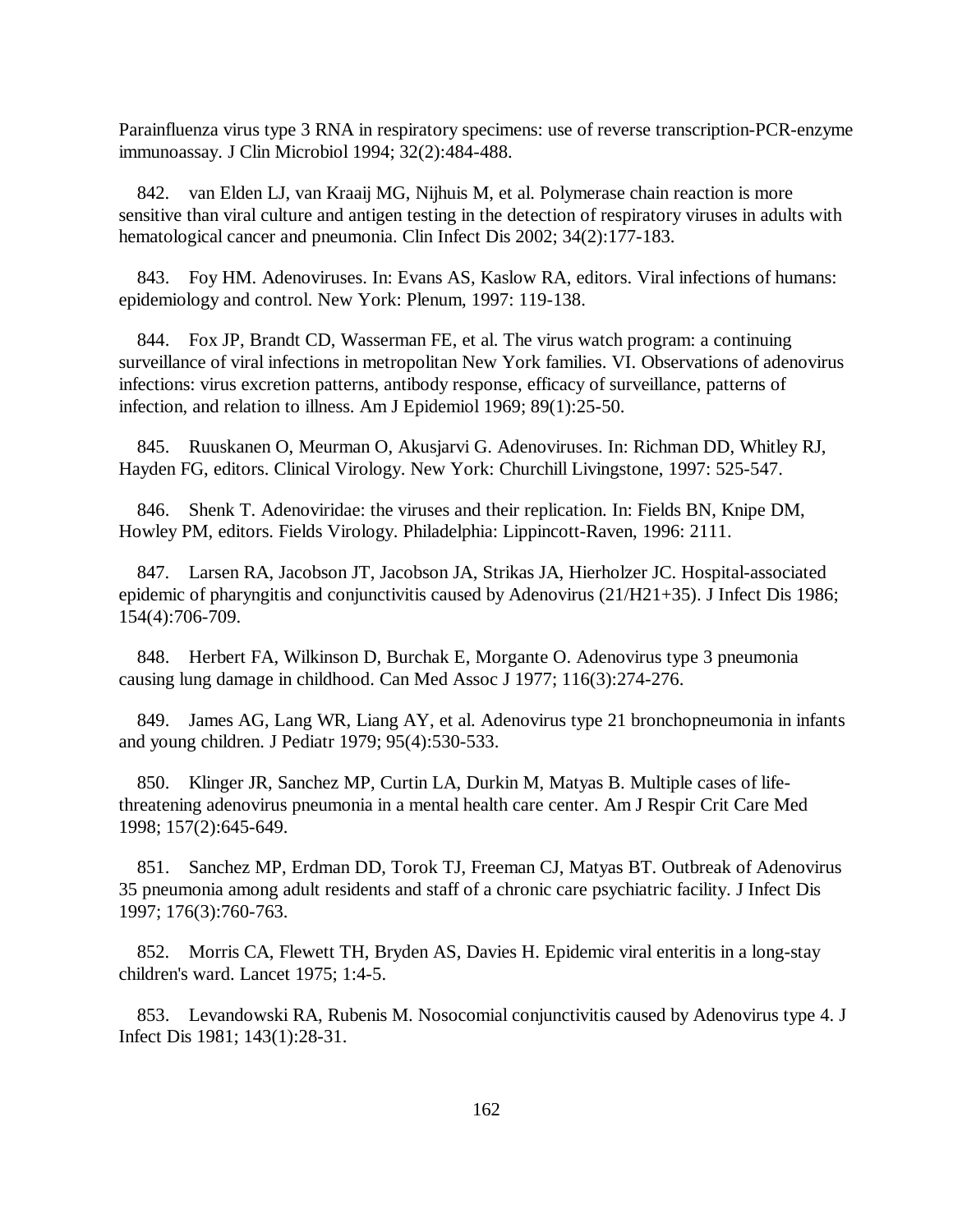854. Tabery HM. Two outbreaks of Adenovirus type 8 keratoconjunctivitis with different outcome. Acta Ophthalmol Scand 1995; 73(4):358-360.

855. Greenberg SB. Viral pneumonia. Infect Dis Clin N Am 1991; 5(3):603-621.

856. Hierholzer JC. Adenoviruses in the immunocompromised host. Clin Microbiol Rev 1992; 5(3):262-274.

857. Munoz FM, Piedra PA, Demmler GJ. Disseminated adenovirus disease in immunocompromised and immunocompetent children. Clin Infect Dis 1998; 27(5):1194-1200.

858. Whimbey E, Bodey GP. Viral pneumonia in the immunocompromised adult with neoplastic disease: the role of common community respiratory viruses. Sem Resp Infect 1992; 7(2):122-131.

859. Graham NM. The epidemiology of acute respiratory infections in children and adults: a global perspective. Epidemiol Rev 1990; 12:149-178.

860. Holladay RC, Campbell GD, Jr. Nosocomial viral pneumonia in the intensive care unit. Clin Chest Med 1995; 16(1):121-133.

861. Pingleton SK, Pingleton WW, Hill RH, Dixon A, Sobonya RE, Gertzen J. Type 3 adenoviral pneumonia occuring in a respiratory intensive care unit. Chest 1978; 73(4):554-555.

862. Alpert G, Charney E, Fee M, Plotkin SA. Outbreak of fatal adenoviral type 7a respiratory disease in a children's long-term care inpatient facility. Am J Infect Control 1986; 14(4):188-190.

863. Fee MA, Charney E, Plotkin SA, et al. Adenovirus type 7 outbreak in a pediatric chroniccare facility- Pennsylvania, 1982. MMWR 1983; 32(19):258-260.

864. Porter JD, Teter M, Traister V, Pizzutti W, Parkin WE, Farrell J. Outbreak of adenoviral infections in a long-term paediatric facility, New Jersey, 1986/87. J Hosp Infect 1991; 18(3):201- 210.

865. Feikin DR, Moroney JF, Talkington DF, et al. An outbreak of acute respiratory disease caused by *Mycoplasma pneumonia* and adenovirus at a federal service training academy: new implications from an old scenario. Clin Infect Dis 1999; 29(6):1545-1550.

866. Benenson AS, Chin J. Control of communicable diseases manual. Benenson AS, Chin J, editors. 16th, 109-111. 1995. Washington,D.C., American Public Health Association.

867. Lehtomaki K, Julkunen I, Sandelin K, et al. Rapid diagnosis of respiratory adenovirus infections in young adult men. J Clin Microbiol 1986; 24(1):108-111.

868. Raty R, Kleemola M, Melen K, Stenvik M, Julkunen I. Efficacy of PCR and other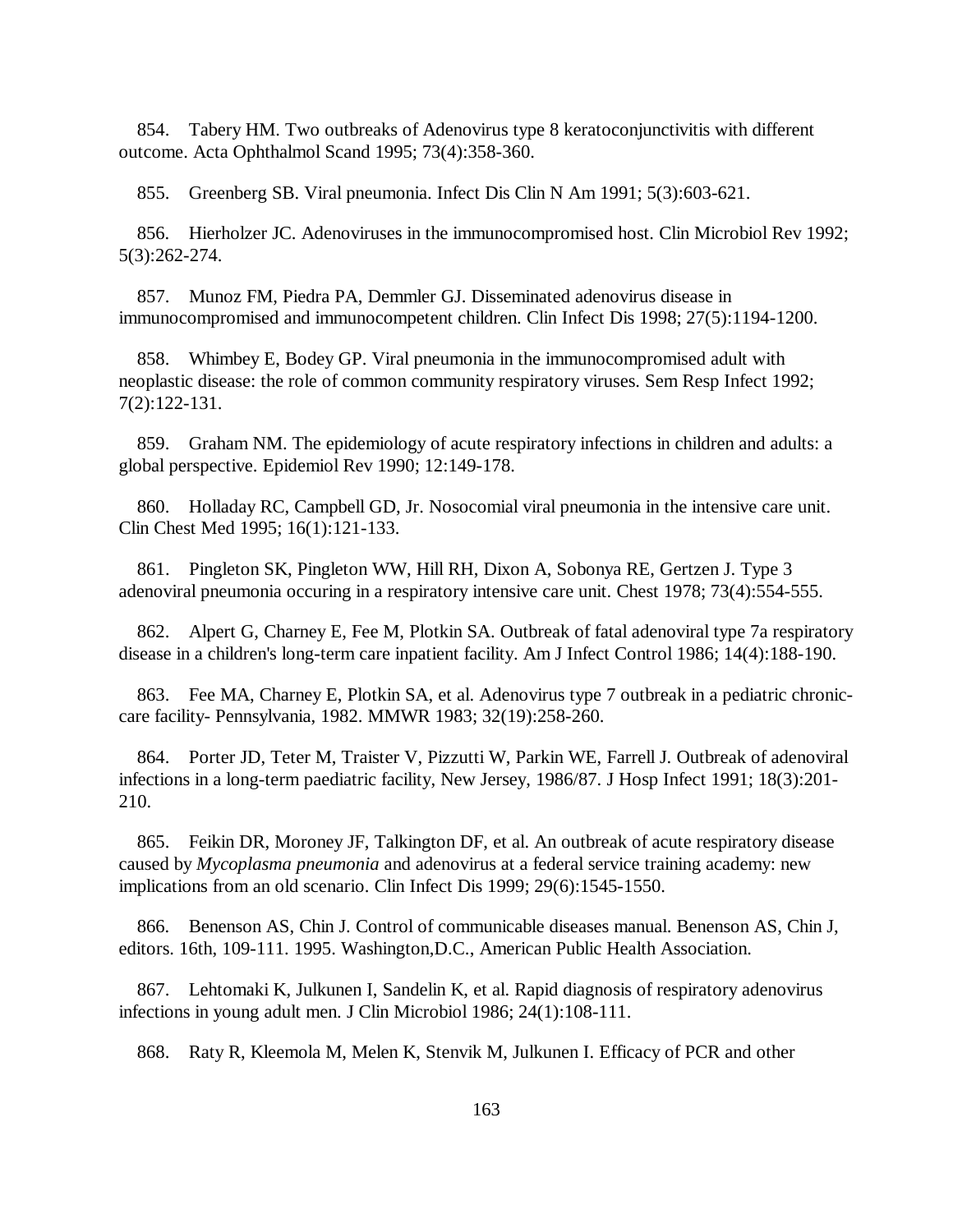diagnostic methods for the detection of respiratory adenovirus infections. J Med Virol 1999; 59(1):66-72.

869. Wigand R. Pitfalls in the identification of adenoviruses. J Virol Methods 1987; 16(3):161-169.

870. Elnifro EM, Cooper RJ, Klapper PE, Bailey AS. PCR and restriction endonuclease analysis for rapid identification of human Adenovirus subgenera. J Clin Microbiol 2000; 38(6):2055-2061.

871. Venard V, Carret A, Corsaro D, Bordigoni P, Le Faou A. Genotyping of adenoviruses isolated in an outbreak in a bone marrow transplant unit shows that diverse strains are involved. J Hosp Infect 2000; 44(1):71-74.

872. Singh-Naz N, Brown M, Ganeshananthan M. Nosocomial adenovirus infection: molecular epidemiology of an outbreak. Pediatr Infect Dis 1993; 12(11):922-925.

873. Buehler JW, Finton RJ, Goodman RA, et al. Epidemic keratoconjunctivitis: report of an outbreak in an ophthalmology practice and recommendations for prevention. Infect Control 1984; 5(8):390-394.

874. Insler MS, Kern MD. Keratoconjunctivitis due to Adenovirus type 8: a local outbreak. South Med J 1989; 82(2):159-160.

875. Keenlyside RA, Hierholzer JC, D'Angelo LJ. Keratoconjunctivitis associated with Adenovirus type 37: an extended outbreak in an ophthalmologist's office. J Infect Dis 1983; 147(2):191-198.

876. Koo D, Courtwright P, Reingold AL, et al. Epidemiologic Notes and Reports Epidemic keratoconjunctivitis in an ophthalmology clinic--California. MMWR 1990; 39(35):598-601.

877. Couch RB, Cate TR, Fleet WF, Gerone PJ, Knight V. Aerosol-induced adenovirus illness resembling the naturally occurring illness in military recruits. Am Rev Respir Dis 1966; 93(4):529- 535.

878. D'Angelo LJ, Hierholzer JC, Keenlyside RA, Anderson LJ, Martone WJ. Pharyngoconjunctival fever caused by adenovirus type 4: report of a swimming pool-related outbreak with recovery of virus from pool water. J Infect Dis 1979; 140(1):42-47.

879. Harnett GB, Newnham WA. Isolation of Adenovirus type 19 from the male and female genital tracts. Br J Venereal Dis 1981; 57(1):55-57.

880. Nakanishi AK, Soltau JB. Common viral infections of the eye. Pediatr Ann 1996; 25(10):542,546,550-544,547.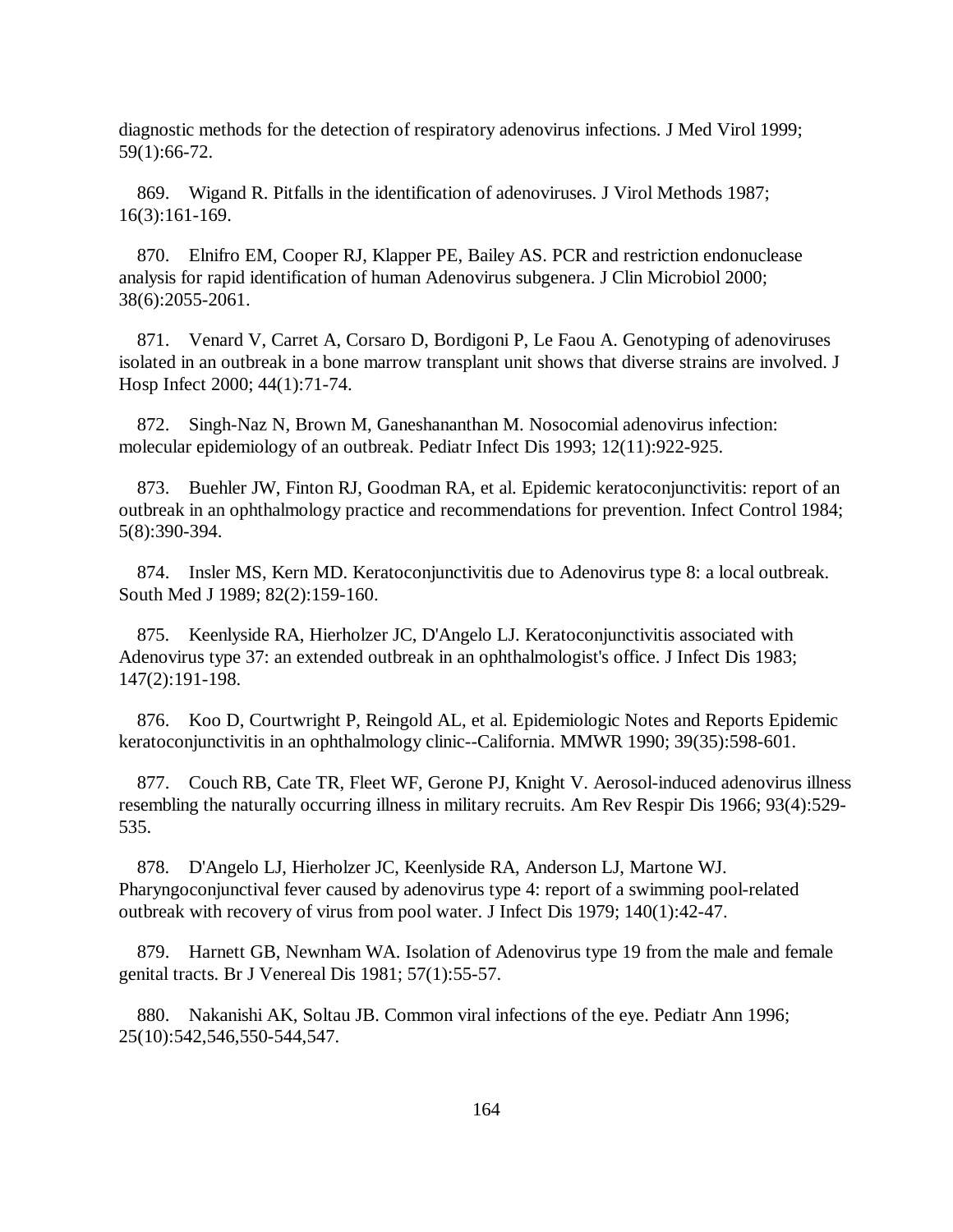881. Rubin BA. Clinical picture and epidemiology of adenovirus infections (a review). Acta Microbiol Hung 1993; 40(4):303-323.

882. Wright SA, Bieluch VM. Selected nosocomial viral infections. Heart Lung 1993; 22(2):183-187.

883. Gordon YJ, Gordon RY, Romanowski EG, Araullo-Cruz TP. Prolonged recovery of dessicated adenoviral serotypes 5, 8, and 19 from plastic and metal surfaces in vitro. Ophthalmology 1993; 100(12):1839-1840.

884. Nauheim RC, Romanowski EG, Araullo-Cruz TA, et al. Prolonged recoverability of dessicated Adenovirus type 19 from various surfaces. Ophthalmology 1990; 97(11):1450-1453.

885. Kowalski RP, Romanowski EG, Waikhom B, Gordon YJ. The survival of adenovirus in multidose bottles of topical fluorescein. Am J Ophthalmol 1998; 126(6):835-836.

886. Mueller AJ, Klauss V. Main sources of infection in 145 cases of epidemic keratoconjunctivitis. Ger J Ophthalmol 1993; 2(4-5):224-227.

887. Wood RM. Prevention of infection during tonometry. Arch Ophthalmol 1962; 68:202- 218.

888. Caven ER, Butler SL, McCulley JP, Luby JP. Applanation tonometer tip sterilization for adenovirus type 8. Ophthalmology 1987; 94(12):1538-1540.

889. Laungani SG, Escalante E, Kauffman SL, Rudolph N, Glass L. Adenovirus infection in a neonatal intensive care unit. NY State J Med 1991; 91(4):162-163.

890. Ford E, Nelson KE, Warren D. Epidemiology of epidemic keratoconjunctivitis. Epidemiol Rev 1978; 9:244-261.

891. Warren D, Nelson KE, Farrar JA, et al. A large outbreak of epidemic keratoconjunctivitis: problems in controlling nosocomial spread. J Infect Dis 1989; 160(6):938- 943.

892. Buffington J, Chapman LE, Stobierski MG, et al. Epidemic keratoconjunctivitis in a chronic care facility: risk factors and measures for control. J Am Geriatr Soc 1993; 41(11):1177- 1181.

893. Clarke SK, Hart JC, Barnard DL. The disinfection of instruments and hands during outbreaks of epidemic keratoconjunctivitis. Trans Ophthalmol Soc UK 1972; 92:613-618.

894. Louria DB, Blumenfeld HL, Ellis JT, Kilbourne ED, Rogers DE. Studies on influenza in the pandemic of 1957-58. II. Pulmonary complications of influenza. J Clin Invest 1959; 38:213- 265.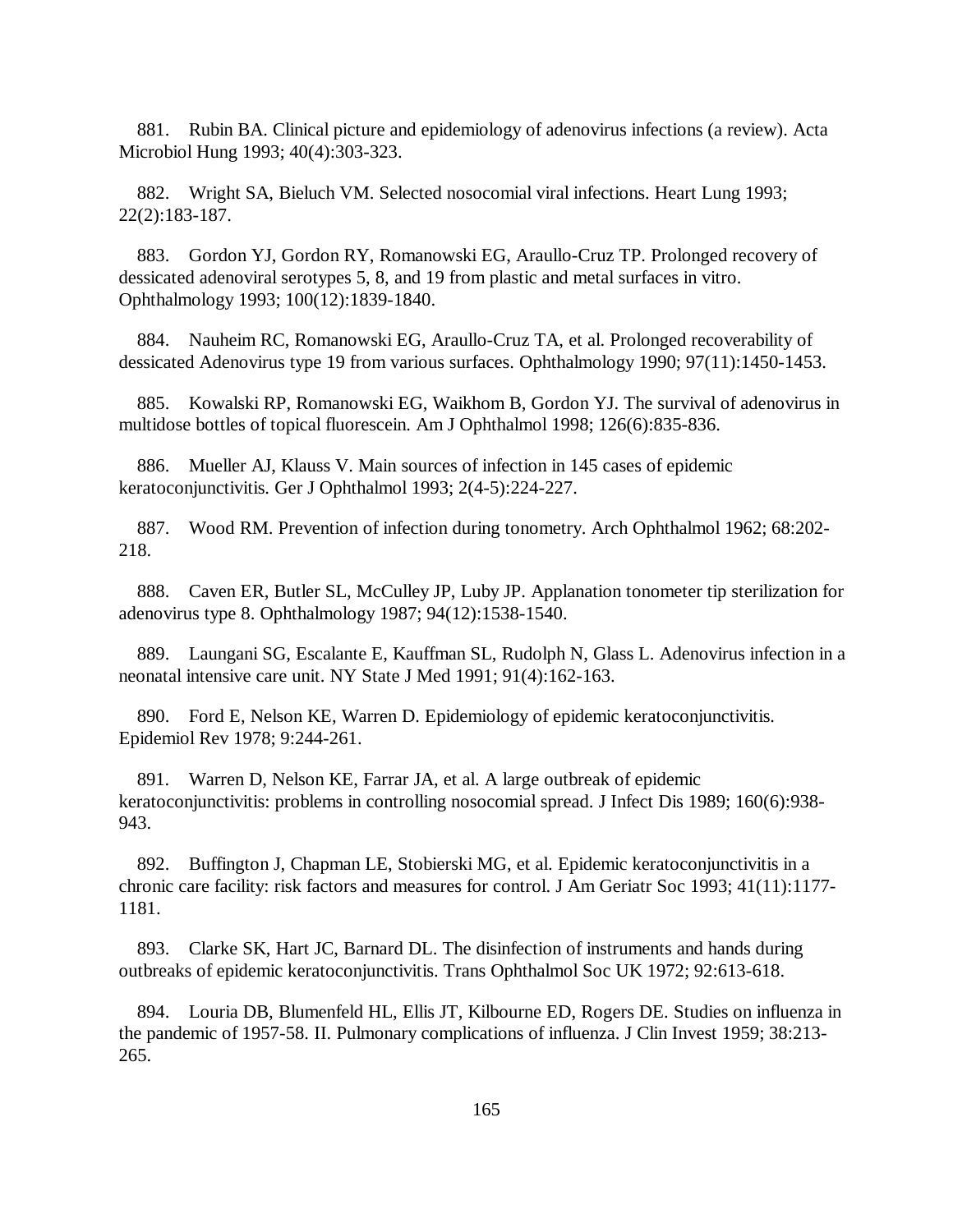895. Lindsay MI, Jr., Herrman EC, Jr., Morrow GW, Jr., Brown AL, Jr. Hong Kong influenza: clinical, microbiologic, and pathologic features in 127 cases. JAMA 1970; 214(10):1825-1832.

896. Schwarzmann SW, Adler JL, Sullivan RJ, Jr., Marine W.N. Bacterial pneumonia during the Hong Kong influenza epidemic of 1968-1969. Arch Intern Med 1971; 127(6):1037-1041.

897. Glezen WP, Greenberg SB, Atmar RL, Piedra PA, Couch RB. Impact of respiratory virus infections on persons with chronic underlying conditions. JAMA 2000; 283(4):499-505.

898. Izurieta HS, Thompson WW, Kramarz, ., et al. Influenza and the rates of hospitalization for respiratory disease among infants and young children. N Engl J Med 2000; 342(4):232-239.

899. Neuzil KM, Mellen BG, Wright PF, Mitchell EF, Jr., Griffin MR. The effect of influenza on hospitalizations, outpatient visits, and courses of antibiotics on children. N Engl J Med 2000; 342(4):225-231.

900. Glezen P, Denny FW. Epidemiology of acute lower respiratory disease in children. N Engl J Med 1973; 288(10):498-505.

901. Barker WH, Mullooly JP. Pneumonia and influenza deaths during epidemics: implications for prevention. Arch Intern Med 1982; 142(1):85-89.

902. Mullooly JP, Barker WH. Impact of type A influenza on children: a retrospective study. Am J Public Health 1982; 72(9):1008-1016.

903. Eickhoff TC, Sherman IL, Serfling IE. Observations on excess mortality associated with epidemic influenza. JAMA 1961; 176:104-110.

904. Munoz FM, Campbell JR, Atmar RL, et al. Influenza A virus outbreak in a neonatal intensive care unit. Pediatr Infect Dis J 1999; 18(9):811-815.

905. Noble GR. Epidemiological and clinical aspects of influenza. In: Beare AS, editor. Basic and Applied Influenza Research. Boca Raton, FL.: CRC Press, 1982: 11-50.

906. Monto AS, Kioumehr F. The Tecumseh study of respiratory illness, IX. Occurrence of influenza in the community, 1966-1971. Am J Epidemiol 1975; 102(6):553-563.

907. Pachucki CT, Pappas SA, Fuller GF, Krause SL, Lentino JR, Schaaff DM. Influenza A among hospital personnel and patients. Implications for recognition, prevention, and control. Arch Intern Med 1989; 149(1):77-80.

908. Evans ME, Hall KL, Berry SE. Influenza control in acute care hospitals. Am J Infect Control 1997; 25(4):357-362.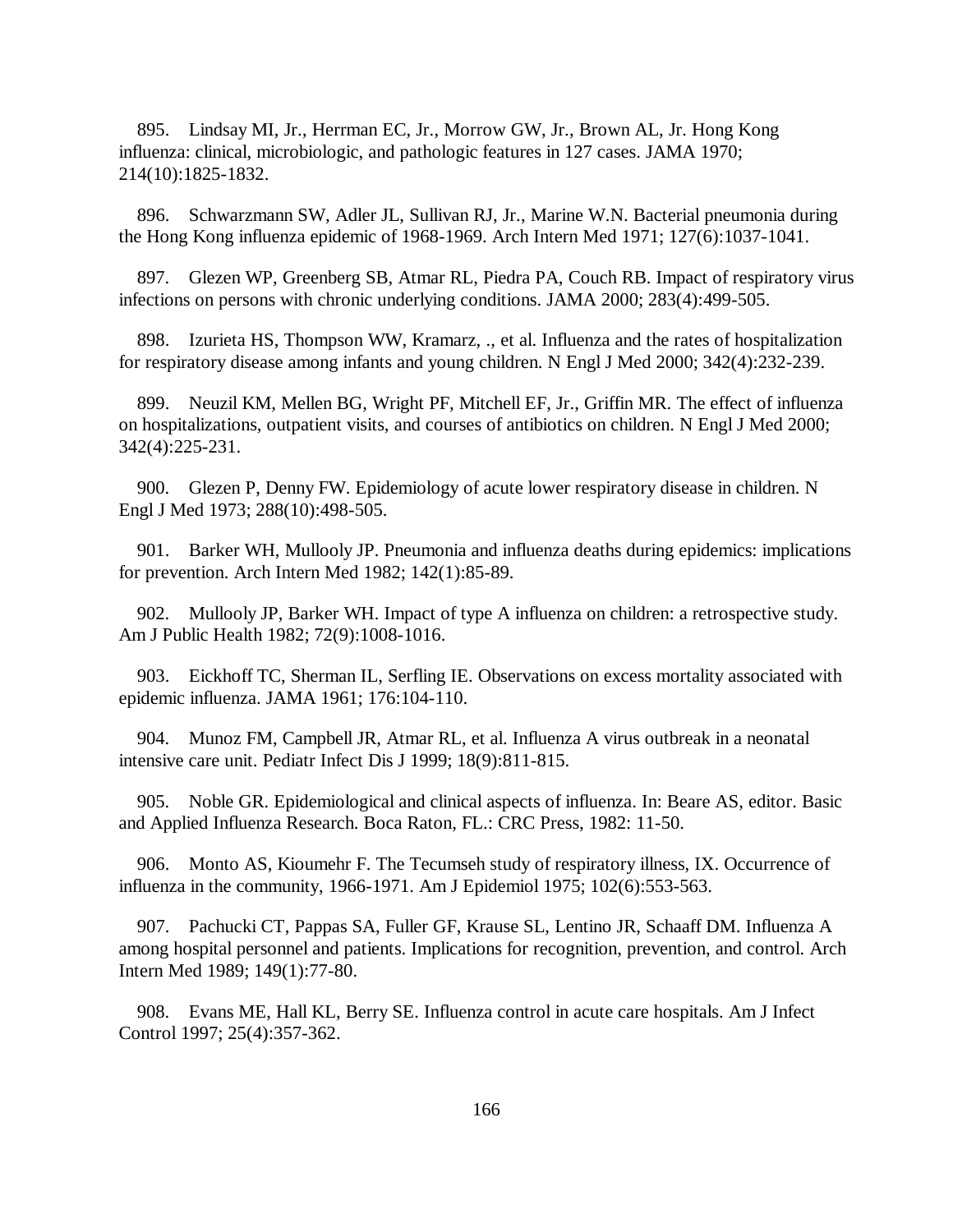909. Blumenfeld HL, Kilbourne ED, Louria DB, et al. Studies on influenza in the pandemic of 1957-1958, I. An epidemiologic, clinical, and serologic investigation of an intra-hospital epidemic, with a note on vaccine efficacy. J Clin Invest 1959; 38:199-212.

910. Bean B, Rhame FS, Hughes RS, Weiler MD, Peterson LR, Gerding DN. Influenza B: hospital activity during a community epidemic. Diag Microbiol Infect Dis 1983; 1(3):177-183.

911. Hoffman PC, Dixon RE. Control of influenza in the hospital. Ann Intern Med 1977; 87(6):725-728.

912. Drinka PJ, Gravenstein S, Krause P, Schilling M, Miller BA, Shult P. Outbreaks of Influenza A and B in a highly immunized nursing home population. J Family Practice 1997; 45(6):509-514.

913. CDC. Influenza A outbreaks--Louisiana, August 1993. MMWR 1993; 42(36):689-692.

914. CDC. Update: influenza activity--New York and United States, 1994-95 Season. MMWR 1995; 44(07):132-134.

915. Schilling M, Povinelli L, Krause P, et al. Efficacy of zanamivir for chemoprophylaxis of nursing home influenza outbreaks. Vaccine 1998; 16(18):1771-1774.

916. Arden NH, Patriarca PA, Fasano MB, et al. The roles of vaccination and amantadine prophylaxis in controlling an outbreak of influenza A (H3N2) in a nursing home. Arch Intern Med 1988; 148(4):865-868.

917. Arroyo JC, Postic B, Brown A, Harrison K, Birgenheier R, Dowda H. Influenza A/Philippines/2/82 outbreak in a nursing home: limitations of influenza vaccination in the aged. Am J Infect Control 1984; 12(6):329-334.

918. Patriarca PA, Weber JA, Parker RA, et al. Efficacy of influenza vaccine in nursing homes. Reduction in illness and complications during an Influenza A (H3N2) epidemic. JAMA 1985; 253(8):1136-1139.

919. Saah AJ, Neufeld R, Rodstein M, et al. Influenza vaccine and pneumonia mortality in a nursing home population. Arch Intern Med 1986; 146(12):2353-2357.

920. Whimbey E, Elting LS, Couch RB, et al. Influenza A virus infections among hospitalized adult bone marrow transplant recipients. Bone Marrow Transpl 1994; 13(4):437-440.

921. Bean B, Moore BM, Sterner B, Peterson LR, Gerding DN, Balfour HH, Jr. Survival of influenza viruses on environmental surfaces. J Infect Dis 1982; 146(1):47-51.

922. Alford RH, Kasel JA, Gerone PJ, Knight V. Human influenza resulting from aerosol inhalation. Proc Soc Exp Biol Med 1966; 122(3):800-804.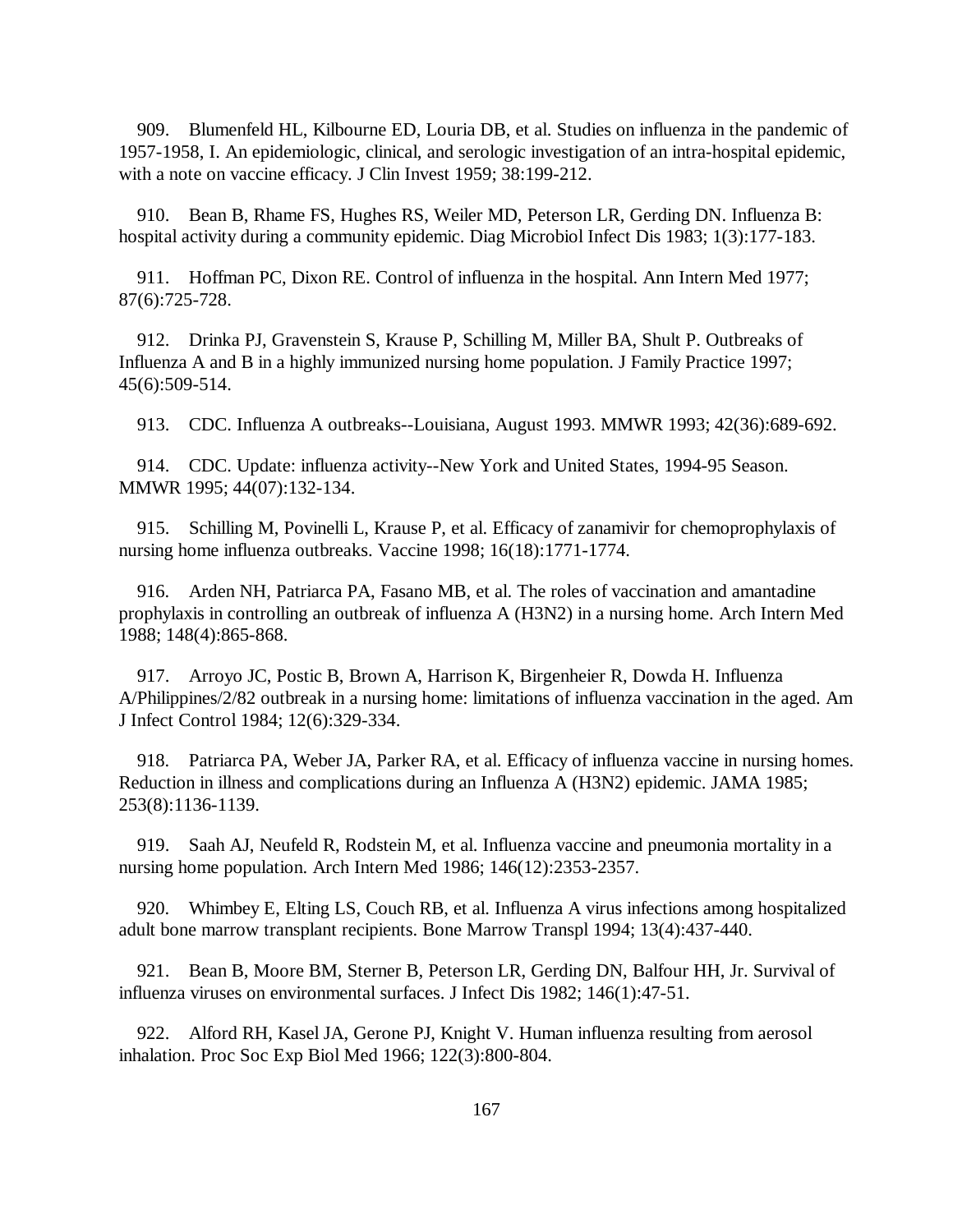923. Henle W, Henle G, Stokes J, Maris EP. Experimental exposure of human subjects to viruses of influenza. J Immunol 1946; 52:145-165.

924. Moser MR, Bender TR, Margolis HS, Noble GR, Kendal AP, Ritter DG. An outbreak of influenza aboard a commercial airliner. Am J Epidemiol 1979; 110(1):1-6.

925. Kilbourne ED. Influenza. New York: Plenum Publishing, 1987.

926. Murphy BR, Chalhub EG, Nusinoff SR, Kasel J, Chanock RM. Temperature-sensitive mutants of influenza virus. III. Further characterization of the ts-1[E] Influenza A recombinant (H3N2) virus in man. J Infect Dis 1973; 128(4):479-487.

927. Frank AL, Taber LH, Wells CR, Wells JM, Glezen WP, Paredes A. Patterns of shedding of myxoviruses and paramyxoviruses in children. J Infect Dis 1981; 144(5):433-441.

928. Yousuf HM, Englund J, Couch R, et al. Influenza among hospitalized adults with leukemia. Clin Infect Dis 1997; 24(6):1095-1099.

929. Evans KD, Kline MW. Prolonged Influenza A infection responsive to rimantadine therapy in a human immunodeficiency virus-infected child. Pediatr Infect Dis J 1995; 14(4):332-334.

930. Klimov AI, Rocha E, Hayden FG, Shult PA, Roumillat LF, Cox NJ. Prolonged shedding of amantadine-resistant Influenza A viruses by immunodeficient patients: Detection by polymerase chain reaction-restriction analysis. J Infect Dis 1995; 172(5):1352-1355.

931. Welliver R, Monto AS, Carewicz O, Oseltamivir Post Exposure Prophylaxis Investigator Group. Effectiveness of oseltamivir in preventing influenza in household contacts: a randomized controlled trial. JAMA 2001; 285(6):748-754.

932. Carrat F, Tachet A, Rouzioux C, Housset B, Valleron AJ. Evaluation of clinical case definitions of influenza: detailed investigation of patients during the 1995-96 epidemic in France. Clin Infect Dis 1999; 28(2):283-290.

933. Monto AS, Gravenstein S, Elliot M, Colopy M, Schweinle J. Clinical signs and symptoms predicting influenza infection. Arch Intern Med 2000; 160(21):3243-3247.

934. Dagan R, Hall CB. Influenza A virus infection imitating bacterial sepsis in early infancy. Pediatr Infect Dis 1984; 3(3):218-221.

935. Glezen WP, Decker M, Joseph SW, Mercready RG, Jr. Acute respiratory disease associated with influenza epidemics in Houston, 1981-1983. J Infect Dis 1987; 155(6):1119-1126.

936. Anonymous. Rapid diagnostic tests for influenza. Medical Letter on Drugs  $\&$ Therapeutics 1999; 41(1068):121-122.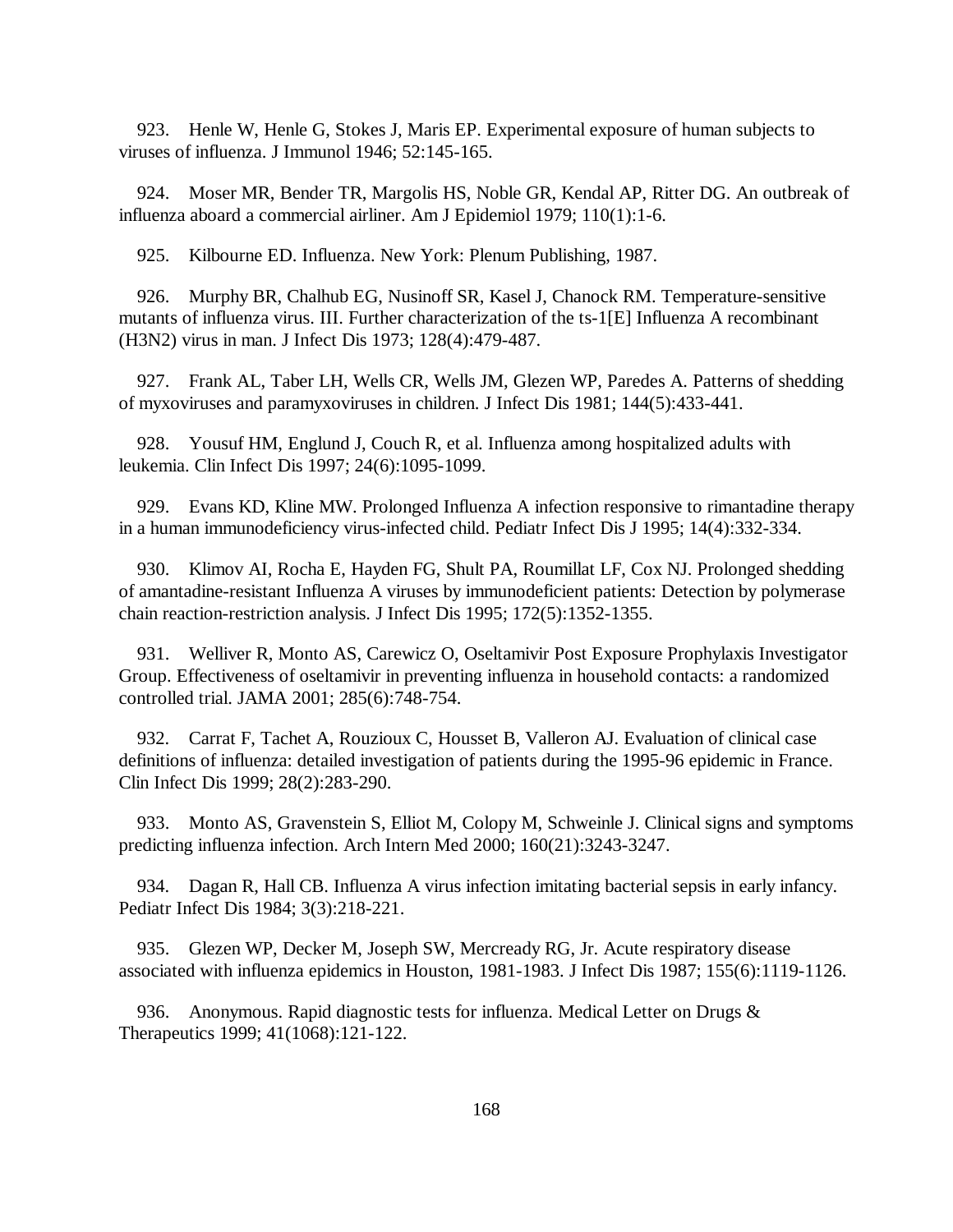937. Covalciuc KA, Webb KH, Carlson CA. Comparison of four clinical specimen types for detection of Influenza A and B viruses by optical immunoassay (FLU OIA test) and cell culture methods. J Clin Microbiol 1999; 37(12):3971-3974.

938. Leonardi GP, Leib H, Birkhead GS, Smith C, Costello P, Conron W. Comparison of rapid detection methods for Influenza Avirus and their value in health-care management of institutionalized geriatric patients. J Clin Microbiol 1994; 32(1):70-74.

939. Noyola DE, Clark B, O'Donnell FT, Atmar RL, Greer J, Demmler.G.J. Comparison of a new neuraminidase detection assay with an enzyme immunoassay, immmunofluorescence, and culture for rapid detection of Influenza A and B viruses in nasal wash specimens. J Clin Microbiol 2000; 38(3):1161-1165.

940. Uyeki TM. Influenza diagnosis and treatment in children: a review of studies on clinically useful tests and antiviral treatment for influenza. Pediatr Infect Dis J 2003; 22(2):164-177.

941. CDC. Prevention and control of influenza: Recommendations of the Advisory Committee on Immunization Practices (ACIP). MMWR 2003; 52(No. RR-8).

942. Weingarten S, Friedlander M, Rascon D, Ault M, Morgan M, Meyer RD. Influenza surveillance in an acute-care hospital. Arch Intern Med 1988; 148(1):113-116.

943. Nichol KL, Margolis KL, Wuorenma J, Von Sternberg T. The efficacy and cost effectiveness of vaccination against influenza among elderly persons living in the community. N Engl J Med 1994; 331(12):778-784.

944. Wilde JA, McMillan JA, Serwint J, Butta J, O'Riordan MA, Steinhoff MC. Effectiveness of influenza vaccine in health care professionals: a randomized trial. JAMA 1999; 281(10):908- 913.

945. Carman WF, Elder AG, Wallace LA, et al. Effects of influenza vaccination of health-care workers on mortality of elderly people in long-term care: a randomized controlled trial. Lancet 2000; 355:93-97.

946. Potter J, Stott DJ, Roberts MA, et al. Influenza vaccination of health care workers in long-term-care hospitals reduces the mortality of elderly patients. J Infect Dis 1997; 175(1):1-6.

947. Advisory Committee on Immunization Practices. Using live, attenuated influenza vaccine for prevention and control of influenza. MMWR 2003; 52(RR13):1-8.

948. Patriarca PA, Weber JA, Parker RA, et al. Risk factors for outbreaks of influenza in nursing homes. A case control study. Am J Epidemiol 1986; 124(1):114-119.

949. Fox JP, Elveback L, Scott W, Gatewood L, Ackerman E. Herd immunity: basic concept and relevance to public health immunization practices. Am J Epidemiol 1971; 94(3):179-189.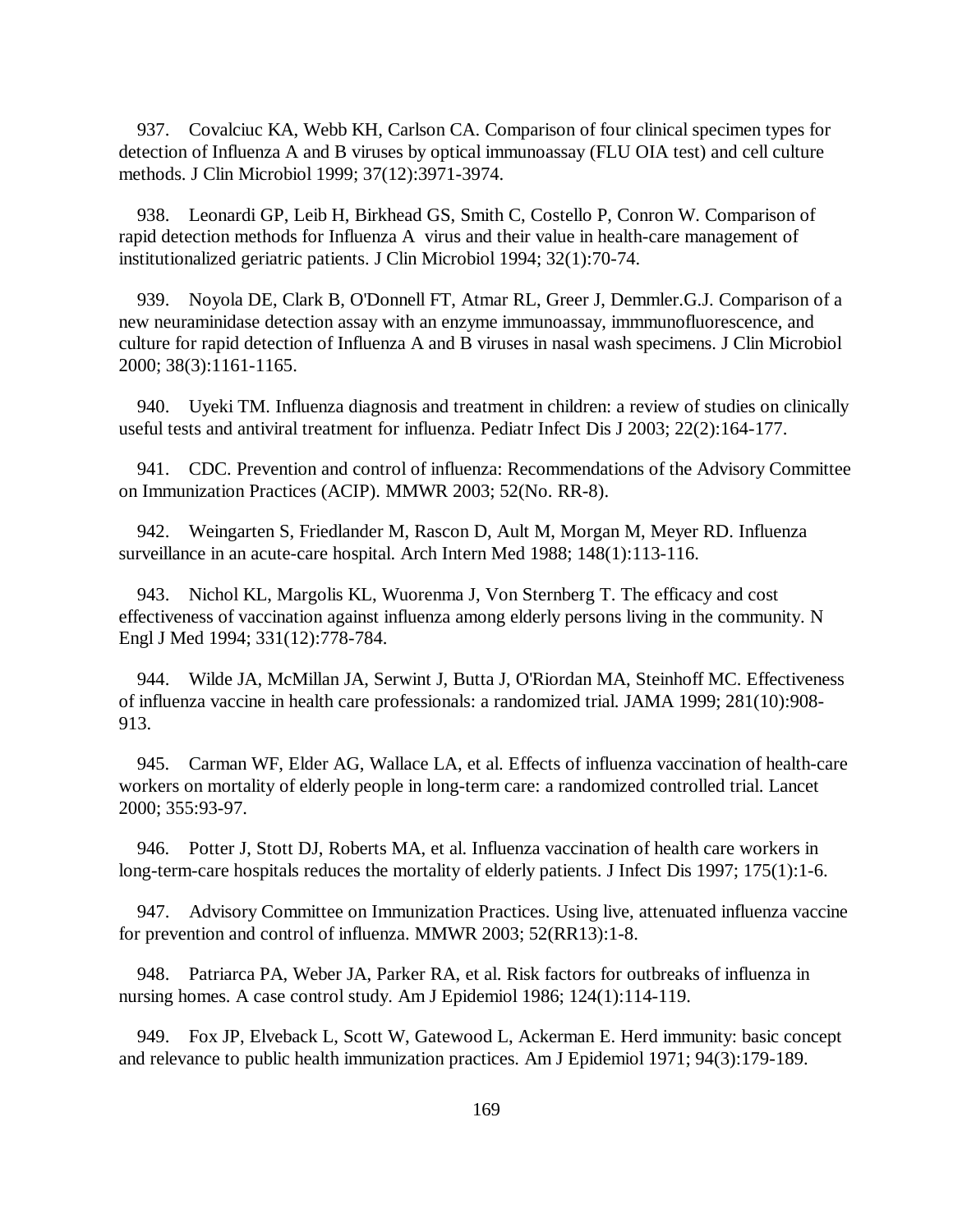950. Fraund S, Wagner D, Pethig K, Drescher J, Girgsdies OE, Haverich A. Influenza vaccination in heart transplant recipients. J Heart Lung Trransplantation 1999; 18(3):220-225.

951. Gross PA, Hermogenes AW, Sacks HS, Lau J, Levandowski RA. The efficacy of influenza vaccine in elderly persons: a meta-analysis and review of the literature. Ann Intern Med 1995; 123(7):518-527.

952. Neuzil KM, Reed GW, Mitchel EF, Simonsen L, Griffin MR. Impact of influenza on acute cardiopulmonary hospitalizations in pregnant women. Am J Epidemiol 1998; 148(11):1094- 1102.

953. Nichol KL, Baken L, Nelson A. Relation between influenza vaccination and outpatient visits, hospitalization, and mortality in elderly persons with chronic lung disease. Ann Intern Med 1999; 130(5):397-403.

954. Tasker SA, Treanor JJ, Paxton WB, Wallace MR. Efficacy of influenza vaccination in HIV-infected persons. A randomized, double-blind, placebo-controlled trial. Ann Intern Med 1999; 131(6):430-433.

955. Bridges CB, Thompson WW, Meltzer MI, et al. Effectiveness and cost-benefit of influenza vaccination of healthy working adults: A randomized controlled trial. JAMA 2000; 284(13):1655-1663.

956. Nichol KL, Lind A, Margolis KL, et al. The effectiveness of vaccination against influenza in healthy, working adults. N Engl J Med 1995; 333(14):889-893.

957. Ohmit SE, Arden NH, Monto AS. Effectiveness of inactivated influenza vaccine among nursing home residents during an Influenza type A (H3N2) epidemic. J Am Geriat Soc 1999; 47(2):165-171.

958. Saxen H, Virtanen M. Randomized placebo-controlled double blind study on the efficacy of influenza immunization on absenteeism of health care workers. Pediatr Infect Dis J 1999; 18(9):779-783.

959. CDC. Missed opportunities for pneumococcal and influenza vaccination of Medicare pneumonia inpatients--12 western states, 1995. MMWR 1997; 46(39):919-923.

960. Anonymous. Recommendations regarding interventions to improve vaccination coverage in children, adolescents, and adults. Task Force on Community Preventive Services. Am J Prev Med 2000; 18(1 Suppl):92-96.

961. Centers for Medicare and Medicaid Services H. Medicare and Medicaid programs; conditions of participation: immunization standards for hospitals, long-term care facilities, and home health agencies. Final rule with comment period. Federal Register 2002; 67:61808-61814.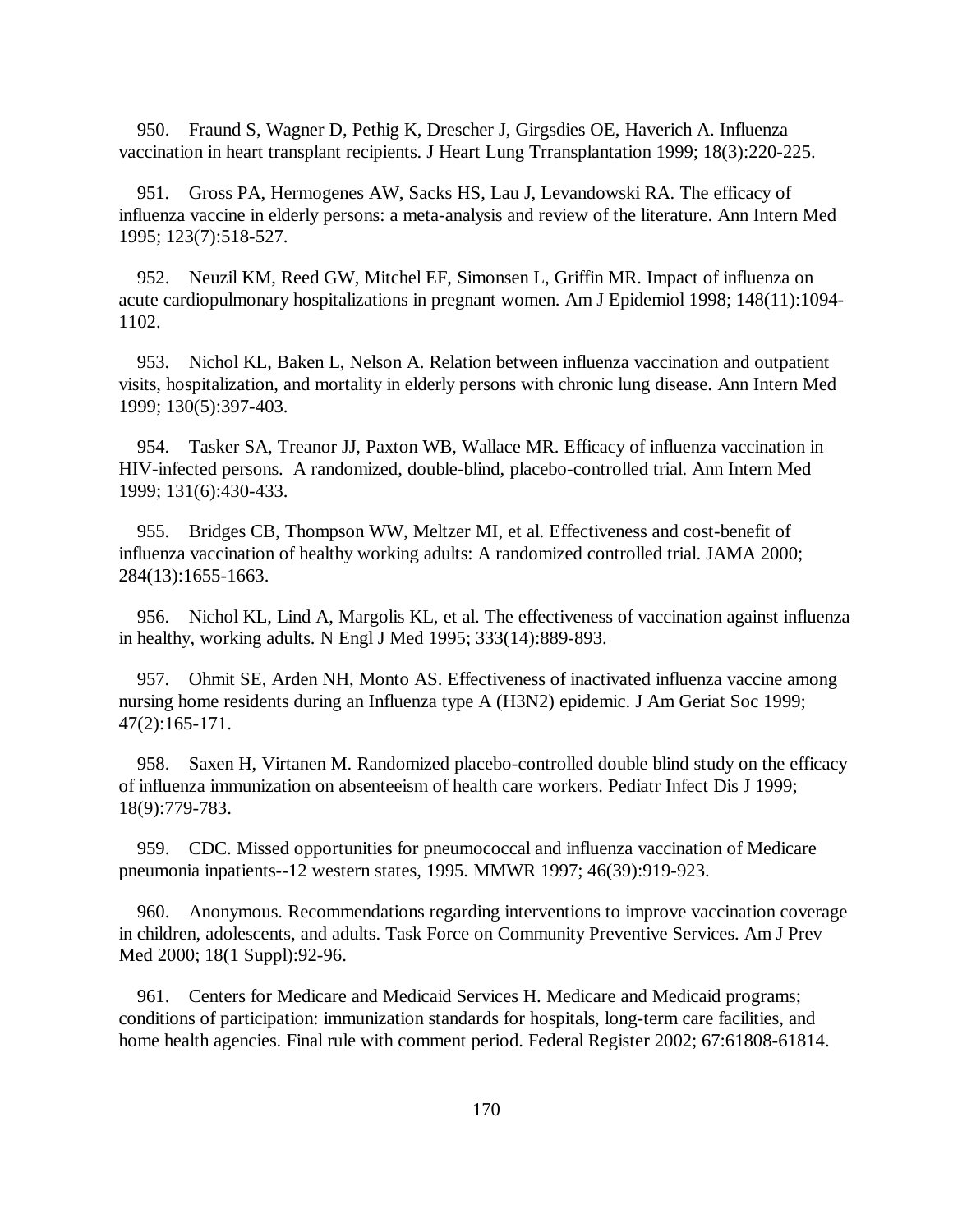962. Tominack RL, Hayden FG. Rimantadine hydrochloride and amantadine hydrochloride use in Influenza A virus infections. Infect Dis Clin N Am 1987; 1(2):459-478.

963. Hall CB, Dolin R, Gala CL, et al. Children with Influenza A infection: treatment with rimantadine. Pediatrics 1987; 80(2):275-282.

964. Dolin R, Reichman RC, Madore HP, Maynard R, Linton PN, Webber-Jones J. A controlled trial of amantadine and rimantadine prophylaxis of influenza A infection. N Engl J Med 1982; 307(10):580-584.

965. Demicheli V, Jefferson T, Rivetti D, Deeks J. Prevention and early treatment of influenza in healthy adults. Vaccine 2000; 18(11):957-1030.

966. Hayden FG, Osterhaus AD, Treanor JJ, et al. Efficacy and safety of the neuraminidase inhibitor zanamivir in the treatment of influenza virus infections. GG167 Influenza Study Group. N Engl J Med 1997; 337(13):874-880.

967. The MIST (Management of influenza in the Southern Hemisphere Trialists) Study Group. Randomized trial of efficacy and safety of inhaled zanamivir in teatment of influenza A and B virus infections. Lancet 1998; 352:1877-1881.

968. Monto AS, Fleming DM, Henry D, et al. Efficacy and safety of the neuraminidase inhibitor zanamivir in the treatment of Influenza A and B virus infections. J Infect Dis 1999; 180(2):254-261.

969. Treanor JJ, Hayden FG, Vrooman PS, et al. Efficacy and safety of the oral neuraminidase inhibitor oseltamivir in treating acute influenza: A randomized controlled trial. JAMA 2000; 283(8):1016-1024.

970. Douglas RG, Jr. Prophylaxis and treatment of influenza. N Engl J Med 1990; 322(7):443- 450.

971. Nicholson KG. Use of antivirals in influenza in the elderly: prophylaxis and therapy. Gerontology 1996; 42(5):280-289.

972. Guay DR. Amantadine and rimantadine prophylaxis of Influenza A in nursing homes: a tolerability perspective. Drugs Aging 1994; 5(1):8-19.

973. Patriarca PA, Kater NA, Kendal AP, Bregman DJ, Smith JD, Sikes RK. Safety of prolonged administration of rimantadine hydrochloride in the prophylaxis of Influenza A virus infections in nursing homes. Antimicrob Agents Chemother 1984; 26(1):101-103.

974. Monto AS, Robinson DP, Herlocher ML, Hinson JM, Jr., Elliott MJ, Crisp A. Zanamivir in the prevention of influenza among healthy adults: a randomized controlled trial. JAMA 1999; 282(1):31-35.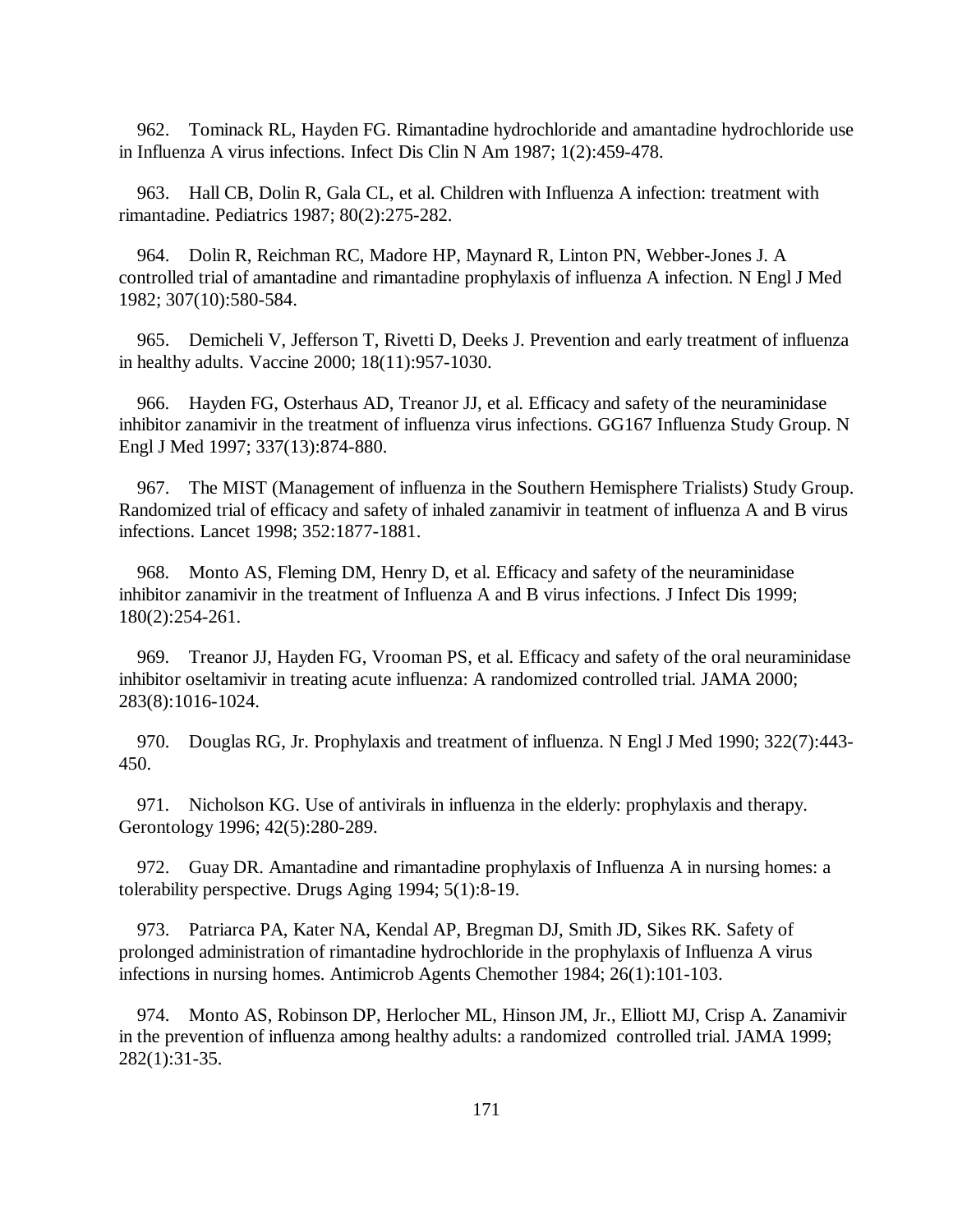975. Hayden FG, Atmar RL, Schilling M, et al. Use of the selective oral neuraminidase inhibitor oseltamivir to prevent influenza. N Engl J Med 1999; 341(18):1336-1343.

976. Parker R, Loewen N, Skowronski D. Experience with oseltamivir in the control of a nursing home Influenza B outbreak. Canada Comm Dis Report 2001; 27(5):37-40.

977. Lee C, Loeb M, Phillips A, et al. Zanamivir use during transmission of amantadineresistant Influenza A in a nursing home. Infect Control Hosp Epidemiol 2000; 21(11):700-704.

978. McGeer AJ, Lee W, McArthur M, et al. Use of zanamivir to control an outbreak of influenza A in a nursing home. Clin Infect Dis 2000; 31(1):318.

979. Peters PH, Jr., Gravenstein S, Norwood P, et al. Long-term use of oseltamivir for the prophylaxis of influenza in a vaccinated frail older population. J Am Geriatr Soc 2001; 49(8):1025- 1031.

980. Atkinson WL, Arden NH, Patriarca PA, Leslie N, Lui KJ, Gohd R. Amantadine prophylaxis during an institutional outbreak of type A(H1N1) influenza. Arch Intern Med 1986; 146(9):1751-1756.

981. O'Donoghue JM, Ray CG, Terry DW, Jr., Beaty HN. Prevention of nosocomial influenza infection with amantadine. Am J Epidemiol 1973; 97(4):276-282.

982. Keyser LA, Karl M, Nafziger AN, Bertino JS, Jr. Comparison of central nervous system adverse events of amantadine and rimantadine used as sequential prophylaxis of Influenza A in elderly nursing home patients. Arch Intern Med 2000; 160(10):1485-1488.

983. Glaxo Wellcome Inc. Relenza (zanamivir for inhalation) [package insert]. 2000. Research Triangle, North Carolina, Glaxo Wellcome Inc.

984. Hayden FG, Sperber SJ, Belshe RB, Clover RD, Hay AJ, Pyke S. Recovery of drugresistant Influenza A virus during therapeutic use of rimantadine. Antimicrob Agents Chemother 1991; 35(9):1741-1747.

985. Mast EE, Harmon MW, Gravenstein S, et al. Emergence and possible transmission of amantadine-resistant viruses during nursing home outbreaks of Influenza A(H3N2)*.* Am J Epidemiol 1991; 134(9):988-997.

986. Hayden FG, Belshe RB, Clover RD, Hey AJ, Oakes MG, Soo W. Emergence and apparent transmission of rimantadine-resistant Influenza A virus in families. N Engl J Med 1989;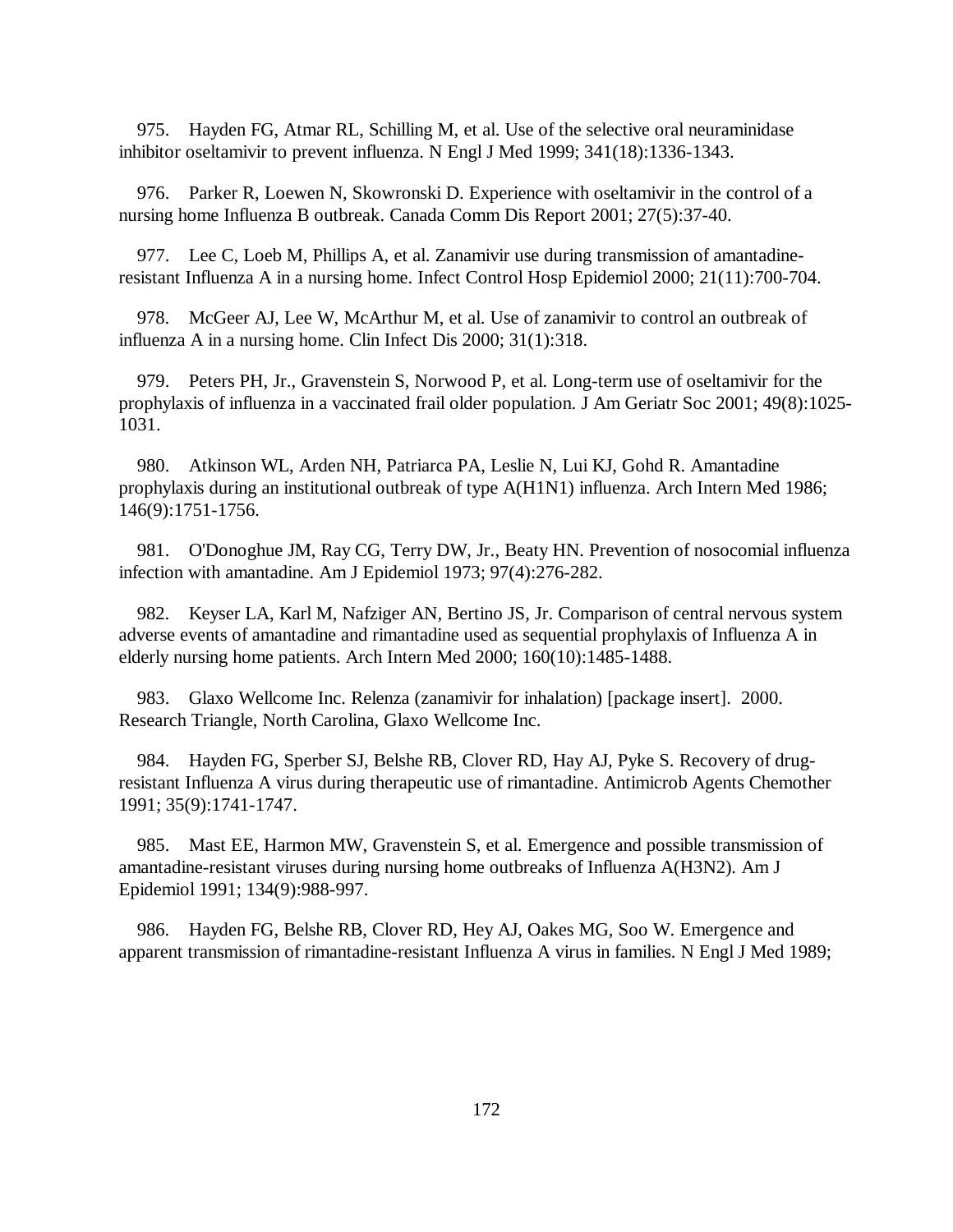321(25):1696-1702.

987. Hayden FG, Couch RB. Clinical and epidemiological importance of Influenza A viruses resistant to amantadine and rimantadine. Rev Med Virol 1992; 2:89-96.

988. Monto AS, Arden NH. Implications of viral resistance to amantadine in control of Influenza A*.* Clin Infect Dis 1992; 15(2):362-367.

989. Makela MJ, Pauksens K, Rostila T, et al. Clinical efficacy and safety of the orally inhaled neuraminidase inhibitor zanamivir in the treatment of influenza: a randomized, double-blind, placebo-controlled European study. J Infect 2000; 40(1):42-48.

990. Roche Laboratories I. Tamiflu TM (oseltamivir phosphate) capsules [package insert]. 2000. Nutley,N.J., Roche Laboratories Inc.

991. Barnett JM, Cadman A, Gor D, et al. Zanamivir susceptibility monitoring and characterization of influenza virus clinical isolates obtained during phase II clinical efficacy studies. Antimicrob Agents Chemother 2000; 44(1):78-87.

992. Gubareva LV, Matrosovich MN, Brenner MK, Bethell RC, Webster RG. Evidence for zanamivir resistance in an immunocompromised child infected with Influenza B virus. J Infect Dis 1998; 178(5):1257-1262.

993. Valenti WM, Betts RF, Hall CB, Hruska JF, Douglas RG, Jr. Nosocomial viral infections: II. Guidelines for prevention and control of respiratory viruses, herpesviruses and hepatitis viruses. Infect Control 1980; 1(3):165-178.

994. CDC. Outbreak of severe acute respiratory syndrome--worldwide, 2003. MMWR 2003; 52(11):226-228.

995. CDC. Preliminary clinical description of severe acute respiratory syndrome. MMWR 2003; 52(12):255-256.

996. CDC. Update: Outbreak of severe acute respiratory syndrome--worldwide, 2003. MMWR 2003; 52(12):241-246.

997. Brooks K, Whitten S, Quigley D. Reducing the incidence of ventilator-related pneumonia. J Health Qual 1998; 20(1):14-19.

998. Halm EA, Atlas SJ, Borowsky LH, et al. Understanding physician adherence with a pneumonia practice guideline: effects of patient, system, and physician factors. Arch Intern Med 2000; 160(1):98-104.

999. Katz DA. Barriers between guidelines and improved patient care: an analysis of AHCPR's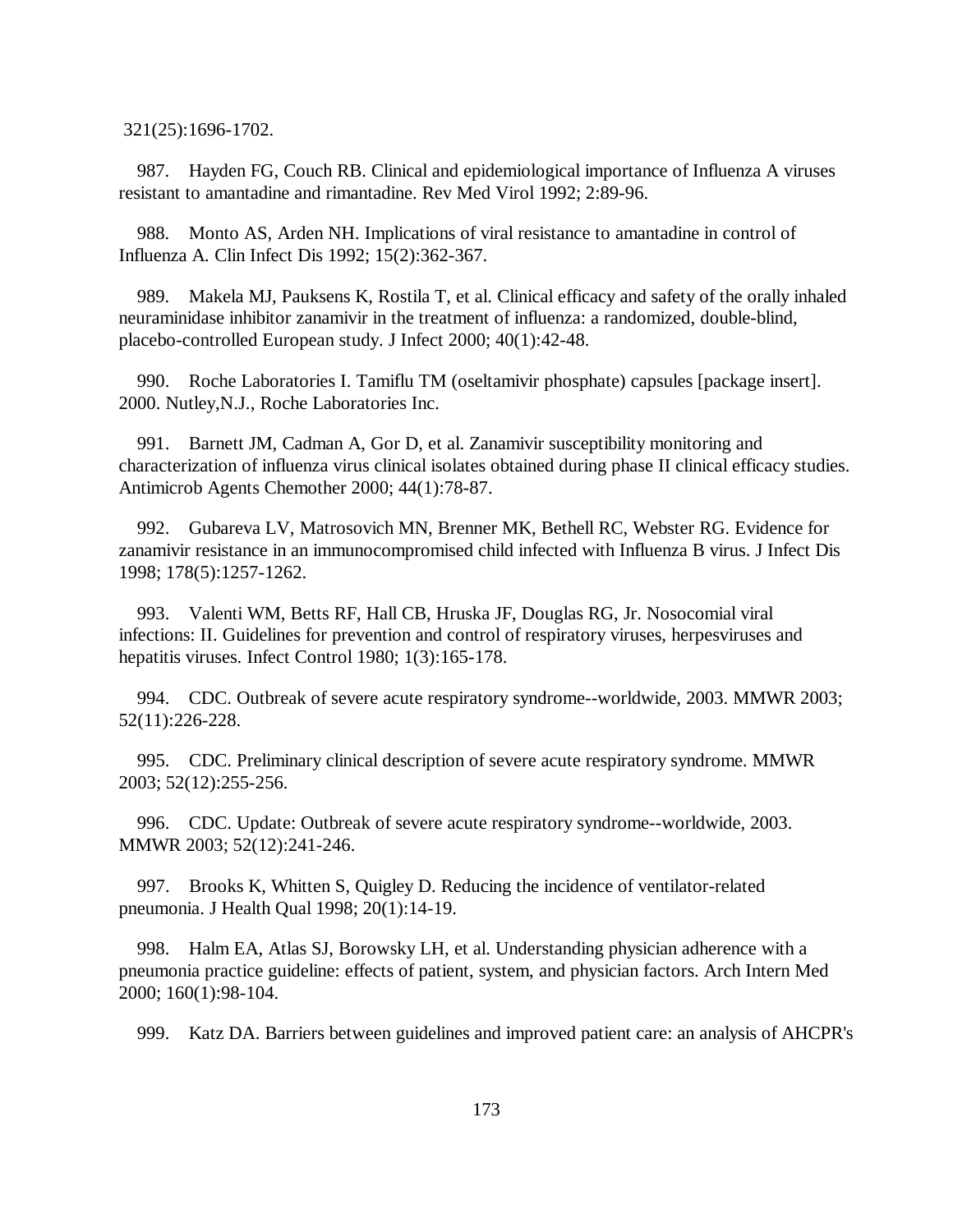Unstable Angina Clinical Practice Guideline. Agency for Health Care Policy and Research. Health Serv Res 1999; 34:(1):377-389.

1000. Kaye J, Ashline V, Erickson D, et al. Critical care bug team: a multidisciplinary team approach to reducing ventilator-associated pneumonia. Am J Infect Control 2000; 28(2):197-201.

1001. Kelleghan SI, Salemi C, Padilla S, et al. An effective continuous quality improvement approach to the prevention of ventilator-associated pneumonia. Am J Infect Control 1993; 21(6):322-330.

1002. Joiner GA, Salisbury D, Bollin GE. Utilizing quality assurance as a tool for reducing the risk of nosocomial ventilator-associated pneumonia. Am J Med Qual 1996; 11(2):100-103.

1003. Nicotra D, Ulrich C. Process improvement plan for the reduction of nosocomial pneumonia in patients on ventilators. J Nurs Care Qual 1996; 10:18-23.

1004. Zack JE, Garrison T, Trovillion E, et al. Effect of an education program aimed at reducing the occurrence of ventilator-associated pneumonia. Crit Care Med 2002; 30(11):2407- 2412.

1005. Haley RW, Culver DH, White J.W., et al. The efficacy of infection surveillance and control programs in preventing nosocomial infections in U.S. hospitals. Am J Epidemiol 1985; 121(2):182-205.

1006. Haley RW, Morgan WM, Culver DH, et al. Update from the SENIC project. Hospital infection control: recent progress and opportunities under prospective payment. Am J Infect Control 1985; 13(3):97-108.

1007. CDC. NNIS criteria for determining nosocomial pnemonia. 2003. Atlanta, GA, U.S. Department of Health and Human Services, CDC. Available at http://www.cdc.gov.ncid/hip/nnis/members/pneumonia/pneumonia\_final.htm.

1008. Gaynes RP, Solomon S. Improving hospital-acquired infection rates: the CDC experience. Jt Comm J Qual Improv 1996; 22(7):457-467.

1009. Josephson A, Karanfil L, Alonso H, Watson A, Blight J. Risk-specific nosocomial infection rates. Am J Med 1991; 91(3B):131S-137S.

1010. Gaynes R, Richards C, Edwards J, et al. Feeding back surveillance data to prevent hospital-acquired infections. Emerging Infect Dis 2001; 7(2):295-298.

1011. American Hospital Association Committee on Infection within Hospitals. Statement on microbiologic sampling in the hospital. Hospitals 1974; 48:125-126.

1012. Eickhoff TC. Microbiologic sampling. Hospitals 1970; 44:86-87.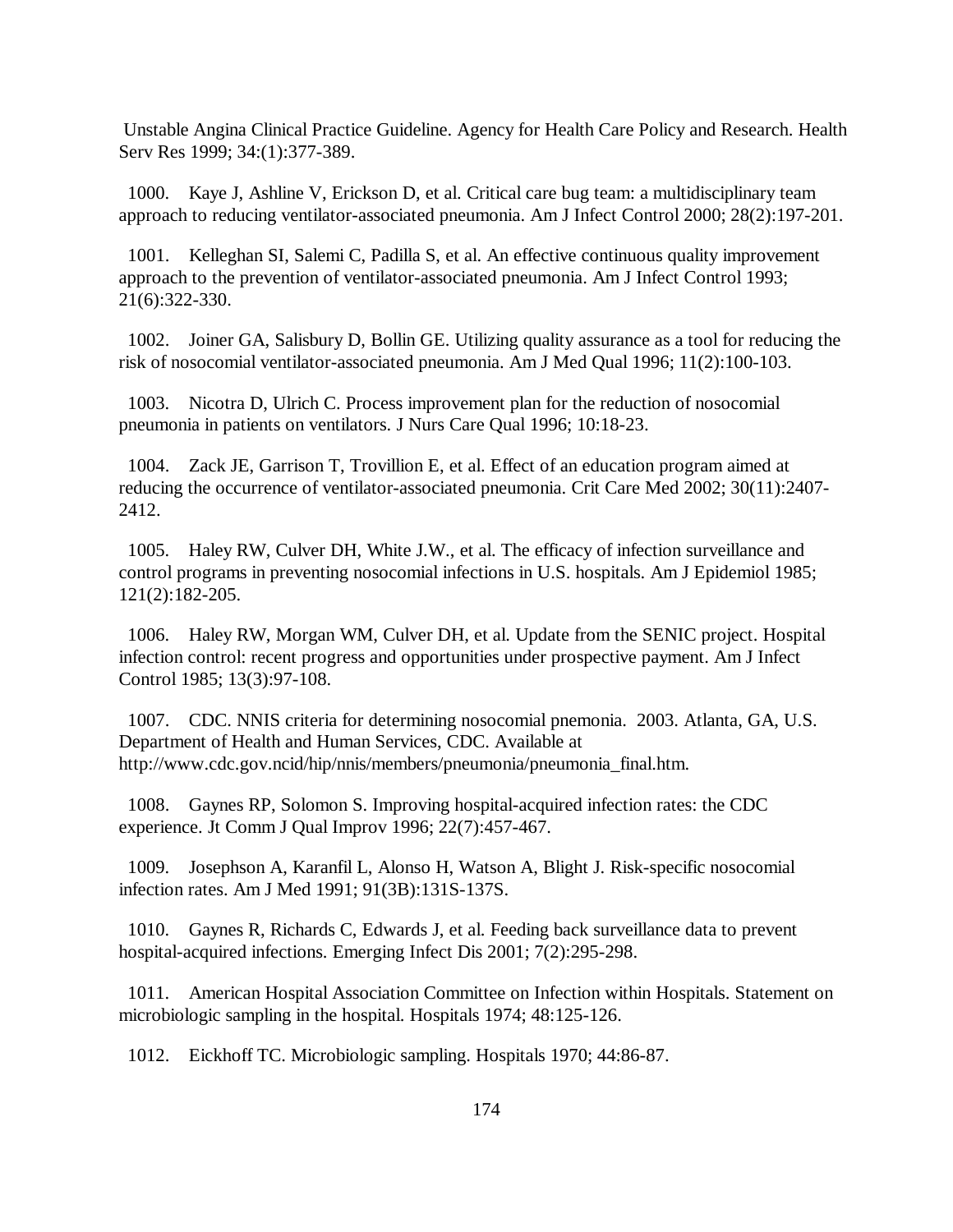1013. Finelli L, Livengood JR, Saiman L. Surveillance of pharyngeal colonization: detection and control of serious bacterial illness in low birth weight infants. Pediatr Infect Dis J 1994; 13(10):854-859.

1014. Glupczynski Y. Usefuness of bacteriologic surveillance cultures for monitoring infection in hospitalized patients. Acta Clin Belg 2001; 56:38-45.

1015. Food and Drug Administration. Enforcement priorities for single-use devices reprocessed by third parties and hospitals. Rockville, MD. US Department of Health and Human Services, FDA, 2000.

1016. Thomachot L, Viviand X, Arnaud S, Boisson C, Martin CD. Comparing two heat and moisture exchangers, one hydrophobic and one hygroscopic, on humidifying efficacy and the rate of nosocomial pneumonia. Chest 1998; 114(5):1383-1389.

1017. Boisson C, Viviand X, Arnaud S, Thomachot L, Miliani Y, Martin C. Changing a hydrophobic heat and moisture exchanger after 48 hours rather than 24 hours: a clinical and microbiologic evaluation. Intensive Care Med 1999; 25(11):1237-1243.

1018. Daumal F, Colpart E, Manoury B, Mariani M, Daumal M. Changing heat and moisture exchangers every 48 hours does not increase the incidence of nosocomial pneumonia. Infect Control Hosp Epidemiol 1999; 20(5):347-349.

1019. Thomachot L, Vialet R, Viguier JM, Sidier B, Roulier P, Martin C. Efficacy of heat and moisture exchangers after changing every 48 hours rather than 24 hours. Crit Care Med 1998; 26(3):477-481.

1020. Salemi C, Padilla S, Canola T, Reynolds D. Heat-and-moisture exchangers used with biweekly circuit tubing changes: effect on costs and pneumonia rates. Infect Control Hosp Epidemiol 2000; 21(11):737-739.

1021. Golar SD, Sutherland LLA, Ford GT. Multipatient use of prefilled disposable oxygen humidifiers for up to 30 days: patient safety and cost analysis. Respir Care 1993; 38(4):343-347.

1022. Henderson E, Ledgerwood D, Hope KM, et al. Prolonged and multipatient use of prefilled disposable oxygen humidifier bottles: safety and cost. Infect Control Hosp Epidemiol 1993; 14(8):463-468.

1023. Seto WH, Ching TY, Yuen KY, Lam WK. Evaluating the sterility of disposable wall oxygen humidifiers, during and between use on patients. Infect Control 1990; 11(11):604-605.

1024. Reboli AC, Koshinski R, Arias K, Marks-Austin K, Stieritz D, Stull TL. An outbreak of *Burkholderia cepacia* lower respiratory tract infection associated with contaminated abuterol nebulization solution. Infect Control Hosp Epidemiol 1996; 17(11):741-743.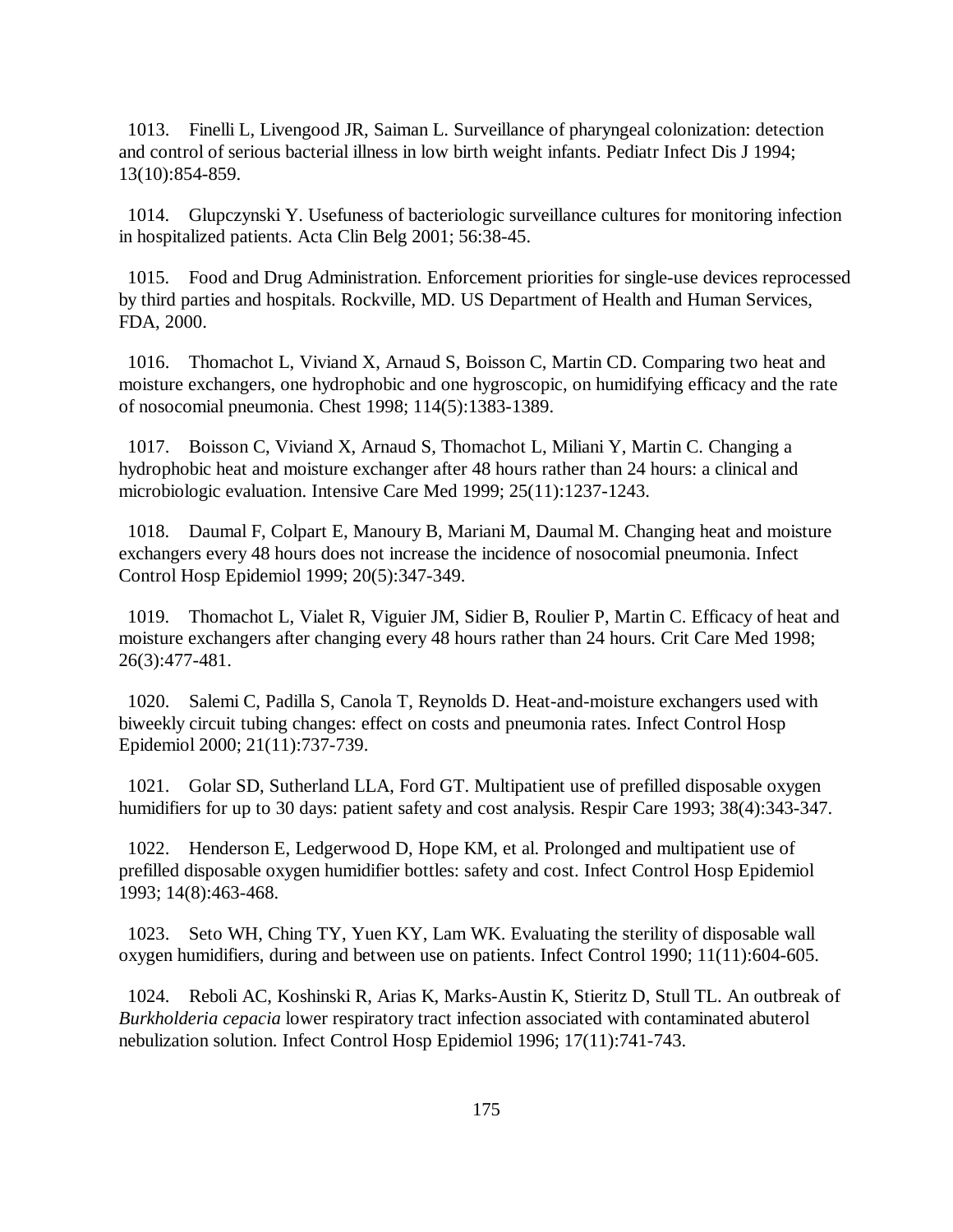1025. Longfield R, Longfield J, Smith LP, Hyams KC, Strohmer ME. Multidose medication vial sterility: an in-use study and a review of literature. Infect Control 1984; 5(4):165-169.

1026. Moffet HL, Allan D. Survival and dissemination of bacteria in nebulizers and incubators. Am J Dis Child 1967; 114:13-20.

1027. Jakobsson B, Hjelte L, Nystrom B. Low level of bacterial contamination of mist tents used in home treatment of cystic fibrosis patients. J Hosp Infect 2000; 44(1):37-41.

1028. Morar P, Makura Z, Jones A, et al. Topical antibiotics on tracheostoma prevents exogenous colonization and infection of lower airways in children. Chest 2000; 117(2):513-518.

1029. Nichol KL, Grimm MB, Peterson DC. Immunizations in long-term care facilities: policies and practice. J Am Geriat Soc 1996; 44(4):349-355.

1030. Hand RW, Kempster M, Levy JH, Rogol PR, Spirn P. Inadvertent transbronchial insertion of narrow-bore feeding tubes into the pleural space. JAMA 1984; 251(18):2396-2397.

1031. Cook DJ, Reeve BK, Guyatt GH, et al. Stress ulcer prophylaxis in critically ill patients. Resolving discordant meta-analyses. JAMA 1996; 275(4):308-314.

1032. Simms HH, DeMaria E, McDonald L, Peterson D, Robinson A, Burchard KW. Role of gastric colonization in the development of pneumonia in critically ill trauma patients: results of a prospective randomized trial. J Trauma 1991; 31(4):531-536.

1033. Yildizdas D, Yapicioglu H, Yilmaz HL. Occurrence of ventilator-associated pneumonia in mechanically ventilated pediatric intensive care patients during stress ulcer propohylaxis with sucralfate, ranitidine, and omeprazole. J Crit Care 2002; 17(4):240-245.

1034. Redd SC, Cohen ML. Legionella in water: what should be done? JAMA 1987; 257(9):1221-1222.

1035. Pannuti CS. Hospital environment for high-risk patients. In: Wenzel RP, editor. Prevention of nosocomial infections. Baltimore: Williams & Wilkins, 1997: 463-489.

1036. Woo AH, Yu VL, Goetz A. Potential in-hospital modes of transmission of *Legionella pneumophila*. Demonstration experiments for dissemination by showers, humidifiers, and rinsing of ventilation bag apparatus. Am J Med 1986; 80(4):567-573.

1037. Wright SW, Decker MD, Edwards KM. Incidence of pertussis infection in healthcare workers. Infect Control Hosp Epidemiol 1999; 20(2):120-123.

1038. Halsey N, Galazka A. The efficacy of DPT and oral poliomyelitis immunization schedules initiated from birth to 12 weeks of age. Bull WHO 1985; 63(6):1151-1169.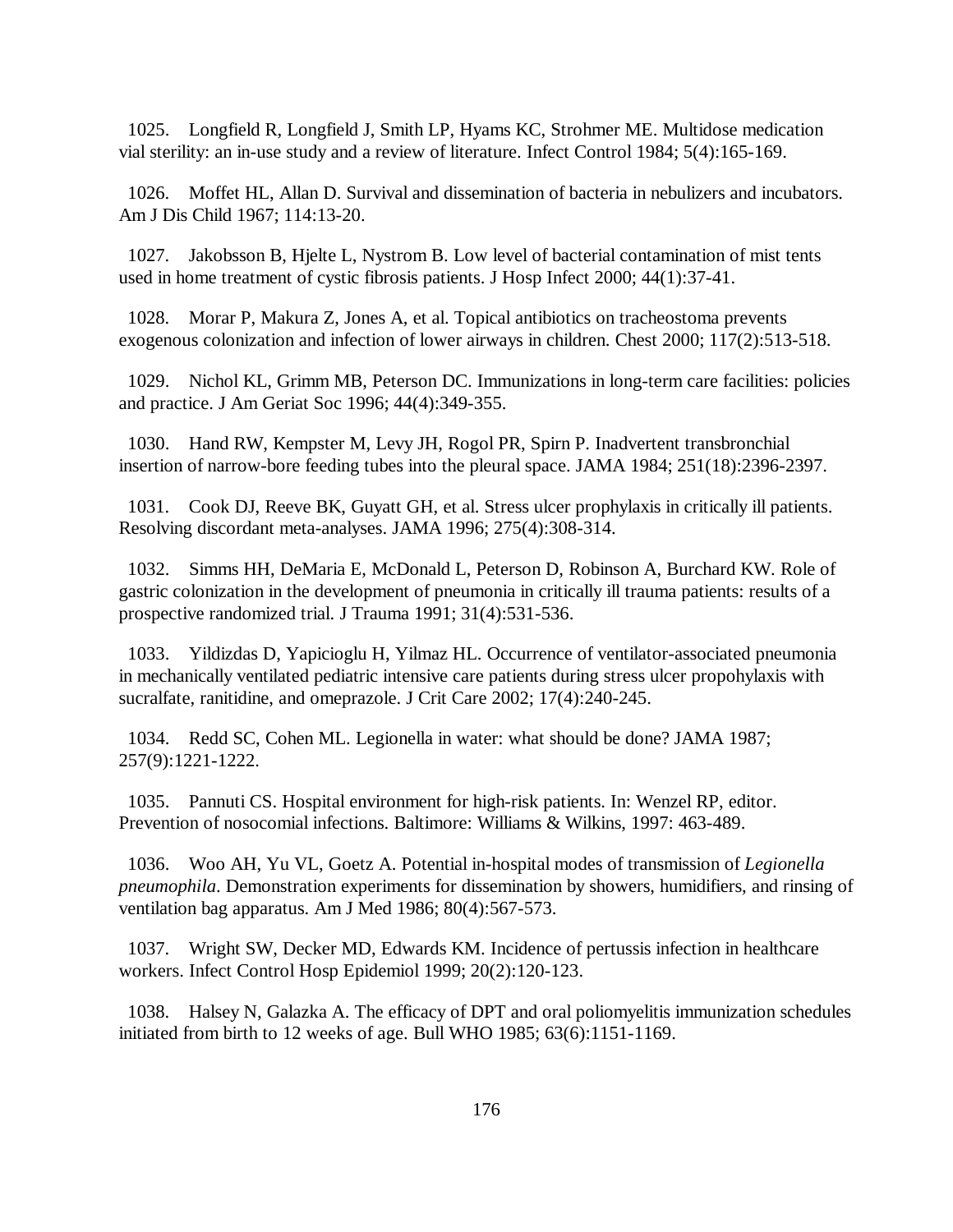1039. Valenti WM, Pincus PH, Messner MK. Nosocomial pertussis: possible spread by a hospital visitor. Am J Dis Child 1980; 134(5):520-521.

1040. Riley DK, Pavia AT, Beatty PG, Denton D, Carroll KC. Surveillance cultures in bone marrow transplant recipients: worthwhile or wasteful? Bone Marrow Transplant 1995; 15(3):469- 473.

1041. Walsh TJ. Role of surveillance cultures in prevention and treatment of fungal infections. NCI Monogr 1990; 9:43-45.

1042. Richardson MD, Rennie S, Marshall I, et al. Fungal surveillance of an open haematology ward. J Hosp Infect 2000; 45(4):288-292.

1043. Gerson SL, Parker P, Jacobs MR, Creger R, Lazarus HM. Aspergillosis due to carpet contamination. Infect Control Hosp Epidemiol 1994; 15:221-223.

1044. Kim CS, Kristopaitis RJ, Stone E, Pelter M, Sandhu M, Weingarten SR. Physician education and report cards: do they make the grade? Results from a randomized controlled trial. Am J Med 1999; 107(6):566-560.

1045. Nichol KL. Preventing influenza: the physician's role. Seminars Respir Infect 1992; 7(1):71-77.

1046. Pachucki CT, Lentino JR, Jackson GG. Attitudes and behavior of health care personnel regarding the use and efficacy of influenza vaccine. J Infect Dis 1985; 151(6):1170-1171.

1047. Arden N, Patriarca PA, Kendal AP. Experiences in the use and efficacy of inactivated vaccines in nursing homes. In: Kendal AP, Patriarca PA, editors. Options for the Control Of Influenza. New York, N.Y.: Alan Liss, 1985: 155-168.

1048. Fedson DS. Immmunizations for health care workers and patients in hospitals. In: Wenzel RP, editor. Prevention and Control of Nosocomial Infection. Baltimore, MD.: Williams and Wilkins, 1987: 116-174.

1049. McArthur MA, Simor AE, Campbell B, McGreer A. Influenza vaccination in long-term care facilities: structuring programs for success. Infect Control Hosp Epidemiol 1999; 20(7):499- 503.

1050. Libow LS, Neufeld RR, Olson E, Breuer B, Starer P. Sequential outbreak of Influenza A and B in a nursing home: efficacy of vaccine and amantadine. J Am Geriat Soc 1996; 44(10):1153- 1157.

1051. Berlinberg CD, Weingarten SR, Bolton LB, Waterman SH. Occupational exposure to influenza--introduction of an index case to a hospital. Infect Control Hosp Epidemiol 1989; 10(2):70-73.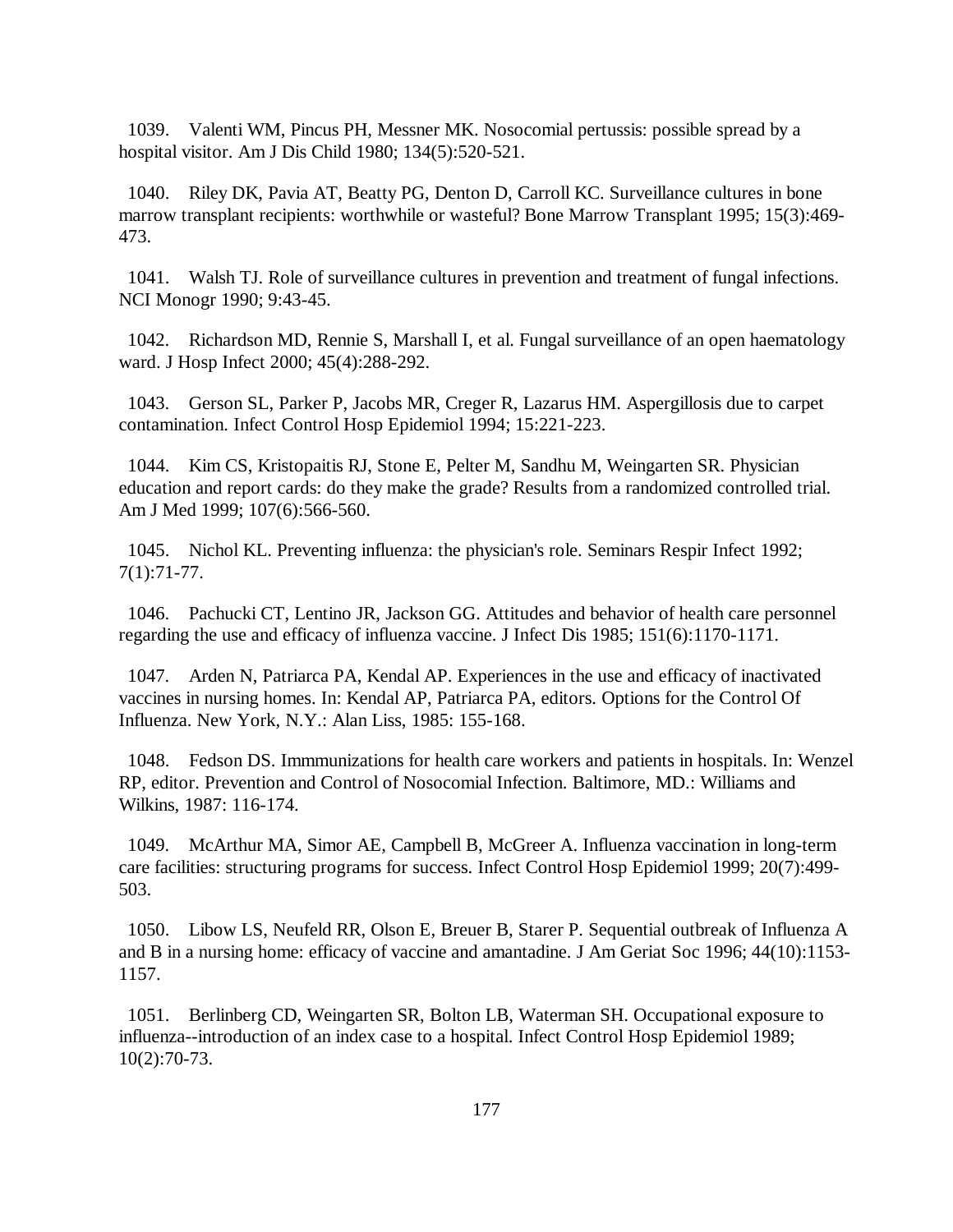1052. Hayden FG, Treanor JJ, Fritz RS, et al. Use of oral neuraminidase inhibitor oseltamivir in experimental human influenza: randomized controlled trials for prevention and treatment. JAMA 1999; 282(13):1240-1246.

1053. Askonas BA, McMichael AJ, Webster RG. The immune response to influenza viruses and the problem of protection against infection. In: Beare AS, editor. Basic and Applied Influenza Research. Boca Raton, FL: CRC Press, 1982: 159-182.